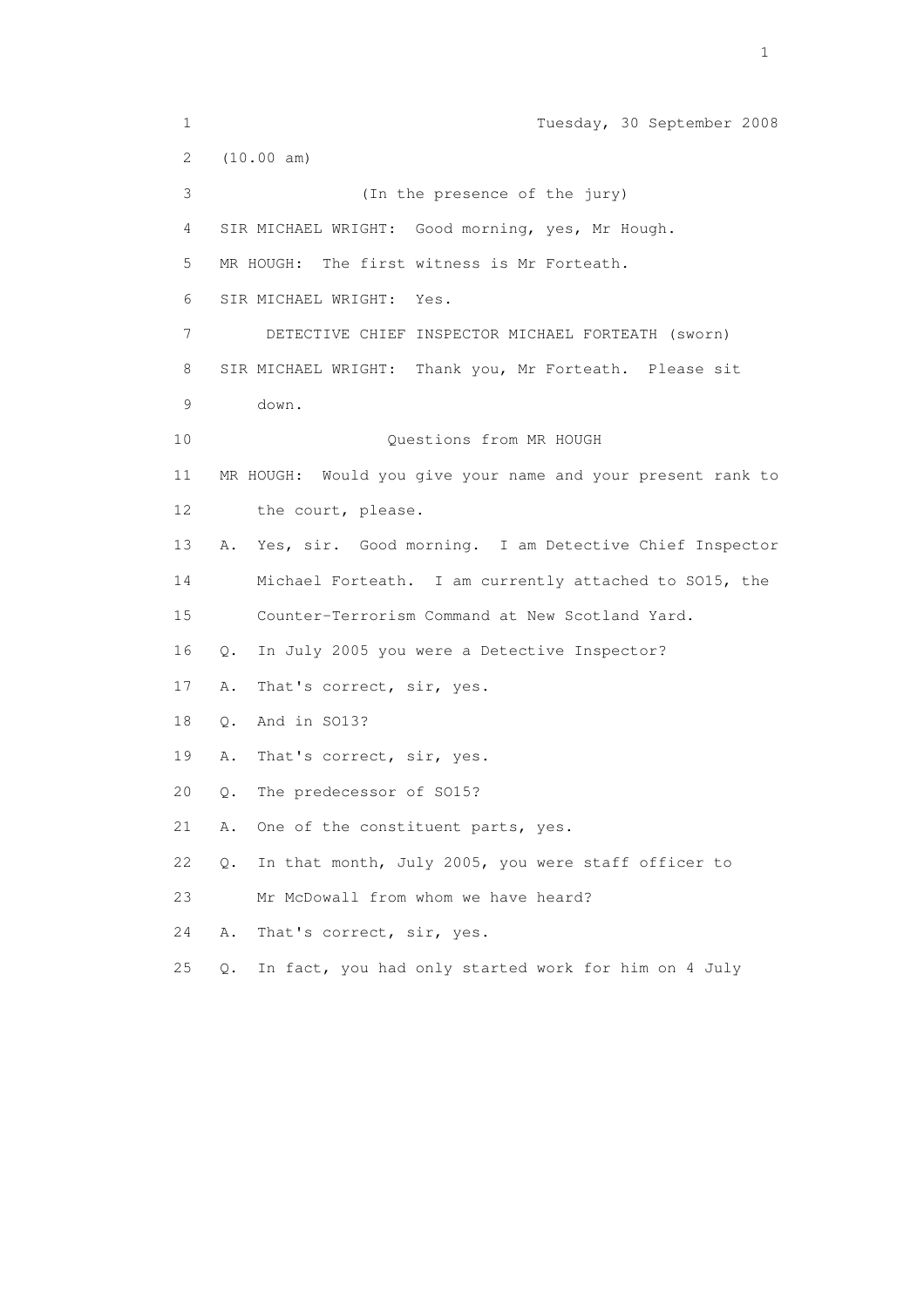1 2005?

| $\mathbf{2}^{\prime}$ | Α.            | 7 July was my fourth day with the Anti-Terrorist Branch. |
|-----------------------|---------------|----------------------------------------------------------|
| 3                     | Q.            | In this period, after 7 July, you were working as his    |
| 4                     |               | loggist, I think?                                        |
| 5                     | Α.            | That's correct, sir, yes.                                |
| 6                     | Q.            | Because we have not heard from a loggist so far, can you |
| 7                     |               | very briefly say what a loggist does?                    |
| 8                     | Α.            | In essence, sir, one would try as far as possible to     |
| 9                     |               | keep records of key meetings, decisions or any other     |
| 10                    |               | events which may be salient at a later date, sir.        |
| 11                    | $Q_{\bullet}$ | I think you were also logging decisions and notes for    |
| 12 <sup>°</sup>       |               | Mr White from whom we have heard?                        |
| 13                    | Α.            | Yes, at different points, sir, yes.                      |
| 14                    | Q.            | We have already heard from Mr McDowall, so I'll go quite |
| 15                    |               | quickly over some of the ground with you. I think you    |
| 16                    |               | have your log with you?                                  |
| 17                    | Α.            | Yes, sir.                                                |
| 18                    | Q.            | There is a typewritten version, so a little easier to    |
| 19                    |               | read, which I can show on screen where necessary and     |
| 20                    |               | which will, I hope, at lunchtime, go into the jury       |
| 21                    |               | bundle.                                                  |
| 22                    |               | So on 21 July, were you in New Scotland Yard in the      |
| 23                    |               | middle part of the day?                                  |
| 24                    | Α.            | Yes, sir, I was.                                         |
| 25                    | $Q$ .         | Did you become aware of the attempted bombings?          |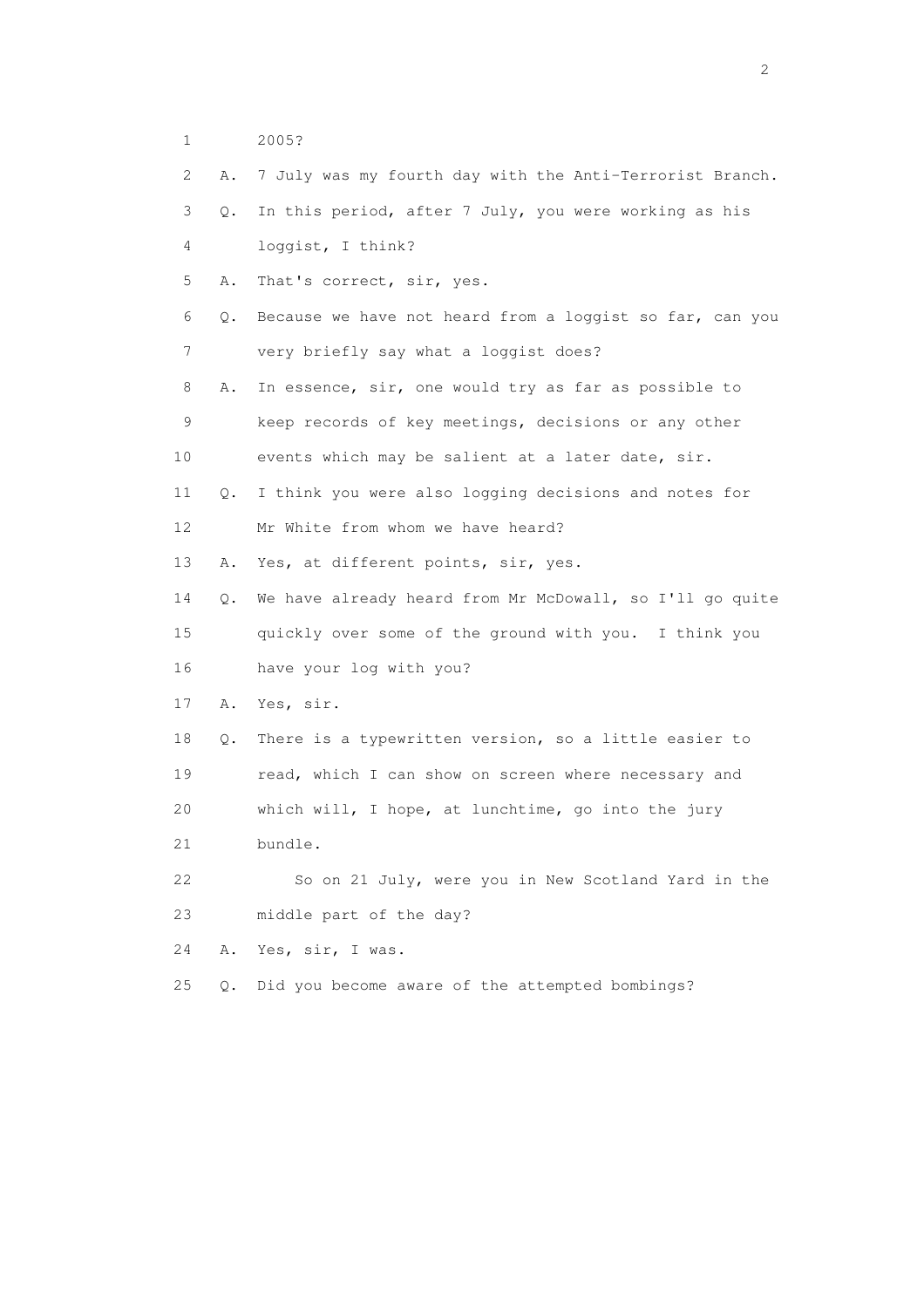- 1 A. That is correct, sir, yes.
- 2 Q. After that, did you go to the SO13 reserve area?
- 3 A. Yes, sir, at New Scotland Yard.
- 4 Q. When there, were you asked by Mr White to act as 5 a loggist in relation to these new attempted attacks?
- 6 A. That's correct, sir, yes.
- 7 Q. We have already heard that at that time Mr McDowall was 8 on his way back from Leeds where he was liaising with 9 other officers in relation to the investigation?
- 10 A. Yes, I believe those who were still dealing with the 11 bomb factory, as it's been described, sir.
- 12 Q. Yes. Now, can we start on your log at page 845 of the 13 exhibits bundle, so exhibit 845.
- 14 A. Yes, sir.
- 15 Q. That should come up on screen in a second, once things 16 have warmed up. (Pause)
- 17 We see there about halfway down the page, 2.22,
- 18 a meeting involving Mr McDowall, Mr Boutcher, Mr White,
- 19 Mr Macbrayne, somebody we have heard of, Mr Purser and
- 20 Mr Mellody?
- 21 A. That's correct, sir, yes.
- 22 Q. That's your note of that meeting?
- 23 SIR MICHAEL WRIGHT: SMT, Mr Forteath?
- 24 A. Senior management team, sir.
- 25 MR HOUGH: Only one point to pick up from this meeting,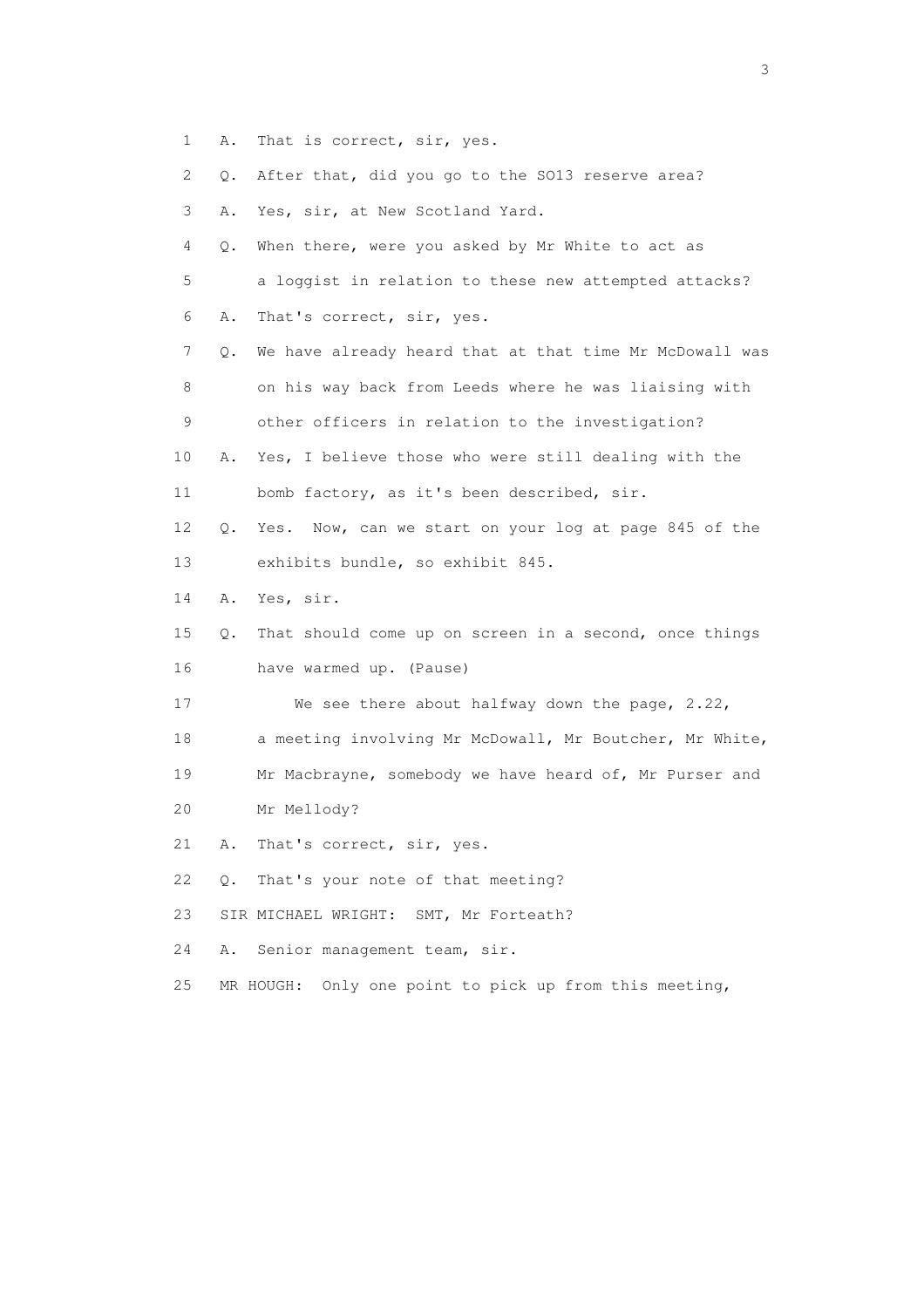|    | 1       | please, following page, 846, and about a third of the    |
|----|---------|----------------------------------------------------------|
|    | 2       | way down the page, do we see there that                  |
|    | 3       | Detective Superintendent McKenna was appointed as        |
|    | 4       | Senior Investigating Officer?                            |
|    | 5<br>Α. | That's correct, sir, yes.                                |
|    | 6<br>Q. | That was for the investigation into the bombings,        |
|    | 7       | I think?                                                 |
|    | 8<br>Α. | That's correct, sir, yes.                                |
|    | 9<br>Q. | We will hear later and I think we have heard already     |
| 10 |         | that Mr Boutcher was appointed                           |
| 11 |         | Senior Investigating Officer for the manhunt?            |
| 12 | Α.      | That is correct, sir, yes.                               |
| 13 | Q.      | Moving on one page, 3 pm, a meeting that we have already |
| 14 |         | heard of, a video conference with some officers from     |
| 15 |         | Leeds, which Mr McDowall, I think, joined at 3.35, if we |
| 16 |         | look at the following page.                              |
| 17 | Α.      | That is correct, sir, yes.                               |
| 18 | Q.      | Then do we see there a list of a number of topics        |
| 19 |         | discussed, most of which we have heard of from           |
| 20 |         | Mr McDowall. I'll only mention one of those:             |
| 21 |         | SO13 deployed to urgent CCTV".<br>"2.                    |
| 22 |         | Is that a reference to the CCTV trawl that we have       |
| 23 |         | heard about?                                             |
| 24 | Α.      | That would be correct, sir, yes.                         |
| 25 | $Q$ .   | Then is this right, between 3.30 and 5.15, there were    |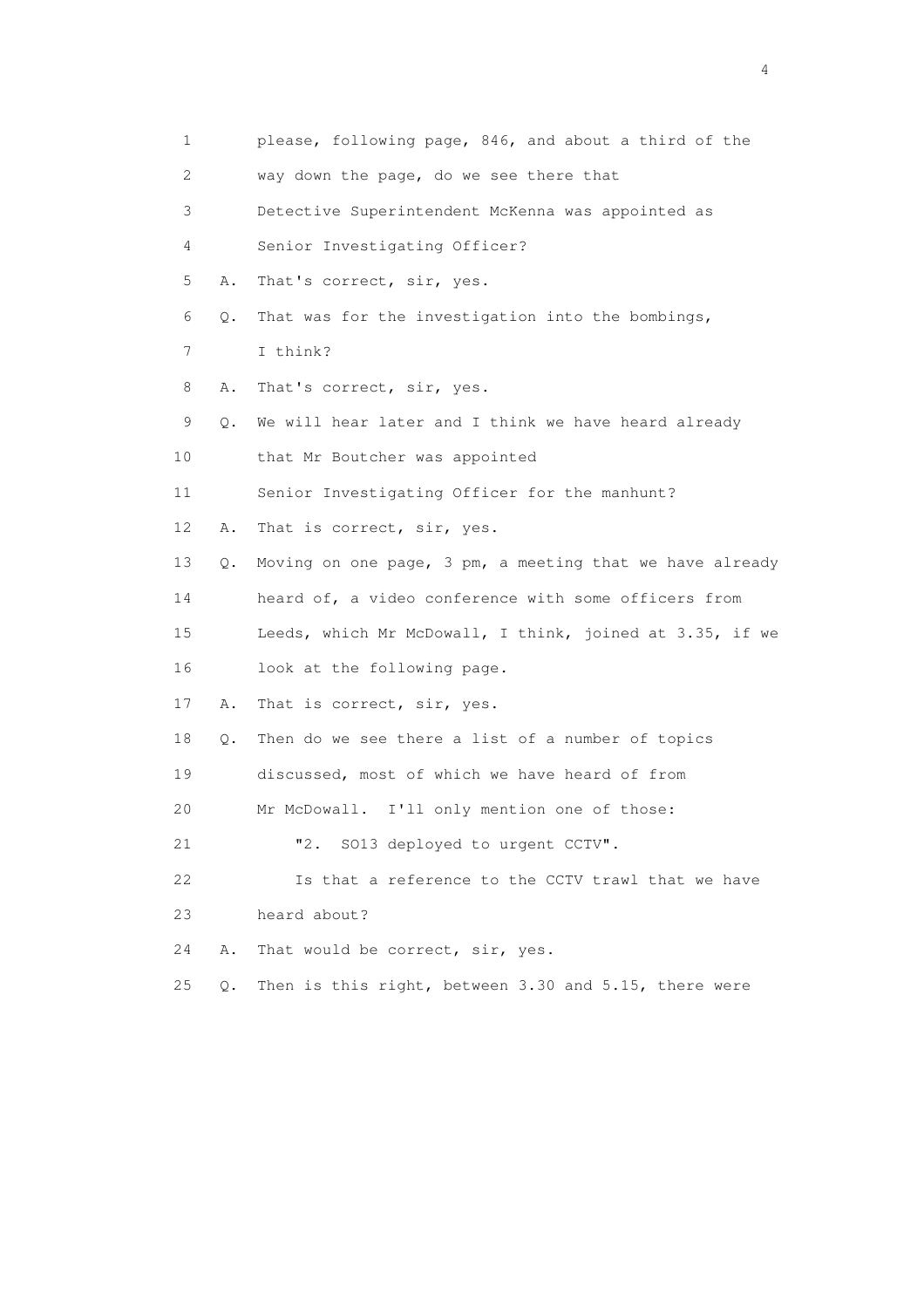| 1        | a number of meetings we don't need to go into, but         |
|----------|------------------------------------------------------------|
| 2        | Mr McDowall was engaged in a number of meetings over       |
| 3        | that time?                                                 |
| 4<br>Α.  | That would be correct, sir, yes.                           |
| 5<br>Q.  | Then the next meeting of interest to us, page 850,         |
| 6        | please, 5.15, do we see there a reference to a meeting     |
| 7        | in the conference room with a number of people present,    |
| 8        | at which explosives officers, and four of them, gave       |
| 9        | a briefing about the precise nature of the devices which   |
| 10       | had been found?                                            |
| 11<br>Α. | Yes, sir. It's a fairly detailed, or the most detailed     |
| 12       | briefing up to that point around what the devices had      |
| 13       | contained, sir.                                            |
| 14<br>Q. | We see there Detective Chief Inspector Scott,              |
| 15       | Detective Chief Inspector Mellody and Mr Boutcher.<br>Then |
| 16       | the next meeting, 853, please, again heard about this,     |
| 17       | is this another full meeting of the command team?          |
| 18<br>Α. | That is correct, sir, yes.                                 |
| 19<br>Q. | At that meeting, we see a number of topics being           |
| 20       | discussed, including further summary of the explosives     |
| 21       | officers' findings, discussion of what had been            |
| 22       | discovered from prisoners, and we had heard about that.    |
| 23       | Then just one thing I would like to ask you about.<br>Near |
| 24       | the end of the page appear the words:                      |
| 25       | "DCI Scott highlights concerns over night duty             |

 $\sim$  5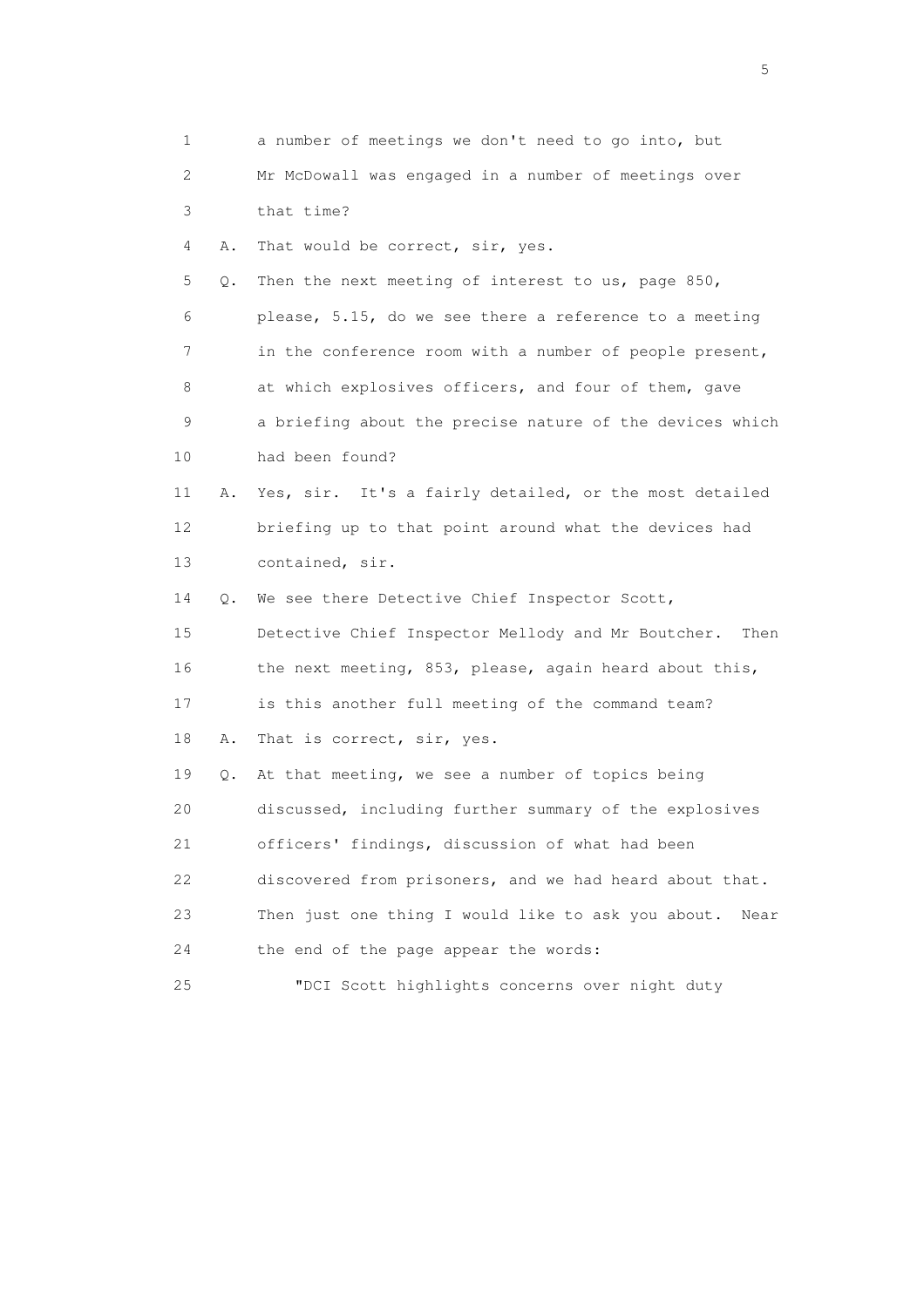1 staff."

|    | 2       | Can you explain what concerns she was highlighting,      |
|----|---------|----------------------------------------------------------|
|    | 3       | if you can remember?                                     |
|    | 4<br>Α. | Sir, I cannot remember that. Clearly Ma'am Scott may be  |
|    | 5       | able to shed some light on that, sir.                    |
|    | 6<br>Q. | We will ask her. Then page 856, please, we have heard    |
|    | 7       | that a meeting took place at 10.10, I think this is your |
|    | 8       | loggist's record of that meeting?                        |
|    | 9<br>Α. | That's correct, sir, yes.                                |
| 10 | Q.      | Does that note record that the possibility of a media    |
| 11 |         | appeal was considered at some length?                    |
| 12 | Α.      | Yeah, there was a consideration, sir, about remaining,   |
| 13 |         | this remaining a covert inquiry or whether in fact the   |
| 14 |         | right route was to release the pictures and deal with it |
| 15 |         | that way, sir.                                           |
| 16 | Q.      | Again, one point that I would like you to help us with,  |
| 17 |         | if you can. It's these words, towards the bottom of the  |
| 18 |         | page where we are now:                                   |
|    | 19      | "JM, public note of caution. If there is possible        |
|    | 20      | identification, SO13 must look to corroborate this via   |
| 21 |         | statement, and other possible evidence. Need thought of  |
| 22 |         | intelligence flow around response. Looking at fast time  |
|    | 23      | response, fly away teams including issues of             |
| 24 |         | resilience -- there is armed surveillance at Tintagel."  |
| 25 |         | Tintagel House I think is an SO12 location,              |

 $\sim$  6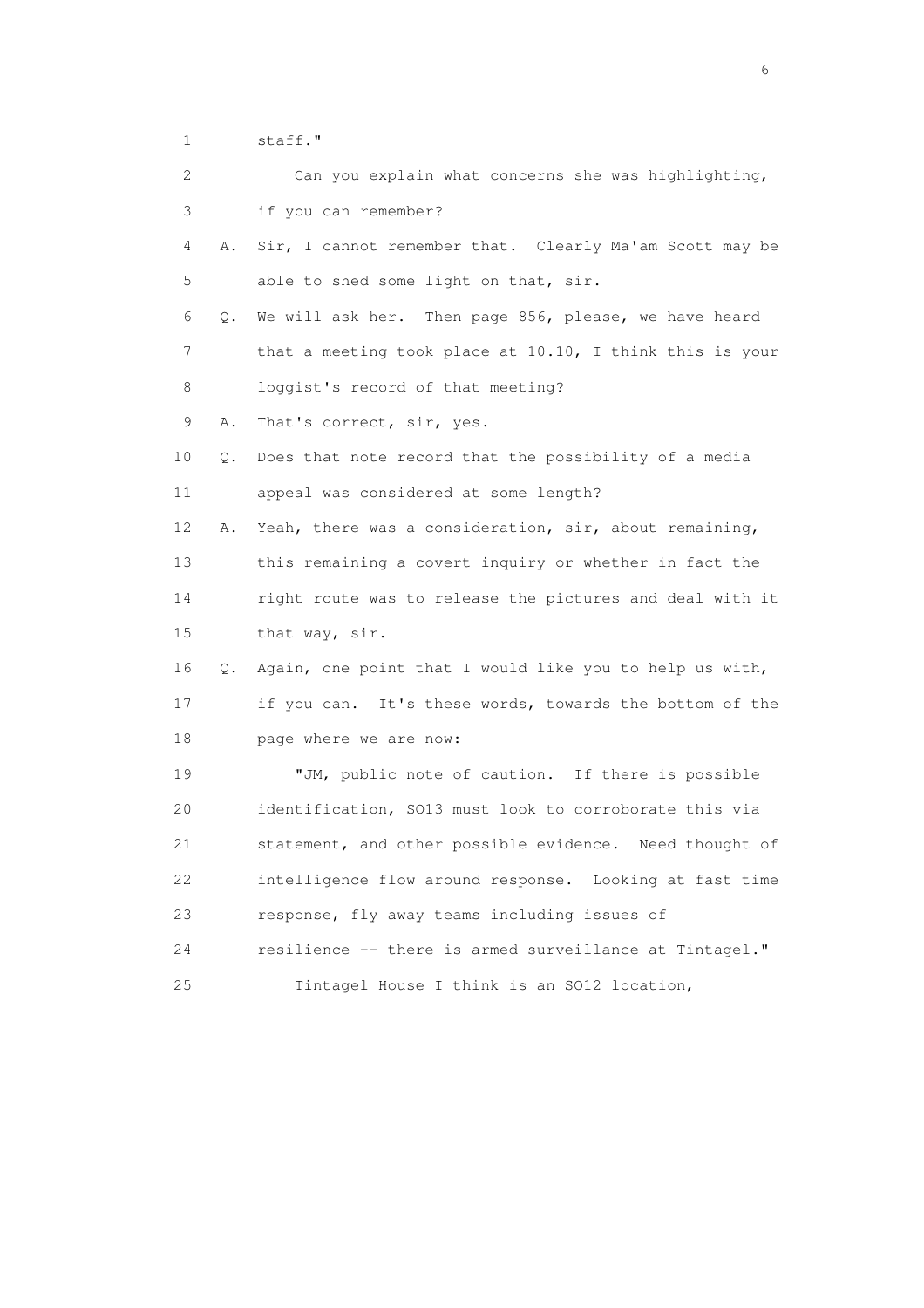1 a Special Branch location?

2 A. It was at the time, sir, yes.

 3 Q. Can you just briefly explain to us what that entry 4 refers to?

 5 A. Sir, if my memory serves me, there was discussion about 6 how police in general would respond to a media appeal. 7 Clearly the likelihood of a significant number of calls, 8 some of which were relevant, some of which may not be 9 would be generated, and it was how that may be assessed 10 and how, of all the possible leads that may generate, 11 how we would assess them and best place the -- what are 12 in fact finite resources to deal with it, and how we 13 would respond if, for instance, a credible call came in 14 of perhaps one of the suspected bombers not in London. 15 So it was all consideration of how we would deal, 16 like I say, sir, with those finite resources amongst 17 what may well have been a morass of telephone calls. 18 Q. So discussion of identification there is in the context

19 of the media appeal?

 20 A. Yes, as far as I can remember. If you have got 300 21 calls, how would you look at those 300 calls and what 22 ones would you decide were relevant, and if a number of 23 people rang in with the same information, perhaps that 24 would tend to suggest that were -- more salient 25 information than others. So there are, as we have seen,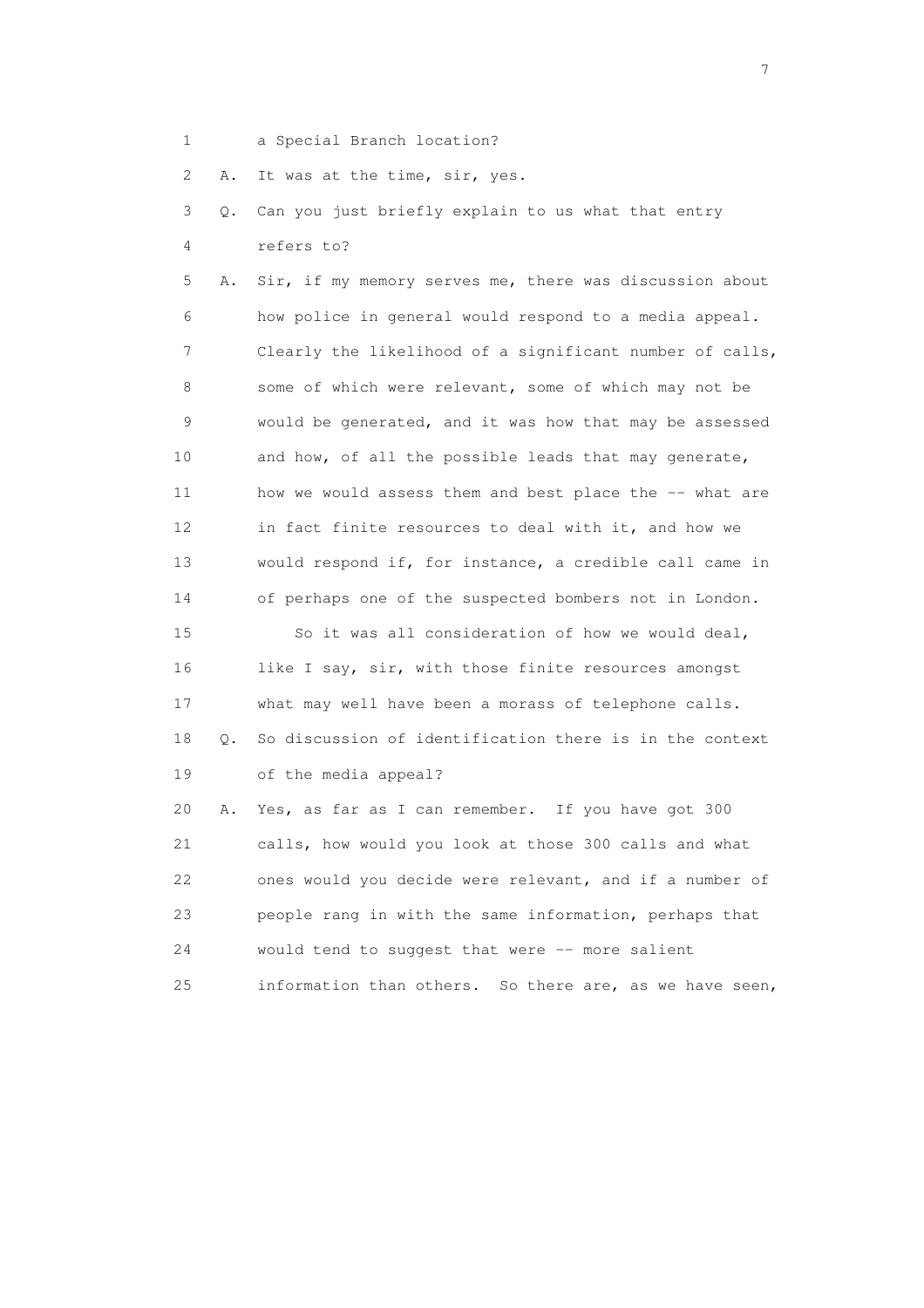1 even without the media appeal, significant numbers, 2 nearly 3,000 calls, I think, between the period of 3 varying degrees of relevance. 4 SIR MICHAEL WRIGHT: This is Mr McDowall speaking at this 5 point? 6 A. Yes, the minutes are as comprehensive as I can. There 7 would be a discussion around how we would deal -- 8 SIR MICHAEL WRIGHT: But JM is Mr McDowall. 9 A. Yes, sir. 10 MR HOUGH: Next page, please, another entry to pick up, and 11 can we look about just where the first holepunch is, "JM 12 question", so this is Mr McDowall again speaking: 13  $\ldots$  question about resilience, CT". 14 Counter-terrorism? 15 A. Yeah, there is a particular strand within what was then 16 SO13 that was called the CT section, and as far as I am 17 aware, they would have been providing some of the main 18 resources to deal with the operational support office, 19 so it's about who would look after that room and 20 resource that room the next day. 21 Q. Just to be clear, which room is this? 22 A. It is the room on the 15th floor that would have -- it's 23 not the 16th floor ops room, I think at the time it was 24 also called an ops room but in essence would have 25 supported the investigation, the overt investigation,

en de la construction de la construction de la construction de la construction de la construction de la constr<br>En 1980, en 1980, en 1980, en 1980, en 1980, en 1980, en 1980, en 1980, en 1980, en 1980, en 1980, en 1980, en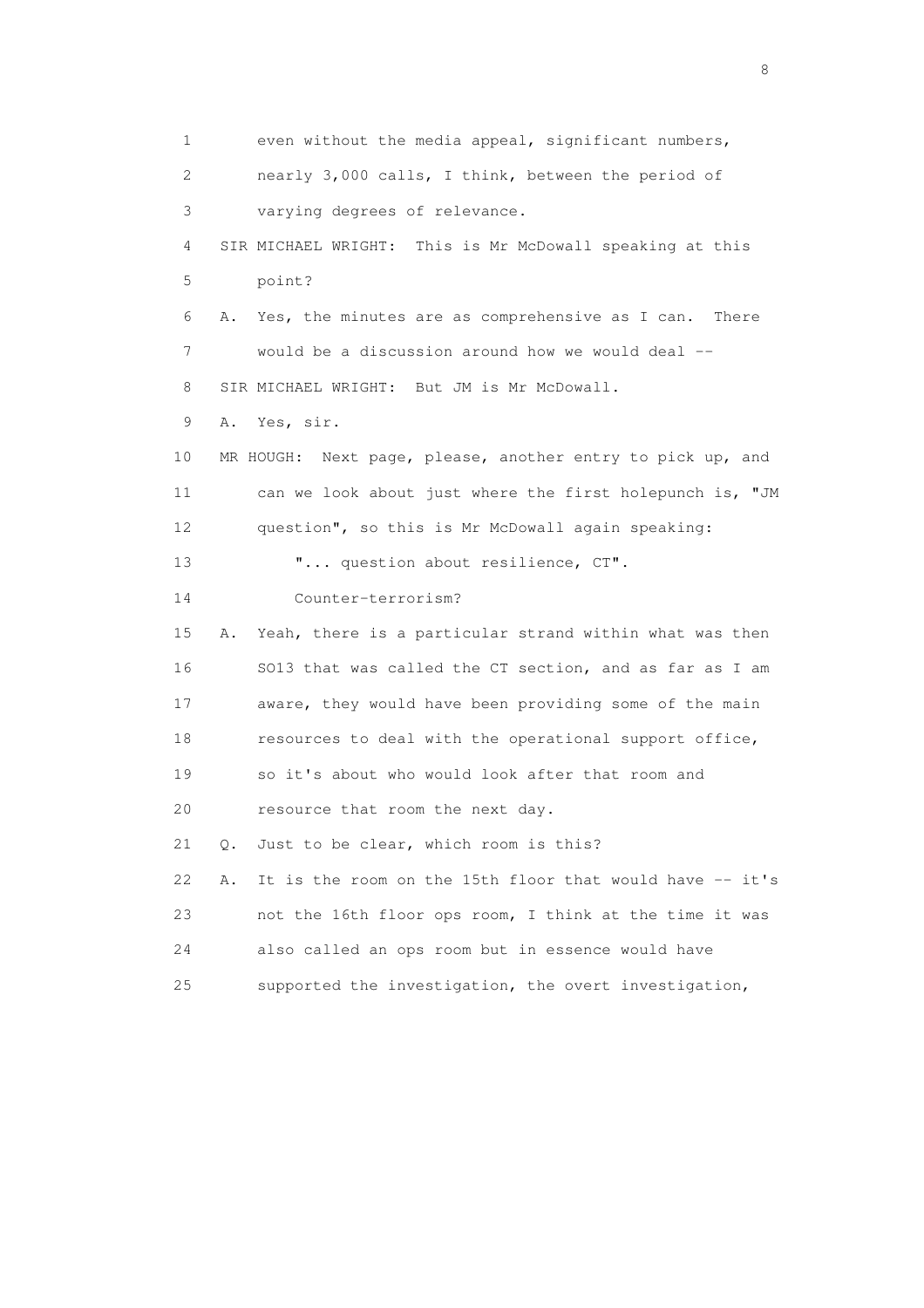1 distinctly to the covert --

 2 SIR MICHAEL WRIGHT: If you had gone down the public appeal 3 route?

 4 A. It's a reasonably sized office that was aware of the 5 totality of the resources available to SO13, what scenes 6 were significant, what skills officers possessed that 7 could be deployed to those scenes, so they were looking 8 at a co-ordination of resource function and would have, 9 within their own right, needed people, sir, to sit 10 within that room to answer telephones and deal with 11 specific tasking. So it's really, I believe, pointing 12 towards who would resource that room on the 15th floor 13 the following day.

14 SIR MICHAEL WRIGHT: I see.

 15 MR HOUGH: Then at the end of that meeting, were there 16 discussions between Mr McDowall and some other officers 17 about following up intelligence sources? 18 A. Sir, yes, I think there was, and in terms of the 19 meeting, there is a lot happening, people are taking 20 telephone calls within -- at the end of the discussion, 21 there may well have been a number of discussions about 22 issues. That's the one I have noted. But there is 23 a lot happening in these meetings, like I say, sir, 24 people that are there are looking after their own 25 strands of work, may well have taken a telephone call

en de la construction de la construction de la construction de la construction de la construction de la constr<br>1911 : la construction de la construction de la construction de la construction de la construction de la const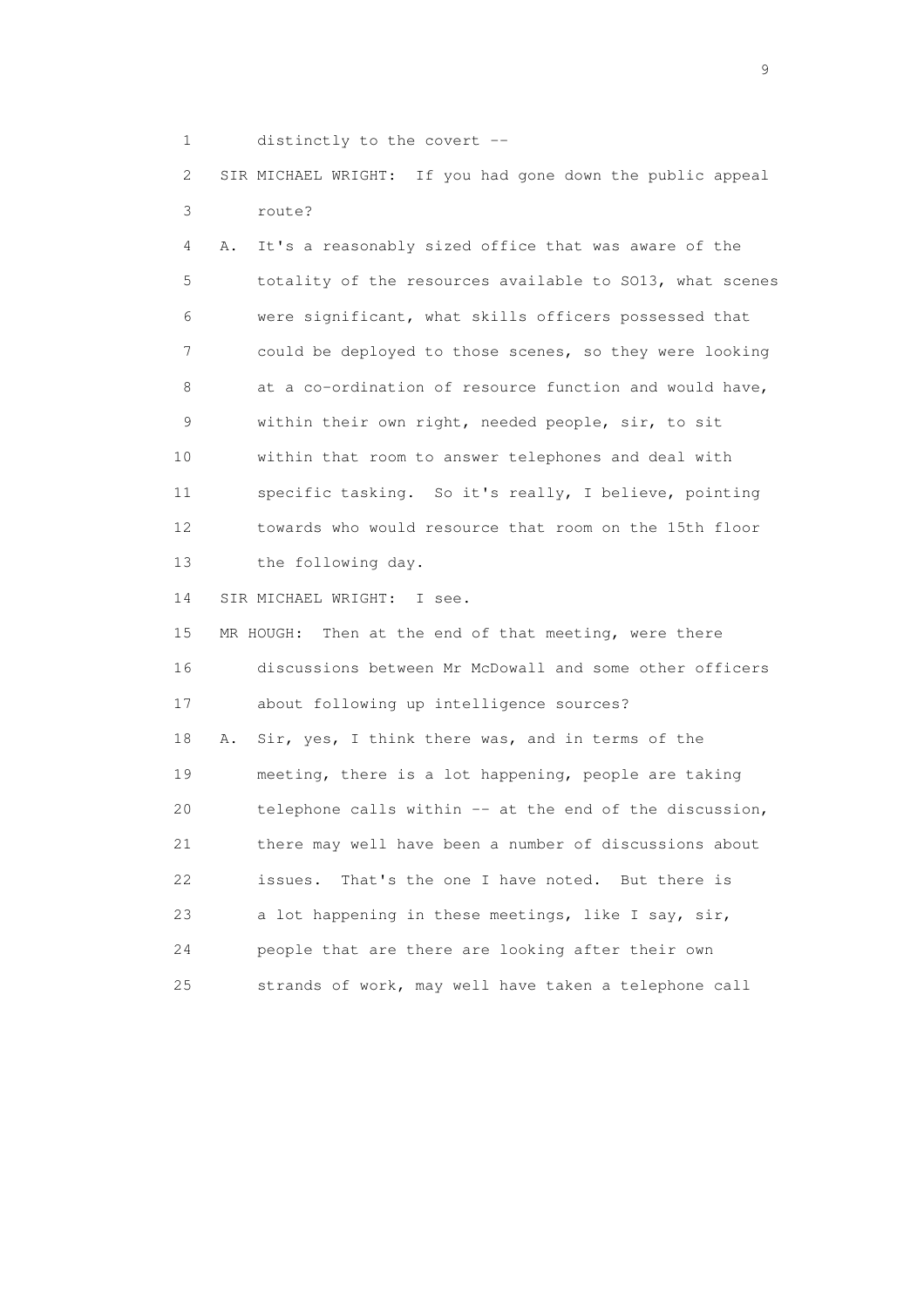1 within, so in terms of an absolute record even of who 2 sits down, and people, I would not possibly have been 3 able to record that. But as far as my notes, you know, 4 as far as the record is made, that's what would have 5 happened, sir, yes. 6 Q. In your statement, and this is paragraph 13 of your 7 statement, you say that a decision was taken around the 8 end of the meeting by Commander McDowall: 9 "... regarding the use of a variety of intelligence 10 sources to attempt to identify the persons responsible 11 for these latest attacks." 12 A. That's correct, sir, yes. 13 Q. Now, moving on, the next page, please, 858, then over to 14 859, please, do you record there about halfway down the 15 page at 11.50, Mr White giving his authority for, it 16 says there "deployment SO19". 17 Just to be clear, we have heard that that authority 18 was not for any firearms team to go anywhere in 19 particular. It was a generalised firearms authority for 20 officers to bear arms if necessary? 21 A. That is correct, sir, yes. 22 Q. Then further down, 12.50, "review of CCTV". Does that 23 record Mr McDowall or other command officers reviewing 24 CCTV images which had come in? 25 A. That's correct, sir, yes.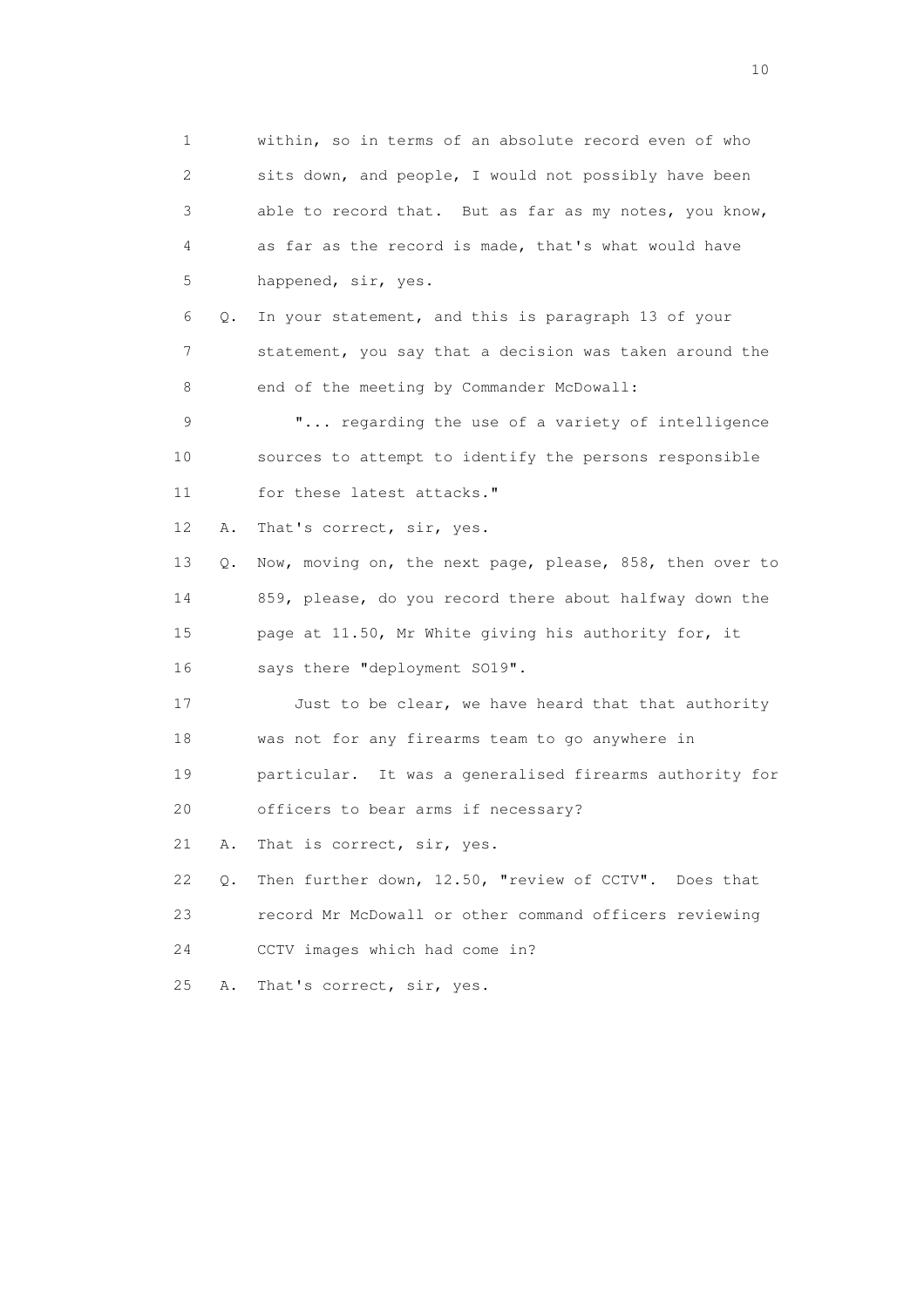1 Q. Then we are moving now to 22 July, just going past 2 midnight, and we see on page 860 reference to the 3 different scenes, Oval, bus Shepherd's Bush and 4 Warren Street. 5 Can you help us with what these references indicate? 6 (Pause) 7 I can give you a prompt, if you like. It's 8 paragraph 17 of your witness statement. 9 A. The notes are of a summary of what the images would have 10 shown and the subsequent entries are about enquiries 11 through, you know, covert means, those that may have 12 some or may be able to identify those contained within 13 the pictures, sir. 14 Q. Is this right, that you personally were speaking to 15 other officers to see if you could identify the people 16 shown on the different CCTV images? 17 A. Sir, the background is I worked at Brixton previously, 18 had some contacts with people there that would have been 19 expeditious for me to speak to, to try to find those who 20 would best been able to look at the pictures and see if 21 they were aware of them, sir. 22 Q. So you were trying to make identifications? 23 A. No, sir, I was trying to contact those that worked 24 within Brixton at the time, to look at whether they, 25 from the images that were available, recognised anybody.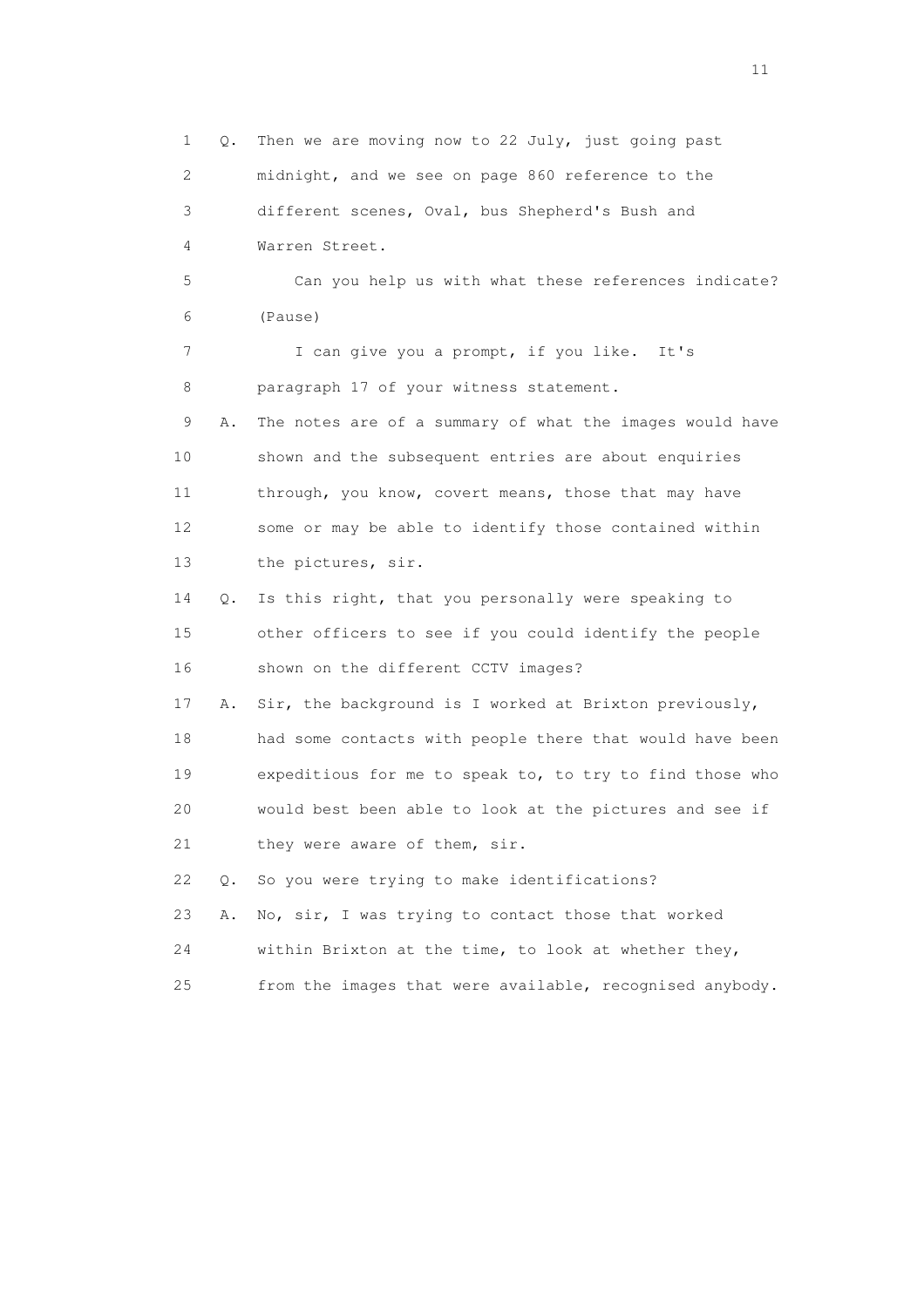1 It was one of a number of enquiries. It's just because 2 I had worked at Brixton, had access to those individuals 3 I followed that line. 4 Q. Thank you. Is this right, at 2 o'clock that morning, 5 Mr McDowall left and you remained at New Scotland Yard? 6 A. That's correct, sir, yes. 7 Q. 2.15 am, do we see you there recording details of the 8 gym card found in the bomb bag at Shepherd's Bush? 9 A. That's correct, yes, sir. 10 Q. And the name and details on that gym card, Mr Osman? 11 A. That's correct, sir, yes. 12 Q. So it's at this time, shortly after Mr McDowall has 13 left, that the information about the gym card comes in? 14 A. That's when I was made aware of it, sir, yes. 15 SIR MICHAEL WRIGHT: How would it have come in? 16 A. Well, there are officers dealing with the forensic 17 recovery at the scene, sir. Any significant finds they 18 would have highlighted and telephoned into whatever -- 19 SIR MICHAEL WRIGHT: That's what I wanted to know. They 20 would have telephoned into the Yard. Would you have 21 been the first recipient? 22 A. I doubt so, sir. 23 MR HOUGH: We may hear a little bit more about that 24 from Mr Macbrayne in due course. 25 At 4 o'clock in the morning, is this right,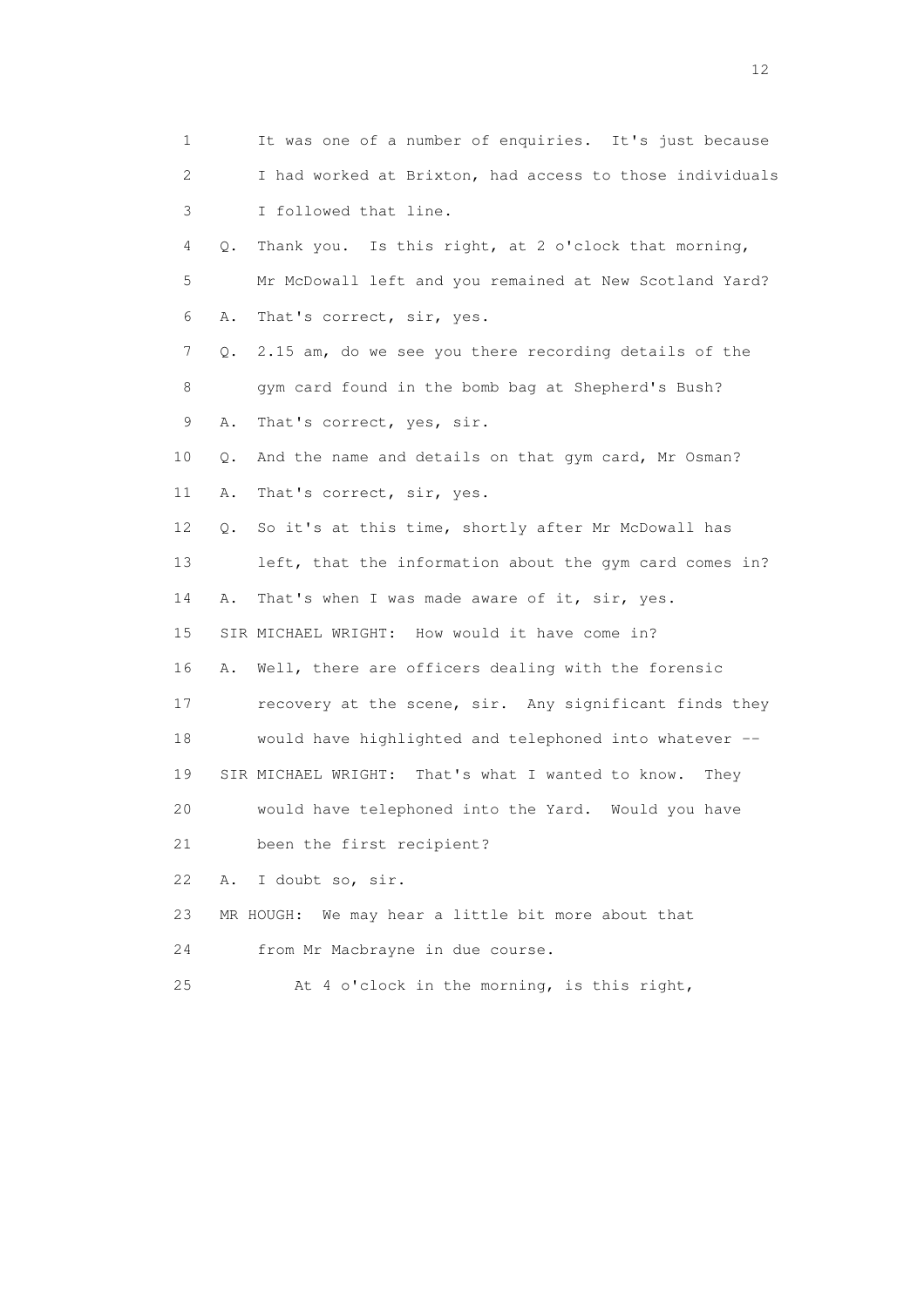| 1  |    | Mr McDowall returned to New Scotland Yard and at around  |
|----|----|----------------------------------------------------------|
| 2  |    | the same time you left for a very short sleep?           |
| 3  | Α. | Yeah, I can't pin down exactly when Mr McDowall          |
| 4  |    | returned, because I think we crossed, but I leave at     |
| 5  |    | about 4 o'clock, sir.                                    |
| 6  | Q. | Can we now go to page 861, please. 6.05 am. Were you     |
| 7  |    | back in at this time?                                    |
| 8  | Α. | Yes, sir.                                                |
| 9  | Q. | The reference, "contact Ian Carter, commander", what     |
| 10 |    | does that reference indicate?                            |
| 11 | Α. | I think Mr McDowall, sir, would have asked me to contact |
| 12 |    | Mr Carter and asked him to attend a meeting in his       |
| 13 |    | office, which I spoke to him and he said he would be     |
| 14 |    | there in 15 minutes.                                     |
| 15 | Q. | Then is this right, that you record a meeting in         |
| 16 |    | progress taking place in Mr McDowall's office at 6.20?   |
| 17 | Α. | Yes, sir, that's correct.                                |
| 18 | Q. | We see there present Mr Macbrayne, a forensics officer?  |
| 19 | Α. | Yes, that's correct, sir, yes.                           |
| 20 | Q. | Mr Mellody, an intelligence officer?                     |
| 21 | Α. | That's correct, sir, yes.                                |
| 22 | Q. | DCI Scott from whom we will hear, an SO13 officer?       |
| 23 | Α. | Yes, sir.                                                |
| 24 | О. | Andrew, from whom we heard yesterday, the senior         |
| 25 |    | tactical adviser?                                        |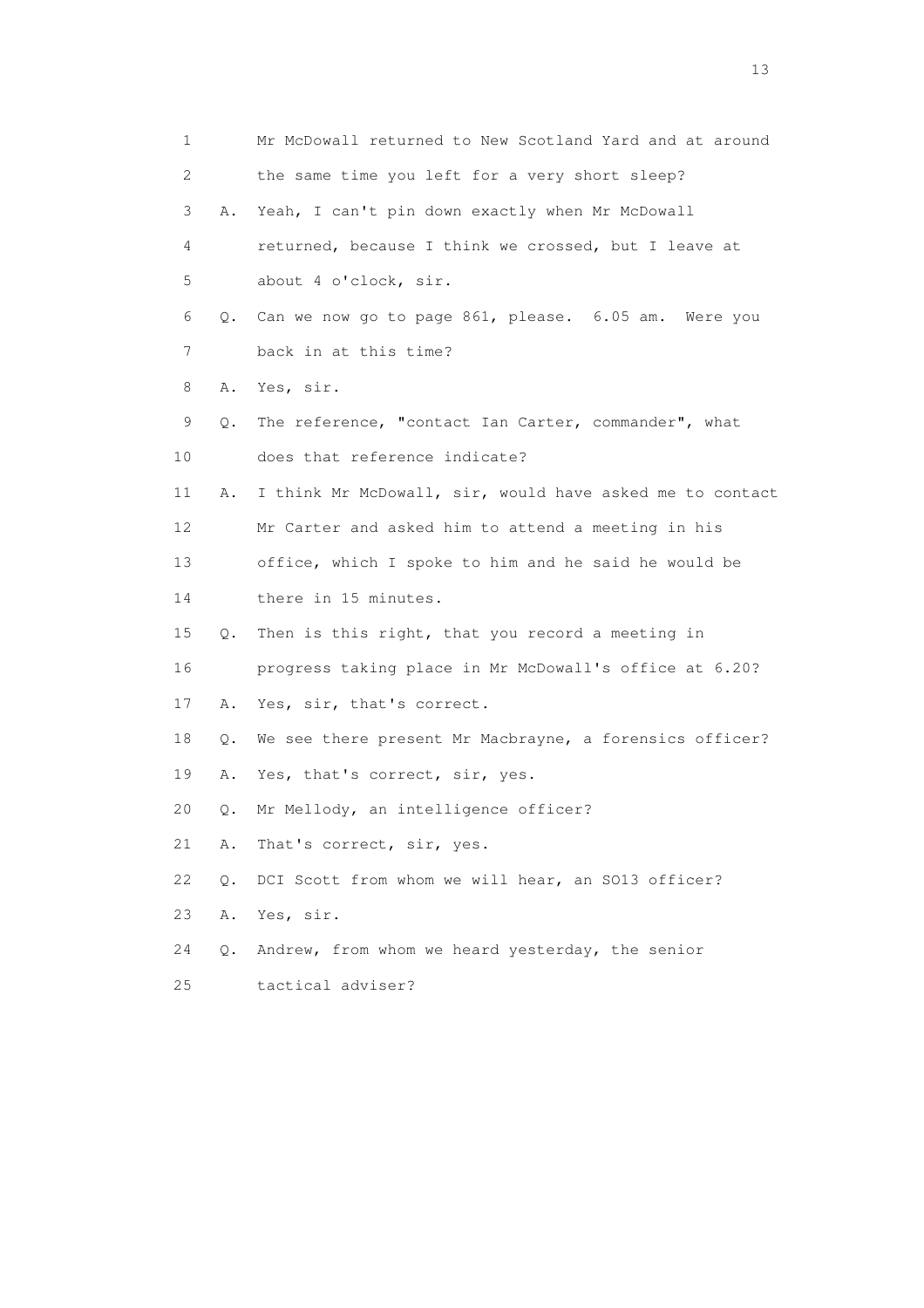- 1 A. Yes, sir.
- 2 Q. DCI Esposito, another tactical adviser from CO19, also 3 known as Trojan 80?
- 4 A. I believe he is actually Chief Inspector, but yes, sir, 5 he is there.
- 6 Q. And DI Merrick, I think that's the first name for 7 DI Merrick Rose; is that right?

 8 A. Yes, sir, it's fair to say a lot of the people I didn't 9 know. Had I worked there a little bit longer, it may 10 have been easier to ask who people were, but that's my 11 recollection, sir, and I believe there may well have 12 been another DI of who details I have not -- 13 Q. I will have to press you on one point of memory and 14 identification of a person. Are you clear in your own 15 mind that Andrew was there at that meeting at 6.20? 16 A. I have recorded Andrew being present. I don't know 17 Andrew personally, but the record is fairly accurate and 18 I would have asked Mr McDowall who that was, sir.

19 Q. Then do we see there at 6.40 you are recording

20 Commanders Allison and Carter, two DSOs, present?

21 A. That's correct, sir, yes.

 22 Q. And a review of the command structure being explained by 23 Commander McDowall at that time?

24 A. That is correct, sir, yes.

25 Q. Then was there a larger meeting at 6.50, chaired by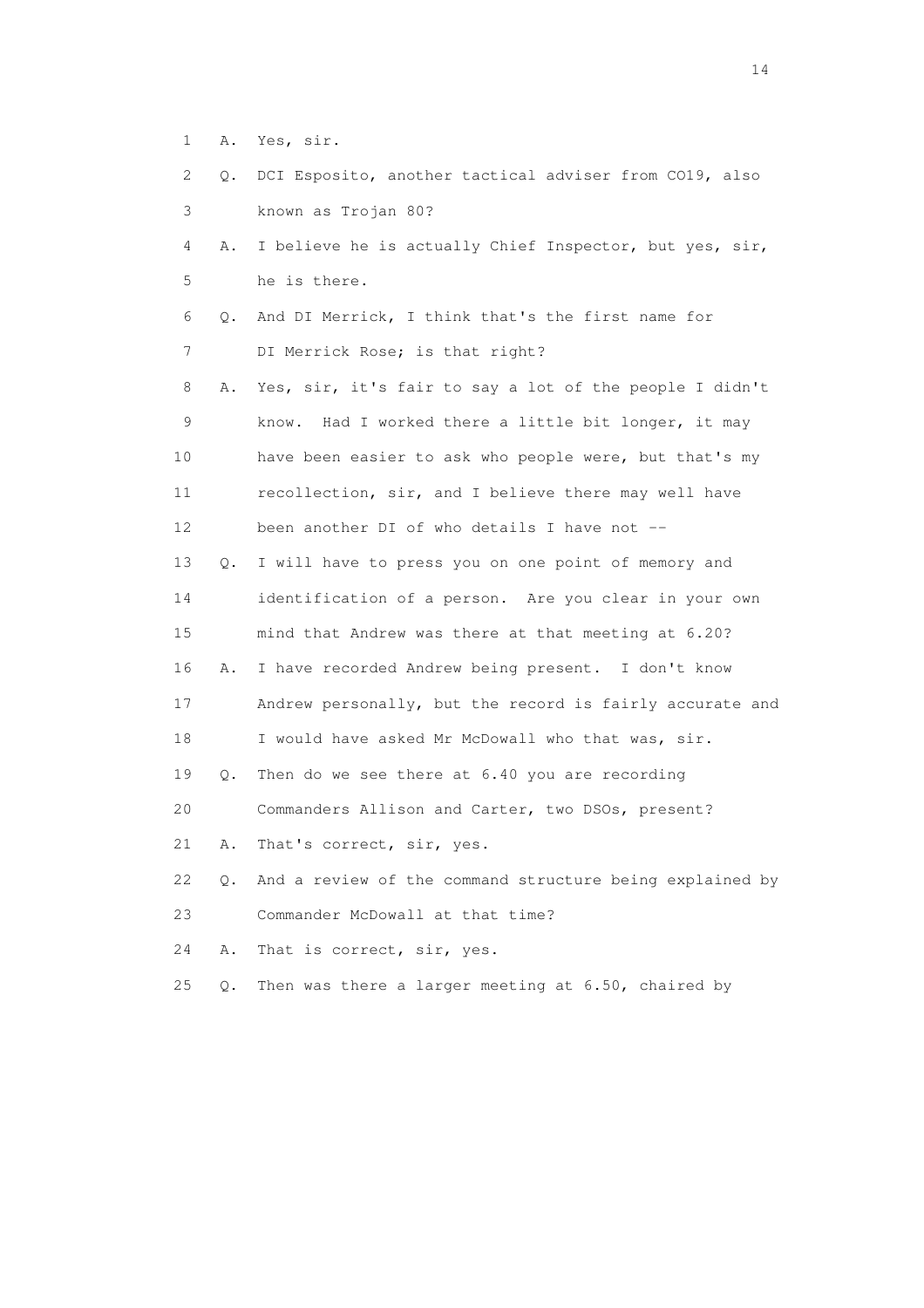1 Mr McDowall?

 2 A. That is correct, sir, yes. 3 Q. We see there on the page a summary of what was 4 discussed, and is this right, that summary includes 5 information about Osman and Omar? 6 A. That's correct, sir, yes. 7 Q. It also, I think, records that Omar, who had been 8 connected with this investigation through the gym card 9 or the gym records, was also connected with 10 Operation Ragstone, the investigation in Cumbria? 11 A. That's correct, sir, yes. 12 Q. Then next page, please, do we see there the meeting 13 breaking up at 7.05? 14 A. That is correct, sir, yes. 15 Q. Just above that, the reference to Blair House which we 16 have heard about as another address of interest? 17 A. Yeah, there were at that time, sir, I believe, a number 18 of addresses which were of a significant ... 19 Q. Yes. Then at 7.15 am, I think Commander Dick arrived at 20 the meeting? 21 A. Yeah, I believe, sir, by reference to the later exhibit, 22 the attendance sheet. 23 Q. Can we have up documents page 62. Perhaps if we have 24 the previous page, 61, just to put it in context. This 25 is a list of attendees at the meeting at 7 am?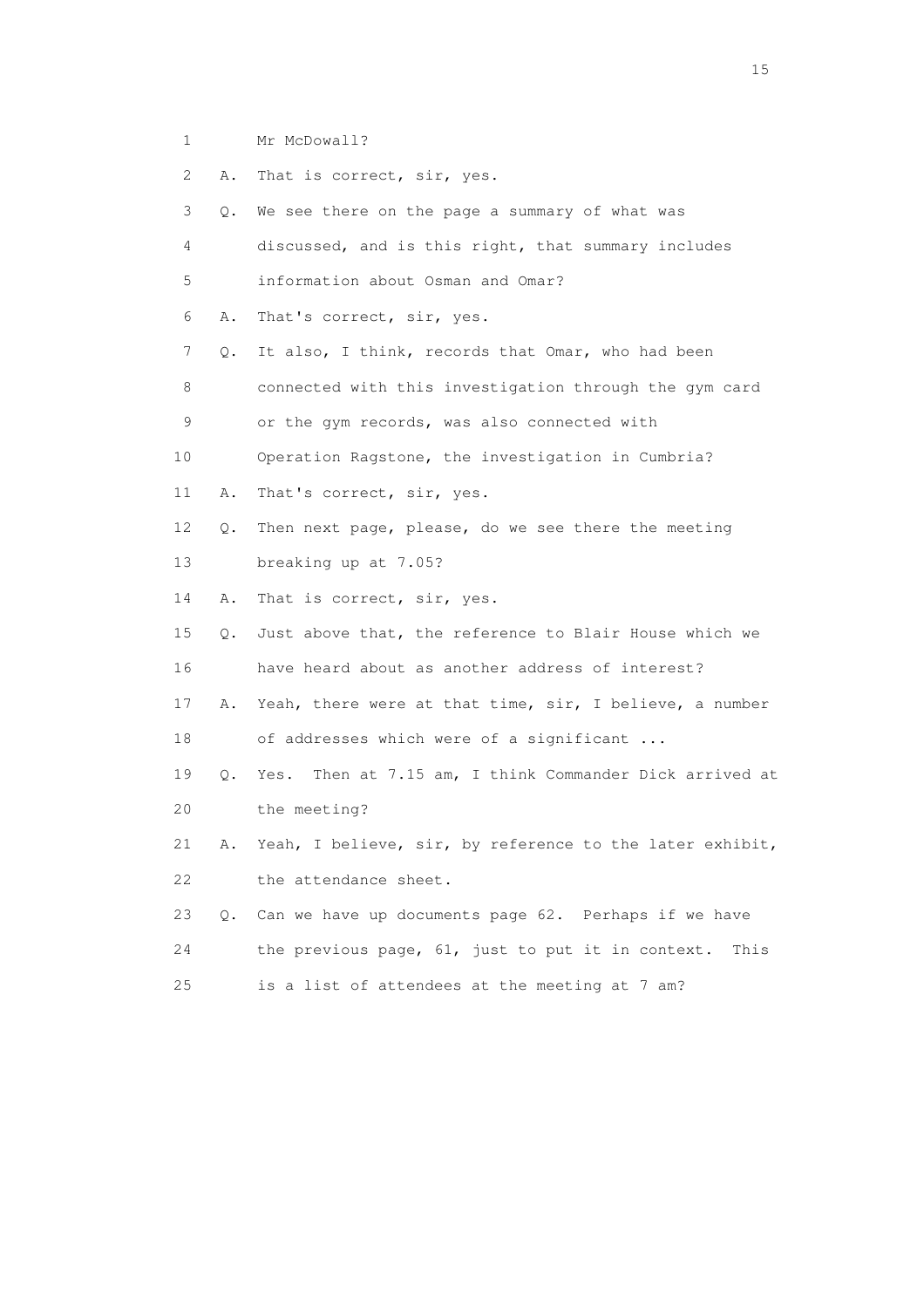- 1 A. That's correct, sir, yes.
- 2 Q. Did you have responsibility for ensuring that list was 3 filled in?

| 4  | Α.        | I would have thought it prudent from the outset to       |
|----|-----------|----------------------------------------------------------|
| 5  |           | circulate an attendance list, but again, sir, other      |
| 6  |           | people may have arrived slightly later, may have had to  |
| 7  |           | leave and take a telephone call, but it's as best        |
| 8  |           | a record as one could possibly hope to get within that   |
| 9  |           | situation of who was present, sir.                       |
| 10 | Q.        | Back to page 62, please, there we see Cressida Dick and  |
| 11 |           | actually annotated 7.15 am, just on the left?            |
| 12 | Α.        | That's correct, sir, yes.                                |
| 13 | Q.        | Now, can we go back to page 863 actually of the exhibits |
| 14 |           | bundle, exhibits page, we see there at 8.15 am another   |
| 15 |           | address being identified, Corfe House, from              |
| 16 |           | a jobseekers' allowance --                               |
| 17 | Α.        | Yes, sir, that's correct.                                |
| 18 | $\circ$ . | -- record.                                               |
| 19 |           | Then a meeting of Mr White and Mr McDowall with          |
| 20 |           | Assistant Commissioner Brown. Then 8.45, meeting         |
| 21 |           | concludes. Perhaps you can help us with this reference:  |
| 22 |           | "Personal tasking re: briefing note for                  |
| 23 |           | Commander Dick."                                         |
| 24 |           | What does that signify?                                  |

25 A. Sir, Mr McDowall asked me to have the salient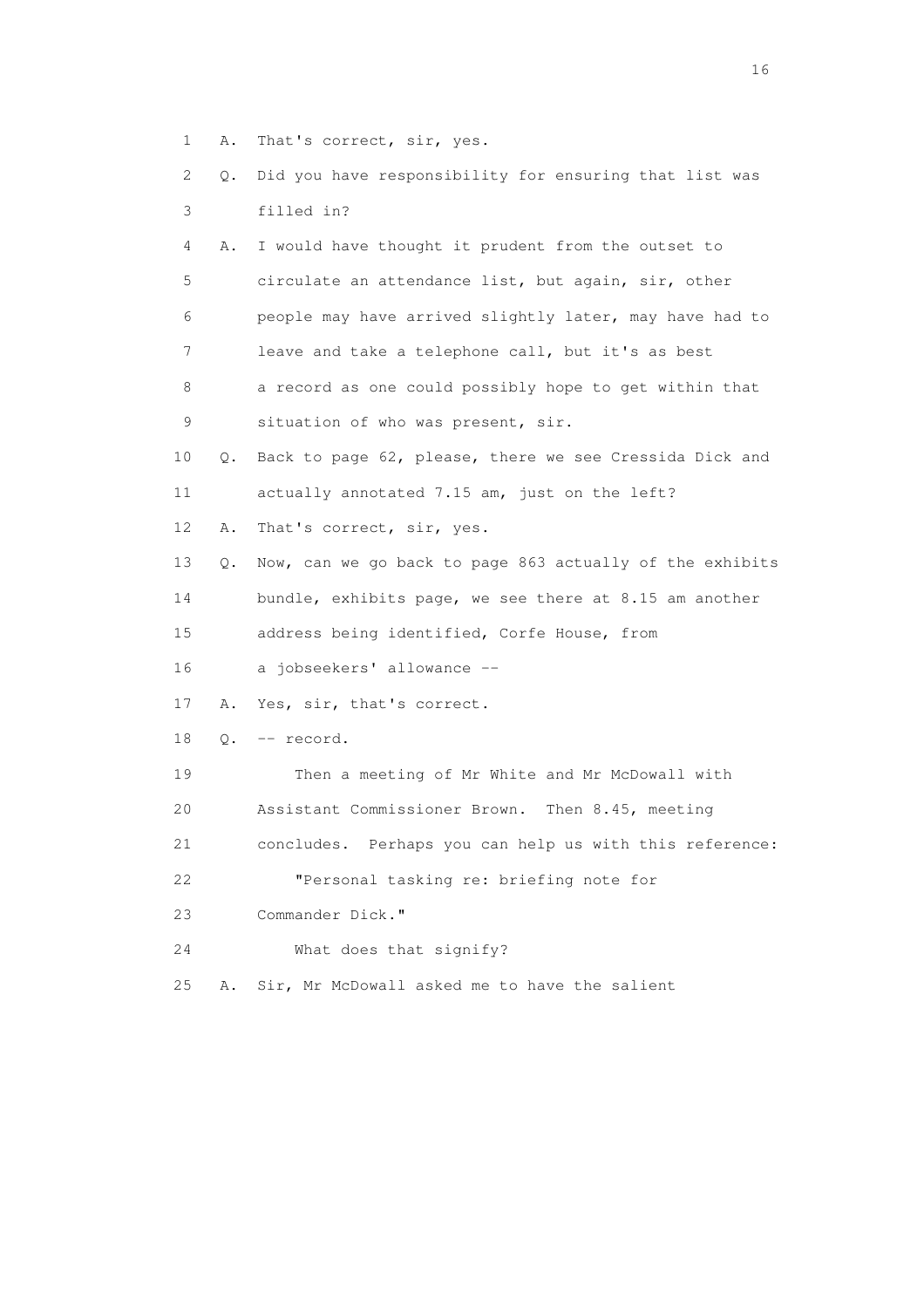| $\mathbf 1$     |    | intelligence summary from what in fact was the 6.50      |
|-----------------|----|----------------------------------------------------------|
| 2               |    | meeting typed up, so DAC Dick could have that            |
| 3               |    | information available, which was done and which I handed |
| 4               |    | to her, I believe, sir, at 9.20.                         |
| 5               | Q. | So that's the information we have already seen digested  |
| 6               |    | under the 6.50 meeting?                                  |
| 7               | Α. | Yeah, and there is again an exhibit of that item, sir.   |
| 8               |    | It's not a comprehensive briefing note, sir; it's just   |
| 9               |    | a summary of that main chunk of intelligence from the    |
| 10              |    | 6.50 meeting.                                            |
| 11              | Q. | Then 9.20, we see you handed that to Commander Dick.     |
| 12 <sup>°</sup> |    | How long did you stay in the -- because she was in the   |
| 13              |    | operations room at that time -- how long did you stay?   |
| 14              | Α. | Less than a minute. It was literally, is that okay, and  |
| 15              |    | then I leave, sir.                                       |
| 16              | Q. | Then we see you in a conference room meeting at 9.40,    |
| 17              |    | and then just to complete over the page, please, we see  |
| 18              |    | you recording there at 10.10 that shots had been fired   |
| 19              |    | at Stockwell?                                            |
| 20              | Α. | That's correct, sir, yes.                                |
| 21              |    | MR HOUGH: Thank you very much. If you will wait there,   |
| 22              |    | others will have some questions.                         |
| 23              |    | Questions from MR MANSFIELD                              |
| 24              |    | MR MANSFIELD: Good morning, Mr Forteath. My name is      |
| 25              |    | Michael Mansfield. I represent Jean Charles de Menezes'  |
|                 |    |                                                          |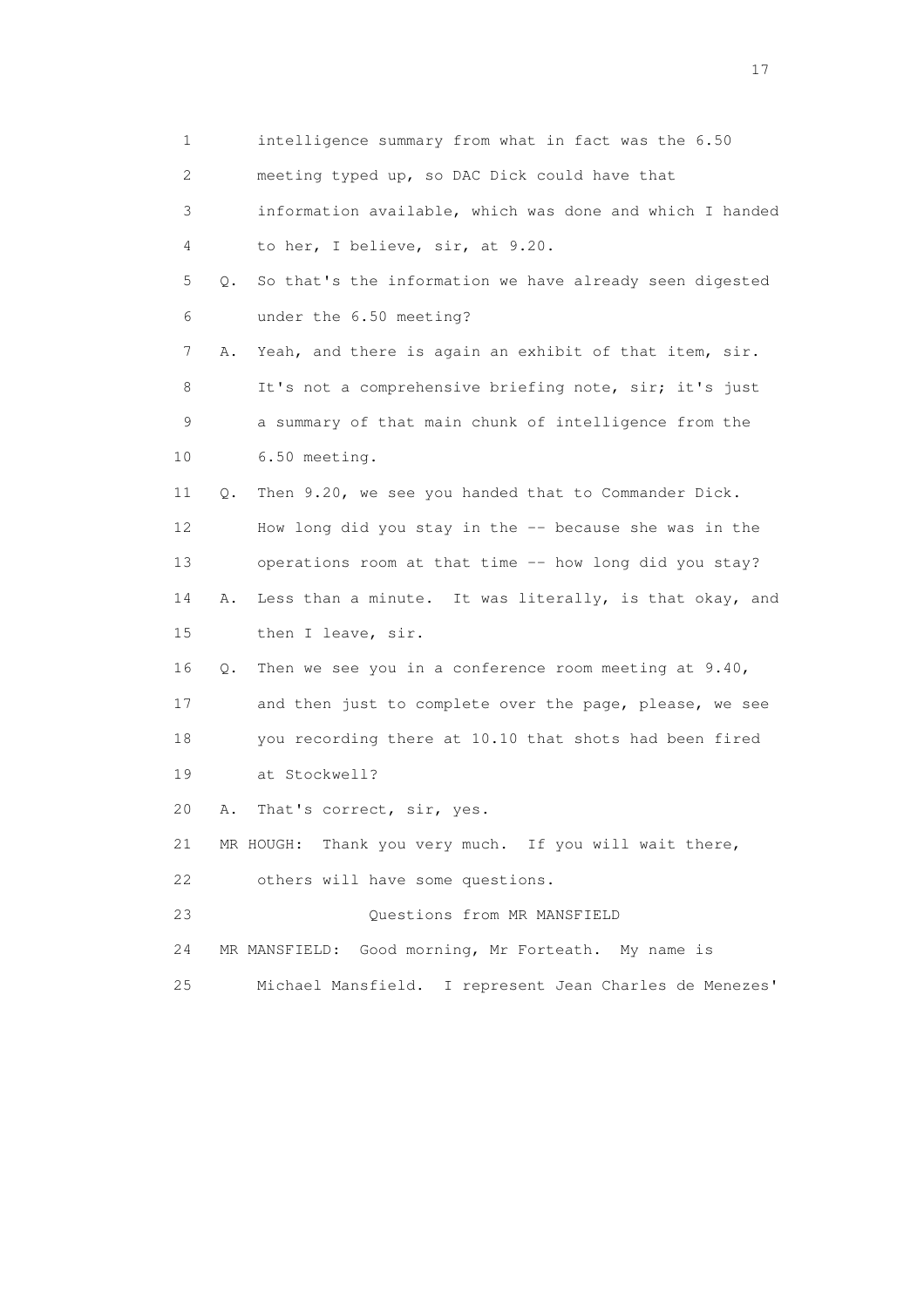1 family.

 2 I appreciate at once it's some time ago and you are 3 relying on notes. Please say if you can't really 4 remember the detail.

 5 I want to come straightaway to a critical time when 6 you come back, having had a rest, so it's page 861 in 7 the notes that you made. I am just using this as 8 a framework to jog your memory. When you first came 9 back, did Commander McDowall say to you: look, in your 10 absence I have made a strategic decision and it's this. 11 A. No, sir. Not that I recall, sir. 12 Q. No, no, no, I am only doing it on what you recall. If 13 he had told you: I have made a strategic decision and 14 it's this; would you have noted it down? 15 A. I would have hoped so, sir, but Mr McDowall indeed had 16 his own notes. These weren't the totality of the 17 records. 18 Q. No, I appreciate that. The reason I'm asking you is,

 19 there are questions about what he meant by what he said. 20 Do you follow?

21 A. I do, sir, yes.

 22 Q. So that's why I am asking you the questions, and who 23 knew about what he had said. So I appreciate you are 24 not a party to, in that sense, the decisions or who they 25 should be passed to. You are merely noting it down,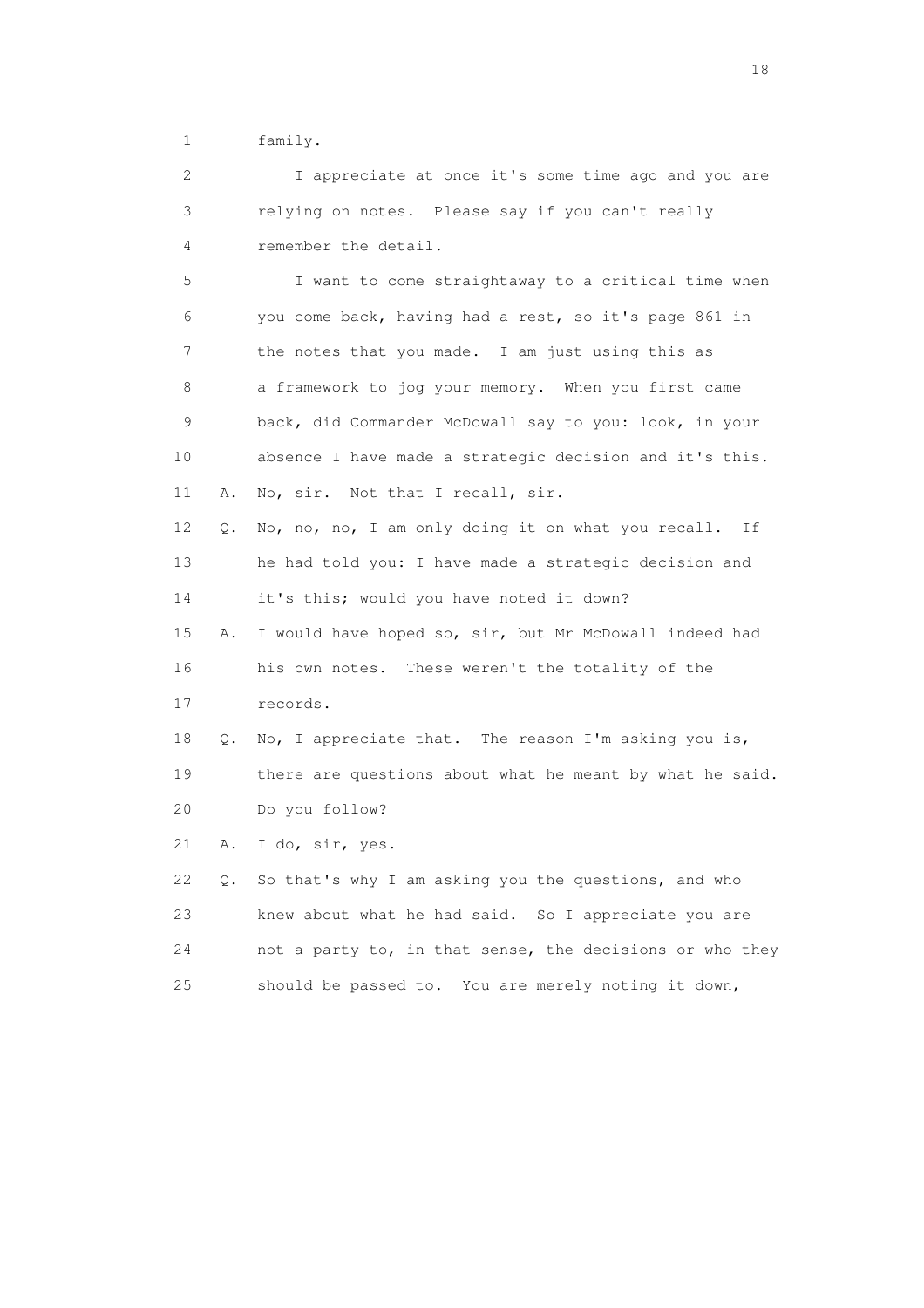1 I accept that.

| 2  |    | Now, at 6.20 there is a meeting and from your note,         |
|----|----|-------------------------------------------------------------|
| 3  |    | that is not a meeting that deals with strategy; in other    |
| 4  |    | words it doesn't appear as though the question of           |
| 5  |    | planned action or how to carry it out is actually talked    |
| 6  |    | about; is that right?                                       |
| 7  | Α. | Sir, and I think if I was present actually in the           |
| 8  |    | meeting, I would have made other notes. I think the         |
| 9  |    | truth is I sit, my office is next to, and the actions       |
| 10 |    | around contact Commander Allison, I wasn't present in       |
| 11 |    | that meeting. I have noted there is a meeting in            |
| 12 |    | progress and I have noted who is present and I then move    |
| 13 |    | on to other things.                                         |
| 14 | Q. | Perfectly understood. Then we come to 6.50.<br>Now,         |
| 15 |    | I have an interim question here.<br>The                     |
| 16 |    | Senior Investigating Officer for the manhunt as opposed     |
| 17 |    | to the bombings was Mr Boutcher?                            |
| 18 | Α. | That is correct, sir, yes.                                  |
| 19 | Q. | He had gone off for a rest; did you know that?              |
| 20 | Α. | I am unaware of Mr Boutcher's movements, sir.               |
| 21 |    | SIR MICHAEL WRIGHT: Well, he wasn't there.                  |
| 22 | Α. | No, he wasn't. I was asked to call him, sir, but in         |
| 23 |    | terms of when he left, I have no knowledge of that.         |
| 24 |    | I don't know whether you can help on this:<br>MR MANSFIELD: |
| 25 |    | who took over in his absence.                               |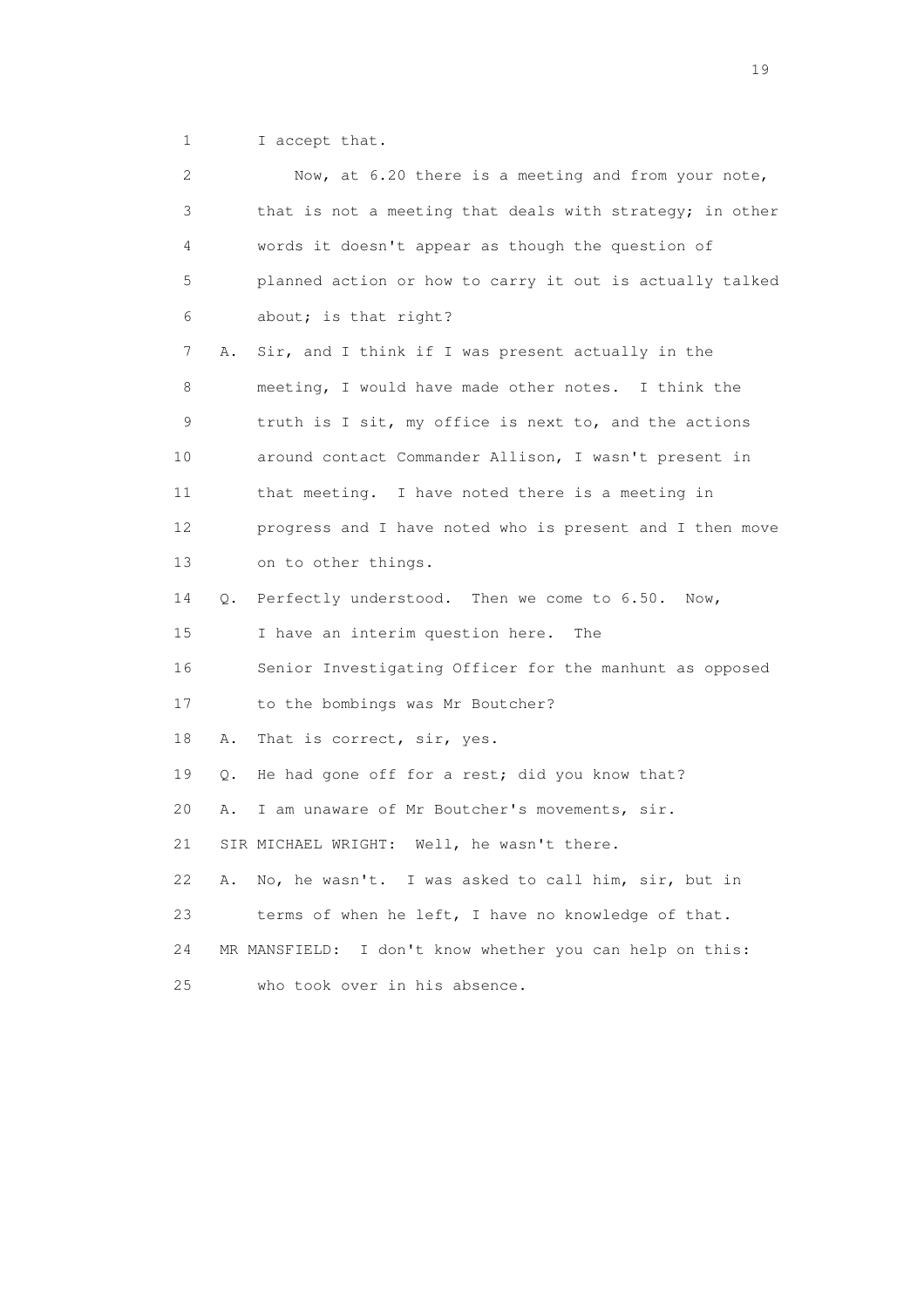1 A. I have no idea, sir.

|    | 2       | Q. You weren't informed at any time that someone else had |
|----|---------|-----------------------------------------------------------|
|    | 3       | taken over from Mr Boutcher while he was away?            |
|    | 4<br>Α. | No, sir, but the Senior Investigating Officer, whatever   |
|    | 5       | role, wouldn't be expected to be present 24/7.            |
|    | 6       | Mr McKenna wasn't present but he is still the             |
|    | 7       | Senior Investigating Officer.                             |
|    | 8       | Q. Yes, I understand that, and everybody understands you  |
|    | 9       | have to have a rest. You don't want tired officers who    |
| 10 |         | might make, for very human reasons, decisions that could  |
| 11 |         | be questionable.                                          |
| 12 |         | So you want fresh officers. One understands that.         |
| 13 |         | When they go, it is important that someone else is        |
| 14 |         | prepared to step into their shoes, at least while they    |
| 15 |         | are away. That's pretty common practice, isn't it?        |
| 16 | Α.      | Sir, I am sure Mr Boutcher will be aware of what          |
| 17 |         | arrangements or what arrangements Mr McKenna made around  |
| 18 |         | making sure key actions or key command positions were     |
| 19 |         | resourced where necessary, sir. I believe he is best      |
| 20 |         | placed to answer that.                                    |
| 21 | Q.      | I will wait for him. On the other hand, in relation to    |
| 22 |         | Mr McDowall, he went off for a rest as well, and you      |
| 23 |         | stayed at New Scotland Yard?                              |
| 24 | Α.      | For about another two hours, yes, sir.                    |
| 25 | $Q$ .   | Who took his place in that time?<br>Mr Boutcher certainly |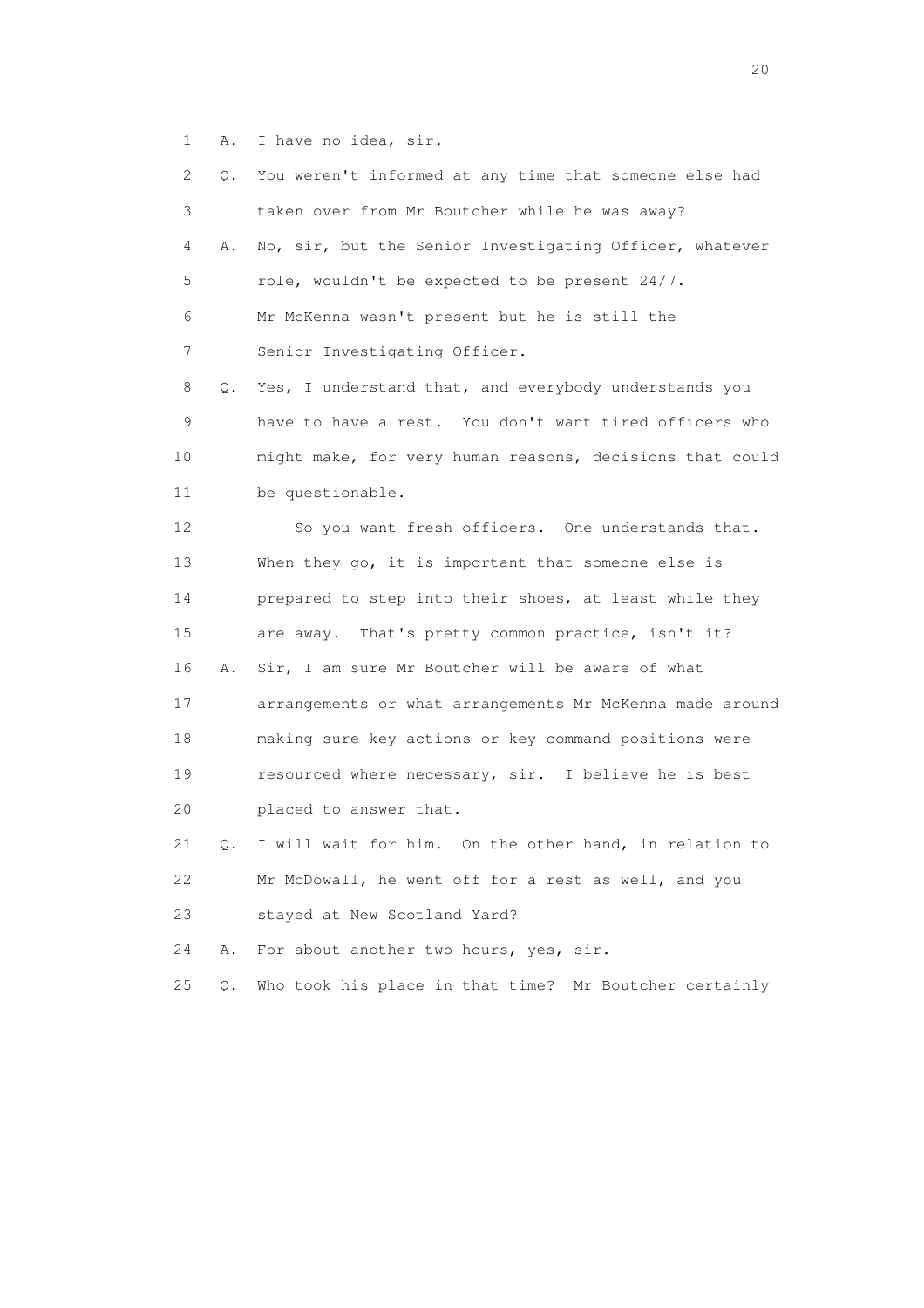1 wasn't there.

 2 A. Who took Mr McDowall's place? 3 Q. Yes, who acted as the Gold Commander during that time? 4 A. I have no note of that, but again, sir, I come back to 5 my earlier point: a Gold Commander, if a decision is 6 taken by Mr McDowall, that needs to be a separate Gold 7 Commander for the day and evening, I am unaware that 8 decision was taken. But again, just because you leave 9 the building, you don't stop being the SIO. 10 Q. I just want to go back one page before we go to the 11 meeting at 6.50, 7 o'clock. 860, please. Some very 12 important information comes in to you, or you get hold 13 of it somehow, and I just want to deal with this, it's 14 page 860 at 2.15. 15 Now, where did it come from, this information? 16 A. It may have been -- I can't quite recall who was present 17 at that time of the morning, but it would have come from 18 the forensics. The routing I can't answer on, sir. 19 Q. Right. It came to you because? 20 A. Well, I can't remember the context. I am not even sure 21 whether Mr McDowall is still present. I can't offer any 22 further information on who was present, who told me 23 that. A number of people would have been aware of it, 24 so it would come back from the scene, and a number of 25 people as tasked would progress enquiries around the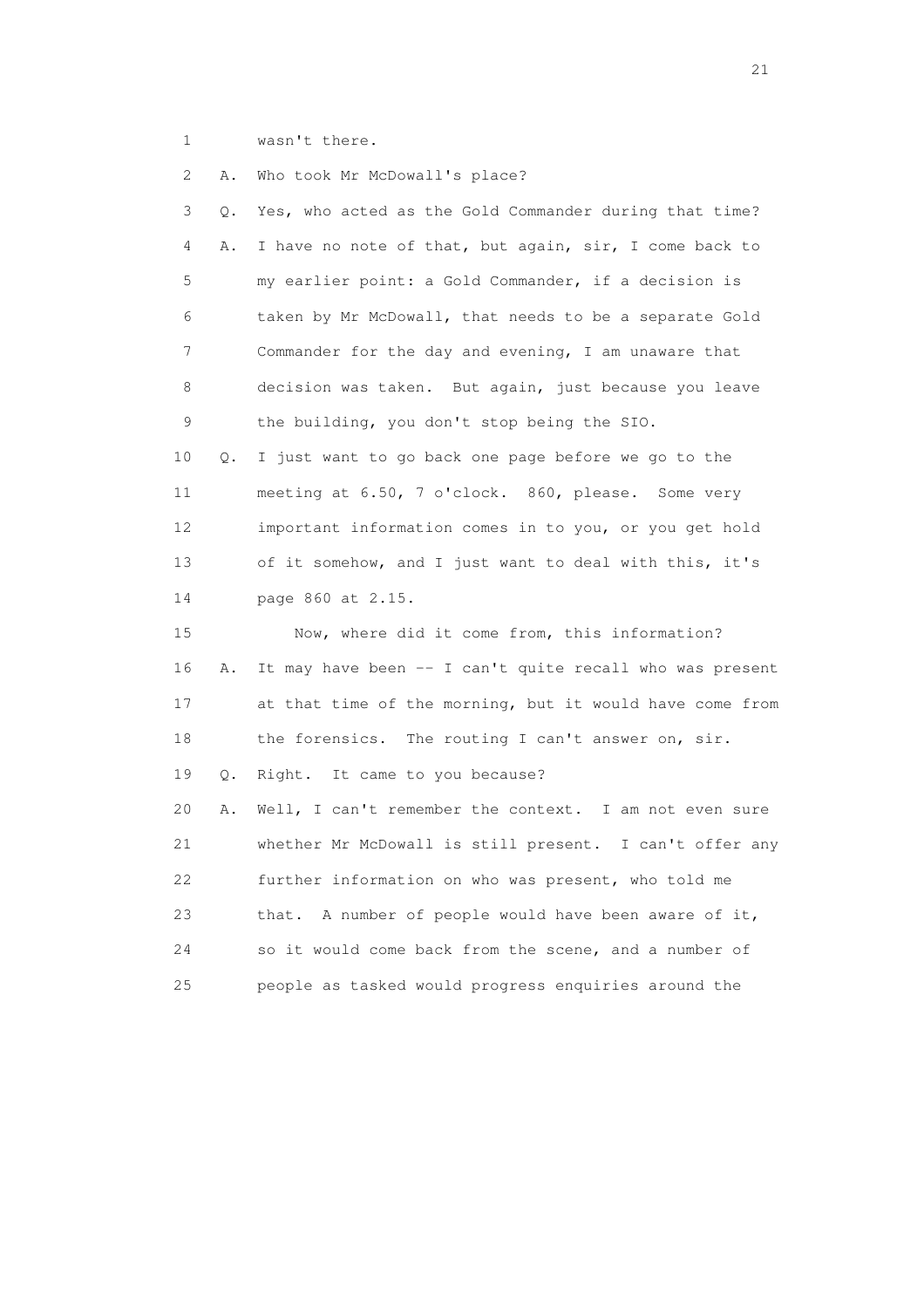1 significance or otherwise of that find. 2 Q. Yes, one appreciates that, but time is -- may be of the 3 essence in this case, and here is, apparently, a key, 4 possibly key address. What do you do with that 5 information? 6 A. Well, it's not for me to task. There are people that 7 deal with intelligence. There are people that would 8 have specific roles within the -- you know, and 9 I couldn't speculate on who was tasked with developing 10 that intelligence, Mr Mellody and Mr -- 11 Q. Macbrayne? 12 A. Mr Taylor dealt with the intelligence strand, so I can't 13 answer for what they did, or who progressed those 14 specific enquiries, but it would have been progressed 15 expeditiously along with any other significant exhibits 16 found at any of the scenes, sir. 17 SIR MICHAEL WRIGHT: How does it come to be in your log? 18 A. Again I am trying to recall, sir, sat down, whether 19 Mr McDowall was present, whether I had been told it by 20 anyone. I can't recall, sir. 21 SIR MICHAEL WRIGHT: No, very well. 22 MR MANSFIELD: Certainly, if you had given it to 23 Mr McDowall, either because he was there, hadn't quite 24 gone off, or somebody else, or you telephoned him 25 wherever he had gone to say you had got this, you would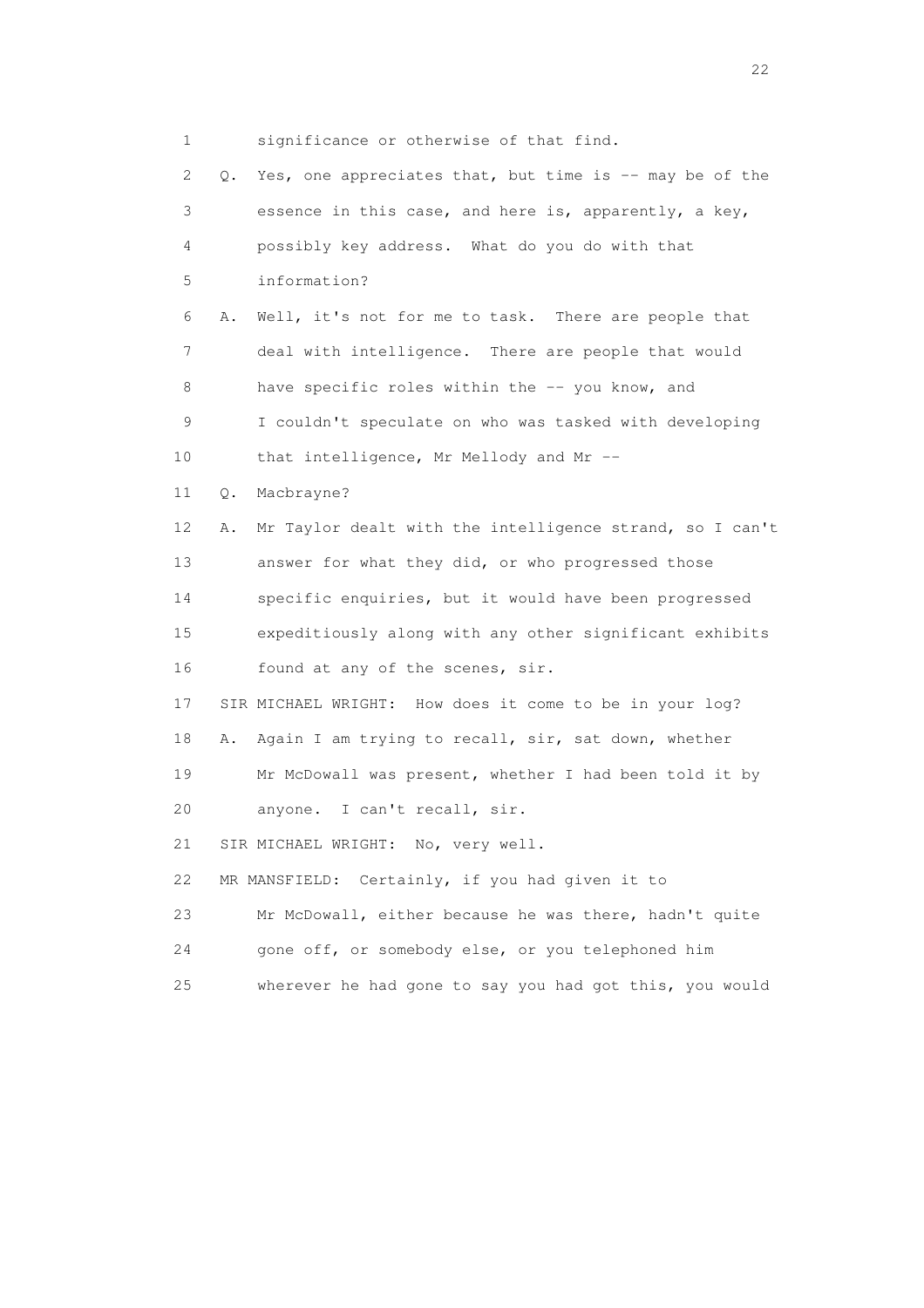1 make a note of that presumably in your log?

2 A. Potentially, sir, yes.

 3 Q. So it doesn't look as though, because there is a bit 4 redacted underneath, I am assuming that Mr Dale hasn't 5 got much to do with what's in -- or has he? Did you 6 give it to him?

7 A. I don't think so, sir, I think that relates to -- 8 Q. I do not want to know what's under the redaction, but 9 did Mr Dale get that information? Did you give it to 10 him?

 11 A. No, I think that relates to the actual specific 12 enquiries I'm making within the Brixton environment, 13 sir. There are a lot of professional people dealing 14 throughout the night with different finds from different 15 scenes. It's inconceivable that somebody wouldn't be 16 progressing that as a significant line around 17 intelligence enquiries. In fact, we know later on that 18 other facts are found, so that would have been 19 progressed as a matter of some priority. By whom, sir, 20 I cannot shed any light.

 21 Q. We understand the process. The question is really to 22 what extent it's co-ordinated, tied up and who knows 23 what. Do you follow? That's why I am trying to follow 24 it through. You may not be the person who knows all the 25 answers.

23 and 23 and 23 and 23 and 23 and 23 and 23 and 23 and 23 and 23 and 23 and 23 and 23 and 23 and 23 and 23 and 24 and 25 and 25 and 26 and 26 and 26 and 26 and 26 and 26 and 26 and 26 and 26 and 26 and 26 and 26 and 26 an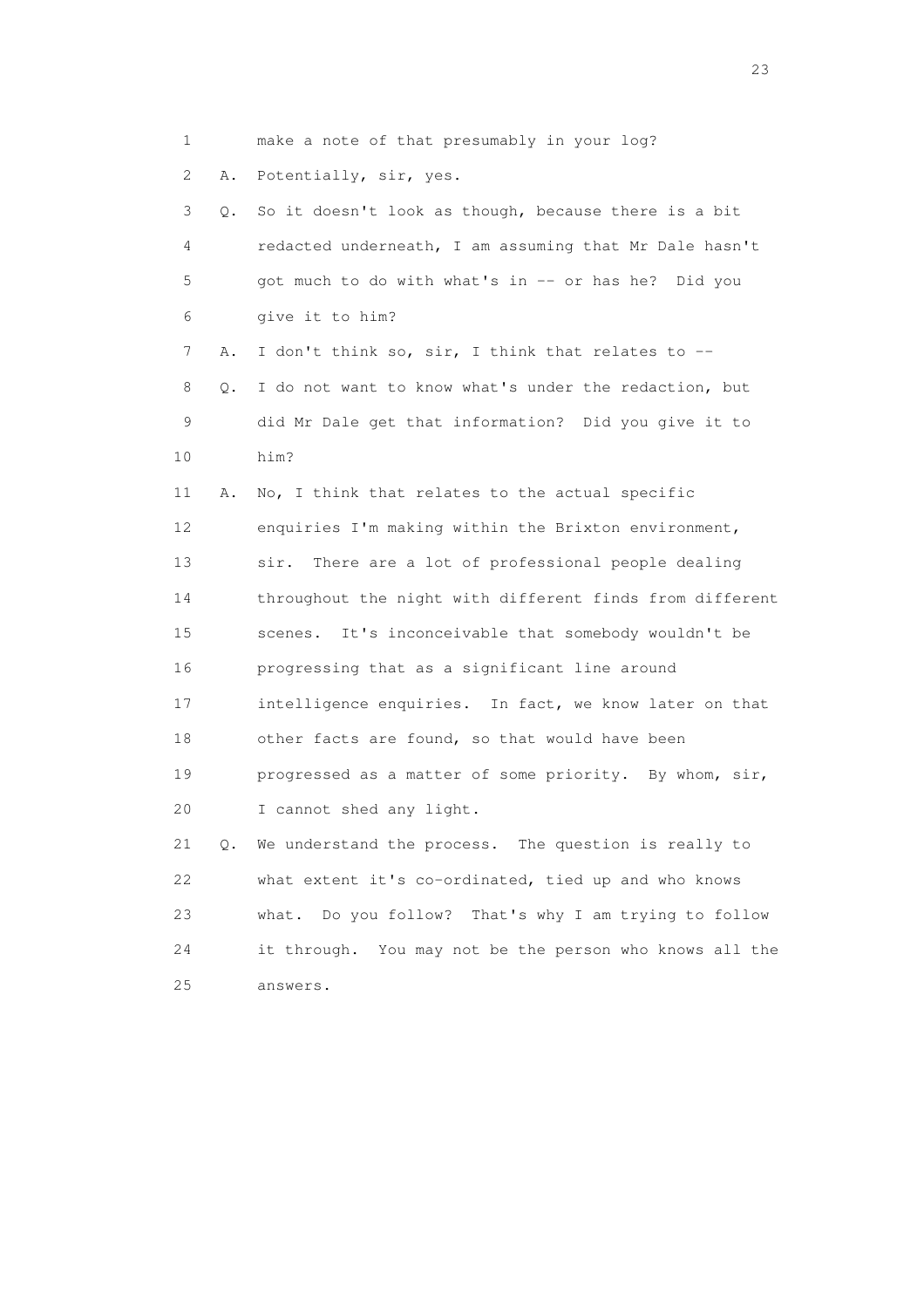1 A. There are distinct people dealing with -- there are 2 people dealing with the scene, sir. There are people 3 dealing with intelligence. 4 Q. We know that. 5 A. Beyond my records, you know, they would be the people 6 that would be able to account -- 7 SIR MICHAEL WRIGHT: I think we all recognise, Mr Forteath, 8 for this purpose you were the recording angel and 9 nothing else. 10 A. Yes, sir. 11 MR MANSFIELD: So can we fly on with your wings to 6.50, 12 please. That's 861, the next page. 13 You have a list of who's present and I don't go 14 through it. The jury have seen the list before, quite 15 a lot of people, and here is the content of the meeting 16 set out as best you could do it at the time, and one 17 realises how difficult that is. 18 Now, if you read through it, it would appear, am 19 I right, at this meeting where a lot of people were 20 present, there is no discussion of strategy, is there? 21 A. This meeting, it was a broad overview, there wasn't 22 discussion around firearms strategy in detail. Again, 23 what meetings took place earlier on, Mr McDowall or 24 others may have some record. 25 Q. Mr McDowall has told us what he thinks happened at this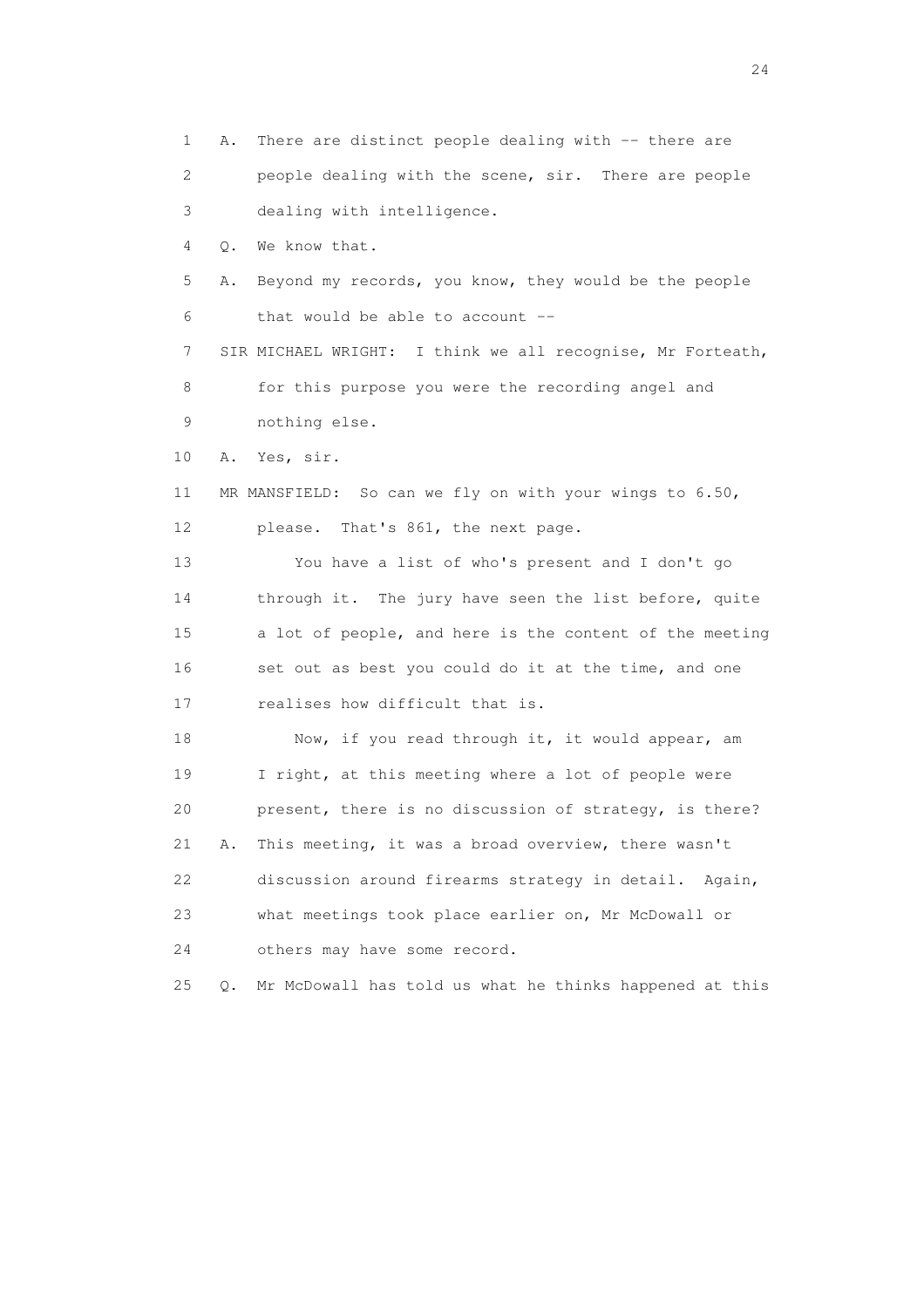1 meeting. Your record does not indicate that there was 2 any discussion of strategy at this meeting; is that 3 right?

 4 A. The notes are as they are, sir. I would have tried as 5 far as possible to record most significant events. It's 6 entirely possible I have missed events. In fact, sir, 7 I believe on a previous evening, I had to deal with 8 an action part way through a meeting. I don't remember 9 leaving the meeting but there is room for error in these 10 notes, sir.

 11 Q. I appreciate, and one can understand the odd bit of 12 detail getting missed or you can't get all the words 13 down or whatever. But an important, as it were, update 14 and review of the strategy that had been set at 4.55, in 15 other words telling all these people that come in, some 16 people for the first time, for the 7 o'clock meeting: 17 look, this is the strategy I have been pursuing since 18 4.55, this is the state we are in and so on. There 19 doesn't appear to be anything like that going on at that 20 meeting; is that true?

21 A. Not by my records, but then, sir, we don't know what -- 22 I am not privy to what other discussions have taken 23 place, what actions have been generated from -- 24 Q. I am dealing with this meeting with these individuals, 25 Mr Forteath, and Mr McDowall was indicating to this jury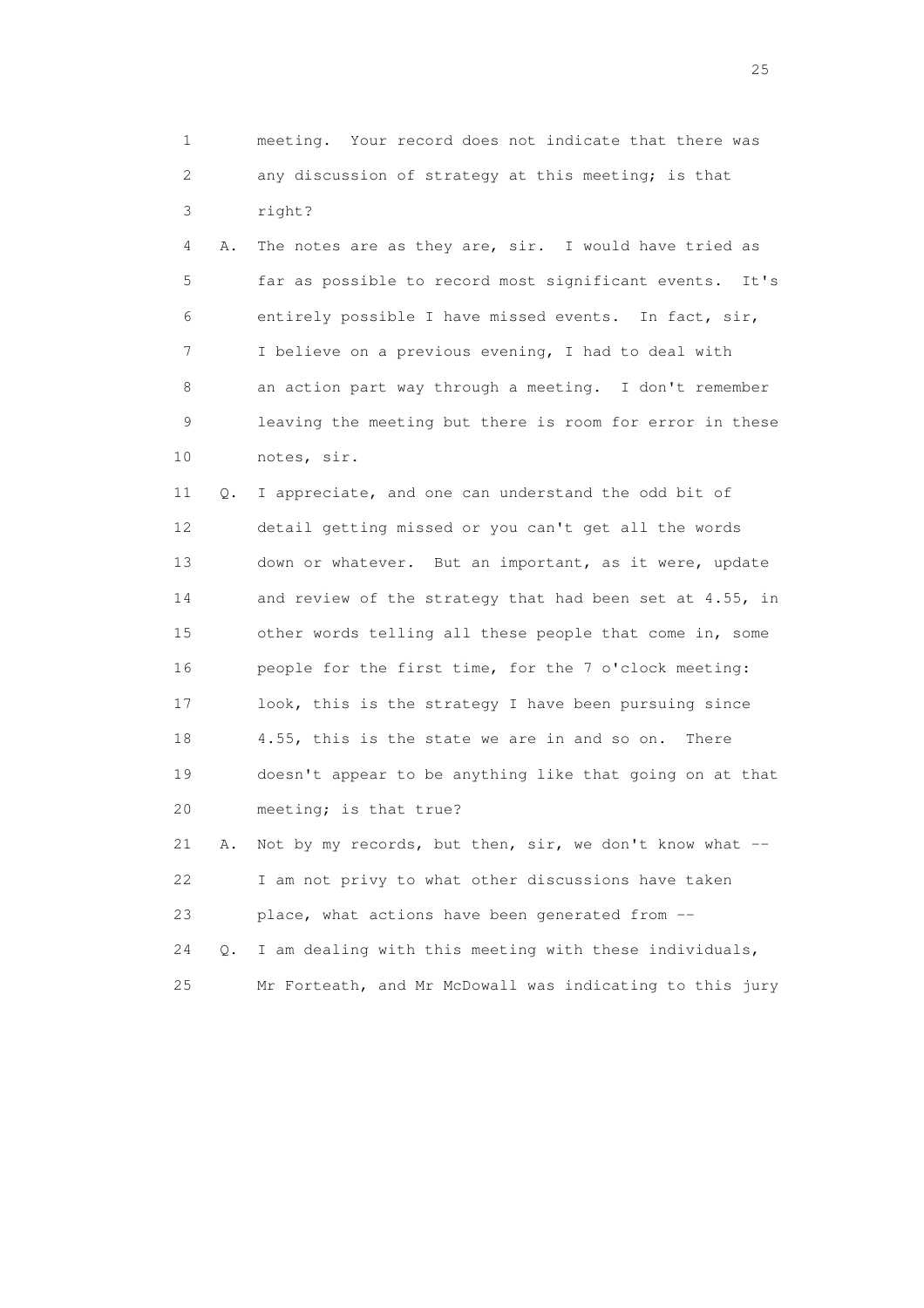1 what happened at this meeting that you logged. Do you 2 follow? 3 A. I do, sir. I have no record beyond the broad strategy, 4 sir. 5 Q. Where is the broad strategy in that meeting? 6 A. "A few hours now exist to pursue covert opportunities. 7 There may be a need to go overt if no progress. A few 8 hours need ... need to make sure resources are available 9 for support." 10 Q. You are reading from another page, so can we just turn 11 over the page, it's 862. Having listed lots of 12 intelligence information, which is perfectly fine, you 13 say, and this is Mr McDowall: 14 "Need to make sure resources available to support. 15 May need to move this on quite quickly." 16 What does that mean? 17 A. Well, I can't recall specifically that -- what was meant 18 by that entry, but again if a key development was 19 generated or came about, then obviously we would need to 20 be expeditious around how that was dealt with, sir. 21 Q. I'll come straight to the point on this one. Did 22 anybody at that meeting that you can recollect -- 23 certainly it's not noted -- say, "we can move extremely 24 quickly, we've got an orange team sitting here at New 25 Scotland Yard and, it's fact, it's been waiting all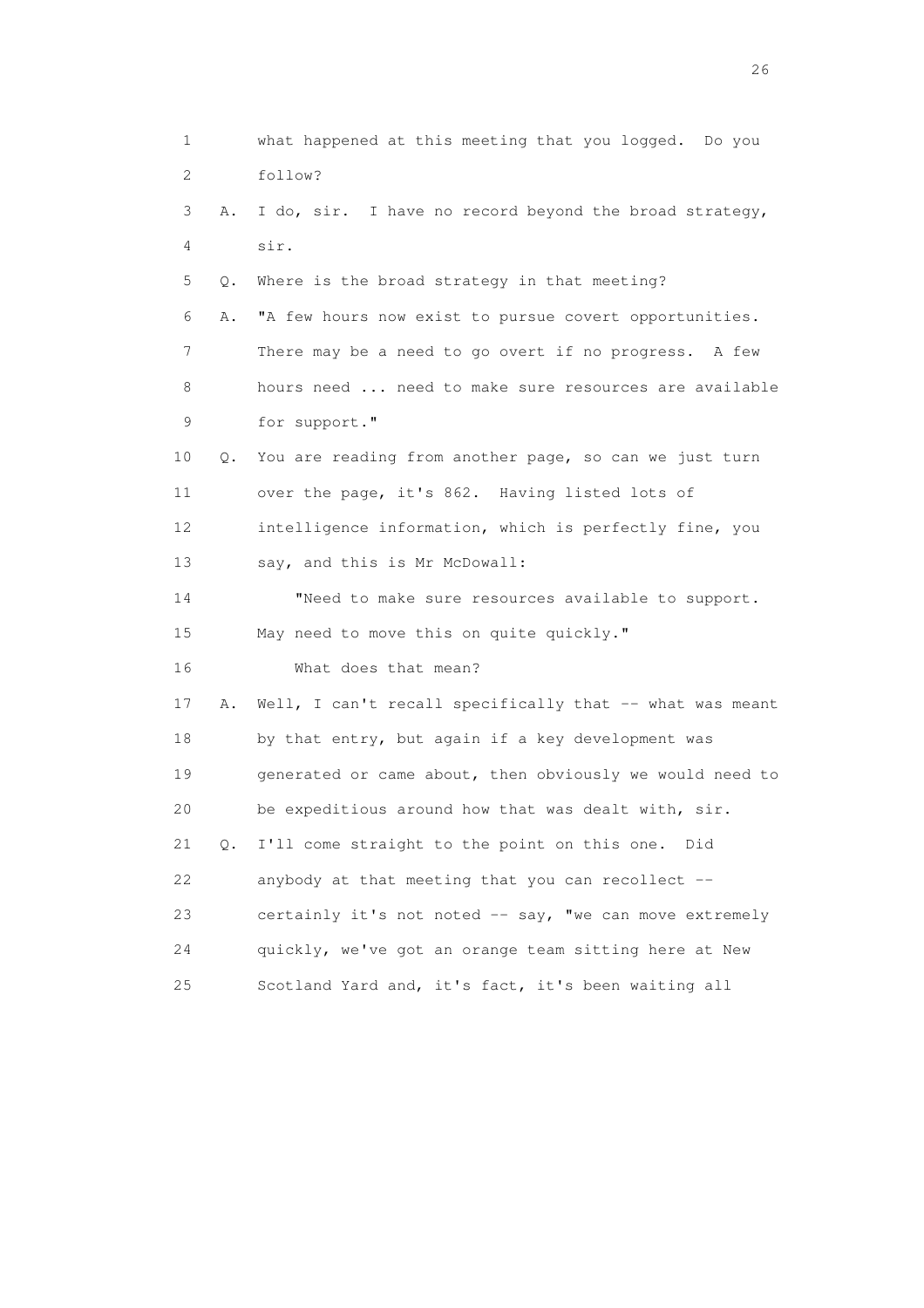1 night for action"; did anybody say that? 2 A. I have to rely on my note, sir, but the 6.50 meeting is 3 the meeting which deals with the totality -- 4 Q. No, this is the meeting I am talking about. This is the 5 meeting which Mr McDowall has talked about. This is the 6 meeting that others have talked about. Did anybody in 7 this meeting, never mind other meetings, say: we have 8 got an orange team waiting in the wings, we can move 9 very fast. 10 A. I have to defer to my notes, sir, not that I have 11 recorded. 12 SIR MICHAEL WRIGHT: Forgive me one moment, Mr Mansfield. 13 Mr Mansfield, nothing to do with this witness, 14 apparently there is a technical hitch with the recording 15 system. It appears to have frozen, and so I think we 16 had better break off for a few minutes until it has been 17 sorted out. Thank you very much. 18 (10.40 am) 19 (A short break) 20 (10.50 am) 21 (In the presence of the jury) 22 SIR MICHAEL WRIGHT: Thank you, Mr Mansfield. 23 MR MANSFIELD: I wonder if you would be kind enough, 24 I think, to look up the list just for a moment, before 25 I continue with the meeting around 7 o'clock in the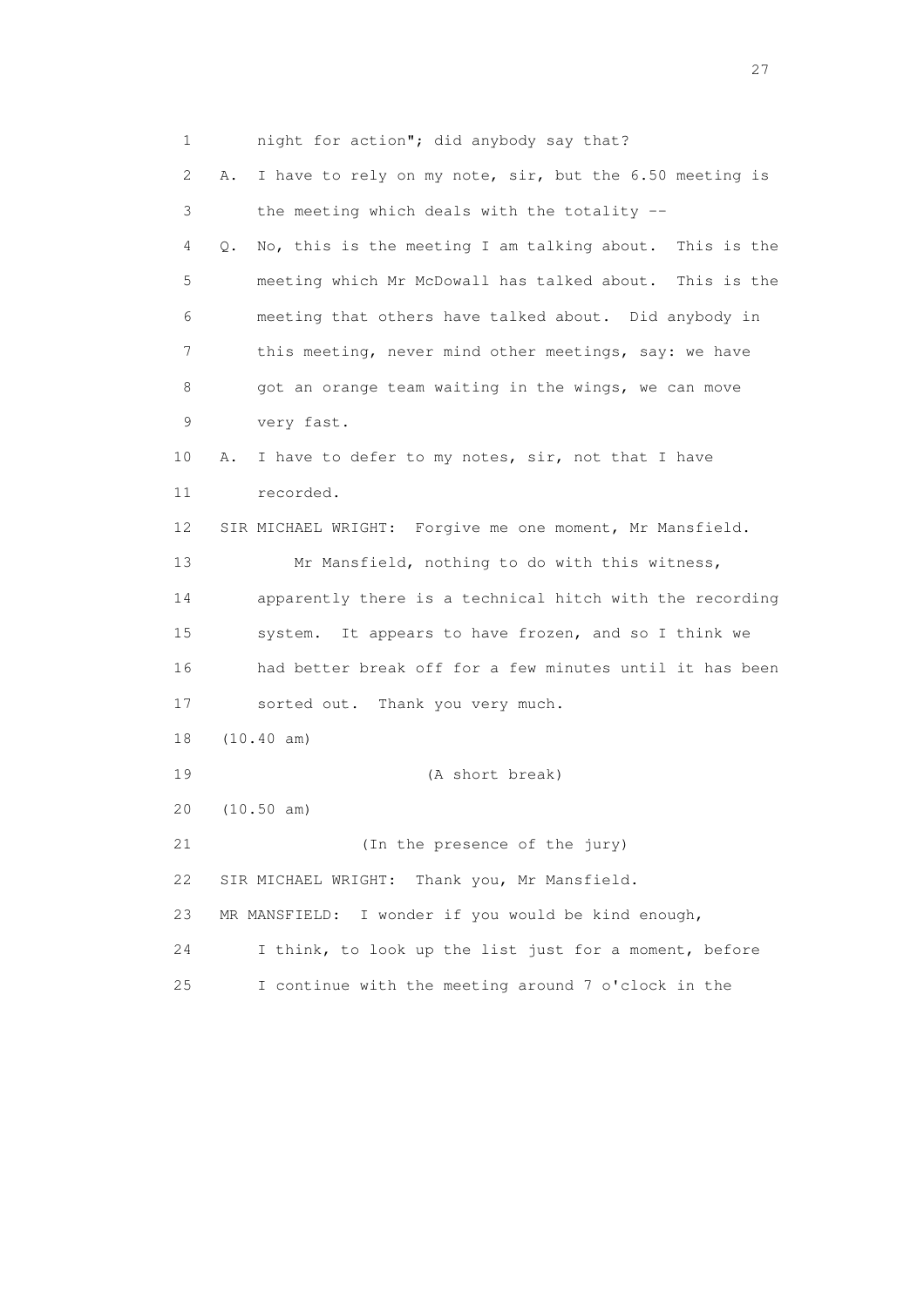1 morning, just to remind ourselves it's document 480, 2 page 61. There we are. 3 Is the writing at the top yours: 4 "7 am, 15th floor, Commander McDowall, operational 5 review". 6 A. Yes, sir. 7 SIR MICHAEL WRIGHT: It looks like the first four names, as 8 well. 9 A. Yes, sir, that's correct. 10 MR MANSFIELD: So that the subject of the meeting was 11 "operational review"? 12 A. Sir, there is an important point contextually, and 13 forgive me, sir, for this, this is not the totality of 14 the meeting. I know you want to talk about this 15 meeting, but there may well have been numerous other 16 meetings that deal with specifics. This is a broad 17 overview of where we are at this time, very similar to 18 the evening before and a number that we have recorded on 19 the previous day. This does not represent the sole 20 meeting at which all the incidents that are pertinent to 21 this investigation will be discussed. Forgive me, sir, 22 I feel that's significant contextually. 23 Q. We do understand that. I am not dealing with the 24 context. We are dealing with this meeting, which other

25 people have already spoken about this meeting, do you

28 and 28 and 28 and 28 and 28 and 28 and 28 and 28 and 28 and 28 and 28 and 28 and 28 and 28 and 28 and 28 and 28 and 28 and 28 and 28 and 28 and 28 and 28 and 28 and 28 and 28 and 28 and 28 and 28 and 28 and 28 and 28 an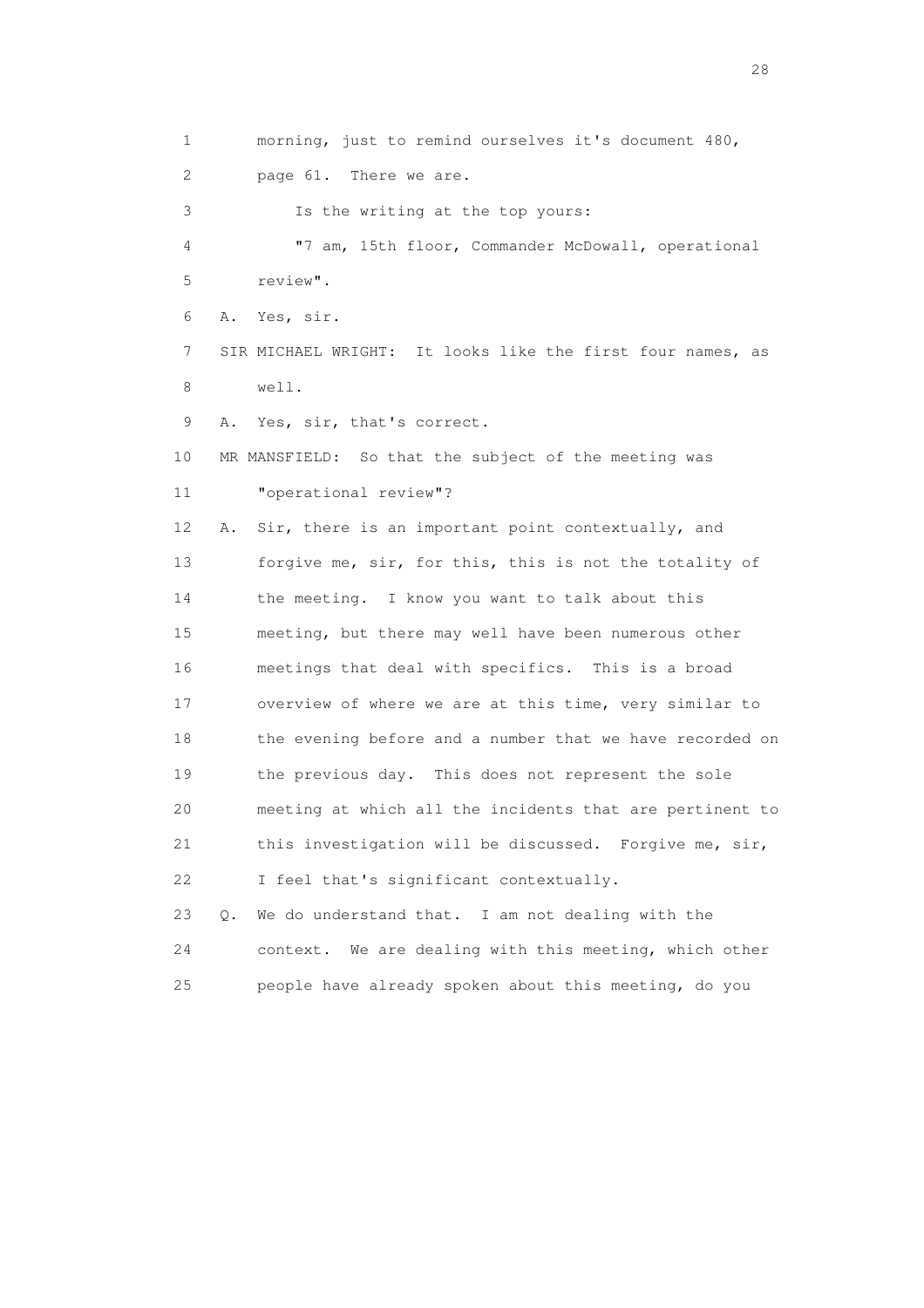1 follow?

| 2  | Α. | I don't know what others have mentioned or not, sir.      |
|----|----|-----------------------------------------------------------|
| 3  | Q. | I know you don't. When you wrote "operational review",    |
| 4  |    | what was meant by that?                                   |
| 5  | Α. | One could get lost in -- it's whatever the review,        |
| 6  |    | whatever the headlines are that need dealing with at      |
| 7  |    | that meeting that day. It's a broad title. It would be    |
| 8  |    | a headline meeting; what would have been discussed        |
| 9  |    | thereafter will be recorded and whatever's salient.       |
| 10 |    | I mean, it's  it is what it is, sir. It's a review        |
| 11 |    | as the chair of the meeting deems fit to deal with.       |
| 12 | 0. | Yes, I understand that. We have run through the list      |
| 13 |    | before so I will not do it. You can run your eye down.    |
| 14 |    | In fact many of the key people, nearly all the key        |
| 15 |    | people save one are there, including the head of the      |
| 16 |    | anti-terrorist operation at that time, the                |
| 17 |    | Assistant Commissioner Andrew Hayman, he is number 2 on   |
| 18 |    | the list?                                                 |
| 19 | Α. | I have recorded him as present, sir.                      |
| 20 | Q. | Yes, and we have gone down, go over to page 62 so the     |
| 21 |    | jury can see the completed list of people that are        |
| 22 |    | Then in the context, as you rightly say, of who<br>there. |
| 23 |    | is there, with Cressida Dick arriving a little later,     |
| 24 |    | 7.15, we go back to page 862 of the exhibits-bundle,      |
| 25 |    | please, and I am concerned with, as you know, the         |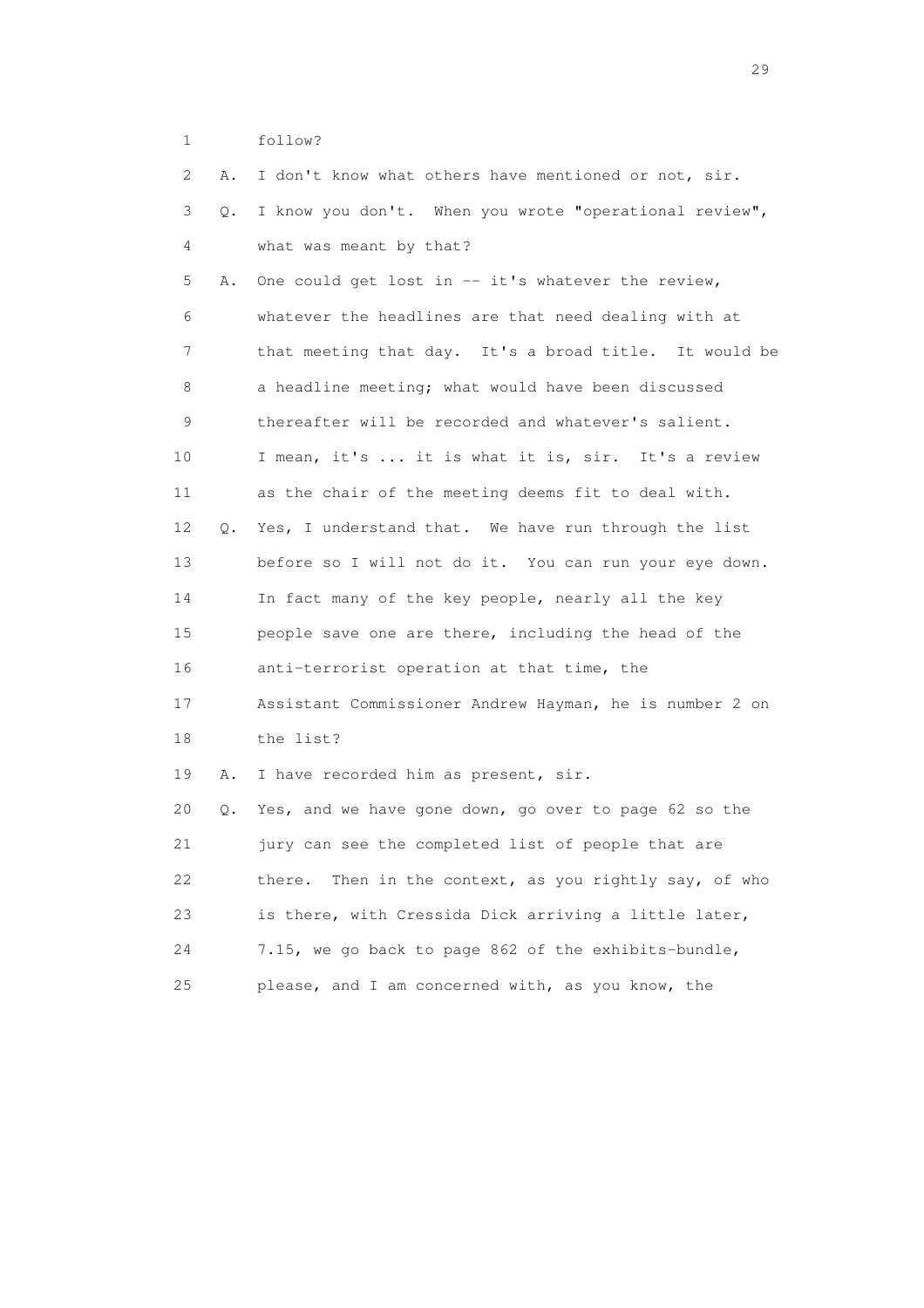1 strategy issue, and I have been over that. 2 What you have written, once the account or narrative 3 has finished of the intelligence that was available, you 4 then have written: 5 "Rucksack dumping -- have a few hours e now exists 6 a few hours to pursue covert opportunities. However, 7 there may be a need to go overt if no progress." 8 Then these words: 9 "Have maybe few hours and need to throw everything 10 at it. Black Primera in [the] vicinity of Scotia Road." 11 Now, then there is the sentence: 12 "Need to make sure resources available to support, 13 may need to move this on quite quickly." 14 Now, it's clear first of all that what was being 15 said is in the context of Scotia Road there, isn't it? 16 A. Difficult to say, sir, I think it would relate to the 17 enquiry in general. 18 Q. All right. So where had it got to by that stage? 19 A. I am uncited on what activity had taken place up 20 until -- I would be unaware of that, sir. 21 Q. Did anybody at the meeting say: look, whatever the word 22 is, chaps, folks, however they are addressed, members, 23 this is the position, we have got a red team down at 24 Scotia Road watching the premises; and if it's McDowall 25 speaking: as far as I am aware we have got firearms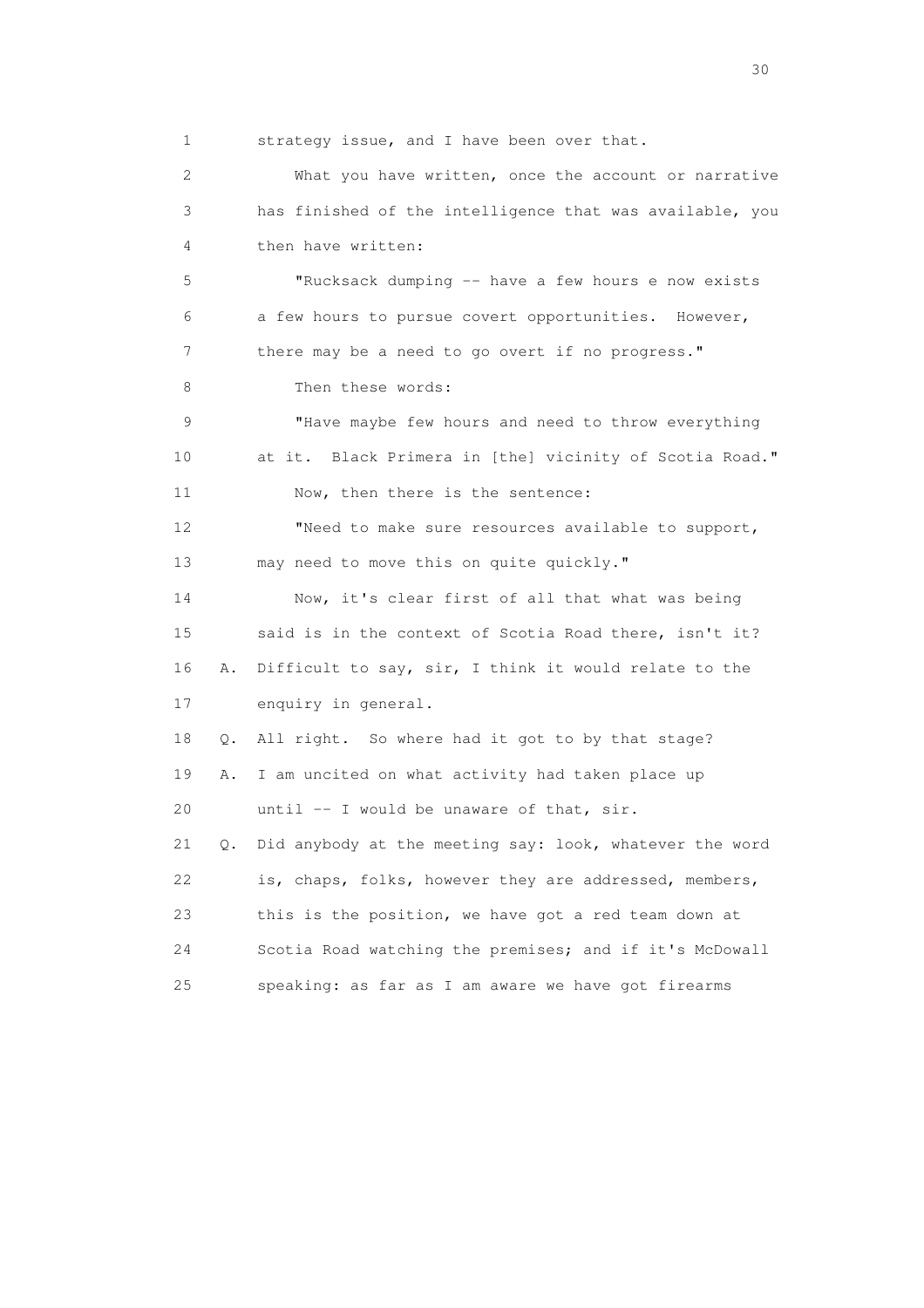1 either there or they should have been there by now 2 because I said as soon as possible, and it's this team 3 and so on, the place has been recced so we know the 4 location, et cetera; did anybody go through that kind of 5 detail? 6 A. No, sir, but they are experienced people. They would 7 raise issues they think salient. If they are not raised 8 they are either not thought of or they would be raised 9 elsewhere. This is my point around, this is not the 10 totality of any discussions that day. If people had 11 raised points I would have done my best to record them 12 but it's not dealt with there, sir. 13 Q. No, it's not dealt with. 14 A. Not dealt with there, sir. 15 Q. Mr Forteath, as you go on about it, it's not dealt with 16 anywhere, Mr Forteath. Did you know that? 17 A. Sir, in my notes, I am not privy to what others have 18 said, sir. 19 Q. I know, and no-one else has said it either, anywhere 20 else, at this time, because they claim they didn't know 21 about it. So Mr Forteath, please be careful about 22 talking about other meetings and other people. 23 Now, I want to go back a little and ask you, and it 24 may be you can't help us, but just a few more enquiries 25 in relation to various entries. Could we go back to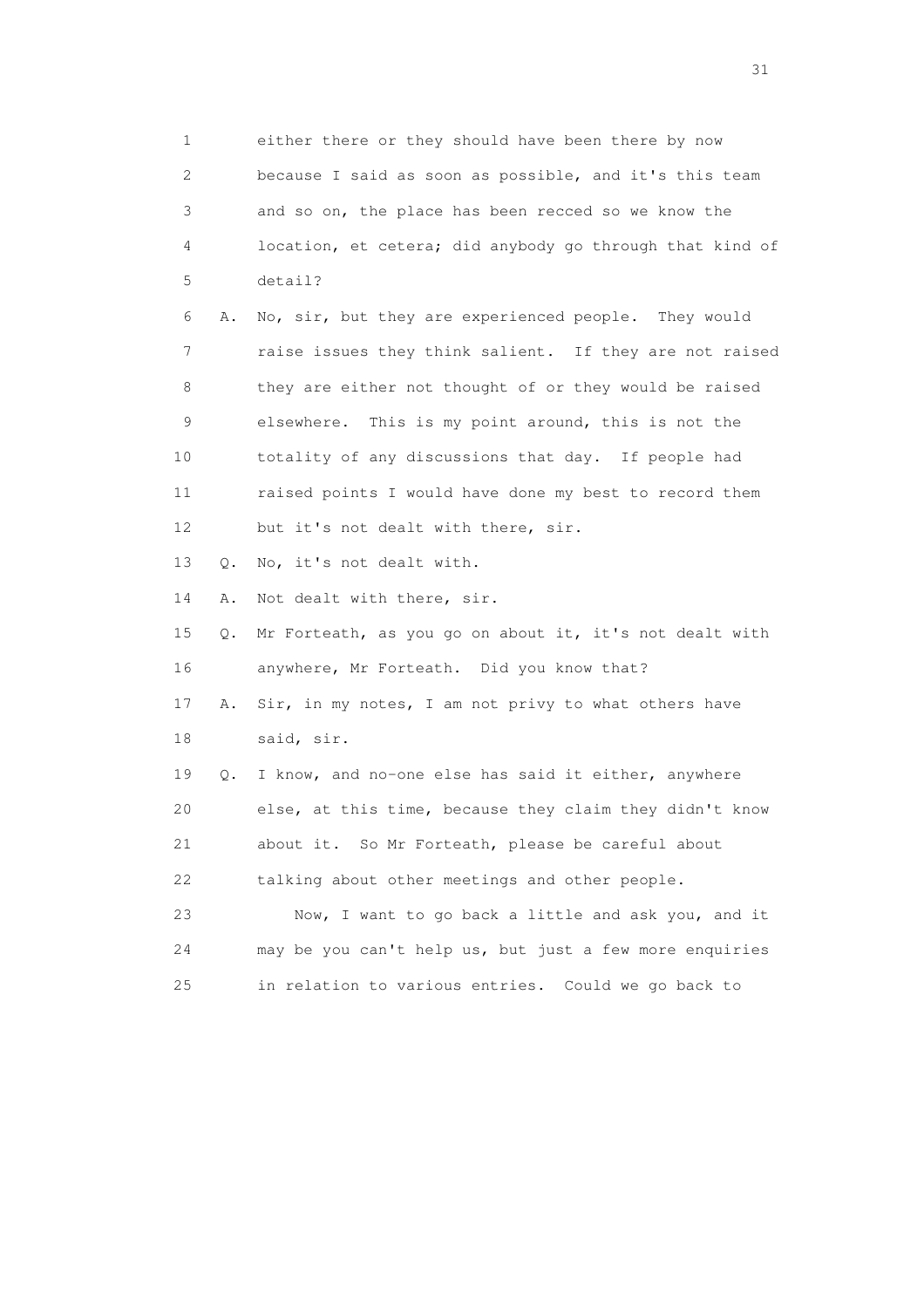1 page 850, and it's now possibly too late, but I just 2 wanted to ask you: the explosives officers on page 850 3 who come to, as it were, brief everyone at 5.15, there 4 were four of them, and they go through -- I am not going 5 through the detail you have noted of what they say 6 there, the jury can read it for themselves if they wish; 7 850 and 851, the rucksacks, the type of devices, the 8 electrical leads and so on, it's all there. 9 Can you now help us about the identities of any of 10 the four explosives officers or not? 11 A. No, sir, I can't assist. 12 Q. Would a record have been kept somewhere, even if you 13 didn't, of who they were who came to do this? 14 A. Again, I couldn't possibly comment on what other notes 15 people have made, sir. 16 Q. All right, you can't help, so I can't take that further. 17 You have been asked about the concerns that 18 Angela Scott had. You can't help on that. 19 There is another one, page 856, it's an entry about 20 Commander Carter at the bottom of the page. This is the 21 10.10 meeting in the evening of the night before, 22 Commander Carter, do you see that very last entry: 23 "Need to get clarity balance between premises and 24 Kratos." 25 I am not quite sure ... Can you help us as to what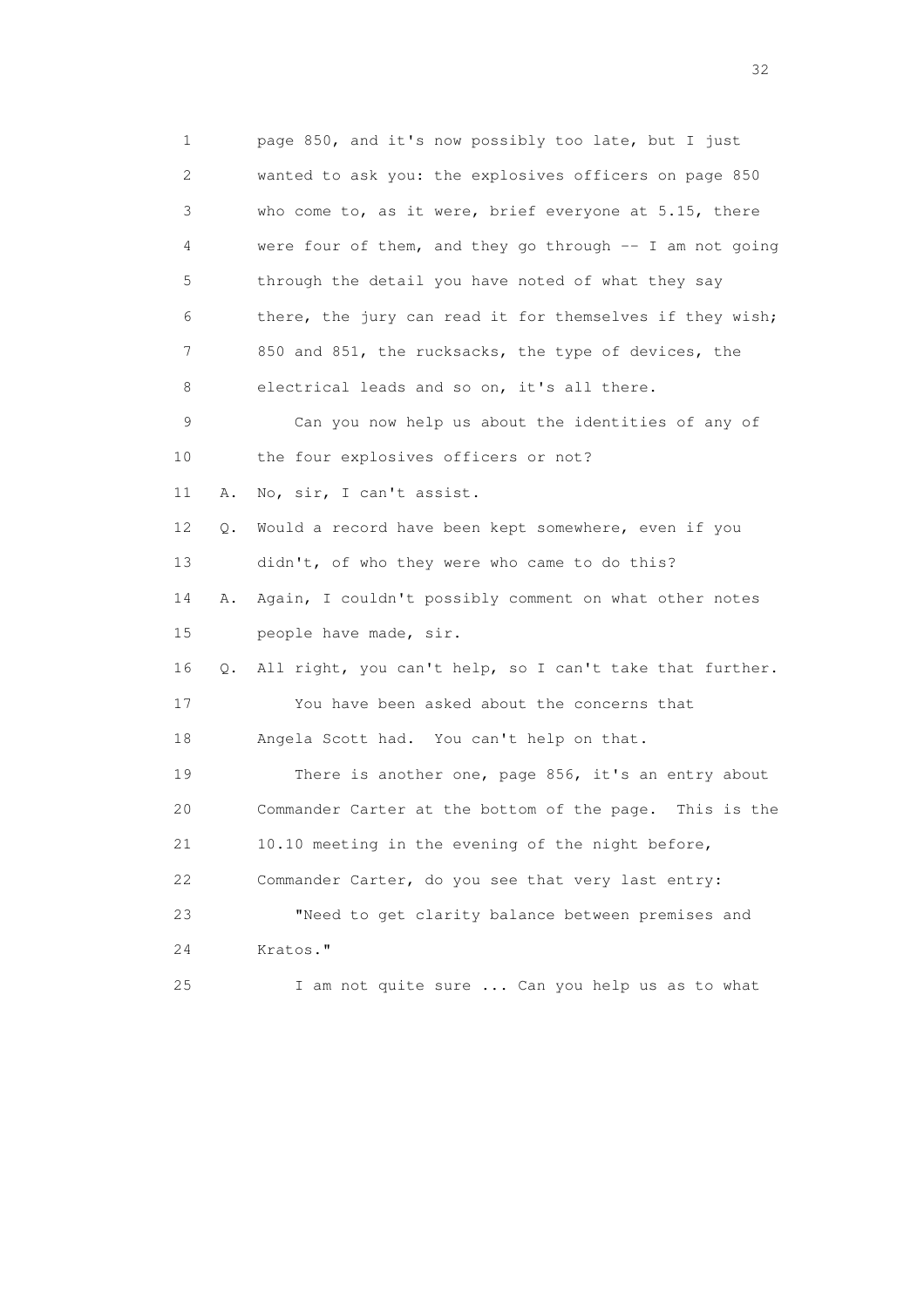- 1 was being discussed?
- 2 A. No, sir, I can't.

 3 MR MANSFIELD: You can't. Then I think I'll leave other 4 questions for others. Thank you very much. 5 SIR MICHAEL WRIGHT: Thank you. 6 MR GIBBS: I have no questions, sir. 7 SIR MICHAEL WRIGHT: Thank you. 8 MR SINGH: I have no questions. 9 SIR MICHAEL WRIGHT: Thank you. Yes, Mr Perry. 10 Questions from MR PERRY 11 MR PERRY: Thank you very much, sir. Mr Forteath, 12 I represent Mr McDowall as well as Cressida Dick, and 13 Chief Inspector Esposito and Detective Inspector Purser, 14 and my name is David Perry. 15 A. Good morning, sir. 16 Q. May I just ask you just these introductory questions 17 first of all, Mr Forteath. I am just trying to pull 18 a few things together. You act, were acting at this 19 time, as a loggist for Mr McDowall. You try, as far as 20 possible, to make a record of key meetings, events and 21 decisions? 22 A. That's correct, sir, yes. 23 Q. But, as you have fairly and reasonably explained, you 24 can't record everything?

25 A. No, sir.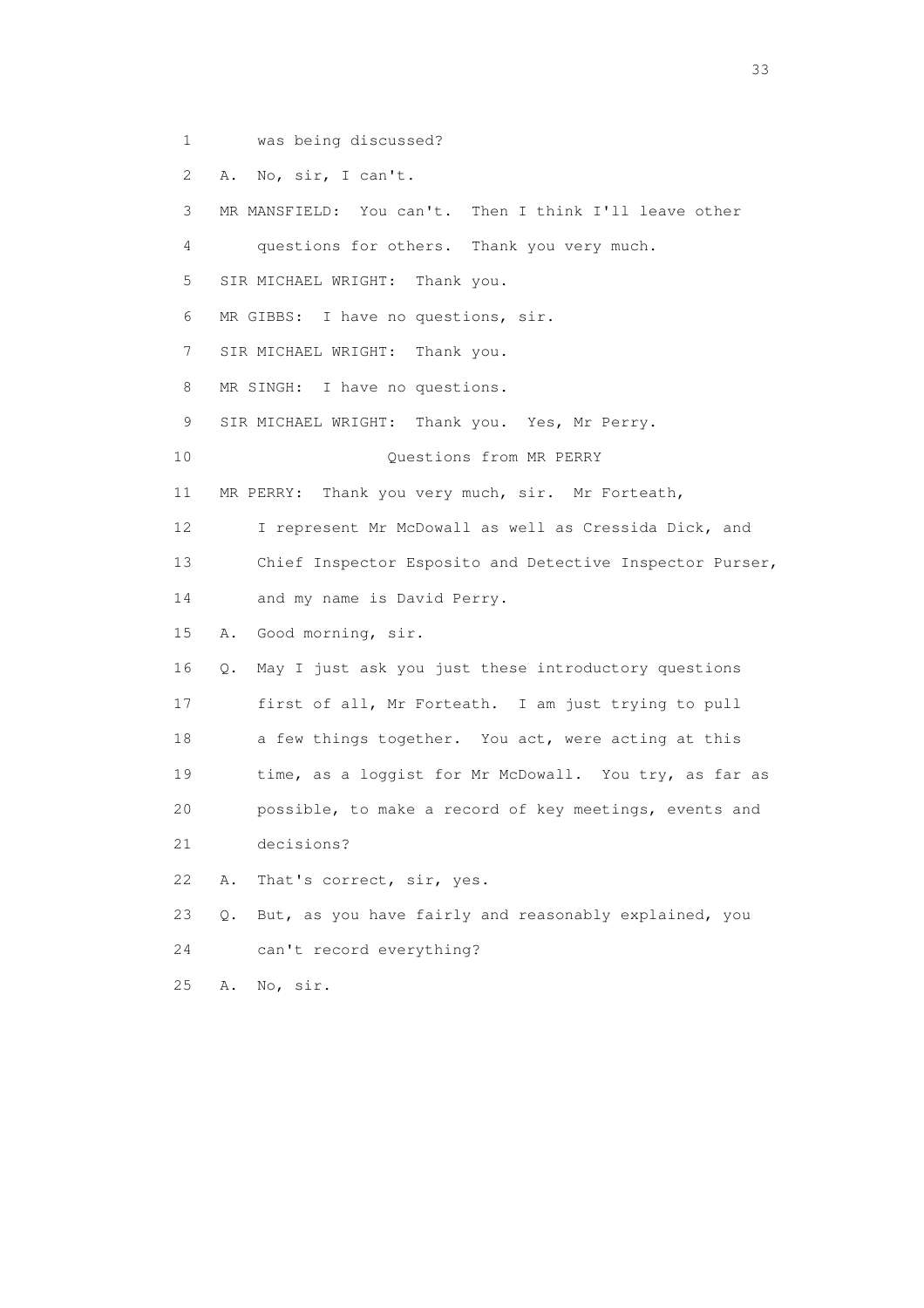1 Q. Making all due allowance for human fallibility, you are 2 trying to be as accurate as possible? 3 A. Yes, sir. 4 Q. Now, we have seen from the notes of the log, for 5 example, we don't see anywhere reported direct speech; 6 there is nothing in speech marks? 7 A. No, sir. 8 Q. So is it really trying to get the gist of conversations 9 and who's present at particular times and meetings? 10 A. Yeah, I think one, it would be impossible to do it 11 verbatim and generally around minutes or records, it's 12 the general gist and key issues that are raised. 13 Q. And probably trying to report the actual words used, 14 that's probably the most difficult thing that not only 15 a loggist but I suppose anyone would face? 16 A. Unless perhaps trained in shorthand or otherwise, sir, 17 yes. 18 Q. Unless you are the skilful people who keep the 19 LiveNote -- 20 SIR MICHAEL WRIGHT: You don't have shorthand, Mr Forteath? 21 A. Regrettably not, sir. 22 SIR MICHAEL WRIGHT: Could I ask, Mr Perry, arising out of 23 that, I think I know what the answer is, presumably 24 there is no facility for recording, mechanical recording 25 of what goes on at these meetings?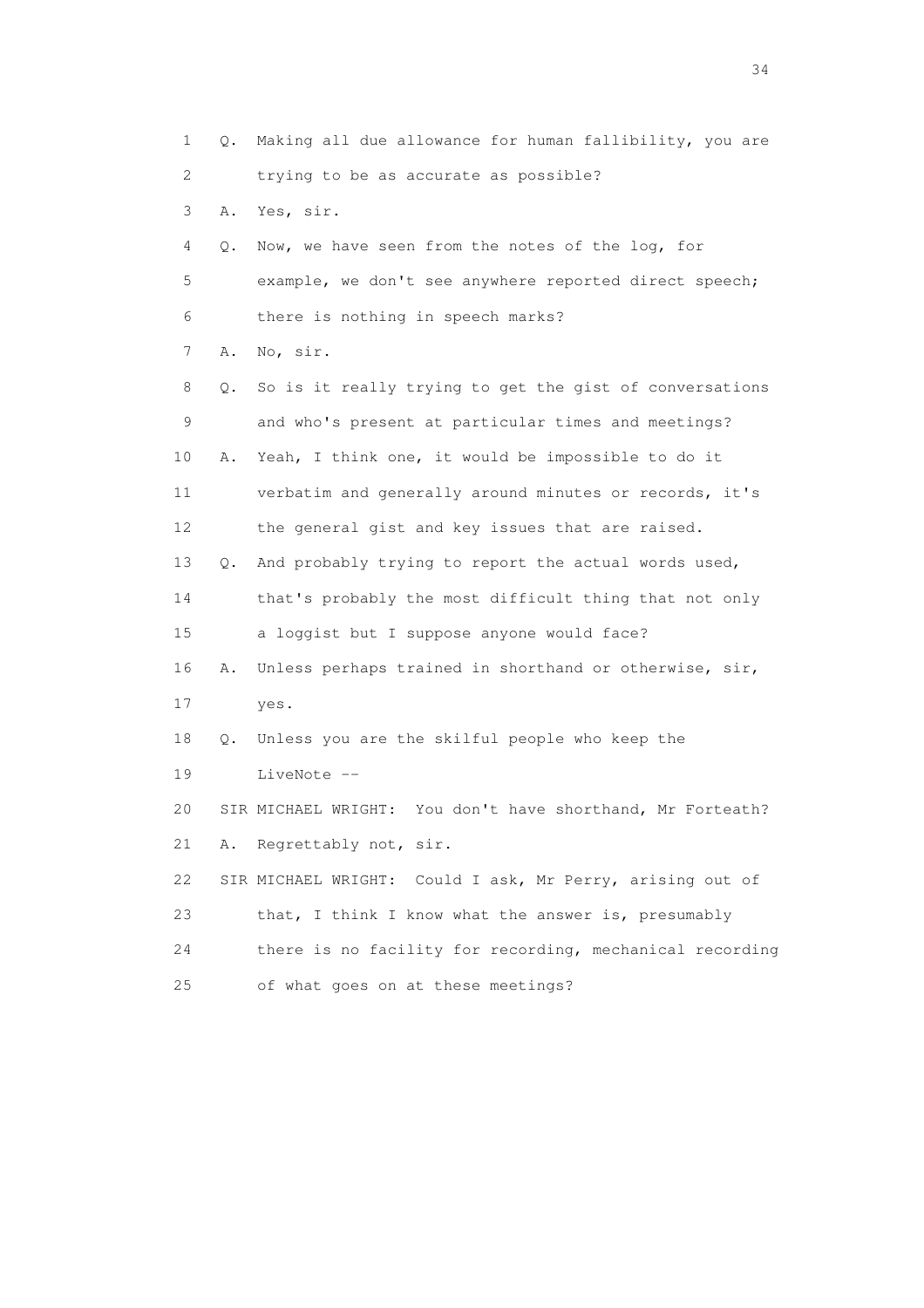1 A. I think a decision could have been made but I am not 2 sure how useful or otherwise it would have been. It's 3 not routinely done, sir, no. 4 MR PERRY: I think just to follow the point that has been 5 made, Mr Forteath, there are in some rooms at 6 New Scotland Yard now facilities for recording 7 communications, but it wouldn't ordinarily be the case 8 that you would record what was taking place at 9 a particular meeting, for example in Mr McDowall's 10 office? 11 A. No, sir. 12 Q. What I am going to do, Mr Forteath, with your 13 assistance, and so everyone can follow, is just produce 14 some of the relevant pages of your log, and we have got 15 copies of it for the ladies and gentlemen of the jury to 16 go into the bundle. 17 SIR MICHAEL WRIGHT: Is this to go into the bundle? 18 MR PERRY: Yes, please. 19 SIR MICHAEL WRIGHT: Perhaps I could ask this, if we are 20 going to add some more, have the two pages from the 21 tactical options document gone in? 22 MR PERRY: Not yet, sir, as I understand it. 23 SIR MICHAEL WRIGHT: Do we know, Mr Hough? 24 MR HOUGH: I don't know. I know that they had been copied 25 and I don't know if they have yet been inserted. This

<u>35</u> and the state of the state of the state of the state of the state of the state of the state of the state of the state of the state of the state of the state of the state of the state of the state of the state of the s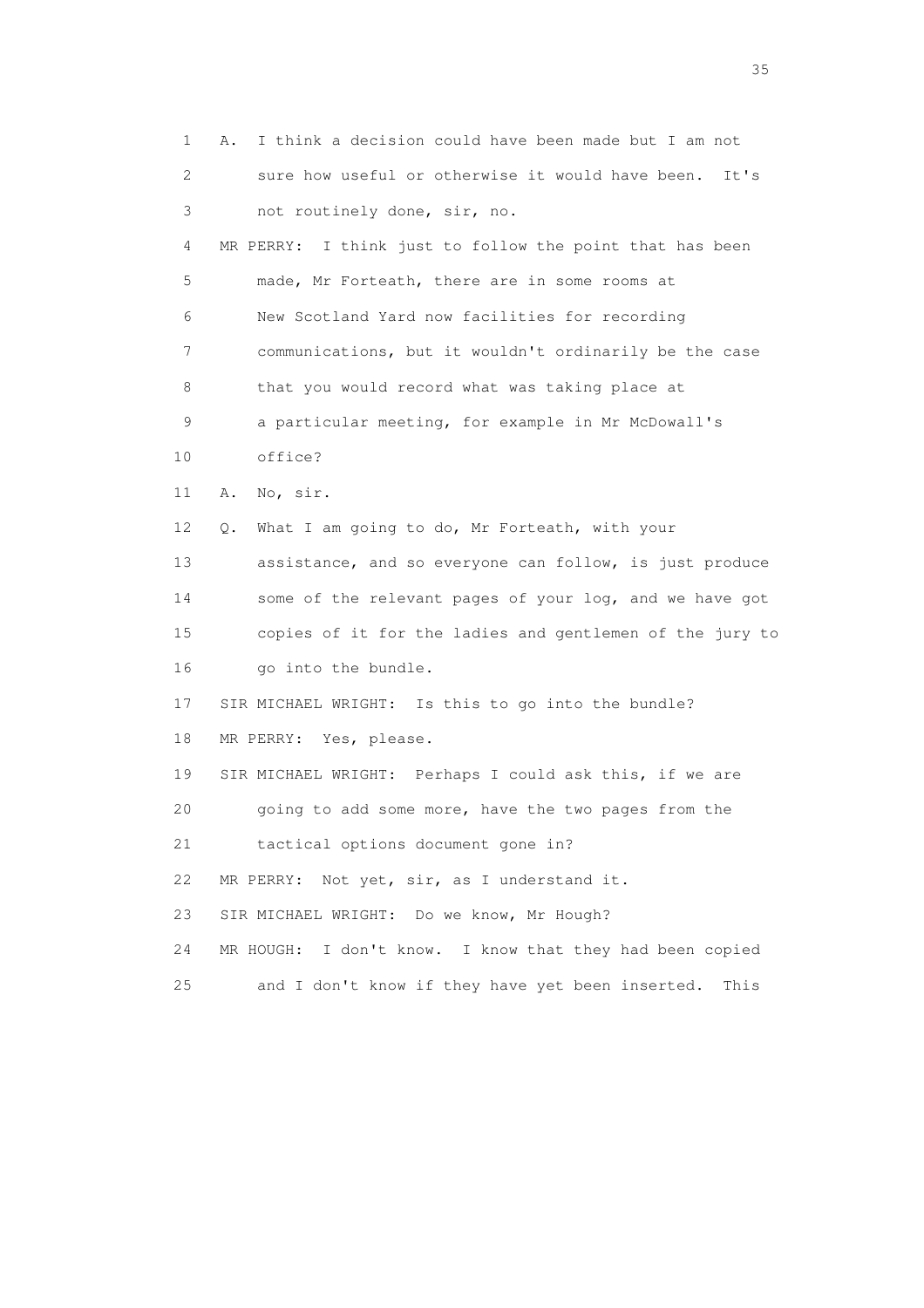1 would be to go in at tab 43, this new document. 2 SIR MICHAEL WRIGHT: Leave one tab clear, if you would. 3 MR PERRY: Sir, I was going to put this in tab 38, if that's 4 all right, sir, because if you can recall, sir, I asked 5 for Mr McDowall's note. 6 SIR MICHAEL WRIGHT: Yes. 7 MR PERRY: It might be convenient, as this goes with it, to 8 go into tab 38 and then we have the complete 9 McDowall/Forteath record. Unless anyone has any 10 objection. 11 SIR MICHAEL WRIGHT: There is quite a lot of tab 38. I am 12 just wondering whether that's sensible. 13 MR PERRY: I wasn't going to ask anyone to put it in for the 14 moment because I would like to do what I did with 15 Mr McDowall and just use it. 16 SIR MICHAEL WRIGHT: All right. Put it in at the back of 38 17 and as you say, it's a complete record of these 18 meetings, anyway. 19 MR PERRY: Thank you very much. 20 MR HOUGH: It may be sensible to write "Forteath" on the 21 first page. 22 SIR MICHAEL WRIGHT: Certainly. 23 MR PERRY: Yes, if I can just explain what we have done. 24 There should be a copy. 25 SIR MICHAEL WRIGHT: Thank you.

 $36<sup>2</sup>$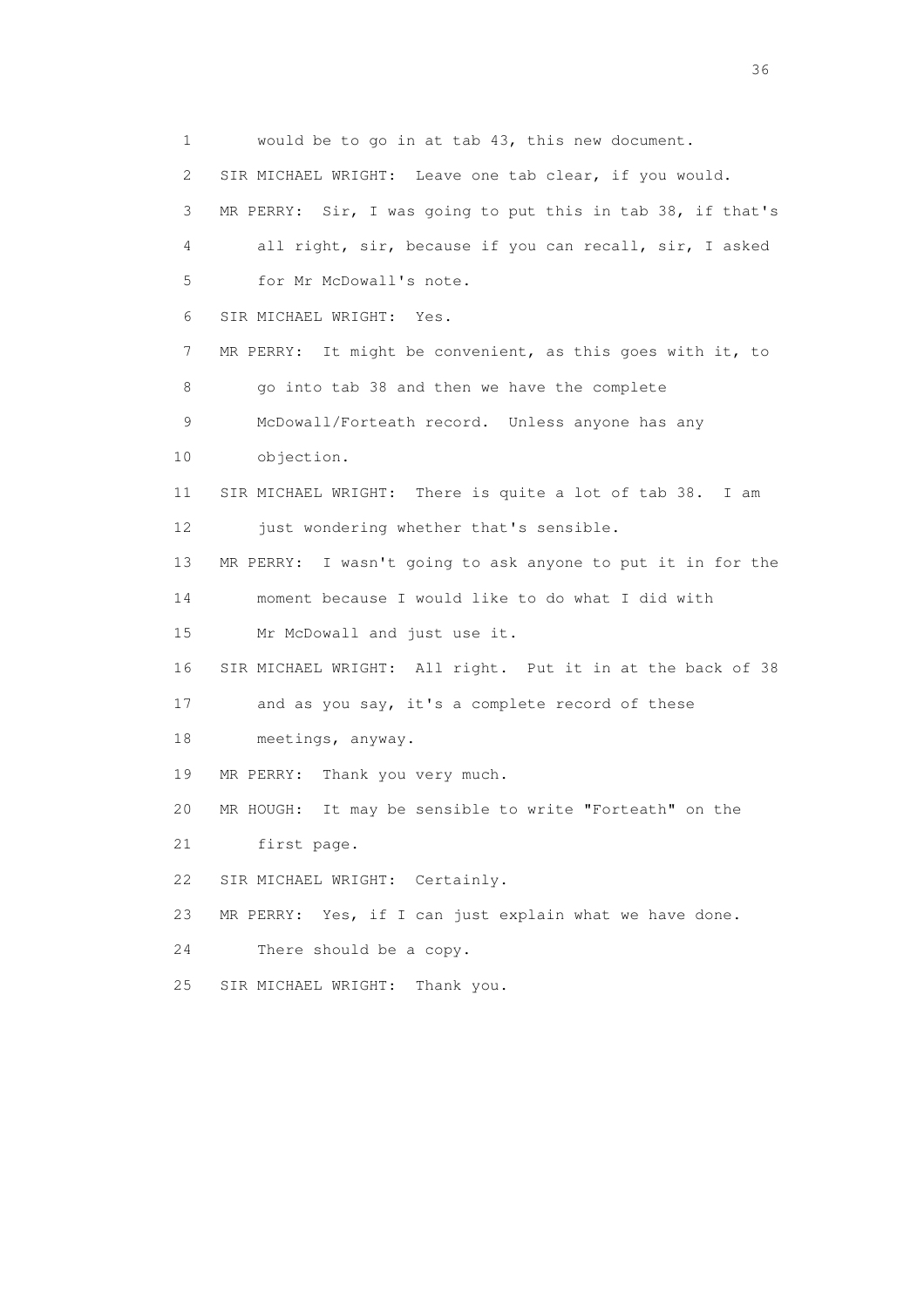1 MR PERRY: Mr Forteath, we have now got hard copies of this, 2 and I am just going to explain, just to put it in 3 context, we haven't copied everything, we picked it up 4 where you actually begin the note on 22 July, which is 5 page 859. So if we get page 859 up on the screen, and 6 I hope the ladies and gentlemen of the jury will have 7 that. 8 Just to put it in context, we will come on to 9 page 860, but page 859 is the previous page, which 10 I have not bothered to copy, because what we have done 11 is, this is the start of 22 July, page 859, but the only 12 entries there for 22 July are: 13 "12.06 am Chief Inspector Gately will prepare Kratos 14 slide. 15 "12.17 am Jim speaks to Assistant Commissioner Brown 16 re TFL [that's Transport for London] and Transec -- he 17 will deal. SO13 will deal with TPU." 18 Then: 19 "12.50 Review of CCTV." 20 Then we come on to the first page of the hard copy 21 that we all have. 22 If anyone wants to make a note, this is 23 Mr Forteath's log and we are now into 22 July. 24 Just before we deal with this, Mr Forteath, just 25 looking back over the 21st first of all, I don't think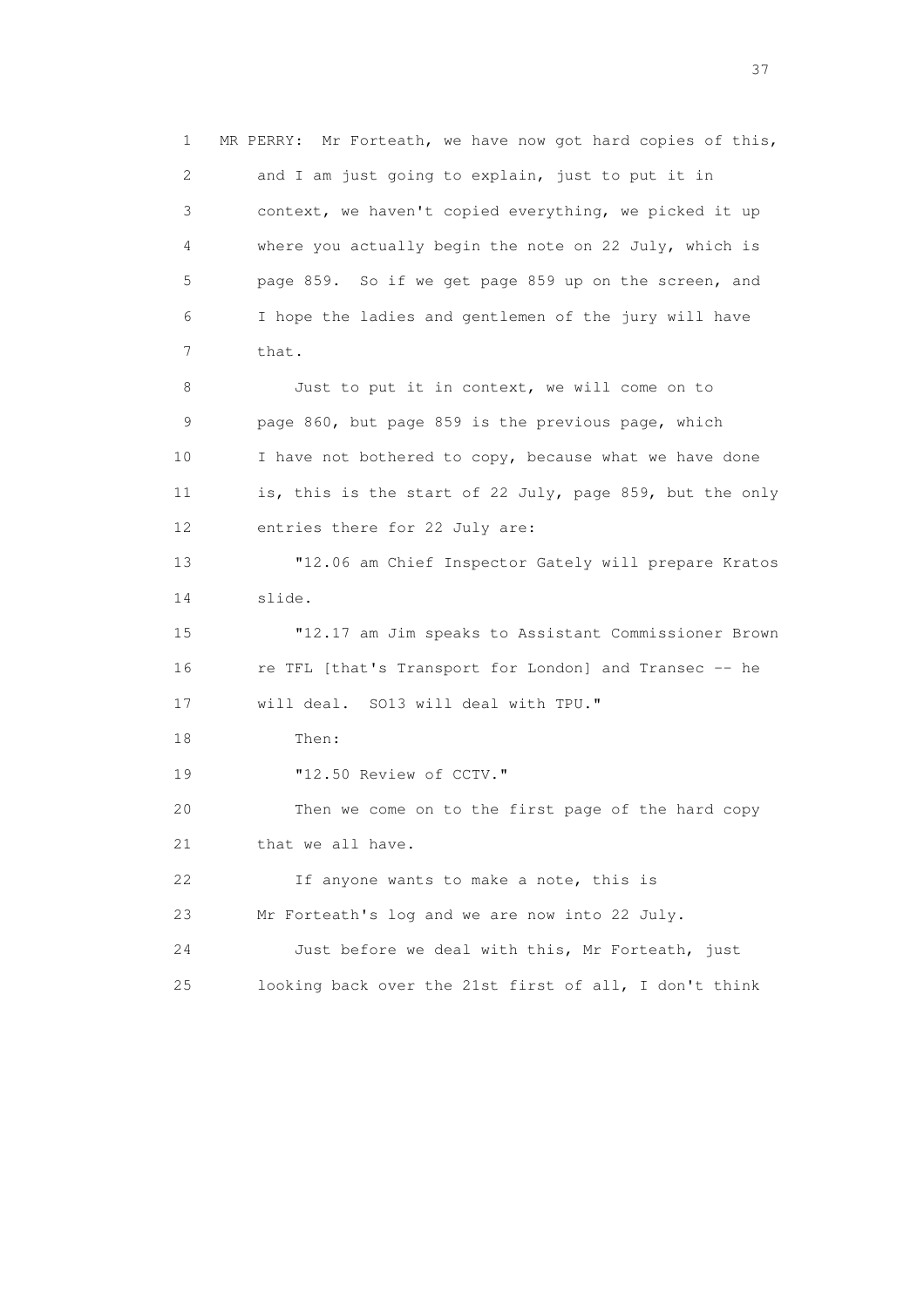1 you had been in West Yorkshire with Mr McDowall; is that 2 right? 3 A. I did go to West Yorkshire with Mr McDowall. We went up 4 on the Monday before the find of the bomb factory in 5 Alexander Grove. I came back, I believe, sir, on the 6 Wednesday. 7 Q. So when he was travelling back on the 21st, you were 8 already -- 9 A. That's correct, sir, yes. 10 Q. So you weren't travelling back to him, but he arrived at 11 New Scotland Yard, you were there on duty, and during 12 the rest of the day following his arrival at 13 New Scotland Yard, I just want to ask you this: was 14 there a moment of inactivity so far as Mr McDowall was 15 concerned? 16 A. No, sir, it's energetic, frenetic, but no, it was -- one 17 thing after another, sir. In fact, one entry on the 18 morning of the 22nd, so he is going to deal with issues 19 relating to 7 July, so there are a lot of things people 20 are doing, sir. 21 Q. Yes. So if we pick up your log, then, please, 22 Mr Forteath, at page 860, and I'm going to come on, 23 please, to the 2.15 am entry, which we have. Just 24 before I ask you about that, just above the 2.15 am, we 25 see a little dash or hyphen. Does that indicate that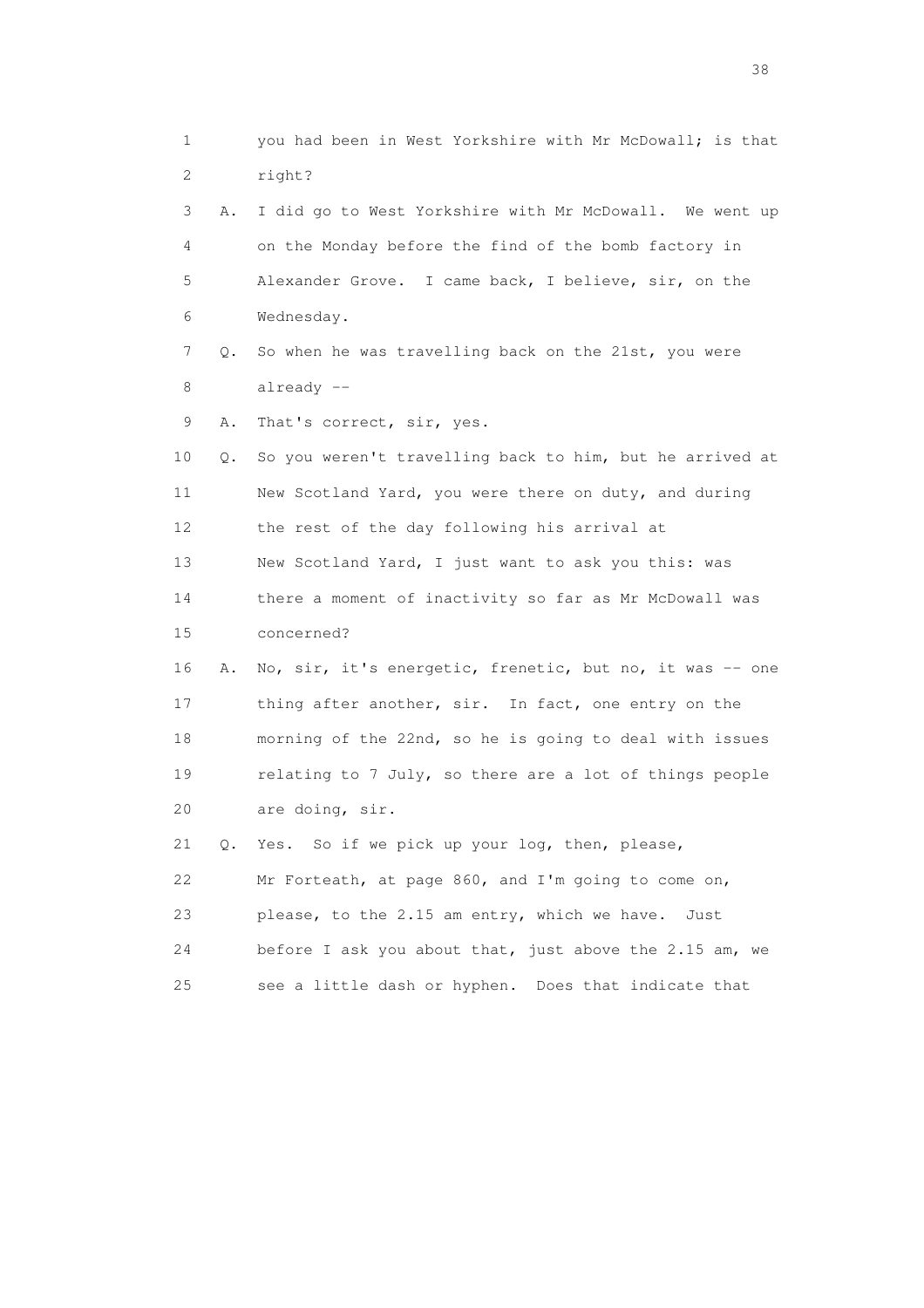1 Mr McDowall has gone off duty at that stage or are we to 2 ignore it? 3 A. I cannot regrettably, sir, tell you when Mr McDowall 4 left. Hopefully his notes would. 5 SIR MICHAEL WRIGHT: Is that what it means? 6 A. No, sir, it's a dash on the page. 7 MR PERRY: That's all right, then, I was just asking about 8 that. 9 Whatever time Mr McDowall left precisely, there was 10 a time when he was away at a local hotel, Mr Forteath; 11 is that right? 12 A. That's correct, sir, yes. 13 Q. Then just to give an overview summary, he comes back at 14 about 4 o'clock and you pass, with you effectively 15 leaving to take your couple of hours' sleep, so between 16 2 and 4 he's away, approximately, and between 4 and 6 17 you are away approximately? 18 A. That's correct, sir, yes. 19 Q. So this is you making a note here of the intelligence 20 coming in about the information from the bag recovered 21 from the scene of the attempted bombing at 22 Shepherd's Bush, and at this stage the information is 23 that there is information in the bag linking some of the 24 documents there to a gym club in South London? 25 A. That's correct, sir, yes.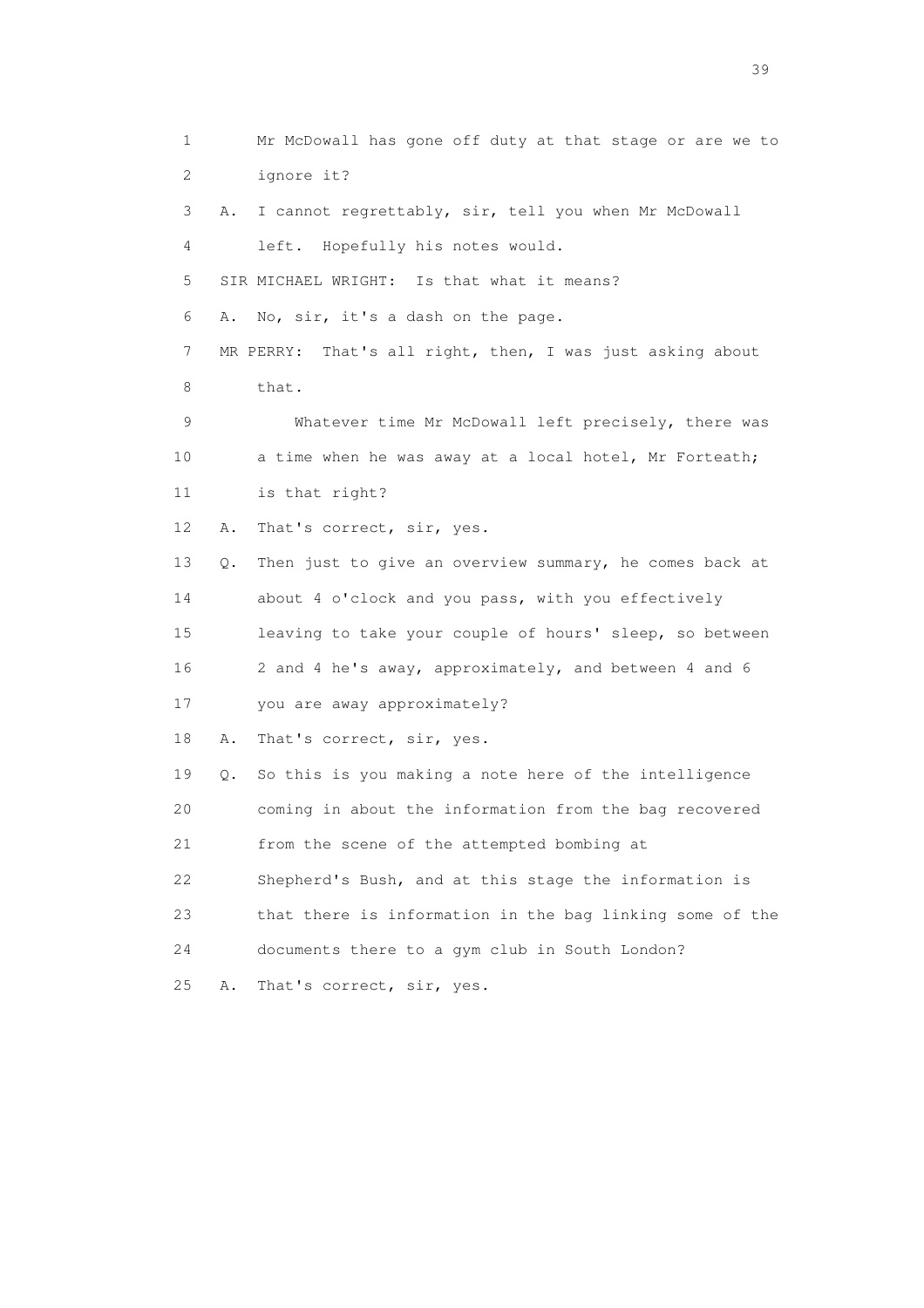| $\mathbf 1$ | Q. | Were you aware that at some stage later, officers went     |
|-------------|----|------------------------------------------------------------|
| 2           |    | to visit the gym club and actually located someone who     |
| 3           |    | could provide them with information as to Mr Osman?        |
| 4           | Α. | Subsequently, yes, sir.                                    |
| 5           | Q. | So that was not at 2.15 but later that morning?            |
| 6           | Α. | Yeah, so there is a course of action between 2.15 and      |
| 7           |    | the 6.50 meeting, I believe involving officers going to    |
| 8           |    | that gym, sir, yes.                                        |
| 9           | Q. | Then just going over, the 2.15 am meeting, we then<br>Yes. |
| 10          |    | go over to page 861 in the hard copy, still 22 July, and   |
| 11          |    | the gap between the 2.15 and the 6 o'clock can be          |
| 12          |    | explained by the fact that you were off between 4 and 6    |
| 13          |    | and Mr McDowall was coming on. We know, we have heard      |
| 14          |    | from him making his own notes?                             |
| 15          | Α. | That's correct, sir, yes.                                  |
| 16          | Q. | I just want to ask you something about an incident         |
| 17          |    | before 6.05 am to see if you can assist us. Can you        |
| 18          |    | recall making a telephone call to                          |
| 19          |    | Detective Superintendent Boutcher at 5.45 am that          |
| 20          |    | morning? It's not in the note, Mr Forteath, but I am       |
| 21          |    | just asking you or giving you an opportunity to deal       |
| 22          |    | with it, if your recollection is jogged.                   |
| 23          | Α. | I don't think I do, sir. I think the first occasion is     |
| 24          |    | just before 7.                                             |
| 25          | Q. | So just so we know, Detective Superintendent<br>Yes.       |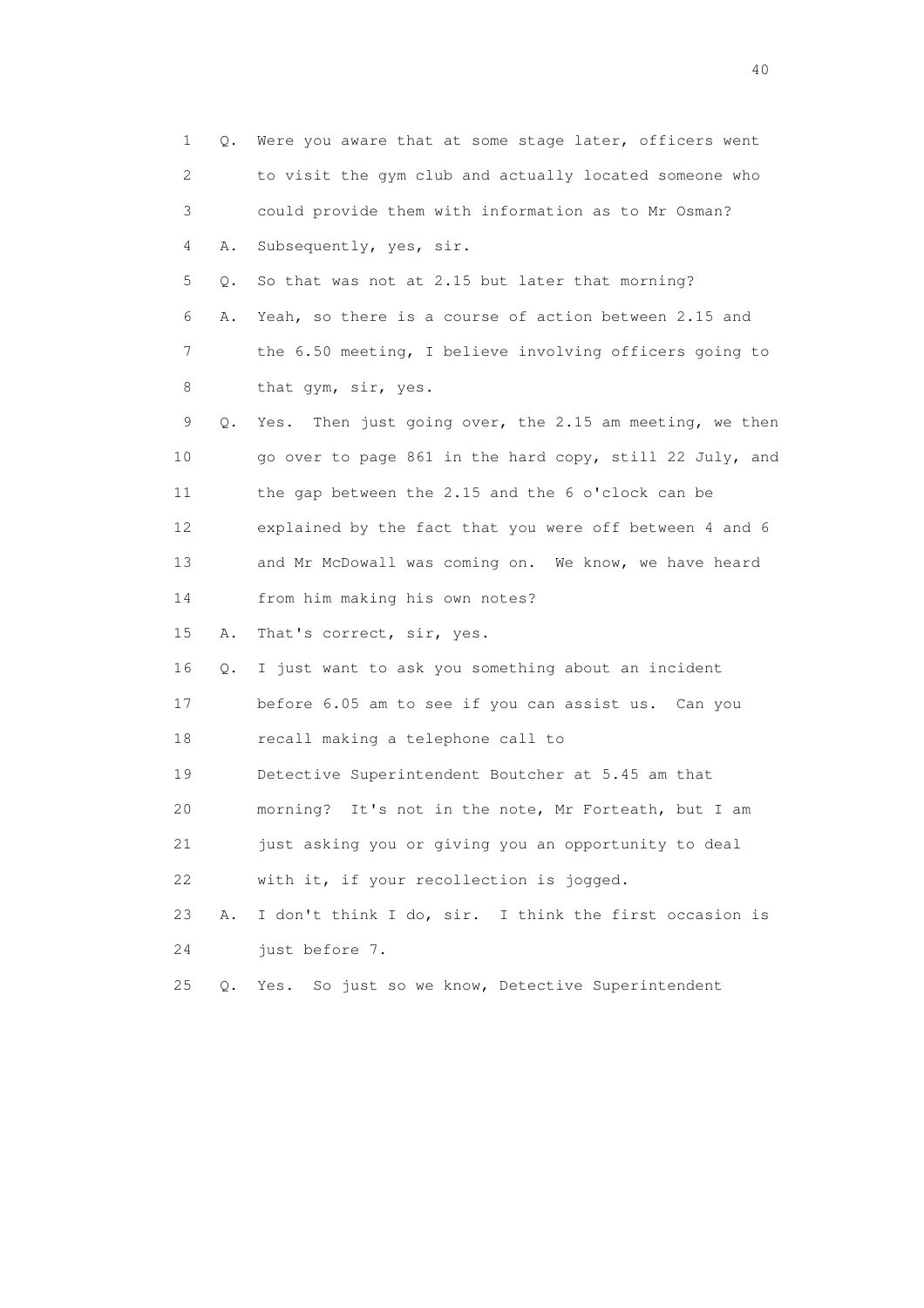1 Boutcher, did you know where he was before 6 o'clock? 2 A. No, sir. 3 Q. So let us move on through page 861, if we may, please, 4 Mr Forteath. 5 SIR MICHAEL WRIGHT: Can I just follow that last point up? 6 Apparently you did make a call to him or somebody made 7 a call to him at 6.40. 8 A. That's me, sir, but not at the time -- 9 SIR MICHAEL WRIGHT: I understand that. Where was he then? 10 A. I didn't ask him where he was, sir -- 11 SIR MICHAEL WRIGHT: You had a number for him? 12 A. I rang his mobile, said there was a meeting in progress. 13 His understanding was he was expected at a meeting at 7 14 and would be there for that, sir. 15 SIR MICHAEL WRIGHT: Very well. 16 MR PERRY: Thank you. 17 Then we have got the 6.20 meeting in Mr McDowall's 18 office and you have got "meeting in progress". Does 19 that signify, when you make an entry such as "meeting in 20 progress", that you actually join it as the meeting is 21 in progress? 22 A. Yeah, I have arrived, sir. There were a number of 23 people already in Mr McDowall's office. 24 Q. Yes. 25 A. I have not witnessed the start of that meeting. It's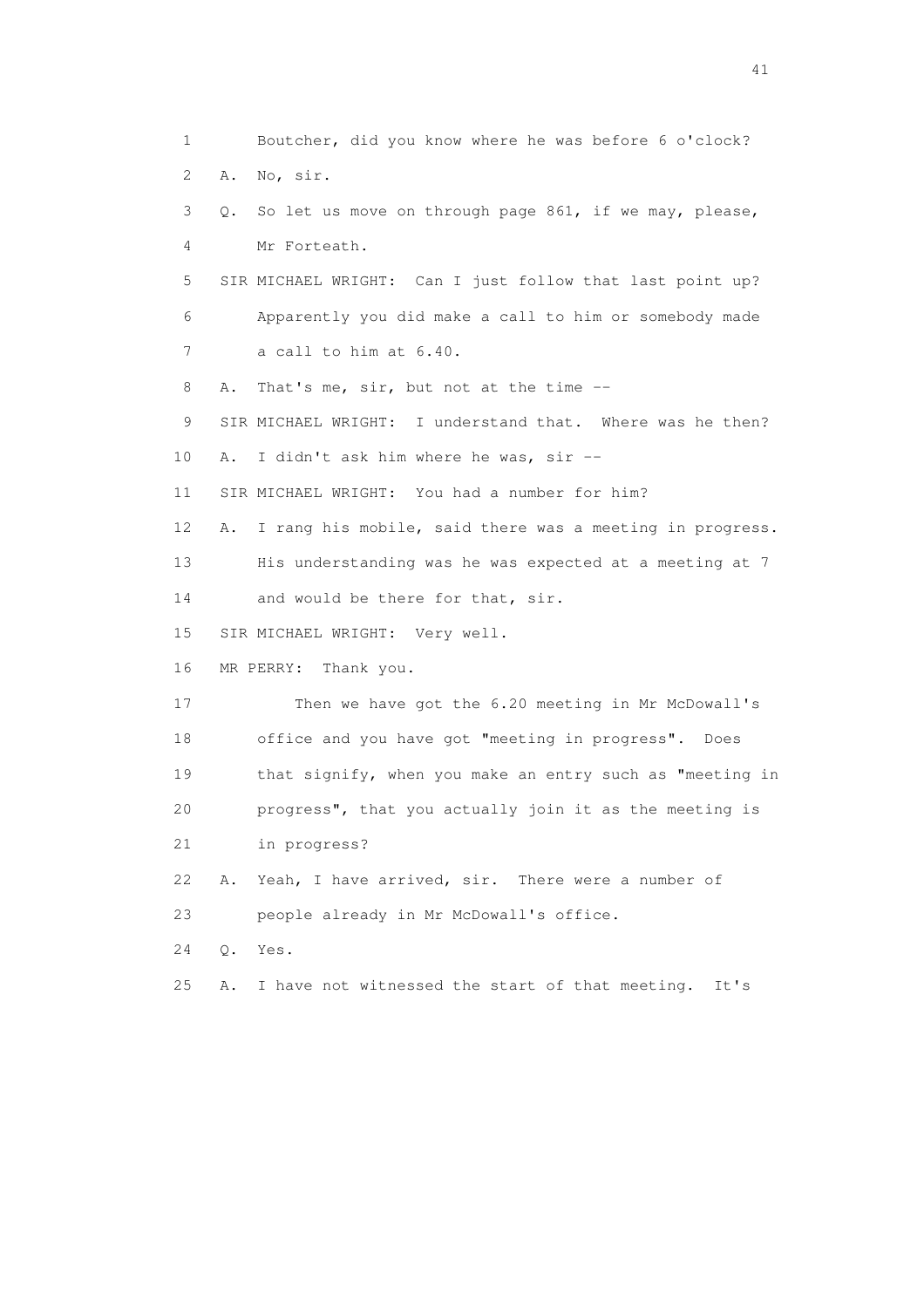1 already happening, sir.

 2 Q. Thank you very much for that, Mr Forteath. I just want 3 to ask you this, so that we understand it: you dealt 4 with this in the statement that you prepared back on 5 7 November 2005. Do you have the statement to hand, 6 Mr Forteath? 7 A. Yes, sir. Give me one minute. 8 Q. I just want you to assist with this, because you deal 9 with this at paragraph 20, where, if I may just put it 10 to you, and I hope everyone can follow without it being 11 too unclear: 12 "At 6.05 am I was asked by Commander McDowall to 13 contact Commander Ian Carter and ask him to attend his 14 office at the earliest opportunity, which he agreed to 15 do in 15 minutes." 16 So that's a reference to the 6.05 entry. Then you 17 go on in your statement: 18 "Several people were already present in 19 Commander McDowall's office which included Detective 20 Superintendent Macbrayne [he was involved in the crime 21 investigation] and Detective Chief Inspector Mellody. 22 The attendees increased to include Detective Chief 23 Inspector Scott [that's Angela Scott we have heard 24 about], 'Andrew', Detective Inspector Merrick Rose, 25 Detective Inspector Neil Smith, 'Trojan 80' [that's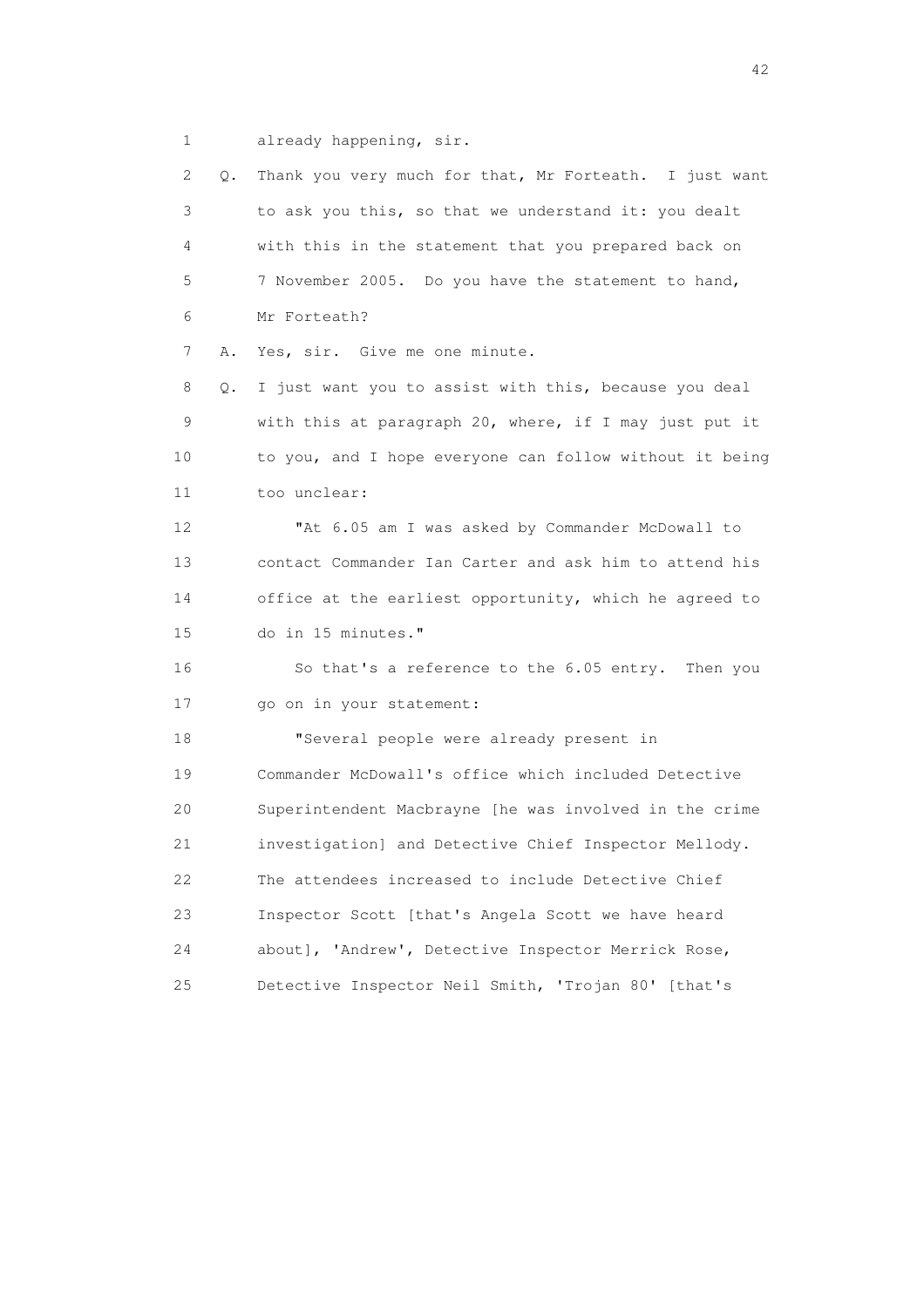1 Mr Esposito] Commander Allison and Commander Carter." 2 So what I want us to understand, Mr Forteath, first 3 of all, that's what you said about this in your 4 statement? 5 A. That's correct, sir, yes. 6 Q. What I want us to understand about this, and this is 7 really the point, in your 6.20 am entry about the people 8 who were present at the meeting, that reflects the fact 9 that people were joining this meeting as it was in 10 progress? 11 A. Yes. 12 Q. Yes, thank you. Then we come on to the 6.40 am meeting. 13 May I just ask what you said in your statement on 14 7 November 2005? Did you say this, in relation to the 15 6.40 am meeting: 16 "Commander McDowall gave an overview of the key 17 developments and objectives for the enquiry." 18 A. Yes, sir. 19 Q. So there is Mr McDowall at 6.40, giving an overview of 20 the key developments and objectives, but you have not 21 made a note of what precisely was said in relation to 22 key developments or objectives? 23 A. No, sir. 24 Q. Then that 6.40 meeting, that's actually in Mr McDowall's 25 office?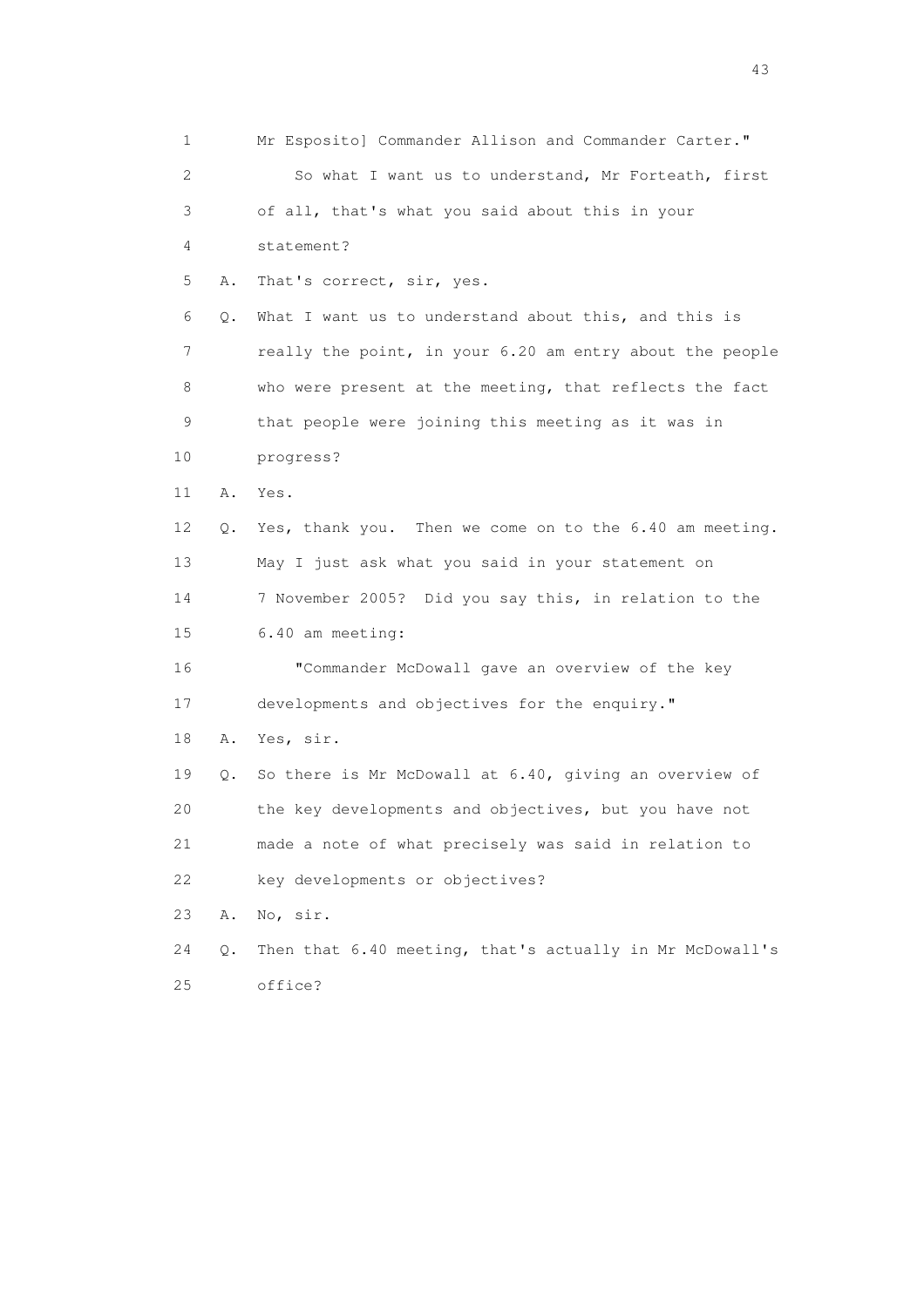1 A. That's correct, sir.

| 2           | Q. | Then what happens is, because there is going to be       |
|-------------|----|----------------------------------------------------------|
| 3           |    | a larger meeting, the 6.50 meeting, that's in the SO13   |
| 4           |    | conference room at New Scotland Yard, because it's going |
| 5           |    | to be a meeting at which Mr McDowall addresses a wider   |
| 6           |    | audience?                                                |
| 7           | Α. | Yeah, I believe there is only possibly nine seats,       |
| 8           |    | including the commander's in his own office, whereas the |
| $\mathsf 9$ |    | conference room is 20 plus.                              |
| 10          | Q. | Thank you. If we just look at the 6.50 meeting, on the   |
| 11          |    | basis of your notes which you have told us give a broad  |
| 12          |    | overview, this meeting or this entry here, which is      |
| 13          |    | about 26 lines, that is intended to reflect the first 15 |
| 14          |    | minutes of the meeting?                                  |
| 15          | Α. | Yes, sir.                                                |
| 16          | Q. | But was there constant discussion at this meeting?       |
| 17          | Α. | Of course, sir, there would be other, other discussions. |
| 18          |    | That's the best record I can make. I haven't got the     |
| 19          |    | "I said", "he said", verbatim. That's the summary, sir.  |
| 20          | Q. | We fully accept that, Mr Forteath, I am just trying to   |
| 21          |    | put it in context, if I may.                             |
| 22          |    | If we just consider what we have here, at the time       |
|             |    |                                                          |
| 23          |    | of this meeting there are two addresses, the             |
| 24          |    | 21 Scotia Road address and the 61A, it's actually        |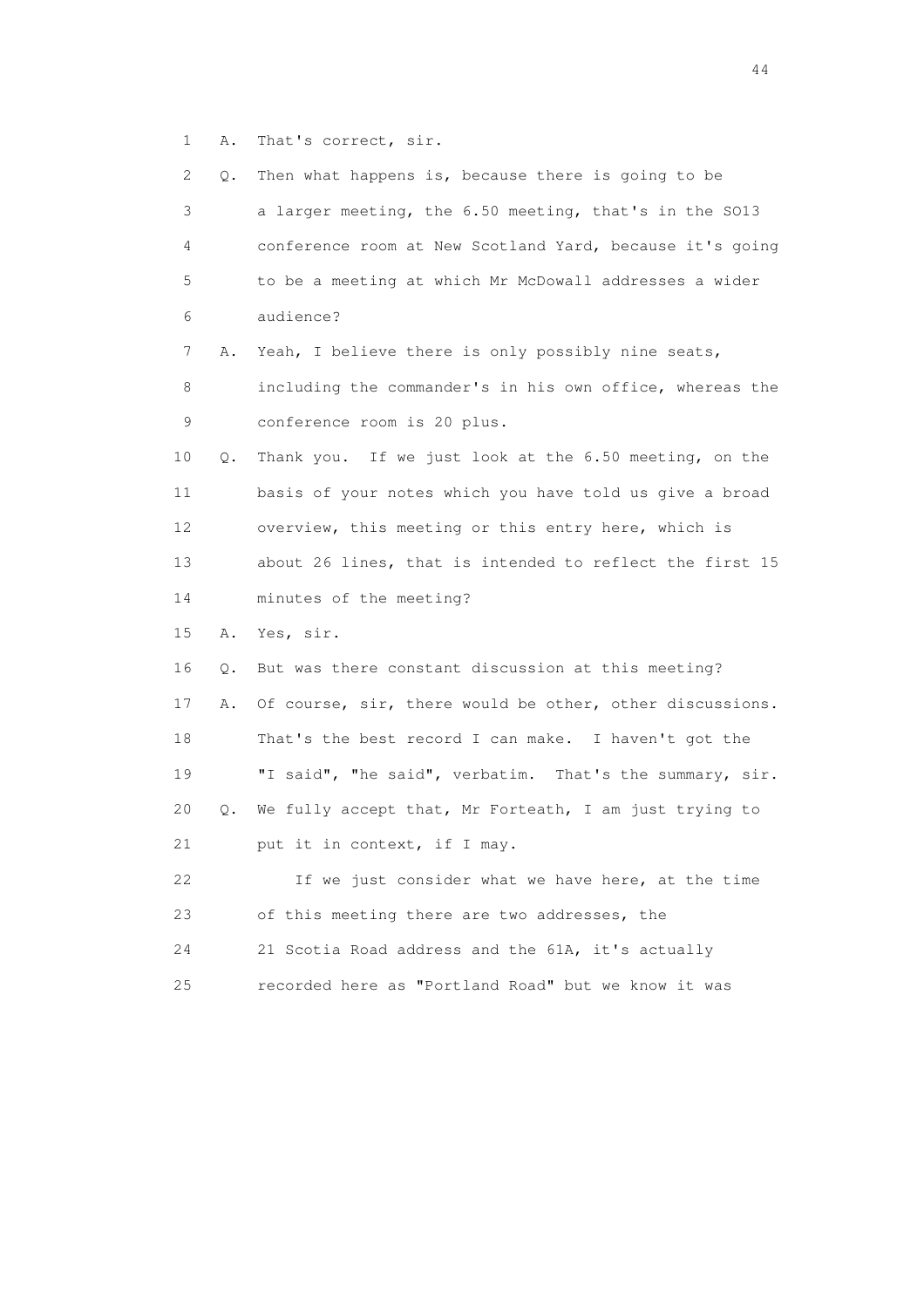1 Portnall Road W9, so there are two addresses to which 2 reference is being made? 3 A. I am not sure if there is one slightly later on. 4 Q. There is one slightly later. I am going to come on to 5 that in a moment -- 6 A. Yes. 7 Q. But two addresses on this page and then as you rightly 8 say, Mr Forteath, if you go over to page 862, the next 9 page on the hard copy, we see that there is a third 10 address, the Blair House address in Stockwell Gardens. 11 A. Yes, sir. 12 Q. Just going up from the Blair House address, four lines: 13 "Have maybe few hours and need to throw everything 14 at it." 15 You said that that was relating to the enquiry in 16 general? 17 A. Yes, sir. 18 Q. May I just ask you about that, Mr Forteath, because one 19 of the concerns was this, wasn't it: that you have got 20 an incident that has created great anxiety in Central 21 London, and the strategy overnight, before the 22 intelligence developed, was directed to the possibility 23 of an appeal being made through the media for 24 information from the public? 25 A. Yes, sir.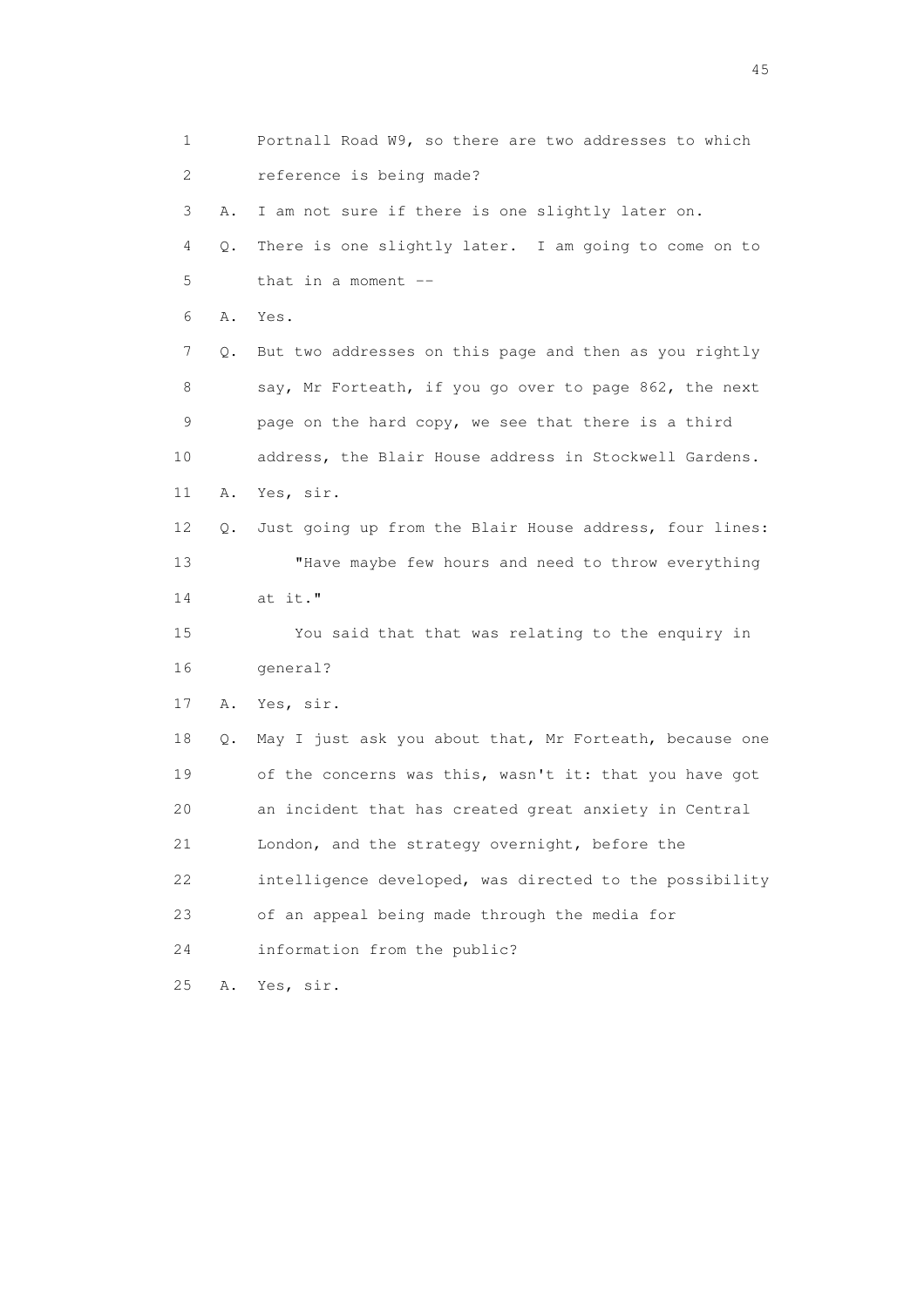1 Q. Then that changed, and there was a discussion at this 2 meeting about the possibility of reverting to the appeal 3 for information through the media if this enquiry was 4 not progressed as people hoped that it would be? 5 A. Yes, sir. 6 Q. Then in your note, you have the 7.05 entry: 7 "Meeting breaks -- discussion Commander McDowall re: 8 fielding hotline calls -- some discussion about managing 9 national response." 10 Then 7.15 am: 11 "ACSO shown photographs." 12 That's a reference to Mr Hayman? 13 A. Yes, sir, that's correct. 14 Q. Who was the Assistant Commissioner Special Operations. 15 Of course we know from the list of those who 16 attended this meeting that Cressida Dick arrived at 17 about 7.15. 18 I just want to ask you this about that, Mr Forteath, 19 please: can you recall Mr McDowall and Cressida Dick 20 having a discussion before Cressida Dick left to go to 21 the operations room 1600 on the 16th floor? 22 A. I do not have a record of it, sir. I can't assist, 23 regrettably. 24 Q. Thank you. Then you have the entry for 7.25 am, with 25 Mr Hayman and Commander McDowall meeting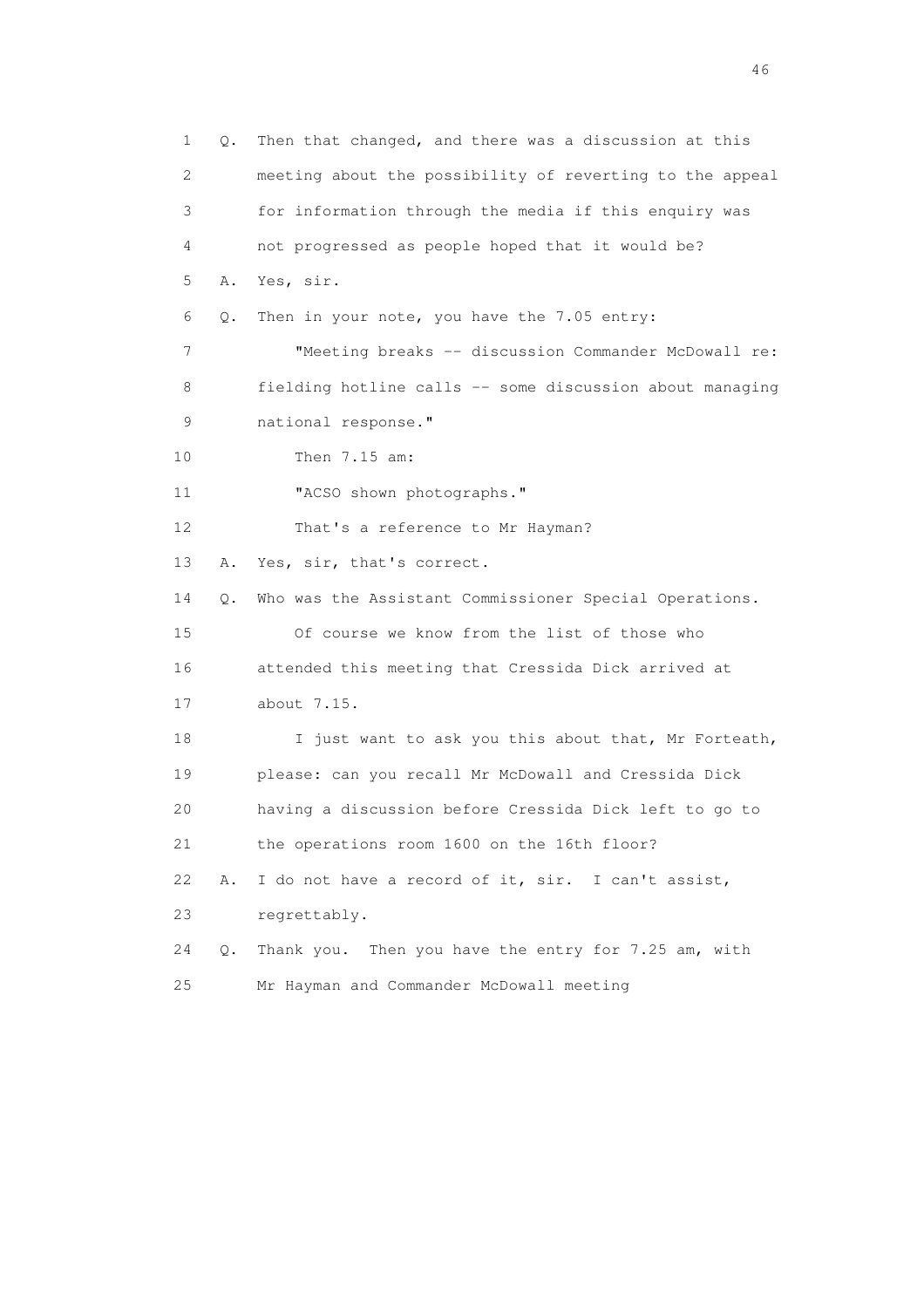1 Detective Superintendent Turner and Mr Reid. Mr Reid 2 was the Coroner in relation to the 7 July bombings, so 3 they are obviously going off to a meeting there. 4 Then 7.35 am: 5 "Tasked DCI Mellody to deal with DSU enquiry." 6 Just tell us what that's about? 7 A. That's around covert opportunities to identify -- to try 8 to identify these individuals, sir. 9 SIR MICHAEL WRIGHT: What's DSU stand for? 10 A. It revolves around source handling, sir. 11 SIR MICHAEL WRIGHT: I know. Do you know -- 12 A. Dedicated source unit, sir. 13 SIR MICHAEL WRIGHT: Thank you. 14 MR PERRY: Then we see that the meetings continue, 7.50, 15 8.05, and then going over the page, may I just ask you 16 about the 8.12 am entry, please, Mr Forteath: 17 Tasking to SB..." 18 Is that Special Branch? 19 A. Yes, that's correct, sir. 20 Q. "... urgent re: Operation Ragstone." 21 We have heard about Operation Ragstone and I need 22 not go into it in any detail, but so everyone's memory 23 is refreshed, it was an anti-terrorist investigation 24 into terrorist training camps, some of which had been 25 located in Cumbria or at least one of which had. Can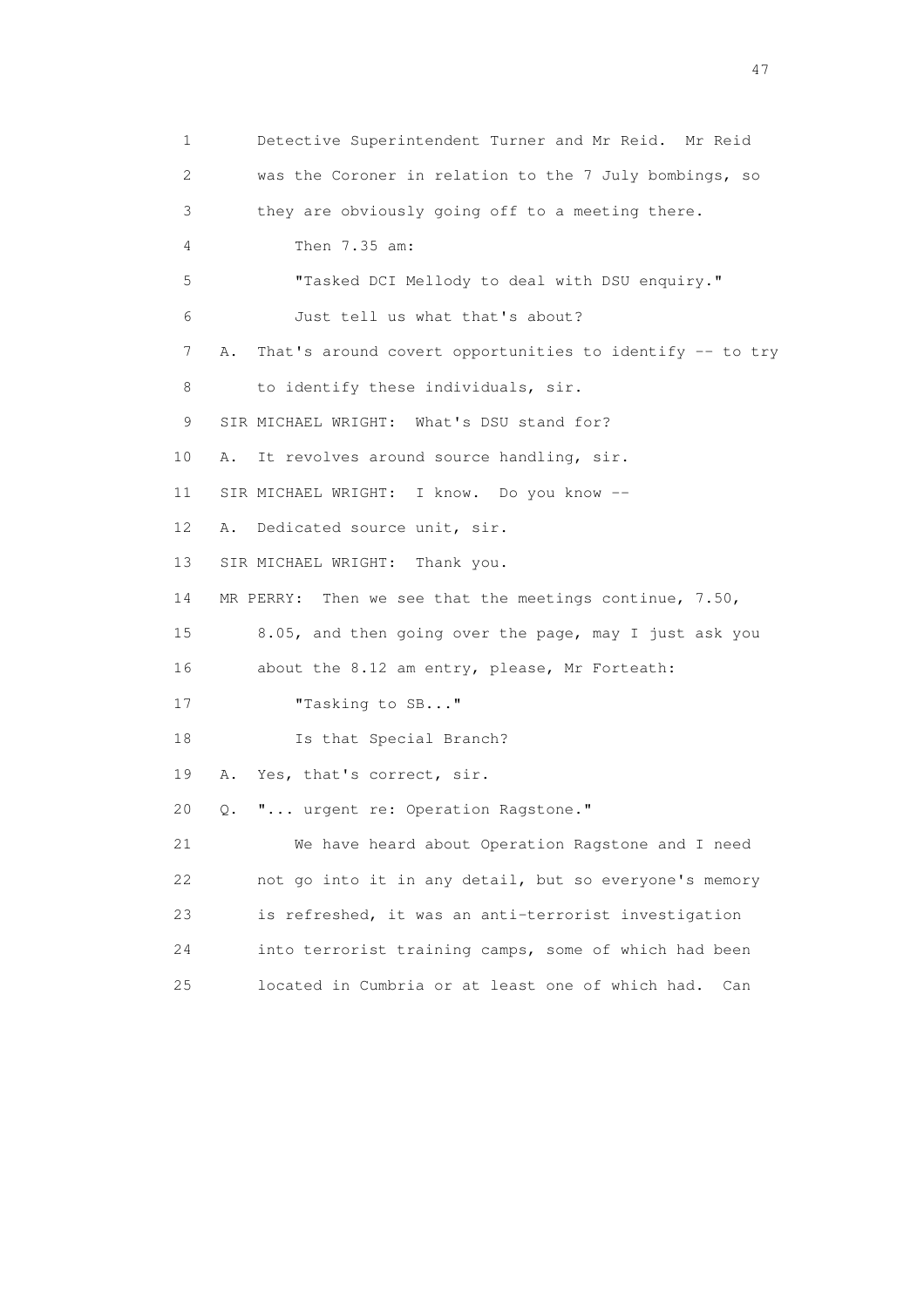1 you recall now what this reference is referring to? 2 A. As far as I can, sir, Ragstone was a significant 3 potential around yielding who else and where else may be 4 involved. So it was just to try to obtain as much 5 information that was known at Ragstone and work out how 6 that could progress the inquiry. 7 Q. Yes, and then 8.15, we have "Corfu House, Dorset Road". 8 We know actually it's Corfe House but it's looks as 9 though people are calling it Corfu House, or at least 10 you did in your note. 11 That was a new address from a jobseekers' allowance 12 card in relation to someone called Girma. By 8.15 there 13 were four potential addresses and the intelligence was 14 still developing? 15 A. Quite, sir, yes. 16 Q. With the possibility of more addresses coming online and 17 the police having to respond to those other developing 18 intelligence leads? 19 A. Yeah, of course, sir, and the hotline calls and all the 20 other issues, sir. 21 Q. We see, running down that page, how matters developed as 22 far as Mr McDowall is concerned. He's in other 23 meetings, but I think that from 8.45 until 9.20, were 24 you preparing the briefing note for Commander Dick? 25 A. That's correct, sir, yes.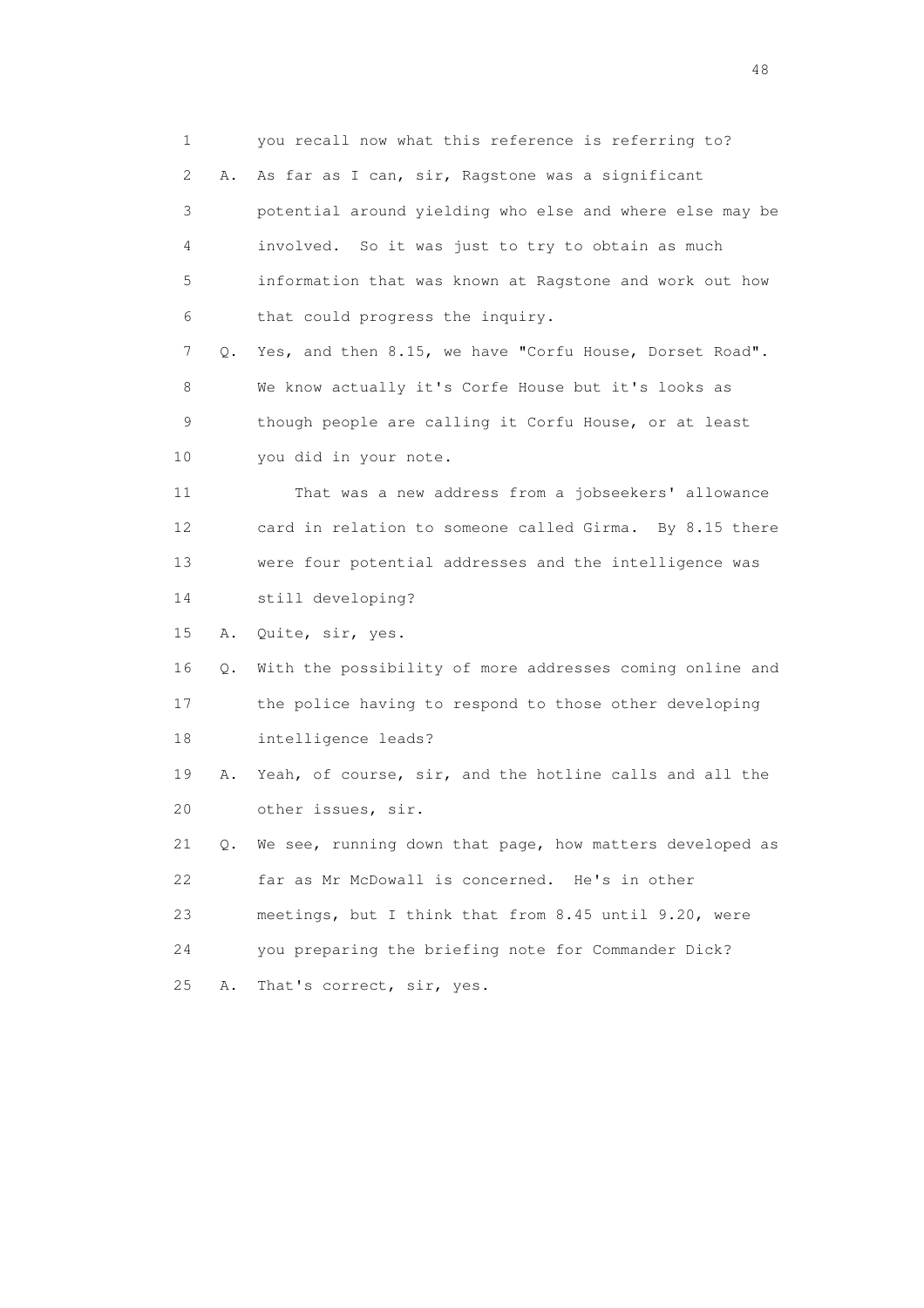| $\mathbf 1$ | Q. | So you weren't actually then acting as a loggist for     |
|-------------|----|----------------------------------------------------------|
| 2           |    | Mr McDowall; you were preparing this actual note for     |
| 3           |    | Commander Dick?                                          |
| 4           | Α. | That's correct, sir, and again the meeting that          |
| 5           |    | Mr McDowall goes to with Dr Reid, I am not present at    |
| 6           |    | that either, so there are occasions throughout the event |
| 7           |    | when I am not with Mr McDowall, I am doing other things, |
| 8           |    | sir.                                                     |
| 9           | Q. | If we go on to page 864, just to finish the notes from   |
| 10          |    | 22 July:                                                 |
| 11          |    | "Plans underway through GT".                             |
| 12          |    | Could you tell us what GT is?                            |
| 13          | Α. | GT is part of the command and control infrastructure at  |
| 14          |    | New Scotland Yard that would deal with significant       |
| 15          |    | uniform police resourcing. It's like a command and       |
| 16          |    | control centre, principally aimed at uniform resources,  |
| 17          |    | public order, say, for instance, Notting Hill Carnival,  |
| 18          |    | those sort of incidents.                                 |
| 19          |    | If my memory serves, sir, we were looking with           |
| 20          |    | Mr Mackie at how to find possibly an extra hundred       |
| 21          |    | uniformed officers to help facilitate what may be the    |
| 22          |    | scenarios you would have to deal with that morning.      |
| 23          | О. | Then "Chief Superintendent Mackie [the person to whom    |
| 24          |    | you have just made reference] leaves to secure TSG"; is  |
| 25          |    | that the tactical support group?                         |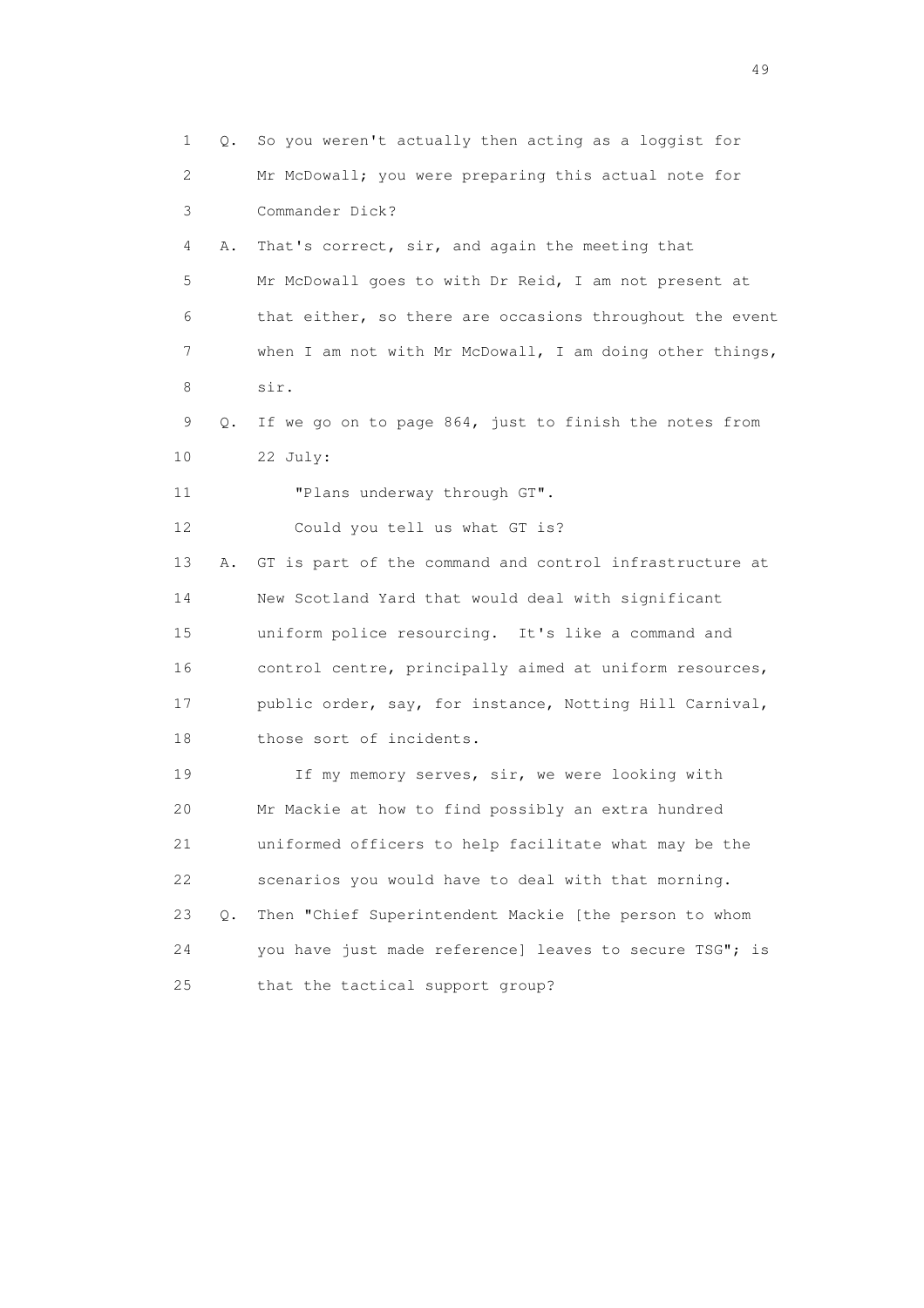1 A. Territorial support group.

 2 Q. Thank you very much. Then we have "shots fired at 3 Stockwell"? 4 SIR MICHAEL WRIGHT: "These premises" presumably means the 5 four premises that we have listed in your -- 6 A. Amongst others, sir. The thing is about contingency and 7 what resources are available to try to line up as far as 8 possible all the assets one might need and deploy them 9 as required that day. To secure 100 officers would take 10 some time, if those assets -- once they're available, 11 they can deploy as required. 12 SIR MICHAEL WRIGHT: I follow that, but you never know 13 what's going to happen. 14 A. Quite, sir. 15 SIR MICHAEL WRIGHT: When you refer in this note to the 16 clearance of these premises, are we to take it that that 17 means the four premises you have got listed in the note? 18 A. Sir, I think it's potentially misleading to say 19 clearance was -- has been decided. It was about how 20 would we deal with if -- 21 SIR MICHAEL WRIGHT: I appreciate that. All I want to know 22 is which premises are we talking about? 23 A. Those known at the time, sir. 24 SIR MICHAEL WRIGHT: The four.

25 A. Yes.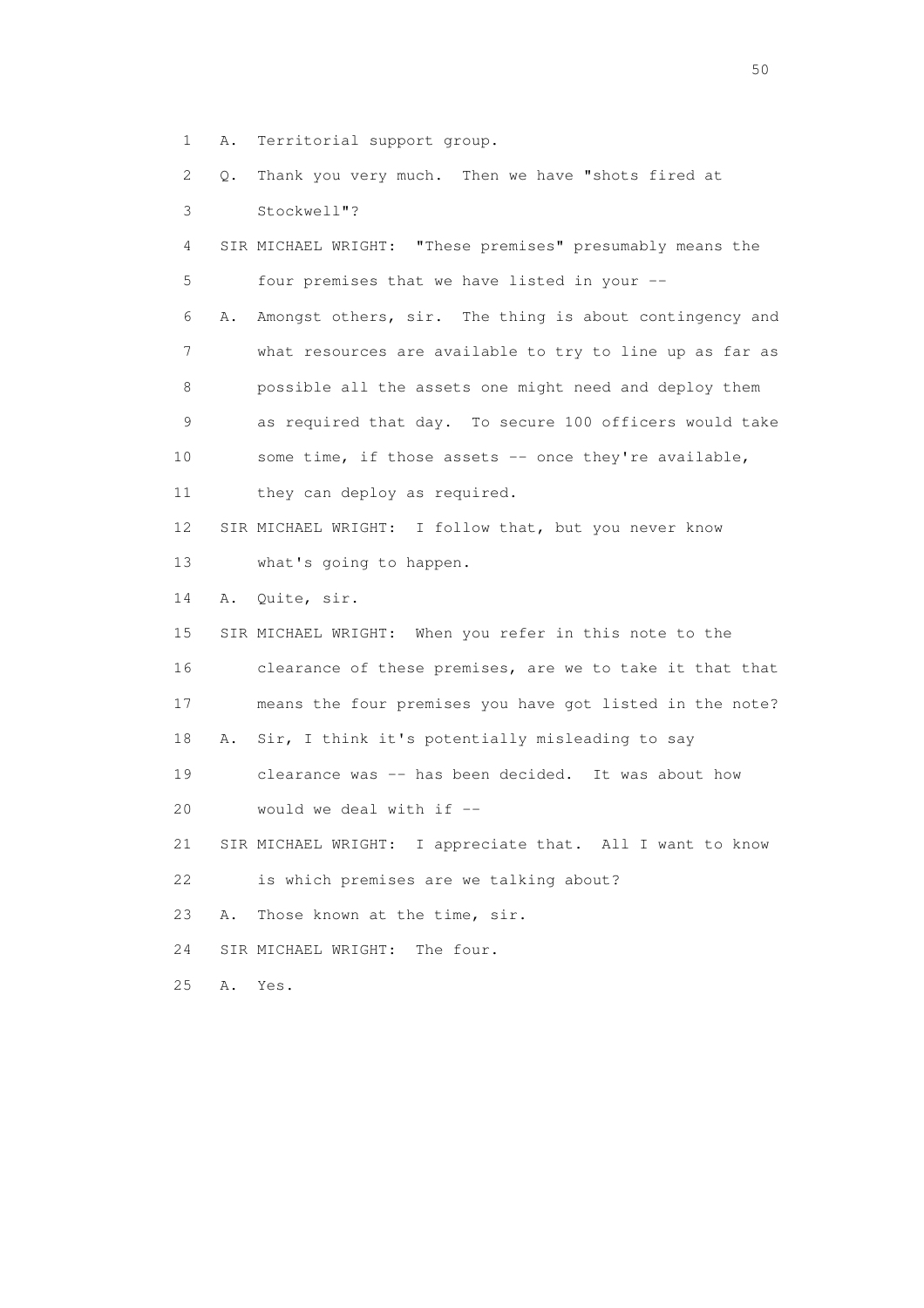1 MR PERRY: Thank you very much.

 2 Mr Forteath, that deals with the log and in the 3 little clip or extract that we have in hard copy, we 4 have included the two lists that you made of the 5 individuals who attended two meetings, and I am just 6 going to deal with those very briefly, if I may. 7 Page 59, the 10 pm meeting on the 15th floor 8 conference room. I hope that can be put on the screen 9 as well. It's documents page 59 but we have got a -- 10 this is the 10 pm meeting. We have heard about this. 11 Just to again try to pull a few strands together, this 12 was the senior management meeting including 13 representatives of the Anti-Terrorist Branch and the 14 Special Branch, and one or two others, parts of the 15 Metropolitan Police. It was the review meeting deciding 16 how the investigation would be carried forward. 17 I just want to ask you: you have recorded at this 18 meeting on that page two Mr Bakers, Mr Malcolm Baker and 19 Mr Noel Baker. They are just over halfway down, 20 Mr Malcolm Baker, and at the very bottom of that page, 21 Mr Noel Baker. 22 We have also got, going over the page to page 60, 23 people such as DI Scott and Pat Mellody on page 60. 24 I just want to ask you this, lest there be any

25 misunderstanding: Mr Malcolm Baker and Mr Noel Baker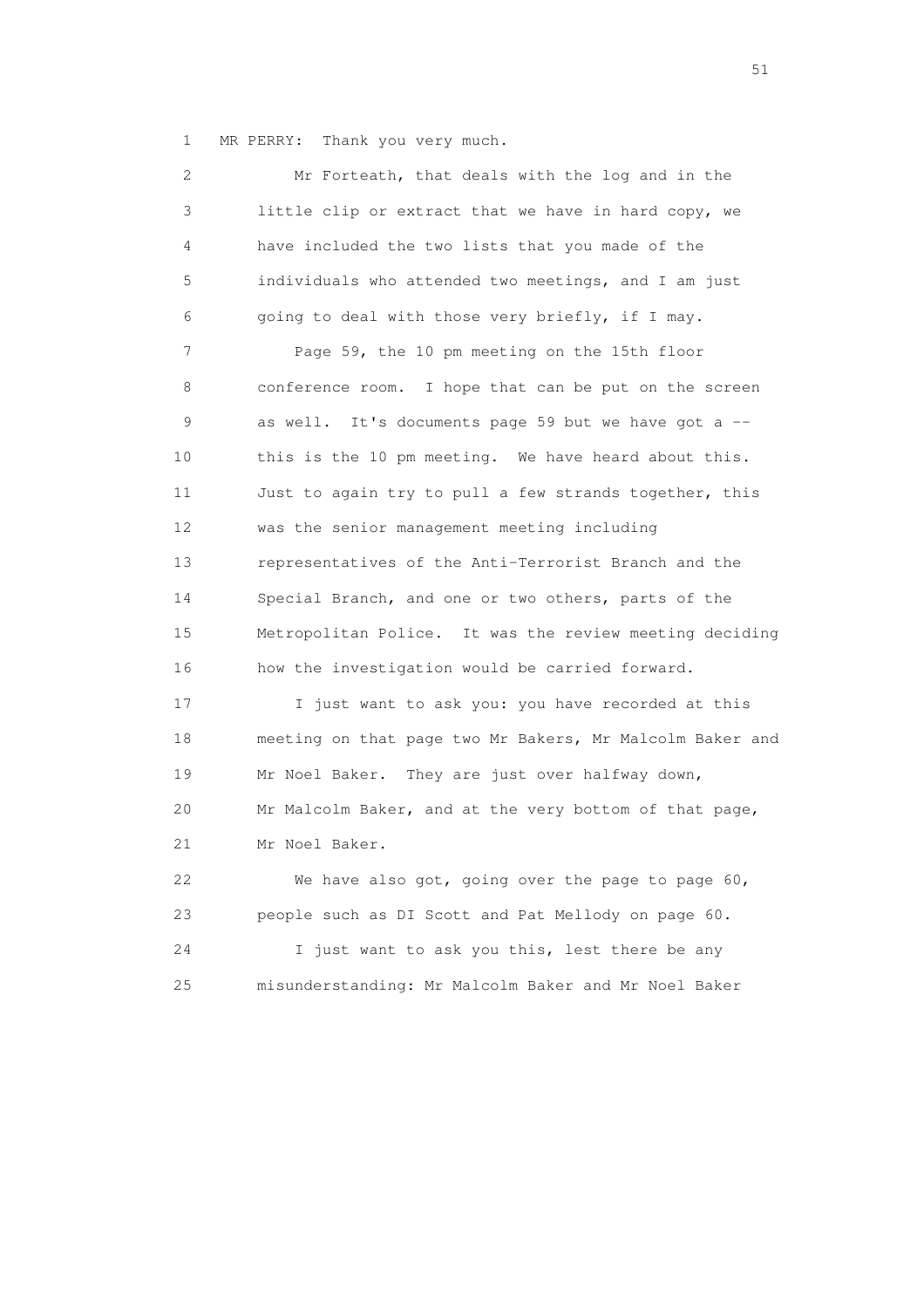| 1  |    | were not present at the meeting the following morning at |
|----|----|----------------------------------------------------------|
| 2  |    | 7 am.                                                    |
| 3  | Α. | I have not overlaid the list, sir, but the names         |
| 4  |    | don't                                                    |
| 5  | Q. | Let us move on, then, to look at the list of the 7 am,   |
| 6  |    | because the names don't appear there.                    |
| 7  | Α. | They are not there, sir, no.                             |
| 8  | Q. | There is just one thing I want to ask you about this,    |
| 9  |    | about the list of the meeting at 7 am, and the list of   |
| 10 |    | those who attended. You don't actually have on the list  |
| 11 |    | of people attending Detective Superintendent Boutcher,   |
| 12 |    | but can you recall that he too, like Cressida Dick,      |
| 13 |    | turned up after the meeting was in progress?             |
| 14 | Α. | I can't recall that, sir.                                |
| 15 | Q. | Thank you very much for that, Mr Forteath.               |
| 16 |    | Then just one final matter: the intelligence update      |
| 17 |    | note that you prepared between about 8.45 and 9.20 to    |
| 18 |    | take to Commander Dick, who was in the operations room   |
| 19 |    | on the 16th floor, operation room 1600, that made        |
| 20 |    | reference to the addresses at Scotia Road and            |
| 21 |    | Portland Road, as you have put it, and also the          |
| 22 |    | Dorset Road address, the Corfe House premises.           |
| 23 | Α. | Yes, sir.                                                |
| 24 | Q. | That was all included in that note?                      |
| 25 | Α. | There is four addresses there, sir, yes.                 |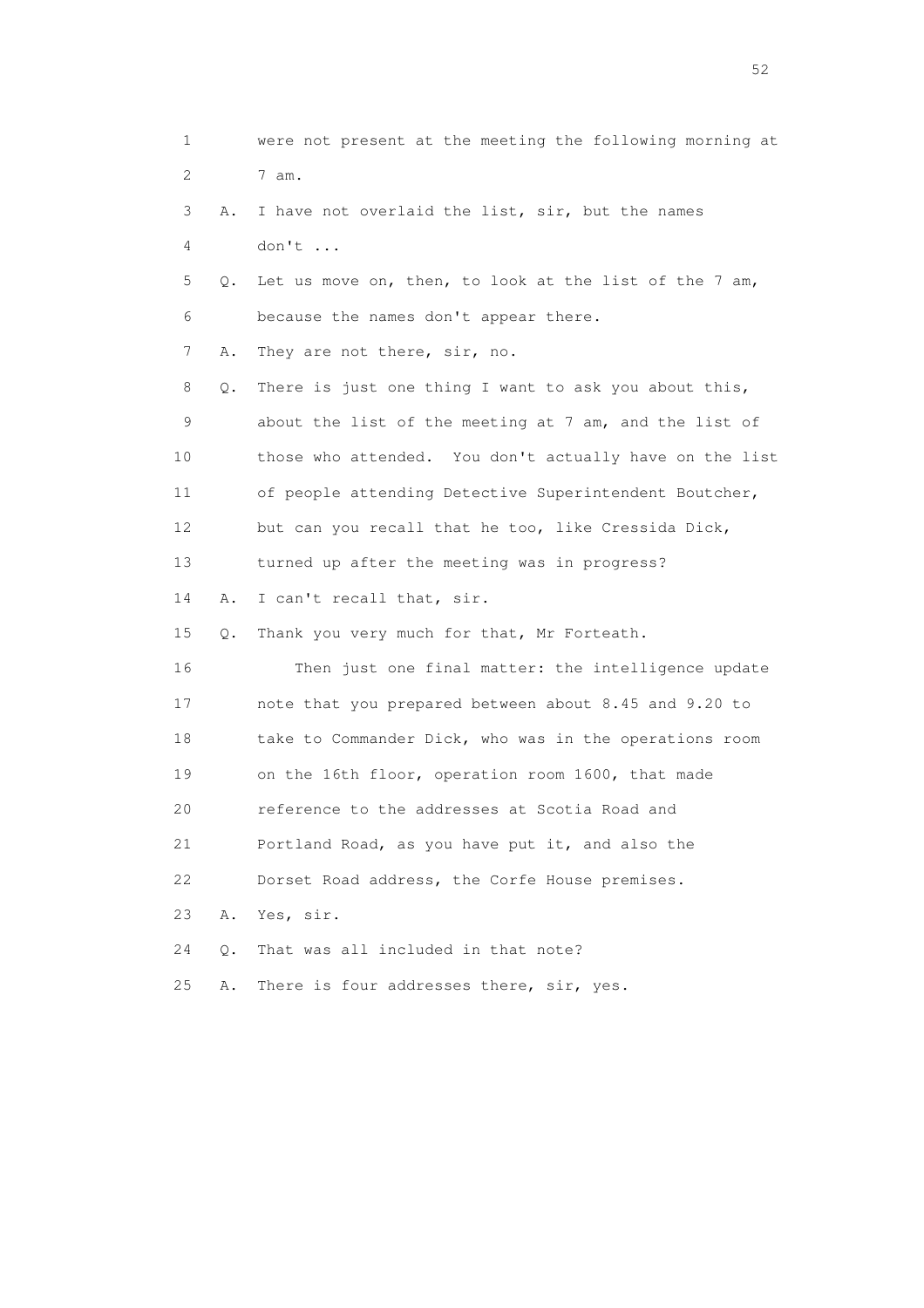1 Q. And also the Blair House. So there were the four 2 addresses that were potentially relevant, were included 3 in the intelligence briefing? 4 A. That's correct, sir, yes. 5 MR PERRY: I am just checking that I do not have any other 6 questions for you, and I think I have covered everything 7 I need to, so thank you very much indeed. 8 SIR MICHAEL WRIGHT: Thank you, Mr Perry. Mr Horwell? 9 Questions from MR HORWELL 10 MR HORWELL: Mr Forteath, my name is Richard Horwell. 11 I appear on behalf of the Commissioner. 12 You have been asked a number of questions about 13 policing, senior investigators leaving the premises for 14 a time. There are many more police officers employed 15 during the day than there are at night? 16 A. I believe so, yes, sir. 17 Q. In an investigation of this nature, the 18 Senior Investigating Officer will remain in that 19 position throughout, until the operation has concluded? 20 A. Yes, sir. 21 Q. When the Senior Investigating Officer is away from 22 New Scotland Yard, he still remains in that position? 23 A. That's correct, sir, yes. 24 Q. You, like many of the other witnesses we shall hear 25 from, were involved in this investigation from 7 July?

 $\sim$  53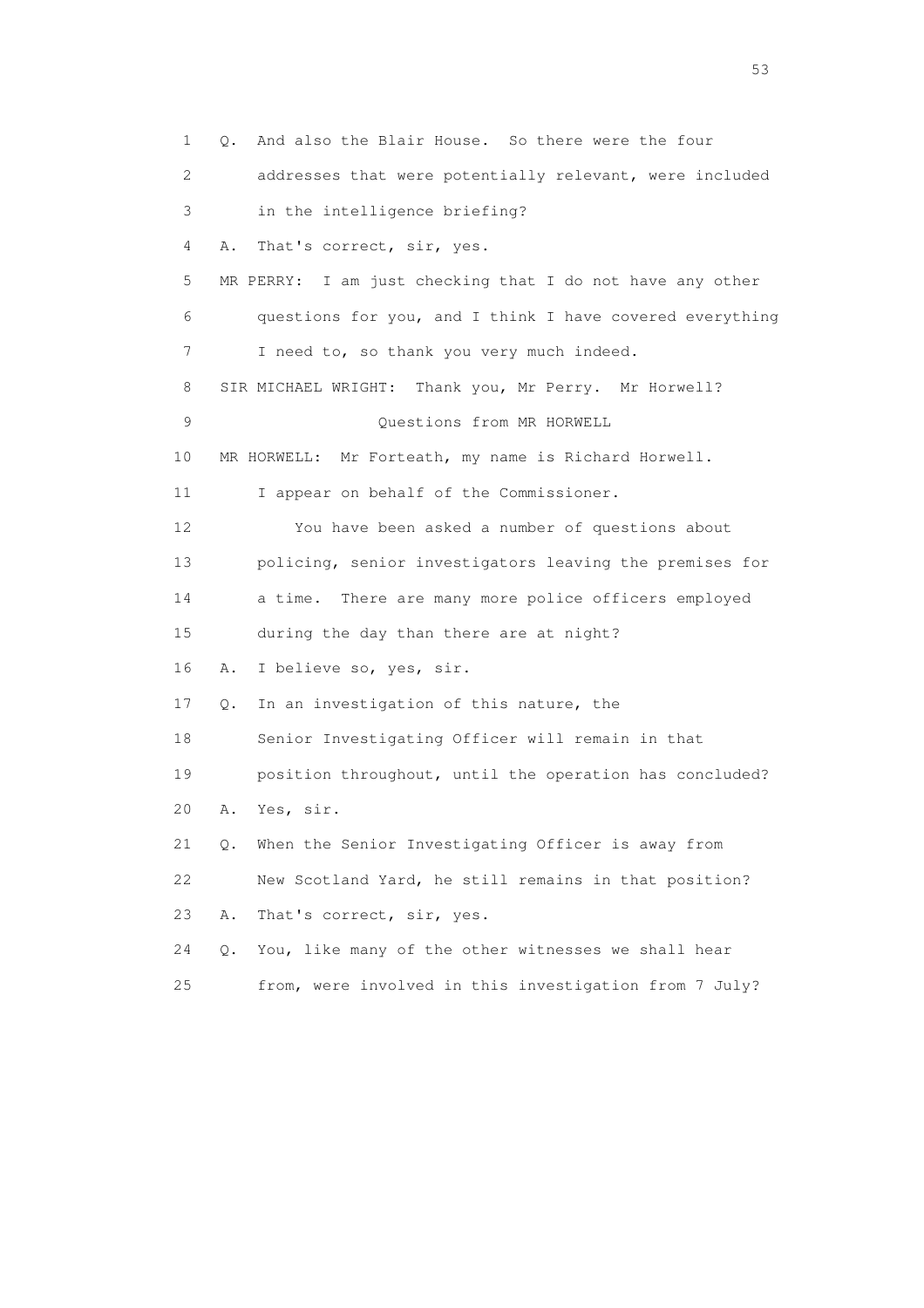1 A. That is correct, sir, yes.

 2 Q. We have heard of officers working extremely long hours, 3 and no doubt that happened in your case, as we will hear 4 in many others, from 7 July? 5 A. That is correct, sir, yes. 6 Q. After the events of the 21st, again, having already been 7 working long hours, had to work even longer hours now? 8 A. Or comparable, sir, yes. 9 Q. Yes, in view of what had happened. We have heard from 10 you that you took a rest from 4 am to 6 am, just two 11 hours. How much sleep were you getting during this 12 period? 13 A. I think it varied. On that evening it was about 45 14 minutes, sir. 15 Q. Right. When something of this importance occurs, police 16 officers suspend their private lives and get on with the 17 job of catching criminals? 18 A. There was only one priority, sir, and that was to find 19 the four bombers and who else was interested, sir. 20 Q. The systems that are in place, although the jury are 21 going to hear from and see a very large number of police 22 officers, the systems in place at New Scotland Yard for 23 intelligence gathering are significant, aren't they? 24 A. Yes, sir. 25 Q. The number of police officers, perhaps at times civilian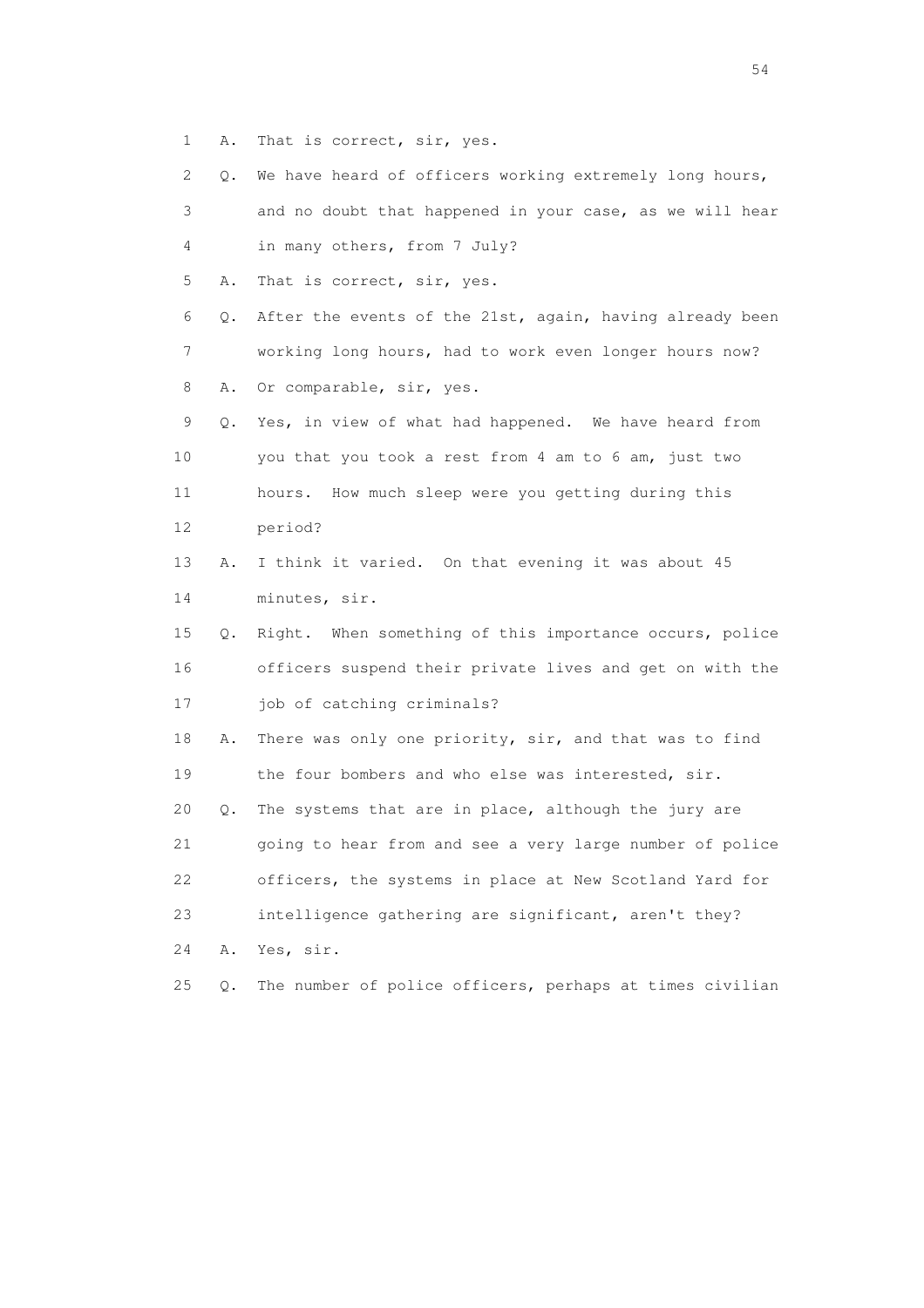1 staff that are employed, in the process of intelligence 2 gathering? 3 A. Collectively within the Met, sir, yes. 4 Q. That is what was happening during the early hours of 5 this morning, was it not, Mr Forteath? Every effort was 6 being used to obtain as much intelligence as possible? 7 A. Yes, sir. 8 Q. The line that you have been asked about in your note, 9 "we need to throw everything at it", that means we need 10 to obtain as much intelligence as we can? 11 A. Intelligence, as many significant finds from the scenes, 12 we don't know what these people are going to do that 13 morning, sir, it's still a significant risk. 14 Q. The document that you have been asked about, we have not 15 seen it so far. If it could be put on the screen, 16 please. It's document page 55. We are going to be 17 hearing a lot more about this in the days to come. We 18 can see from the title, "Update by Commander McDowall at 19 6.50 am on 22 July"? 20 A. That's correct, sir, yes. 21 Q. I am going to take you through this. It's a short 22 document. Is this your record of what was discussed and 23 known at about that time, 6.50? 24 A. Yes, sir. 25 Q. This fills in a number of gaps that might still exist:

the state of the state of the state of the state of the state of the state of the state of the state of the state of the state of the state of the state of the state of the state of the state of the state of the state of t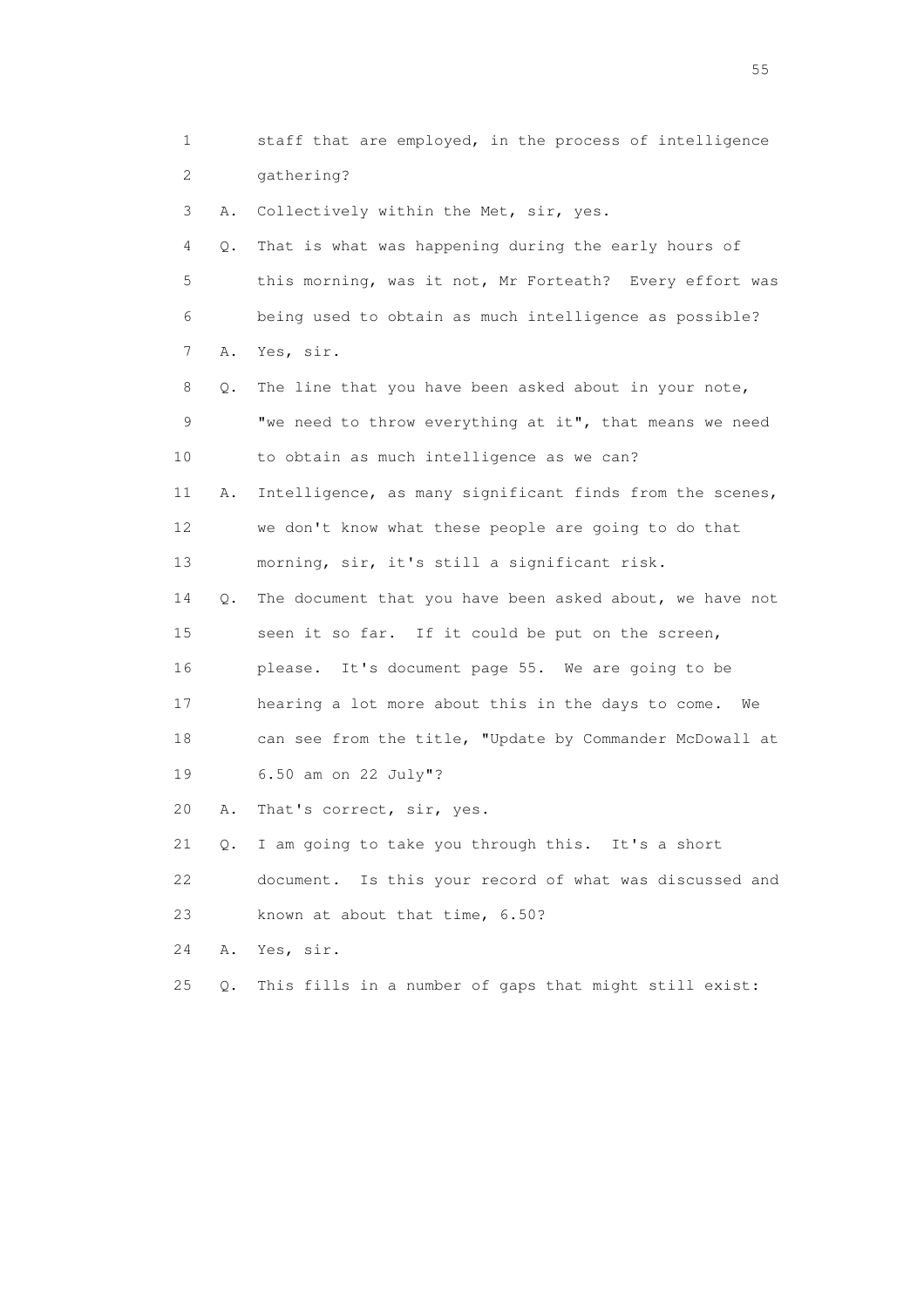1 "Correspondence recovered from Shepherd's Bush 2 included an identity card for the South Bank club WW 3 section. Enquiries early hours of this morning 4 identified two members linked to the ID card, namely 5 Hussain Osman and Abdi Samad Omar. The photo from the 6 ID card of Osman is a good likeness of the 7 Shepherd's Bush suspect. The photograph of Omar is 8 a good likeness for the Warren Street bombing suspect." 9 As we will discover tomorrow, Mr Forteath, Omar in 10 fact had nothing to do with these outrages on 21 July? 11 A. I believe so, sir, yes. 12 Q. There is another Omar that we will hear about: 13 "Enquiries at the club show Osman's address at 14 21 Scotia Road. Omar generated a hit on 15 Operation Ragstone, which relates to intelligence that 16 15 Asian males in combat gear were at Baybrown Farm, 17 Stool End, Langdale, along with four vehicles. One 18 vehicle is a black Nissan Primera, [vehicle registration 19 mark] P579UBB." 20 That's the Primera that was found very near to 21 Scotia Road that morning: 22 "Registered keeper Abdi Samad Omar." 23 That's the same name from the gym membership. 24 "Other vehicles included a white Ford transit, 25 a Leyland Daff and a blue Golf [with the registration

 $56<sup>o</sup>$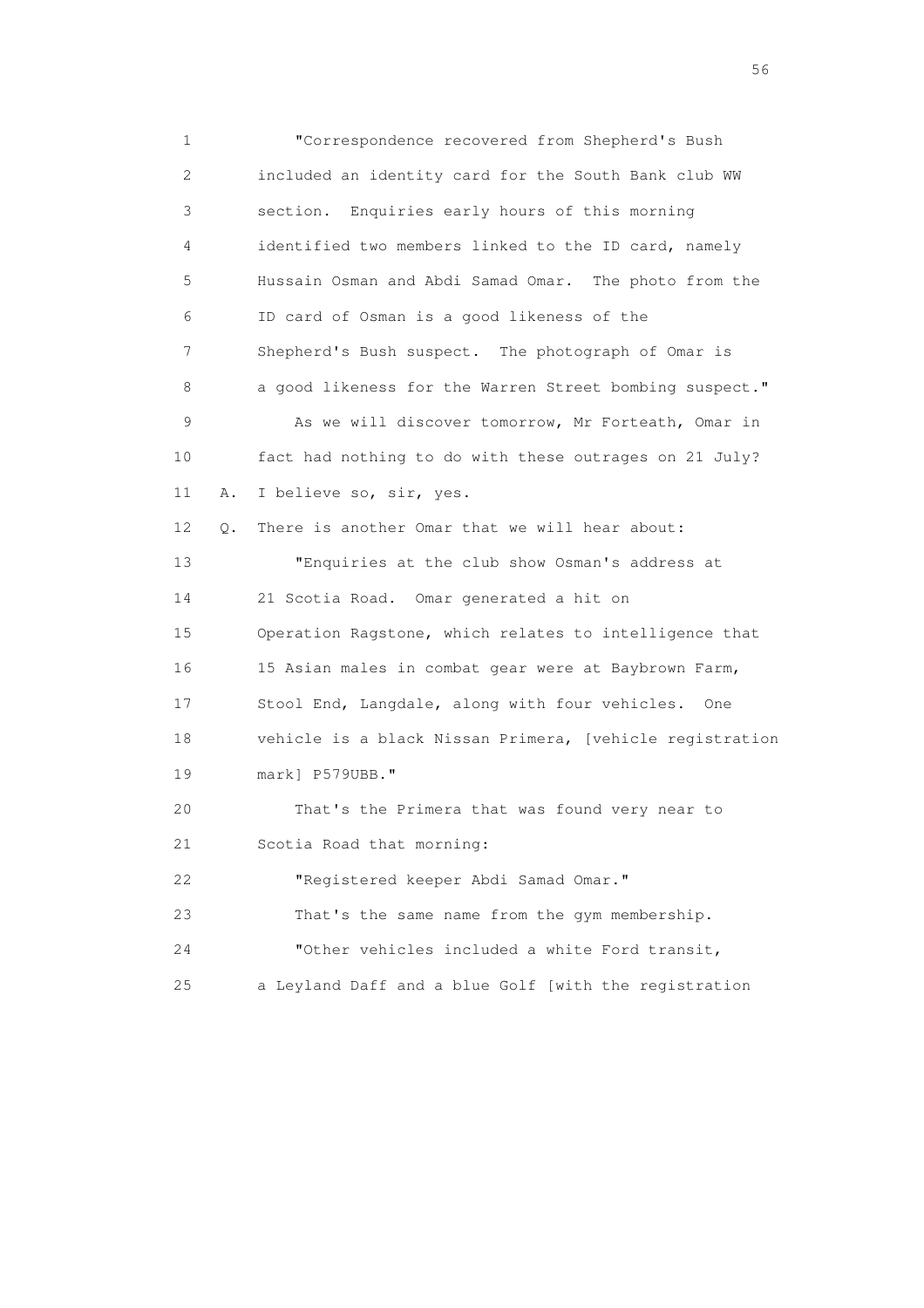| 1                         |    | number] registered to Yeshiem Girma "                    |
|---------------------------|----|----------------------------------------------------------|
| $\mathbf{2}^{\mathsf{I}}$ |    | The name Girma appeared frequently throughout the        |
| 3                         |    | investigation that followed.                             |
| 4                         | Α. | Yes, that's correct, sir.                                |
| 5                         | О. | " Yeshiem Girma from 40 Blair House,                     |
| 6                         |    | Stockwell Gardens Estate, SW9. Shredded correspondence   |
| 7                         |    | from Shepherd's Bush has been re-assembled and shows     |
| 8                         |    | correspondence relating to jobseeker allowance for the   |
| 9                         |    | Stockwell DHSS in the name Elias Girma Eyassu, who is    |
| 10                        |    | linked to Operation Anomalous. Omar's address last       |
| 11                        |    | shown [so this is Abdi Samad Omar, the other gym member] |
| 12                        |    | on 14 March 2004 is 61A Portland Road. There now exists  |
| 13                        |    | a few hours to pursue covert opportunities."             |
| 14                        |    | What did that mean?                                      |
| 15                        | Α. | Without involving the public, sir.                       |
| 16                        | Q. | Intelligence gathering?                                  |
| 17                        | Α. | Yes, sir.                                                |
| 18                        | Q. | Assembling and discovering whatever evidence there was   |
| 19                        |    | at the scenes?                                           |
| 20                        | Α. | Yes, sir, without the media appeal.                      |
| 21                        | 0. | Without the media disclosure.                            |
| 22                        |    | "There now exists a few hours to pursue covert           |
| 23                        |    | opportunities, however, there may be a need to go overt  |
| 24                        |    | if there is no progress. The primary aim today is to     |
| 25                        |    | direct all resources to locating these persons.<br>The   |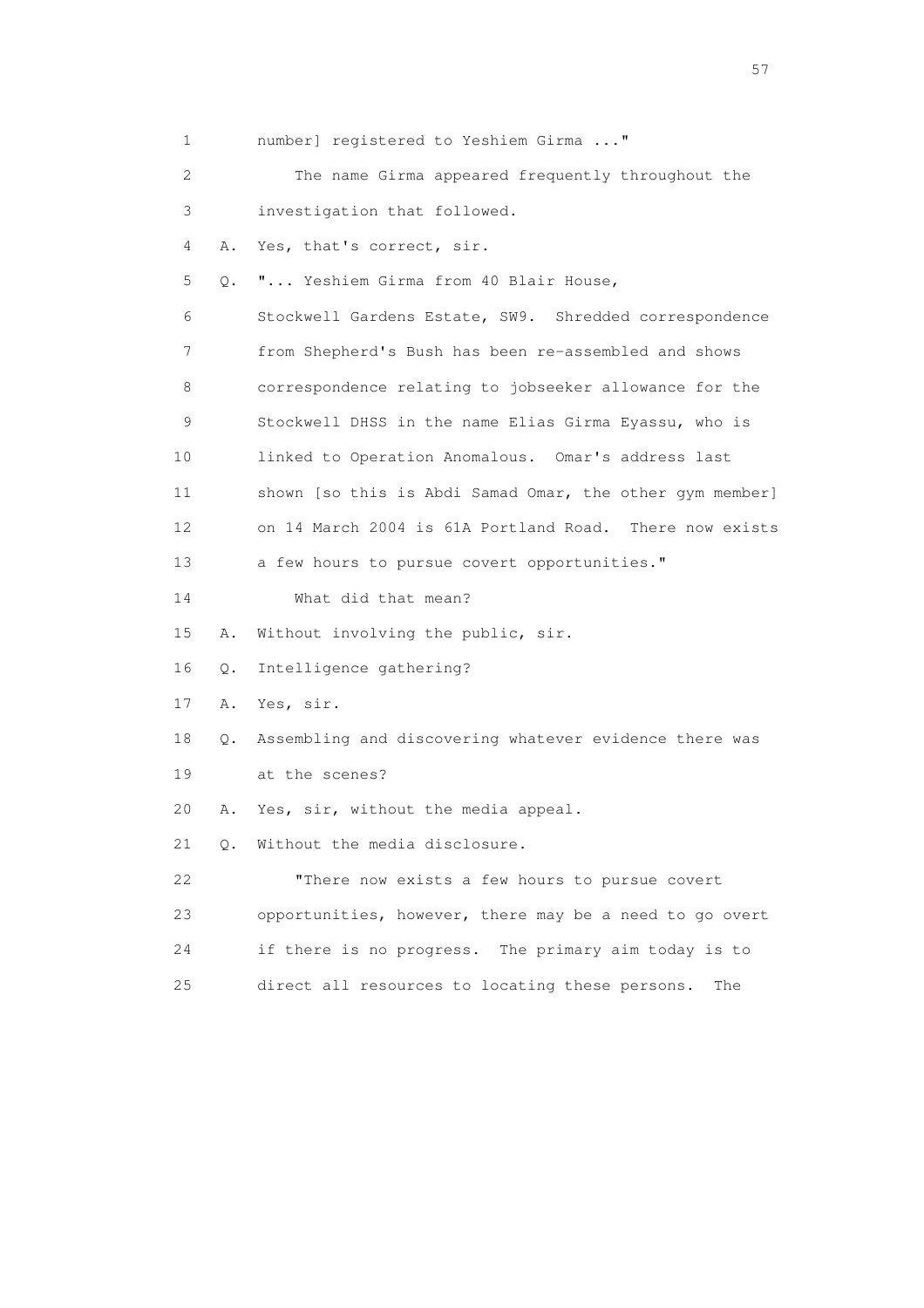1 black Primera has been located through a street search 2 and is parked in the vicinity of Scotia Road. The 3 latest DSS address Girma is 60 Corfe (poss Corfu) House, 4 Dorset Road, SW8." 5 So in that short document, we can see how, by 6.50 6 that morning, there were in fact four addresses that 7 were closely linked to the individuals you were 8 considering? 9 A. Yes, sir. 10 Q. Scotia Road, Blair House, Portland Road, and Corfe House 11 in Dorset Road. Again, as we will hear, the number of 12 addresses that were linked to these and other 13 individuals grew enormously as the investigation 14 proceeded? 15 A. Yes, sir. 6.50 is very early on in this inquiry. As 16 the day progressed, in most operations, you will know 17 more about and make more linkages, so there could well 18 have been later on numerous other addresses of 19 significance. 20 SIR MICHAEL WRIGHT: 6.50, yes, but Corfe House appears to 21 have been added to the list at 8.15, that's at page 20. 22 A. Yes, sir. 23 MR HORWELL: Are the times in your note the times that 24 certain information first became available, or when you 25 happened to note it? Because following from the

the state of the state of the state of the state of the state of the state of the state of the state of the state of the state of the state of the state of the state of the state of the state of the state of the state of t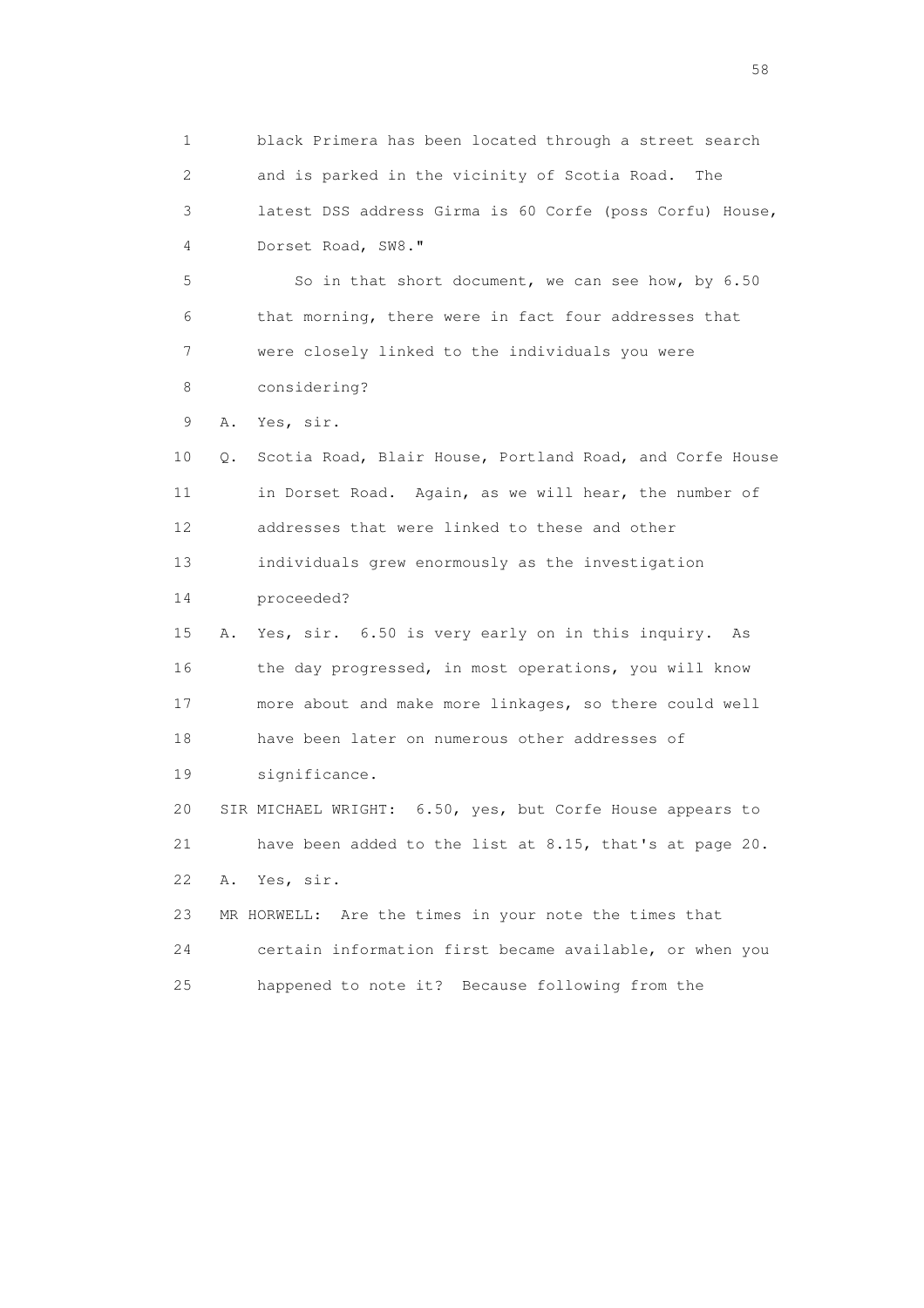1 Coroner's question, this is a document that, on the face 2 of it, sets out the intelligence that was available at 3 6.50, and we have in your note a reference to 4 Corfe House, I think it's 8.15. 5 SIR MICHAEL WRIGHT: 8.15. 6 MR HORWELL: At 8.15. 7 Can you help us, does that mean Corfe House first 8 became available as an item of intelligence at 8.15, or 9 is this record correct that Corfe House was known about 10 at 6.50? 11 A. Sir, I believe others who dealt specifically with 12 intelligence would know the exact chronology of when 13 addresses emerged. That's the first record I have made 14 of it, sir. 15 Q. But if we look at document page 55, there is a reference 16 to Corfe House in an update by Commander McDowall at 17 6.50. I am simply asking to try to clarify whether 18 Corfe House was known at 6.50 or became known later, 19 Mr Forteath? 20 A. Forgive me, sir, I cannot assist. I have only made 21 a note of it later. 22 SIR MICHAEL WRIGHT: Mr Horwell, when you introduced this 23 document, page 55, you said we had not seen it before. 24 That's strictly right but I have just been following it 25 through; it's actually a sort of fair write-up of what

 $59<sub>2</sub>$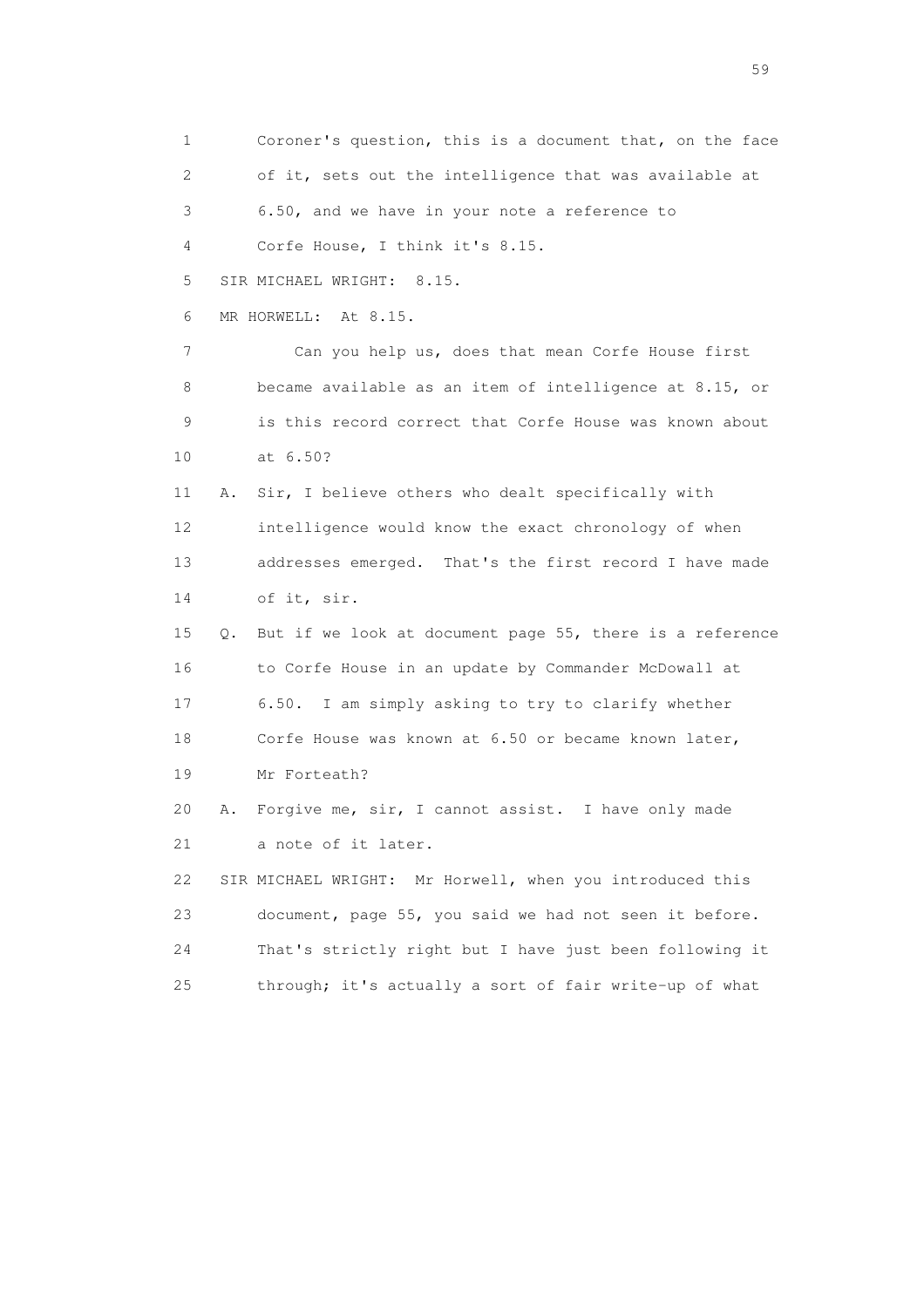1 appears at pages 18, 19 and 20 --

2 MR HORWELL: It is.

3 SIR MICHAEL WRIGHT: -- in Mr Forteath's original log.

4 Nothing new in it.

 5 MR HORWELL: No, but it sets out extremely conveniently in 6 one page the developments and again I ask, are we to be 7 a little wary of the title of this page, "Update by 8 Commander McDowall at 6.50" or not, Mr Forteath? Could 9 you have added to this document information that became

10 available after 6.50?

11 A. Well, the first --

12 SIR MICHAEL WRIGHT: He might have written it all rather

13 later but with reference back to the 6.50 meeting.

14 MR HORWELL: Yes.

 15 A. Corfe House, the first time it appears, I know it's 16 written as Corfu House, first appears at 8.15.

17 Q. It does in your note.

18 A. It's --

19 Q. Are you able to say that's when it first became

20 available to other police officers?

21 A. No, sir.

22 Q. As an address?

23 A. No, sir.

24 MR HORWELL: Thank you.

25 SIR MICHAEL WRIGHT: Thank you, Mr Horwell. Mr Hough.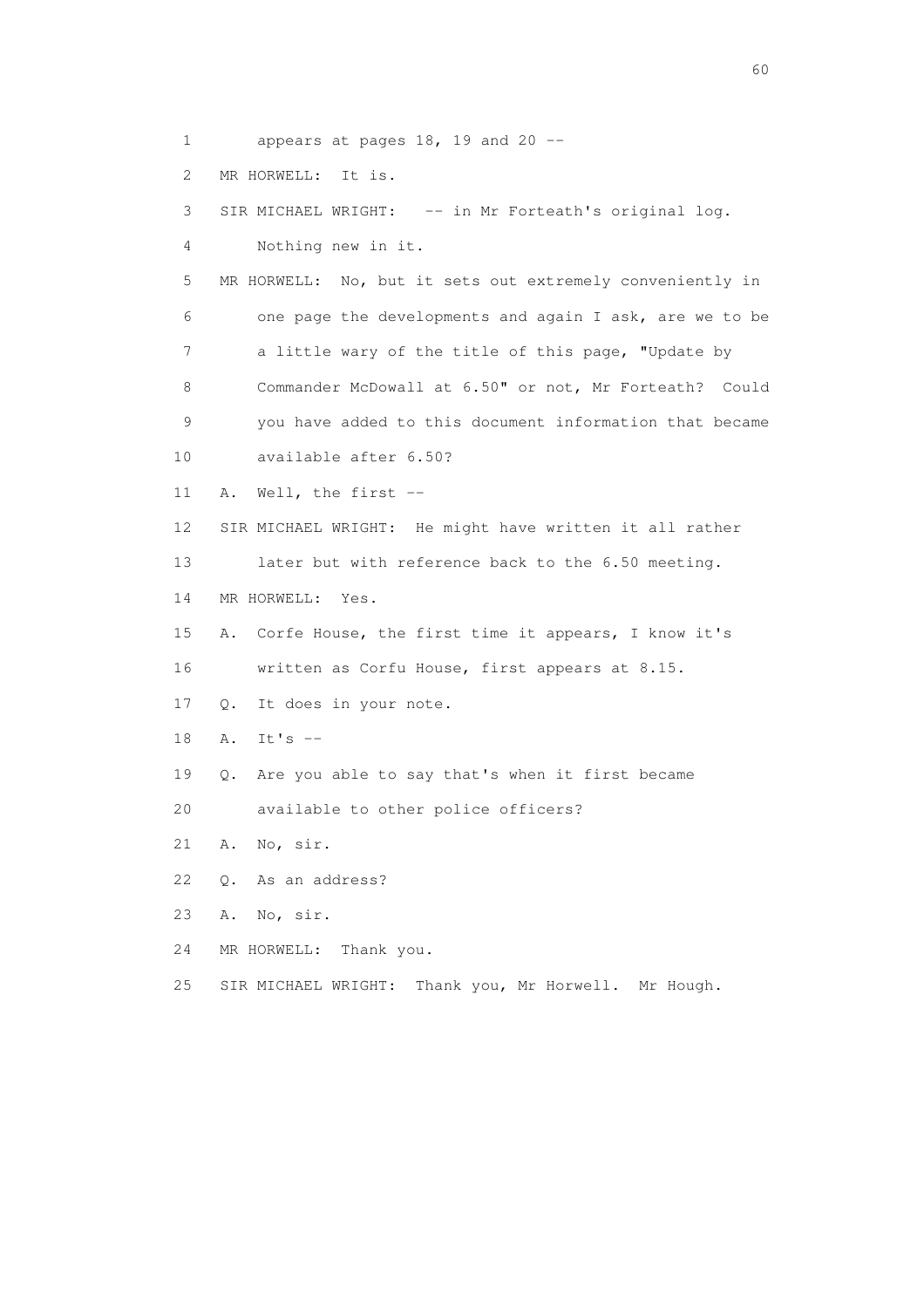1 Further questions from MR HOUGH 2 MR HOUGH: Just one matter arising. I don't think we need 3 it on screen. You have asked by Mr Mansfield and 4 Mr Horwell about the 6.50 meeting and the use of the 5 phrase "throw everything at it", and Mr Horwell 6 suggested to you that that related to intelligence 7 gathering, that the phrase "throw everything at it" 8 meant dedicate intelligence-gathering resources. 9 So we are all clear, as far as you were concerned, 10 writing that and now reading it, does that phrase, 11 "throw everything at it", or does it not also include 12 deployment of teams to control and contain the premises? 13 A. Mr McDowall, sir, would be best able to comment on what 14 he meant. My understanding is it's at the whole 15 inquiry, let us, you know, use all the resources we have 16 to try to identify who these people are. I don't think 17 it deals specifically with the point you raised, sir. 18 MR HOUGH: Thank you. I think that's cleared it up for me. 19 SIR MICHAEL WRIGHT: I think so. We know from what 20 Mr McDowall has told us, and we know from the strategy 21 that he set out, that one of the purposes of having 22 a surveillance team at Scotia Road was to gain 23 intelligence from anybody who came out of the building. 24 So that was all part of the intelligence-gathering 25 process, if you like.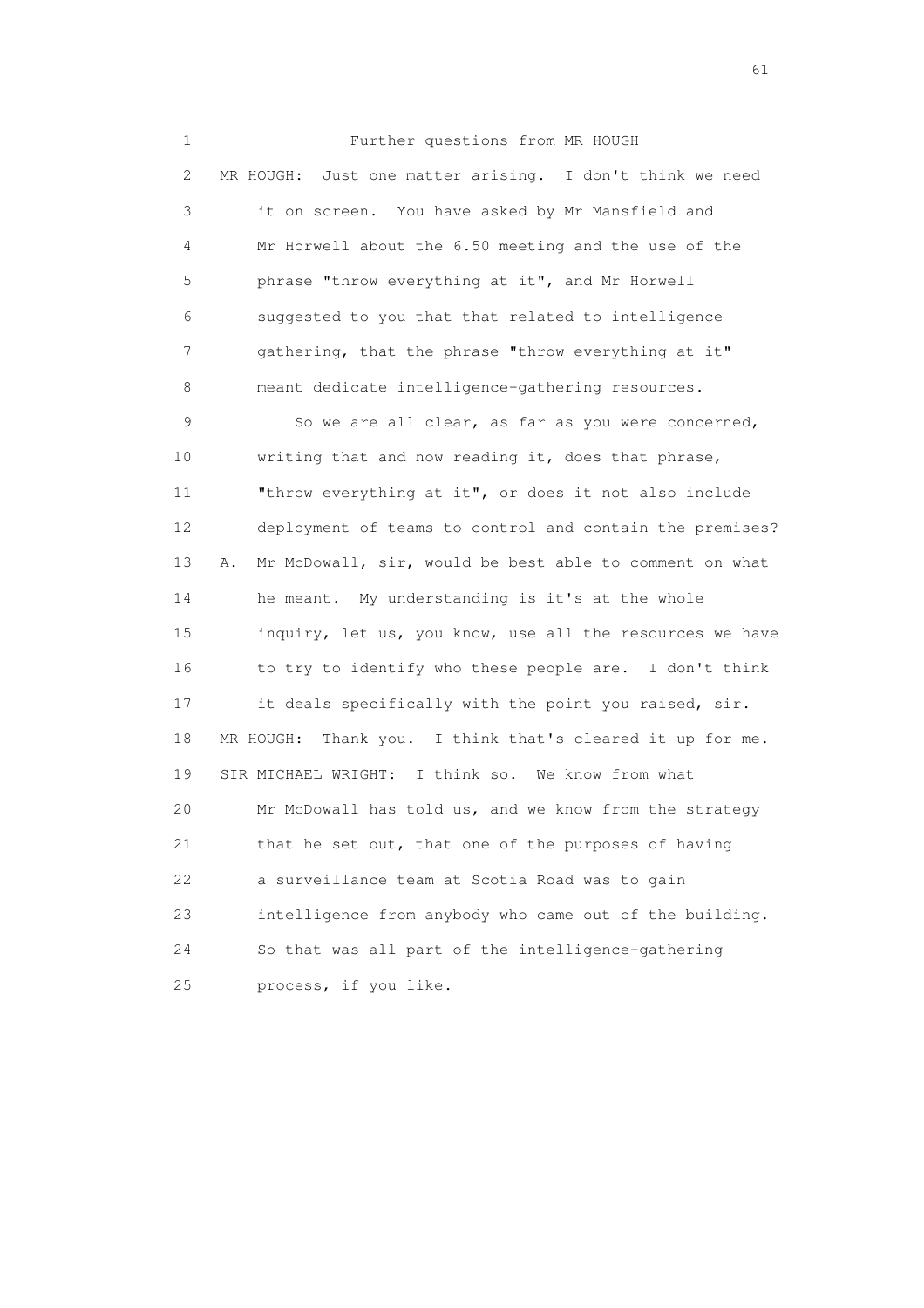1 A. It would be one of a number of strands, sir.

2 SIR MICHAEL WRIGHT: Certainly, but one of them?

3 A. Yes, sir.

4 SIR MICHAEL WRIGHT: If it's -- so that when you have this 5 entry in your note, a "need to throw everything at it", 6 you rightly say that's at the whole problem, the whole 7 case you were then investigating.

8 A. Absolutely, sir.

 9 SIR MICHAEL WRIGHT: Including the question of gathering 10 intelligence.

 11 A. Yes, sir, and that could come from other exhibits found 12 through the painstaking enquiries. It could come from 13 anywhere, sir.

 14 SIR MICHAEL WRIGHT: But at this stage, which you say was 15 pretty early days, intelligence gathering was of supreme 16 importance, wasn't it?

17 A. Absolutely, sir.

18 SIR MICHAEL WRIGHT: That's really what I wanted to know.

 19 Yes, thank you. Thank you very much, Mr Forteath. You 20 are free to stay or go as you wish.

21 A. Thank you.

22 (The witness withdrew)

 23 SIR MICHAEL WRIGHT: Ladies and gentlemen, you have the 24 opportunity to just put the extra bundle into 38, tab 38

25 so we don't lose it. Have you got, because if not I'll

 $\sim$  62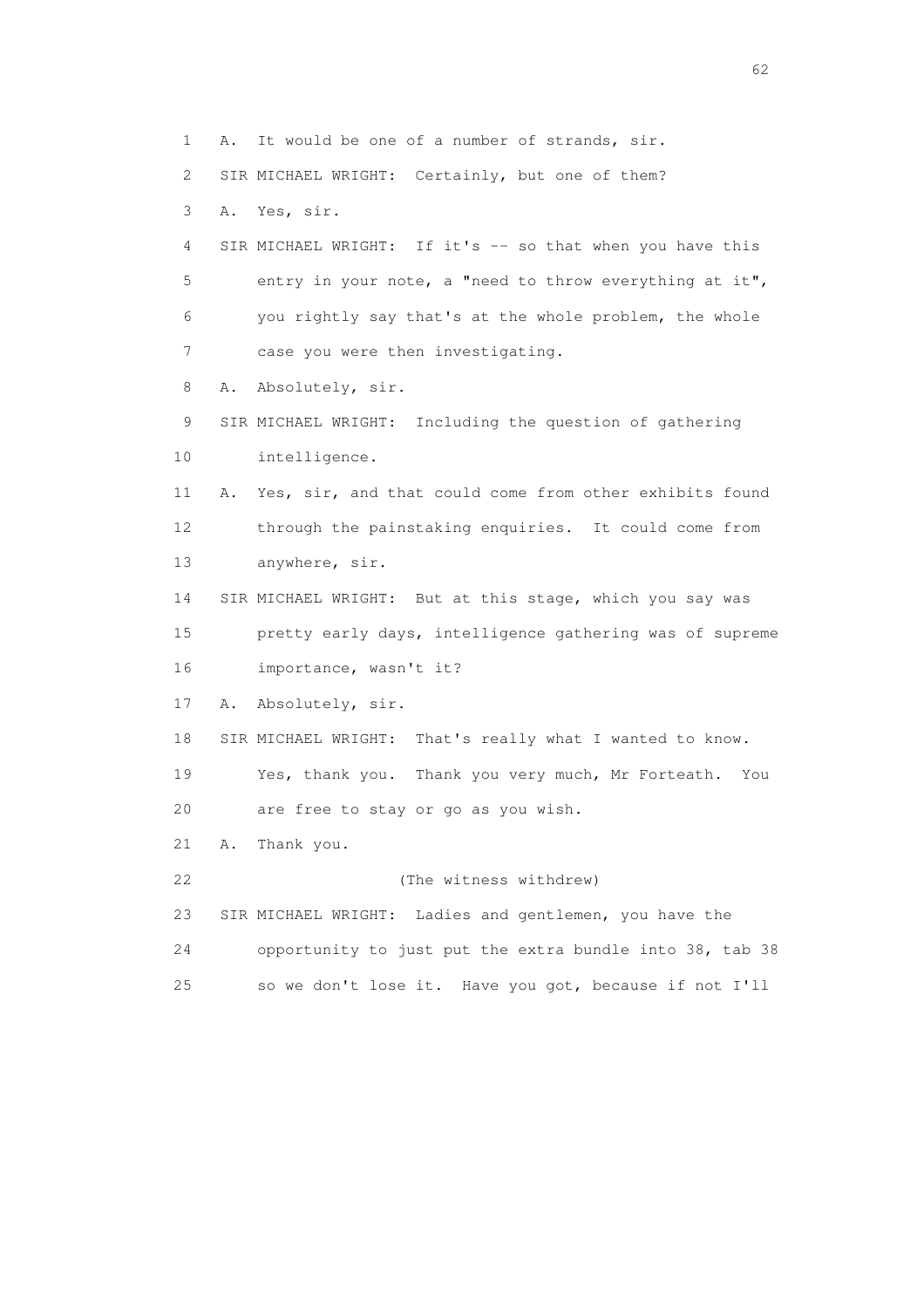1 get it put in, behind 42 the two documents from the 2 tactical options ... you haven't got them. I thought 3 not. We will get that put in over the lunch break. 4 Leave the bundles in your place when you go. 5 Yes, Mr Hough? 6 MR HOUGH: The next witness is 7 Detective Chief Inspector Scott. 8 SIR MICHAEL WRIGHT: Thank you. 9 DETECTIVE CHIEF INSPECTOR ANGELA SCOTT (sworn) 10 SIR MICHAEL WRIGHT: Thank you. Please sit down. 11 A. Thank you. 12 Ouestions from MR HOUGH 13 MR HOUGH: Could you give your name and rank to the court, 14 please. 15 A. Yes, good morning. My name is Angela Scott. I am 16 a Detective Chief Inspector in the Counter-Terrorism 17 Command. 18 Q. I think you made a statement in the course of the IPCC 19 investigation. That statement runs to four pages. It's 20 dated January 2006. 21 A. That's correct, sir. 22 Q. Do you have that to hand? 23 A. I do, sir. 24 Q. I'll refer you to that as needed. Now, you announce 25 yourself as being part of the counter-terrorist command.

experience of the contract of the contract of the contract of the contract of the contract of the contract of the contract of the contract of the contract of the contract of the contract of the contract of the contract of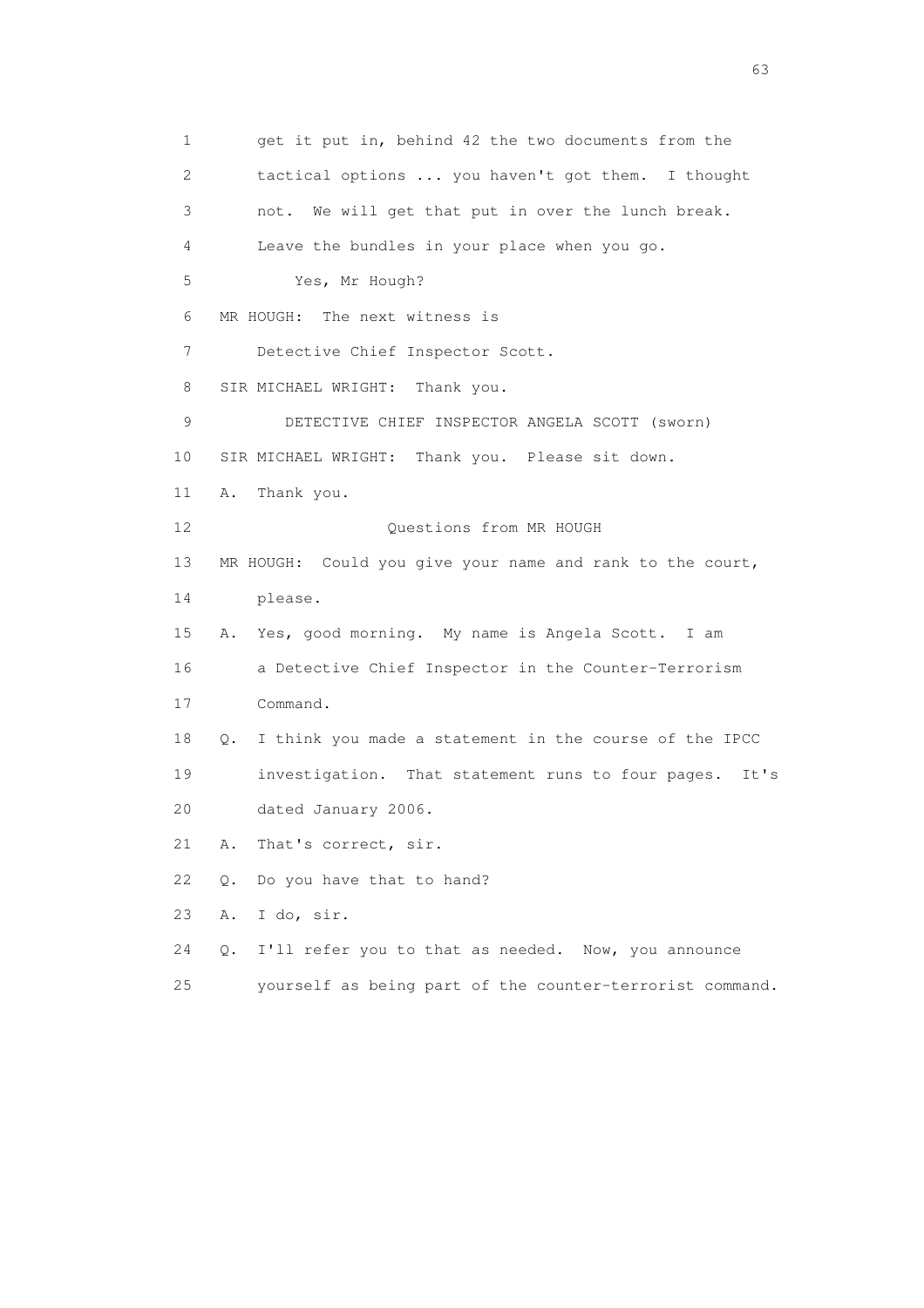- 1 In 2005, you were part of SO13?
- 2 A. That is correct, sir.

|  |  |  |  |                               |  |  | 3 Q. In the week of 21 July, I think you were the oncall |  |
|--|--|--|--|-------------------------------|--|--|----------------------------------------------------------|--|
|  |  |  |  | senior investigator for S013? |  |  |                                                          |  |

 5 A. I was the oncall, yes. We have a rota system, so I was 6 the oncall senior officer to attend initial incidents

7 and make decisions in relation to initial deployments.

 8 Q. Thank you. On that day, we have already heard in the 9 middle part of the day, around 1 o'clock, information 10 started coming in about the attempted bombings?

11 A. That is correct, yes.

12 Q. I think you were at New Scotland Yard when that

13 information came in?

 14 A. Yes, I was the oncall senior and actually present in the 15 reserve room when the initial information came through. 16 Q. Over the course of the afternoon, I think you were in

17 the reserve room arranging initial deployments?

18 A. I was, yes.

 19 Q. Later in the afternoon, did you leave the reserve and 20 meet with Detective Superintendent Boutcher?

21 A. I did, yes.

22 Q. By that stage, had he already been appointed as the

23 Senior Investigating Officer for the proactive

- 24 investigation?
- 25 A. He had, yes.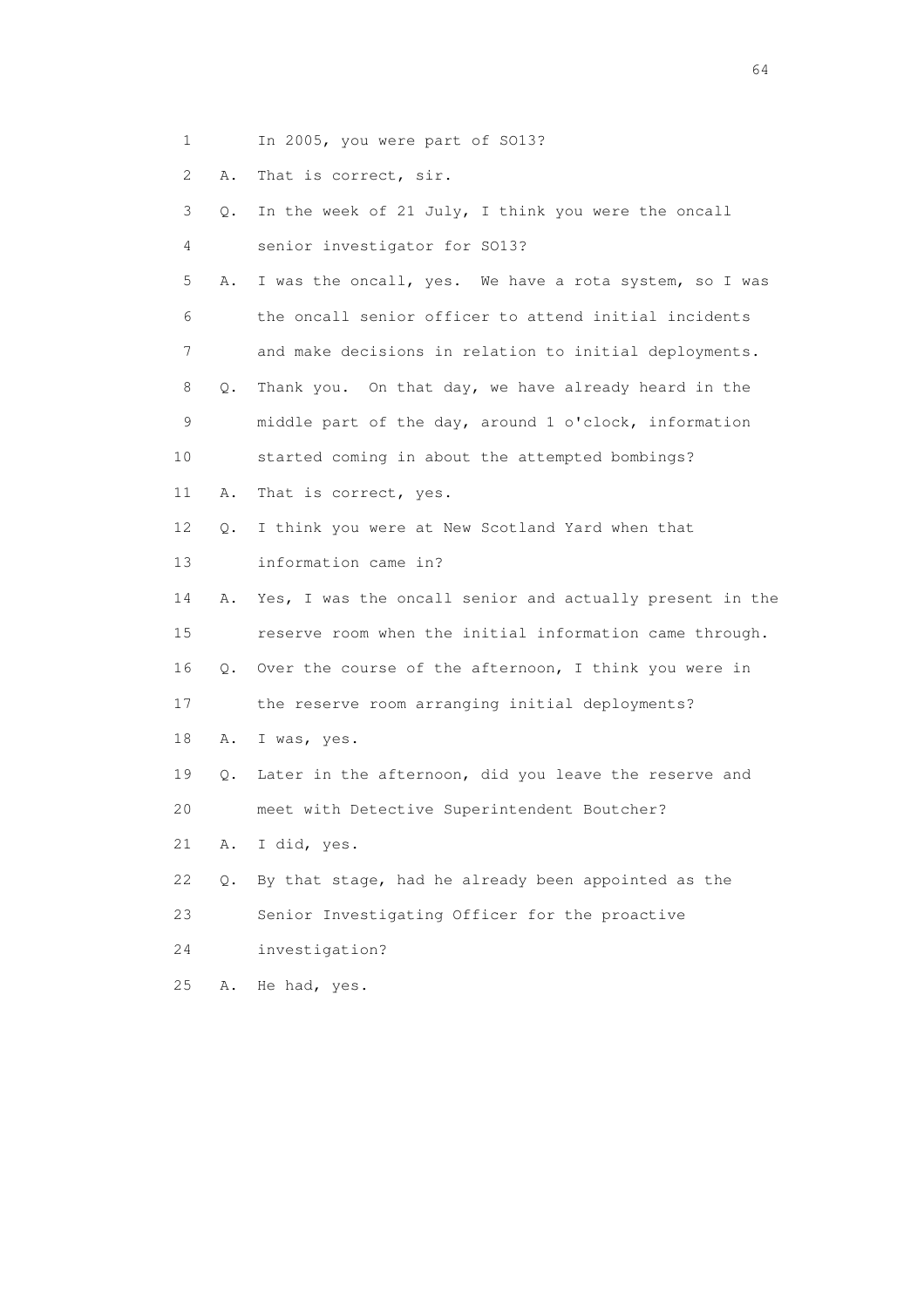1 Q. That was into both the attacks on 7 July and 21 July? 2 A. That's correct, yes, sir. 3 Q. Just so we can be clear about this, because we have 4 heard the phrase used before, reference to the 5 "proactive investigation" means searching for those 6 involved? 7 A. That is correct, yes. 8 Q. Did you, when you met with him, agree to be his deputy 9 at this stage? 10 A. I did, yes, sir. 11 Q. Now, we are yet to hear from him, and if there is any 12 question that I or others ask that he would be the 13 better person to deal with, do say. 14 A. Okay, thank you. 15 Q. Now, I think you were present for a command team 16 briefing later that afternoon, where some explosives 17 officers explained detailed findings about the 18 explosives that had been used? 19 A. That's correct, sir, yes. 20 Q. We know that that meeting was at 5.15. Then were you 21 later present for a further command team meeting at 22 6.15? 23 A. I haven't actually got a note of that, sir, no. 24 Q. Perhaps I can take you to something on screen, page 853 25 of the exhibits. This is something the jury have just

 $\sim$  65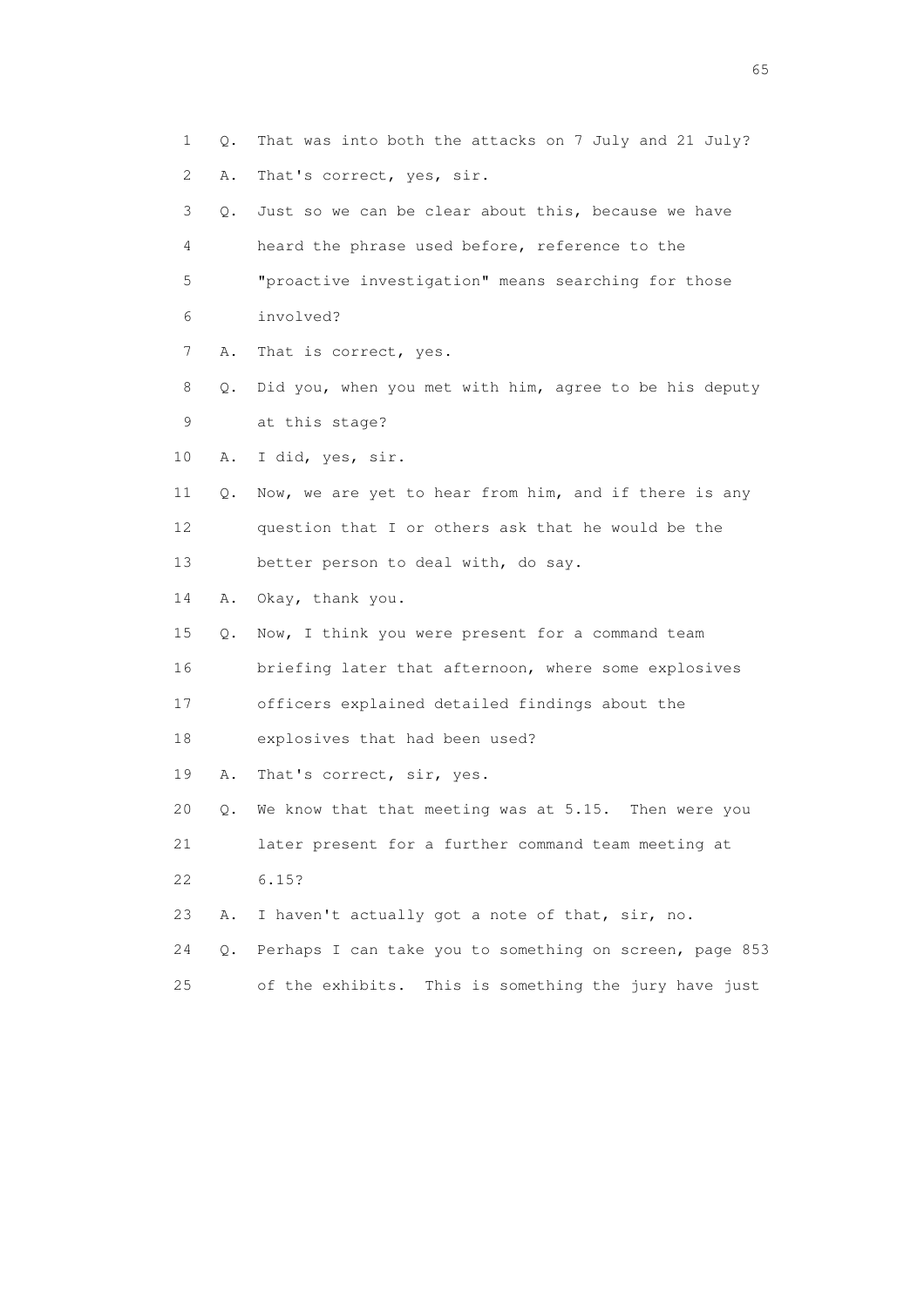1 been looking at. It is an entry from the log kept by 2 Mr McDowall's loggist, Mr Forteath, and we see reference 3 to a full meeting with a conference call in to 4 West Yorkshire, and your name appears a couple of times 5 in that. Does that jog your memory? 6 A. Well, if there is a record that I was present at the 7 meeting, then that would be so, yes. 8 Q. You may not be able to recall something, but there is 9 one entry I have to ask you about to see if you do 10 remember. It says towards the bottom of the page we 11 have on screen: 12 "DCI Scott highlights concerns over night duty 13 staff." 14 Can you say now what you meant or might have meant 15 by, or what might have been meant by that entry? 16 A. I can't actually recall stating that I had concerns over 17 night duty staff. My only recollection can be that 18 I wanted to ensure that staff were warned so they had 19 sufficient time to prepare for the night duty, and we 20 had the relevant skilled staff there to continue through 21 the night. 22 Q. What kind of staff would that be that you were concerned 23 about? 24 A. It would be the officers that were experienced in 25 relation to the operations room, having an operations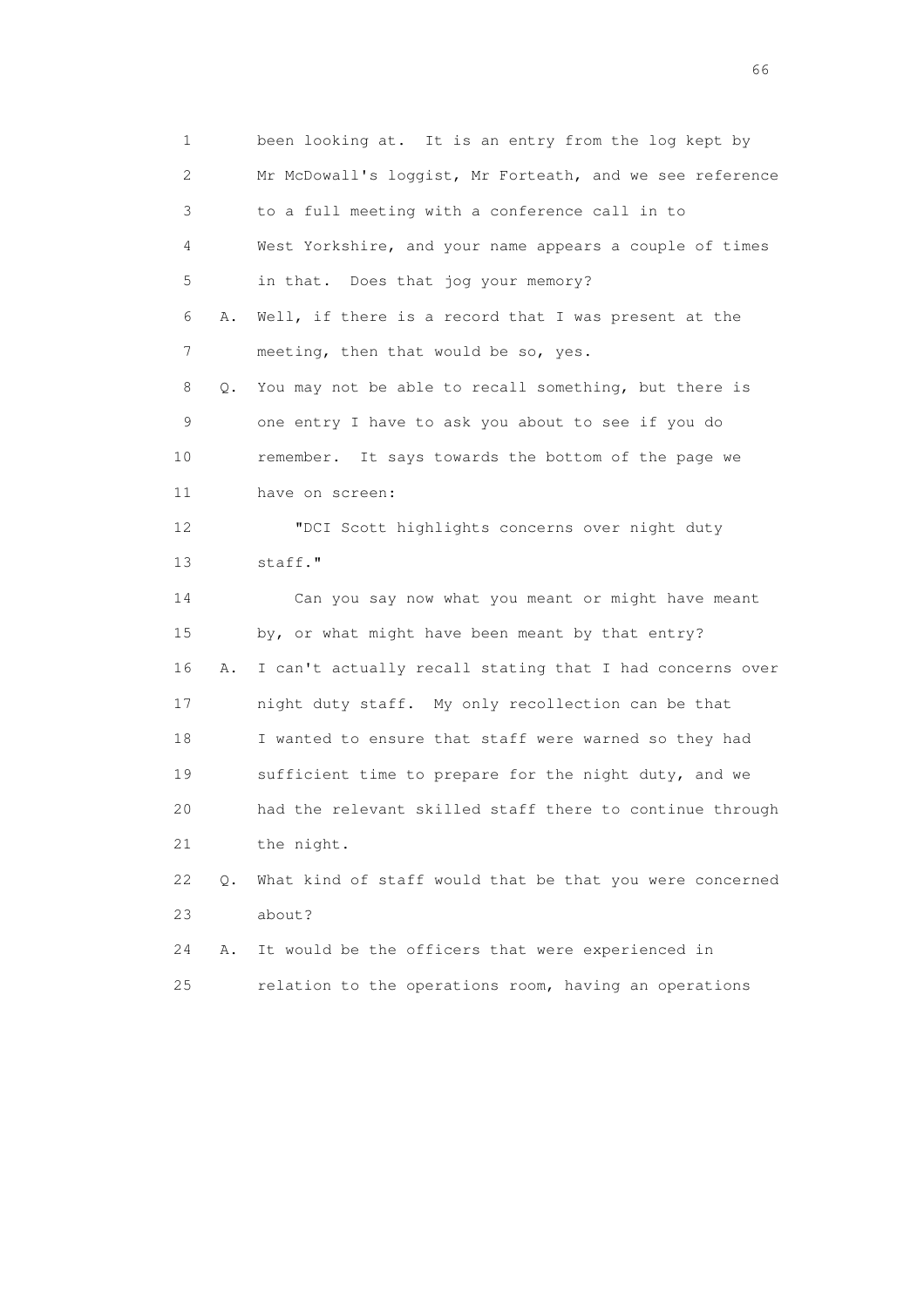| $\mathbf 1$               |       | co-ordinator there, and again sufficient senior            |
|---------------------------|-------|------------------------------------------------------------|
| $\mathbf{2}^{\mathsf{I}}$ |       | management from within SO13 to stay through the night      |
| 3                         |       | until we were back within the morning.                     |
| 4                         | Q.    | I think you were then present -- that can go off the       |
| 5                         |       | screen -- for a further command team meeting at 10.10      |
| 6                         |       | that evening?                                              |
| 7                         | Α.    | Yes, sir, I was.                                           |
| 8                         | Q.    | We have seen you listed in a list of attendees at that.    |
| 9                         |       | I think that took place in the 15th floor conference       |
| 10                        |       | room at New Scotland Yard, under Mr McDowall?              |
| 11                        | Α.    | That is correct, sir, yes.                                 |
| 12                        | Q.    | Is this right, at that stage the CCTV trawl was still      |
| 13                        |       | taking place?                                              |
| 14                        | Α.    | That was correct, yes.                                     |
| 15                        | Q.    | No suspects had yet been identified by name, and no        |
| 16                        |       | addresses identified at that stage?                        |
| 17                        | Α.    | That is correct, sir.                                      |
| 18                        |       | Q. But I think by that stage, two good images had been     |
| 19                        |       | recovered from the CCTV trawl?                             |
| 20                        | Α.    | Yes, that's correct, sir.                                  |
| 21                        | Q.    | Was there a discussion at that meeting of the              |
| 22                        |       | possibility of a media appeal?                             |
| 23                        | Α.    | There was, yes.                                            |
| 24                        | $Q$ . | We have seen notes about the pros and cons of that.<br>Was |
| 25                        |       | there also discussion in principle of the need for         |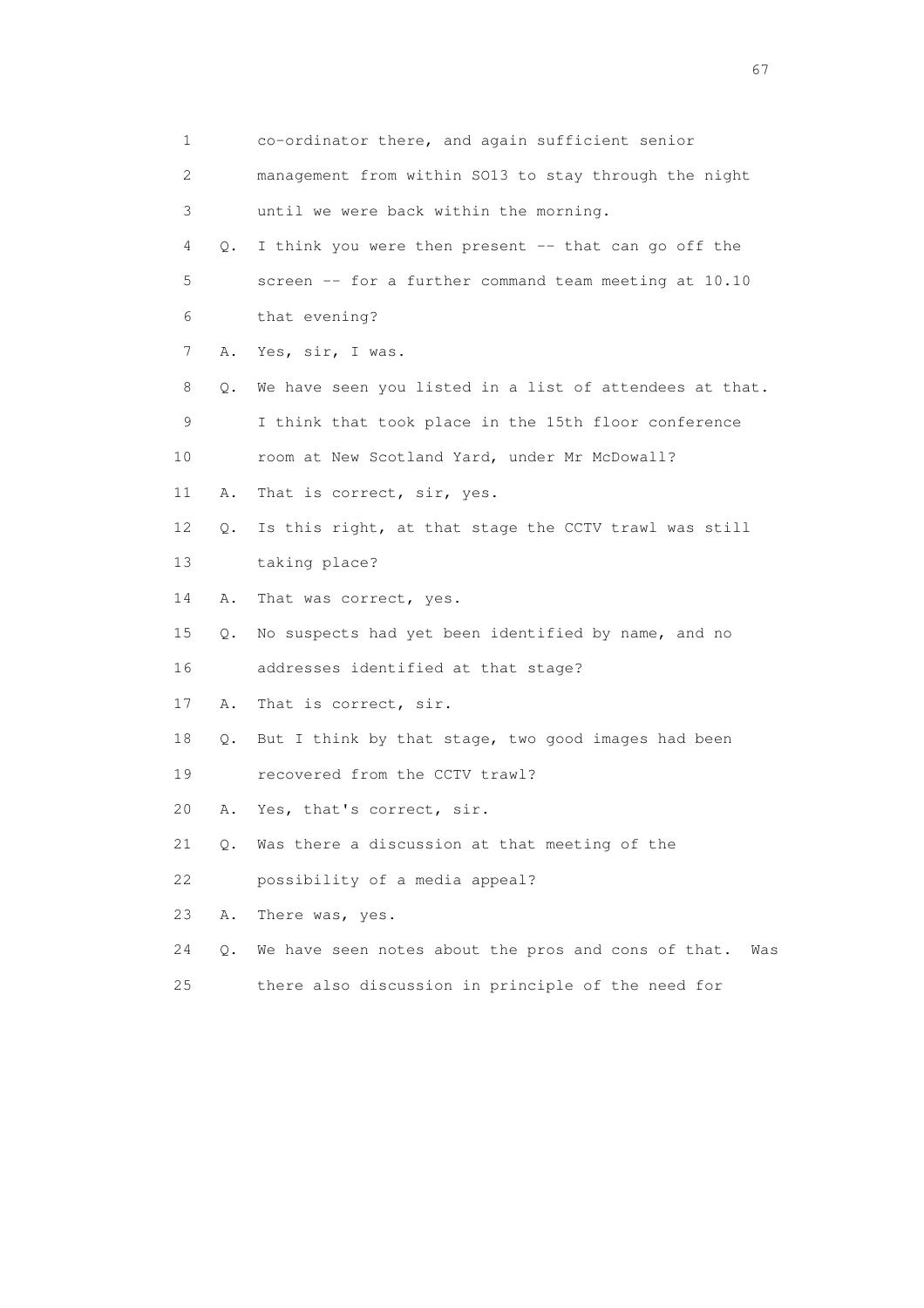1 a designated senior officer specific to this operation? 2 A. I don't recall whether it was specifically at that 3 meeting, but there was a discussion on the requirement 4 of a DSO and there was a consequent meeting in relation 5 to that. 6 Q. Was there also a discussion at that meeting about the 7 need for firearms authority on a contingency basis? 8 A. Yes, there was. 9 Q. We have heard from Mr White that he gave that authority 10 at just before midnight? 11 A. I became aware that he had authorised that through 12 Mr Boutcher, yes. 13 Q. By the time of this meeting at 10.10, had the 16th floor 14 room been identified as the room for the operation? 15 A. Yes, it had, yes. 16 Q. Can I take you a little further into the night of 21/22 17 July. 1 o'clock in the morning, did you take part in 18 a discussion with Mr Boutcher and also Commanders 19 Allison and Carter? 20 A. I did, yes. 21 Q. Was an inspector who's been given the name Andrew also 22 present at that meeting? 23 A. He was, sir, yes. 24 Q. He was the senior CO19 tactical adviser? 25 A. He was, sir, yes.

entration of the contract of the contract of the contract of the contract of the contract of the contract of the contract of the contract of the contract of the contract of the contract of the contract of the contract of t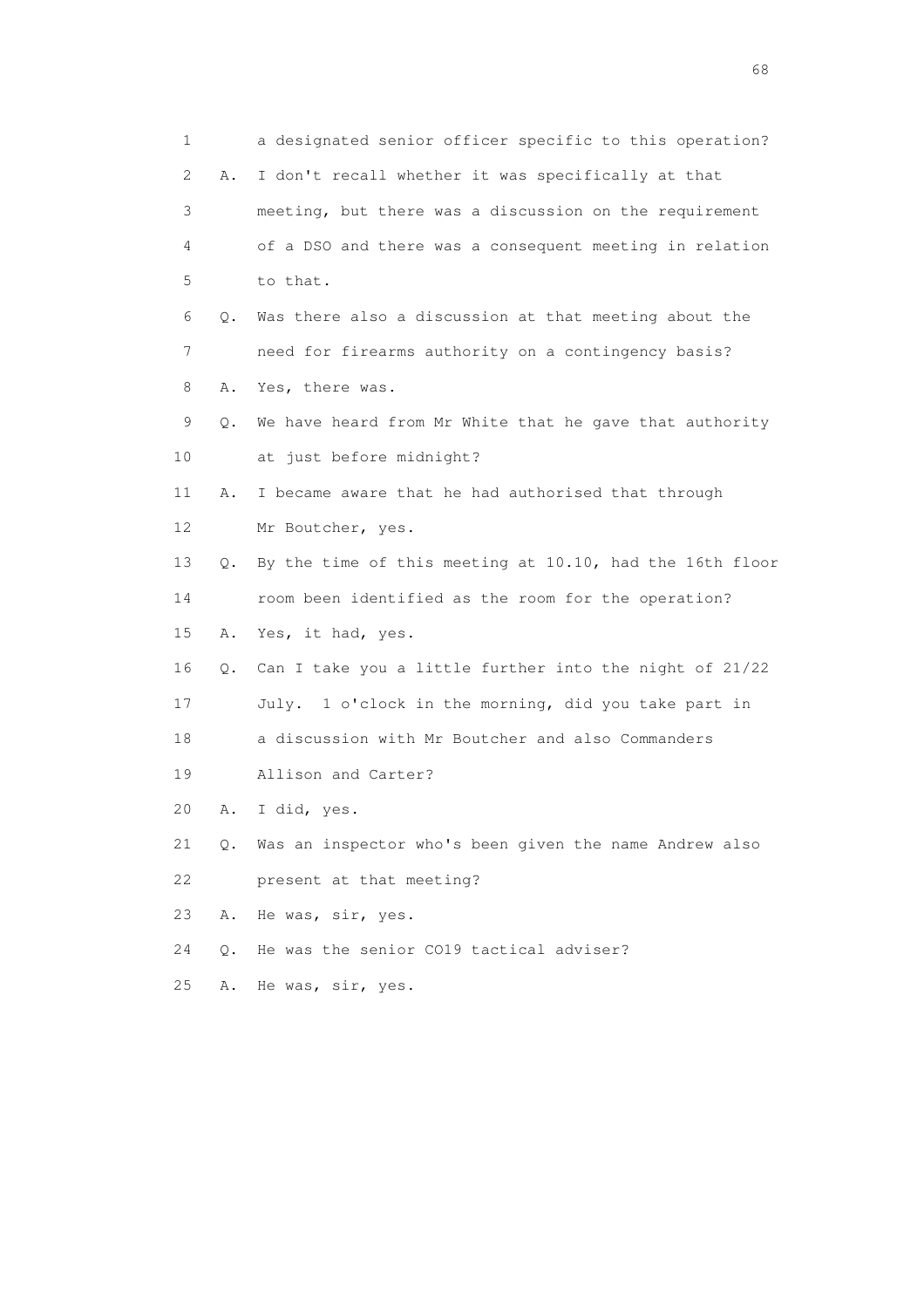1 Q. What was the subject of that meeting?

| $\mathbf{2}^{\mathsf{I}}$ | Α.    | It was a discussion on that, the fact there had been     |
|---------------------------|-------|----------------------------------------------------------|
| 3                         |       | a failed, an attack on the 21st by four different        |
| 4                         |       | individuals, and whether when they were potentially      |
| 5                         |       | identified and an operation was to be conducted, whether |
| 6                         |       | or not there was the necessity for a designated senior   |
| 7                         |       | officer to be part of the proactive operation.           |
| 8                         | Q.    | Was a DSO identified in that meeting?                    |
| 9                         | Α.    | Yes, DSO Cressida Dick was nominated and consequently    |
| 10                        |       | contacted.                                               |
| 11                        | Q.    | We shall hear that she recalls being contacted very soon |
| 12                        |       | after this meeting, so about 1.30.                       |
| 13                        |       | Now, we have also heard that the discussion was          |
| 14                        |       | recorded in the log of Andrew and the log of             |
| 15                        |       | Mr Boutcher. Where did this meeting take place?          |
| 16                        | Α.    | It took place at a local hotel close to                  |
| 17                        |       | New Scotland Yard.                                       |
| 18                        | Q.    | At the time of the meeting, were Commanders Allison and  |
| 19                        |       | Carter on duty?                                          |
| 20                        | Α.    | I believe they were on duty, yes, albeit they weren't    |
| 21                        |       | physically present in New Scotland Yard, we were all     |
| 22                        |       | still on duty.                                           |
| 23                        | $Q$ . | Just so that we can all understand, why was the hotel    |
| 24                        |       | chosen as the venue for the meeting?                     |
| 25                        | Α.    | It was a suitable location that we could all meet and    |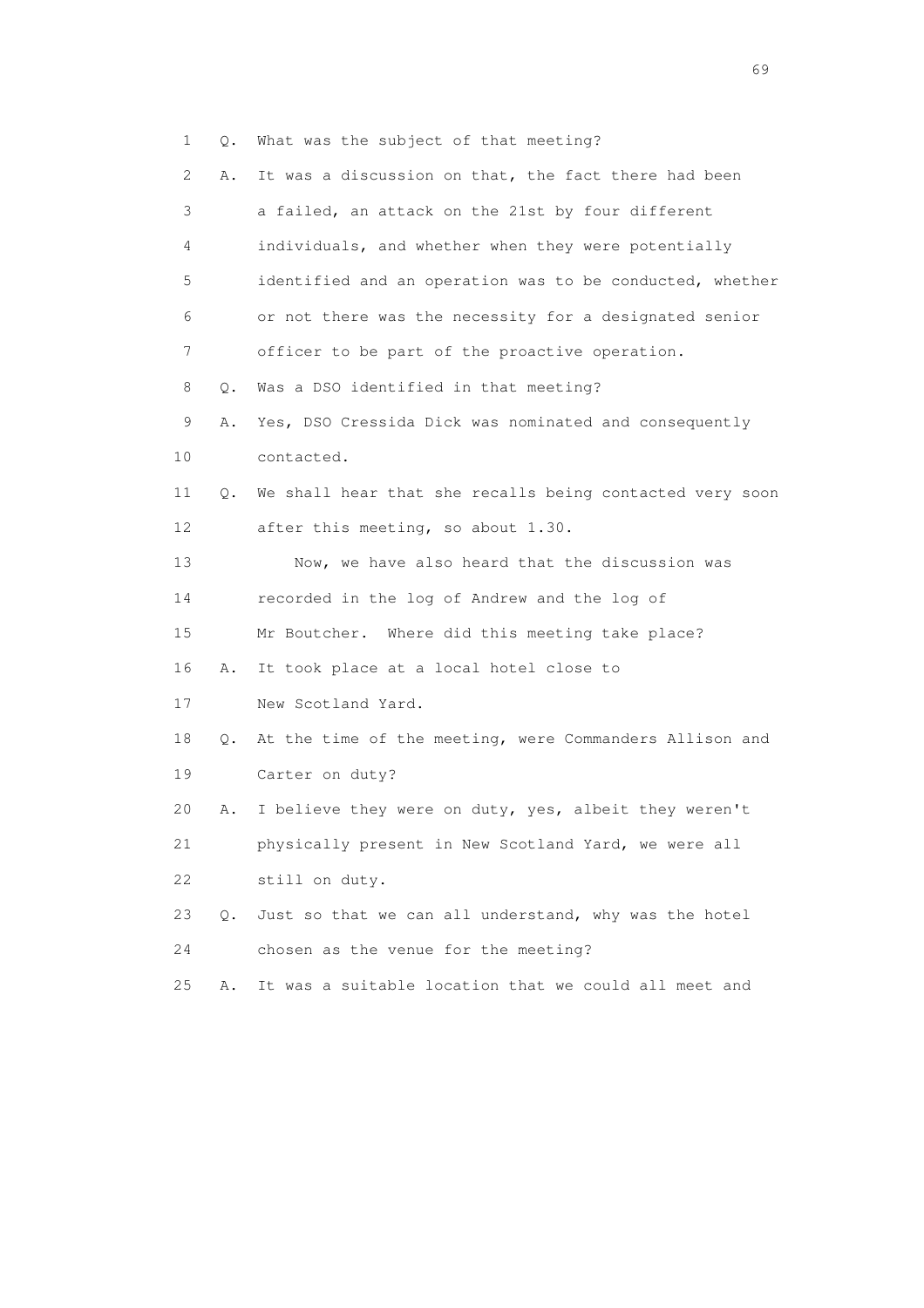1 speak at, and it was very close within five minutes of 2 Scotland Yard. 3 SIR MICHAEL WRIGHT: Is it regularly used as a place for 4 officers to go and rest? 5 A. Because of its location, sir, yes, it's an ideal 6 location for officers to stay at. 7 MR HOUGH: I think you went off duty at about 2 o'clock in 8 the morning; is that right? 9 A. That's correct, sir, yes. 10 Q. We shall hear that Mr Boutcher left shortly after you? 11 A. Yeah. 12 Q. You, I think, were due to return at 6 o'clock in the 13 morning? 14 A. About 7 o'clock, actually, sir. 15 Q. Can I now show you a document that we have been shown. 16 It's D07685. This is a note from the CO19 operational 17 policy log kept by Andrew, and it's the second block of 18 text on the page, and it's an entry at 2.35 am on the 19 morning of the 22nd. It's Andrew recording the answer 20 to a question about having Silver Commanders available, 21 and the answer indicates DI Angela Scott, that's you, as 22 night duty Silver. First of all, is this a document you 23 have seen before? 24 A. I haven't seen that document, no. 25 Q. Were you the night duty Silver?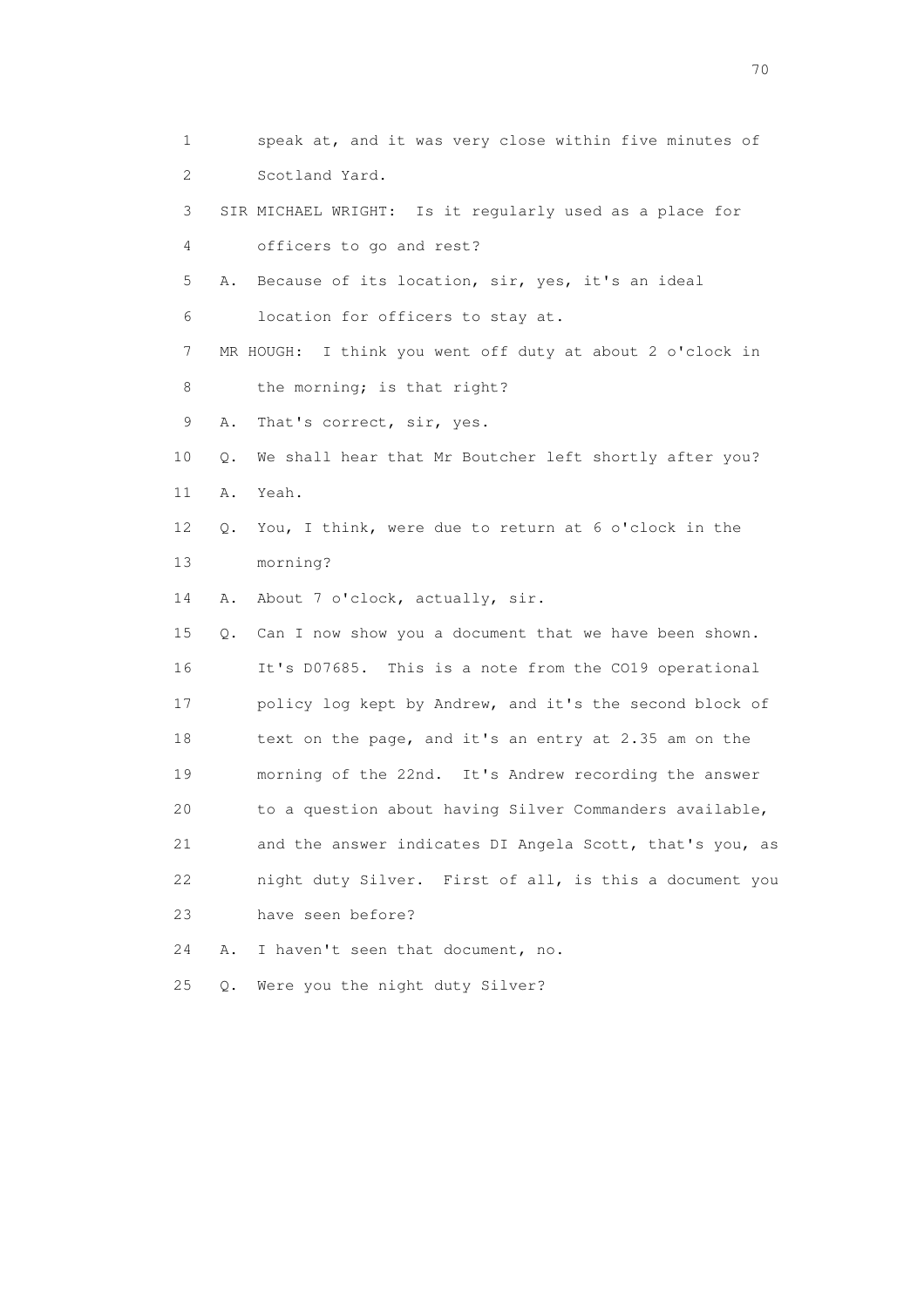1 A. No, sir, I was not the night duty Silver.

2 Q. Do you know who was the night duty Silver?

 3 A. My tasking prior to leaving was from Mr Boutcher to 4 identify potential Silvers for a deployment the 5 following morning, which is what I had undertaken. 6 However, prior to Mr Boutcher and I leaving, we were 7 clear that there were officers from within SO13 8 available to conduct the role of Silver during that 9 period whilst we had actually left.

 10 Q. That leads to two questions. First of all, who had you 11 and he identified as the Silver Commanders for the next 12 morning?

 13 A. What I had actually done was gone into the SO13 14 operational support room, spoken to the officers in 15 there who were working throughout the night and had 16 actually asked them to identify from police records who 17 was on duty the following morning, who was actually 18 trained and able to do that role, and who would be in 19 for 7 am. So my understanding was that the ops support 20 room had a list of officers. Any of a few of them could 21 have been deployed in Silver that morning. 22 Q. Can you remember any of the names?

 23 A. Those that were, I can recall, were DI Merrick Rose, DI 24 Brian Tarpey, DCI Greg Purser, myself, I am also

25 a trained Silver.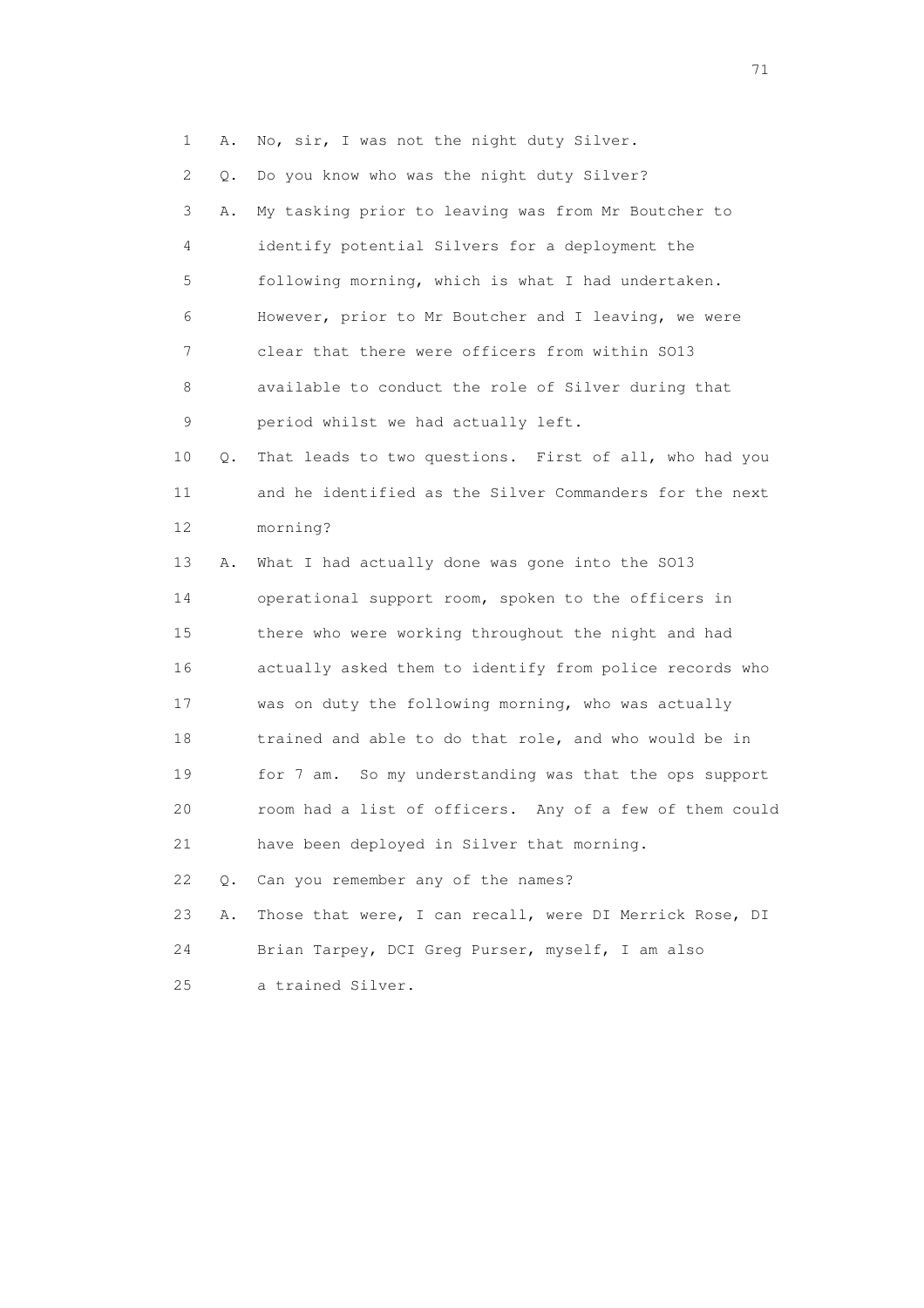1 Q. Secondly, you --

| $\mathbf{2}^{\mathsf{I}}$ | SIR MICHAEL WRIGHT: One moment. I think the note has     |
|---------------------------|----------------------------------------------------------|
| 3                         | missed out a name. DI Merrick Rose, DI Brian Tarpey,     |
| 4                         | I thought I heard you mention DCI Purser.                |
| 5<br>Α.                   | That's correct, yes.                                     |
| 6                         | SIR MICHAEL WRIGHT: I thought you did. And yourself?     |
| 7<br>Α.                   | Yeah. And other officers obviously within the command    |
| 8                         | and within SO12 who could have undertaken that role as   |
| 9                         | well.                                                    |
| 10                        | MR HOUGH: A few moments ago you also said:               |
| 11                        | " prior to Mr Boutcher and I leaving, we were            |
| 12                        | clear that there were officers from within SO13          |
| 13                        | available to conduct the role of Silver during that      |
| 14                        | period whilst we had actually left."                     |
| 15                        | So during the night.                                     |
| 16<br>Α.                  | Yes, absolutely. Prior to Mr Boutcher and I leaving, we  |
| 17                        | went up into the ops room on the 16th floor to ensure    |
| 18                        | that there was staff within the ops room who were        |
| 19                        | working all night and there was a Detective Chief        |
| 20                        | Inspector, Mr Baker, deployed there throughout the       |
| 21                        | evening alongside another officer, an inspector, who was |
| 22                        | working in the ops room. We were aware that there was    |
| 23                        | a firearms tactical adviser, officer by the name of      |
| 24                        | Andrew, also there throughout the evening.<br>There was  |
| 25                        | staff within the ops support room working throughout the |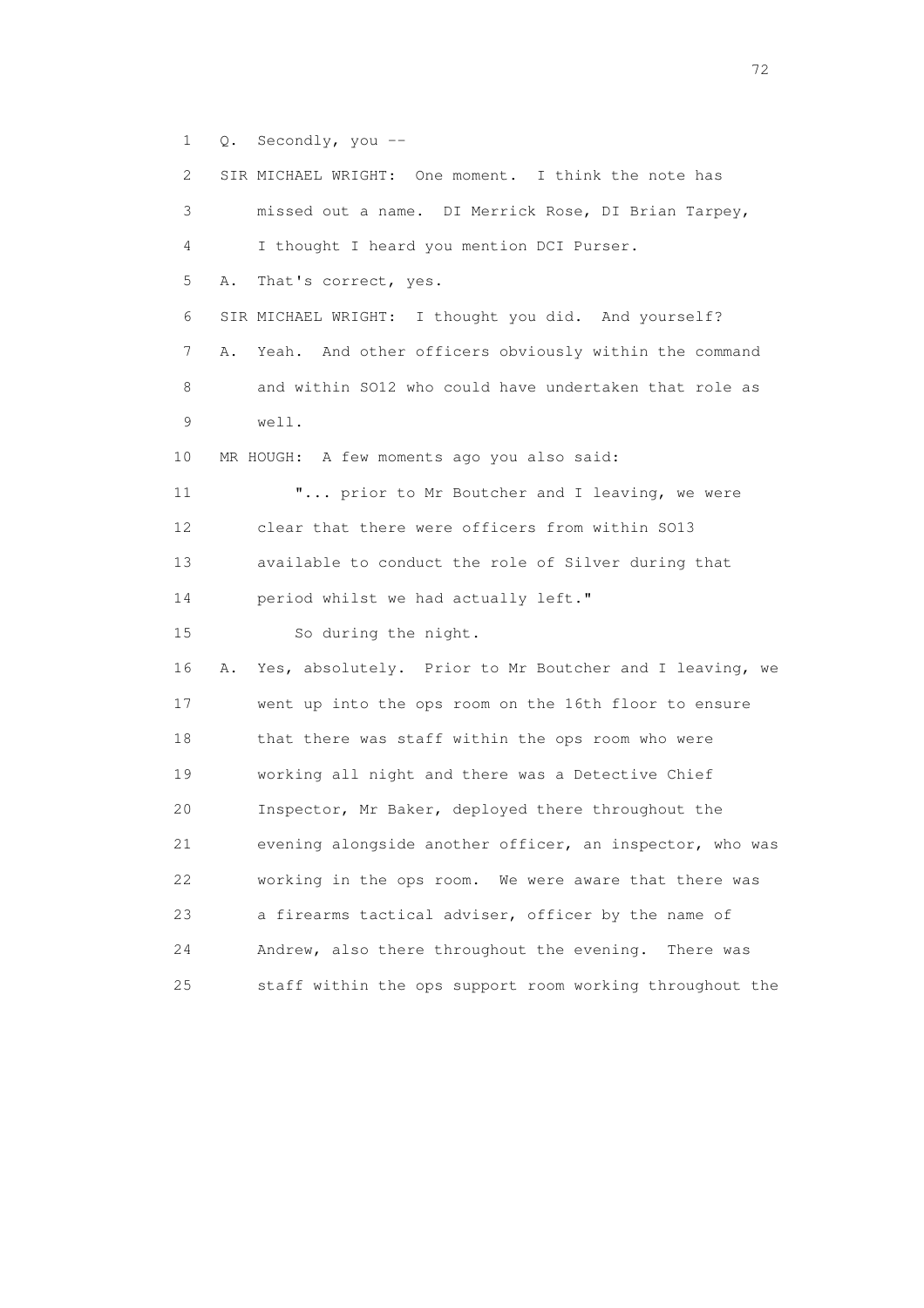| 1                         |    | evening as well, throughout the night, and there was,    |
|---------------------------|----|----------------------------------------------------------|
| $\mathbf{2}^{\mathsf{I}}$ |    | from within S013, nominated to work through the night    |
| 3                         |    | who were aware that we were leaving at that point but    |
| 4                         |    | would be back in about 7.                                |
| 5                         |    | Detective Superintendent Macbrayne, he could have also   |
| 6                         |    | undertaken the role of Silver, and                       |
| 7                         |    | Detective Chief Inspector Mellody.                       |
| 8                         | Q. | We have to be careful with the word "deploy". You said   |
| 9                         |    | that Detective Chief Inspector Baker was deployed in the |
| 10                        |    | ops room while you were away. Was he physically there    |
| 11                        |    | while you were away, do you know?                        |
| 12                        | Α. | Yeah, my understanding is that he was within the ops     |
| 13                        |    | room and we had actually personally gone to visit him,   |
| 14                        |    | and in fact I recall Mr Boutcher actually gave his       |
| 15                        |    | mobile contact number to Mr Baker and actually placed on |
| 16                        |    | the white board within the room the actual venue that    |
| 17                        |    | Mr Boutcher was staying at that night should he require  |
| 18                        |    | to be recalled.                                          |
| 19                        | Q. | There appear to be at least two Mr Bakers. What was the  |
| 20                        |    | Christian name?                                          |
| 21                        | Α. | It was Mr Noel Baker.                                    |
| 22                        | Q. | The name of the inspector in the ops room that you just  |
| 23                        |    | referred to, please?                                     |
| 24                        | Α. | I think he may be known as Alan on this.                 |
| 25                        | Q. | Yes.                                                     |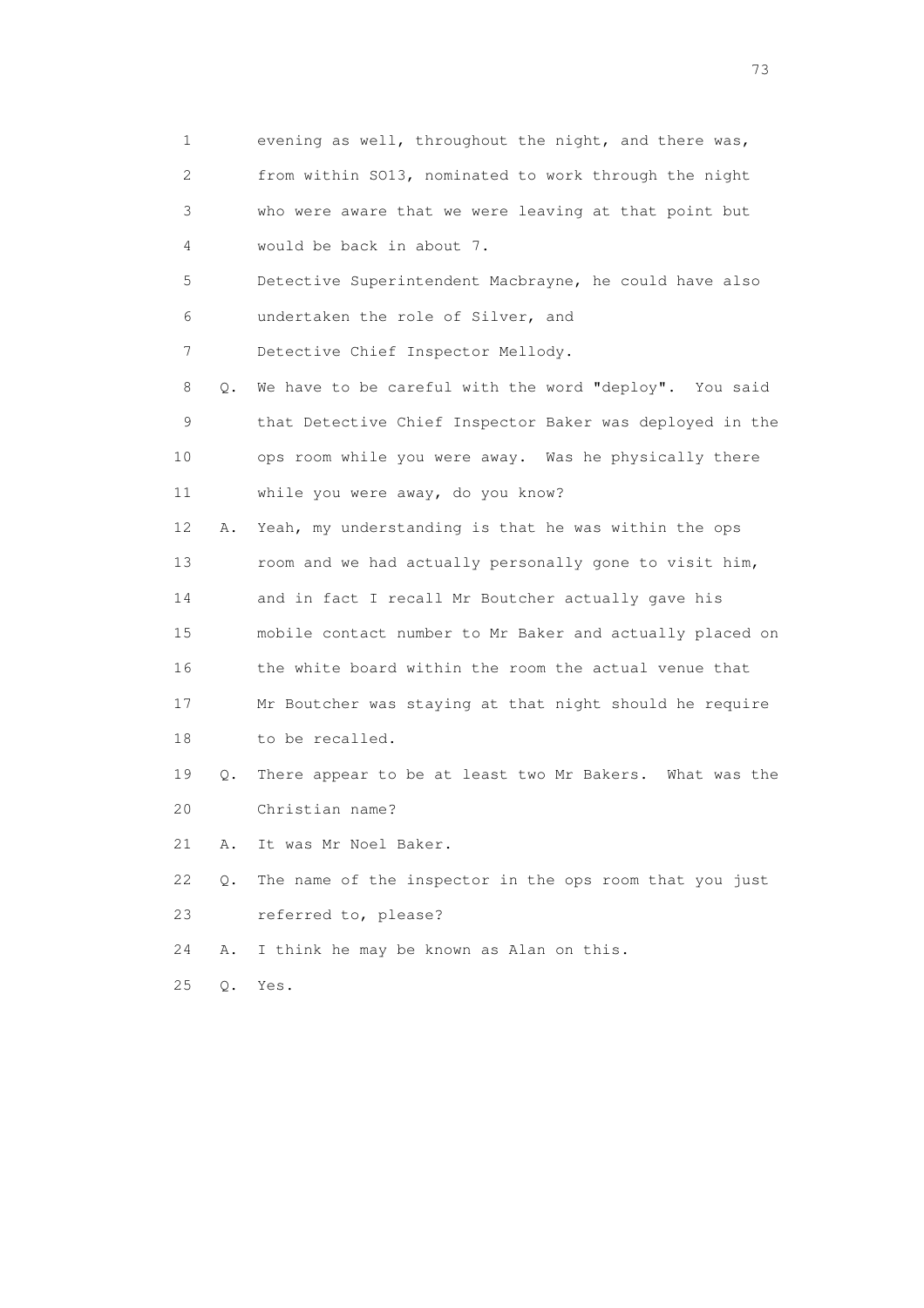1 SIR MICHAEL WRIGHT: He has a codename or pseudonym of Alan. 2 A. Thank you, sir. 3 MR HOUGH: Would they all have been in the control room 4 continuously for the period from 2 am to 6 am? 5 A. I would -- 6 Q. To the best of your knowledge? 7 A. To the best of my knowledge, yeah, I would expect them 8 to be within the control room. 9 Q. Can I ask a couple of hypothetical questions leading out 10 of that? Who would have made a decision on which of the 11 various addresses that we have heard about was 12 a priority to send a firearms team to, if there was only 13 one firearms team available? 14 A. Again, that would be a discussion with the tactical 15 adviser and the ops room co-ordinator, Mr Baker, 16 depending on what the intelligence was as to which was 17 the actual priority. 18 0. So Mr Baker in consultation with Andrew? 19 A. Yes. 20 Q. As far as you know, did anybody make a decision over the 21 period that you were away that one of the addresses that 22 we have heard of was the priority to send a firearms 23 team to? 24 A. I can only comment from what happened when I actually 25 got into work and when I got into work that morning,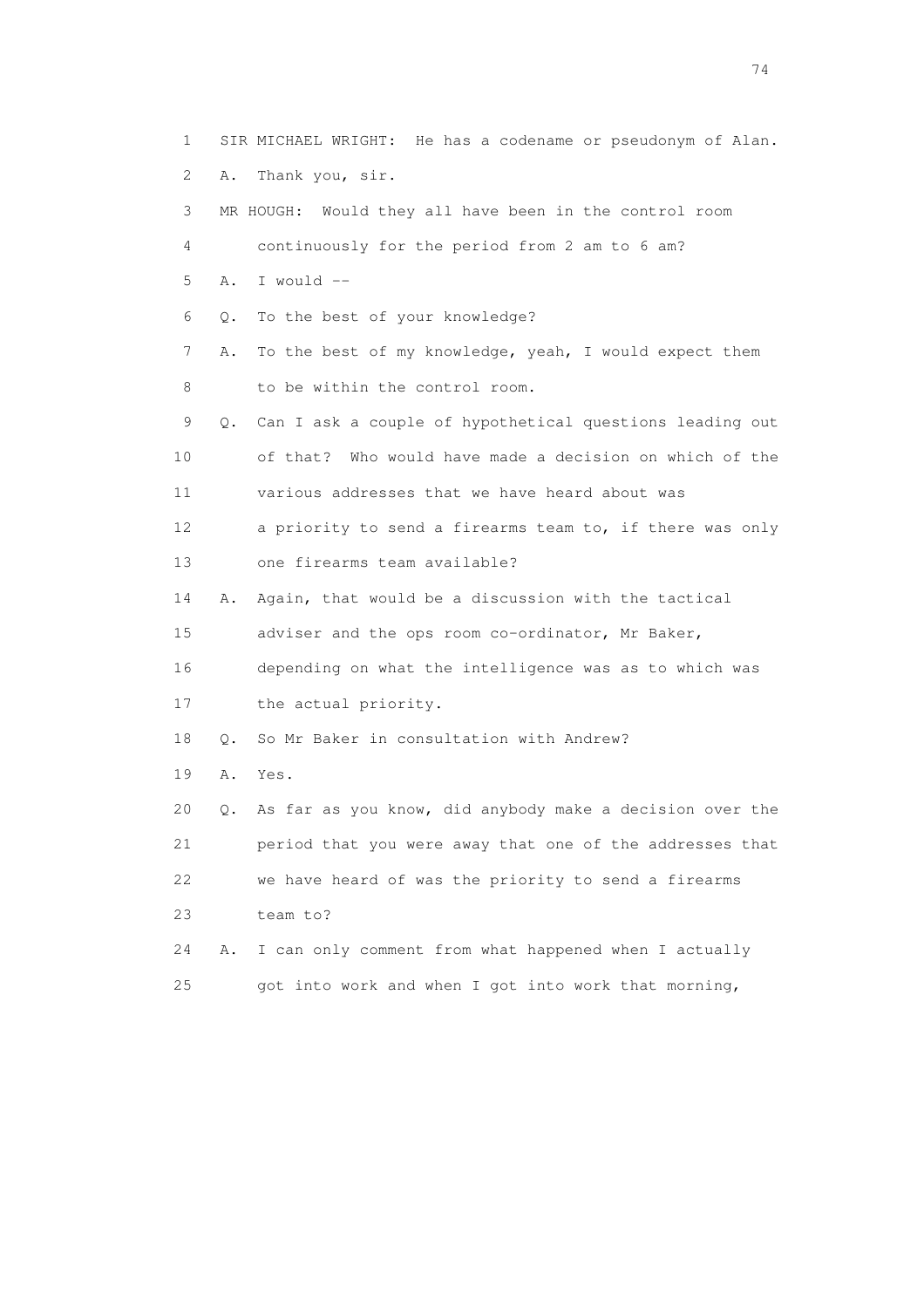| 1  |    | I understood that a surveillance team had been deployed    |
|----|----|------------------------------------------------------------|
| 2  |    | to the area of Scotia Road.                                |
| 3  | Q. | I will come back to that in a second. You came back on     |
| 4  |    | duty, I think, at 6 am; is that right?                     |
| 5  | Α. | It was approximately 6 am, yes, sir.                       |
| 6  | Q. | You also had been in a nearby hotel in the intervening     |
| 7  |    | period?                                                    |
| 8  | Α. | I was approximately an hour away from the Scotland Yard.   |
| 9  | Q. | I think you attended the command team meeting under        |
| 10 |    | Mr McDowall at 7 am?                                       |
| 11 | Α. | I did, yes, sir.                                           |
| 12 | Q. | By the time that you attended that meeting, what did you   |
| 13 |    | know about what had happened in your absence?              |
| 14 | Α. | As I -- I received a telephone call as I was heading       |
| 15 |    | back into Scotland Yard, and I was aware that there had    |
| 16 |    | been a development during the actual night. When           |
| 17 |    | I actually arrived about 6 am, I went to try to find       |
| 18 |    | DCI Mellody to get an update and consequently went into    |
| 19 |    | Mr McDowall's office, and as I walked into the office      |
| 20 |    | I saw a meeting was taking place there. I didn't stay      |
| 21 |    | for all of that meeting, a briefing was being undertaken   |
| 22 |    | I then left and by 7 am I was made aware that we<br>there. |
| 23 |    | had potentially two addresses that were linked to the      |
| 24 |    | individuals we believed responsible, and that there was    |
| 25 |    | co-ordination taking place in relation to surveillance     |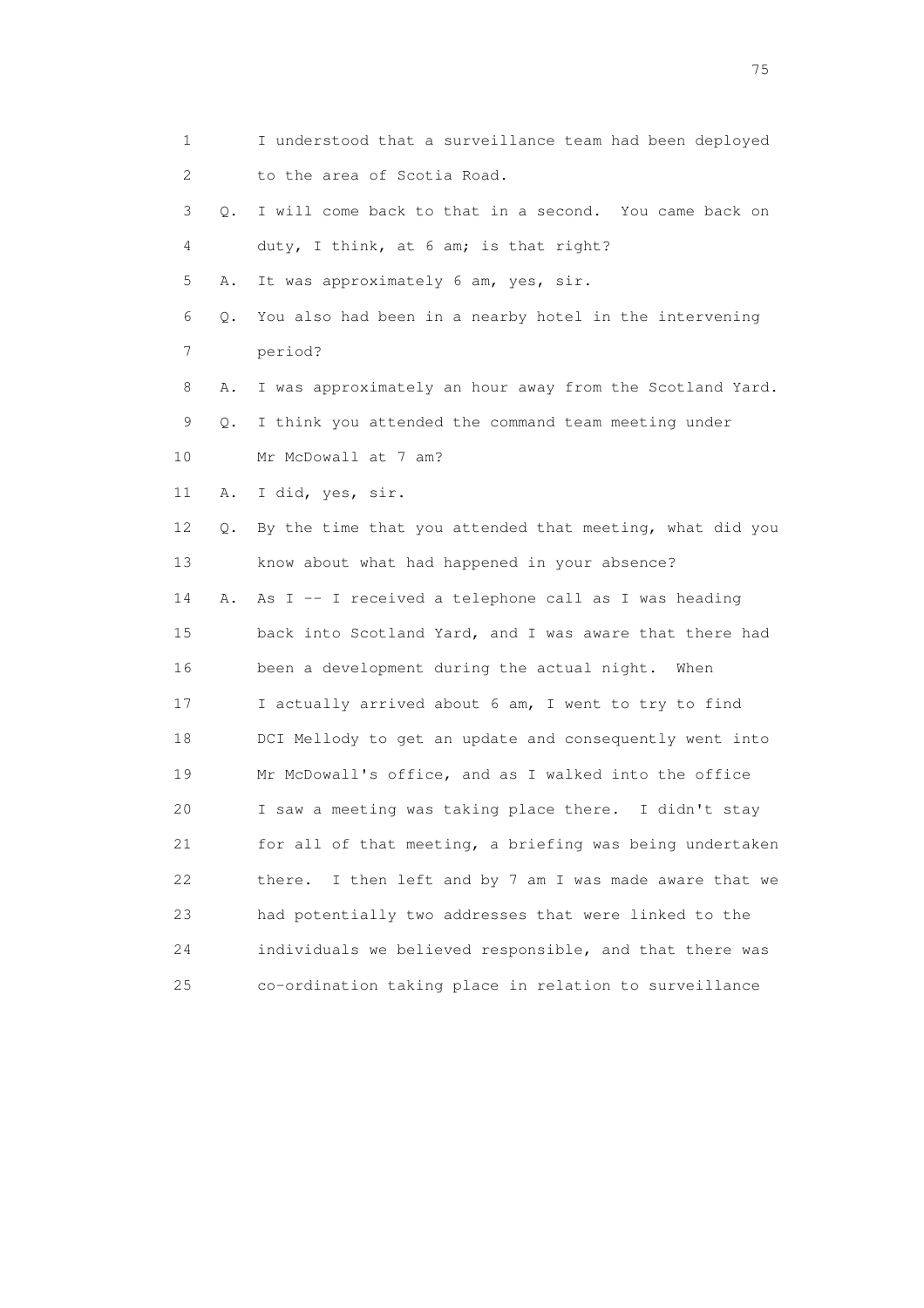1 assets and firearms assets for deployment.

 2 Q. We know that one surveillance team had gone down to 3 Scotia Road by then, arriving just after 6 o'clock. Was 4 anything said to you over that period, either 5 immediately before you went into Mr McDowall's office, 6 by Mr Mellody or anybody else, or in Mr McDowall's 7 office, about the deployment of firearms teams? 8 A. My recollection is that I received a phone call as I was 9 driving into work from Andrew, approximately 5.20, 10 asking whether I was going to be the Silver on 11 an operation. To which I replied that I had not been 12 updated at that stage that there was in fact 13 a development. So I consequently contacted DCI Mellody, 14 who informed me that in fact a Silver had been called in 15 and was either at Scotland Yard or close by, which was 16 Mr Merrick Rose, and obviously then I was under the 17 impression that the co-ordination was taking place and 18 the two Silvers were being identified for a future 19 deployment with the firearms teams. 20 Q. When you arrived, that's what was said on your way, was 21 anything different or additional said? 22 A. No, my understanding was when I arrived that the 23 Silvers, Mr Merrick, was having a briefing, and was 24 undertaking, getting the required information he needed 25 to meet with the surveillance -- the firearms teams and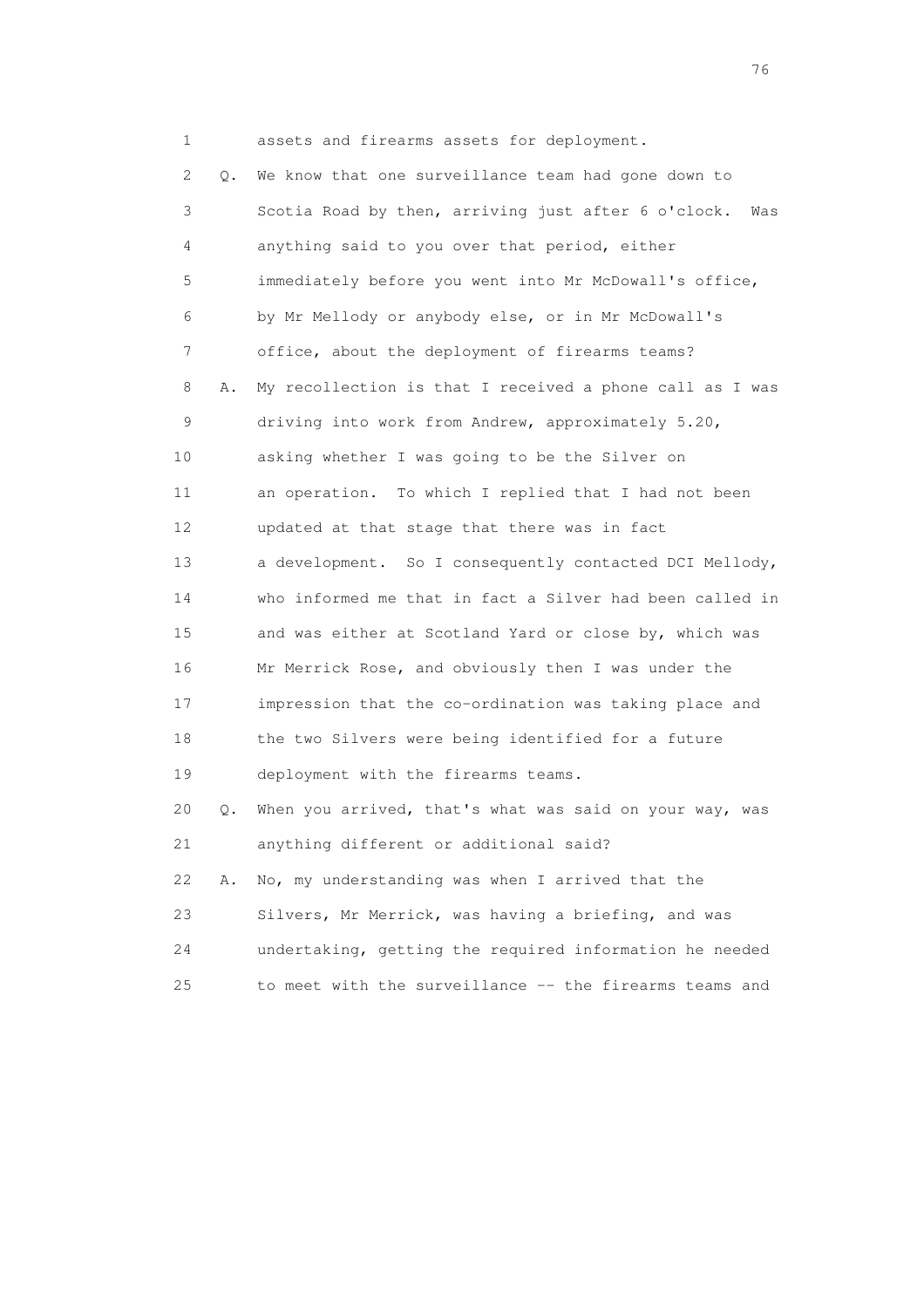| 1  |    | to conduct a proper briefing to them.                    |
|----|----|----------------------------------------------------------|
| 2  | Q. | To your knowledge at this stage, had a second Silver     |
| 3  |    | been appointed?                                          |
| 4  | Α. | I believe when I arrived the Silver, initial Silver      |
| 5  |    | appointed was Mr Merrick Rose and he was already there   |
| 6  |    | I believe the second Silver was identified<br>at 6 am.   |
| 7  |    | shortly after, that being Mr Purser.                     |
| 8  | Q. | Coming back to the meeting that was taking place in      |
| 9  |    | Mr McDowall's office around 7 o'clock or a little        |
| 10 |    | before, was Mr Boutcher also at that meeting?            |
| 11 | Α. | No, he wasn't, sir.                                      |
| 12 | Q. | Did he join that meeting later on?                       |
| 13 | Α. | He did, yes.                                             |
| 14 | Q. | We know from records that the meeting involved           |
| 15 |    | discussion of the gym membership card in the rucksack,   |
| 16 |    | the identification of two men associated with the gym    |
| 17 |    | card, and some discussion of both the Scotia Road        |
| 18 |    | address and the Portnall Road address?                   |
| 19 | Α. | That's correct, sir, yes.                                |
| 20 | Q. | By the time of that meeting, those two people, Purser    |
| 21 |    | and Rose, had they definitely been appointed as Silvers? |
| 22 | Α. | Yes, sir.                                                |
| 23 | Q. | Had they, as far as you could tell, been told before the |
| 24 |    | meeting or were they being told at the meeting?          |
| 25 | Α. | My only -- I can only comment on that Mr Rose was there  |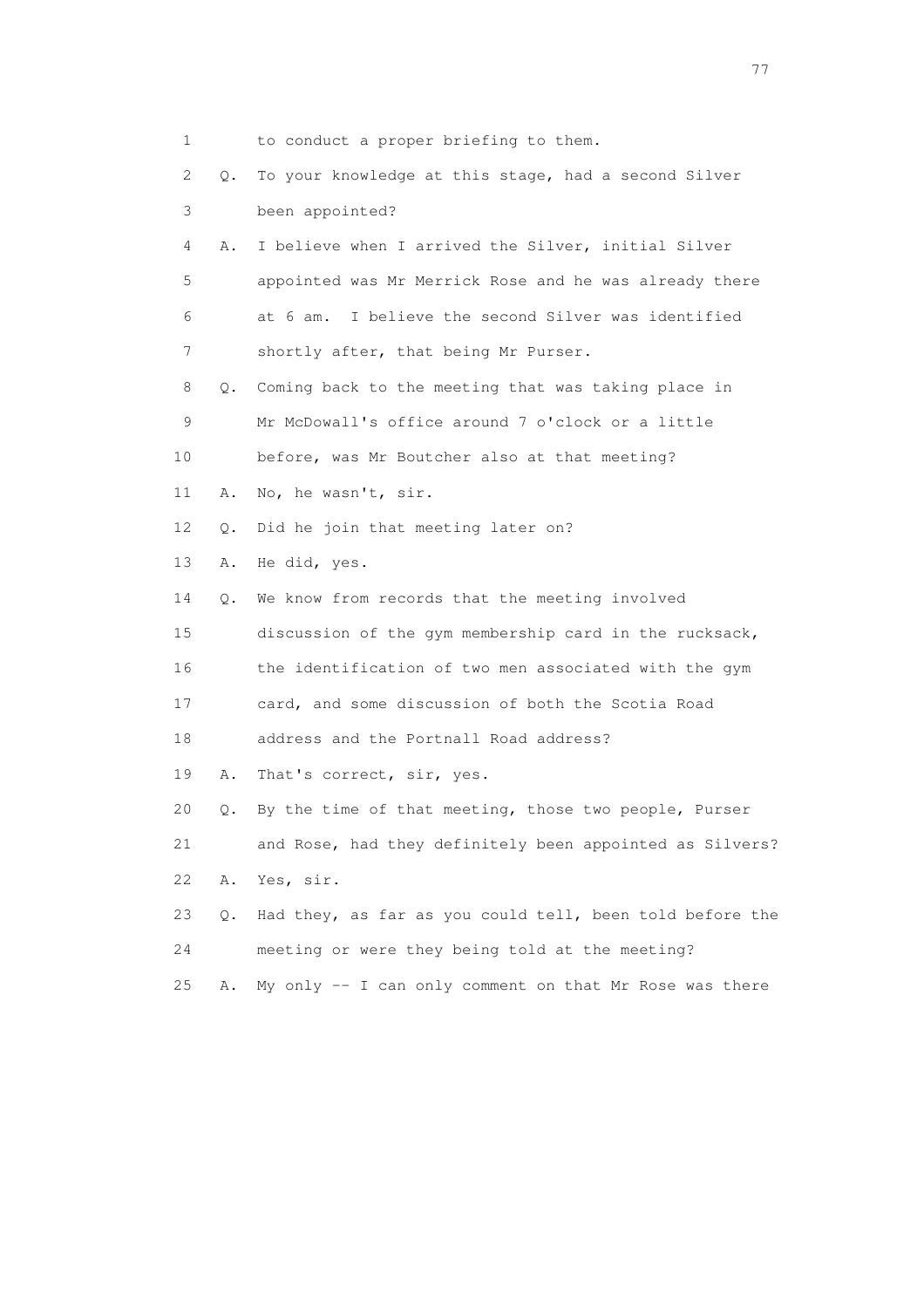| 1  |    | as I arrived at 6 am, I was speaking to Mr McDowall;     |
|----|----|----------------------------------------------------------|
| 2  |    | I do not know when Mr Purser was briefed in relation to  |
| 3  |    | the Silver role.                                         |
| 4  | Q. | At that meeting, what did Mr McDowall say, if anything,  |
| 5  |    | about the strategy that was to be pursued?               |
| 6  | Α. | My understanding at that meeting was that there was      |
| 7  |    | an update in relation to the intelligence, as you have   |
| 8  |    | said, in relation to the rucksack; and that the          |
| 9  |    | intention was that we were going -- the surveillance     |
| 10 |    | teams were going to control the premises using covert    |
| 11 |    | surveillance, and persons from the address were going to |
| 12 |    | be followed, stopping them away from the address so as   |
| 13 |    | not to alert them, and that the firearms teams were to   |
| 14 |    | be deployed to support the surveillance and provide      |
| 15 |    | armed intervention should they be required.              |
| 16 | Q. | Now, on the basis of what was being said at that         |
| 17 |    | meeting, what was to be done if one of the identified    |
| 18 |    | suspects came out of the premises?                       |
| 19 | Α. | My understanding was that the person was identified,     |
| 20 |    | that the surveillance again would continue to follow     |
| 21 |    | that individual, and that the firearms team would stop   |
| 22 |    | the individual at the most suitable location.            |
| 23 | О. | Now, on the basis of what was said at the meeting, what  |
| 24 |    | was to happen if somebody came out of the premises, the  |
| 25 |    | specific address, who was not a suspect?                 |

na na matsayang mga kasang mga kalendaryon ng mga kasang mga kasang mga kasang mga kasang mga kasang mga kasan<br>Mga kasang mga kasang mga kasang mga kasang mga kasang mga kasang mga kasang mga kasang mga kasang mga kasang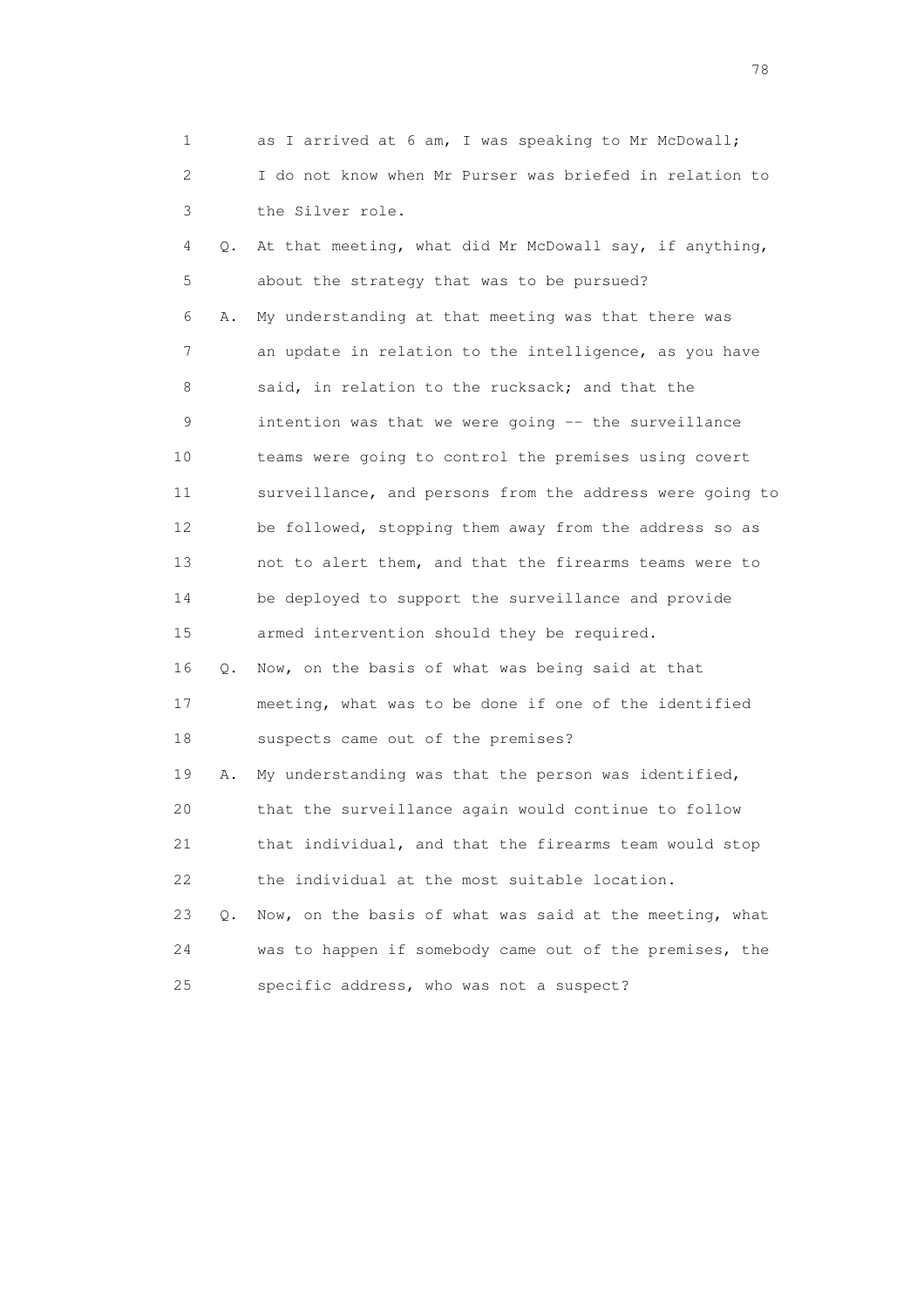1 A. Again until they could be -- it could be properly 2 identified that they were not the suspect, it was then 3 discussed that we sent additional staff from SO13 to the 4 vicinity who could support activity and in fact conduct 5 an intelligence stop, so try and gain as much 6 information about those individuals as possible. 7 Q. Is this right, certainly at the Scotia Road address, we 8 have three strands of the strategy, we have the 9 surveillance team, we have the firearms team, there to 10 perform a stop of somebody identified as a suspect; and 11 then we have this third strand of officers from SO13 to 12 stop people who have not been positively identified to 13 gather intelligence; is that right? 14 A. That's correct, as I understood it, sir, yes, that's 15 correct. 16 Q. Did you make arrangements for somebody to cover that 17 third strand, the intelligence gathering? 18 A. Yes, sir, I was asked by Mr Boutcher to speak to 19 officers and to actually ask them to go down to the 20 vicinity of Scotia Road to undertake that actual 21 responsibility of persons that were not identified as 22 suspects to be discreetly stopped away from the 23 premises, and for a intelligence-gathering opportunity 24 to be undertaken and it was in fact Sergeant Dingemans 25 who I spoke with.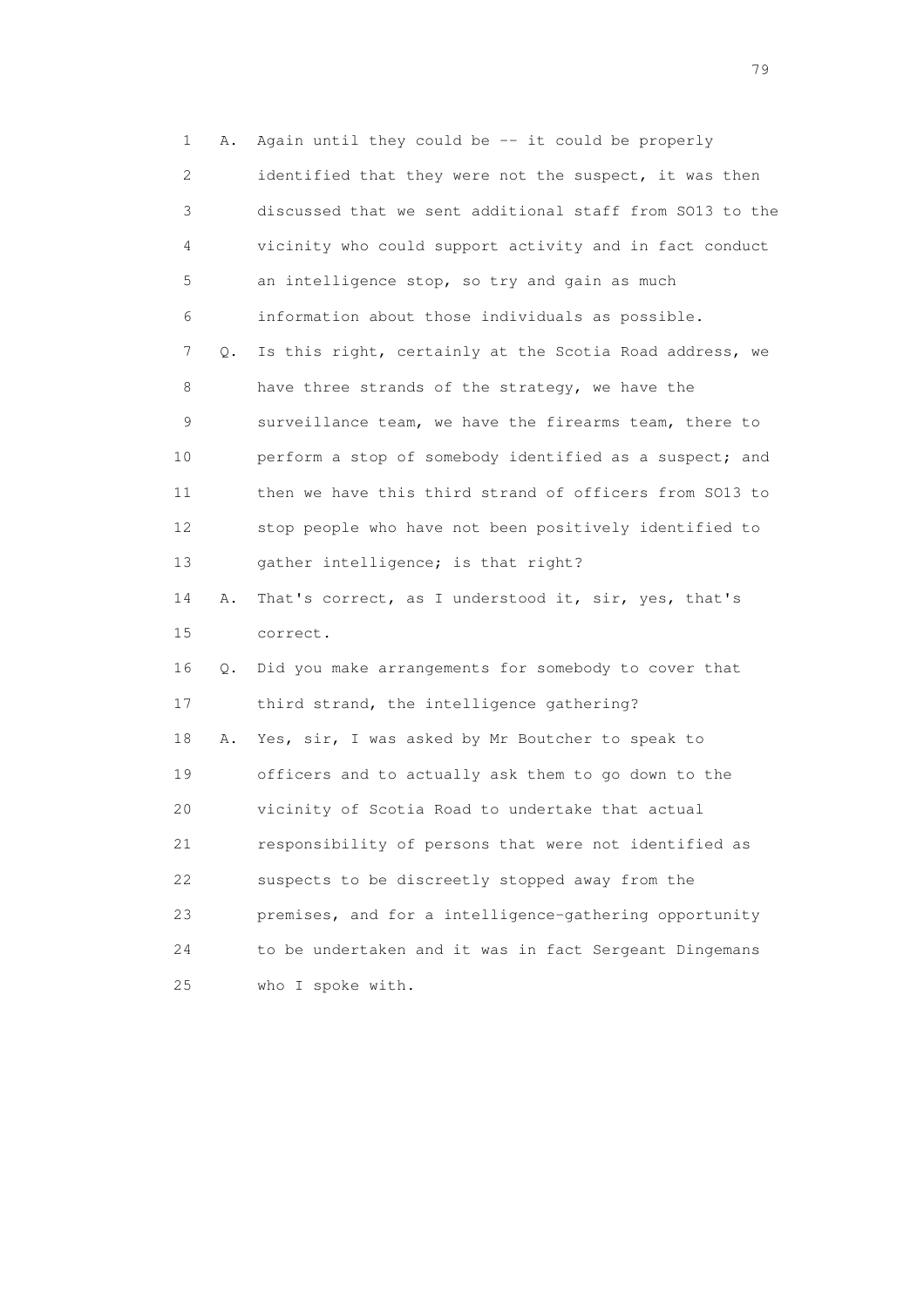1 Q. When you spoke to him, where was he?

2 A. He was still at Scotland Yard.

| 3  | Q. | What instructions did you give to him?                        |
|----|----|---------------------------------------------------------------|
| 4  | Α. | I gave an initial update on what had happened overnight       |
| 5  |    | and that this address at Scotia Road was currently under      |
| 6  |    | surveillance, and that he was to make his way to the          |
| 7  |    | vicinity with a team of officers, explain the                 |
| 8  |    | opportunity for him to conduct an intelligence stop; and      |
| 9  |    | I also gave him the details of the officer that was           |
| 10 |    | going to be the Silver, so that he could speak to him as      |
| 11 |    | he got closer to the Scotia Road in order to identify         |
| 12 |    | the most appropriate position for them to take.               |
| 13 |    | SIR MICHAEL WRIGHT: He would be SO13?                         |
| 14 | Α. | Yes, sir.                                                     |
| 15 |    | During the course of this meeting, you said that<br>MR HOUGH: |
| 16 |    | there was discussion about the role of firearms teams;        |
| 17 |    | was there any discussion of where the firearms teams          |
| 18 |    | were and when they would get to the two addresses?            |
| 19 | Α. | As far as I was concerned, sir, the Silvers were              |
| 20 |    | obviously going to brief the firearms teams and that was      |
| 21 |    | currently going to happen or soon underway.                   |
| 22 | Q. | Was there a progress report or an ETA discussed?              |
| 23 | Α. | Not that I can recall, sir.                                   |
| 24 | О. | After 8 o'clock that morning, did you go up to the 16th       |
| 25 |    | floor operations room?                                        |

entration of the state of the state of the state of the state of the state of the state of the state of the state of the state of the state of the state of the state of the state of the state of the state of the state of t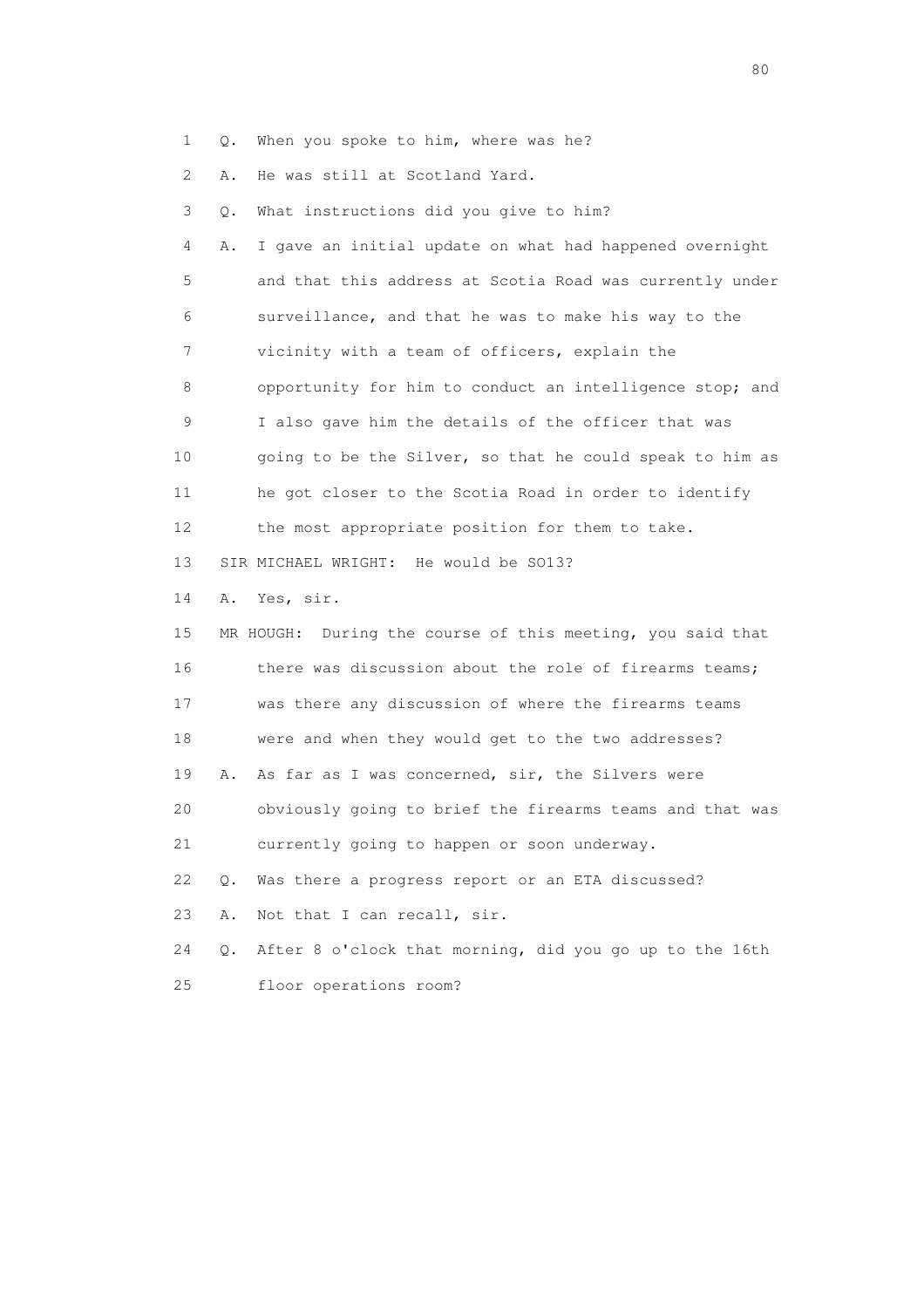1 A. Yes, that's correct, sir.

| 2.              | Q. | Perhaps we can go to a plan of that, because you are the   |
|-----------------|----|------------------------------------------------------------|
| 3               |    | first witness who was present throughout the events, and   |
| 4               |    | that's at tab 20 of the jury bundle. If it's also shown    |
| 5               |    | on screen, that might help. Has that come up on your       |
| 6               |    | screen as well?                                            |
| 7               | Α. | Yes, thank you, sir.                                       |
| 8               | Q. | To remind us of the geography, we have the operations      |
| 9               |    | room over on the left, then what has been referred to as   |
| 10              |    | the forward intelligence cell next to it, and then         |
| 11              |    | a briefing room at the far right.                          |
| 12 <sup>°</sup> | Α. | Yes.                                                       |
| 13              | Q. | We are all getting now familiar with the layout in the     |
| 14              |    | operations room: a short line of desks on the upper part   |
| 15              |    | of the page as we see it, the front of the room where      |
| 16              |    | the surveillance monitors were?                            |
| 17              | Α. | Yes, sir.                                                  |
| 18              | Q. | And then horseshoe shape of desks around behind them.      |
| 19              |    | When you arrived in the room, who was present?             |
| 20              | Α. | There was the actual operations room staff, so those       |
| 21              |    | that were performing the role of the surveillance          |
| 22              |    | monitors, they were in place, seated by the actual         |
| 23              |    | monitors themselves.<br>Mr Boutcher was present within the |
| 24              |    | room, Cressida Dick, Mr Johnston, I believe Mr Cummings,   |
| 25              |    | and the Trojan 80.                                         |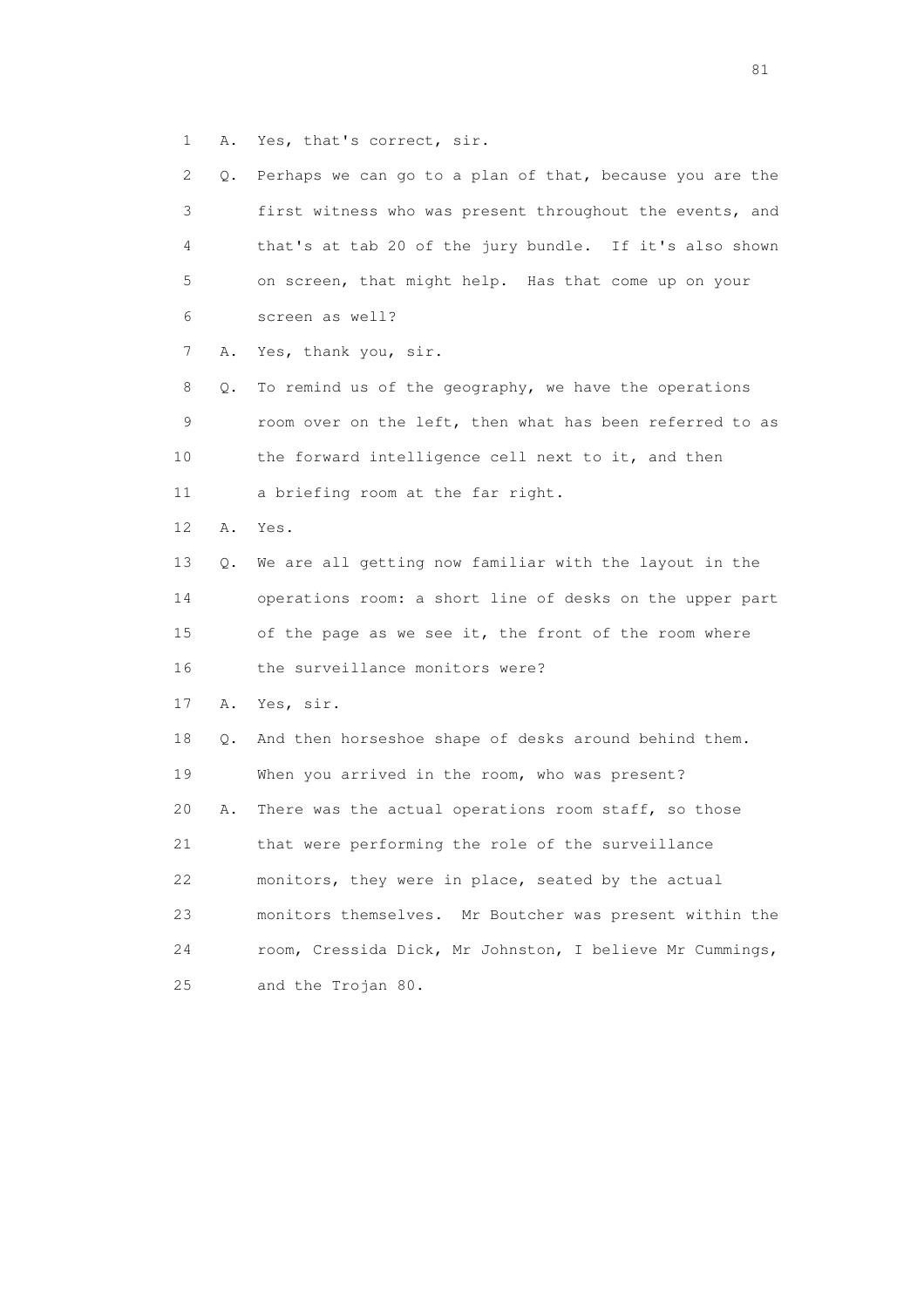| 1  | Q. | Just to go through those names, we know Commander Dick.  |
|----|----|----------------------------------------------------------|
| 2  |    | Mr Johnston, what was his role?                          |
| 3  | Α. | He was an officer from SO12 again working within the ops |
| 4  |    | room.                                                    |
| 5  | Q. | The jury will find him in their list of people in the    |
| 6  |    | second tab of the bundle. You don't need to go to it     |
| 7  |    | yet. Detective Superintendent Cummings, was he there to  |
| 8  |    | act as personal assistant to Commander Dick?             |
| 9  | Α. | That's correct, sir, yes.                                |
| 10 | Q. | Then Trojan 80, actually Mr Esposito, as tactical        |
| 11 |    | adviser to Commander Dick?                               |
| 12 | Α. | That's correct, sir, yes.                                |
| 13 | Q. | When you arrived, where were those people, those senior  |
| 14 |    | officers, positioned in the room?                        |
| 15 | Α. | I can't say their exact position, but they were within   |
| 16 |    | close proximity to the actual surveillance monitors,     |
| 17 |    | either standing or sitting at the desks.                 |
| 18 | Q. | We have heard that Commander Dick was the designated     |
| 19 |    | senior officer, and that the role of a designated senior |
| 20 |    | officer really comes into play when one has a Kratos     |
| 21 |    | situation, suspected suicide bomber. Was Commander Dick  |
| 22 |    | hanging back for that moment or was she giving commands  |
| 23 |    | and instructions from the start?                         |
| 24 | Α. | No, my understanding was that Commander Dick was in      |
| 25 |    | control of the operation within the ops room and was in  |

experience of the state of the state of the state of the state of the state of the state of the state of the s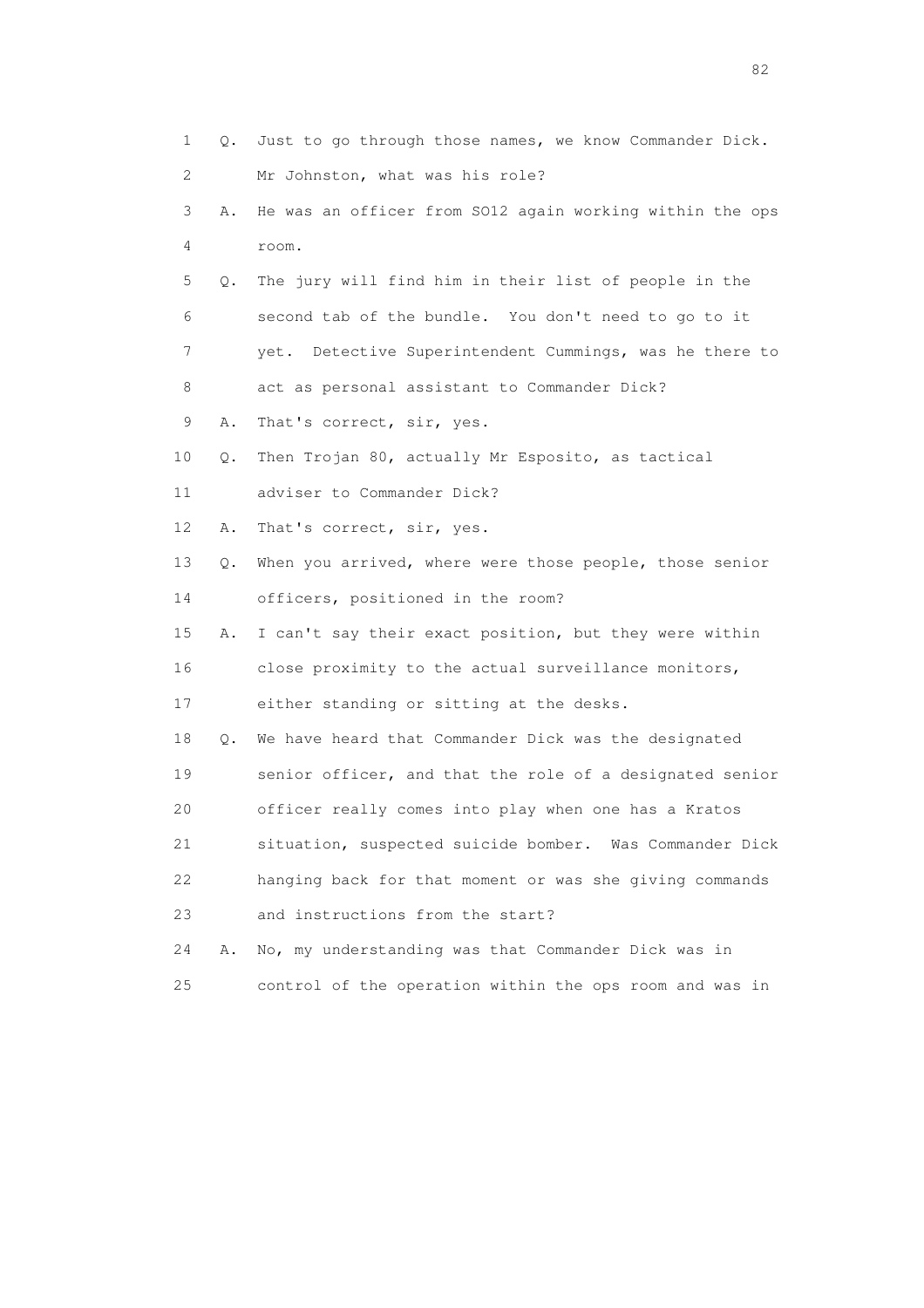1 fact the decision-maker in the room. 2 Q. Was that clear to everybody else as well? 3 A. Yes, it was, yeah. 4 Q. We know that Commander Dick held a meeting at around 5 8.15 am in the forward intelligence cell, and we also 6 know that Mr Boutcher's log records you as being at that 7 meeting. Do you recall the meeting? 8 A. No. No, sir, I don't. 9 Q. Well, we will show Mr Boutcher's log up on screen, just 10 to show that you were at it. It's page 207. Or rather 11 that he records you being at it: 12 "Upon attending the operations room at 8.15, 13 I attended a meeting accompanied by DCI Mellody, 14 DCI Scott [et cetera] to ensure that intelligence feeds 15 from the various disciplines were focused towards the 16 ops room." 17 Does that jog your memory at all? 18 A. I was in and out of the ops room at that time. I don't 19 actually recall being specifically at that meeting. I 20 was in and out of the ops room. 21 Q. We all understand. If we can have that off screen, 22 please. 23 Do you recall whether at that time or at another 24 time shortly after you arrived Commander Dick explaining 25 how she proposed to handle the operation in broad terms?

experience of the contract of the contract of the contract of the contract of the contract of the contract of the contract of the contract of the contract of the contract of the contract of the contract of the contract of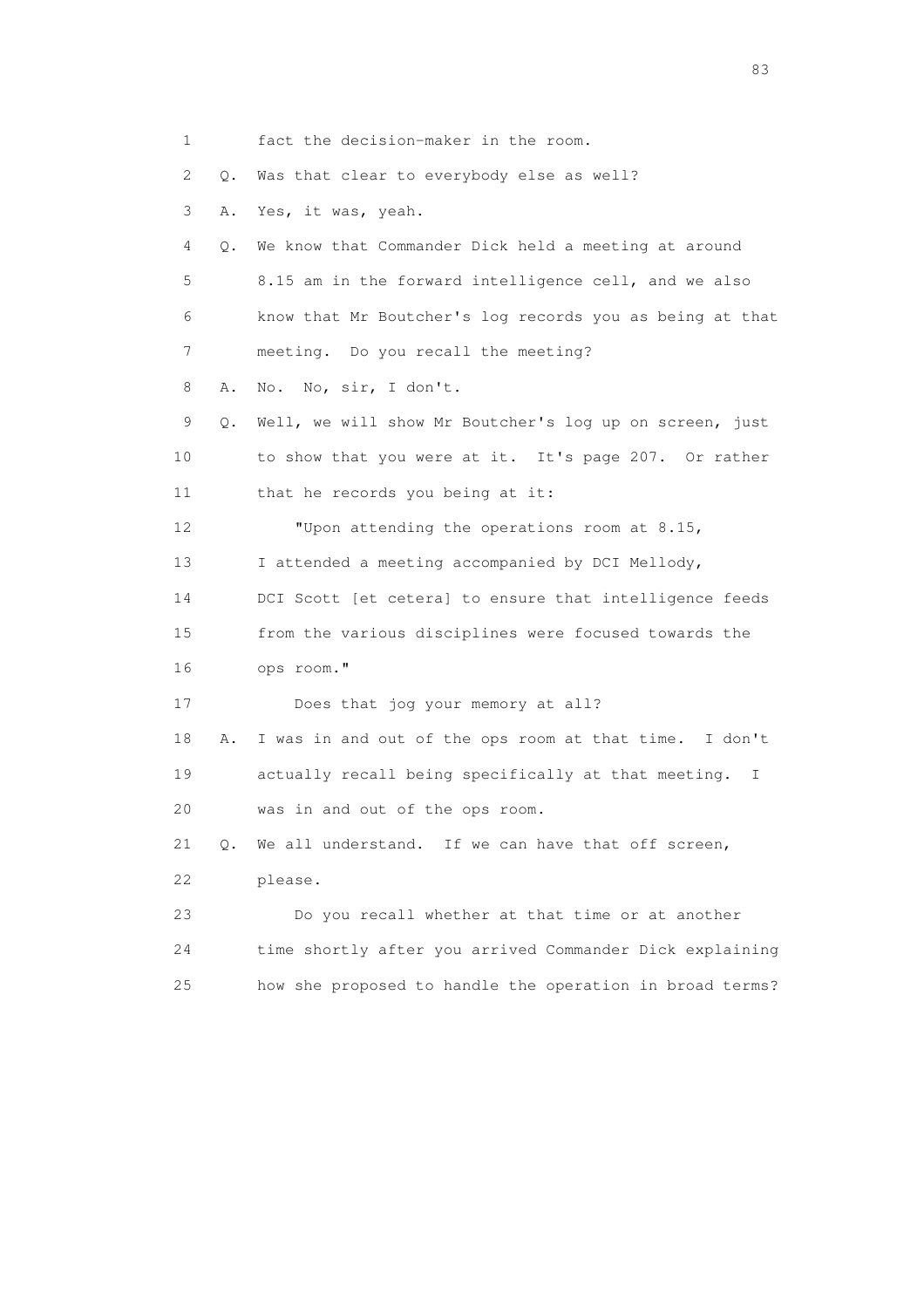1 A. I think it was clear to everyone within the room that 2 yes, Commander Dick was in control in the actual ops 3 room, and as a result she undertook making several phone 4 calls to individuals that were actually deployed, ground 5 assigned.

 6 Q. Did she speak to you or anybody else in your presence 7 about Mr McDowall's strategy and how she proposed to 8 implement it?

 9 A. I believe that the strategy was actually recorded on the 10 white board within the ops room, had been put there by 11 Mr Johnston, but my understanding of the strategy was 12 again that individuals coming away from the premises 13 would be followed covertly and, depending on whether 14 they were a suspect or not. If they were not a suspect, 15 then again at the most appropriate point the 16 DS Dingemans team would actually stop that person to try 17 to gather as much intelligence about them as possible. 18 Those that were in fact suspects, if a suspect was 19 identified from surveillance, would again be followed 20 from the premises to what was considered to be a most 21 suitable location away from the venue and then would be 22 contained and stopped by the use of firearms team. 23 Q. Was there any discussion when you arrived about the 24 premises and whether it was a single occupancy or 25 multi-occupancy building?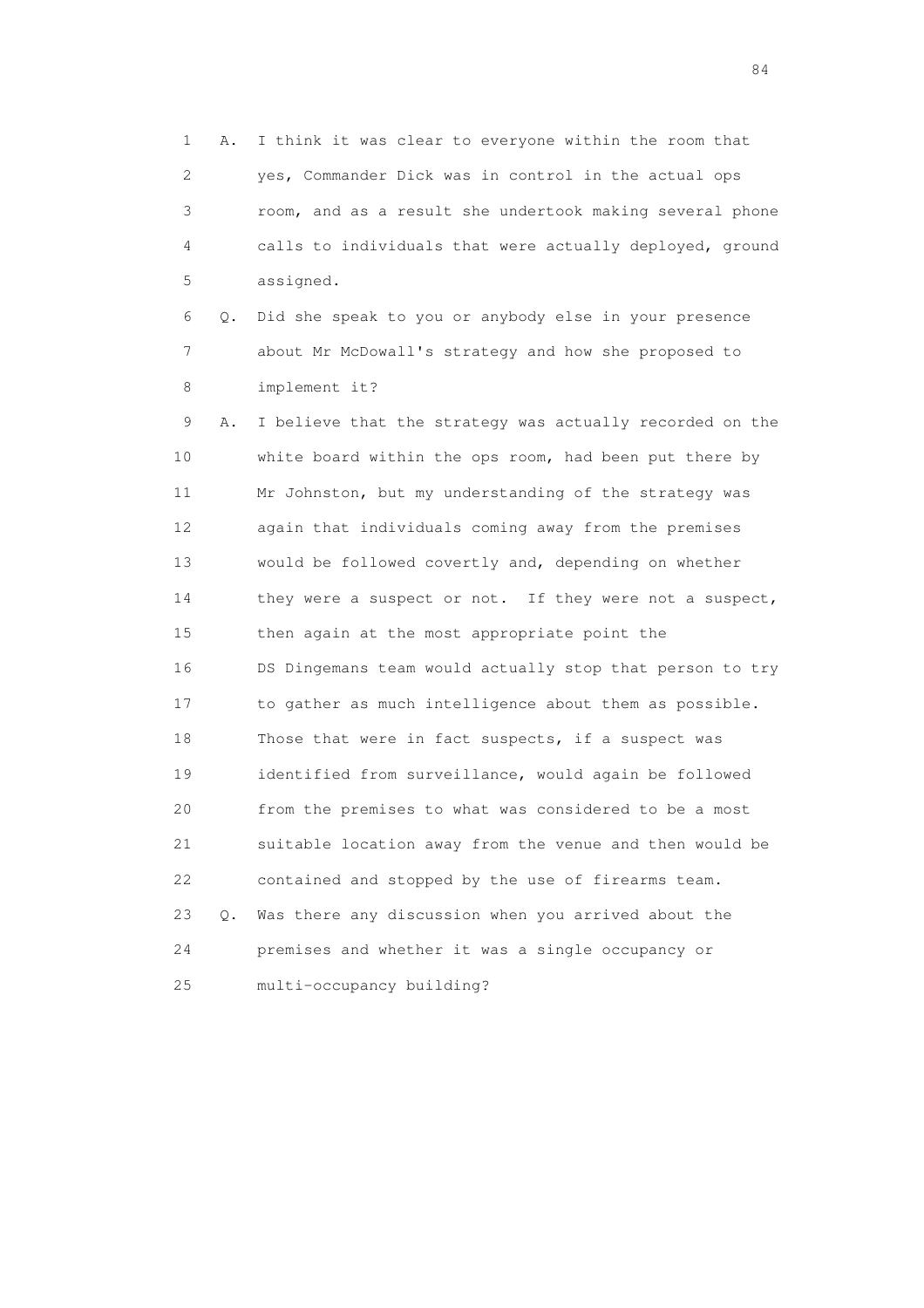1 A. It became apparent when I went into the ops room that in 2 fact there was a -- it was a communal door to the 3 premises and consequently other members of the -- who 4 were living in that block could actually come out of the 5 premises as well. 6 Q. Was there any discussion about how to deal with that 7 development? 8 A. It went back to the initial strategy again. The 9 individual that came out of the premises did not appear 10 to be the suspect, but resided potentially within the 11 premises. There was an opportunity for us to gather 12 information about that person and gain more intelligence 13 in relation to the actual block itself, so that was the 14 purpose of DS Dingemans' deployment. 15 Q. Can I ask you general questions about what happened from 16 when you arrived to when Mr de Menezes came out of the 17 front door at 9.34. 18 First of all, over that period of time, roughly how 19 many people would there have been in this room? 20 A. Maybe between 10 and 15, maybe. 21 Q. What was the atmosphere in the room like? 22 A. Energetic, it was lively in there, everybody 23 concentrating on obviously what their role was within 24 the ops room. 25 Q. Were people coming and going from the room?

experience of the contract of the contract of the contract of the contract of the contract of the contract of the contract of the contract of the contract of the contract of the contract of the contract of the contract of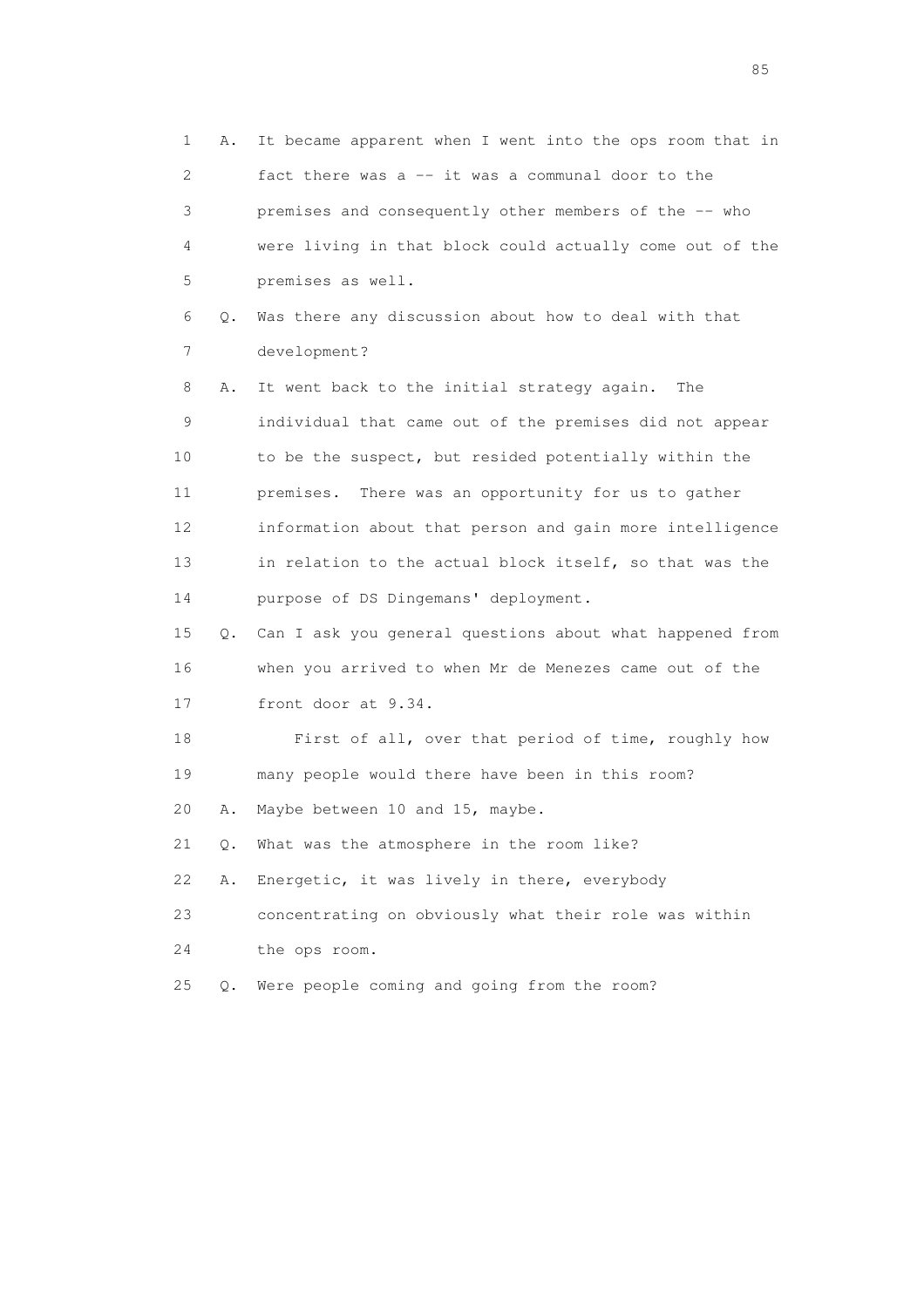| 1  | Α. | There were some coming and going but predominantly the   |
|----|----|----------------------------------------------------------|
| 2  |    | main staff remained within the ops room.                 |
| 3  | 0. | We have heard that surveillance monitors were in the     |
| 4  |    | front row. Were they receiving messages by radio from    |
| 5  |    | the surveillance monitors?                               |
| 6  | Α. | Yes, that's correct, sir.                                |
| 7  | Q. | From the surveillance teams, rather. How were they       |
| 8  |    | recording those messages?                                |
| 9  | Α. | They were listening to the information from the          |
| 10 |    | surveillance team, some of them had their headphones on, |
| 11 |    | and they were recording information directly on to their |
| 12 |    | machine in front of them.                                |
| 13 | Q. | Could the information be seen by other officers in the   |
| 14 |    | room?                                                    |
| 15 | Α. | Yes, it could, yeah.                                     |
| 16 |    | SIR MICHAEL WRIGHT: How is that?                         |
| 17 | Α. | Depending upon where you are seated within the room, sir |
| 18 |    |                                                          |
| 19 |    | SIR MICHAEL WRIGHT: They are typing --                   |
| 20 | Α. | On to a machine.                                         |
| 21 |    | SIR MICHAEL WRIGHT: And is it displayed in some way?     |
| 22 | Α. | Yes, it is.                                              |
| 23 |    | SIR MICHAEL WRIGHT: On the screens?                      |
| 24 | Α. | On some of the screens, yeah, I believe, but what would  |
| 25 |    | normally happen is that as the information is coming     |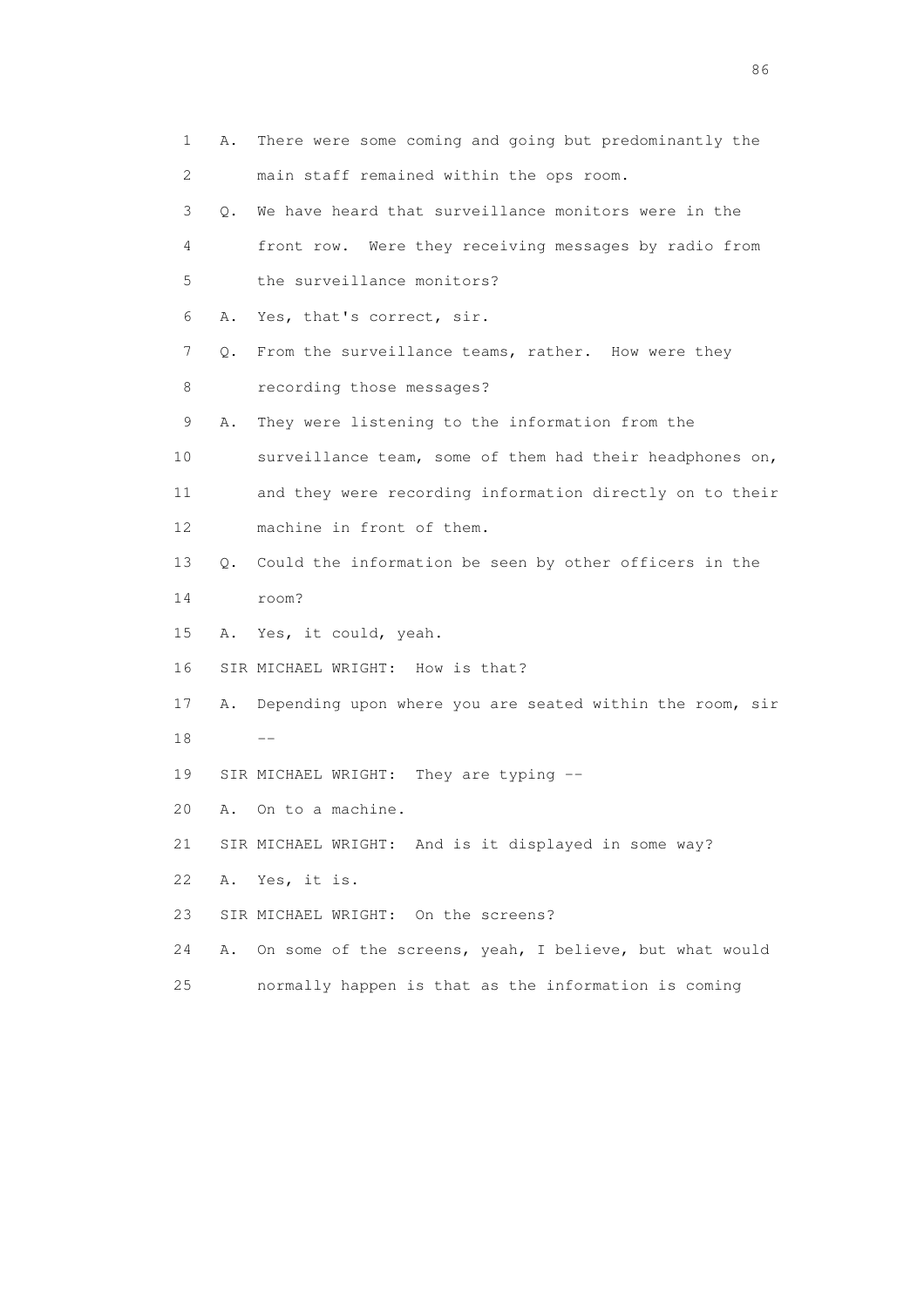1 through to the surveillance monitor, they would verbally 2 be giving the update to staff so people didn't need to 3 gather around a monitor. They would be verbally 4 updating what the actual intelligence was. 5 SIR MICHAEL WRIGHT: And it comes up on the screen as well? 6 A. Yeah. 7 MR HOUGH: This is coming through the Cougar radio as we 8 have heard? 9 A. It is. 10 Q. The surveillance monitor who was dedicated to the 11 Scotia Road teams has been given the name Pat, and he 12 would have been one of the people sitting in the front 13 row. 14 Commander Dick was in control with the two Silver 15 Commanders who were going to or at the premises during 16 the morning? 17 A. That's correct, sir, yes. 18 Q. Was she in communication with them by telephone? 19 A. She was, sir, yes. 20 Q. So she's got connection with both the Silver Commanders 21 who are certainly in the case of Scotia Road, Mr Purser, 22 going out to the firearms team and for the material 23 events being with the firearms team? 24 A. That's correct, sir, yes. 25 Q. There is also a communication with the surveillance

experience of the state of the state of the state of the state of the state of the state of the state of the s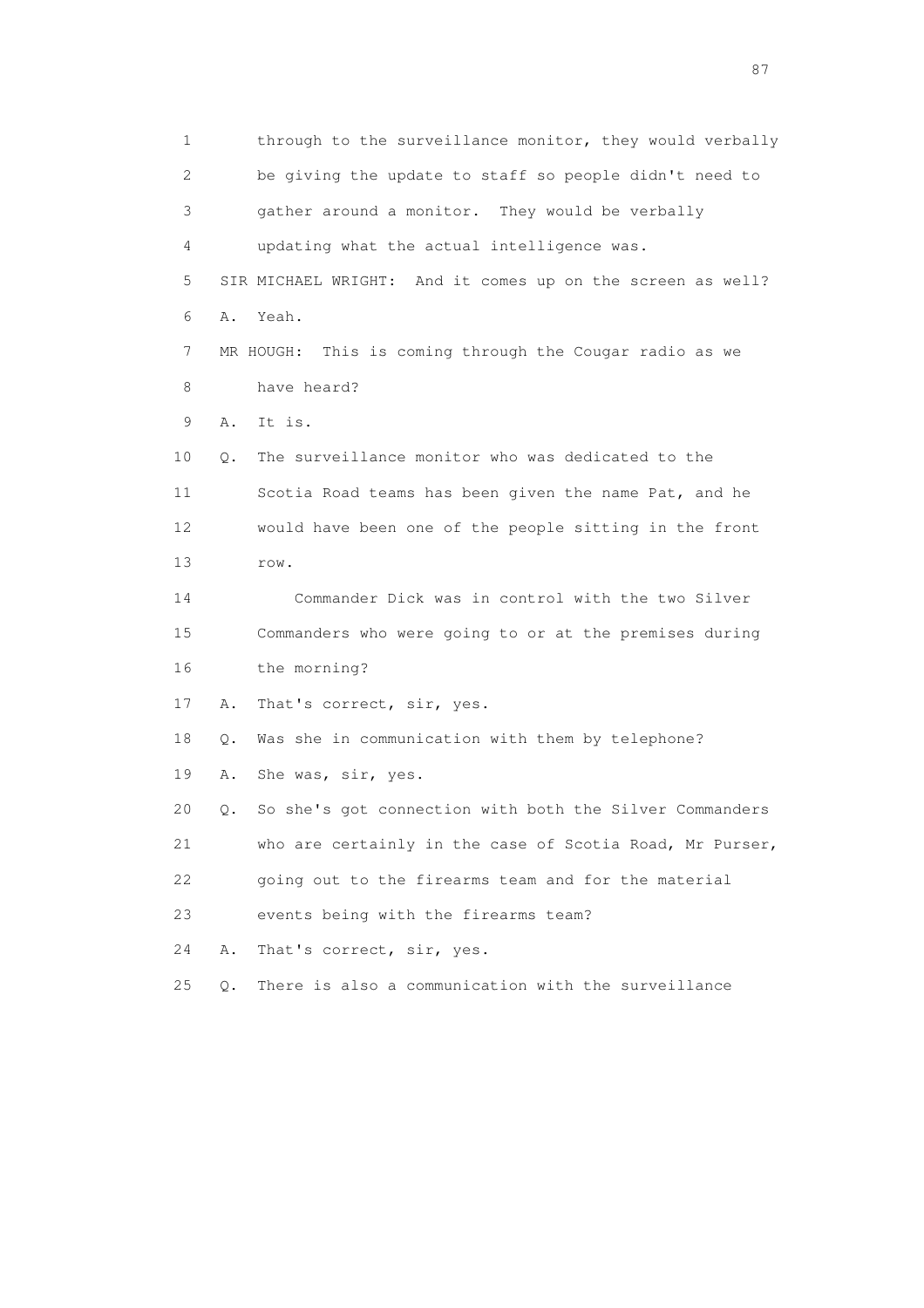1 teams through the monitors?

2 A. That is correct, yes.

 3 Q. Those are the communication links. We will also hear 4 that Commander Dick's tactical adviser had a direct link 5 for at least certain periods with the tactical adviser 6 to Mr Purser?

7 A. That's correct, yes.

 8 Q. In the period from 8 o'clock through to 9.34, and the 9 jury have seen footage of this from Frank's observation 10 van, a number of people came out of Scotia Road without 11 being stopped, either by Mr Dingemans or anybody like 12 that, or by firearms officers. Can you explain to us 13 why they weren't stopped?

 14 A. I think a decision was made obviously depending on what 15 the description was, and if the opportunity arose to 16 actually follow the person discreetly away from the 17 premises. This was obviously a covert operation and we 18 wanted for it to remain covert, and so the opportunity 19 to stop individuals was evaluated by those actually on 20 the ground.

 21 Q. Who was in practice in the room making the decision 22 about whether to stop somebody or let them head on? 23 A. Again, that would be down to Cressida Dick to do that. 24 Q. Going now to 9.34, and this is the time which everybody 25 has worked out from the various records that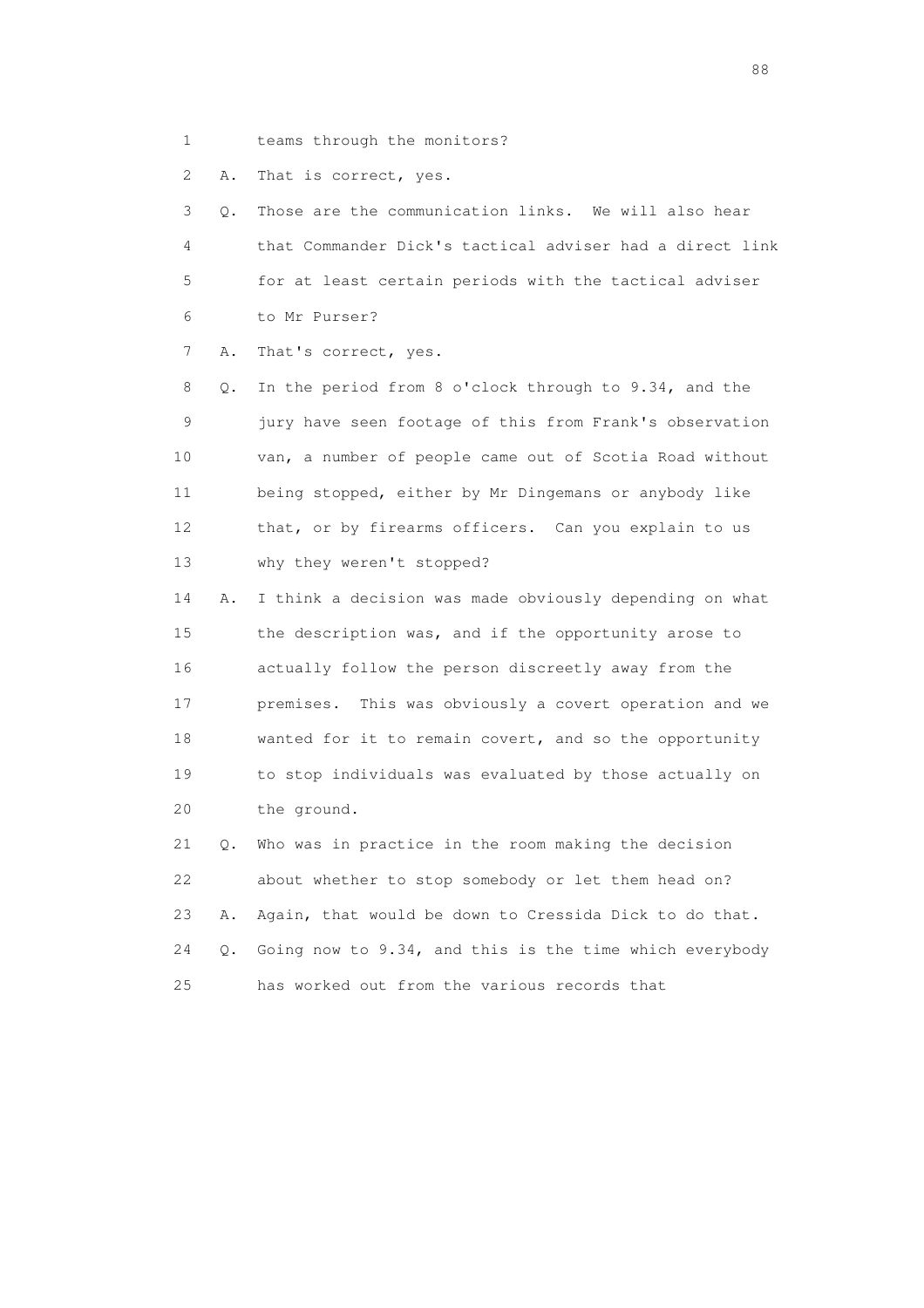| 1  | Mr de Menezes came out of the communal door at                |
|----|---------------------------------------------------------------|
| 2  | Scotia Road, did you become aware in the room that            |
| 3  | somebody had been observed coming out of Scotia Road and      |
| 4  | was being watched and followed?                               |
| 5  | I was, sir, yes.<br>Α.                                        |
| 6  | Where were you in the room when you heard that and<br>Q.      |
| 7  | started to hear the information come in about that man?       |
| 8  | As I recall, sir, I was standing close to Pat where the<br>Α. |
| 9  | actual information was coming through from.                   |
| 10 | Perhaps we can have the plan back on screen, tab 20 of<br>Q.  |
| 11 | the jury bundle. Pat was one of the surveillance              |
| 12 | monitors. Where was he along that front row of desks?         |
| 13 | He was the closest to the door so if it's numbered,<br>Α.     |
| 14 | number 51.                                                    |
| 15 | SIR MICHAEL WRIGHT: It's S1, I think, the left-hand end       |
| 16 | anyway.                                                       |
| 17 | Α.<br>Yeah.                                                   |
| 18 | SIR MICHAEL WRIGHT: The left-hand end of the straight desk?   |
| 19 | Yes, sir.<br>Α.                                               |
| 20 | I think that will be confirmed by other<br>MR HOUGH:          |
| 21 | witnesses.                                                    |
| 22 | That's where you were standing. Could you see the             |
| 23 | screen and hear what he was saying from where you were        |
| 24 | positioned?                                                   |
| 25 | I don't recall I was looking at the screen, I was<br>Α.       |

en andere de la provincia de la provincia de la provincia de la provincia de la provincia de la provincia de l<br>En 1910, en la provincia de la provincia de la provincia de la provincia de la provincia de la provincia de la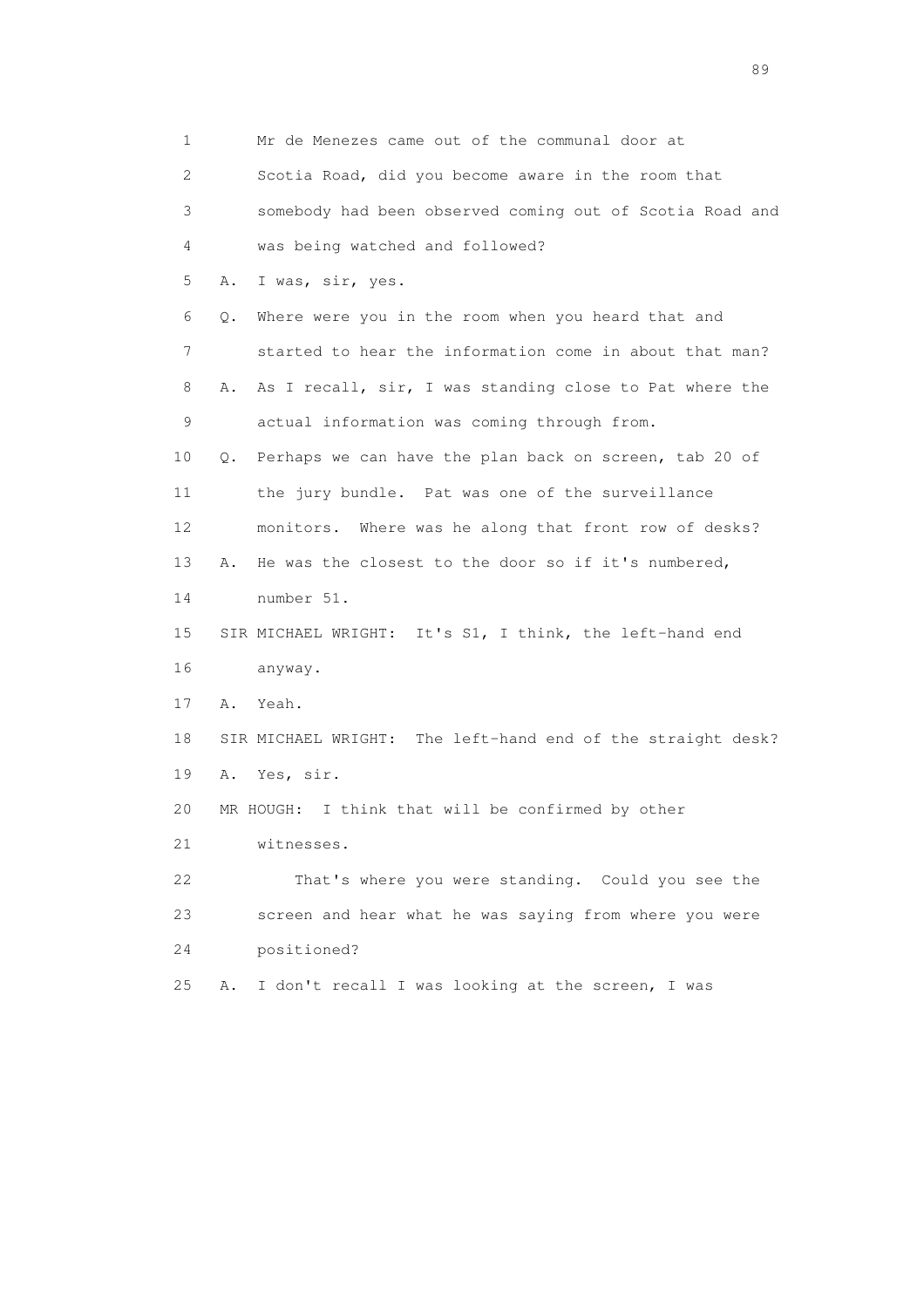1 listening to him verbally relay what was happening. 2 Q. Where was Commander Dick at that time? 3 A. I would say she was slightly to the -- in the middle 4 probably of the actual four rows of operators, but also 5 obviously moving forward to listen to what the officer 6 was saying. 7 Q. So a little to the left of the words "operations room"? 8 A. Yeah. 9 Q. Where was Mr Boutcher? 10 A. He was standing next to Cressida Dick during this 11 period. 12 Q. Did a time come when Mr Boutcher took a decision about 13 stopping the man who had come from Scotia Road? This is 14 the top of the fourth page of your statement, if it 15 helps you. 16 A. Yeah, my recollection was that an individual had come 17 from the communal door and initially the information 18 from the surveillance officers was that it was 19 a possible, possibly identical, one of the bombers. 20 However, as the person continued, information came 21 through that they did not believe that it was one of the 22 suspects. So it was at this point the decision was 23 made, as we had had the individual under control, that 24 there was an opportunity to intelligence gather and 25 actually deploy Mr Dingemans and his team to speak to

entral de la construction de la construction de la construction de la construction de la construction de la co<br>1900 : le construction de la construction de la construction de la construction de la construction de la const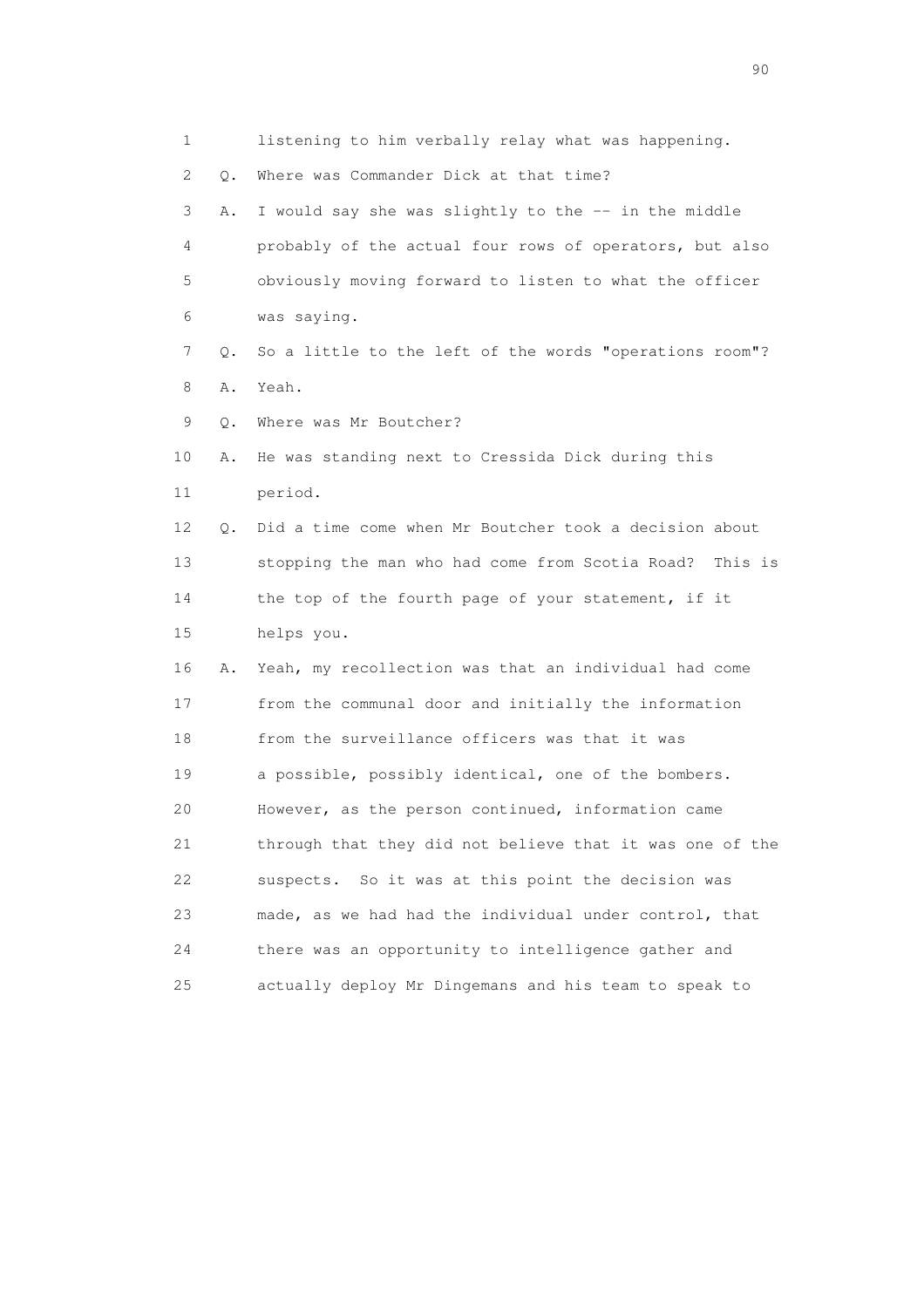1 this individual.

| 2  | Q. | So at the time that Mr Dingemans -- it was decided to    |
|----|----|----------------------------------------------------------|
| 3  |    | deploy Mr Dingemans to stop this gentleman who had come  |
| 4  |    | out of Scotia Road, at that time he was not believed to  |
| 5  |    | be a suspect?                                            |
| 6  | Α. | He was not believed to be a suspect at the time that     |
| 7  |    | Mr Dingemans was asked to stop him, yeah.                |
| 8  | Q. | Were you involved in making the communication to         |
| 9  |    | Mr Dingemans about effecting that stop?                  |
| 10 | Α. | I do recall that I spoke to Mr Dingemans on the mobile   |
| 11 |    | phone to ensure that he understood that there was to be  |
| 12 |    | a discreet stop and for it to be used as                 |
| 13 |    | an intelligence-gathering opportunity on this            |
| 14 |    | individual.                                              |
| 15 | Q. | Just to fix this in time, and the jury may want to have  |
| 16 |    | the timeline which is tab 1 of the jury bundle, and it's |
| 17 |    | page 3 of the timeline. It might be brought up on        |
| 18 |    | screen so that you can see what the jury are looking at. |
| 19 |    | We know that Mr de Menezes boarded a bus on              |
| 20 |    | Tulse Hill at around 9.39 and that he proceeded north    |
| 21 |    | towards Brixton. We know that he got off at around 9.47  |
| 22 |    | in Brixton and then reboarded the same bus at about      |
| 23 |    | 9.49/9.50. We know that these various stages were being  |
| 24 |    | communicated into the control room through the           |
| 25 |    | communications channels that you have described.         |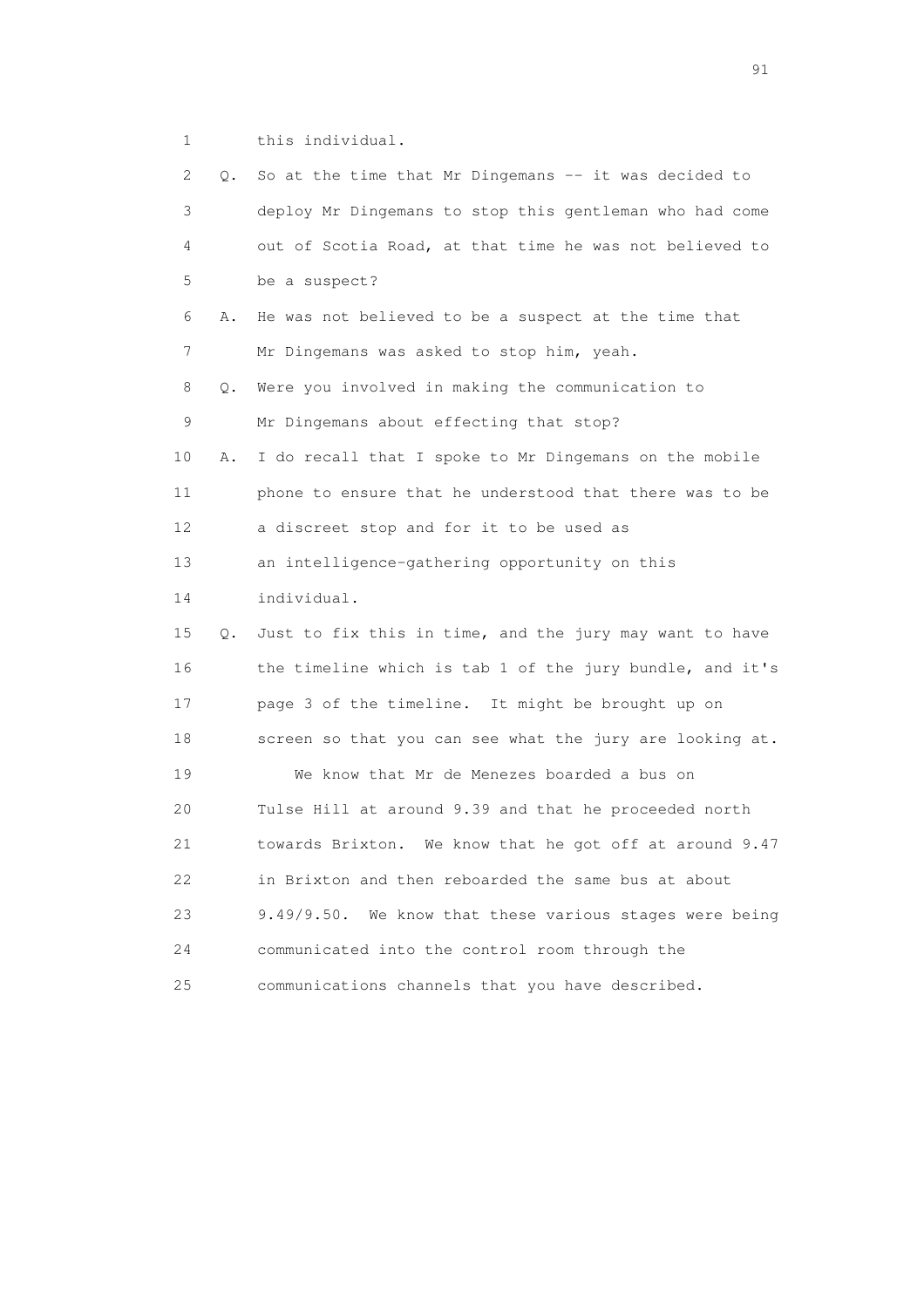| 1                         | Can you recall at what point in this series of           |
|---------------------------|----------------------------------------------------------|
| $\mathbf{2}^{\mathsf{I}}$ | events the instruction came through from Mr Boutcher to  |
| 3                         | arrange the stop by Mr Dingemans?                        |
| 4<br>Α.                   | I believe that the subject was still on a bus, and that  |
| 5                         | at the most appropriate time Mr Dingemans was to stop    |
| 6                         | the individual once he got off the bus to actually speak |
| 7                         | to him to try to identify where from within that         |
| 8                         | premises he resided.                                     |
| 9<br>Q.                   | Just to be clear about the nature of this stop,          |
| 10                        | Mr Dingemans was in an unmarked car?                     |
| 11<br>Α.                  | He was, sir, yes.                                        |
| 12<br>Q.                  | But one that had lights and sirens if it needed them?    |
| 13<br>Α.                  | That's correct, yes.                                     |
| 14<br>Q.                  | We shall hear that a call was made from Mr Purser to     |
| 15                        | Mr Dingemans at 9.48 and I think 50 seconds, lasting     |
| 16                        | about a minute. Did the instruction to Mr Dingemans      |
| 17                        | come directly from you or did it come through Mr Purser? |
| 18<br>Α.                  | I think that Mr Dingemans may have had two or three      |
| 19                        | phone calls, certainly I know that I spoke to him, but   |
| 20                        | as I say, Mr Purser was actually there within the,       |
| 21                        | obviously vicinity as the Silver, so I believe he also   |
| 22                        | spoke to Mr Dingemans as well.                           |
| 23<br>Q.                  | If, and I only say if, the call from Mr Purser to        |
| 24                        | Mr Dingemans at 9.48 was around the time that            |
| 25                        | Mr Dingemans was first deployed, that would suggest that |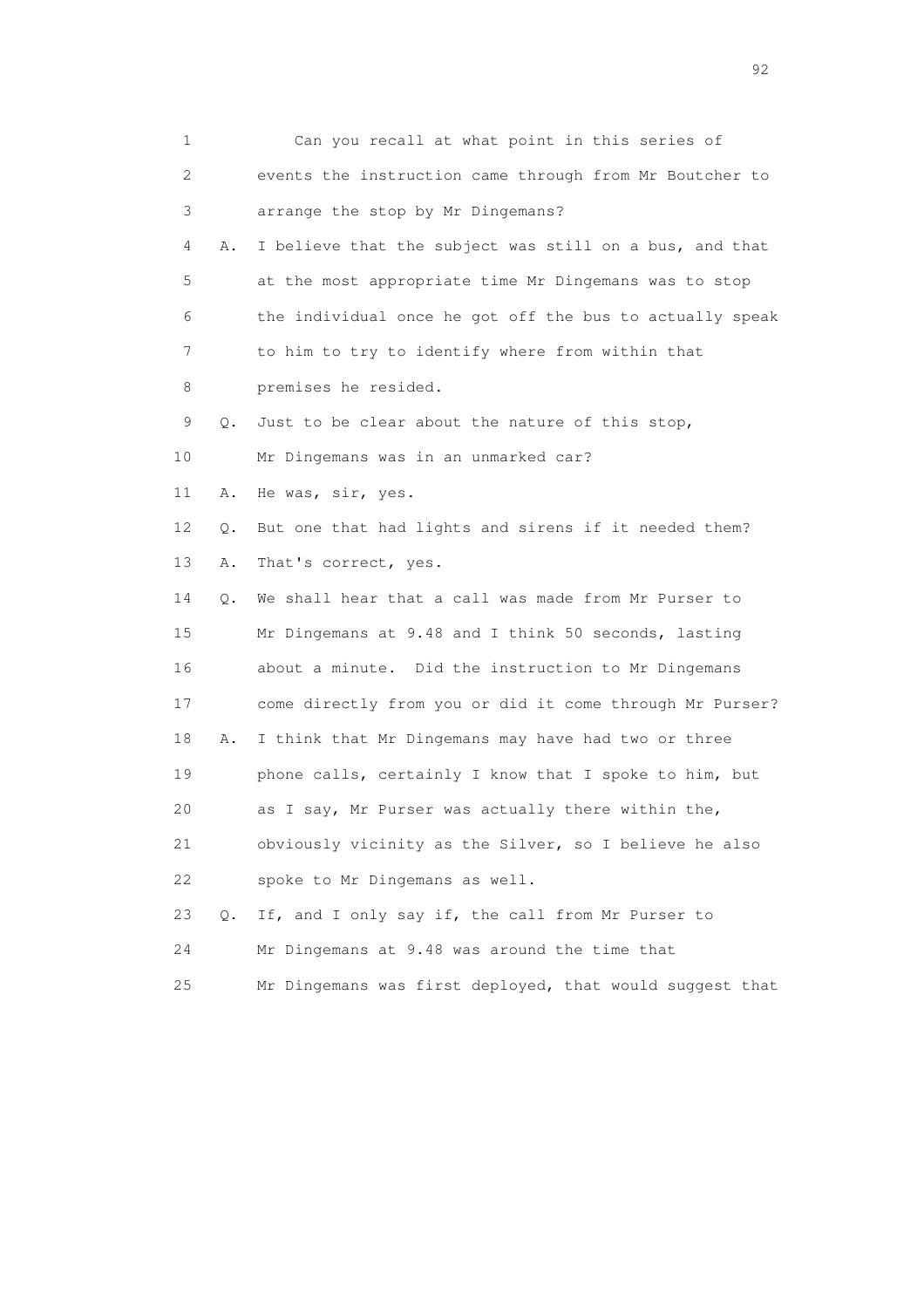| $\mathbf{1}$ |    | he was asked to make a stop just around the time that   |
|--------------|----|---------------------------------------------------------|
| 2            |    | Mr de Menezes was coming up to Brixton and either just  |
| 3            |    | arriving or just about to get off the bus. Does that    |
| 4            |    | accord with your recollection about when it was said    |
| 5            |    | that this man was not the suspect?                      |
| 6            | Α. | Yeah. My understanding was that the surveillance team   |
| 7            |    | had said that this was not the subject, a suspect, and  |
| 8            |    | at that stage he was still on a bus and consequently    |
| 9            |    | Mr Dingemans was deployed.                              |
| 10           | Q. | Just to pin you down about that, can you recall now     |
| 11           |    | whether that was before or after he had got off the bus |
| 12           |    | at Brixton, the time he got off and reboarded?          |
| 13           | Α. | I can't be specific, sir, no.                           |
| 14           | Q. | Did a time come when a further order was given to       |
| 15           |    | Mr Dingemans?                                           |
| 16           | Α. | There was a different order given to Mr Dingemans, yes. |
| 17           | Q. | What was that different order?                          |
| 18           | Α. | That Mr Dingemans was not to undertake the stop of the  |
| 19           |    | subject.                                                |
| 20           | Q. | So the stop was countermanded. He was told pull back?   |
| 21           | Α. | Yes.                                                    |
| 22           | Q. | Why was that new order given?                           |
| 23           | Α. | That new order was given because a surveillance officer |
| 24           |    | conducting the monitoring, Pat, then stated             |
|              |    |                                                         |

25 a surveillance team officer had said that in fact they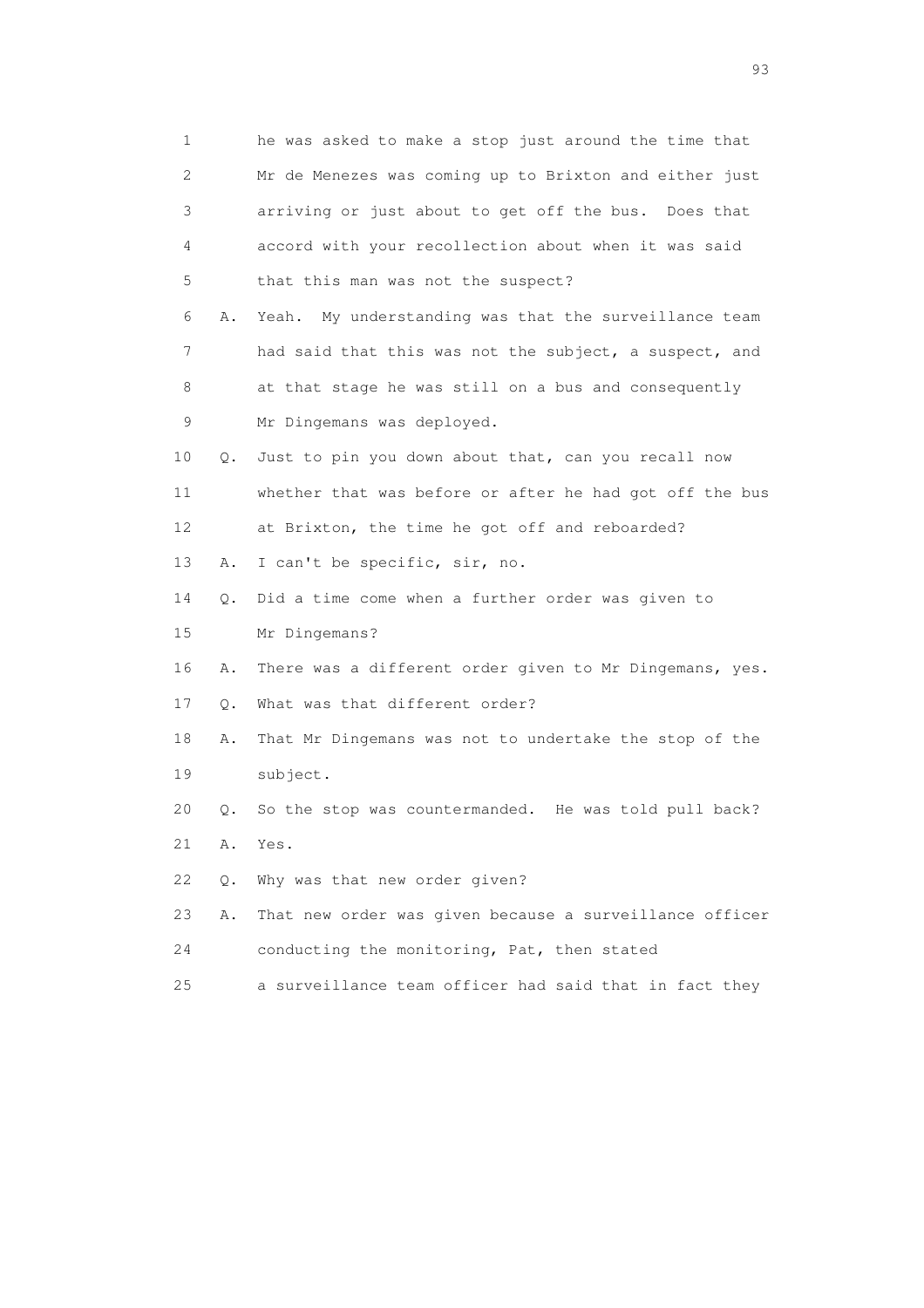| 1  |    | did believe that it was one of the suspects.              |
|----|----|-----------------------------------------------------------|
| 2  | 0. | Can you recall what level of certainty Pat or anybody     |
| 3  |    | else attached to that identification?                     |
| 4  | Α. | I recall that Pat said something like, "They are saying   |
| 5  |    | that it's him", and that Mr Boutcher at that point moved  |
| 6  |    | forward and spoke to Pat and actually said, "Is it        |
| 7  |    | possible for the surveillance team to give us             |
| 8  |    | a percentage of how sure they are?" The response to       |
| 9  |    | that was, "They are saying that it's him".                |
| 10 | Q. | And the response from Pat?                                |
| 11 | Α. | Yes.                                                      |
| 12 | Q. | We know that Mr Purser called Mr Dingemans at both 9.55   |
| 13 |    | and 9.58. Can you recall roughly how long after the       |
| 14 |    | first order Mr Dingemans was called back?                 |
| 15 | Α. | Without looking at my phone records, I can't give         |
| 16 |    | a specific time, no.                                      |
| 17 |    | Q. Can you recall roughly, was it a few minutes, 10, 20   |
| 18 |    | minutes?                                                  |
| 19 | Α. | I would say approximately about five, ten minutes.        |
| 20 | Q. | Now, we shall hear that when Mr Dingemans actually        |
| 21 |    | stopped his pursuit to make the stop, when he was         |
| 22 |    | countermanded, he was close behind the bus in             |
| 23 |    | Stockwell Road.<br>Is that something you were aware of at |
| 24 |    | the time?                                                 |
| 25 | Α. | I wasn't aware of his exact location other than that      |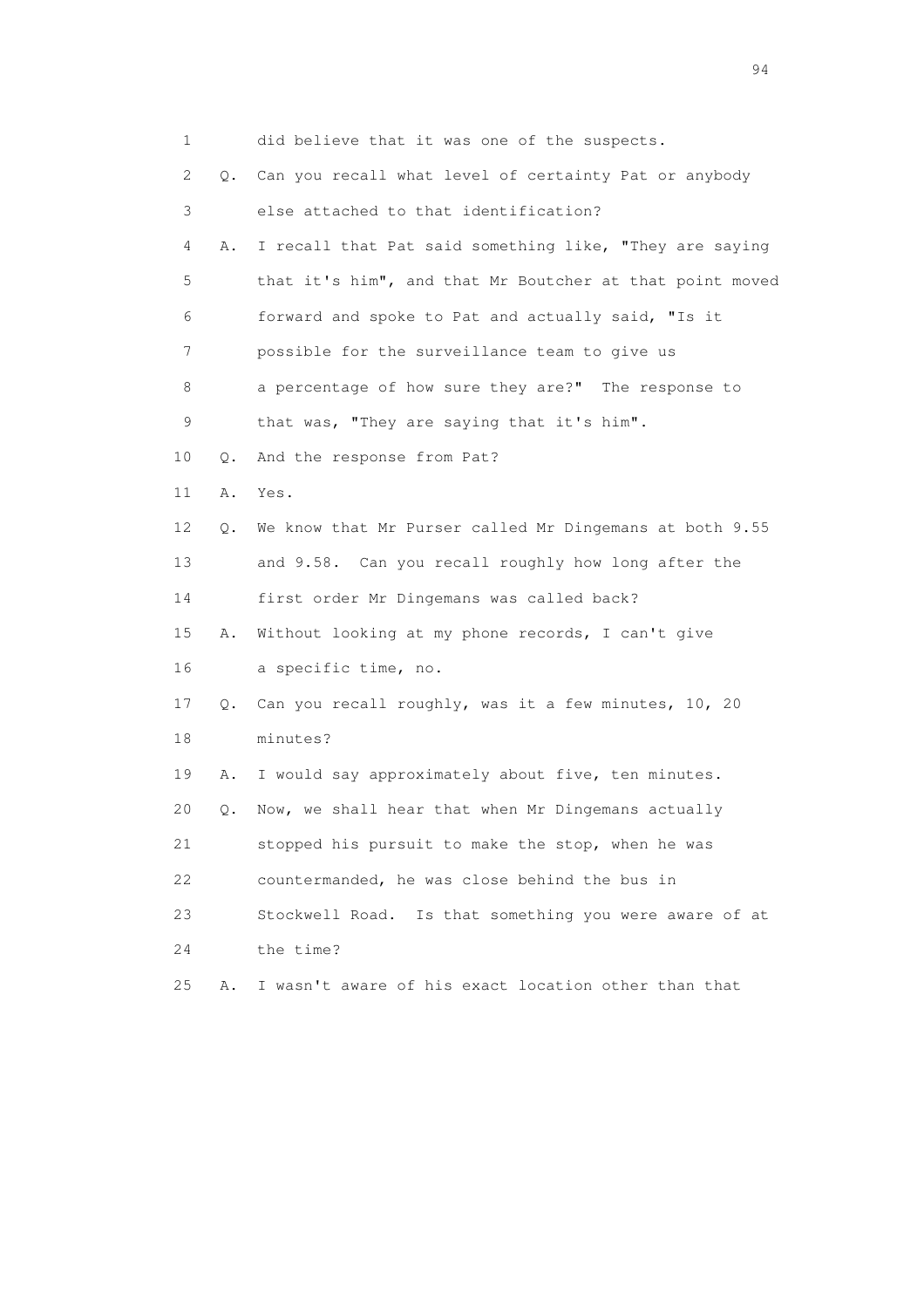1 they were putting themselves into a position that they 2 could have facilitated a stop. 3 Q. Did the time later come when information was relayed to 4 the control room that the man being followed was getting 5 up to get off the bus? 6 A. Yes, that was the case. 7 Q. We know that was about 10 o'clock in the morning, and 8 I think at this time Mr Esposito, so the tactical 9 adviser in the operations room, was in contact on 10 an open telephone line with Trojan 84, the tactical 11 adviser at the scene. Were you aware that there was 12 that line of communication in place at the time? 13 A. I was, sir, yes. 14 Q. At this time, Mr de Menezes getting up to get off the 15 bus, what did Mr Esposito say about the position of the 16 firearms teams? 17 A. My understanding was that the individual was to be 18 stopped, but the surveillance -- the firearms team were 19 not in a position at that stage to take control of the 20 suspect. 21 Q. What order did Commander Dick then give? 22 A. She then, I believe, spoke with Mr Boutcher and 23 instructed that if the surveillance team officers were 24 in a position, as they were behind the suspect as such, 25 to stop the individual, then they in fact should do

experience of the contract of the contract of the contract of the contract of the contract of the contract of the contract of the contract of the contract of the contract of the contract of the contract of the contract of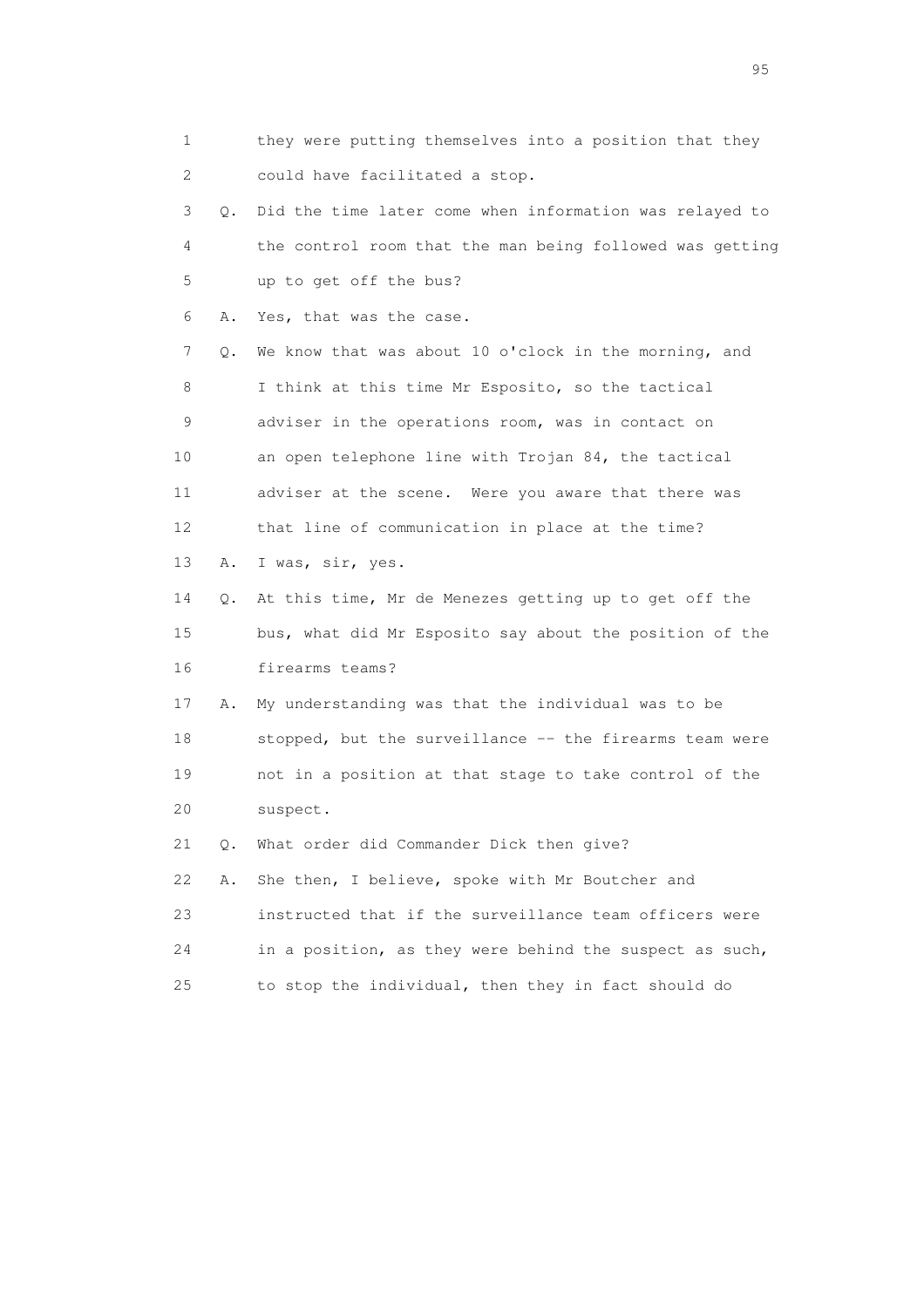1 that.

| 2  | Q.        | How long did she spend discussing this with Mr Boutcher  |
|----|-----------|----------------------------------------------------------|
| 3  |           | before she gave the order?                               |
| 4  | Α.        | Just literally seconds, a minute.                        |
| 5  | Q.        | So she had given that order. Did any further             |
| 6  |           | information on the progress of the firearms team then    |
| 7  |           | come in?                                                 |
| 8  | Α.        | Yes, at that point then Mr Esposito stated that in fact  |
| 9  |           | the firearms team were in a position to undertake the    |
| 10 |           | actual stop of the suspect.                              |
| 11 | Q.        | How long after Commander Dick's order that the           |
| 12 |           | surveillance teams carry out the stop did that new       |
| 13 |           | information, that the firearms teams were in place, come |
| 14 |           | through?                                                 |
| 15 | Α.        | Just a matter of seconds, if not a minute, later.        |
| 16 | Q.        | How did Commander Dick respond to that new information?  |
| 17 | Α.        | She was in control, she was in communication with the    |
| 18 |           | Silver on the understanding that the firearms teams were |
| 19 |           | in a position to deploy; she instructed that they were   |
| 20 |           | the ones that actually detained this -- stopped and      |
| 21 |           | detained the subject prior to him entering the tube      |
| 22 |           | station.                                                 |
| 23 | $\circ$ . | I am sure we will be asking this of a number of          |
| 24 |           | witnesses but I need to ask you precisely what words she |
| 25 |           | used as her order to the firearms teams?                 |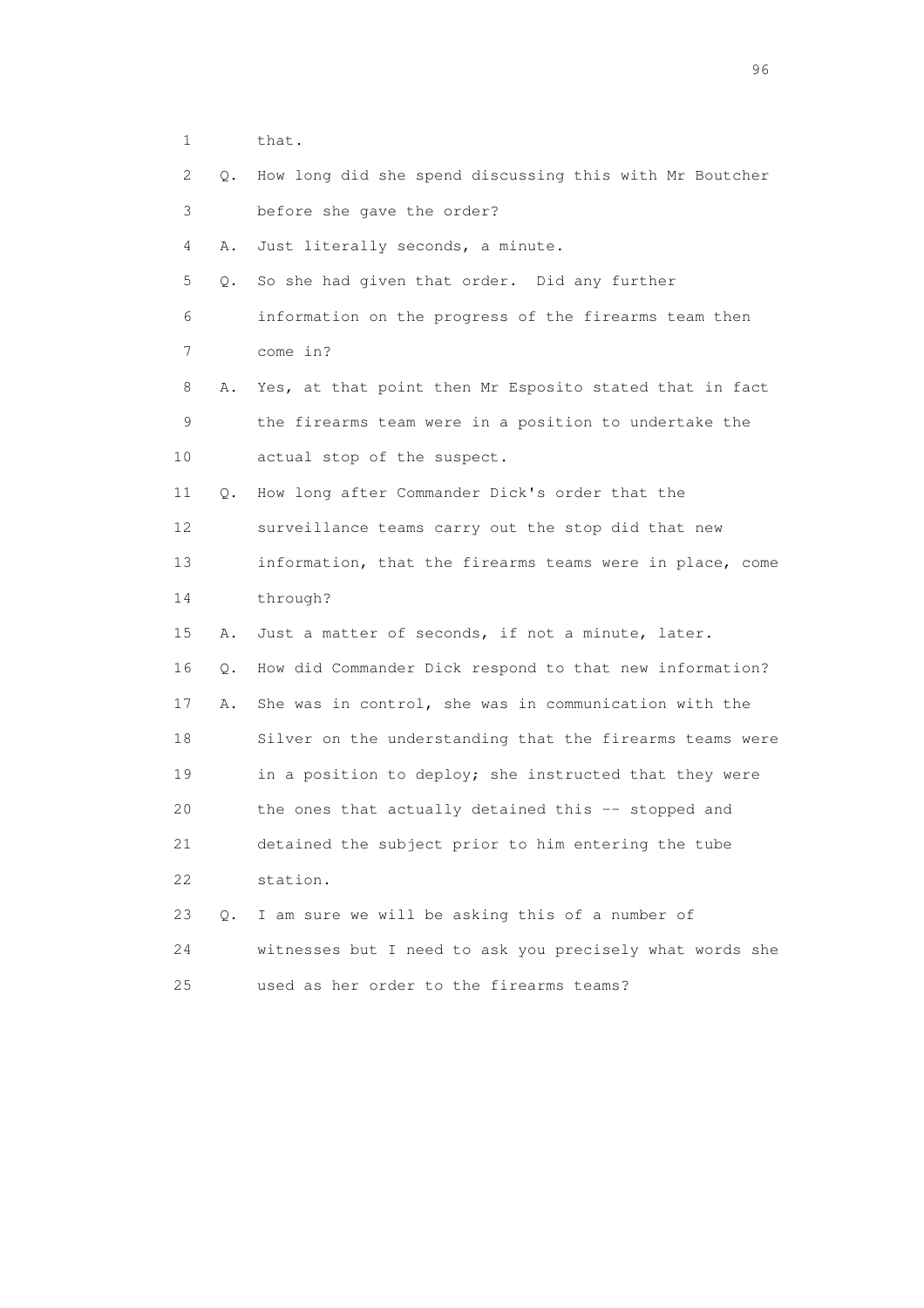- 1 A. My understand --
- 2 Q. As far as you can recall?
- 3 A. Yeah, was to detain the subject prior to him entering 4 the tube.
- 5 SIR MICHAEL WRIGHT: The exact words if you can.
- 6 A. My recollection, sir, was to detain.
- 7 SIR MICHAEL WRIGHT: "detain".
- 8 A. Detain.
- 9 MR HOUGH: After that order had been given, what was the 10 next piece of information that came through from those 11 at the scene? 12 A. The next that I recall was that the subject was already 13 within the entrance of the tube station, and in fact was 14 starting to make his way down the escalators into the
- 15 tube.
- 16 Q. So beyond the barriers and going down the escalator?
- 17 A. Yeah.
- 18 Q. Did communication then stop because the officers
- 19 involved were going underground?
- 20 A. That's correct, yes.
- 21 Q. Did you later hear, matter of some minutes afterwards,
- 22 that the subject, turned out to be Mr de Menezes, had
- 23 been shot?
- 24 A. That is correct, I heard that, yes.
- 25 Q. What further role, briefly and in general terms, did you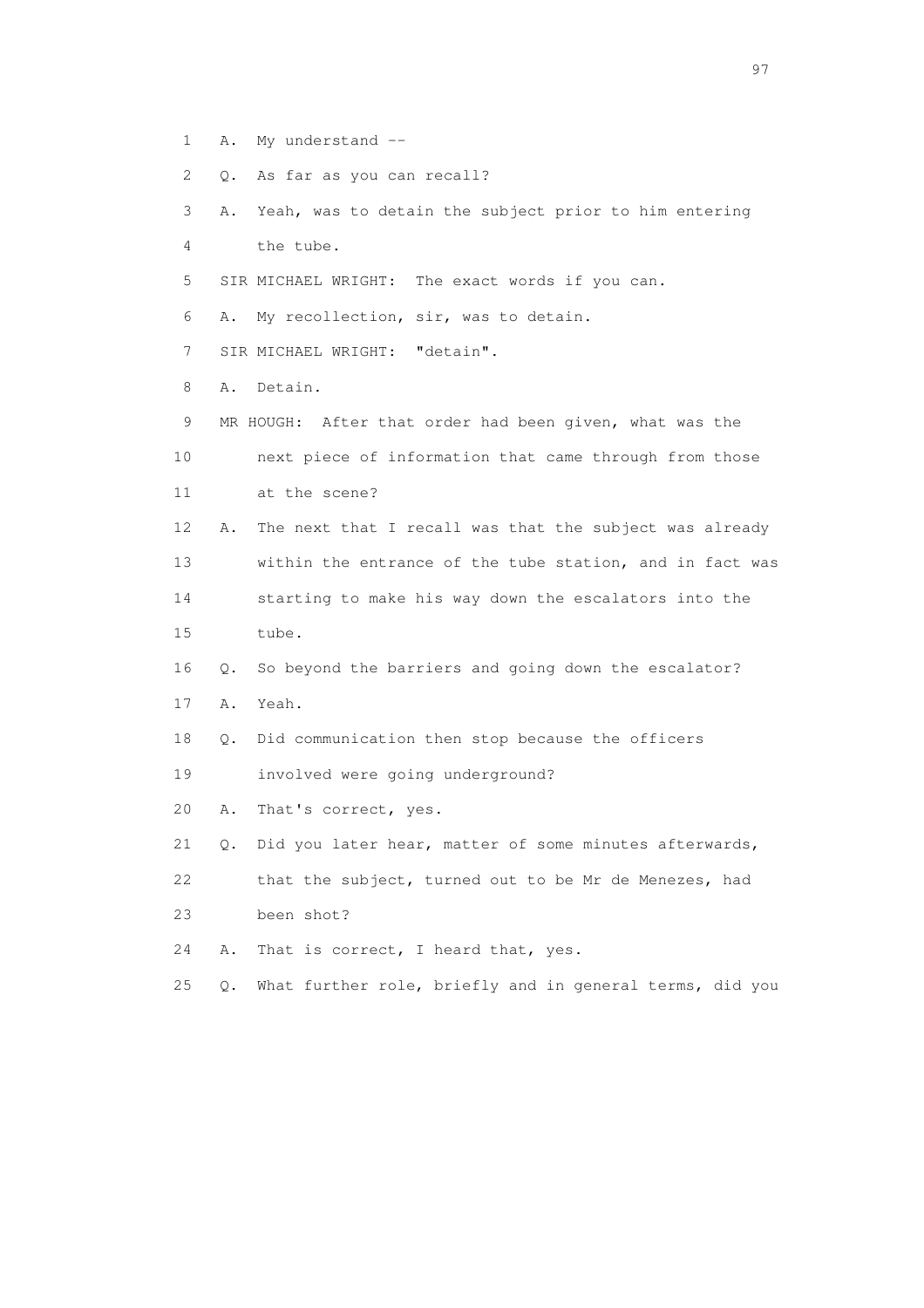1 play in the operation after that point? 2 A. I remained within the operations room. Clearly there 3 was still an active proactive operation to undertake and 4 that was our role, and myself and Mr Boutcher remained 5 within the ops room for the next several days in order 6 for us to try to locate and identify those that were 7 actually responsible for the attempted bombings. 8 MR HOUGH: We have heard, and I am sure we will hear more 9 about the products of those investigations and the days 10 you spent. Thank you very much, those are my questions. 11 SIR MICHAEL WRIGHT: Yes. Mr Mansfield. 12 Ouestions from MR MANSFIELD 13 MR MANSFIELD: Good morning. My name is Michael Mansfield. 14 I represent the family of Jean Charles de Menezes. 15 The question I want to start with in your case is: 16 did you keep any notes in an IRB or a red book or 17 anything of that kind that night yourself? 18 A. I was specifically employed in relation to the 7/7 so 19 I had notes in relation to the 7/7 and general notes in 20 relation to the events that evening. 21 Q. Sorry, I want to be specific. The reason I ask you is, 22 you made a statement quite a long time after, unless you 23 have made some others we don't have. The statement 24 I have, as has already been pointed out, is 25 16 January 2006 -- it's a good six months afterwards --

en 1988 en 1989 en 1989 en 1989 en 1989 en 1989 en 1989 en 1989 en 1989 en 1989 en 1989 en 1989 en 1989 en 19<br>De grote en 1989 en 1989 en 1989 en 1989 en 1989 en 1989 en 1989 en 1989 en 1989 en 1989 en 1989 en 1989 en 19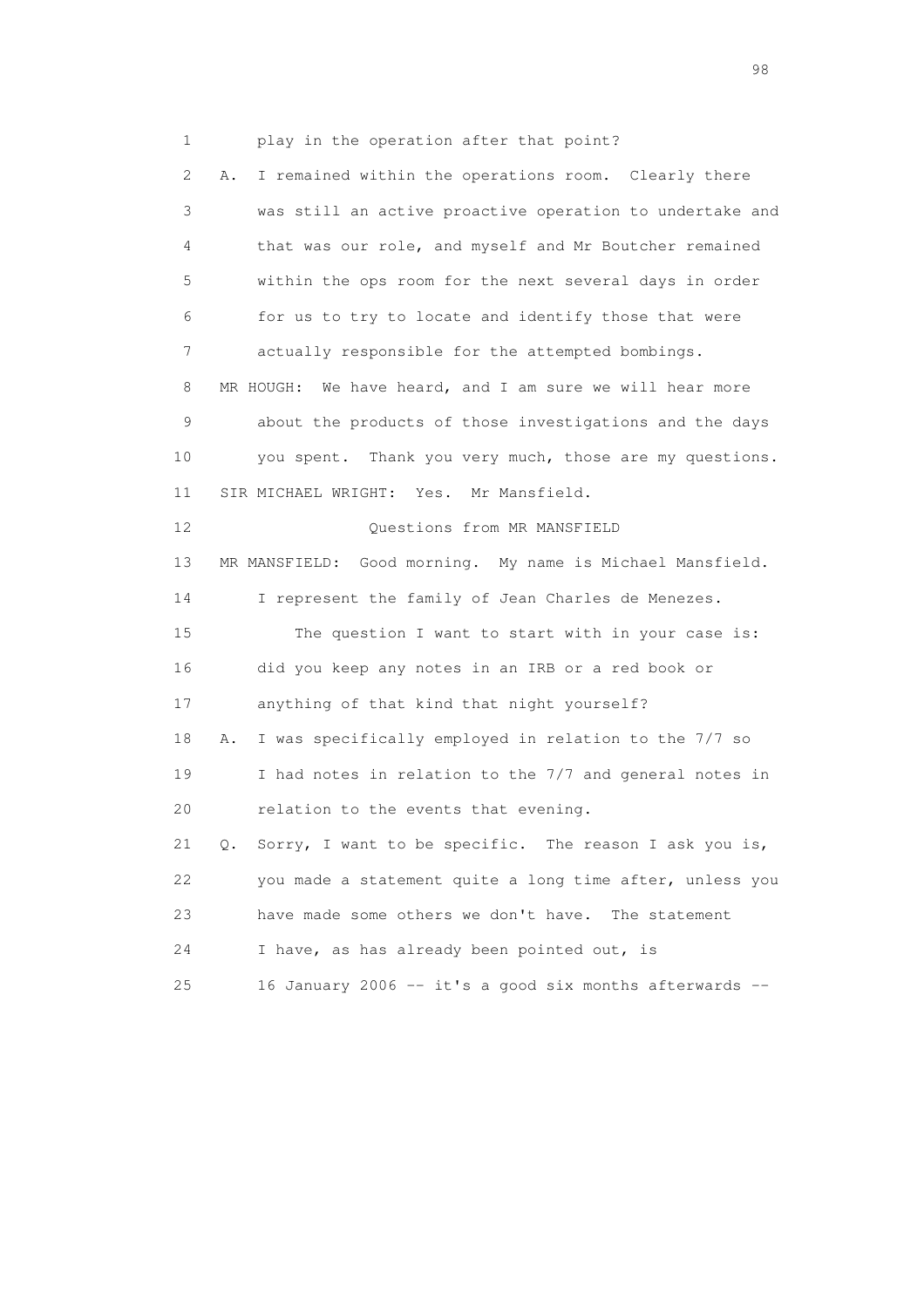1 about events that morning, primarily, although it 2 touched on the 21st as well.

 3 Had you made any notes that were contemporaneous 4 with events on 21/22 July?

 5 A. If I can explain, I was actually out of the UK from 6 September until January on a course in the US. I was 7 requested to make a statement around the September 8 period, and that was when I drafted a statement on the 9 computer and was able to sign it when I came back in 10 January. As far as contemporaneous notes in a notebook, 11 general notes were made but as far as the actual events 12 of the consequent proactive operation, they were being 13 recorded directly on to the CLIO log.

 14 Q. When you made the statement, did you have any 15 document -- I'll come to various stages which I suggest 16 are very important -- did you have any notes or logs or 17 anything to rely on when you wrote it, as you had been 18 out of the country?

 19 A. I did not have my notebooks with me at the time when 20 I wrote this statement, no.

 21 Q. You didn't, right. Have you subsequently cross-checked 22 this statement -- since you didn't have the notes with 23 you then -- you made in January with the notes that you 24 do have somewhere?

25 A. No. This statement is an accurate record of the events

en de la construction de la construction de la construction de la construction de la construction de la constr<br>1990 : la construction de la construction de la construction de la construction de la construction de la const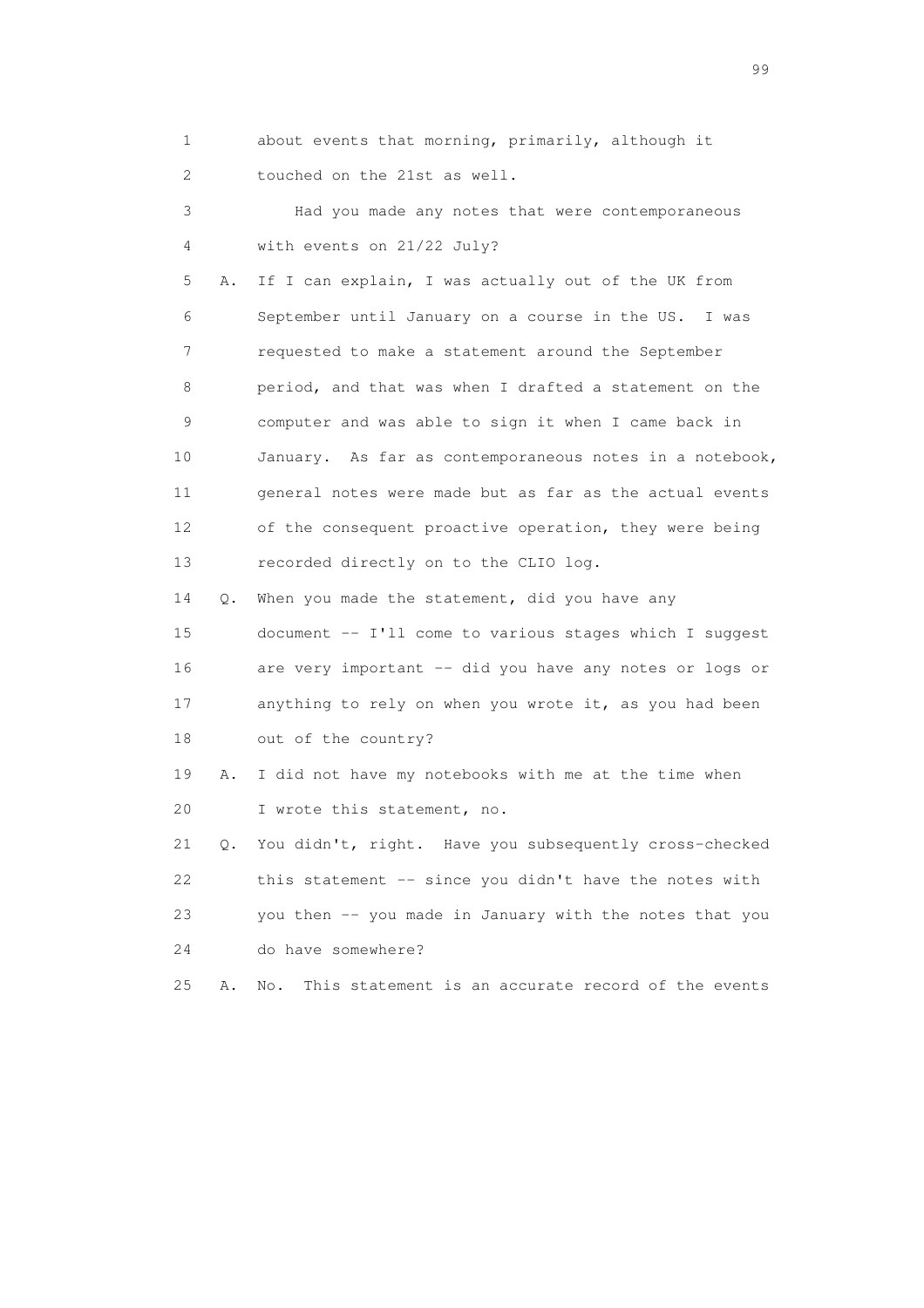1 that happened and my actions on those two dates. 2 Q. We will come to how accurate it is in a moment. Did you 3 cross-check the statement later with any notes or 4 contemporaneous documents to make sure the statement was 5 accurate? 6 A. I was aware that the CLIO log had been completed, I have 7 since seen that log of the events of the 22nd. 8 SIR MICHAEL WRIGHT: How does that work? The CLIO log, how 9 does it work? 10 A. It was a log, sir, that was within the operations room. 11 SIR MICHAEL WRIGHT: An electronic log. 12 A. Electronically being -- officers who were present within 13 the operations room could go and update entries on to 14 the log as events actually happened and that was in 15 place from about 10 am on the 22nd. 16 SIR MICHAEL WRIGHT: I think that probably is what 17 Mr Mansfield is originally after. Certainly it's what 18 I am after now. You didn't have a notebook, as it were, 19 keeping handwritten notes of what was going on; is that 20 right? 21 A. I did have a notebook but specifically in relation to 22 the events of the proactive operation, but my notes were 23 recording in actions on the CLIO log. 24 SIR MICHAEL WRIGHT: So that your notebook was in relation, 25 really nothing to do with Mr de Menezes at all?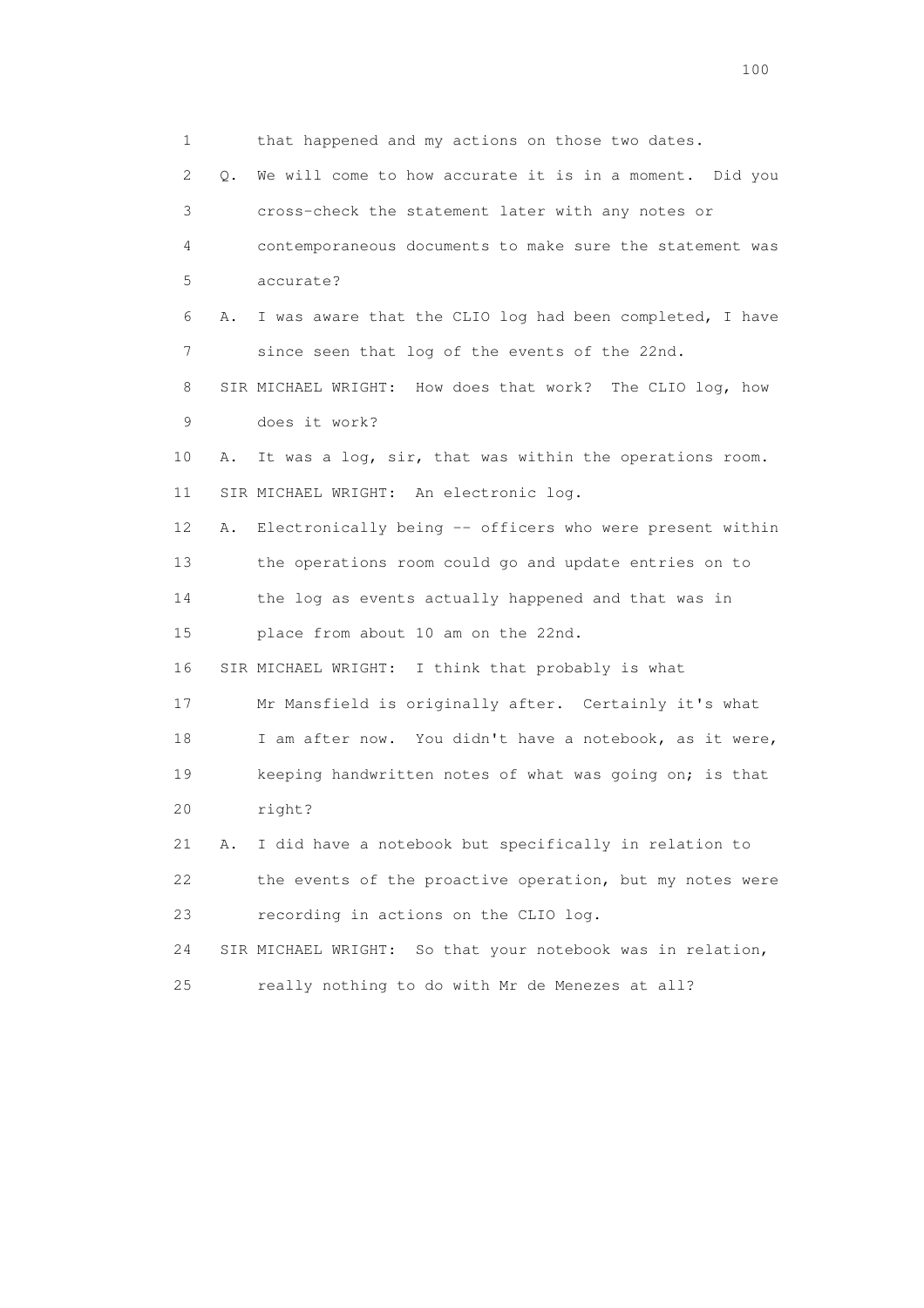1 A. No.

 2 SIR MICHAEL WRIGHT: That was the -- what you call the 3 proactive investigation that Detective Superintendent 4 Boutcher was conducting. 5 A. That's correct, sir. 6 SIR MICHAEL WRIGHT: Investigating the 21/7 attack. So far 7 as the events of which you made your statement, that is 8 the events in the control room that morning, that was on 9 the CLIO log, was it? 10 A. The CLIO log was commenced from 10 am onwards, so this 11 statement in relation to what had happened the night 12 before was from my recollection and just general notes 13 in relation to what -- 14 SIR MICHAEL WRIGHT: Did you make entries in the CLIO log? 15 A. I did, sir, yes. 16 SIR MICHAEL WRIGHT: You didn't have them, they weren't 17 available to you when you wrote your statement? 18 A. They weren't, sir, but those events that I refer to 19 within the CLIO log are the ongoing proactive operation, 20 which then commenced for several days after 21 Mr de Menezes has been shot. 22 MR MANSFIELD: When you say "CLIO log 10 am", you mean 10 am 23 on the 22nd? 24 A. That's correct, sir. 25 Q. That's after the shooting so can we put that to one side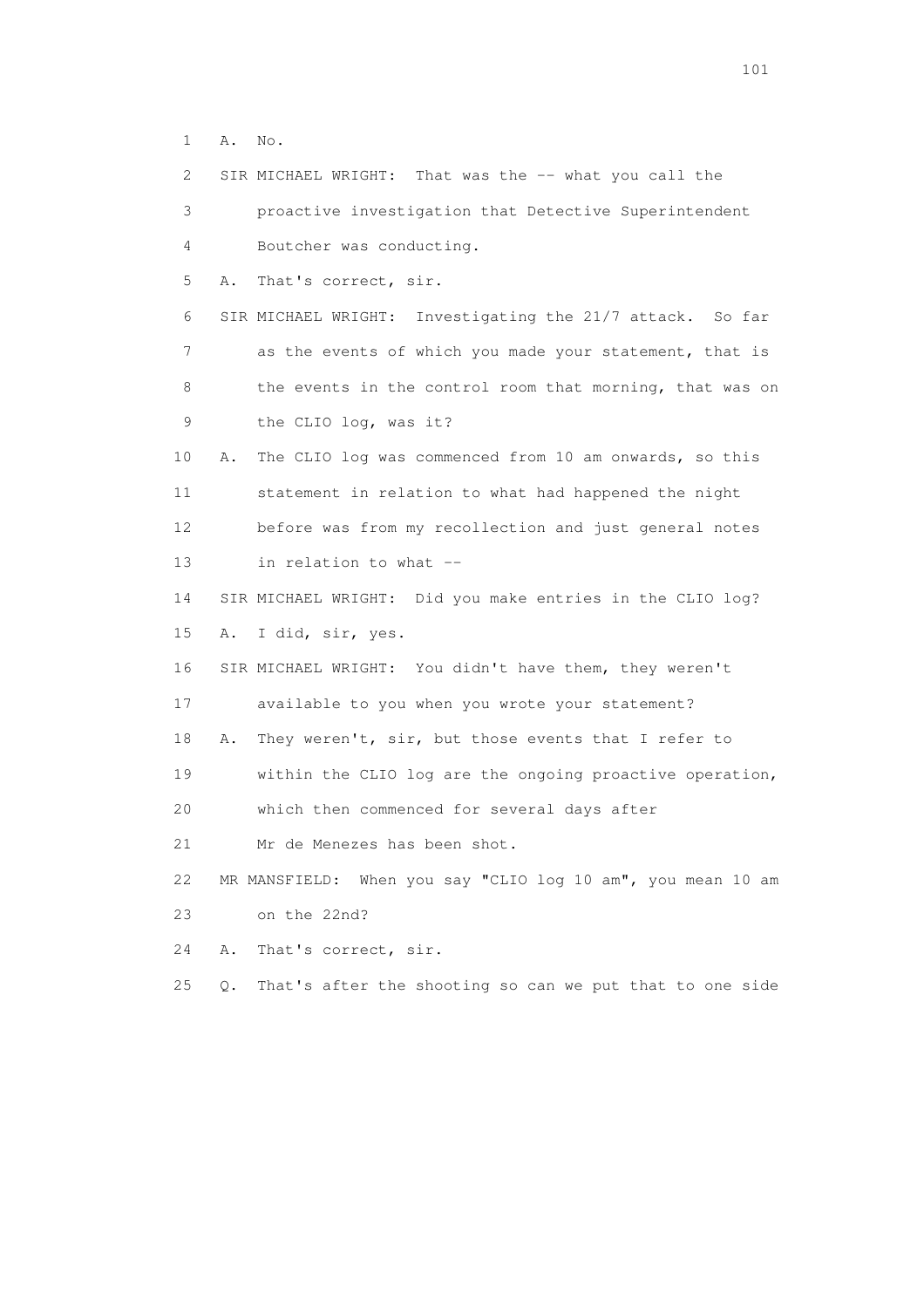| 1  |           | for the moment. What you are saying is, I want to be     |
|----|-----------|----------------------------------------------------------|
| 2  |           | precise because if there are any notes that can help     |
| 3  |           | perhaps we could have a sight of them. The log we can    |
| 4  |           | leave to one side. Are there any notes made by you on    |
| 5  |           | the night of the 21st into the 22nd and then up until    |
| 6  |           | 10 o'clock in the morning?                               |
| 7  | Α.        | I would have had a red book, yes.                        |
| 8  | Q.        | Right, well, I asked you that in the first place. Does   |
| 9  |           | the red book that you have then have any notes in        |
| 10 |           | relation to this period of time?                         |
| 11 | Α.        | It would have some notes, yes.                           |
| 12 | Q.        | Where is it?                                             |
| 13 | Α.        | I believe at the office.                                 |
| 14 | Q.        | Right. Any problem about having access to it?            |
| 15 | Α.        | No, sir.                                                 |
| 16 | Q.        | Has anybody ever asked you, the IPCC or anybody else?    |
| 17 | Α.        | I was asked whether I had undertaken to take some notes, |
| 18 |           | and I said that I had had a red book but there was       |
| 19 |           | nothing within the red book. It was all pertaining       |
| 20 |           | specifically to 7/7 and the minimum detail in relation   |
| 21 |           | to this.                                                 |
| 22 | $\circ$ . | Right, so is the position this: that there are no notes  |
| 23 |           | made by you about what happened on the evening of the    |
| 24 |           | 21st/22nd?                                               |
| 25 | Α.        | There will be some record of that, sir, within the red   |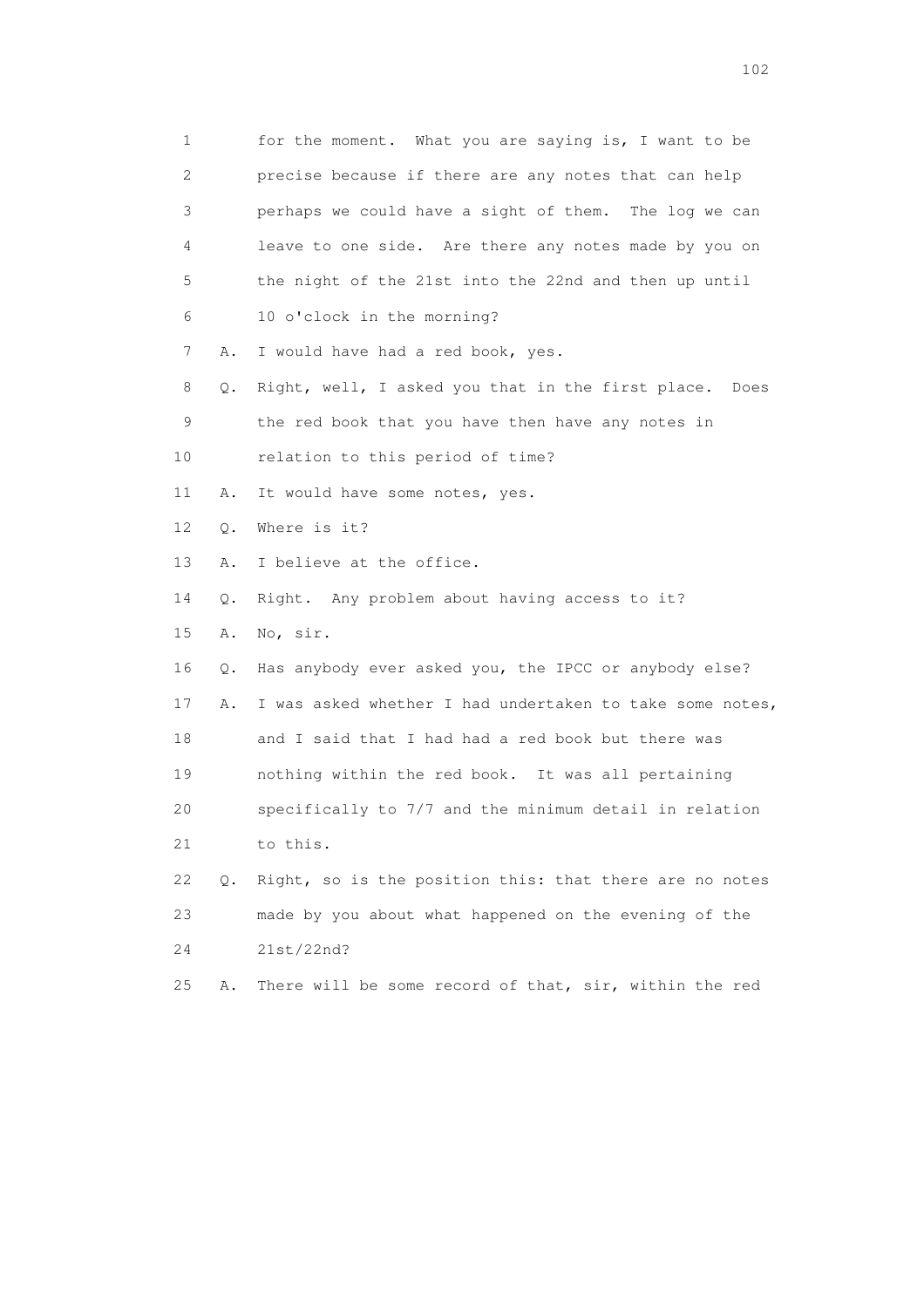1 book, yes.

2 Q. All right.

 3 SIR MICHAEL WRIGHT: You said a moment ago "minimum detail"; 4 is that right?

5 A. Detail as in I was involved within the 7/7

 6 investigation, I was then in the control room that as 7 the events actually happened, the 21/7 bombings; I was 8 then involved in briefing later on that day as to what 9 the actual events were. But then the period up until 10 going off duty and coming in the next morning, there was 11 minimum notes. I was the deputy to Mr Boutcher, and the 12 actual events of my consequent actions, I believed were 13 being undertaken within the CLIO log.

14 SIR MICHAEL WRIGHT: All right.

 15 MR MANSFIELD: I am going to leave that for a moment because 16 it may be we can get the red book you are talking about. 17 The reason I have asked you carefully about this, 18 it's because of various stages where I want to suggest 19 you must have become involved -- whether you knew it is 20 another matter -- in relation to the manhunt, because we 21 understand there is a Senior Investigating Officer -- 22 his name is McKenna -- who is looking at the 23 retrospective, if this is a sensible distinction, the 24 reactive and retrospective look at what happened on the 25 7th and what happened on the 21st. Did you know that?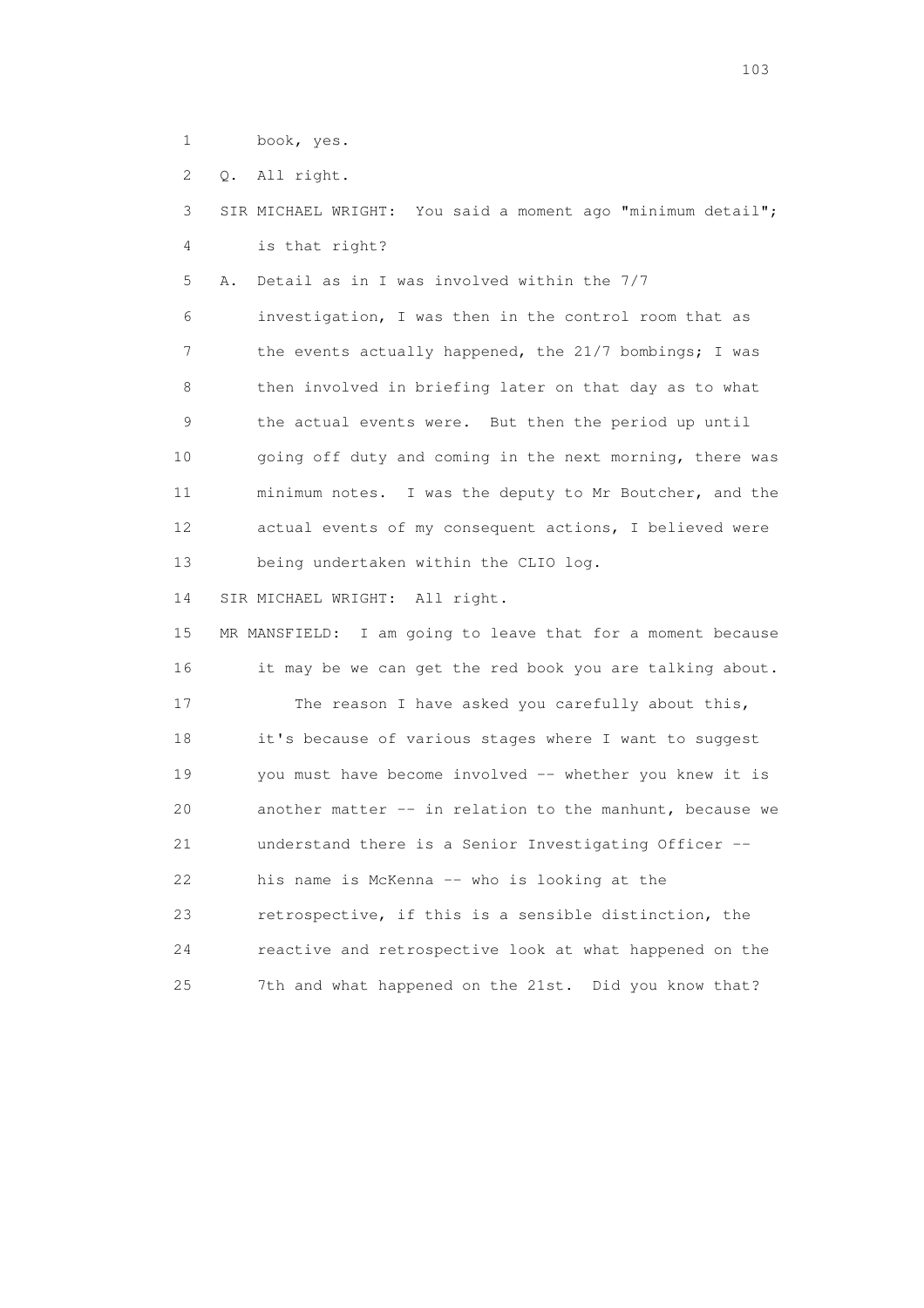1 A. The Senior Investigating Officer appointed in relation 2 to 7/7 was Mr Prunty, and in relation to the events of 3 21/7 was Mr McKenna. 4 Q. That's retrospective? 5 A. Yeah. 6 Q. In the sense that it's looking at the scenes? 7 A. Yeah, the whole investigation. 8 Q. Well, what's Mr Boutcher doing? 9 A. His role has been nominated for the proactive operation 10 to actually undertake what is necessary to actually 11 identify and locate the individuals responsible. 12 Q. Right. That plainly -- and you are his deputy? 13 A. That's correct, sir. 14 Q. So in fact, from the moment you are his deputy, what is 15 going on that night is of course relevant to you, isn't 16 it; must be? 17 A. Yes. 18 Q. Right. Therefore, what happens that night, that is the 19 night of the 21st into the 22nd, in relation to, whether 20 you call it -- I'll call it a manhunt because that's the 21 name that's been used, the Boutcher team manhunt 22 exercise, plainly is important, isn't it? 23 A. Yes, sir. 24 Q. I want to come to a stage when you are informed by 25 Mr Boutcher, you told the jury earlier on it was around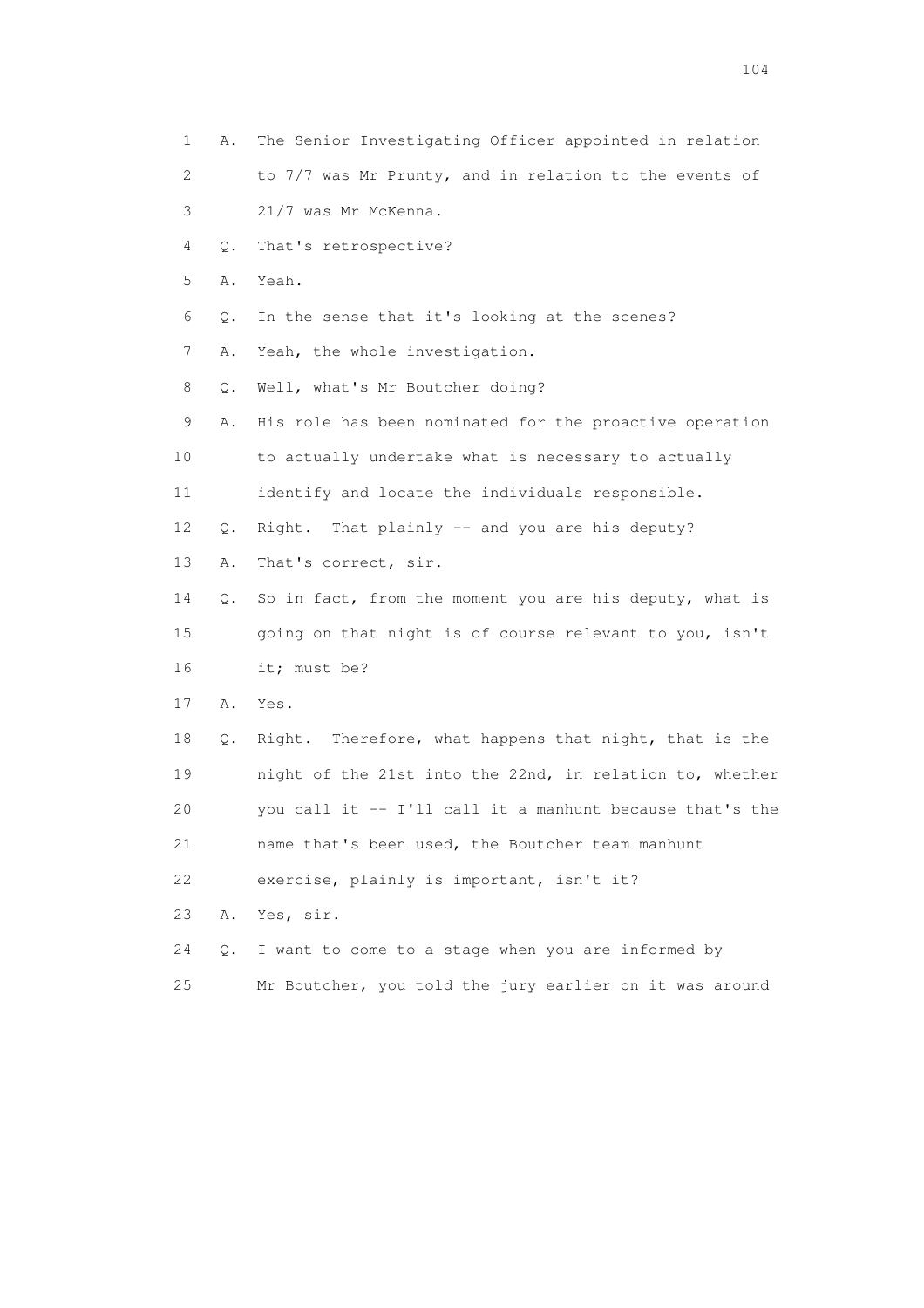| 1  |    | about the 10.10 time in the evening, that a firearms     |
|----|----|----------------------------------------------------------|
| 2  |    | authority had been granted; do you remember you said     |
| 3  |    | that this morning?                                       |
| 4  | Α. | I was informed by Mr Boutcher, yes, that firearms        |
| 5  |    | authority had been granted.                              |
| 6  | Q. | Yes, is that all he told you?                            |
| 7  | Α. | He informed me that he had spoken to Mr White and        |
| 8  |    | Mr White was in fact the authorising officer.            |
| 9  | Q. | Yes?                                                     |
| 10 | Α. | And that there was surveillance officers armed for their |
| 11 |    | own protection and a firearms team available should they |
| 12 |    | be required.                                             |
| 13 | Q. | Right, a firearms team available. I am not suggesting    |
| 14 |    | you necessarily knew which ones they were, but we have   |
| 15 |    | heard that they have colours and the one that was made   |
| 16 |    | available by the officer you have already indicated you  |
| 17 |    | had met with at some point, Andrew, was the orange team. |
| 18 |    | Did you know it was in fact the orange team or not?      |
| 19 | Α. | No, sir.                                                 |
| 20 | О. | I'm not suggesting you need to know that, unless you had |
| 21 |    | a role. Did you have a role that night to play with the  |
| 22 |    | orange team?                                             |
| 23 | Α. | No, sir.                                                 |
| 24 | Q. | Are you sure?                                            |
| 25 | Α. | Yes, sir.                                                |
|    |    |                                                          |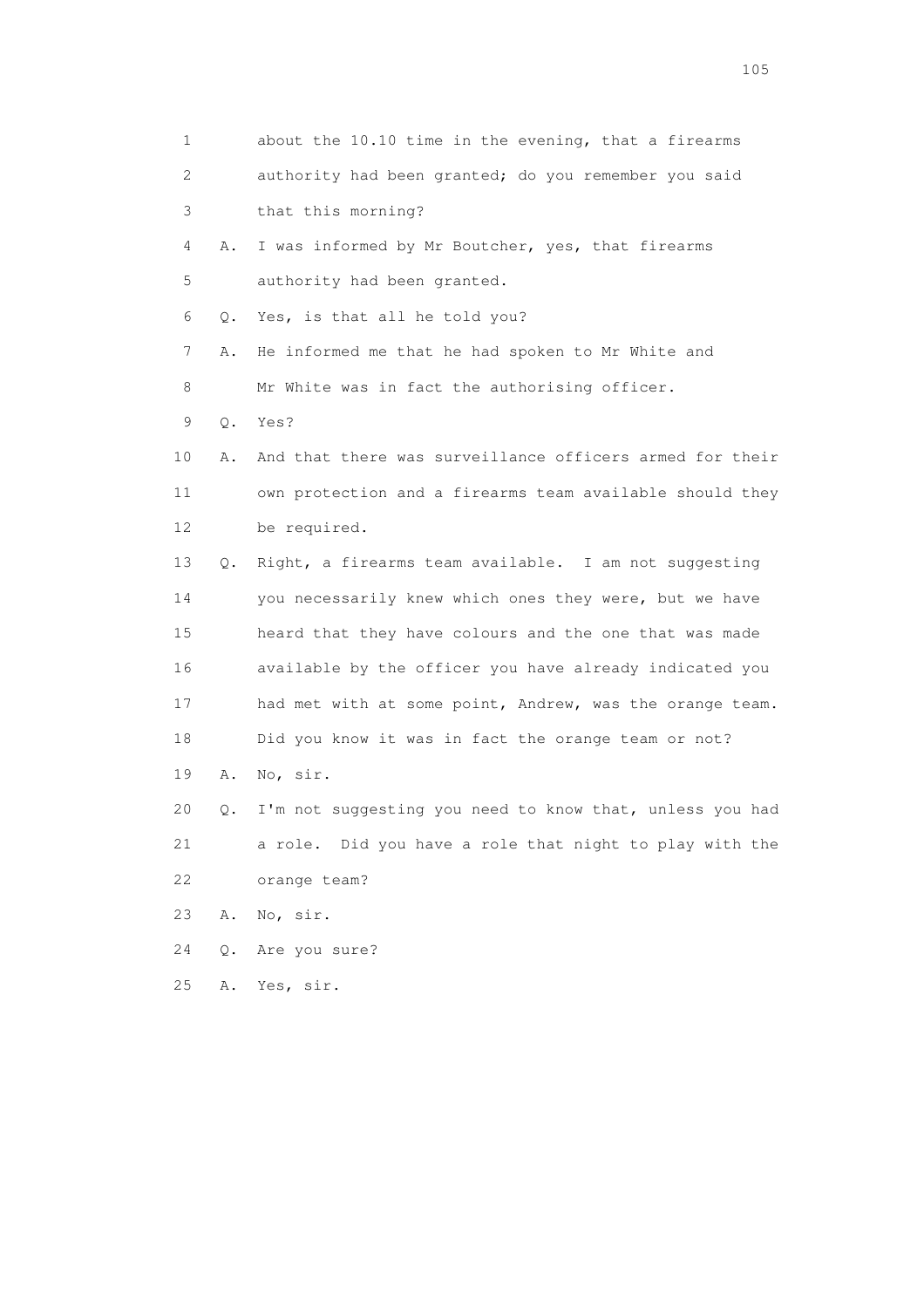1 Q. All right, well, did you have a role in order to

 2 identify someone who would play a part with the orange 3 team?

4 A. Not for that evening, sir, no.

5 Q. Are you sure?

6 A. Yes, sir.

 7 Q. Have you ever seen the firearms authority in this case? 8 A. No, sir.

 9 Q. You haven't. Could we have, therefore, I think it's 10 page 31 of the documents. I think I have the pages 11 right on this one. Page 31. It is a page the jury has 12 seen before. Thank you. The jury have this document. 13 It's in one of their tabs, if they would like to -- it's 14 tab 40 -- look it up.

 15 There is a particular entry here which I want to go 16 through with you because you are mentioned, and I think 17 you have probably had time to read it, but it's just 18 over halfway down, DCI Scott, do you see that:

19 "DCI Scott tasked..."

 20 We have been told by Mr Boutcher that's what Andrew 21 said -- I'm so sorry, it might have been Mr White said 22 also.

 23 "DCI Scott tasked to identify and brief Silver 24 Commander for deployment with SFO standby team who will 25 remain at base awaiting intelligence developments."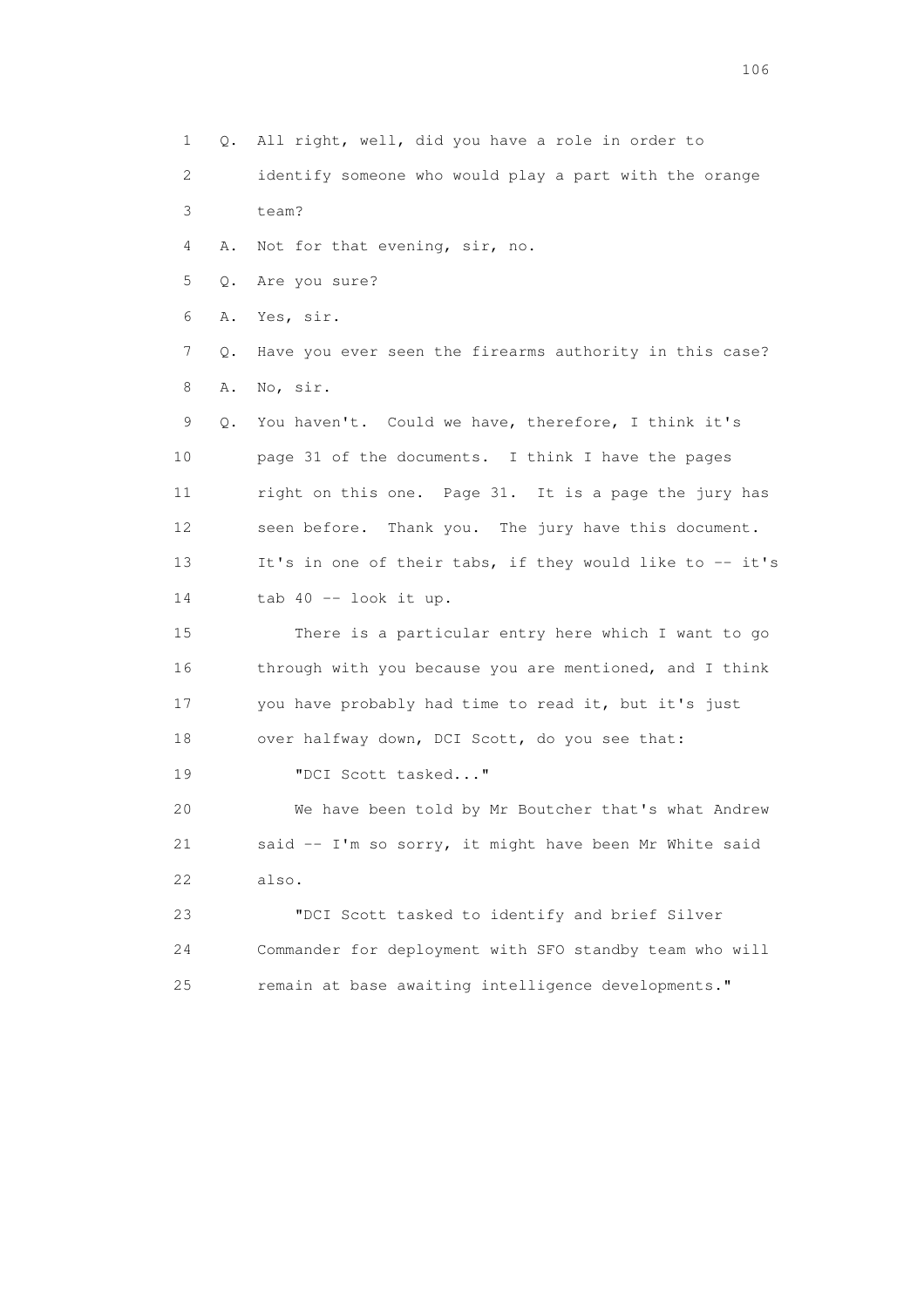| 1  |    | Did you know about that?                                 |
|----|----|----------------------------------------------------------|
| 2  | Α. | No, sir, I was not tasked to undertake that actual       |
| 3  |    | briefing. My tasking was from Mr Boutcher and that was   |
| 4  |    | to identify Silvers potential deployment with the        |
| 5  |    | firearms team.                                           |
| 6  | Q. | I will come on to that aspect of it in a moment. You     |
| 7  |    | see, this is a firearms authority which Mr White said he |
| 8  |    | would not grant unless there was a clear structure in    |
| 9  |    | place which involves identifying people and making sure  |
| 10 |    | they know they are the Silver overnight. Now, were you   |
| 11 |    | aware that that's important for Mr White, the officer    |
| 12 |    | who grants the authority?                                |
| 13 | Α. | I would be aware that the officer, you know, granting    |
| 14 |    | the authority would expect that a Silver would be        |
| 15 |    | deployed with the team, and as I say, I was tasked to    |
| 16 |    | identify Silvers for potential deployment --             |
| 17 | Q. | It's a little more than that. Because you don't want to  |
| 18 |    | say: we have a whole load here so that's fine and we     |
| 19 |    | will go off for the night. You need to be sure when you  |
| 20 |    | leave, when you leave, that someone has been identified, |
| 21 |    | because you don't know at this stage what's going to     |
| 22 |    | happen overnight, anything could happen at any stage;    |
| 23 |    | you need to know who it is who realises they are the     |
| 24 |    | Silver on standby, and they have been briefed in the     |
| 25 |    | same way that you have about the background.             |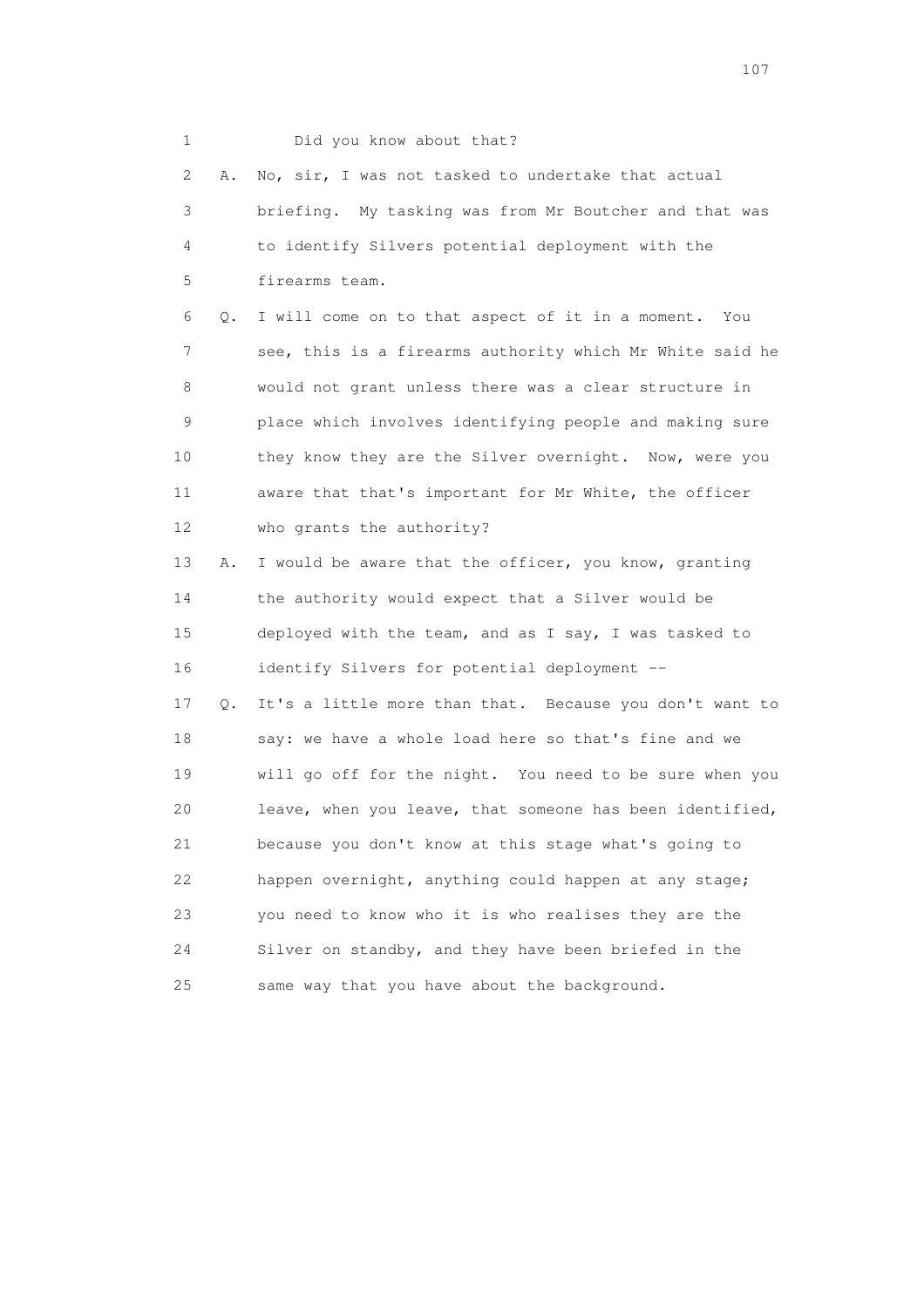1 Now, that's what should happen, isn't it? 2 A. I wouldn't say that's necessary, sir, no. There were 3 officers who were fully briefed as to what had happened 4 during that day, Mr Macbrayne, Mr Mellody, who could 5 have performed that role of Silver if required. 6 Q. Well, of course, anyone could, but it's important that 7 they know that that is the role that they are going to 8 undertake before it happens? 9 A. But at that stage, sir, there was no deployment for the 10 Silvers at that stage. 11 Q. No, you see, that's why this contingency is being set 12 up, for deployment. It's getting everybody ready. You 13 get a team ready, kitted up, and you get a Silver ready 14 to go with them. Now, who was the Silver, at least this 15 part of it, who you had identified for deployment, who 16 understood when you left: I am the Silver for the 17 standby team. 18 A. When I actually left duty at 2 o'clock in the morning, 19 there were officers there who I felt could perform the 20 role of Silver, who knew what the situation was 21 overnight should they be required to deploy, with 22 Silvers warned to come in the following morning for 23 potential deployment as well. 24 Q. We will deal with the following morning. Now would you 25 kindly answer the question: who was the Silver who had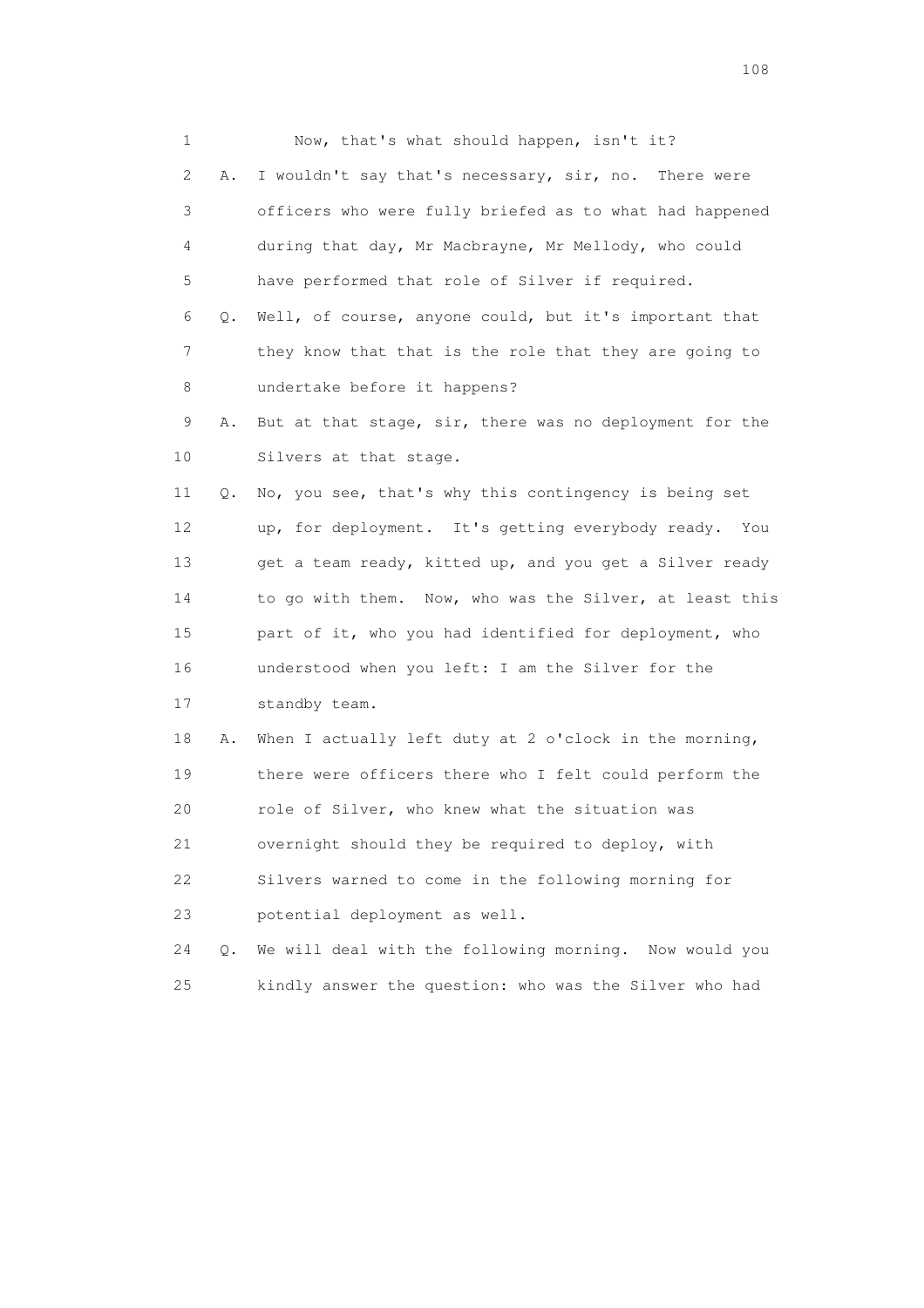| 1                         |    | been identified before you left at 2 o'clock in the      |
|---------------------------|----|----------------------------------------------------------|
| $\mathbf{2}^{\mathsf{I}}$ |    | morning, who had been identified as the standby Silver   |
| 3                         |    | for the standby team?                                    |
| 4                         | Α. | There was no one individual identified but there were    |
| 5                         |    | officers there who could undertake that role.            |
| 6                         | Q. | You say you weren't told about the briefing bit of this, |
| 7                         |    | in other words the firearms authority suggesting that    |
| 8                         |    | you should identify and brief a Silver Commander; you    |
| 9                         |    | don't know about that bit?                               |
| 10                        | Α. | Certainly not to brief a Silver Commander.               |
| 11                        | Q. | Was that the first time you have been told about<br>No.  |
| 12                        |    | that aspect of this?                                     |
| 13                        | Α. | My understanding was that my tasking was from            |
| 14                        |    | Mr Boutcher to identify Silvers for potential deployment |
| 15                        |    | the following morning.                                   |
| 16                        | Q. | I appreciate, it would help if you wouldn't mind just    |
| 17                        |    | answering the question, otherwise we will be here much   |
| 18                        |    | longer. Is today the first time that you have been made  |
| 19                        |    | aware that you had to brief anyone over night standby    |
| 20                        |    | duty?                                                    |
| 21                        | Α. | Yes, that's correct, sir.                                |
| 22                        | Q. | I want you to look and you have looked, but I want to go |
| 23                        |    | to it again, because it appears in the policy document   |
| 24                        |    | which the jury also have at tab 41, that at 2.30 when    |
| 25                        |    | you had already gone or thereabouts, there was           |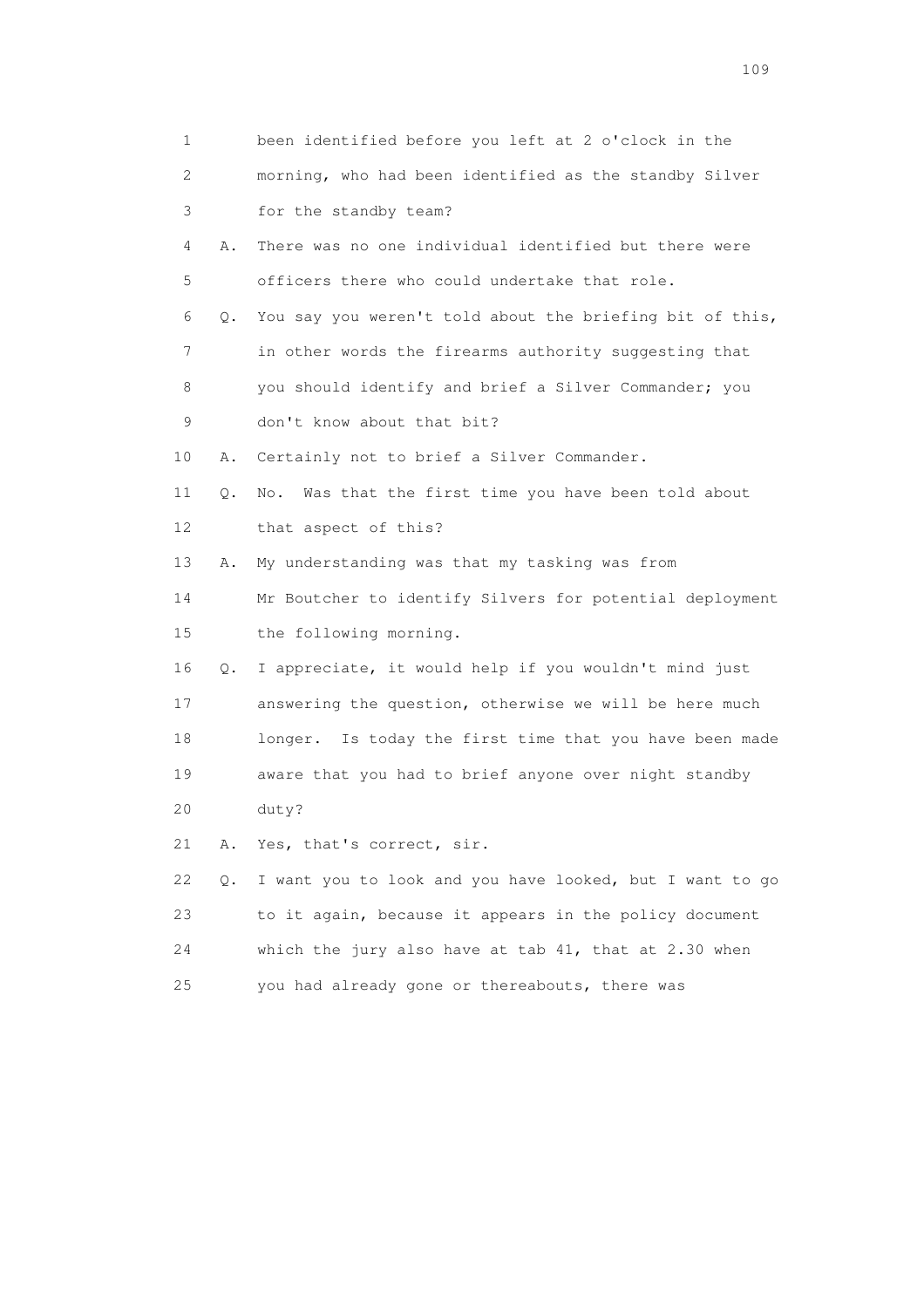| 1  |       | discussion about -- sorry, I keep saying 2.30, it's      |
|----|-------|----------------------------------------------------------|
| 2  |       | Then there is a later entry, 2.35. It's the<br>12.30.    |
| 3  |       | fifth page. Could we have that up on screen, please.     |
| 4  |       | Now, this was written by Andrew and he's told us         |
| 5  |       | that in fact what he wrote and what he meant was that    |
| 6  |       | you in fact were the overnight, in other words night     |
| 7  |       | duty, standby Silver. Is that right?                     |
| 8  | Α.    | No, I was not the night duty Silver, sir.                |
| 9  | Q.    | Because I would have to ask, obviously, if you were, you |
| 10 |       | wouldn't or would you have gone off for some sleep at    |
| 11 |       | 2 o'clock if you had that role?                          |
| 12 | Α.    | No, I wouldn't, sir.                                     |
| 13 | Q.    | Then I will ask this question: if you hadn't briefed     |
| 14 |       | anybody and there were just a group of people who could  |
| 15 |       | be it, and you weren't it yourself, who was the standby  |
| 16 |       | Silver overnight in case something happened?             |
| 17 | Α.    | It was the officers, Mr Mellody or Mr Macbrayne, who     |
| 18 |       | were on duty, who could have deployed should they be     |
| 19 |       | required.                                                |
| 20 | Q.    | Anybody could have. Who was the night duty standby       |
| 21 |       | Silver?                                                  |
| 22 | Α.    | There was not one named individual.                      |
| 23 | $Q$ . | It's important, isn't it, as we heard from<br>No.        |
| 24 |       | Mr McDowall himself and also from Andrew, that if        |
| 25 |       | a strategy is going to be set, a firearms strategy is    |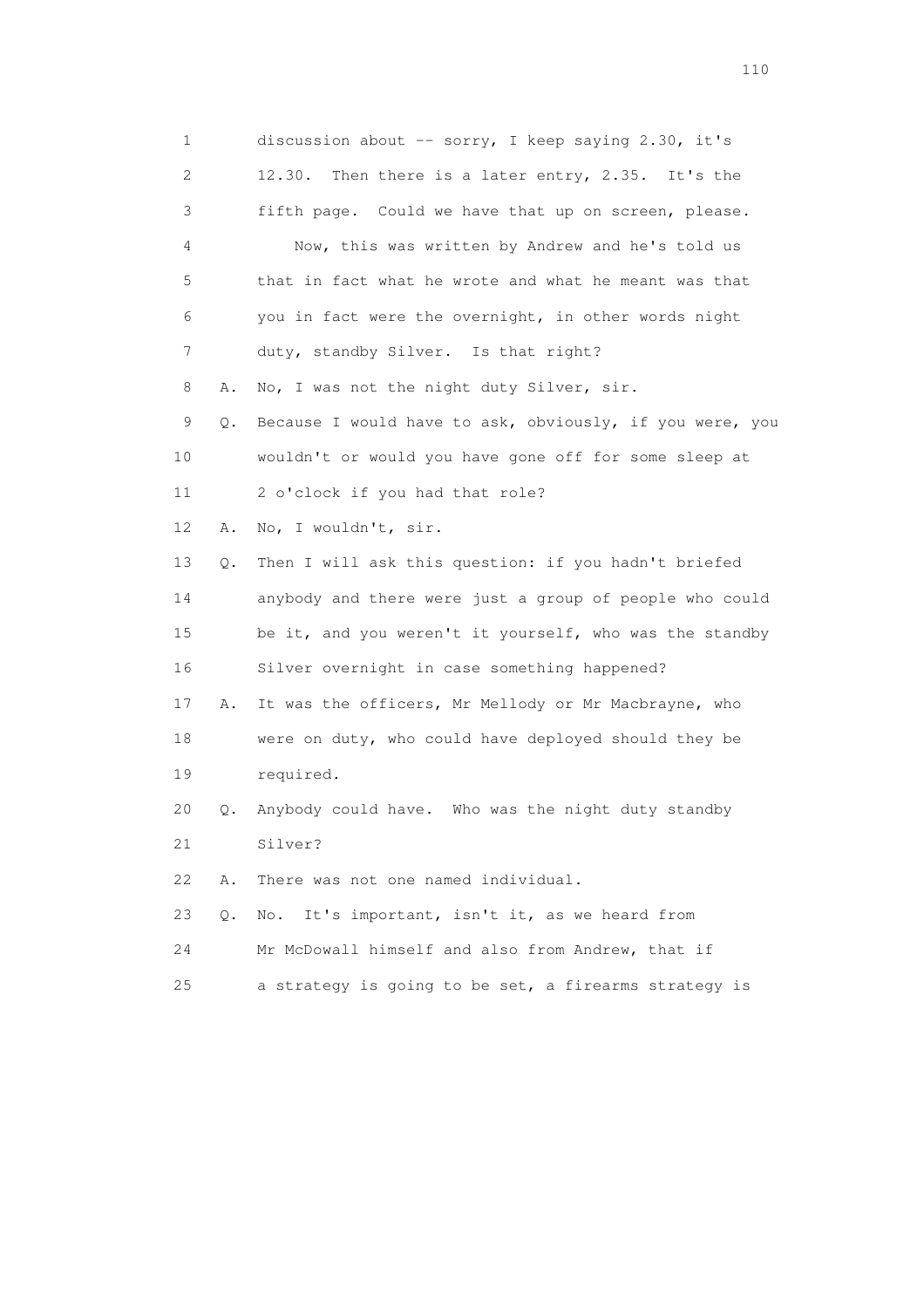1 going to be set by the Gold Commander, who is it that 2 makes sure it's implemented? 3 A. Whoever is briefed and undertakes the -- 4 Q. No, sorry, which one down from Gold has to ensure that 5 it's implemented? 6 A. The Silver. 7 Q. Silver, right. At 4.55, who was the Silver implementing 8 Gold's strategy? 9 A. Well, I wasn't there at that time, so -- 10 Q. I appreciate. When you came back at 6 o'clock, did you 11 find out pretty quickly who was the Silver in charge of 12 implementing strategy? 13 A. Yes, I did, yes. 14 Q. Who was it? 15 A. It was Mr Merrick Rose. 16 Q. Rose, he didn't come on until much later? 17 A. He was there at 5.30, sir. 18 Q. Yes, I appreciate. Who was there at 4.55 to implement 19 Gold's strategy? 20 A. You would have to ask Gold and the officers that were 21 there at that time. 22 Q. So far no-one has been able to help, and you can't; is 23 that right? 24 A. I was not there, sir, no. 25 MR MANSFIELD: Sir, would that be a convenient moment?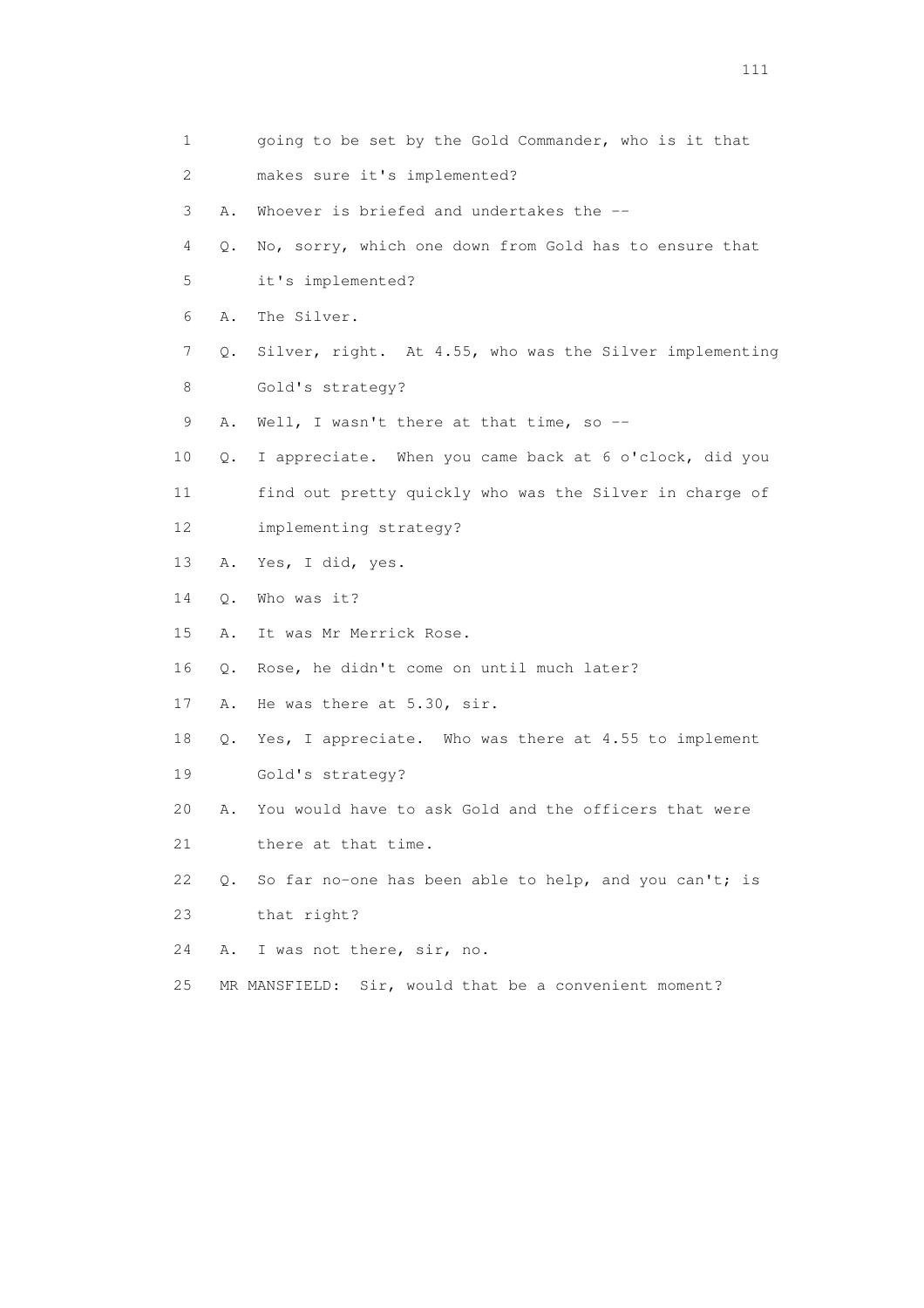1 SIR MICHAEL WRIGHT: Yes. Before we do, I just want to be 2 sure that you and the witness are talking about the same 3 thing. 4 MR MANSFIELD: Yes. 5 SIR MICHAEL WRIGHT: If I have understood this right, the 6 officer who would have implemented Gold's strategy would 7 be the Silver in charge of the -- Silver in the control 8 room. 9 MR MANSFIELD: Sir, I thought that until I asked Andrew, and 10 he said it would be the Silver who was on standby to go 11 with the team. 12 SIR MICHAEL WRIGHT: To go on the ground. 13 MR MANSFIELD: Yes, because it's firearms. 14 SIR MICHAEL WRIGHT: Right. 15 MR MANSFIELD: But in fact up to that point, I had put to 16 him that I, from all the documents, had surmised that it  $17$  was  $-$  18 SIR MICHAEL WRIGHT: I think you may get help from other 19 witnesses about that. 20 MR MANSFIELD: Yes. 21 SIR MICHAEL WRIGHT: When it was your recollection that it 22 was Mr Rose who was the Silver, at any rate when you 23 came back at 6 o'clock, did you appreciate that he was 24 apparently the Silver for the Portnall Road 25 surveillance?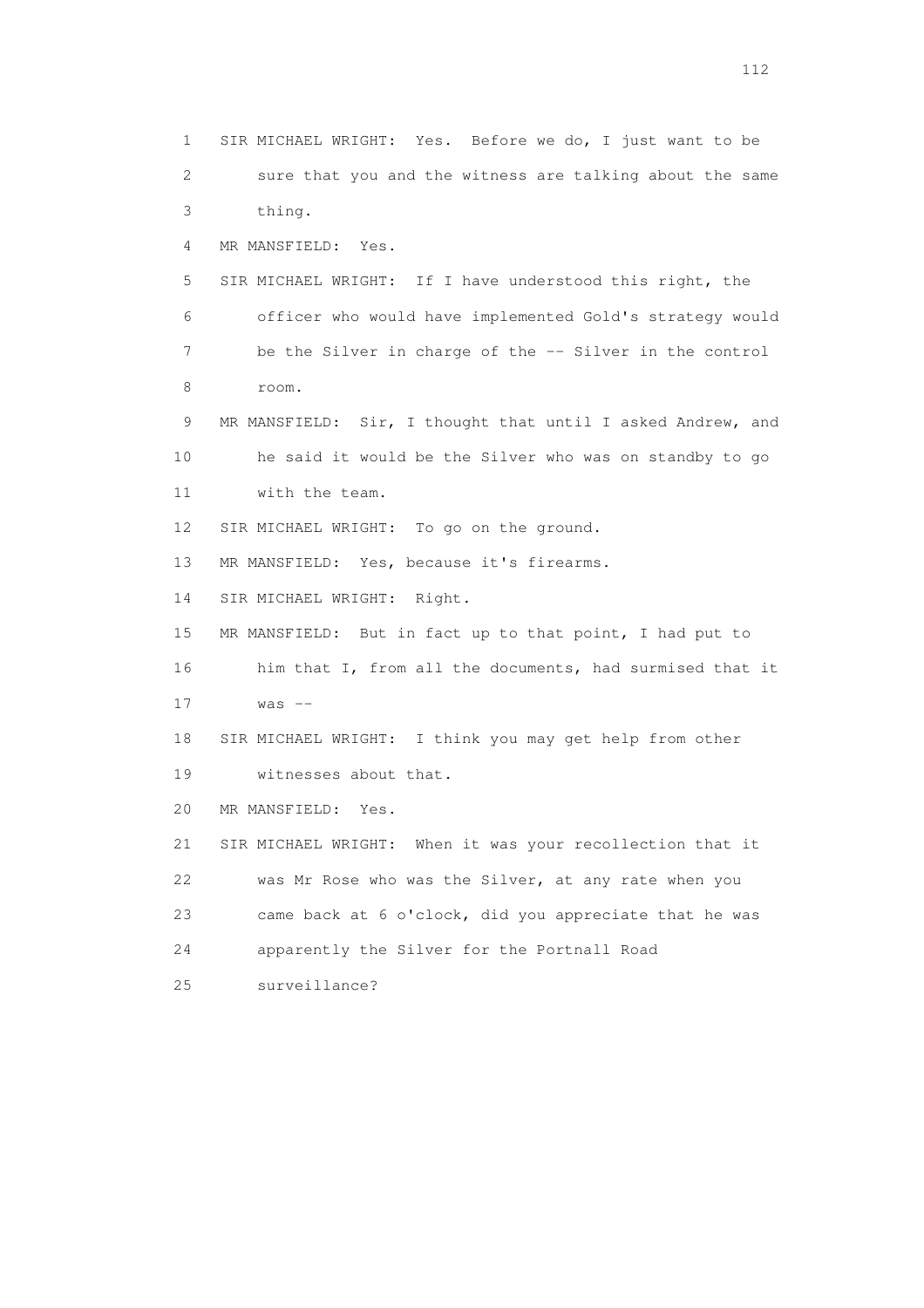1 A. He was consequently deployed to Portnall Road, yes. My 2 understanding, he was. 3 SIR MICHAEL WRIGHT: Were you aware that there was another 4 Silver? 5 A. There was another Silver identified some time later, 6 yes. 7 SIR MICHAEL WRIGHT: Who was that? 8 A. That was Mr Greg Purser. 9 SIR MICHAEL WRIGHT: For Scotia Road? 10 A. It so happened that he actually did go out and undertake 11 the Silver role at Scotia Road. 12 SIR MICHAEL WRIGHT: Pace Mr Mansfield and his answer from 13 Andrew, were you aware of there being a Silver, really 14 deployed in the control room as such to implement 15 Mr McDowall's Gold strategy? 16 A. Not at that time of the morning. 17 SIR MICHAEL WRIGHT: You weren't aware of it? Very well. 18 MR MANSFIELD: Sir, could I ask kindly for the notebook, the 19 red book to come? 20 SIR MICHAEL WRIGHT: Yes. Rather than taking up time while 21 you go and get it, could you arrange for it to be 22 brought over? 23 A. Yes, sir. 24 SIR MICHAEL WRIGHT: You are free to do that during the 25 lunch adjournment. Thank you. 2 o'clock, ladies and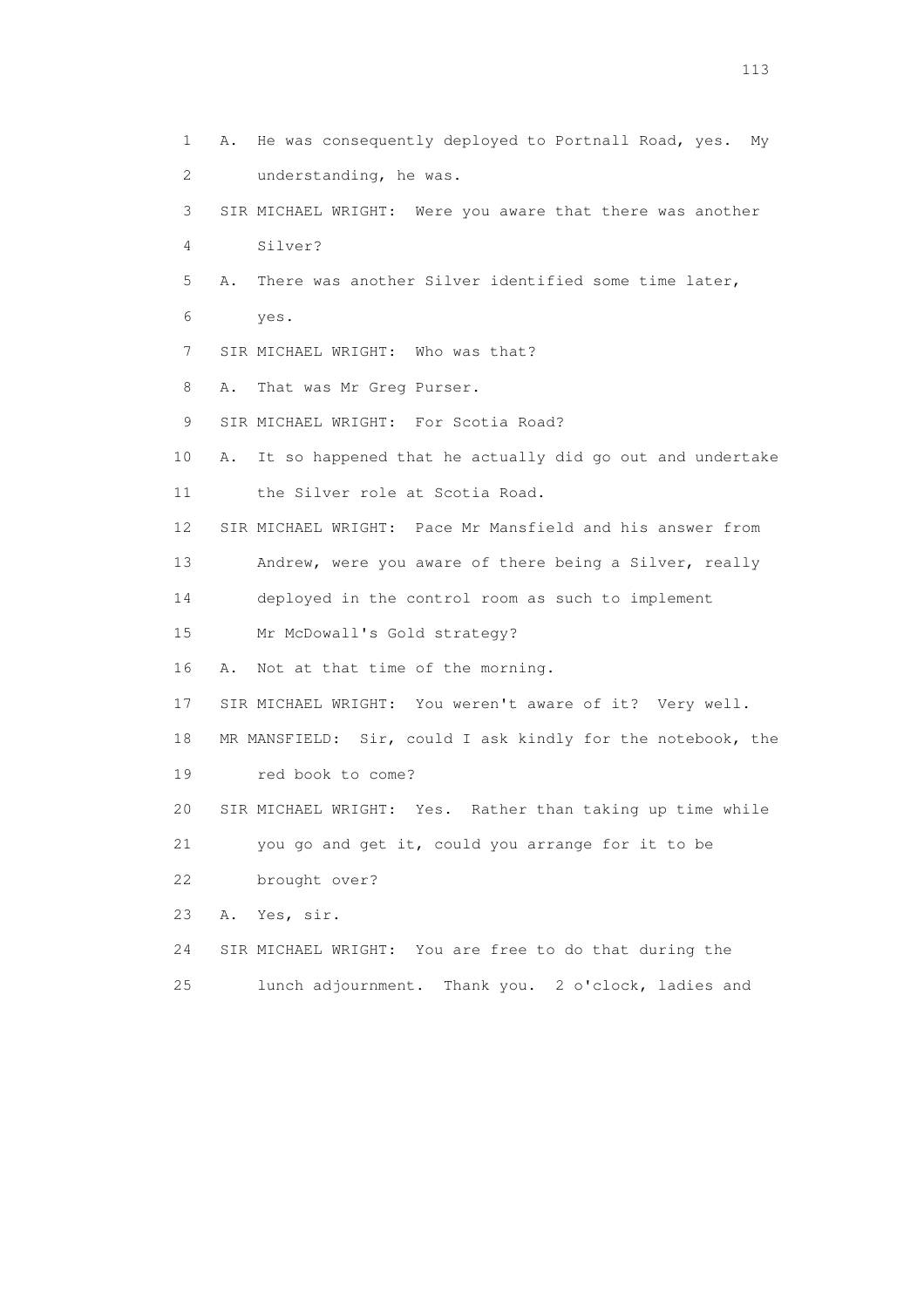1 gentlemen. 2 (1.00 pm) 3 (The short adjournment) 4 (2.00 pm) 5 (In the presence of the jury) 6 Housekeeping 7 SIR MICHAEL WRIGHT: Ladies and gentlemen, I have been 8 considering, and I am a bit concerned about the progress 9 we are making. The real difficulty is, although it may 10 relieve you, this is not, this can't be an open-ended 11 hearing. We have these rooms for a limited period of 12 time. It may be that the slow progress we are presently 13 making is because at the moment we are dealing very 14 largely with very senior officers, it may not, and it 15 may be we shall make better progress at a later stage. 16 But I am worried about how we are getting on at the 17 moment. 18 It means, I am afraid, that I am going to break 19 a promise that I made to you at the outset of this 20 hearing. I think certainly we are going to need this 21 Friday, it's highly likely, I think, we are going to 22 need next Friday, and so I am actually going to turn 23 things around. I had thought about sitting earlier but 24 I don't suppose you would be very keen on that, or

25 sitting later. Frankly, five and a half hours is enough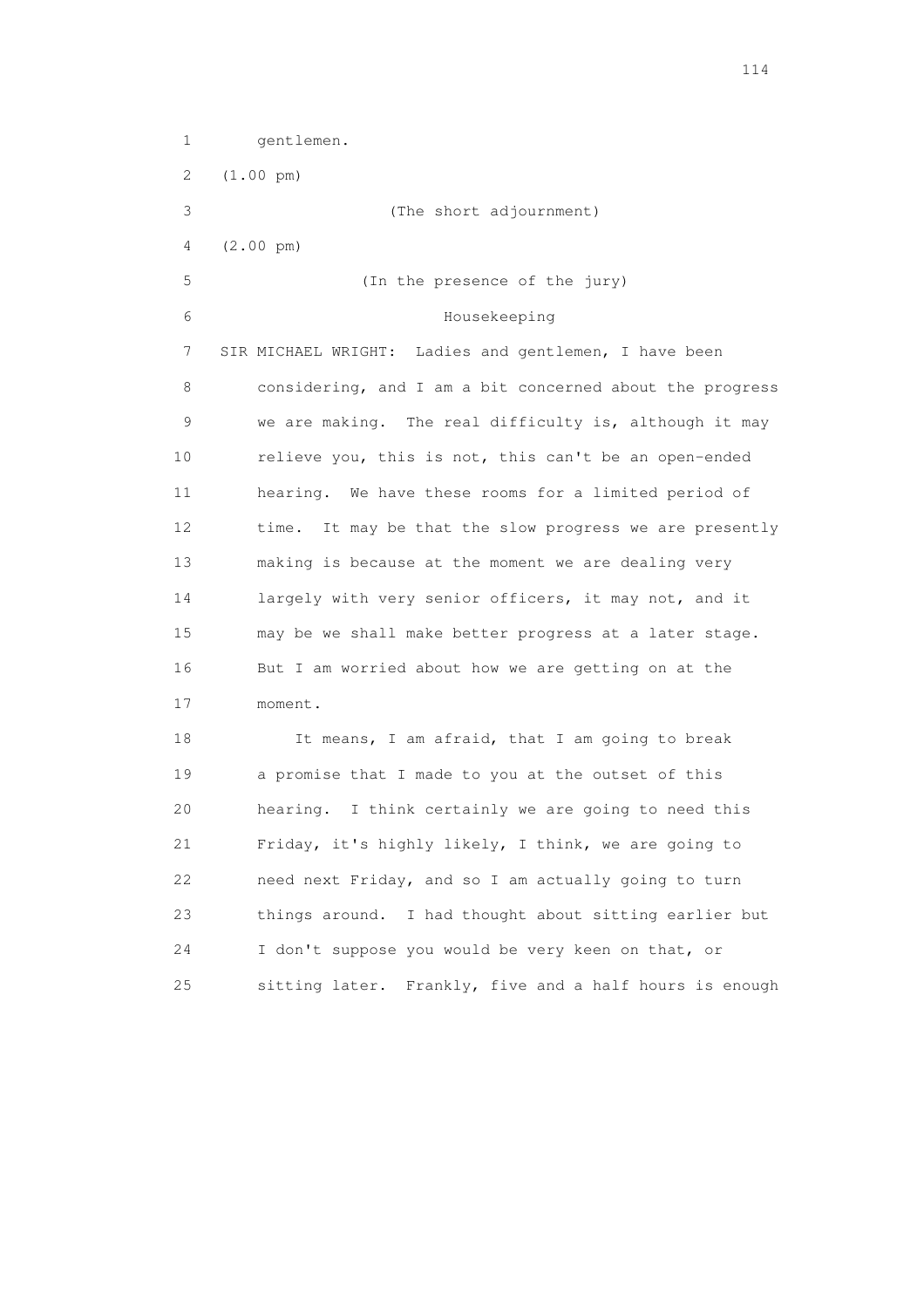1 for anybody concentrating on what you have to listen to, 2 and in any case, there is a security problem at the Oval 3 because we all have to be out by about 6 anyway.

 4 So, what I am afraid I am going to do is to say to 5 you this: that I think at any rate until further notice, 6 you should assume that we are going to have to use our 7 Fridays in order to keep up with the timetable. Should 8 the happy day dawn when it looks as though we are 9 beginning to catch up on the programme, then I promise 10 I'll do my best to give them back to you. For the time 11 being, it's going to be Fridays.

 12 Mr Mansfield, you might care to pick this one up, 13 this question, it's a question from the jury:

 14 "Can we clarify the time of the meeting Andrew 15 declared he was not at?"

16 MR MANSFIELD: Yes, 5.15.

 17 SIR MICHAEL WRIGHT: Yes, that's what I thought, as counsel, 18 that's you, I think, today continue to refer to the

19 meeting logged as showing Andrew being there.

20 MR MANSFIELD: That's the later time.

 21 SIR MICHAEL WRIGHT: That's what I thought. Witnesses have 22 been asked, and I think somebody has picked this point 23 up, if they recall Andrew attending as the times appear 24 to be different.

25 Can you help to clear that one up?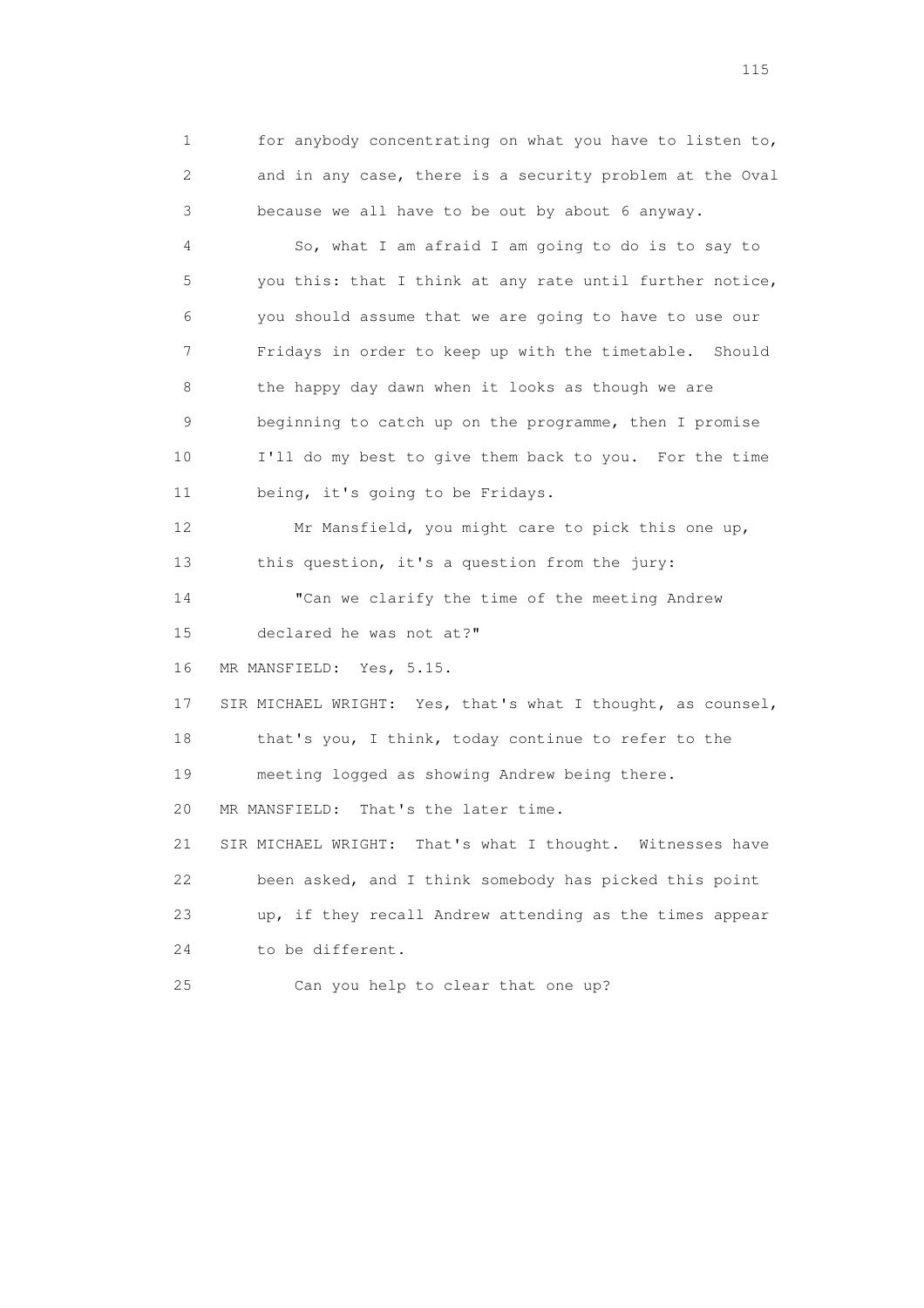1 MR MANSFIELD: Yes, I don't think this officer can deal with 2 it, but I think if I may, and I'll be corrected, it was 3 Mr McDowall's own note which had a 5.15 entry, and he 4 was saying he thought it was Andrew and one other. He 5 was tasked about that, and modified it, he could be 6 mistaken and perhaps it was another officer, called 7 Rush, and perhaps another one, because he has advisers 8 in the plural.

9 Then his loggist, that is the last witness, 10 Mr Forteath, made a list which I think is now interposed 11 in the document 38. It's interposed in there. The list 12 in there was made by, and perhaps the jury might just 13 like to look it up so we have it in one place. If you 14 look in that divider, where Forteath's notes are, his 15 list of the 7 o'clock meeting is there, hopefully. 16 So it's two separate situations. A reference by 17 McDowall in his notes to meeting the tac advisers but in 18 his notes they are not named, and the Forteath list 19 about the 7 o'clock meeting where they are both listed.

 20 So I hope that clears it up in as far as one can. 21 SIR MICHAEL WRIGHT: I have two more. The first one relates 22 to what sight of photos the surveillance and firearms 23 units had, and I think I would like to put that back 24 until we get witnesses from those units, but you may see 25 it. The second one, I think I will again ask for your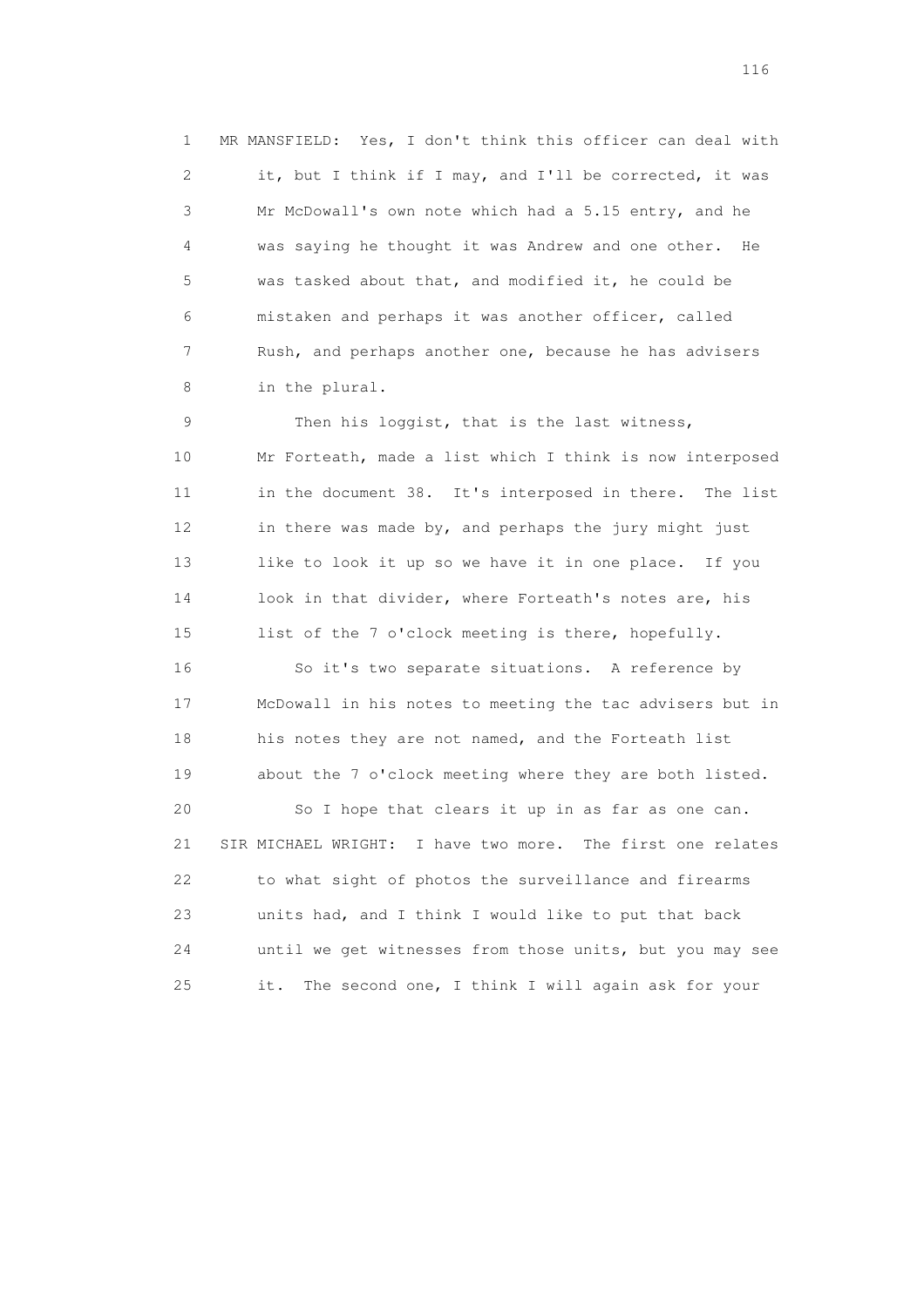1 help, Mr Mansfield: apart from the red notebooks, are 2 objective minutes of meetings taken when key decisions 3 are taken for corporate records. It's a good point, 4 isn't it? 5 MR MANSFIELD: I think the short answer is no, but there are 6 logs kept. 7 SIR MICHAEL WRIGHT: That's the answer. 8 MR MANSFIELD: So there is, for example, I think, can I just 9 exemplify I it by referring back to Andrew, there was 10 an operational policy log which he entered up and then 11 Esposito when he comes along, he enters it up from 12 6 o'clock onwards. There is a running decision log 13 which we will hear about, I think, from Mr McDowall, who 14 is the witness -- sorry, Mr Boutcher, who is coming 15 tomorrow. 16 So there is that kind of document but in the other 17 sense of what the jury said, I think there is not 18 an overall red book note. 19 SIR MICHAEL WRIGHT: It's not like a company meeting where 20 the company secretary sits and keeps notes. There are 21 logs as Mr Mansfield said, the firearms officers were 22 keeping logs particularly directed to the firearms 23 involvement; and senior officers, their loggists, were 24 keeping logs as to the matters which their senior

25 officers were dealing with. It's an interesting point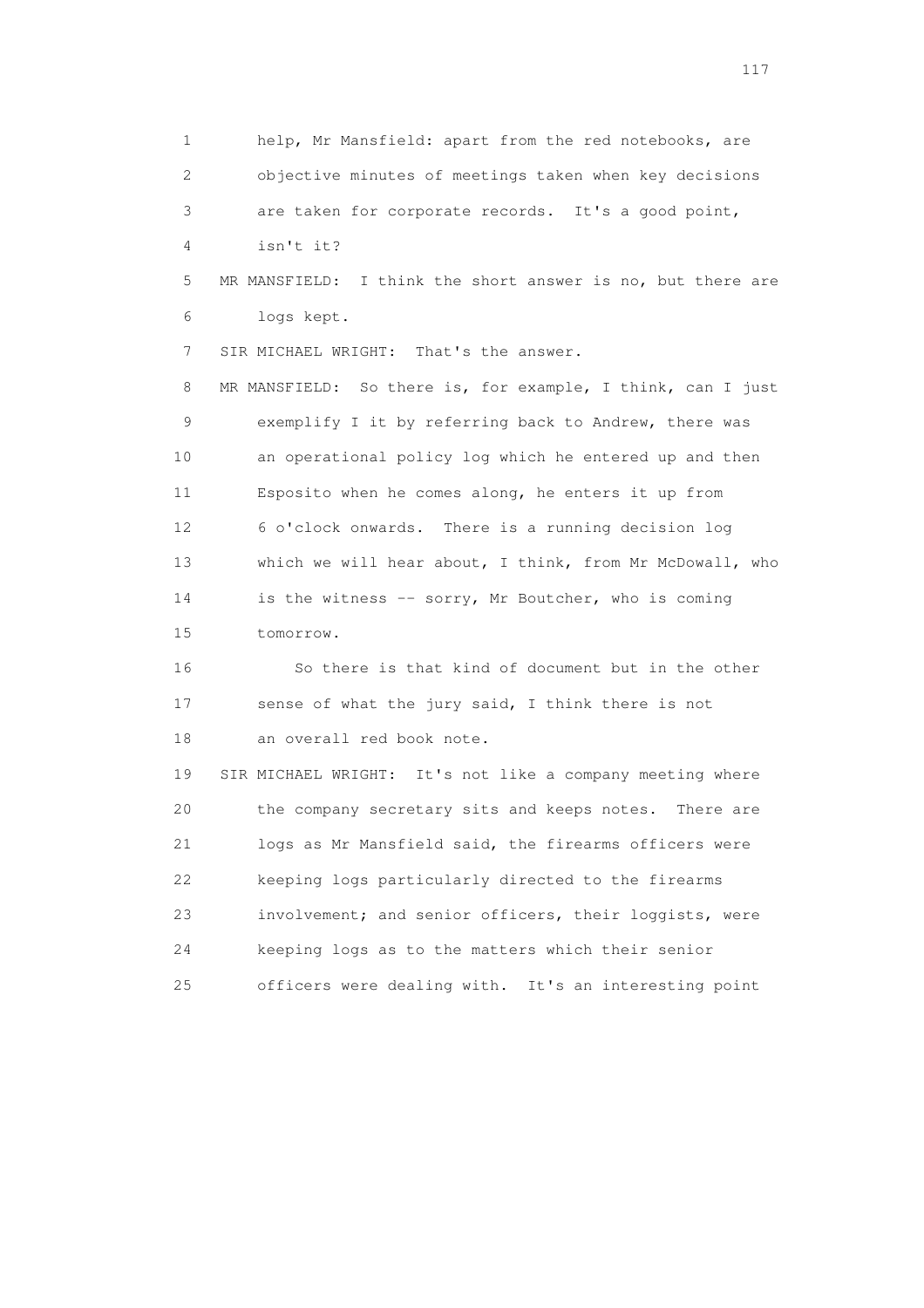1 which we may have to think about at a later stage. 2 There is a question about what photographs the 3 surveillance and firearms units saw, but as I say, 4 I think I would prefer it, I'll let you see this one, to 5 wait until we get the actual officers along. 6 Don't let me forget it, Mr Mansfield. 7 MR HOUGH: Just before my learned friend continues, there is 8 one other meeting note recording Andrew as present, and 9 that's the 6.20 meeting. But my learned friend Mr Perry 10 drew from the last witness that Andrew and others joined 11 that meeting although it started at 6.20 so -- 12 SIR MICHAEL WRIGHT: I think that's the complete analysis of 13 Andrew's presence at the meeting. Yes. 14 MR MANSFIELD: Sir, the red notebook relating to this 15 witness has not arrived. 16 MR HORWELL: I'll let you know the moment it does. 17 MR MANSFIELD: I don't intend to interrupt, but if there is 18 anything in the book when I see it that I feel should be 19 asked of this witness, perhaps I could be allowed to 20 return to it, but I don't intend to interrupt it for the 21 moment. 22 Questions from MR MANSFIELD (continued) 23 MR MANSFIELD: Officer, can I just move on in time? You 24 have come back to New Scotland Yard having had a rest, 25 and so forth, and you have already gone through some of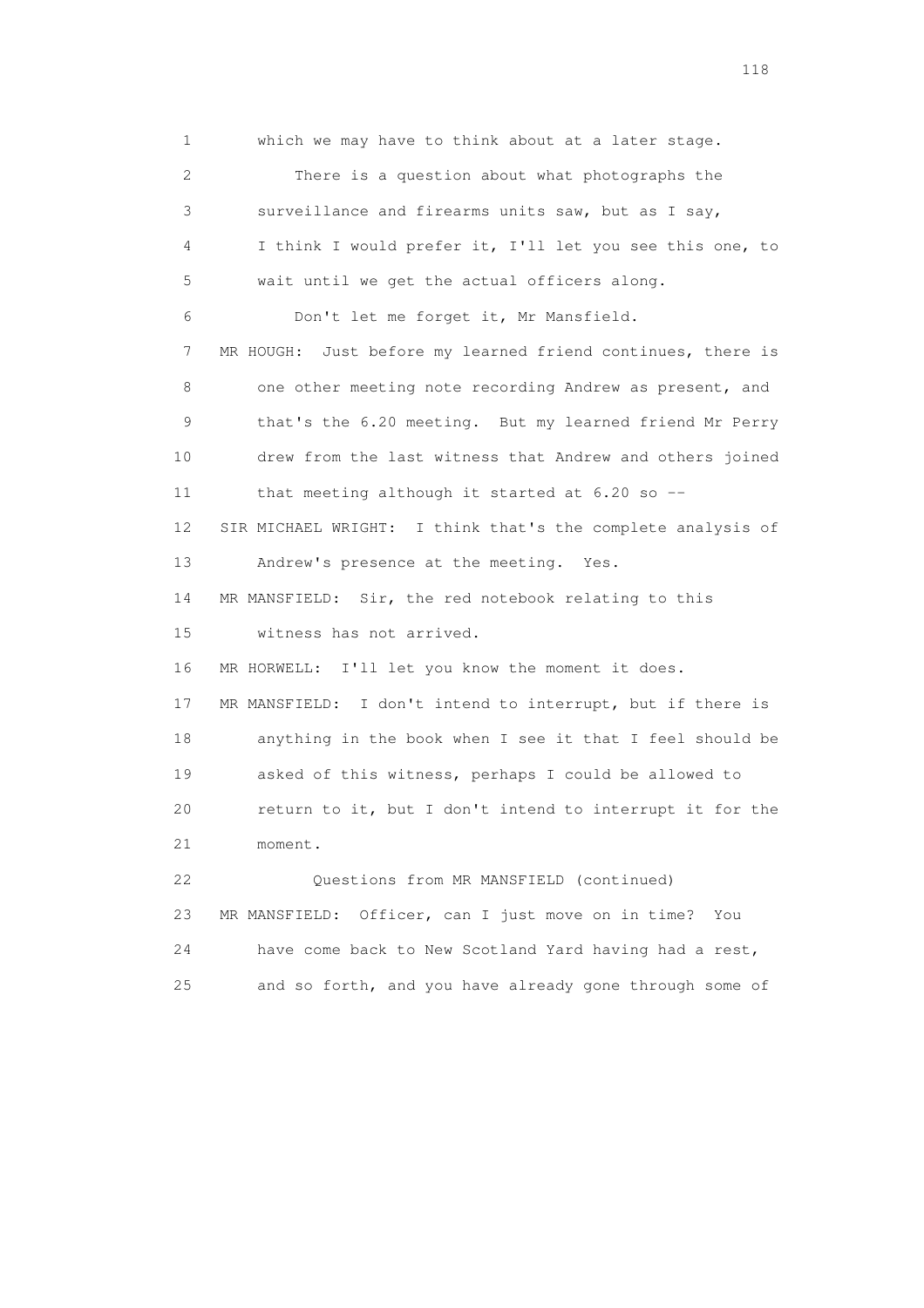| 1               |          | the -- I just want to pick up some points.                |
|-----------------|----------|-----------------------------------------------------------|
| 2               |          | Strategy. First of all, when did you learn that           |
| 3               |          | a strategy had been set down?                             |
| 4               | Α.       | When I was at the 7 o'clock meeting.                      |
| 5               | Q.       | At the 7 o'clock meeting, so who mentioned it at the      |
| 6               |          | 7 o'clock meeting?                                        |
| 7               | Α.       | I believe Mr McDowall when he gave an update and then     |
| 8               |          | discussed what his strategy was.                          |
| 9               | Q.       | When that was mentioned in your recollection at the       |
| 10              |          | 7 o'clock meeting, and I'll come to the terms of it,      |
| 11              |          | because you have set it out in your statement and you     |
| 12 <sup>°</sup> |          | can follow it by all means from there if you wish.<br>Did |
| 13              |          | anyone at the meeting at 7 o'clock that the jury have     |
| 14              |          | just looked at, because they have a list of attendees,    |
| 15              |          | or the loggist kept a list of who was there, did anyone   |
| 16              |          | say: ah, well, we have got a standby team right here in   |
| 17              |          | New Scotland Yard, and given that Mr McDowall, according  |
| 18              |          | to the loggist's notes, was indicating a certain          |
| 19              |          | urgency, we could get, and we should have got, that team  |
| 20              |          | deployed before.                                          |
| 21              | Α.       | No, not that I recall, sir.                               |
| クク              | $\cap$ . | All right. So that, what you recall, therefore, in the    |

Q. All right. So that, what you recall, therefore, in the 23 statement is the terms of the strategy. You have made 24 it very clear on more than one occasion what the terms 25 were so I don't go through that again. Were you also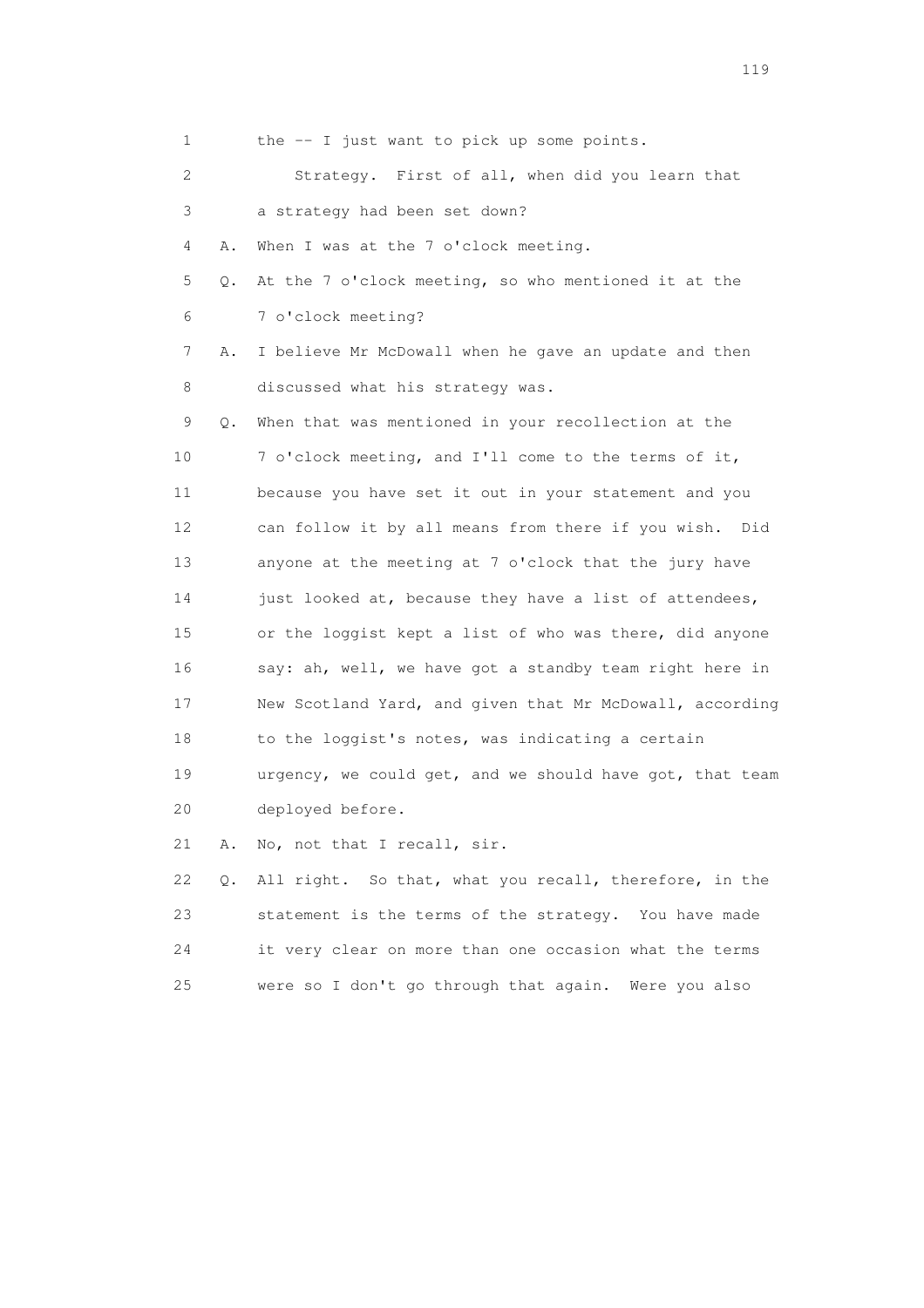| 1                         |    | led to believe that that strategy of stopping everyone   |
|---------------------------|----|----------------------------------------------------------|
| $\mathbf{2}^{\mathsf{I}}$ |    | coming from the address at a safe distance and so forth, |
| 3                         |    | was combined with a need for a reconnaissance? Was that  |
| 4                         |    | ever brought up?                                         |
| 5                         | Α. | I don't recall that, sir.                                |
| 6                         | Q. | All right, and I appreciate it's some time ago.<br>You   |
| 7                         |    | certainly don't have it in your statement.               |
| 8                         |    | Now, that strategy, controlling the premises and         |
| 9                         |    | following all persons from the addresses until it was    |
| 10                        |    | safe, you say was written up by Mr Johnston,             |
| 11                        |    | Superintendent Johnston, on a board?                     |
| 12                        | Α. | Within the operations room, Mr Johnston, I believe,      |
| 13                        |    | wrote up the strategy on the board, yes.                 |
| 14                        | Q. | Right, so everybody could see it. While you were in the  |
| 15                        |    | operations room, was that ever amended?                  |
| 16                        | Α. | Whilst I was in the operations room, as I recall,        |
| 17                        |    | Cressida Dick informed officers within the ops room that |
| 18                        |    | the instructions were that those that were not possible  |
| 19                        |    | suspects were to be followed from the premises in order  |
| 20                        |    | to take the intelligence opportunity, and that those     |
| 21                        |    | believed to be the suspects would be again followed      |
| 22                        |    | covertly and then if necessary with an armed             |
| 23                        |    | intervention.                                            |
| 24                        | Q. | Yes, sorry, I have not made myself clear because that's  |
| 25                        |    | obviously the original strategy, that everybody from the |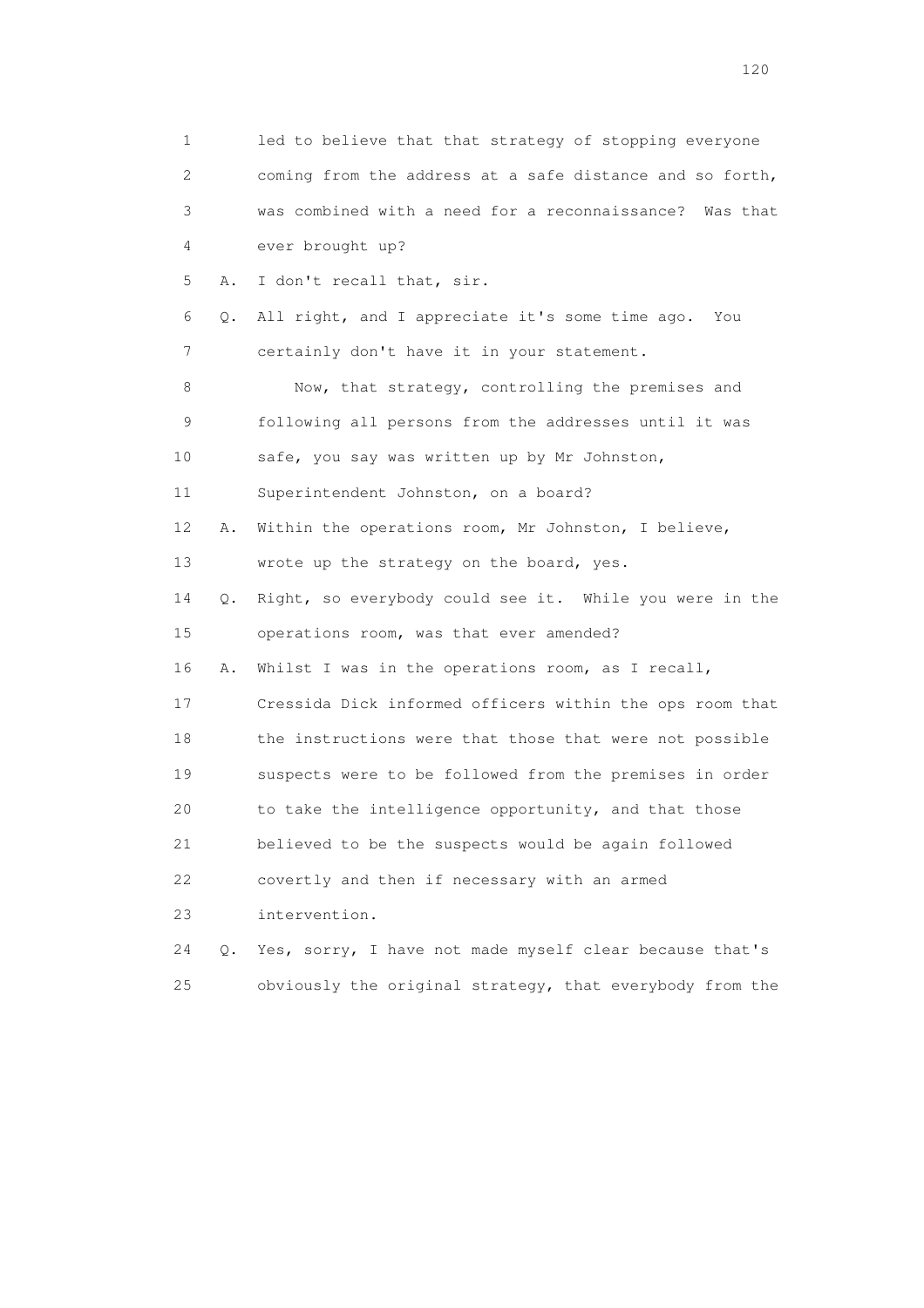1 address or addresses at that point were to be stopped, 2 and that armed intervention should be used for suspects; 3 that's putting it shortly? 4 A. Yes, sir. 5 Q. Was that policy, following non-suspects until a safe 6 distance, and CO19 arresting suspects, was that ever on 7 the white board changed? 8 A. My understanding was that when we went into the -- 9 SIR MICHAEL WRIGHT: Forgive me, the specific question: was 10 what was written on the white board changed. 11 MR MANSFIELD: Yes. 12 A. Not that I recall, sir. 13 Q. Not that you recall, right, so that remains. I'll 14 explain why I am coming to that. 15 So having learnt at about 7 o'clock that the -- what 16 the strategy was, first of all, did you then discover 17 two things, one, that there was a team of surveillance 18 officers already down at Scotia Road? 19 A. Yes, sir. 20 Q. You did. Now, I am not expecting you to remember the 21 colour and all the rest of it, but it was the red team 22 that were down there. Did you happen to discover that 23 sort of detail or not? 24 A. Not the colour of the team, but I was aware there was 25 a team.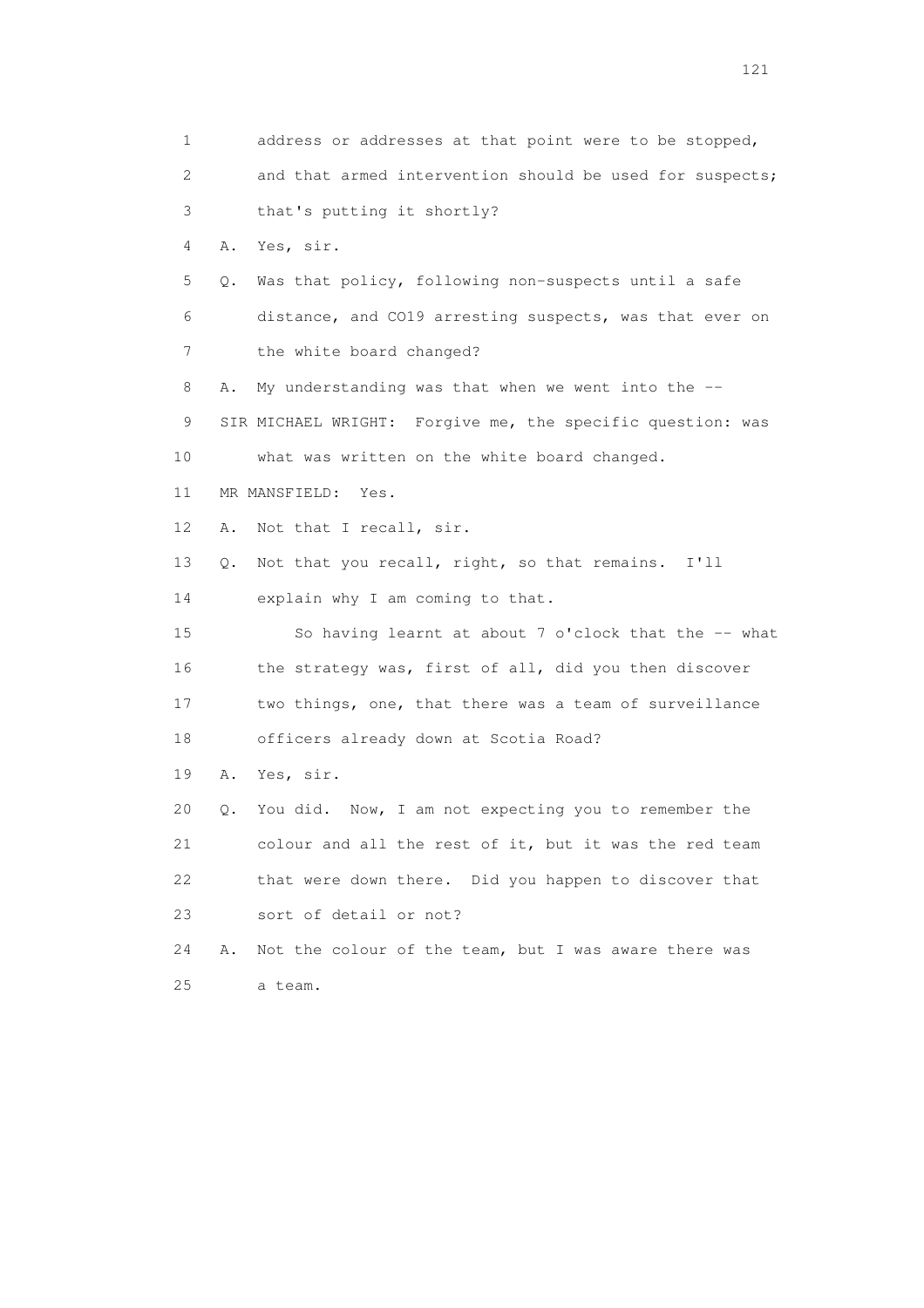1 Q. You were aware there was a team. The second thing: did 2 you also discover that it had been there by 7 o'clock 3 for at least an hour; did you discover that, they had 4 already been in place for at least an hour? 5 A. I believe so, yes. 6 Q. Did you also discover that during that time, 6 to 7, 7 there wasn't any armed back-up down there to make 8 an arrest should anybody leave who is a suspect? Did 9 you know that? 10 A. My understanding was that they were in the process of 11 being briefed and were in the vicinity, the firearms 12 teams. 13 Q. Well, wait a minute. It's very difficult in retrospect 14 and you may be overlaying it with what you have 15 discovered since. Did you know at 7 o'clock on the 22nd 16 in the morning that actually there had not been any 17 firearms team already briefed and down in the vicinity 18 ready to arrest? 19 A. Yeah, no, I was aware there was a surveillance team only 20 there, and that at 7 am the Silvers were still at 21 Scotland Yard. 22 SIR MICHAEL WRIGHT: We know that the surveillance team that 23 was actually deployed for the Scotia Road exercise 24 didn't even come on duty until 7 o'clock that morning. 25 Did you know that?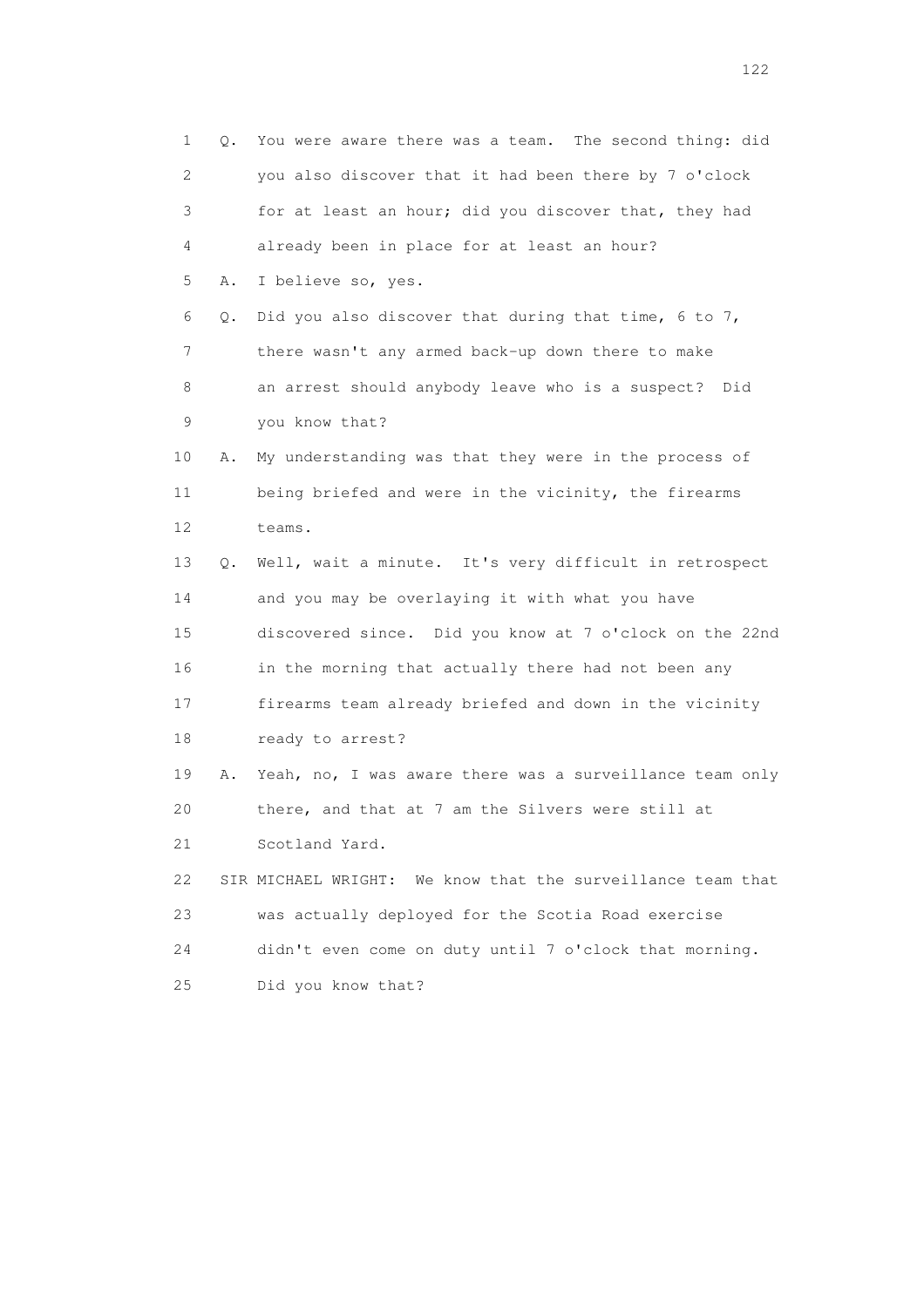1 A. I believe the surveillance team were there, sir. 2 SIR MICHAEL WRIGHT: I beg your pardon, I meant firearms 3 team, I am sorry. 4 A. No, my understanding when I got to Scotland Yard was 5 that was in the process of being undertaken. 6 MR MANSFIELD: I understand that, I am not going to quibble 7 about whether it's beginning or halfway through. That 8 has not happened yet. So you know those two things. 9 Please appreciate I am not suggesting it's your 10 responsibility; I am just trying to get what the level 11 of understanding was in the operations room and with 12 you, because there is something you did almost 13 straightaway, and I am not going to pin a time, but some 14 time after 7 o'clock, you spoke with DS Dingemans. 15 A. Yes, sir. 16 Q. This is quite important because you ask him to do 17 something. We can look in your statement again because 18 it's the middle of that page; the jury don't have it but 19 I am not asking that they do for these purposes. Did 20 you or did anyone make a record of essentially 21 a decision taken by you? 22 A. The decision to deploy DS Dingemans to that area was as 23 a direct result of me being told to do that by 24 Mr Boutcher. 25 Q. All right, well, I understand that sequence. Boutcher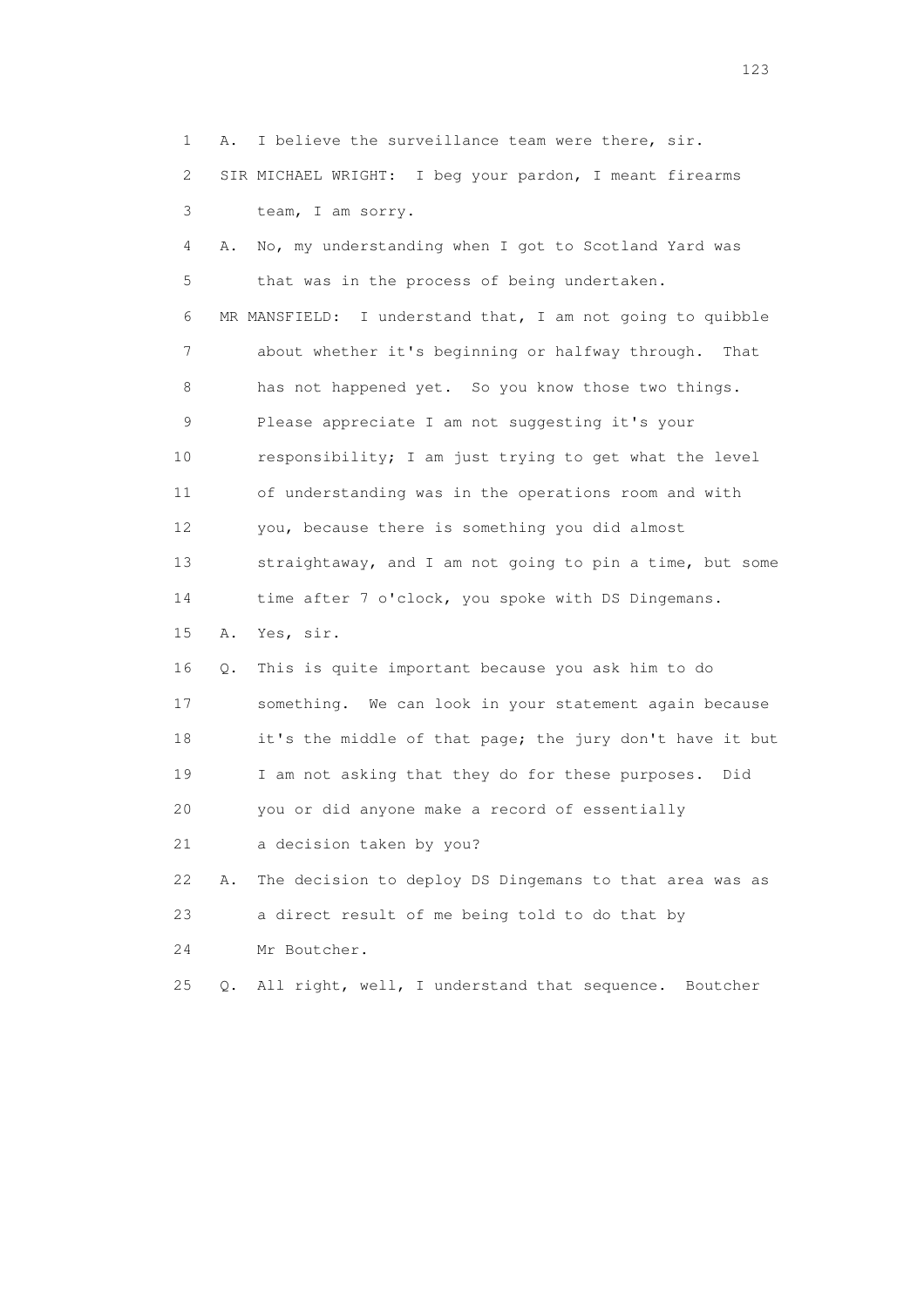1 asks you to deploy the team, so I leave records for the 2 moment until the red book comes, and is this right: what 3 you asked him to do was to provide SO13 -- that's the 4 anti-terrorist squad as it was then -- support to the 5 surveillance who were already down there in order to 6 gather intelligence from people who were not suspects; 7 is that right?

 8 A. Yeah, I believed he was going to have a dual role down 9 there.

 10 Q. Well, if you just look at what you have written, your 11 recollection in 2006, can I just read the paragraph: 12 "I spoke with DS Dingemans from SO13, and deployed 13 his team to support activity at Scotia Road; his team 14 were deployed to conduct intelligence gatherings on 15 subjects leaving the premises who were not believed to 16 be the subjects [meaning suspects, I believe] by 17 discreetly stopping them away from the premises. 18 I informed him that 'SILVER' [then you have used the 19 codename] was the Silver on the operation."

 20 So there it's a very clear deployment of SO13 21 officers on an intelligence-gathering operation, isn't 22 it?

23 A. Yes, sir.

 24 Q. Right. Did you say effectively words to this effect to 25 DS Dingemans, and so it's clear where I am getting it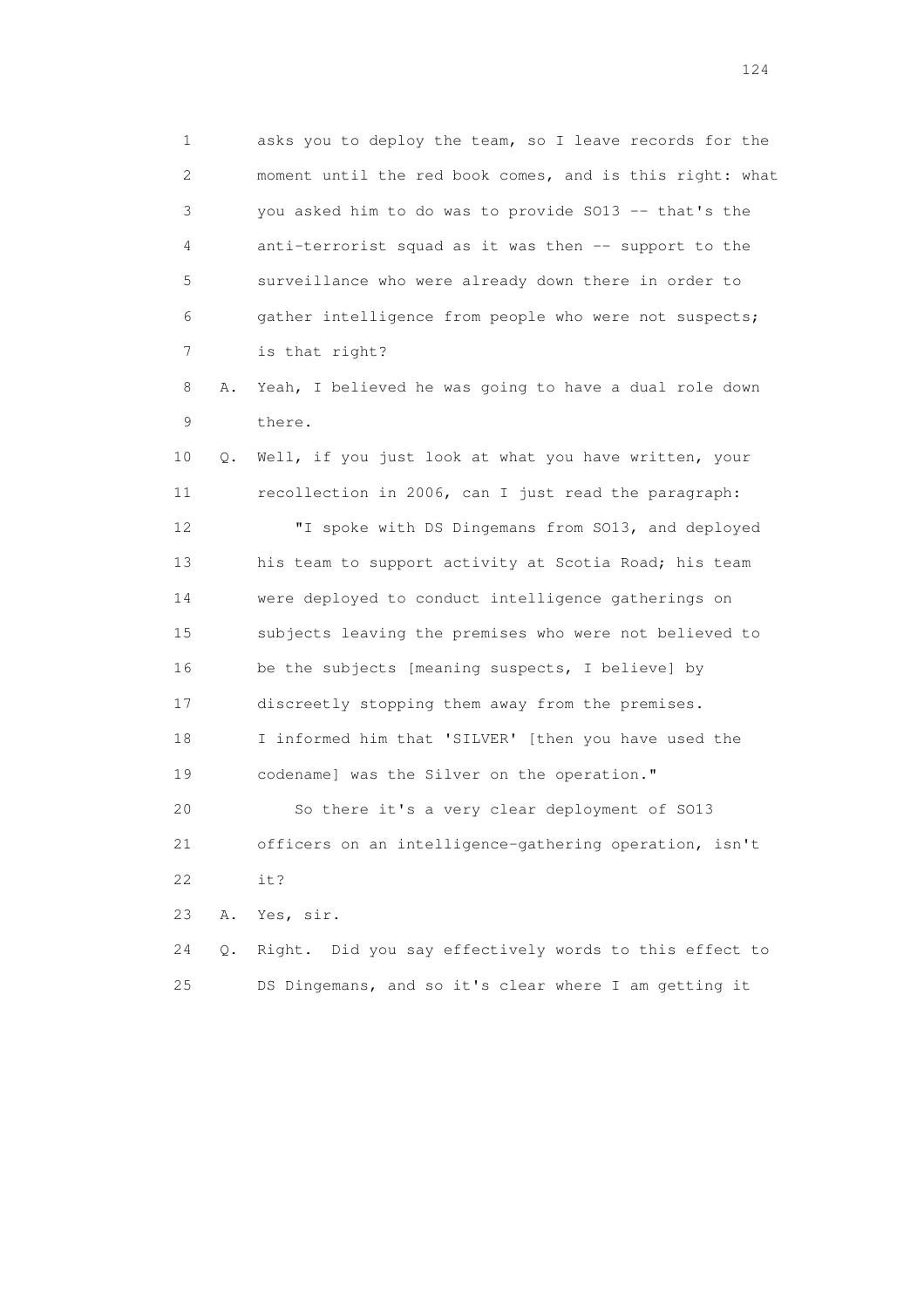1 from, this is what he says you said: this is the 2 situation, you need to go there now. Was that the 3 impression you were trying to give to him? 4 A. Yeah, I was certainly giving the impression that he 5 needed to get his equipment and make his way down there, 6 yes. 7 Q. Did you brief DS Dingemans? 8 A. I did, yes. 9 Q. You did, so actually as far as he's concerned, he could 10 just get on with that, couldn't he? Just go. He 11 doesn't have to wait for anybody. He has a briefing 12 from you. You are saying get on down there now, get 13 kitted up or whatever you need to be somebody who's 14 stopping and gaining intelligence, so presumably you are 15 going to need notepads, you're going to need a few other 16 things, maybe, but you are unarmed and all the rest of 17 it, so get down there. 18 There was nothing to stop him gathering his team 19 together at 7.15 and getting down there by at the latest 20 8.15, was there? 21 A. When I actually spoke to him I obviously then told him 22 who the Silver was for the operation and to touch base 23 with the Silver as well and speak to him.

 24 Q. Of course, but the Silver for Scotia Road was 25 Greg Purser. He was already at Scotland Yard because he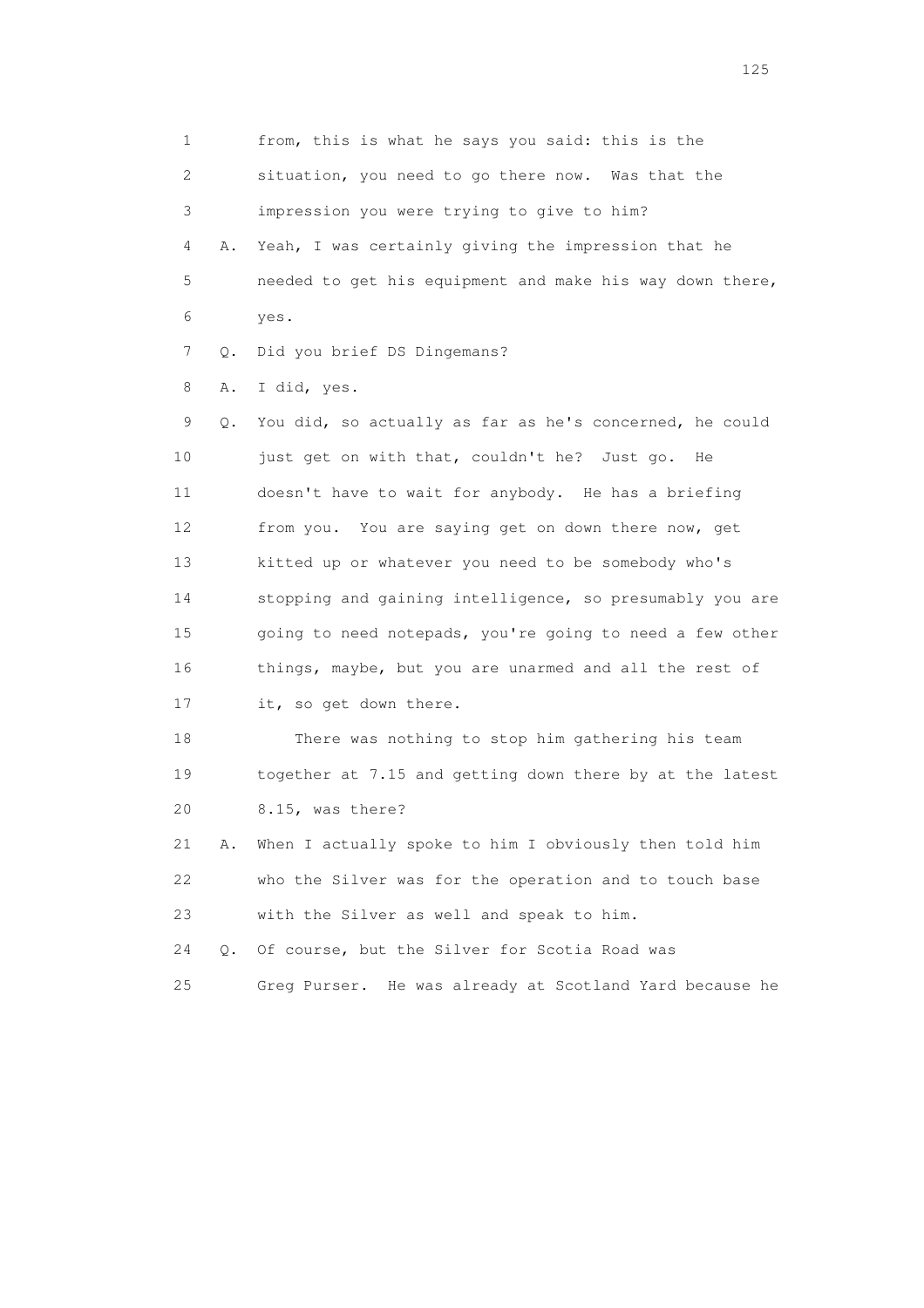| 1  |       | is at the 7 o'clock meeting. He is on the list the jury  |
|----|-------|----------------------------------------------------------|
| 2  |       | have. So it would not have taken too long for him to     |
| 3  |       | say: I have been ordered -- or whatever you say within   |
| 4  |       | the Yard -- I have been asked to go down, tasked to go   |
| 5  |       | down to Scotia Road by Mr Boutcher through his deputy,   |
| 6  |       | Angela Scott, and I am off, I know what I have to do;    |
| 7  |       | nothing to stop that?                                    |
| 8  | Α.    | I would have to check the specific time, but that was    |
| 9  |       | the understanding that DS Dingemans would make his way   |
| 10 |       | down there.                                              |
| 11 | Q.    | Yes, I understand. I do not have a specific time.        |
| 12 |       | Dingemans says it was some time after 7. You say,        |
| 13 |       | I think you agree it is some time after 7, so I will not |
| 14 |       | put a precise time.                                      |
| 15 |       | Now, once you have, as it were, passed on that           |
| 16 |       | communication to Dingemans, did you understand what sort |
| 17 |       | of team he would gather together, or was that just       |
| 18 |       | a matter for him? Is it going to be one car and three    |
| 19 |       | people or two cars, or ?                                 |
| 20 | Α.    | Yeah, I understood that it would be one vehicle.         |
| 21 | Q.    | And how many people in the team?                         |
| 22 | Α.    | I would have thought there would be four in total.       |
| 23 | Q.    | Four, right.                                             |
| 24 | Α.    | Or who was available at that time to go with him.        |
| 25 | $Q$ . | Three to four, one vehicle. It's quite important, if     |
|    |       |                                                          |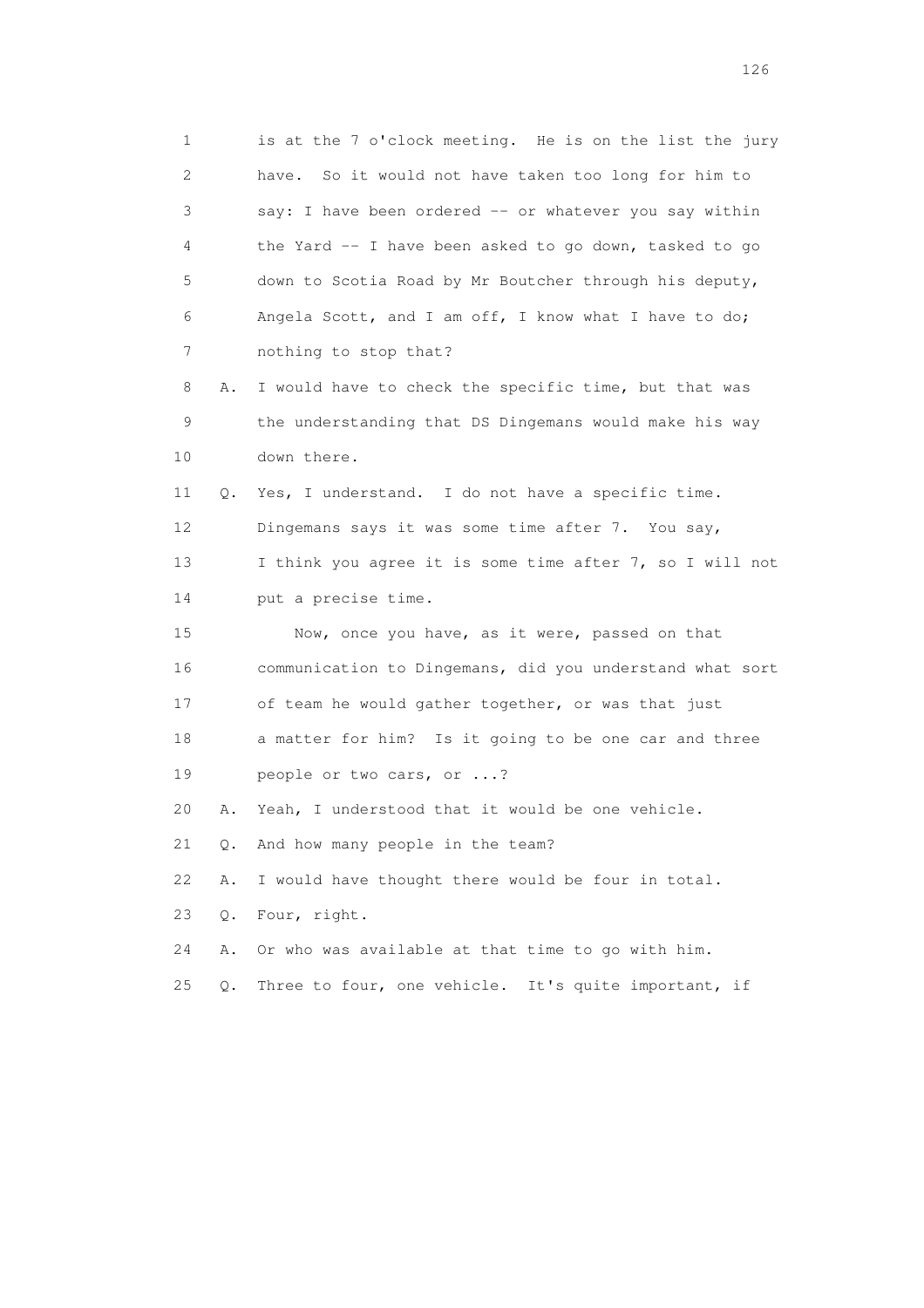1 you have done the deployment, who is responsible for 2 monitoring how they are doing? In other words, how far 3 they have got and whether they have got there? 4 A. That information that they had been deployed was then 5 given to the operations room, and then their consequent 6 deployments were controlled by Cressida Dick within the 7 operations room. 8 Q. Doesn't quite answer the question. You have given them 9 a deployment which they could have got on with. Who is 10 making sure that they do it? Is it you or is it 11 somebody in the operations room? 12 A. Their actions are all going to be controlled through the 13 operations room. 14 Q. Yes; who in the operations room, is it Cressida Dick? 15 A. In order for them to deploy at any time, they would need 16 to contact the operations room and be directed to do so 17 by Cressida Dick, yes. 18 Q. I'll come straight to the later point: at 9.30-odd when 19 Jean Charles de Menezes leaves the building which 20 contains number 21, did anybody in the operations room 21 have a clue as to where DS Dingemans doing the 22 intelligence-gathering job was? 23 A. I can only talk from my point of view, and I don't know 24 personally where his actual location was. He had been 25 in contact with the Silver that was deployed who would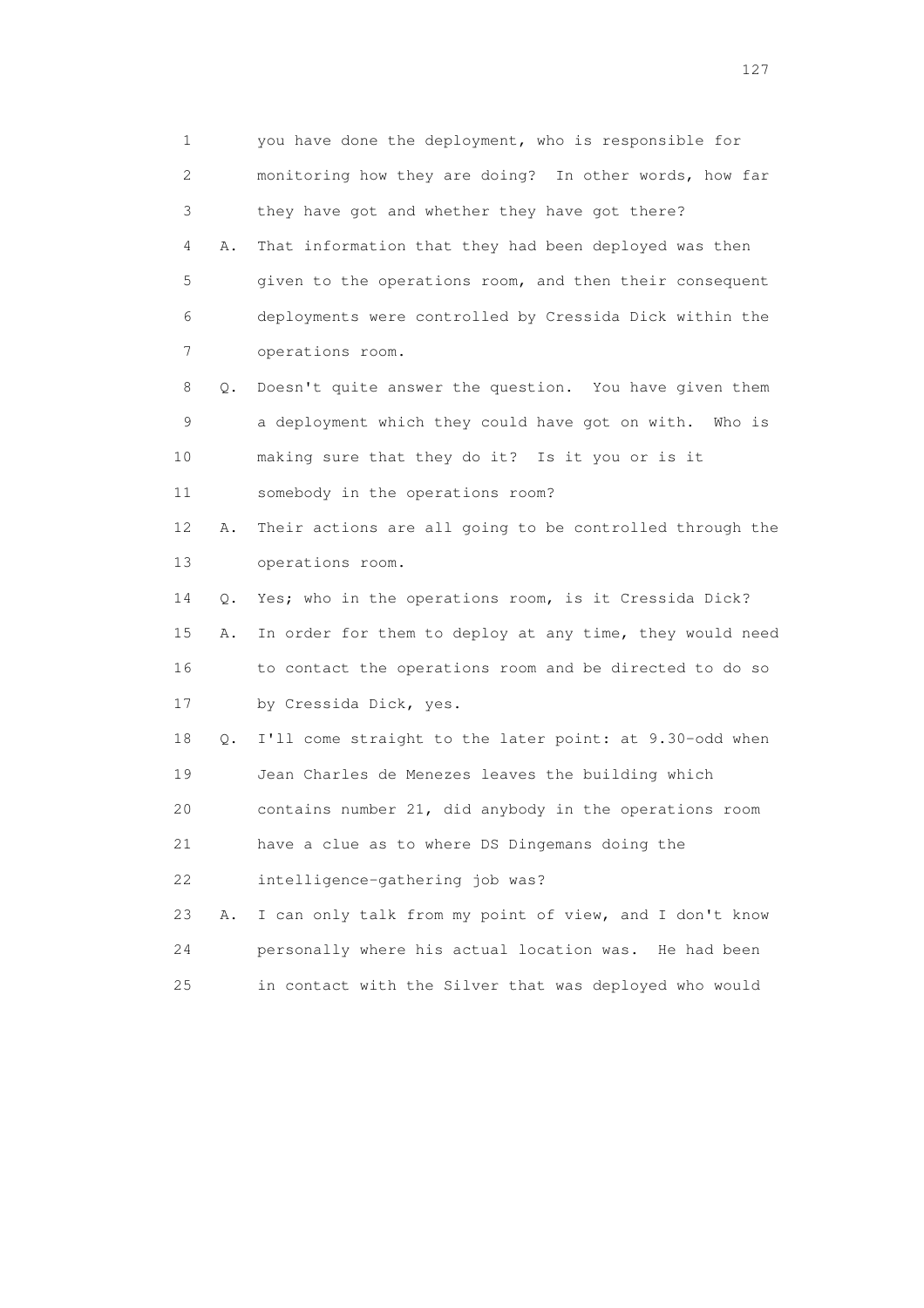1 be aware of his position.

| 2              | Q.        | You didn't know exactly where he was. I want to ask you     |
|----------------|-----------|-------------------------------------------------------------|
| 3              |           | a general question: was there, can you remember, on the     |
| 4              |           | wall of the operations room any kind of map on which        |
| 5              |           | people's movements were being plotted so you could tell     |
| 6              |           | at a glance which members of the surveillance team were     |
| $\overline{7}$ |           | where, that's the red team; which members of the grey       |
| 8              |           | support team were where; where Mr Dingemans' team was,      |
| $\mathsf 9$    |           | and how far CO19 had got; was there any map like that?      |
| 10             | Α.        | Not in the terms you are describing, sir, no.               |
| 11             | Q.        | In any terms?                                               |
| 12             | Α.        | Well, as far as records were being kept in the ops room,    |
| 13             |           | of obviously where the surveillance deployments were and    |
| 14             |           | the updates going onto the records there.                   |
| 15             |           | Q. Yes, but if you walked into the room or you were wanting |
| 16             |           | to keep an overview, there wasn't any overview map          |
| 17             |           | available on the screen where people could look at          |
| 18             |           | a glance and say that's where they have got to?             |
| 19             | Α.        | We didn't have that facility within there to actually go    |
| 20             |           | on, just look at a screen and actually see where            |
| 21             |           | officers were. We had to obviously have that                |
| 22             |           | information relayed to us verbally so we --                 |
| 23             | О.        | And keep it in your head?                                   |
| 24             | Α.        | Or it would be written down in the ops room.                |
| 25             | $\circ$ . | Okay. But the facility could have been afforded, in         |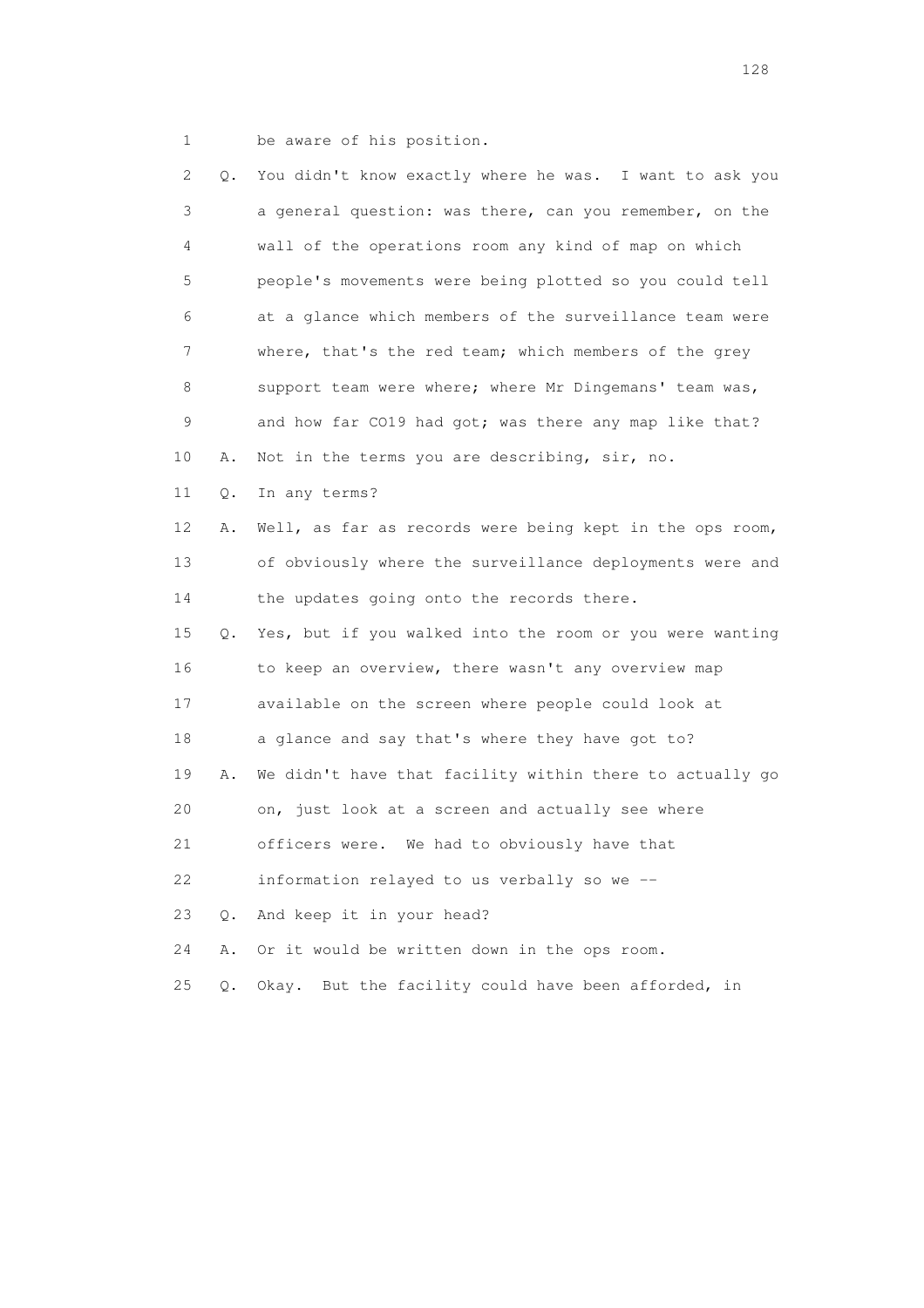1 other words you could have got it up, somebody could 2 have done it? 3 A. I don't believe we had the facility where you would 4 actually be able to map where every individuals were 5 that morning on a simple screen or simple as that. 6 Q. No, I mean a screen up on the wall, you can write up 7 what the strategy is, and I suggest you can project 8 a map of the area and so on very quickly. We have heard 9 from Mr Andrew, unless he is wrong, that this was 10 possible there? 11 A. I wasn't aware that we had that facility to do that, so 12 we could be sure where everybody was at one particular 13 time. 14 Q. All right, I leave it for the moment. I am moving on 15 a little bit, because you have got a time in your 16 statement and obviously something revolves around this. 17 Because at about 8.30 you have in your statement that 18 you go to the operations room, and the strategy that you 19 have already heard at the 7 o'clock meeting is repeated 20 to you, isn't it? 21 A. Yes, it is. 22 Q. It's the same strategy? 23 A. Where possible, yes, to control persons leaving the 24 premises.

25 Q. Right, pause. Did anyone then say, particularly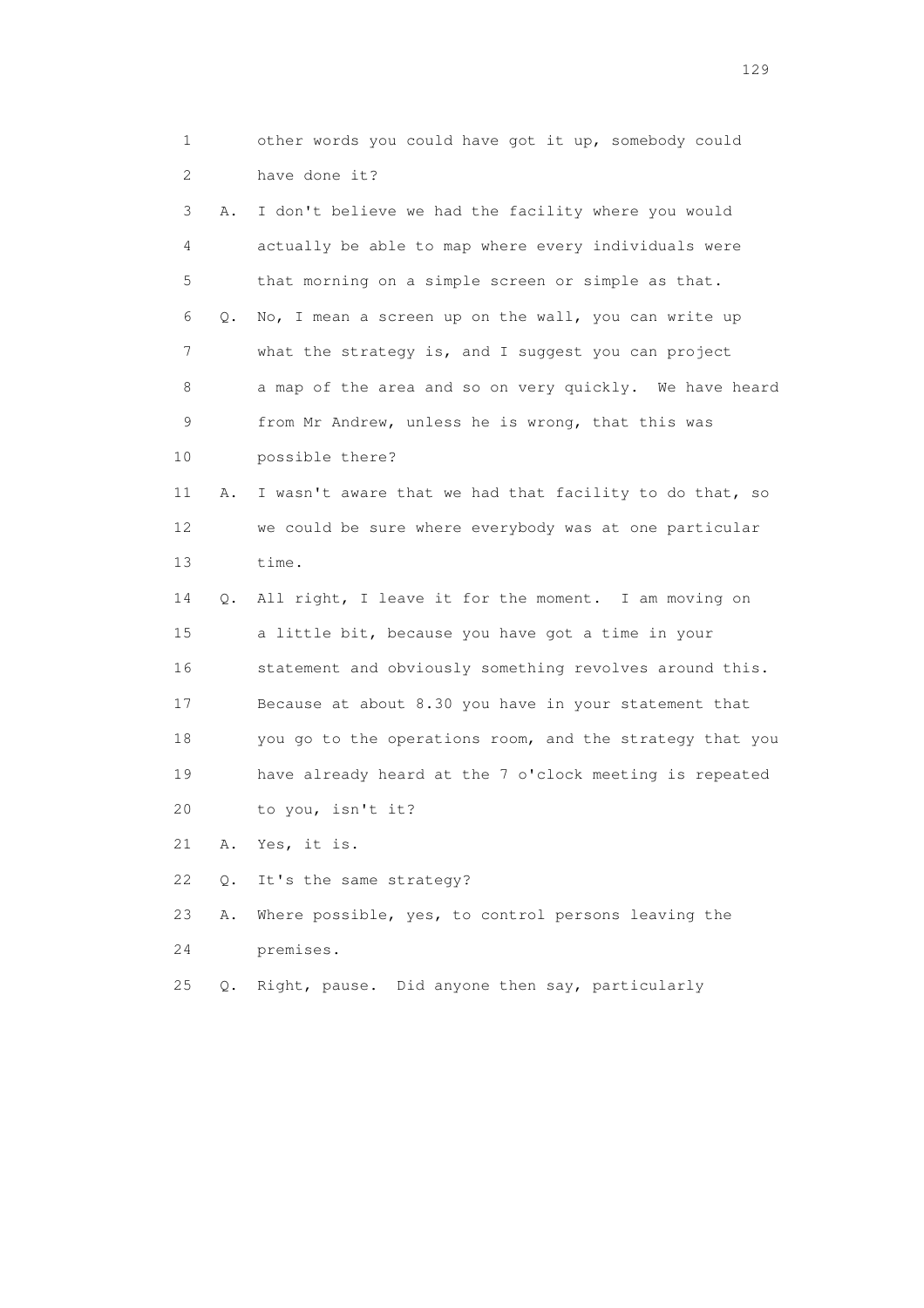1 Mr Boutcher, who is talking to you: well, it's stopping 2 anybody who's leaving, but in fact, so you know the 3 position -- I could ask in this way: did you know that 4 a number of people had left the block by around 8.30 in 5 the morning. 6 A. I was aware of that. 7 Q. You were? 8 A. Mr Boutcher did inform me that several persons had 9 already left the premises. 10 Q. So the jury and you can be reminded, these are the 11 approximate times of people leaving: 7.43, 7.51, 8.12, 12 8.21, 8.22, 8.35, so it's five minutes later. The next 13 one after that is Jean Charles de Menezes at 9.34. 14 So he knew that a number of people had already left, 15 some of them -- I think three -- were women. Did you 16 know that? 17 A. I didn't know the gender of the individuals leaving. 18 Q. Did Mr Boutcher explain to you why none of the ones that 19 had already left had been stopped? 20 A. No, sir, he didn't. 21 Q. Did you ask? 22 A. I believed that if those individuals had left, they were 23 not the suspects because clearly if they had have been, 24 then the information about those individuals would have 25 been put over the radio and we could have consequently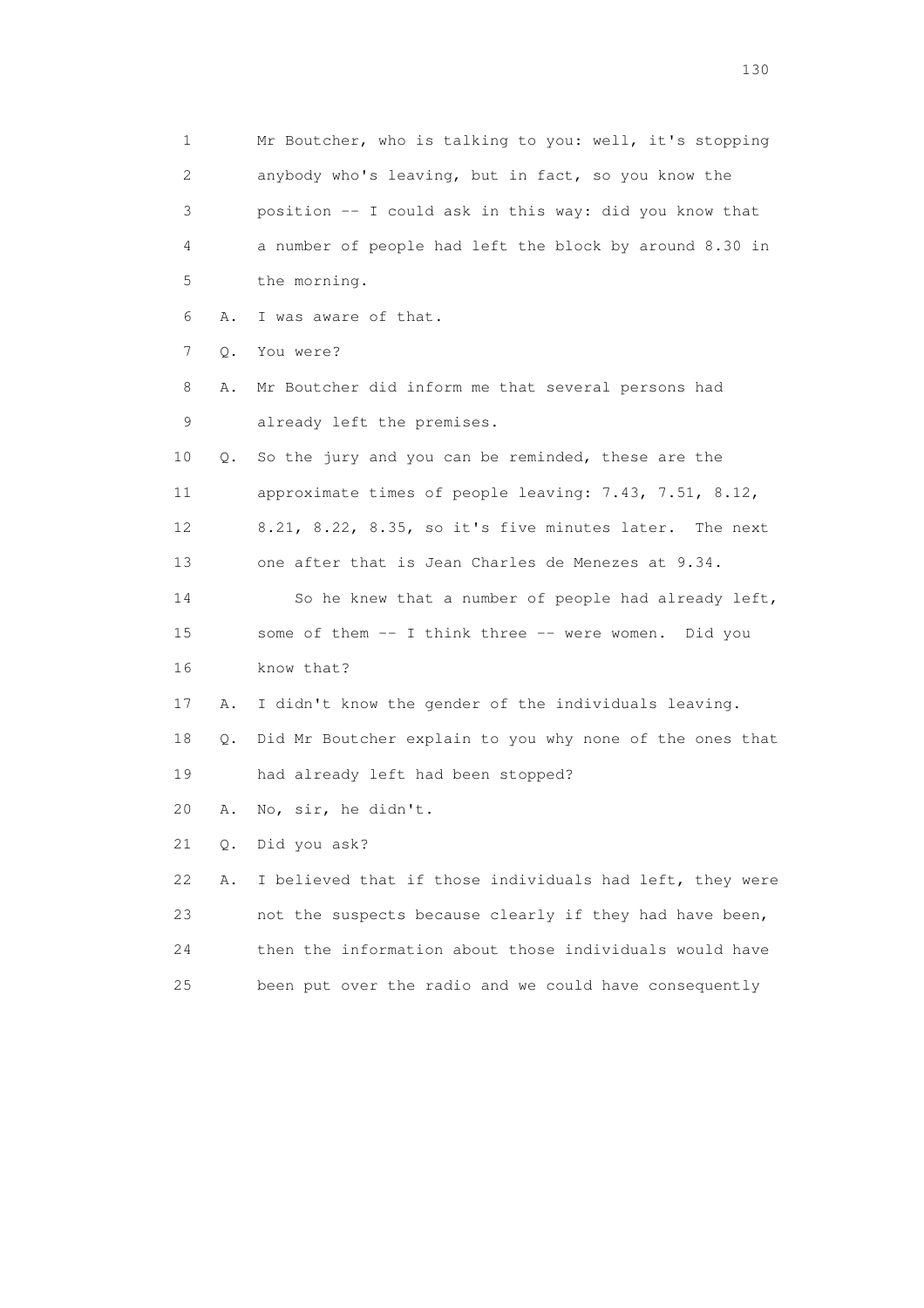1 responded.

| 2  | Q. | That's one half of the strategy. As we heard from        |
|----|----|----------------------------------------------------------|
| 3  |    | Mr McDowall, the main objective besides arresting        |
| 4  |    | suspect is gathering intelligence from those who might   |
| 5  |    | know the suspects. That was the other half and that's    |
| 6  |    | why you deployed DS Dingemans: to go down and be ready   |
| 7  |    | to deal with non-suspects. So did you not say to him:    |
| 8  |    | wait a minute, I have deployed Dingemans, why hasn't he  |
| 9  |    | been stopping people, particularly as they are not       |
| 10 |    | suspects; do you remember anything being discussed along |
| 11 |    | these lines?                                             |
| 12 | Α. | No, other than I was aware that individuals had left     |
| 13 |    | but, as far as I was concerned, DS Dingemans, once I had |
| 14 |    | deployed him was to the vicinity and would be instructed |
| 15 |    | from the ops room to do those stops.                     |
| 16 | Q. | Who was going to instruct him from the ops room, because |
| 17 |    | it's miles away from the location, which non-suspects to |
| 18 |    | stop?                                                    |
| 19 | Α. | Well, my understanding is as the persons came out of the |
| 20 |    | communal door, the surveillance team would give          |
| 21 |    | a description of those individuals and then a decision   |
| 22 |    | would be made from the ops room from, I believed         |
| 23 |    | Cressida Dick, as to whether that person was going to be |
| 24 |    | stopped.                                                 |
| 25 | Q. | Or had the strategy changed, that actually it was only   |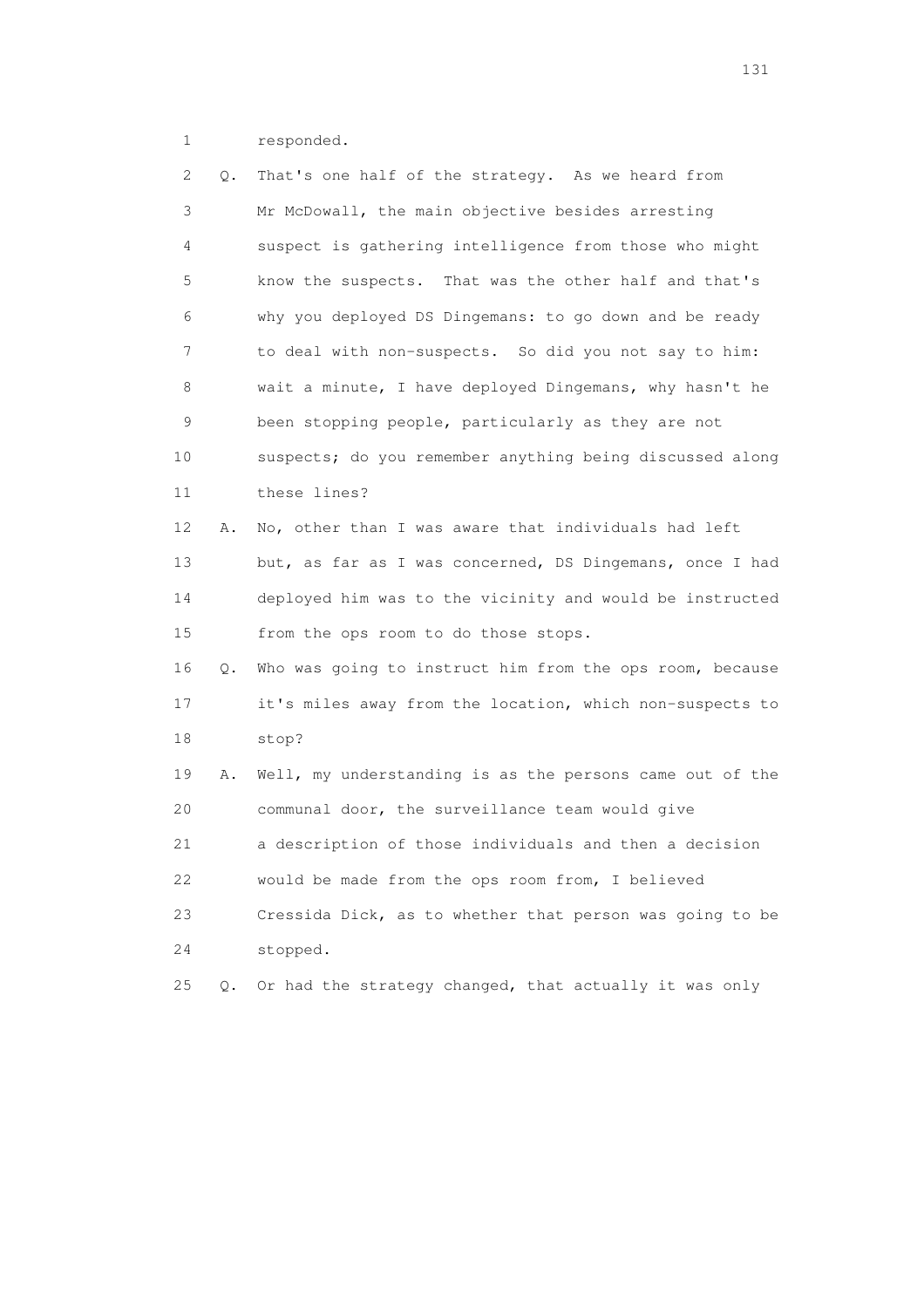1 suspects?

| 2  | Α. | As I understood it, if there was the opportunity to stop |
|----|----|----------------------------------------------------------|
| 3  |    | those that were not suspects away from the premises not  |
| 4  |    | to alert others, then we would take that opportunity.    |
| 5  |    | SIR MICHAEL WRIGHT: You may not know the answer to this, |
| 6  |    | and we will have to ask Dingemans, but as far as you     |
| 7  |    | know, did Sergeant Dingemans and his little team stop    |
| 8  |    | any of the six?                                          |
| 9  | Α. | No, sir, as far as I know, they didn't.                  |
| 10 |    | SIR MICHAEL WRIGHT: He did not?                          |
| 11 | Α. | I don't believe he did, sir, no.                         |
| 12 |    | MR MANSFIELD: One of the reasons he didn't, one of them, |
| 13 |    | was he wasn't down there in time because he, like the    |
| 14 |    | firearms team, didn't get to the venue -- by which       |
| 15 |    | I mean the vicinity of Scotia Road -- until it was too   |
| 16 |    | late, so he wasn't in a position to stop any of the ones |
| 17 |    | that came out before. But you didn't know that, did      |
| 18 |    | you?                                                     |
| 19 | Α. | No, sir.                                                 |
| 20 | Q. | Because you didn't know where he was?                    |
| 21 | Α. | Myself personally, I didn't know his exact location, no. |
| 22 | Q. | Now, did you hear any discussion in the ops room, if     |
| 23 |    | it's Cressida Dick who's got to deal with this, stopping |
| 24 |    | non-suspects, was there any discussion in the ops room   |
| 25 |    | that you overheard about all these people leaving        |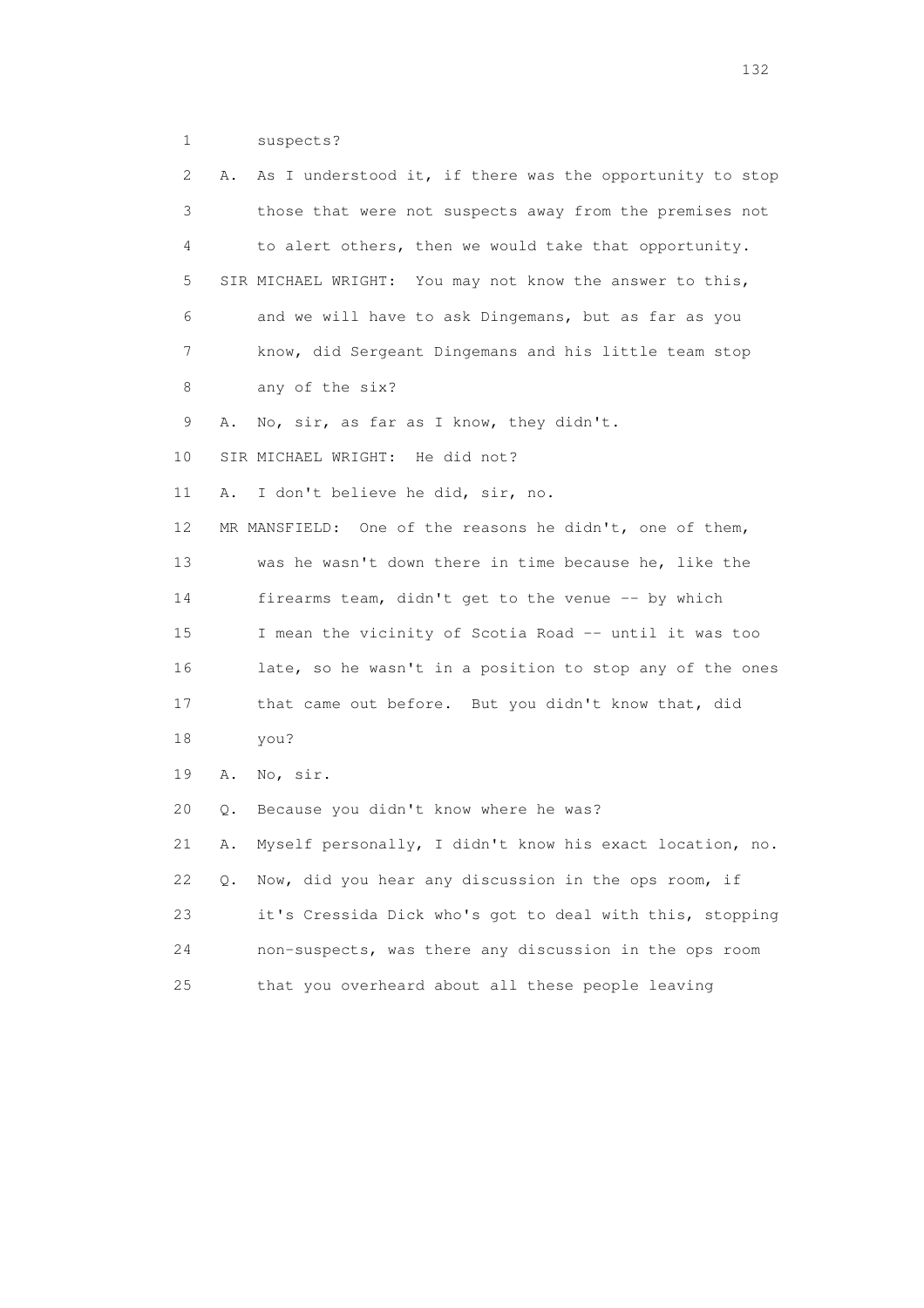1 because they are all in quick succession, well, some of 2 them are, in quick succession, 8.12, 21, 22, 35. Any 3 discussion by Cressida Dick: oh, there is all these 4 people coming out, we'd better not stop them, we'd 5 better make sure Dingemans doesn't stop any of these; or 6 we are going to suggest no stopping of any of these. 7 Any discussion like this?

 8 A. I didn't hear any specific discussion as that, but we 9 were going on what the surveillance team were obviously 10 giving us information on and they were not saying that 11 any of these individuals looked like the suspects. 12 Q. Of course they didn't have to for the purposes of 13 intelligence gathering. All they had to say was woman 14 out and in fact as one officer said, one of the officers 15 in the team with Mr Dingemans said actually stopping 16 women might be actually a better approach, because they 17 almost certainly aren't the suspects from the day before 18 and they might be closely connected. That was a whole 19 line of thinking; do you appreciate that?

20 A. Yes, sir.

 21 Q. All right. I am going to ask you specifically about 22 this: was there any discussion, because you are right 23 next to Pat, aren't you, standing in the room.

24 A. Yes.

25 Q. I don't suggest you will hear everything. Was it noisy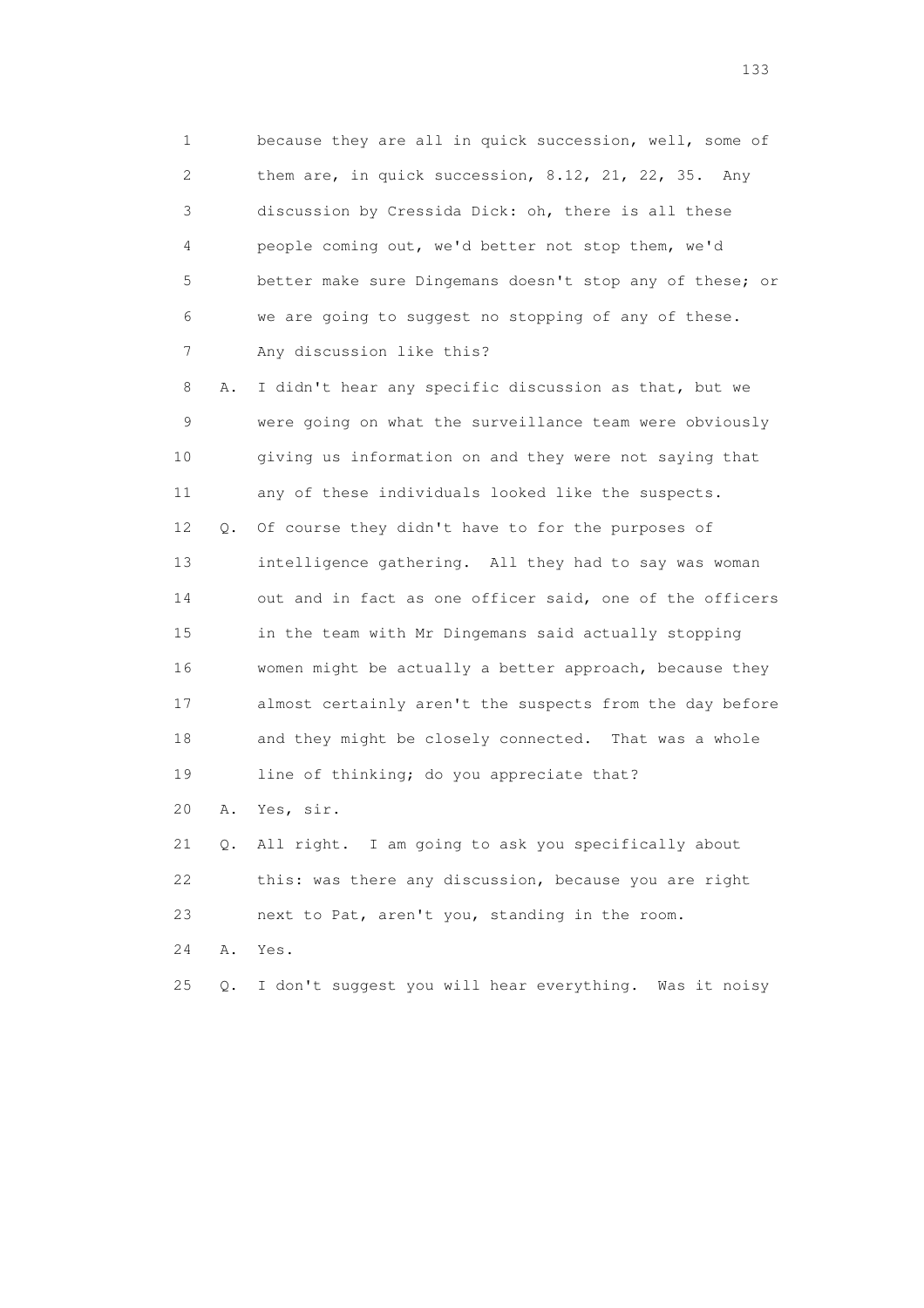1 in the room? 2 A. It wasn't -- there was noise in the room, I wouldn't say 3 it was noisy. 4 Q. It wasn't so noisy you couldn't hear what was being 5 said? 6 A. No, I could hear what was being said, sir. 7 Q. I want to ask you this, and it comes almost certainly, 8 I do not have a precise time, after 8.30 because of what 9 is being requested. So it's clear where this is coming 10 from, this is the statement of Nick, known as 11 Central 1973. He is a liaison officer. Did you know 12 Nick or not? I suppose I can't really put the real name 13 because I don't know it. 14 A. I don't know who you are referring to by that name, sir. 15 Q. I'll leave the name out of it altogether for the moment. 16 I want to ask whether you had heard via Pat or anyone 17 else that the team leader of red at the scene had got 18 a number of very serious concerns about his position 19 down there? Did you ever hear that coming up and being 20 discussed? 21 A. I certainly didn't hear that, no, sir.

 22 Q. I am going to put the concerns, because there were three 23 main ones. His first concern was that the firearms 24 team, to his understanding, were too far away in 25 Nightingale Lane. Nightingale Lane, they didn't get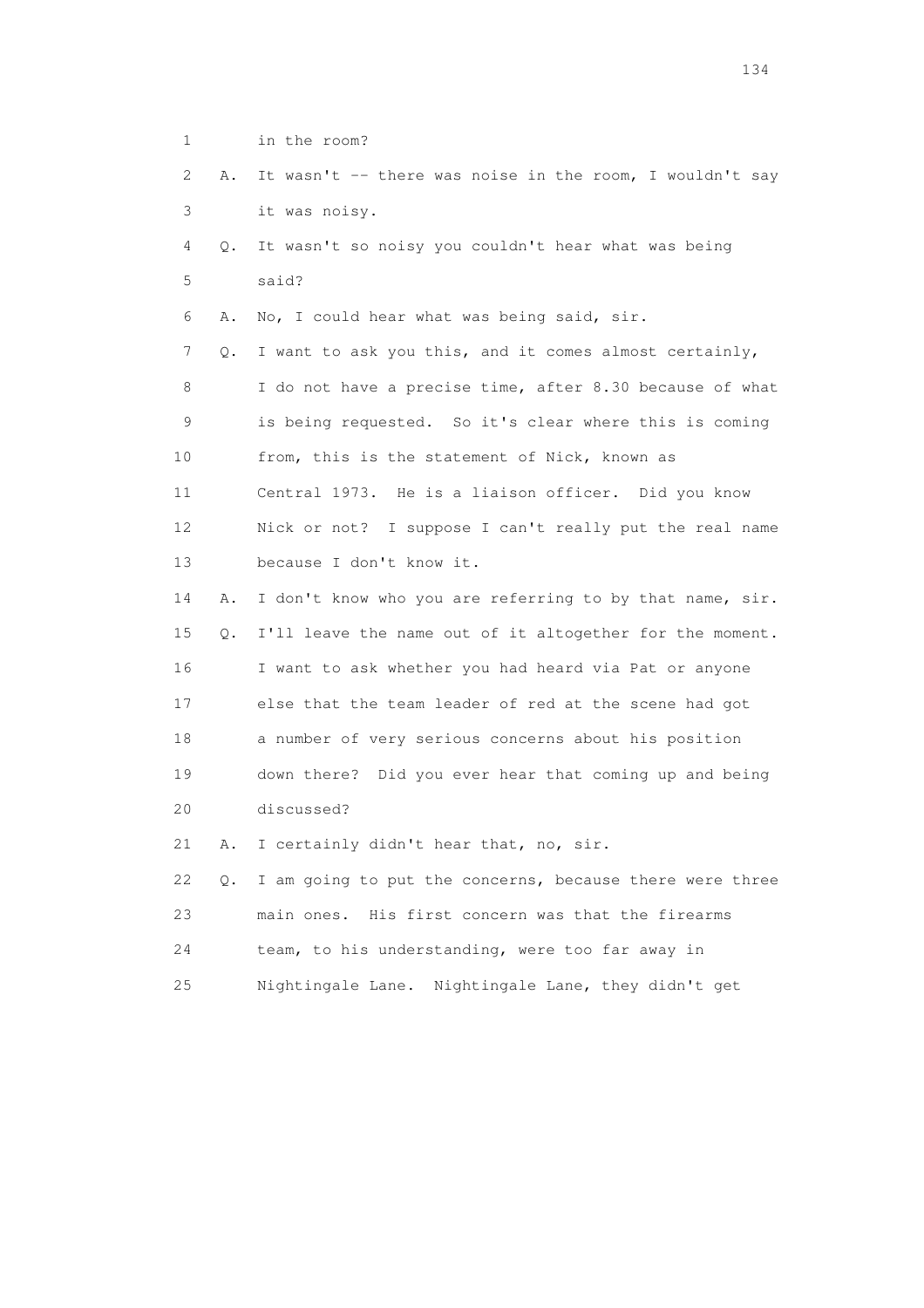1 there until 8.45, so this has to be after 8.45. 2 Secondly, that there was easy access to buses and 3 therefore were they going to be suspended; that item. 4 Thirdly, that the block had a communal door so what was 5 he to do about people coming out who were not suspects, 6 and he particularly said women and children. 7 Now, that's a summary, not the detail. That's the 8 summary of the three concerns relayed into the 9 operations room. 10 Now, were you aware of any of that? 11 A. One part of it I can recall was a discussion in relation 12 to the buses. 13 Q. Right. 14 A. And whether or not there was a requirement to suspend 15 the buses or divert the buses. 16 Q. Or divert, right. 17 A. I recall that conversation, yeah. 18 Q. Was a decision taken? 19 A. It was, yes. 20 Q. What was the decision? 21 A. I believe that I spoke to Cressida Dick in relation to 22 that matter, and her decision was that at this stage the 23 buses were not to be diverted. 24 Q. So could Trojan 80 have ever believed that they had 25 been?

n 135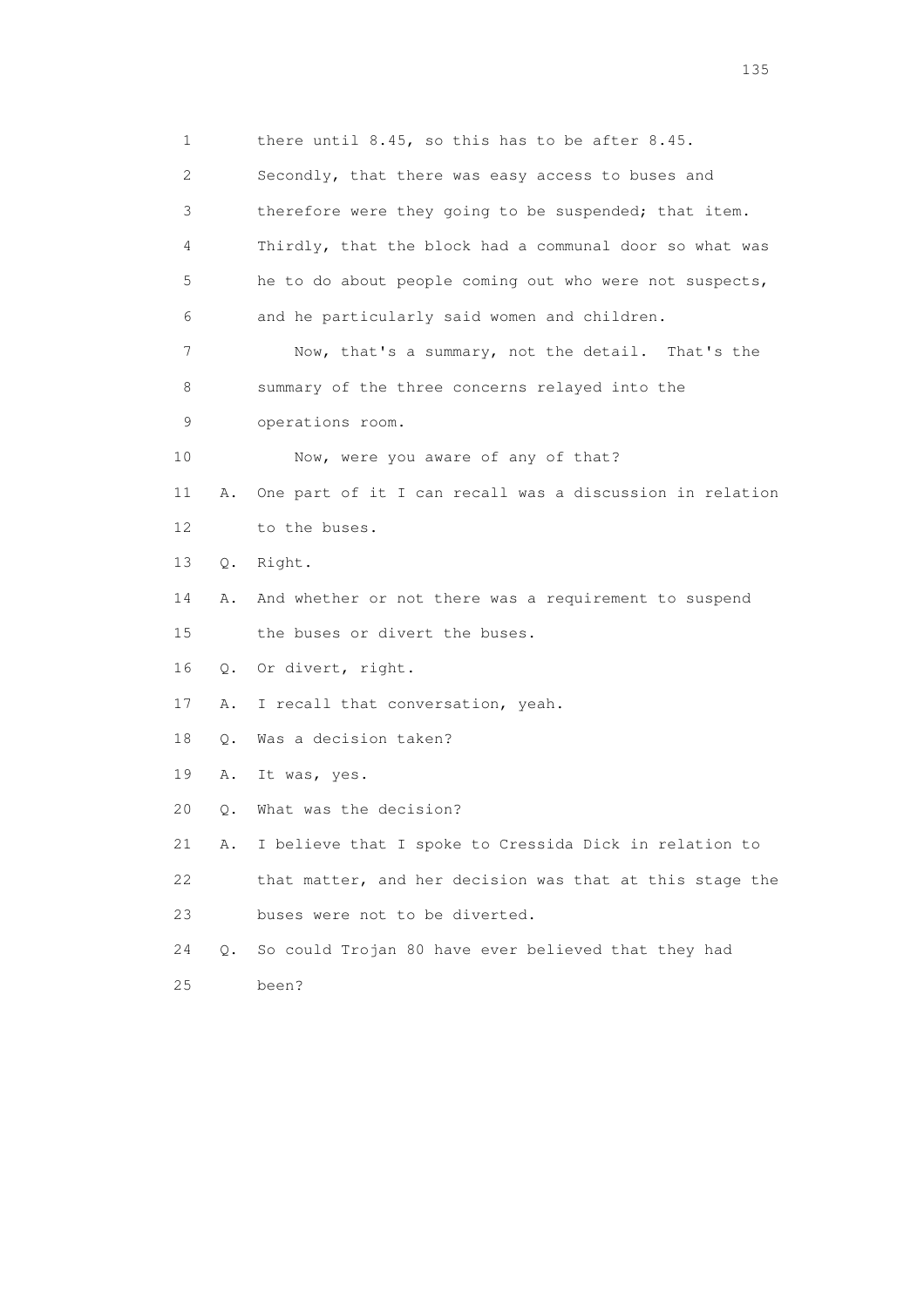1 A. I don't know, sir. You would have to ask him. 2 Q. Was there any doubt about this decision by Cressida Dick 3 on one of the concerns that they were not going to be 4 diverted or suspended; that was a clear decision, was 5 it? 6 A. As far as I was concerned, sir, Cressida Dick had said 7 that the buses were not to be diverted. 8 Q. Can you give us a clue as to when she took that 9 decision, just roughly in the timeframe here; is it 10 after 8.30 or before, since that's one time you have 11 there? 12 A. I can't recall specifically but I believe I was in the 13 ops room more or less continually after 8.30. 14 Q. I want to ask you about the role of Cressida Dick 15 because you indicated to my learned friend before lunch 16 that your understanding was that, once she, as it were, 17 came on after 7 o'clock and entered the ops room, she 18 was effectively in control of everything and taking all 19 the decisions; is that right? 20 A. Yes, sir. 21 Q. So she's taking the decisions about non-suspects as well 22 as suspects? 23 A. I believe that once Cressida Dick was in the ops room,

 24 all information in relation to those suspects leaving 25 the premises were coming through to the ops room which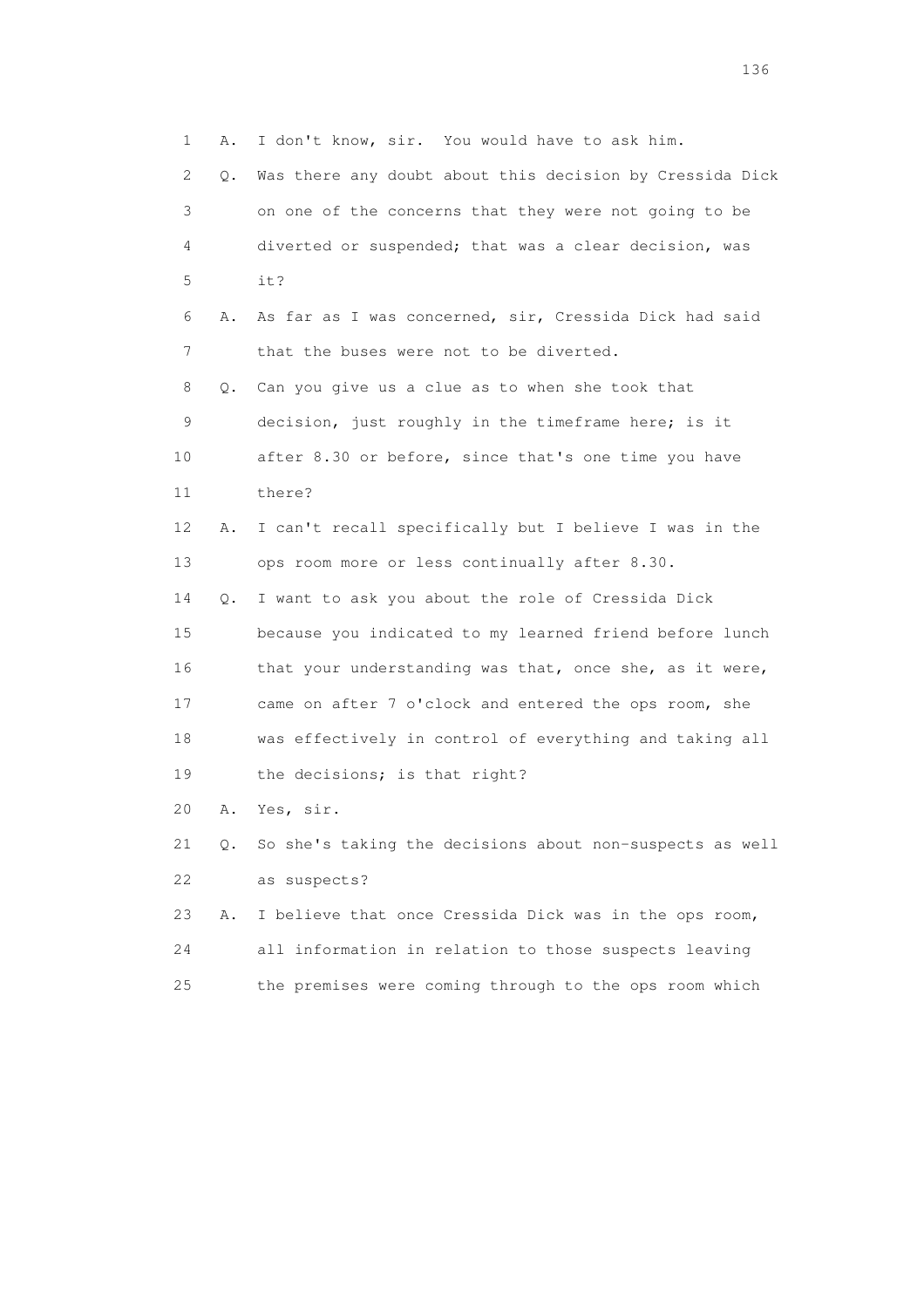1 gave her the opportunity to make the decision on a 2 case-by-case basis. 3 Q. Yes, so it would include non-suspects? 4 A. Yes, sir. 5 Q. Right, there is something a little unusual in this 6 set-up: DSOs are not normally appointed in relation to 7 what, at that time, each time somebody comes out, is 8 non-Kratos, non-Kratos/Clydesdale; do you agree? 9 A. Yes, sir. 10 Q. That's unusual. Do you remember whether there was any 11 attempt to explain -- I'll take it specifically. When 12 you spoke to DS Dingemans, you knew then that there was 13 an appointed DSO because you had had discussions the 14 night before? 15 A. Yes, sir. 16 Q. Did you say to Dingemans: look, we have a DSO, which we 17 don't normally have other than for Clydesdale, but this 18 isn't necessarily a Clydesdale operation at all, but we 19 put it in place because we think that's the sensible 20 course, and you shouldn't derive anything more from it 21 than that; was that said to Dingemans? 22 A. I don't believe I went into that detail with 23 Mr Dingemans, no. 24 Q. The reason I ask you that is of course it may become 25 very important when briefing firearms officers as to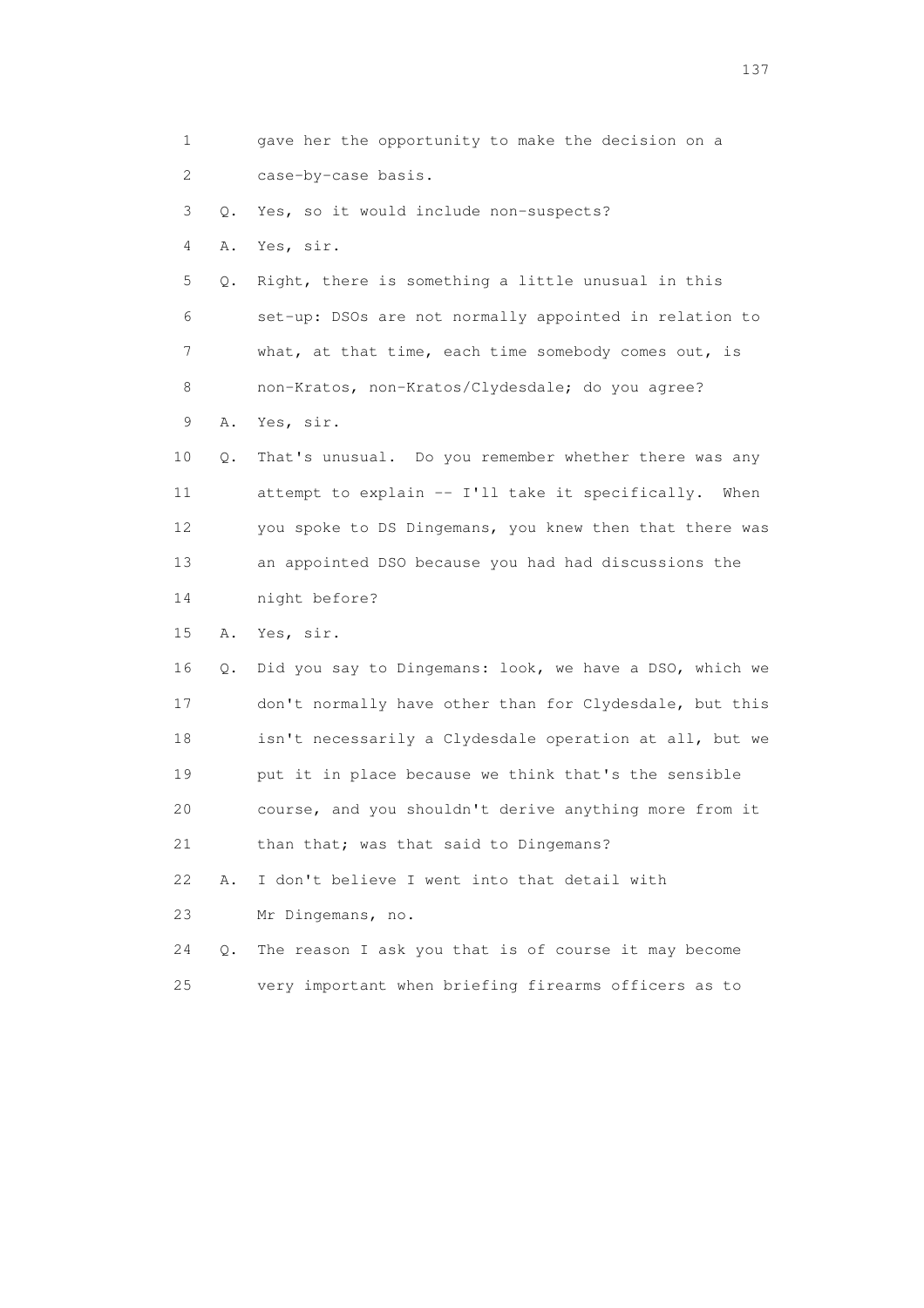1 what they understand Cressida Dick, the role she is 2 performing; you see that?

3 A. Yes, sir.

 4 Q. All right. So when it came, and now I am going to move 5 on, you can turn over the page, we are getting to the 6 stage where Jean Charles leaves number 21. He is 7 possibly identical. Now, at that stage, clearly 8 a communal door, because you have mentioned it, had been 9 identified. Can you help us as to when the operations 10 room, the penny finally dropped that it was a communal 11 door and there might be difficulties about stopping 12 everybody; do you know when that happened? 13 A. I can only recall when I went into the ops room by 8.30 14 that staff within the ops room knew that it was 15 a communal door. 16 Q. Then at 8.30, if they knew it was a communal door, the 17 policy at that stage was still the same according to how 18 it was relayed to you: stop everybody, detain suspects. 19 A. My understanding of that was that suspects would be 20 followed and then stopped by firearms team, more 21 suitable location, and if appropriate and possible, 22 those that were not the suspects would also be stopped. 23 Q. Right. Moving on, this is now post 9.30, when 24 Jean Charles leaves, and you have noted from a communal 25 door. You heard that he wasn't believed to be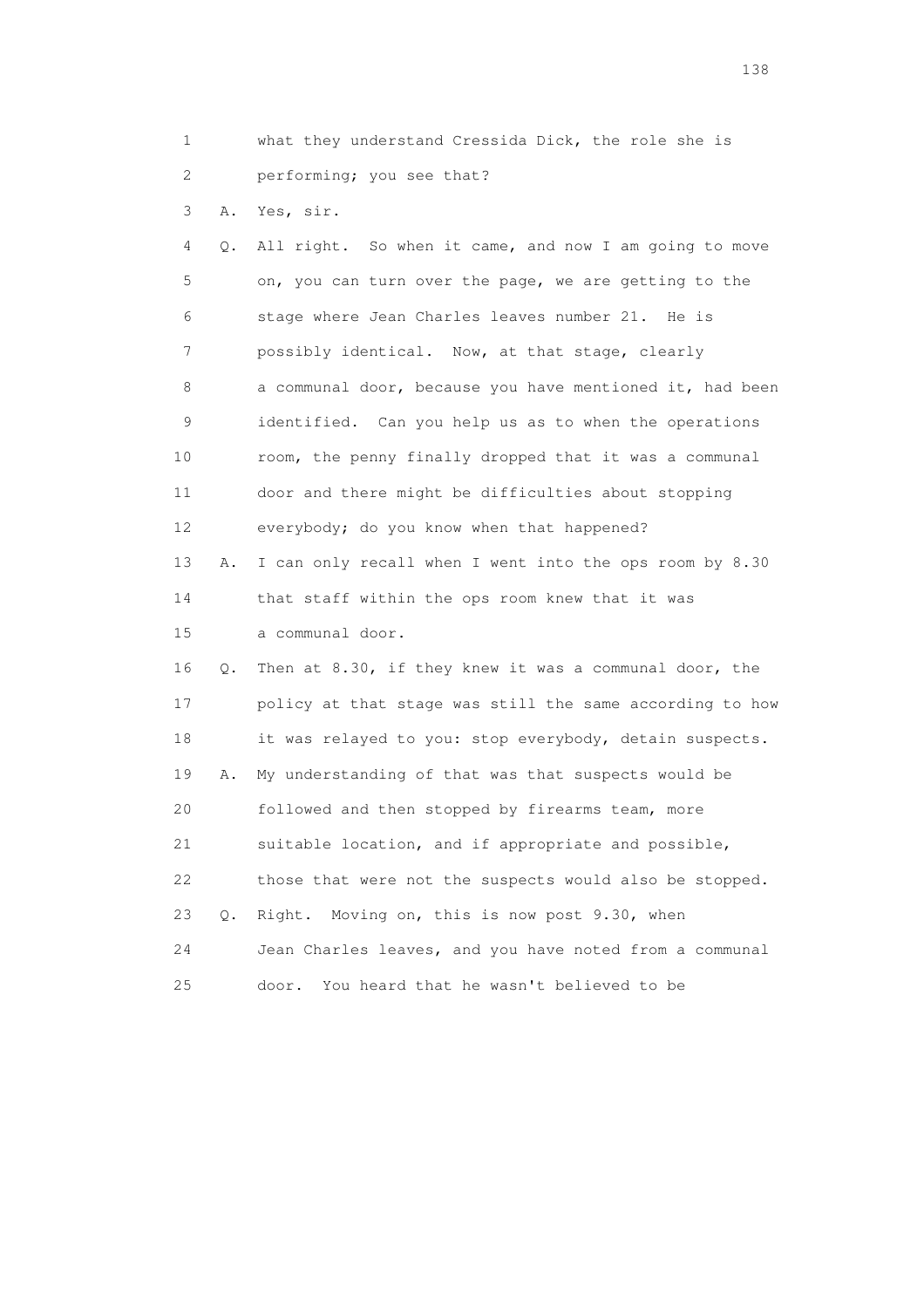1 presumably the suspect, and you got that from somebody 2 in SO19. Dingemans was then to conduct a stop. Now, 3 what is clear from your statement is that somebody is 4 saying, and I think you said before lunch it was 5 Mr Boutcher who indicated he should be stopped; is that 6 right? 7 A. Yeah, my recollection is, sir, that initially the 8 surveillance team thought that he possibly was one of 9 the suspects, so therefore had undertaken surveillance 10 and were still surveilling him, which gave us the 11 opportunity to deploy Mr Dingemans, because we still had 12 control of the subject at that stage, to do the 13 intelligence -- 14 Q. I understand all of that. It's not your decision, but

 15 who is deciding that this is the time to stop somebody 16 to gather intelligence?

 17 A. I believe the circumstances, the fact that the 18 surveillance team had gone behind the subject and were 19 behind him, gave us the opportunity then as he was under 20 control, to undertake that opportunity to gather

21 intelligence.

 22 Q. Yes, understood. My question is: who decided he should 23 be stopped.

 24 A. As far as my understanding is, it would either have been 25 Cressida Dick, Mr Boutcher, or my instructions were from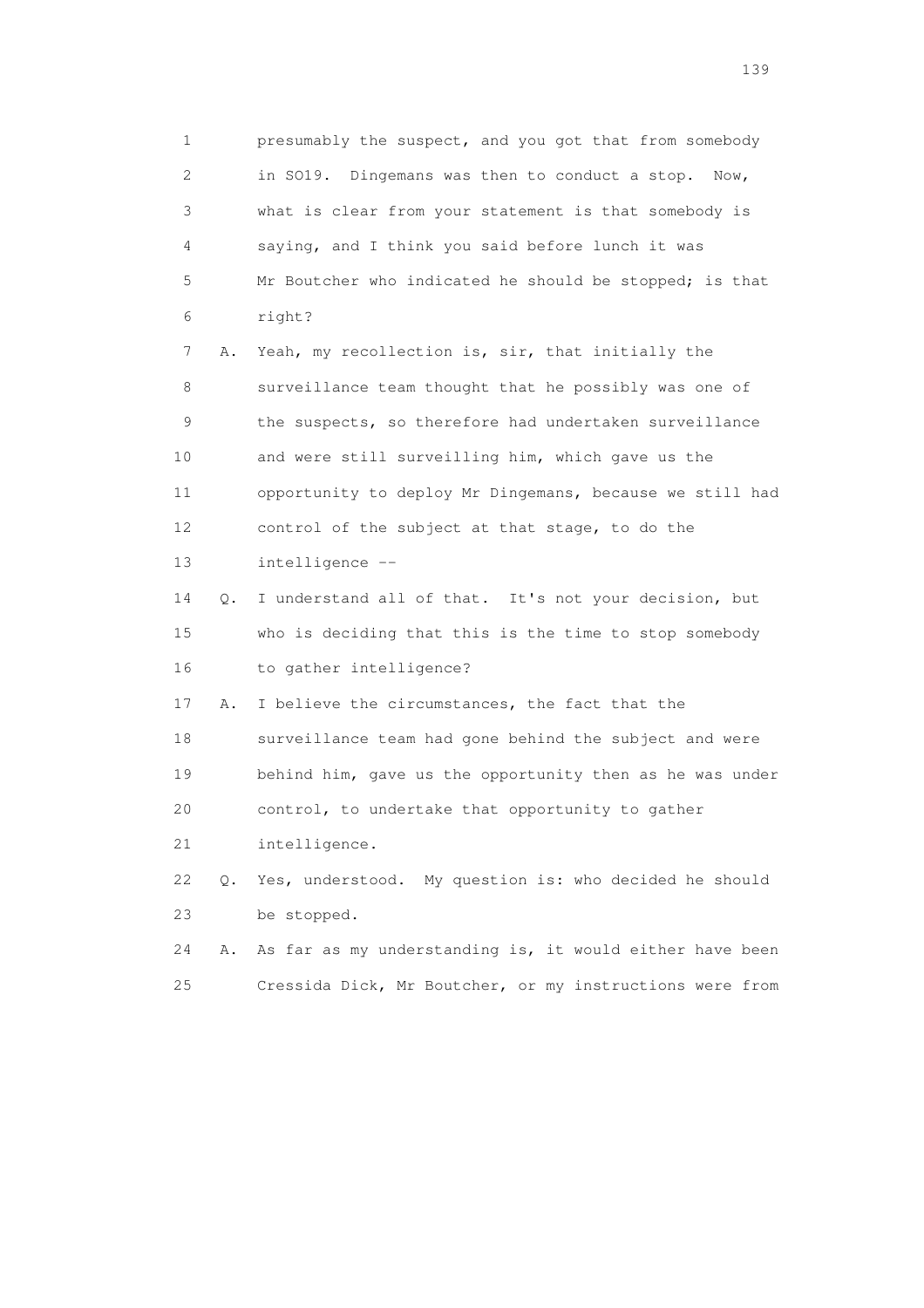1 Mr Boutcher to contact DS Dingemans.

| 2.              | Q. | Boutcher tells you but you think he may have got it from |
|-----------------|----|----------------------------------------------------------|
| 3               |    | Dick; Dick is saying "have him stopped for intelligence  |
| 4               |    | purposes". Once again, at this stage, from everything    |
| 5               |    | you have said up to now, you didn't know where           |
| 6               |    | Dingemans' team was at this point?                       |
| 7               | Α. | No, I believed that he would have been in the vicinity   |
| 8               |    | in order to facilitate stops as required.                |
| 9               | О. | Well, you may have believed that, but -- and I want to   |
| 10              |    | put to you so it's clear, I am not saying you are        |
| 11              |    | responsible for his non-presence, that had DS Dingemans' |
| 12 <sup>°</sup> |    | intelligence gathering team been present in order to     |
| 13              |    | stop this individual at the time he was worth a second   |
| 14              |    | look, Mr de Menezes might still be alive because it      |
| 15              |    | would have been an unarmed team that just went up and    |
| 16              |    | said who are you. Do you follow the significance and     |
| 17              |    | the importance of Dingemans and his team? Who was        |
| 18              |    | tracking Dingemans, knowing exactly where he was at any  |
| 19              |    | one point in the operations room?                        |
| 20              | Α. | My understanding was that DS Dingemans was in contact    |
| 21              |    | with the Silver deployed for Scotia Road.                |
| 22              | Q. | Right, that's Purser?                                    |
| 23              | Α. | Yes, and that within the ops room I can't say who        |
| 24              |    | specifically knew where he was actually parked at that   |
| 25              |    | time, but we were -- I was under the impression that he  |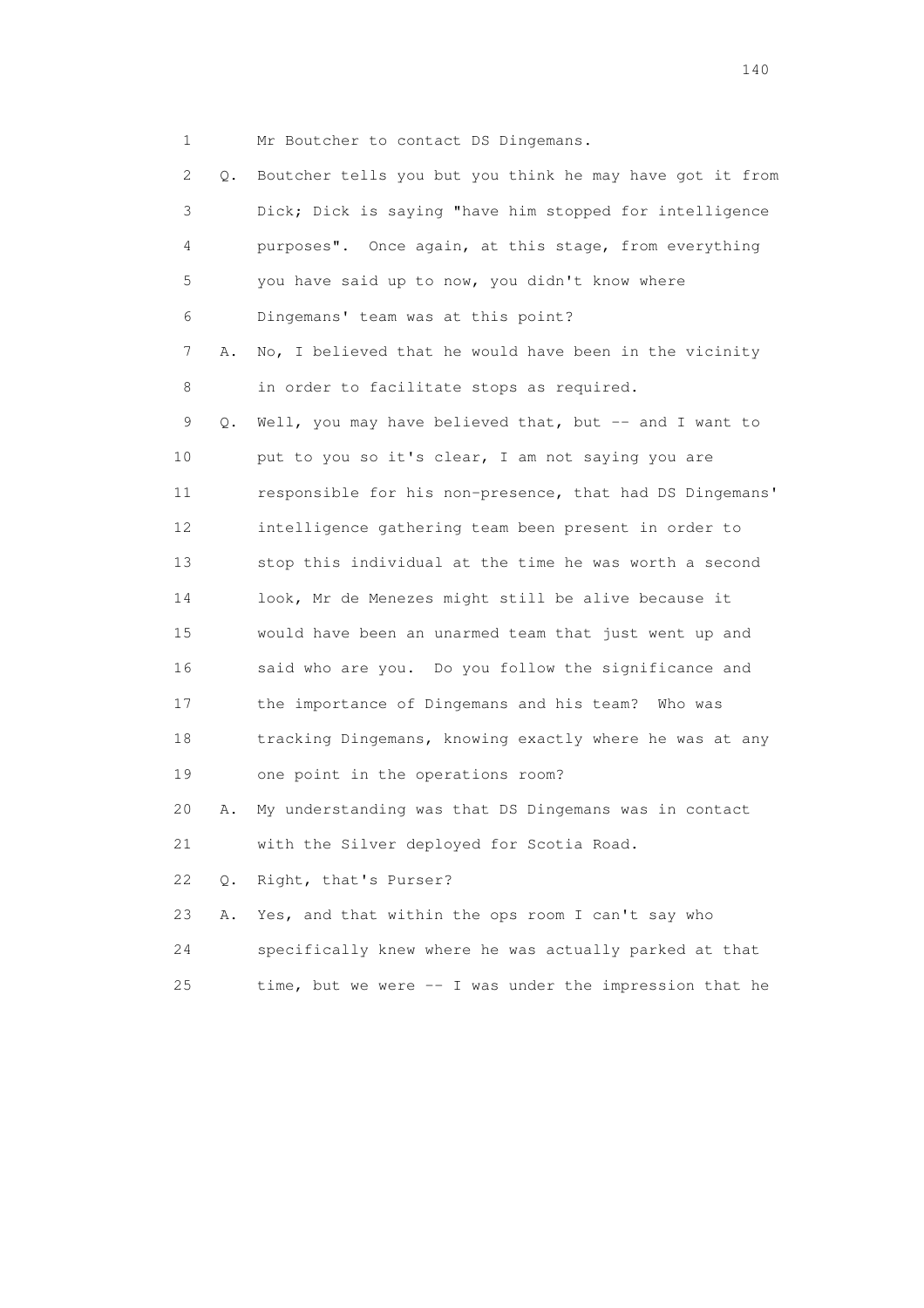1 was suitably positioned to effect opportunities for 2 intelligence stops. 3 Q. We will hear from him, but he certainly wasn't, but we 4 will hear from him exactly where he was. Going through 5 that chain of communication: Silver on location, that's 6 Purser, had a direct line in to Cressida Dick? 7 A. Yes, sir. 8 Q. What was that direct line in? Was it a mobile or was it 9 a landline or was it something else? 10 A. As far as I recall, she was certainly, well, utilising 11 landlines and mobiles within the ops room and 12 information was coming across from the surveillance 13 monitors as well and from the firearms teams. 14 Q. Did one of the monitors that we have seen on the plan -- 15 you don't have to get it out again -- sitting in that 16 row of desks in front of the horseshoe, was one of those 17 -- because Pat was looking at surveillance teams 18 particularly, do you remember that? 19 A. Yes. 20 Q. Was one of the other ones monitoring Dingemans' 21 intelligence-gathering team? 22 A. I don't believe they would have been specifically 23 appointed to do that, no. 24 Q. All right. Only one more question, really, in this 25 context of you being there: did you ever hear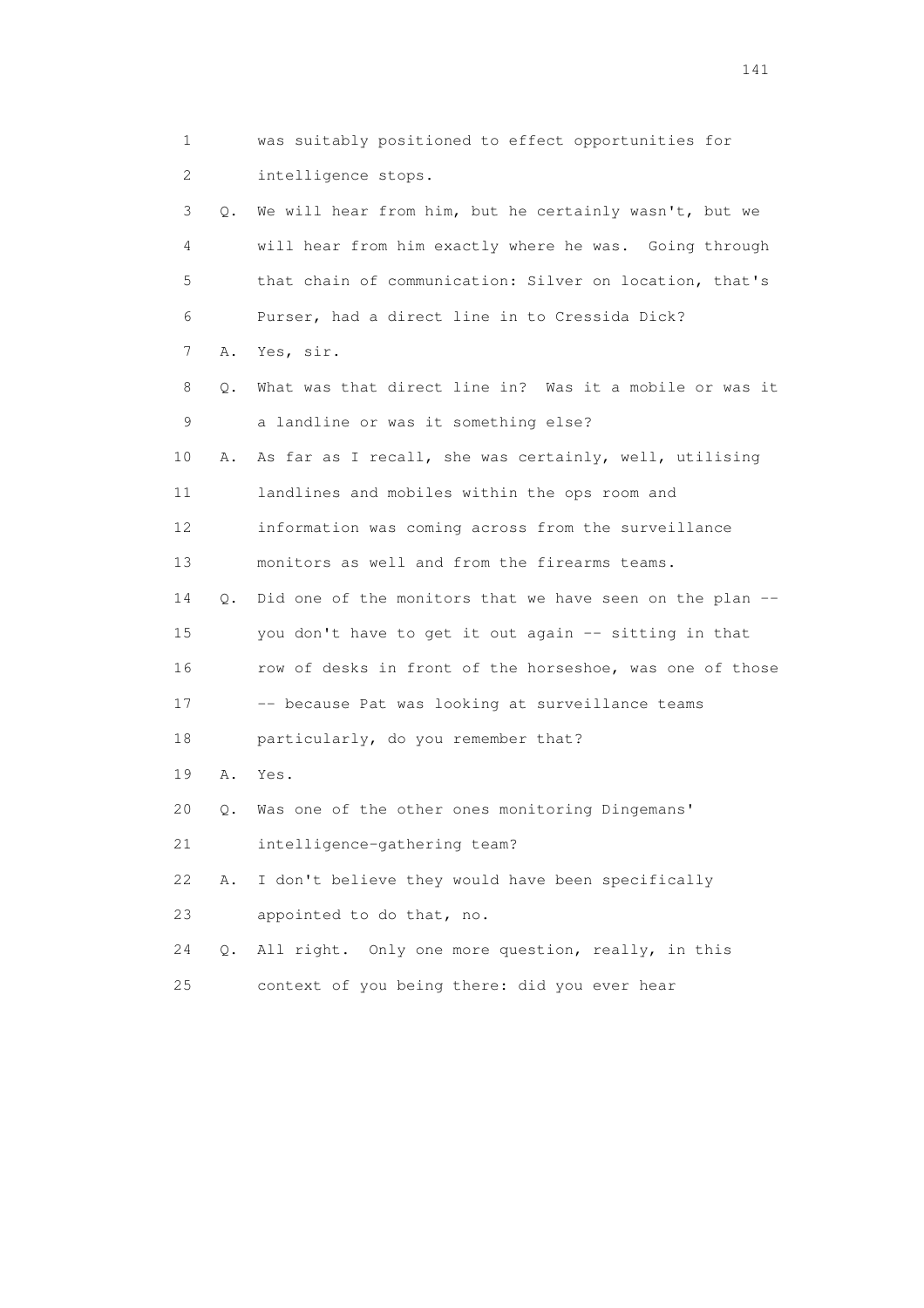1 Cressida Dick say to anyone, but as an order, stop him 2 at all costs. 3 A. No, sir, I never heard her say that. 4 MR MANSFIELD: Thank you. 5 SIR MICHAEL WRIGHT: Can you remember what time you gave 6 Sergeant Dingemans his instructions? 7 A. I can't recall specifically, sir. 8 SIR MICHAEL WRIGHT: Your statement doesn't disclose the 9 time. Any idea? 10 A. I would say if I was at the 7 am meeting, sometime 11 between 7.30 and 8.30. 12 SIR MICHAEL WRIGHT: Do you know what time he got there? 13 A. I don't, sir, no. 14 SIR MICHAEL WRIGHT: Very well. 15 MR HORWELL: Sir, I was simply going to mention the red book 16 is here. I have isolated the relevant pages. There are 17 four or five of them. Mr Mansfield will need to look at 18 it and in fairness to the witness she should look at it. 19 SIR MICHAEL WRIGHT: Rather than going on with the other 20 cross-examination, would it be sensible to take 10 21 minutes now, Mr Mansfield, for you to look at it? 22 MR MANSFIELD: I would be obliged, yes. 23 SIR MICHAEL WRIGHT: Let us do it that way. Enforced break, 24 ladies and gentlemen. Will ten minutes be enough? 25 MR MANSFIELD: I don't know whether it's enough for the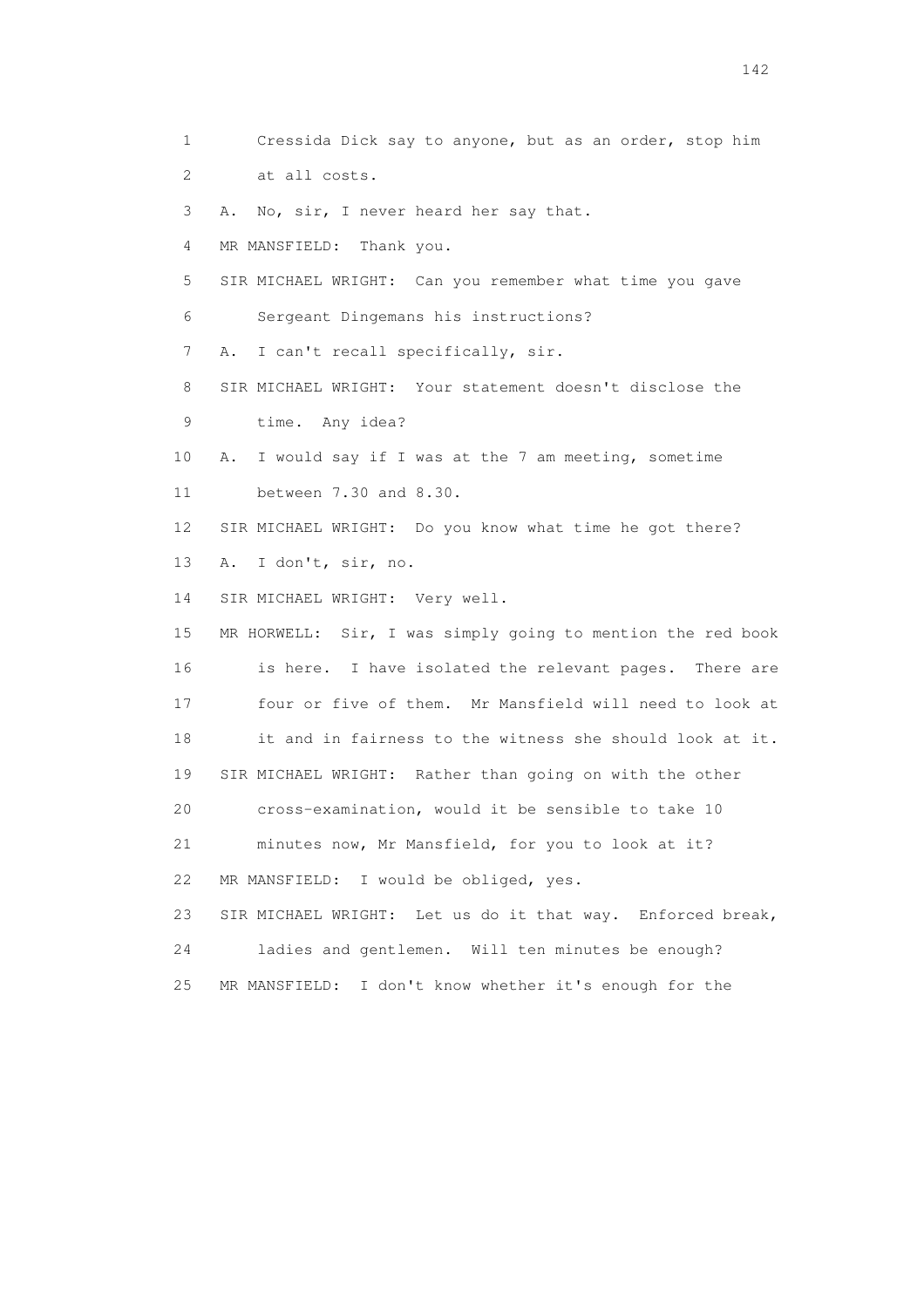1 witness to have a look as well. 2 MR HOUGH: Sir, I think it will be. 3 SIR MICHAEL WRIGHT: Ten minutes. 4 (2.43 pm) 5 (A short break) 6 (2.55 pm) 7 (In the presence of the jury) 8 SIR MICHAEL WRIGHT: One ancillary point. Chief Inspector, 9 you have told us that the monitors who sit in the four 10 front seats in the ops room are putting the information 11 that comes through their headphones into machines, 12 presumably typing into computers of some kind. 13 A. Yes, sir. 14 SIR MICHAEL WRIGHT: What comes up on the screen? 15 A. Whatever the officer is entering as they are hearing it, 16 they will write up. 17 SIR MICHAEL WRIGHT: And it's the typescript that comes up. 18 A. Yes, sir. 19 SIR MICHAEL WRIGHT: No pictures or anything like that. 20 A. No, sir. 21 SIR MICHAEL WRIGHT: Just the typescript. Hang on a minute. 22 (Pause) 23 The answer to your question is: I decide who is 24 called, not any counsel. The answer to your question 25 is: yes.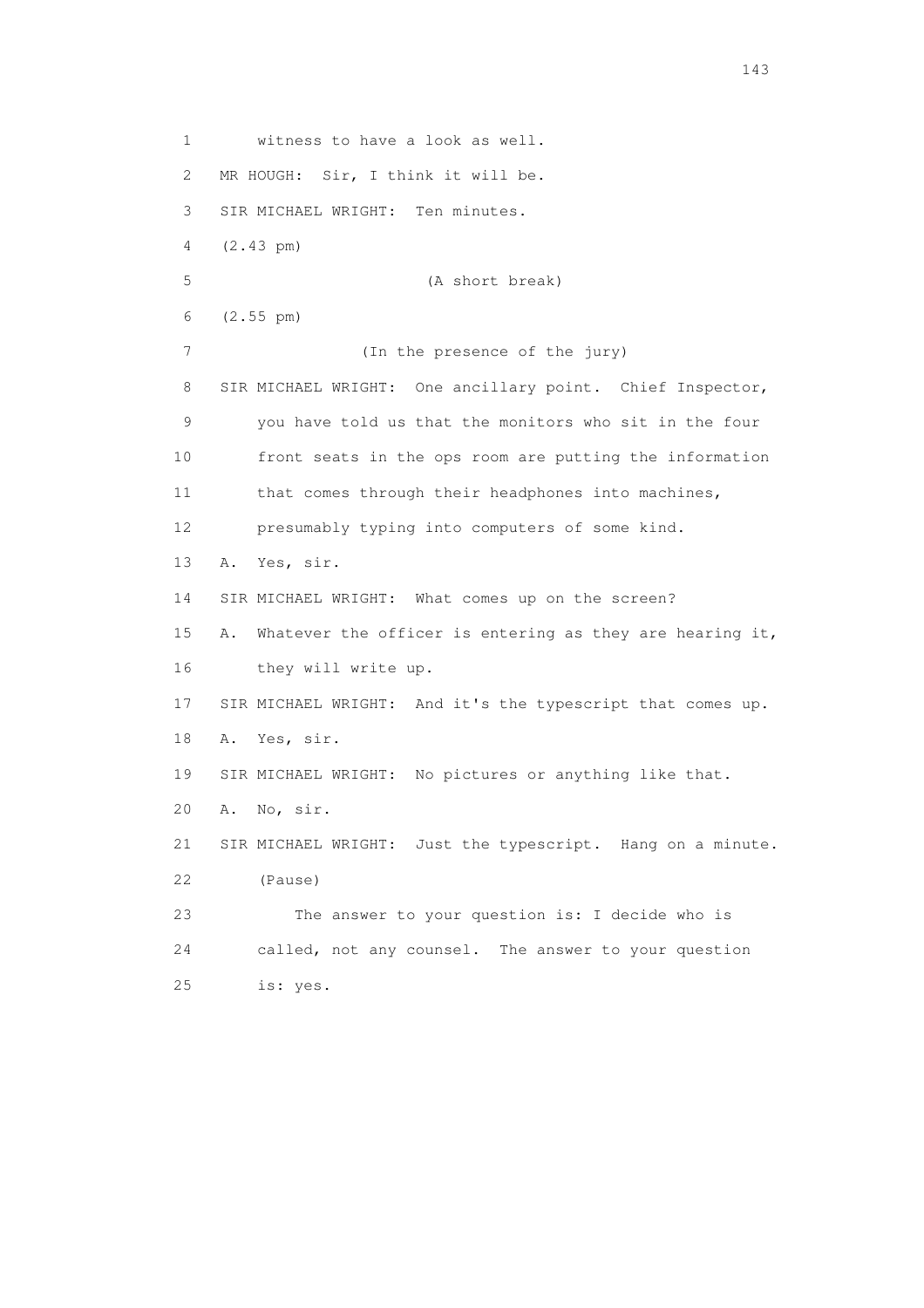1 The question is whether Cressida Dick is going to be 2 called. 3 Yes, Mr Mansfield? 4 MR MANSFIELD: Thank you very much for the opportunity. You 5 have the book back. First of all, just to confirm, 6 I think, pretty well what you were saying before, namely 7 the book is not a running commentary on everything that 8 happened over the 21st and 22nd, is it? 9 A. No, sir. 10 Q. There are two entries there close together. I think you 11 have them in front of you. You have made -- they are 12 sort of trigger notes -- two trigger notes. One 13 concerns buses. Could you just read out what you have 14 written about buses there? 15 A. I have written down "bus route" and underneath "Scotia 16 routes" and then the word "suspended". 17 Q. I think there is a little more further down or not? 18 A. Yeah, a couple of lines further down it says "number 2 19 bus route Stockwell Road". 20 Q. Obviously you know what it means -- 21 SIR MICHAEL WRIGHT: Is it "suspended?" Or just 22 "suspended". 23 A. I have just left a gap and then put the word 24 "suspended". 25 MR MANSFIELD: You told us in fact the decision was that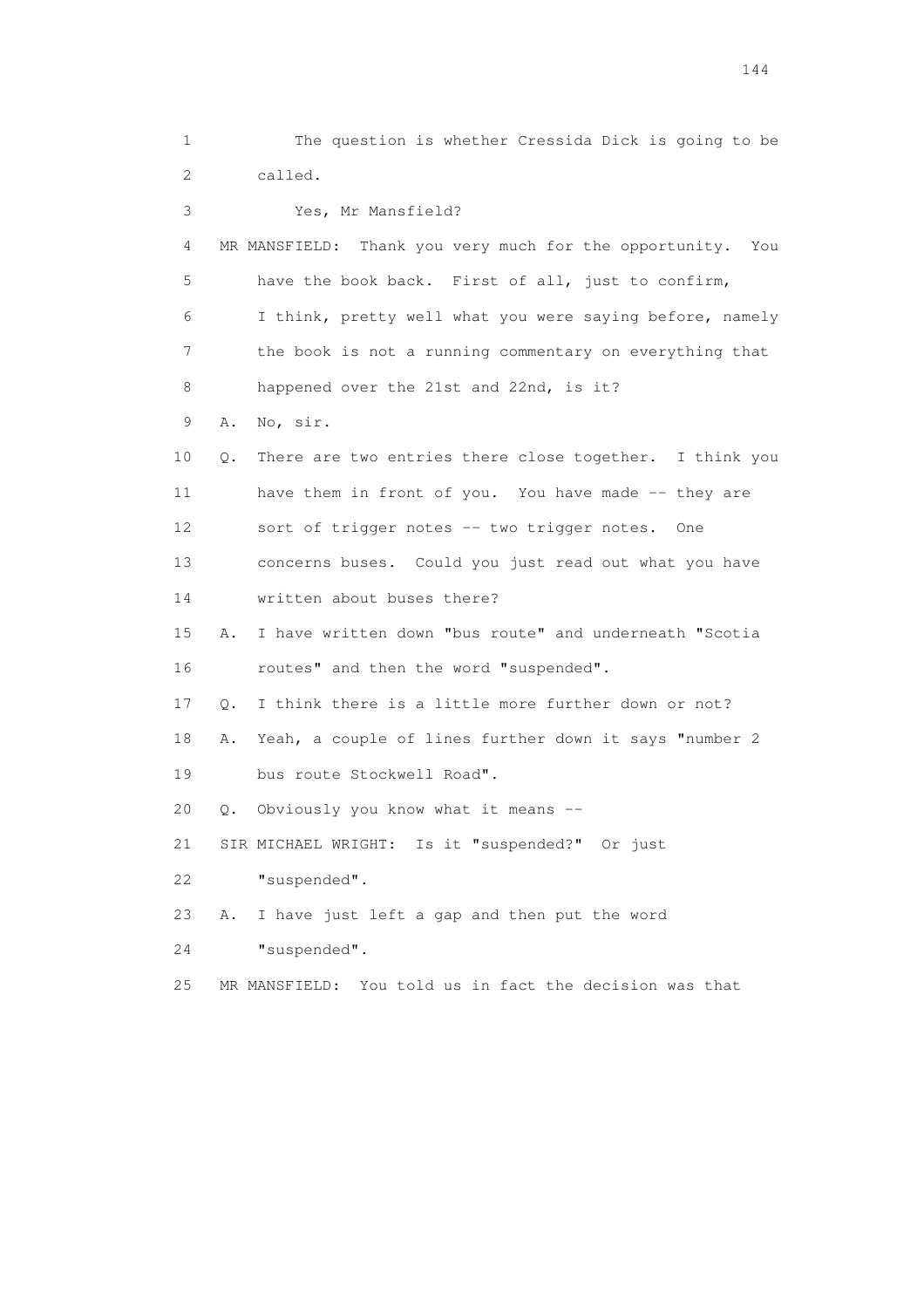1 they weren't to be, so is that recording just

2 a discussion or what?

 3 A. I believe my involvement in relation to the bus routes 4 would be as a result of someone asking me the question 5 on the surveillance teams: have the bus routes been 6 suspended or a conversation about bus routes; and as 7 a consequence of that, I have then asked Cressida Dick 8 for a decision in relation to that particular point. 9 Q. All right. The only other point there, I think it is 10 sandwiched between those points, is you have got a short 11 reference to Dingemans. I think it reads: 12 "DS Dingemans intel", or something? 13 A. It does. It says "PS Dingemans", then "intel gather". 14 SIR MICHAEL WRIGHT: Intelligence. 15 A. Yes, sir. 16 MR MANSFIELD: Thank you very much indeed. 17 MR GIBBS: Sir, may I ask some surveillance questions? 18 SIR MICHAEL WRIGHT: Yes, Mr Gibbs. 19 Questions from MR GIBBS 20 MR GIBBS: Chief Inspector, I represent the red and grey 21 surveillance teams. 22 Can I keep it very simple? Outside the control room 23 we have heard about three different types of officer, 24 the red and grey surveillance teams down at Scotia Road, 25 and was it their job to watch the address and to follow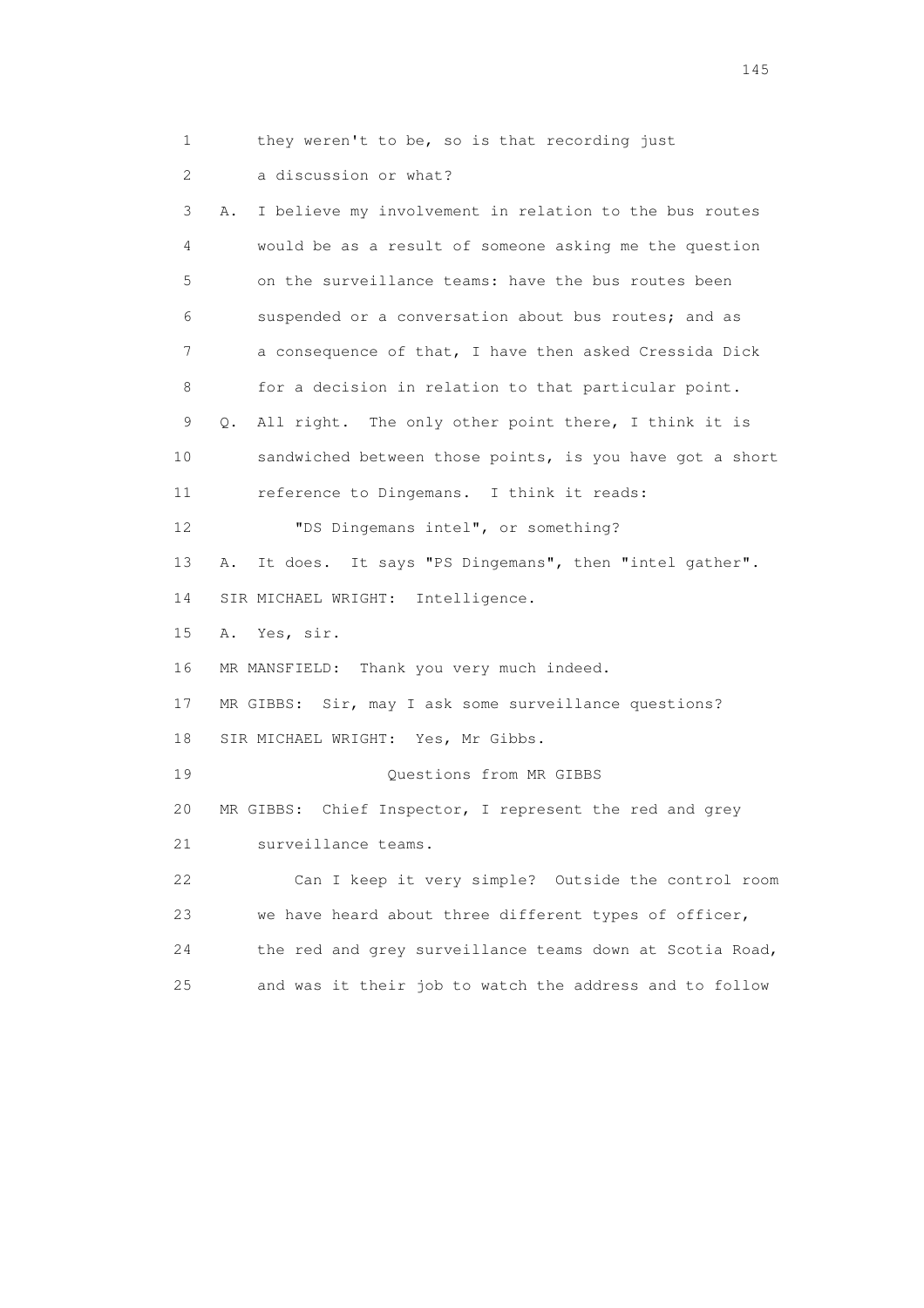1 people if necessary?

2 A. It was, sir, yes.

| 3  | Q. | Then we have heard about Mr Dingemans and his team of     |  |  |  |
|----|----|-----------------------------------------------------------|--|--|--|
| 4  |    | three others, and was it their job to gather              |  |  |  |
| 5  |    | intelligence?                                             |  |  |  |
| 6  | Α. | Yeah, their job was to seize the opportunity to gather    |  |  |  |
| 7  |    | intelligence by speaking to persons that were not the     |  |  |  |
| 8  |    | suspects from the premises.                               |  |  |  |
| 9  | О. | Was that people who were identified as being definitely   |  |  |  |
| 10 |    | not suspects?                                             |  |  |  |
| 11 | Α. | Well, as I recall, that I was told that persons had       |  |  |  |
| 12 |    | already left the premises, so from that I would be led    |  |  |  |
| 13 |    | to believe that the surveillance teams didn't think       |  |  |  |
| 14 |    | those individuals were in fact suspects.                  |  |  |  |
| 15 | Q. | Then there are the specialist firearms officers and       |  |  |  |
| 16 |    | their job would be to intervene in relation to people     |  |  |  |
| 17 |    | who were definitely suspects?                             |  |  |  |
| 18 | Α. | My understanding was that if the persons leaving<br>Yeah. |  |  |  |
| 19 |    | the premises were identified as suspects or suspect,      |  |  |  |
| 20 |    | then the armed team were there to convene an armed stop   |  |  |  |
| 21 |    | at the most appropriate point.                            |  |  |  |
| 22 | Q. | What about this, as you understood the plan: if someone   |  |  |  |
| 23 |    | came out of the premises who was a possible or perhaps    |  |  |  |
| 24 |    | even a good possible for one of the suspected suicide     |  |  |  |
| 25 |    | bombers, what would happen?                               |  |  |  |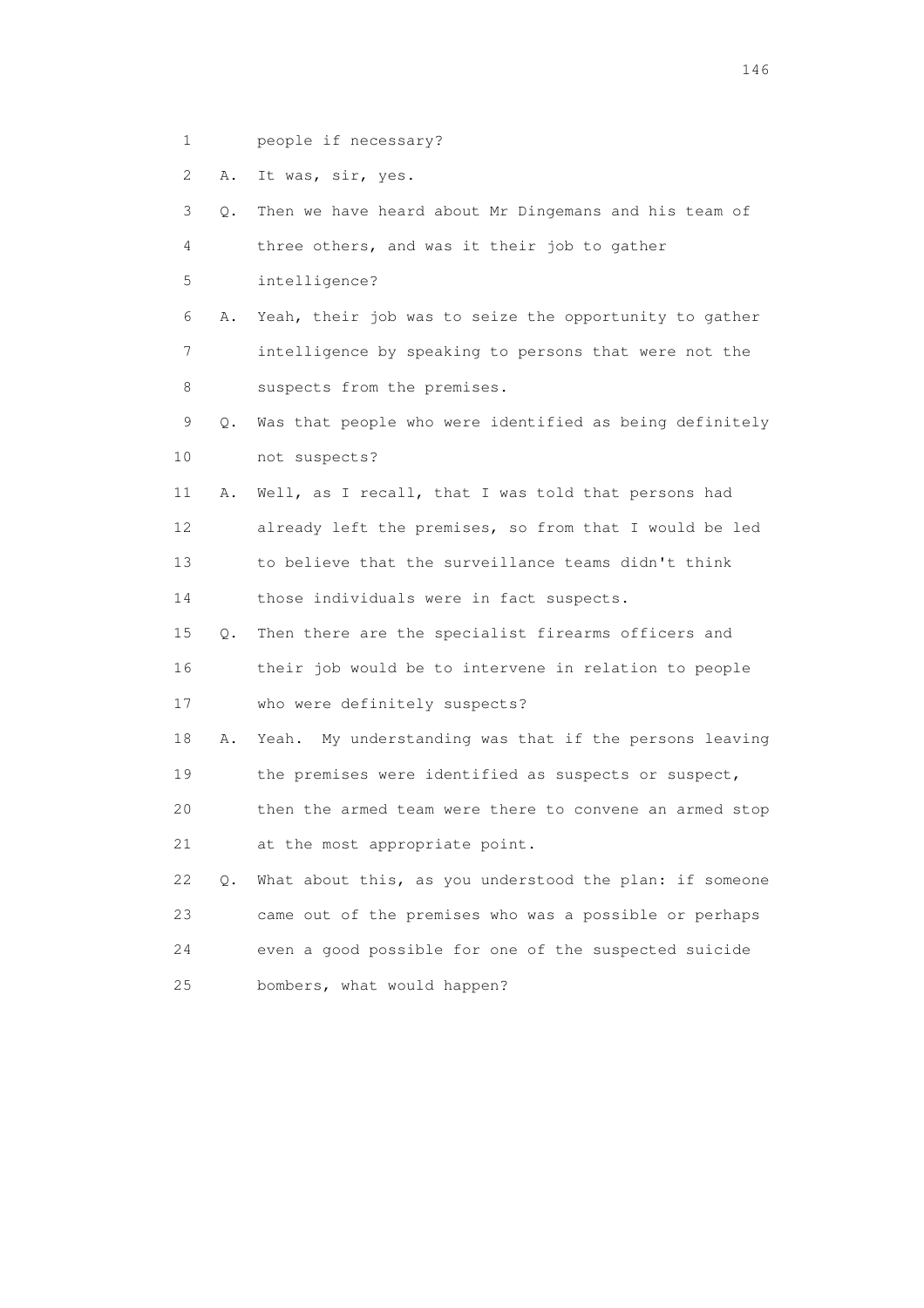| 1  | Α.        | My understanding is that the surveillance team would     |  |  |  |  |
|----|-----------|----------------------------------------------------------|--|--|--|--|
| 2  |           | maintain control on that subject in order to see if      |  |  |  |  |
| 3  |           | there was an opportunity to further identify them or     |  |  |  |  |
| 4  |           | give further information on that subject.                |  |  |  |  |
| 5  | Q.        | If the person was a possible, or a good possible, for    |  |  |  |  |
| 6  |           | a suspected suicide bomber, who, as you understood it,   |  |  |  |  |
| 7  |           | would stop that person?                                  |  |  |  |  |
| 8  | Α.        | My understanding would be that information would be      |  |  |  |  |
| 9  |           | relayed into the ops room and Cressida Dick would make   |  |  |  |  |
| 10 |           | the decision that if so required, the officers from      |  |  |  |  |
| 11 |           | a firearms team would stop that person by detaining them |  |  |  |  |
| 12 |           | at a suitable location.                                  |  |  |  |  |
| 13 | Q.        | So if anyone was to $-$ if such a person was to be       |  |  |  |  |
| 14 |           | stopped, then he would be stopped by the specialist      |  |  |  |  |
| 15 |           | firearms officers?                                       |  |  |  |  |
| 16 | Α.        | That was my understanding, yes.                          |  |  |  |  |
| 17 | $\circ$ . | Who would make the decision as to whether he would be    |  |  |  |  |
| 18 |           | stopped?                                                 |  |  |  |  |
| 19 | Α.        | That would be Cressida Dick, as the information came in  |  |  |  |  |
| 20 |           | from the surveillance team into the ops room.            |  |  |  |  |
| 21 | Q.        | Thank you. Now, back in the control room, which was      |  |  |  |  |
| 22 |           | where you were at all relevant times? I am in            |  |  |  |  |
| 23 |           | particular concerned with the half hour after            |  |  |  |  |
| 24 |           | Mr de Menezes came out of the premises.                  |  |  |  |  |
| 25 | Α.        | Yes, sir.                                                |  |  |  |  |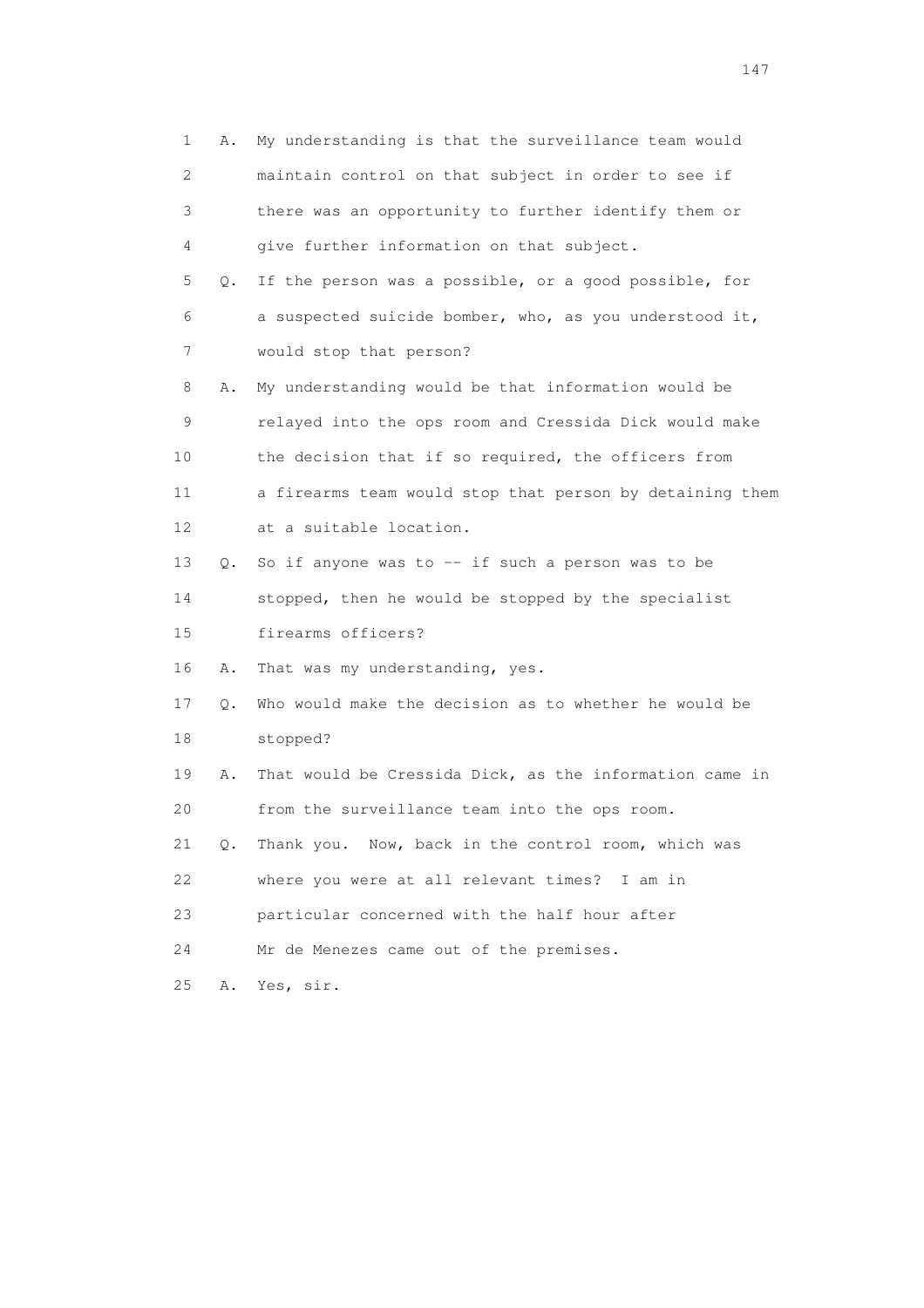- 1 Q. Were you there the whole of that time?
- 2 A. I was, sir, yes.
- 3 Q. The atmosphere, you have told us, was energetic and
- 4 lively?
- 5 A. Yes, sir.
- 6 Q. What does that mean?

 7 A. This means that people were fully aware of the gravity 8 of what had happened the day before, obviously coupled 9 with what had happened two weeks previous and the deaths 10 of so many people and so many injured, that everybody 11 was concentrating on their actual role, listening and 12 obviously, you know, hoping to conduct a proactive 13 operation to try to identify those responsible.

 14 Q. Did the people who were in the control room each have 15 dedicated jobs to do?

16 A. I believe so, yes.

 17 Q. I am looking at, I wonder whether you could look at it 18 as well, the plan that we had up on screen. It's in our 19 jury bundle at tab 20. We have heard some evidence and 20 we will hear some more about who was on the telephone to 21 whom, and who had radio connections with whom. Were you 22 on the telephone to anyone during this period? 23 A. During this period I recall I was on my mobile phone.

24 Q. To whom?

25 A. I believe to Mr Dingemans.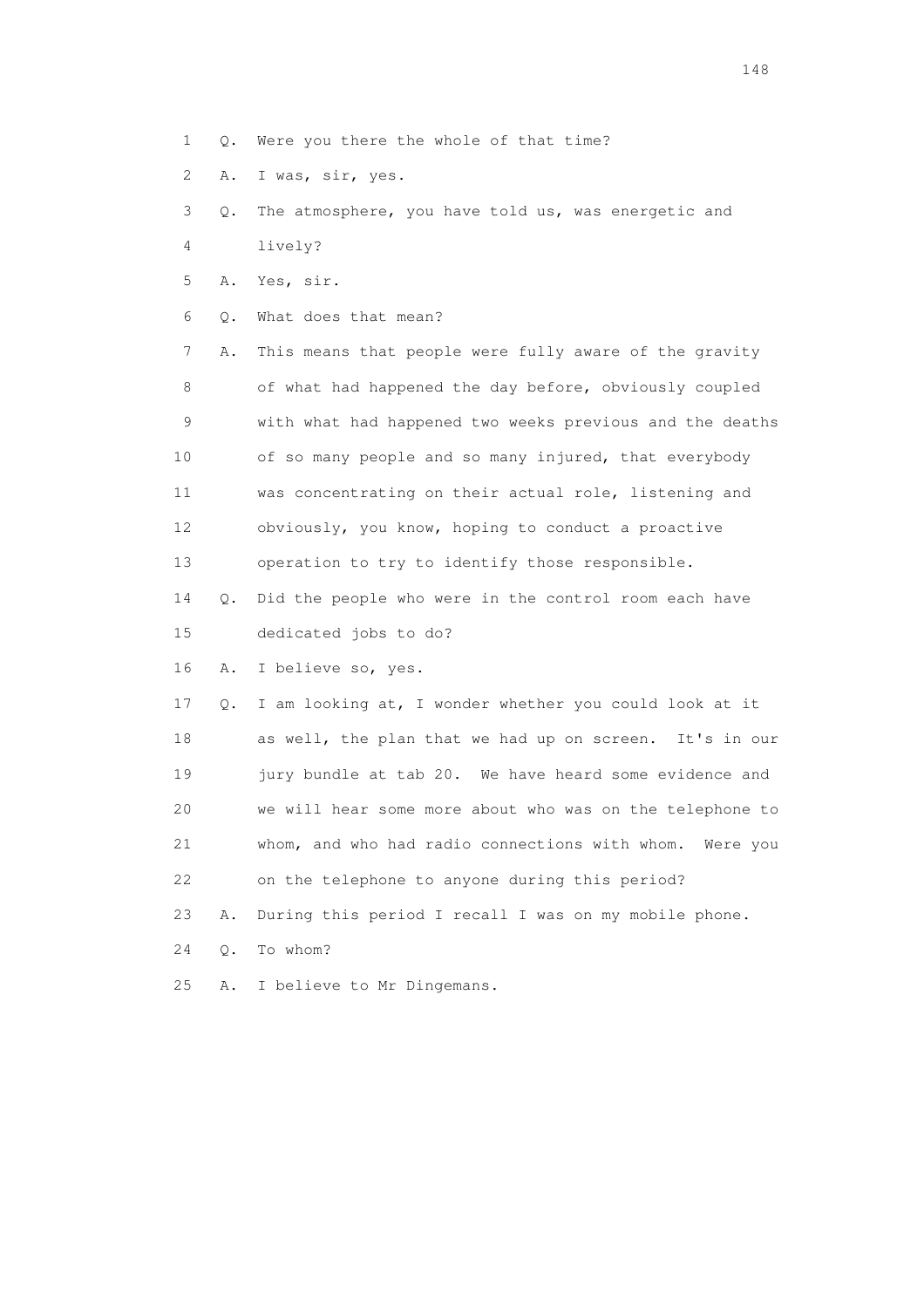- 1 Q. Anybody else?
- 2 A. As I recall, possibly Mr Purser, but that was following 3 the shooting.
- 4 Q. So not until after the incident at the tube station? 5 A. I believe so, sir, yes.
- 6 Q. So otherwise, would I be right in thinking that your 7 information is arriving at you second-hand?
- 8 A. Yeah, I am gaining the information as the surveillance 9 monitor, the officer undertaking that role, is verbally 10 relaying what he is actually hearing.
- 
- 11 Q. Can we just focus on that person, who we are calling 12 Pat. I think you have told us that he was sitting in
- 13 the seat marked S1?
- 14 A. Yes, sir. I believe so.
- 15 Q. You describe that he was typing a log?
- 16 A. I believe so, yes, sir.
- 17 Q. Based upon what he was hearing on the surveillance
- 18 radio?
- 19 A. Yes, sir.
- 20 Q. To which he was connected by headphones?
- 21 A. That's correct, sir, yeah.
- 22 Q. It being his job and primary responsibility to monitor
- 23 what was being said on that channel?
- 24 A. Yes, sir.
- 25 Q. Where would that log -- we will, I am sure, when he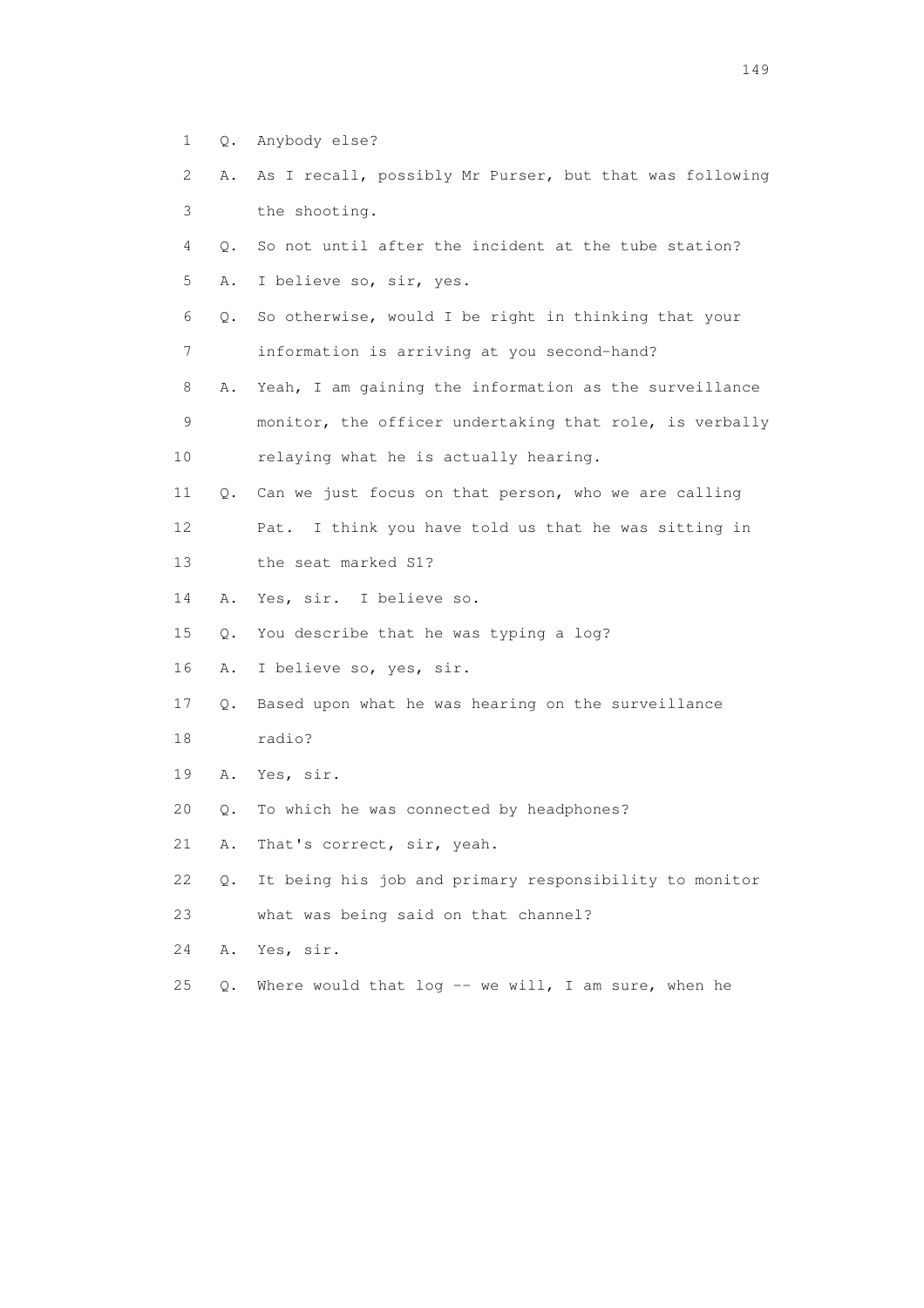1 gives evidence, see exactly what he wrote, but where 2 would what he wrote have come up on the screen? Would 3 it have been just in front of him? 4 A. Yes, sir. 5 Q. On his desktop monitor? 6 A. I believe so, yes, sir. 7 Q. And on the screens on the wall above and beyond him? 8 A. I don't recall it being actually up on the screens above 9 him. 10 Q. I see. It may be that we will hear from other witnesses 11 something about that. Could I ask you just to go in the 12 bundle, on into section 21 where we see the photographs 13 of the room. If you look at page 33A, am I right in 14 thinking that of that central rectangular console, it 15 would be the seat nearest to the photographer which was 16 the one at which Pat was seated? 17 A. Yes, sir, that's correct. 18 Q. Then if we go on to 33B, again we see that rectangular 19 desk with the four screens on it, and it would be the 20 left-hand one, as we look at it, at which Pat was 21 seated? 22 A. That's correct, yes, sir. 23 Q. There are a number of screens up above facing that 24 rectangular desk. Do you remember what was up on those 25 screens?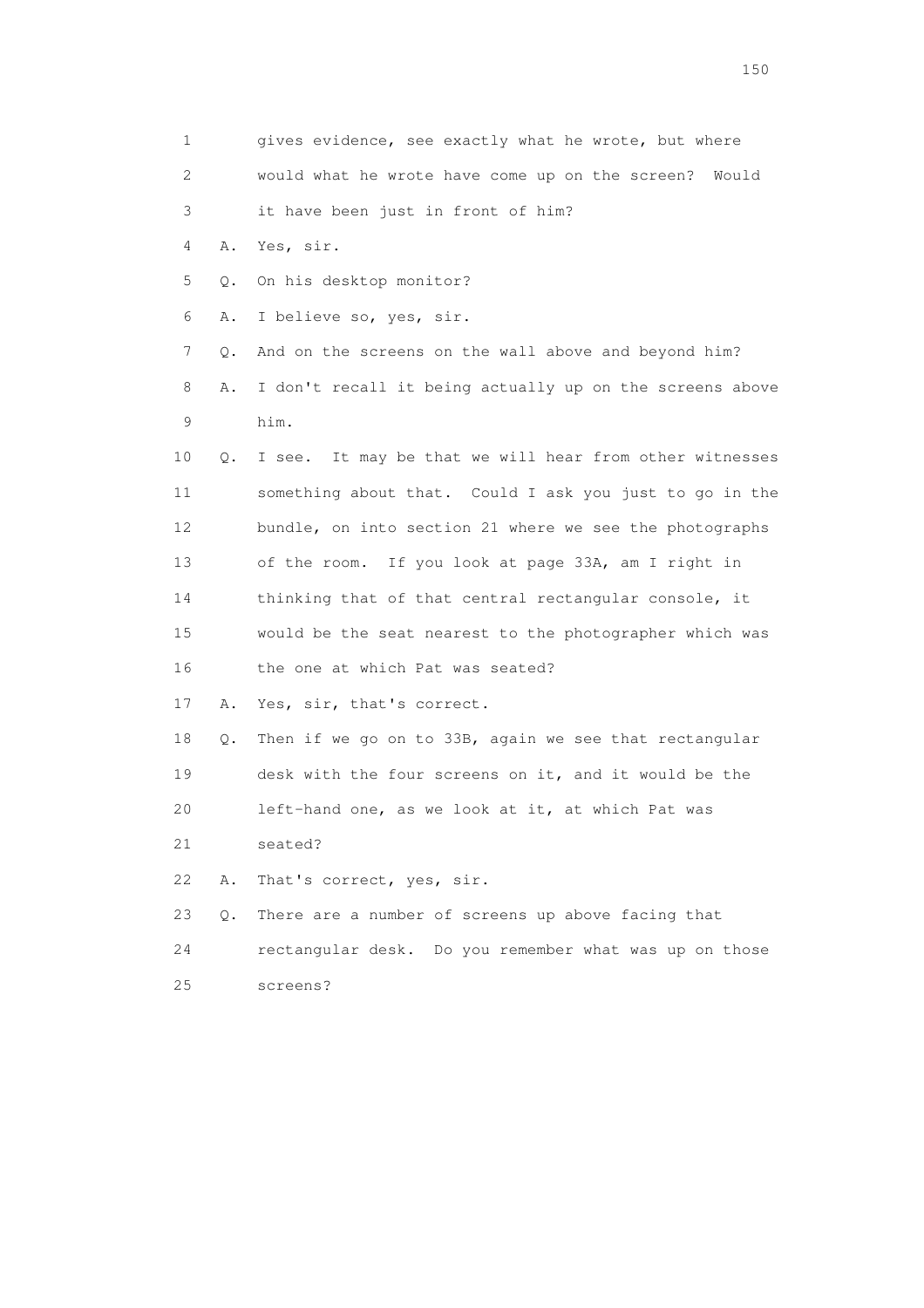1 A. No, I can't assist you with that, sir.

2 Q. If we turn to 33C, again we see the --

 3 SIR MICHAEL WRIGHT: In that case, Mr Gibbs, it's my fault 4 because that's what I was talking about, Chief 5 Inspector; the monitors have their own desktop screens 6 in front of them.

7 A. Yes, sir.

 8 SIR MICHAEL WRIGHT: I appreciate obviously what they type 9 on to their keyboards come up on those screens, because 10 that's the immediate computer screen for what they are 11 doing, but ahead of them and up on the wall and up high 12 are the screens on the wall.

13 A. That's right, sir.

 14 SIR MICHAEL WRIGHT: I thought, and I thought you were 15 agreeing with me, that the same messages would come up 16 on the screens on the wall ahead of -- in front of them.

17 I am wrong?

 18 A. I don't recall on this occasion that what Pat was typing 19 on that computer was coming up on to the screen in front 20 of him.

21 SIR MICHAEL WRIGHT: Was anything?

 22 A. I can't recall what was on those screens, sir. I don't 23 recall any of the --

24 SIR MICHAEL WRIGHT: All right.

25 MR GIBBS: I confess that I too thought that it was coming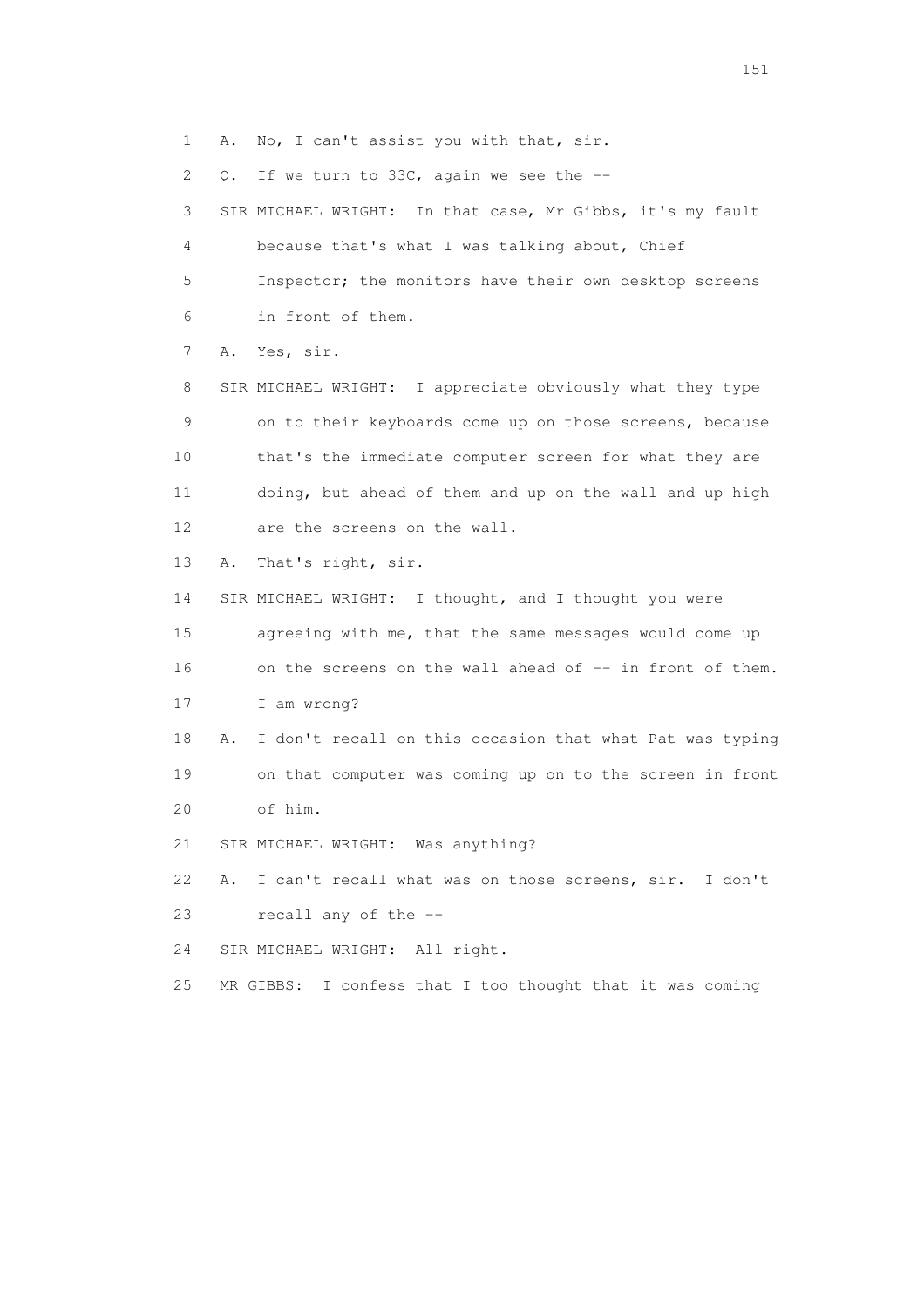- 1 up on the upper screens.
- 2 SIR MICHAEL WRIGHT: I think we all did.
- 3 MR GIBBS: It may be that other witnesses will be able to
- 4 help us with that, sir.
- 5 SIR MICHAEL WRIGHT: Yes.
- 6 MR GIBBS: So there is Pat with his headphones and
- 7 a connection in real time to what it is that's being
- 8 said on the surveillance channel; yes?
- 9 A. Yes, sir.
- 10 Q. Also in the room is Mr Esposito, who is Trojan 80. Do 11 you remember where he was sitting?
- 12 A. I don't recall where he was actually seated as such.
- 13 I believe he was, probably to the other opposite end of
- 14 the surveillance monitors, in that area.
- 15 Q. I wonder whether he may have been sitting in seat A4?
- 16 A. Possibly, sir, yes.
- 17 Q. Around there?
- 18 A. Yes, sir.
- 19 Q. To whom was he connected, as you understood it?
- 20 A. My understanding was he was in contact with the firearms 21 officers deployed to the scene.
- 22 Q. Right. So the feed from the firearms officers is coming 23 into the control room -- it may be from others as
- 24 well -- but certainly through him; was that right?
- 25 A. He is certainly commenting within the ops room on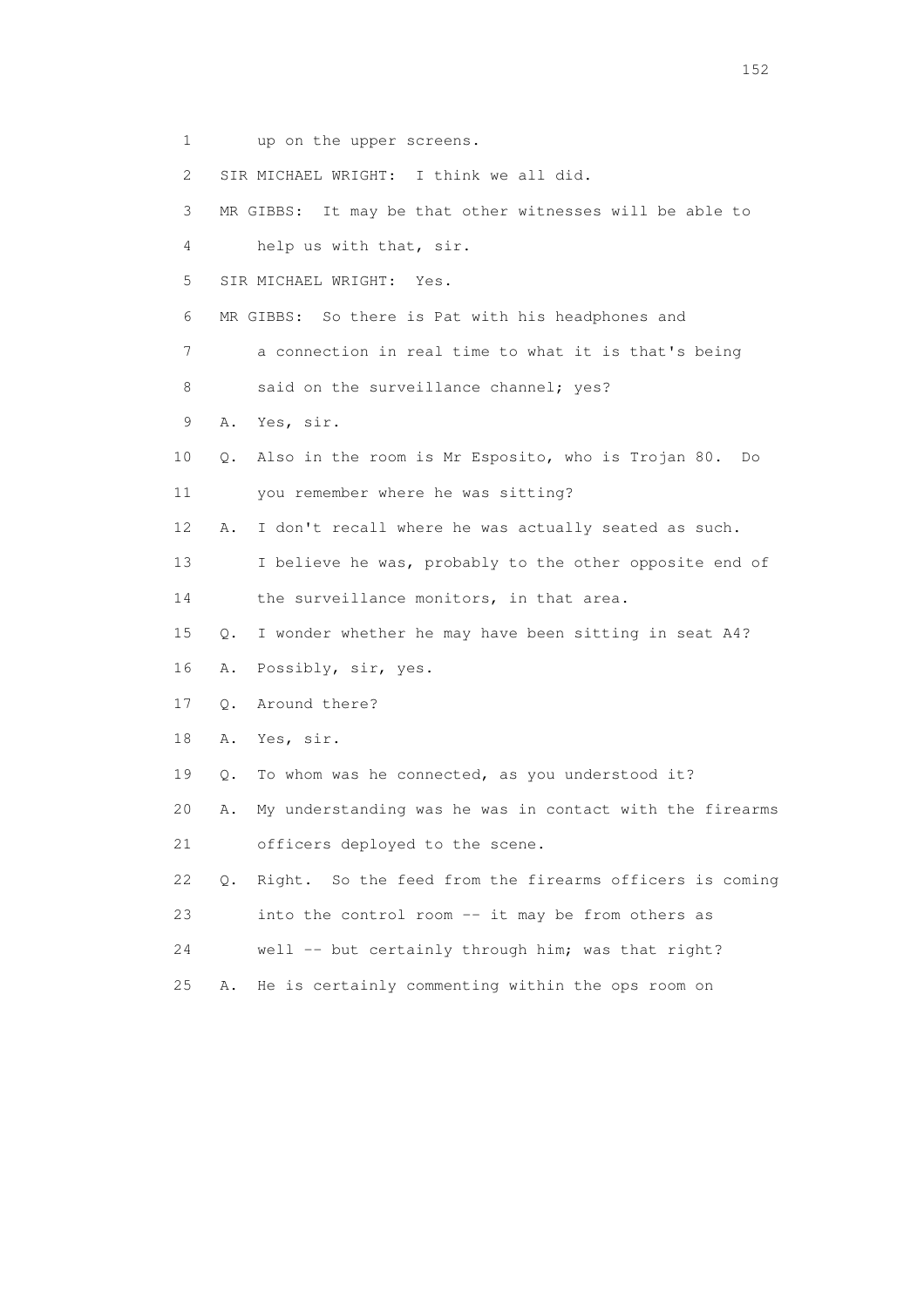| 1  |           | actions that are being taken by the firearms team, yes.  |  |  |  |
|----|-----------|----------------------------------------------------------|--|--|--|
| 2  | $\circ$ . | And Commander Dick is standing and moving around?        |  |  |  |
| 3  | Α.        | Yeah, I believe that she was standing, again probably    |  |  |  |
| 4  |           | around the area of S3, S2.                               |  |  |  |
| 5  | Q.        | Would Mr Boutcher have been with her?                    |  |  |  |
| 6  | Α.        | He was, sir, yes.                                        |  |  |  |
| 7  | Q.        | Did she have a loggist?                                  |  |  |  |
| 8  | Α.        | I believe Mr Cummings was present and taking notes.      |  |  |  |
| 9  | Q.        | I am interested in where the idea came from that someone |  |  |  |
| 10 |           | had said that the man who turned out to be Mr de Menezes |  |  |  |
| 11 |           | but who was being followed, wasn't the suspect?          |  |  |  |
| 12 | Α.        | My recollection, sir, was that that came from            |  |  |  |
| 13 |           | Mr Esposito.                                             |  |  |  |
| 14 | Q.        | From Mr Esposito, so there had been a possible           |  |  |  |
| 15 |           | identification with the suspect which came from the      |  |  |  |
| 16 |           | surveillance team; is that right?                        |  |  |  |
| 17 | Α.        | That's correct, sir.                                     |  |  |  |
| 18 | Q.        | There was then a negative, a "no, it's not him" from     |  |  |  |
| 19 |           | Mr Esposito?                                             |  |  |  |
| 20 | Α.        | Yes, sir.                                                |  |  |  |
| 21 | Q.        | Then there was a "yes, it may be him", or perhaps even   |  |  |  |
| 22 |           | something stronger than that, again from the             |  |  |  |
| 23 |           | surveillance team?                                       |  |  |  |
| 24 | Α.        | That's correct, sir, yes.                                |  |  |  |
| 25 | Q.        | I think that that indeed was what you said in your       |  |  |  |
|    |           |                                                          |  |  |  |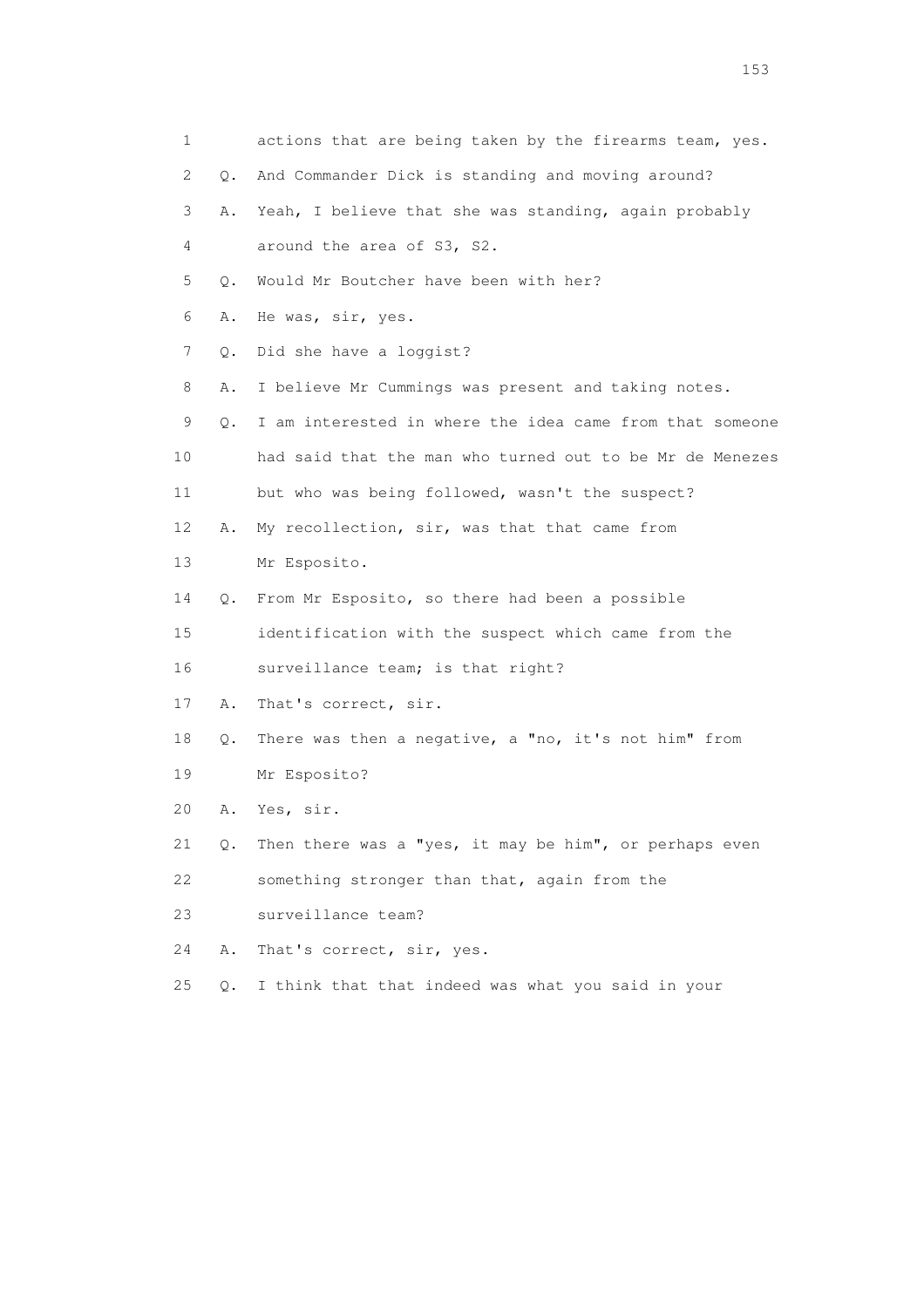| 1                         | statement back in September of 2005, am I right, as to         |  |
|---------------------------|----------------------------------------------------------------|--|
| $\mathbf{2}^{\mathsf{I}}$ | the source of the belief that it wasn't the man, of            |  |
| 3                         | whatever period that was?                                      |  |
| 4                         | Yes, sir.<br>Α.                                                |  |
| 5                         | You said, I think, that you thought the information came<br>Q. |  |
| 6                         | from SO19?                                                     |  |
| 7                         | Α.<br>Yes, sir.                                                |  |
| 8                         | What was happening in the intelligence cell, away to the<br>Q. |  |
| 9                         | right-hand side?                                               |  |
| 10                        | SIR MICHAEL WRIGHT: Could you see? Can you see into the        |  |
| 11                        | cell?                                                          |  |
| 12                        | No, sir, it's a closed door.<br>Α.                             |  |
| 13                        | SIR MICHAEL WRIGHT: I didn't think you could.                  |  |
| 14                        | MR GIBBS: Did you go in there?                                 |  |
| 15                        | Not that morning until later.<br>Α.                            |  |
| 16                        | What did you understand the role of the intelligence<br>Q.     |  |
| 17                        | cell or those in it to be on this day?                         |  |
| 18                        | I understood there were persons within that room that<br>Α.    |  |
| 19                        | may be able to provide information that possibly could         |  |
| 20                        | assist the operation.                                          |  |
| 21                        | Of a sort some of which is too secret to speak about<br>0.     |  |
| 22                        | here?                                                          |  |
| 23                        | Α.<br>Yes, sir.                                                |  |
| 24                        | But if, for instance, there was information that someone<br>Q. |  |
| 25                        | who was under surveillance might be using a telephone,         |  |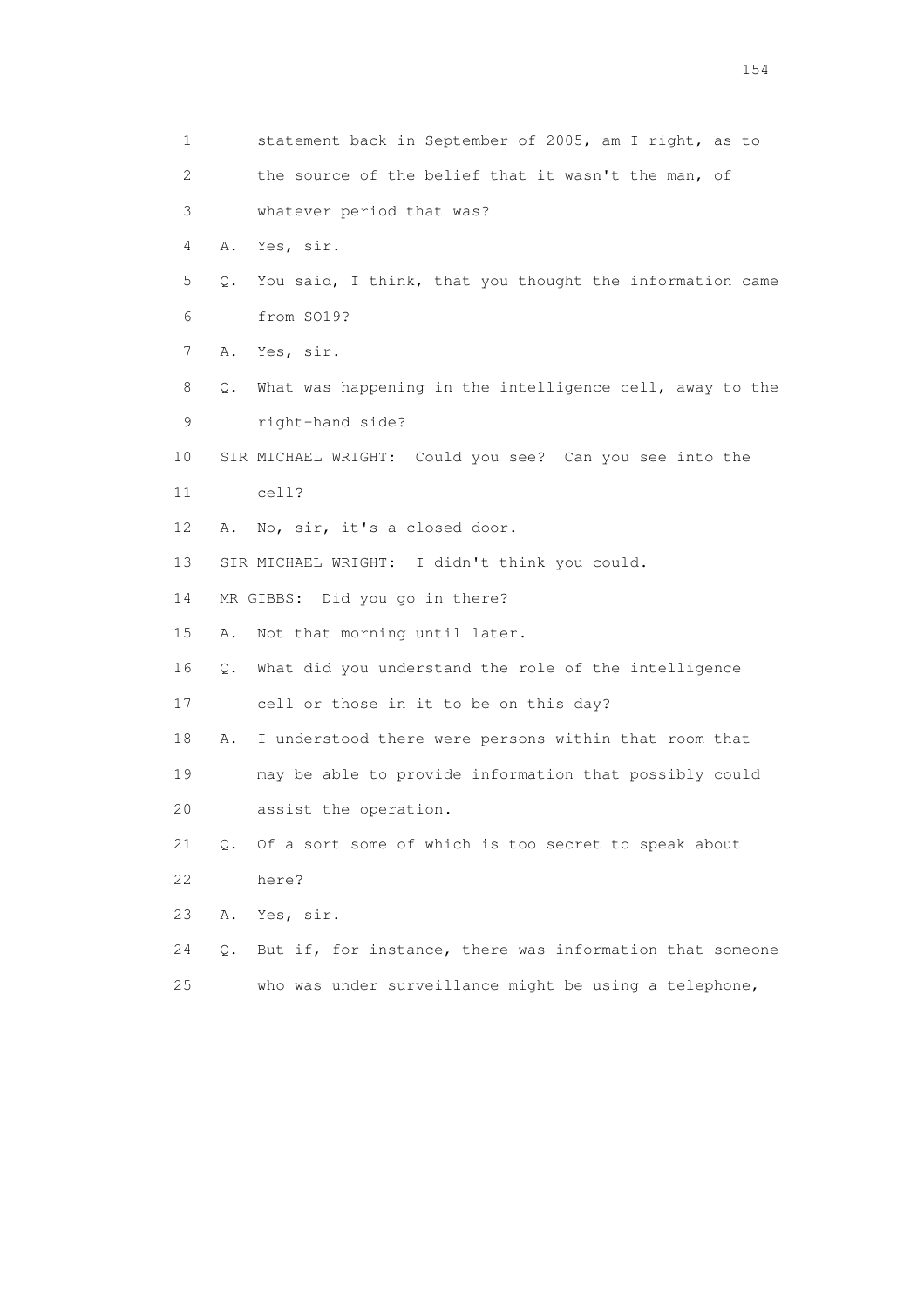| 1              |           | then it might have been possible to put that together    |
|----------------|-----------|----------------------------------------------------------|
| $\overline{2}$ |           | with information available in the intelligence cell      |
| 3              |           | room?                                                    |
| 4              | Α.        | That is a possibility, yes, sir.                         |
| 5              | Q.        | Then there came a time when Mr Boutcher was asking       |
| 6              |           | whether the surveillance team could give, through Pat,   |
| 7              |           | who he was speaking to, a percentage level of belief as  |
| 8              |           | to their suspicion about the man whom they were          |
| 9              |           | watching?                                                |
| 10             | Α.        | Yes, sir.                                                |
| 11             | Q.        | And no such percentage was forthcoming?                  |
| 12             | Α.        | No percentage was given, no.                             |
| 13             | Q.        | I am asking you now, a long time after the event, what   |
| 14             |           | the precise words that Pat may have spoken in response   |
| 15             |           | to that question were. Can you say precisely what they   |
| 16             |           | were?                                                    |
| 17             | Α.        | As far as my recollection is that Pat stated that "they  |
| 18             |           | are saying that it's him".                               |
| 19             | $\circ$ . | We will hear others describe the same exchange between   |
| 20             |           | Mr Boutcher and Pat, and we will hear from Pat as well.  |
| 21             |           | Do you think that Pat may have said something like: they |
| 22             |           | think it's him.                                          |
| 23             | Α.        | I can only recall that I believe he said that "they are  |
| 24             |           | saying that it's him"                                    |
| 25             |           | Thank you very much.<br>MR GIBBS:                        |

n 155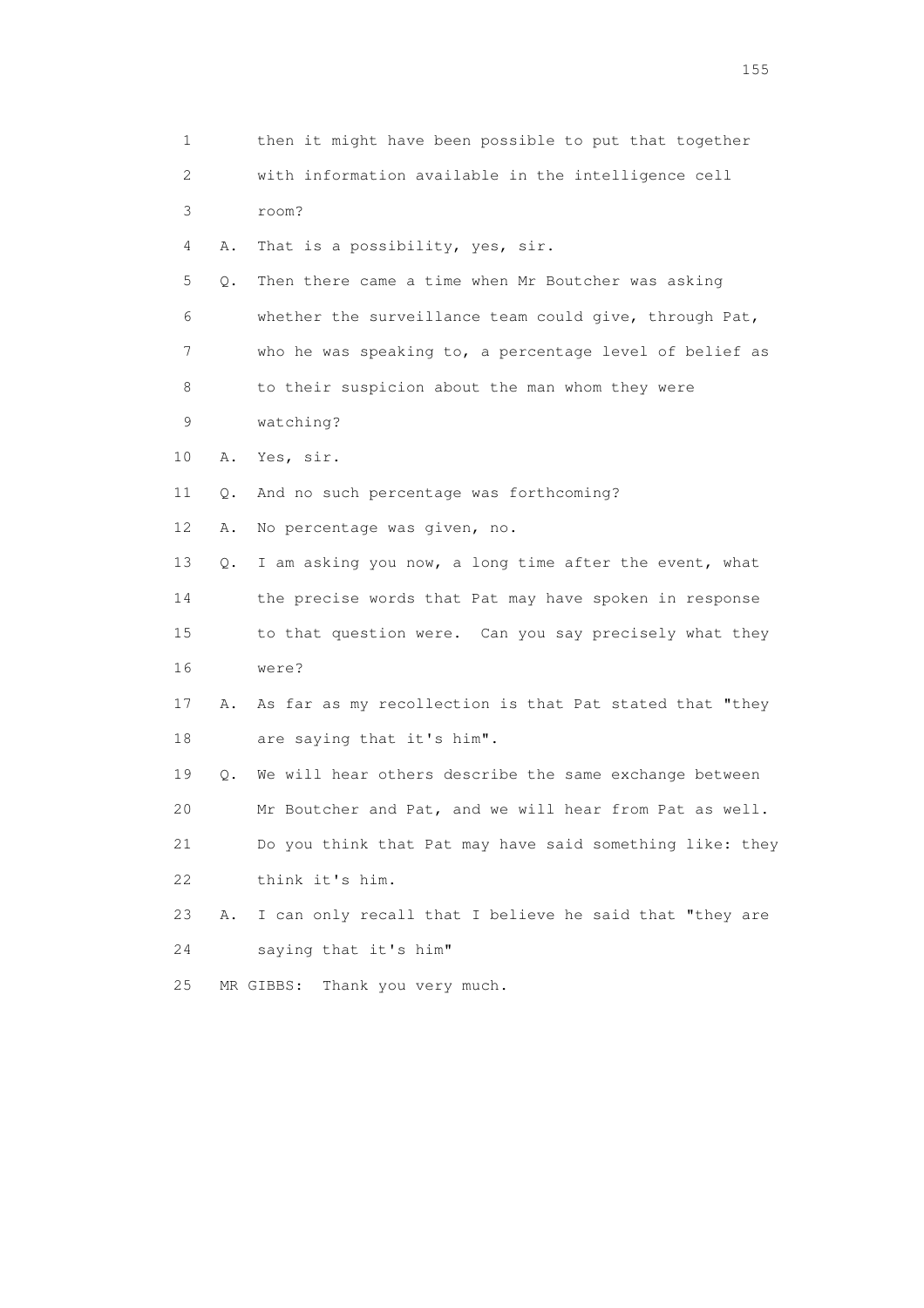1 SIR MICHAEL WRIGHT: Mr Singh?

 2 MR SINGH: No questions from me, thank you. 3 Questions from THE CORONER 4 SIR MICHAEL WRIGHT: Thank you very much. Before you do it, 5 Mr Perry. 6 Before Commander Dick came to the control room, 7 which I think was probably between 7.30 and 8 o'clock, 8 who was in charge of the control room? 9 A. The person was the surveillance co-ordinator, which was 10 Noel Baker, Detective Chief Inspector Noel Baker. 11 SIR MICHAEL WRIGHT: Was he there, was he in charge until 12 Commander Dick arrived? 13 A. I believe so, sir, yes. 14 SIR MICHAEL WRIGHT: When Commander Dick came in, you told 15 us that she effectively took control as the DSO? 16 A. Yes, sir. 17 SIR MICHAEL WRIGHT: Well, then, what was Commander Baker's 18 role then? 19 A. My understanding of Commander Baker was that he was the 20 designated senior officer for spontaneous incidents. 21 SIR MICHAEL WRIGHT: So effectively he stood back from that 22 point of view? 23 A. My understanding is, sir, that he would not have been 24 anywhere near the ops room as such.

25 SIR MICHAEL WRIGHT: He wouldn't have had a role after that?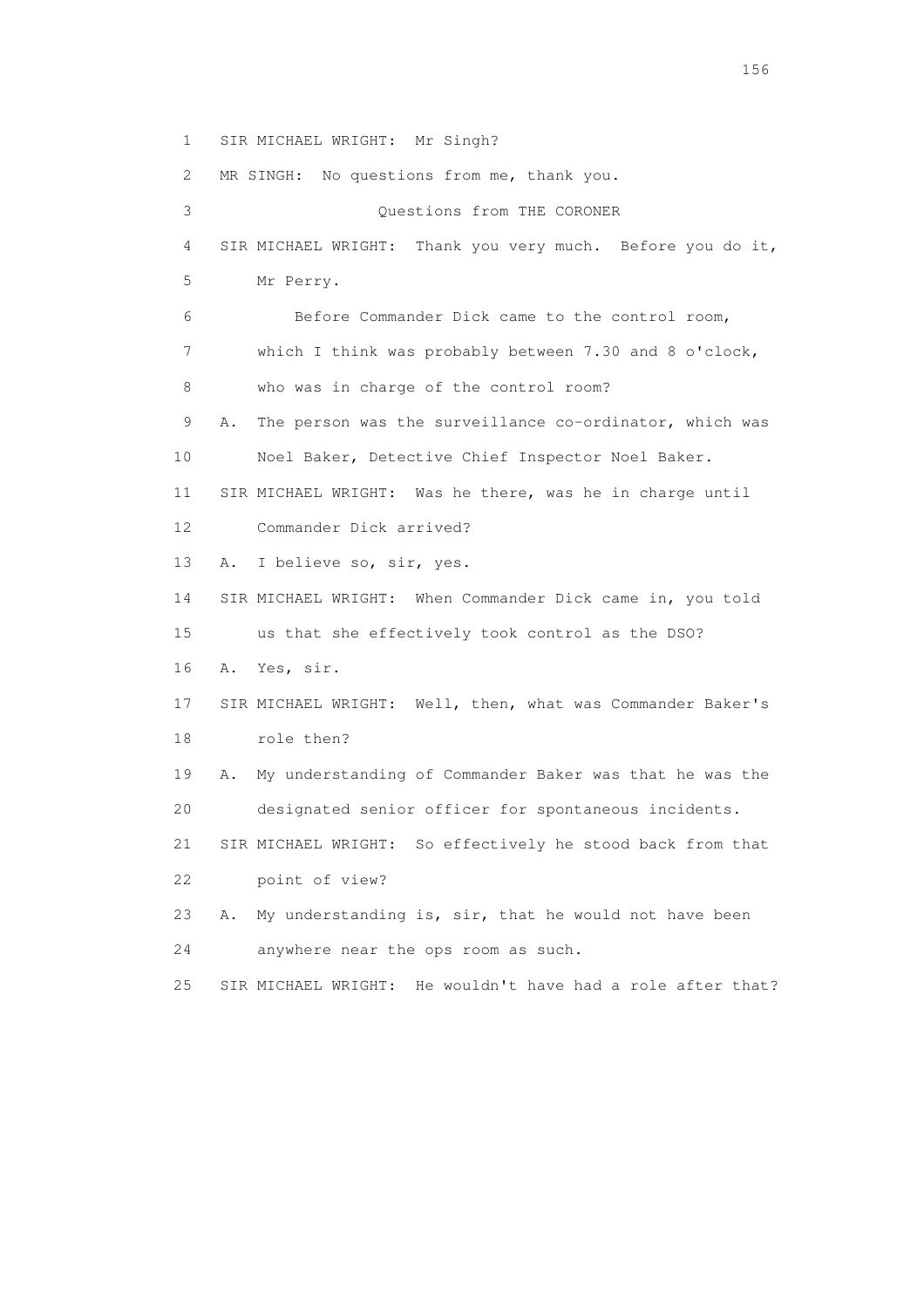1 A. No, sir.

| $\mathbf{2}^{\mathsf{I}}$ |    | SIR MICHAEL WRIGHT: What I'm not clear about is what was   |
|---------------------------|----|------------------------------------------------------------|
| 3                         |    | Superintendent Boutcher's role, first of all before        |
| 4                         |    | Commander Dick came and secondly after?                    |
| 5                         | Α. | As 7/7 actually occurred, he was given the                 |
| 6                         |    | responsibility for running a proactive operation.          |
| 7                         |    | SIR MICHAEL WRIGHT: I understood that.                     |
| 8                         | Α. | And he consequently undertook that role for events of      |
| 9                         |    | 21/7 as well, and that any consequent manhunt as far as    |
| 10                        |    | the whole proactive operation. What actually happened      |
| 11                        |    | then was that as information was coming through the        |
| 12                        |    | night before and we put in measures with opening the ops   |
| 13                        |    | room and getting the firearms authorities, Mr Boutcher     |
| 14                        |    | made the decision to meet with Andrew and the others to    |
| 15                        |    | discuss whether or not a DSO was actually required for     |
| 16                        |    | the ops room. As a result of that meeting, that was        |
| 17                        |    | when it was decided that Cressida Dick would come on at    |
| 18                        |    | 7 the following morning.                                   |
| 19                        |    | SIR MICHAEL WRIGHT: Mr Boutcher had dealt with firearms    |
| 20                        |    | authorities, questions about special ammunition and so     |
| 21                        |    | forth?                                                     |
| 22                        | Α. | Yes, sir.                                                  |
| 23                        |    | SIR MICHAEL WRIGHT: Once Commander Dick had come in as the |
| 24                        |    | DSO and taken control of the ops room, what was            |
| 25                        |    | Superintendent Boutcher's position then?                   |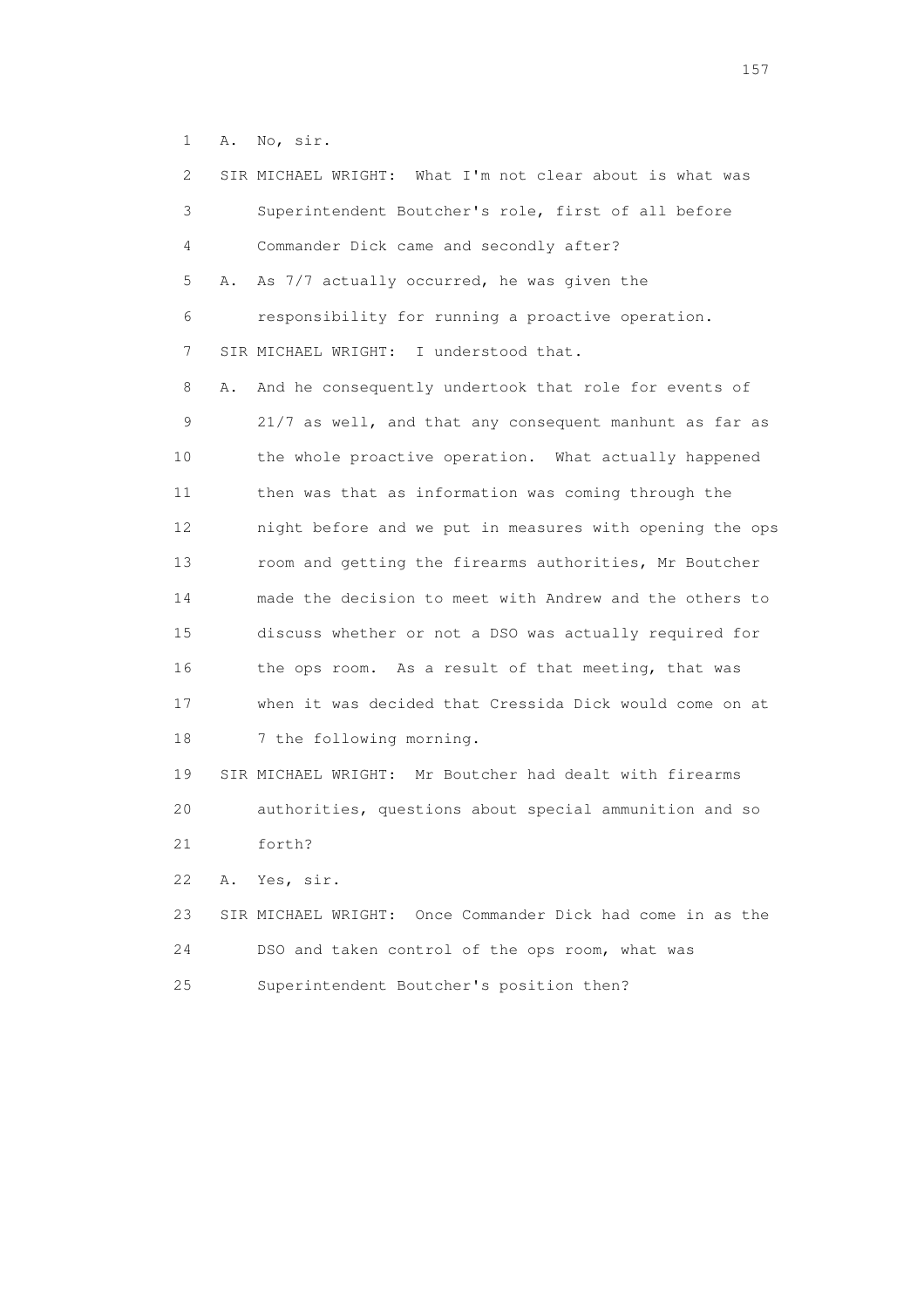1 A. He still remained the lead for the proactive operation, 2 but ultimately in these stages, Cressida Dick was the 3 decision-maker as far as the deployments and what was 4 actually occurring on the ground. 5 SIR MICHAEL WRIGHT: Was he in any sense assisting her? 6 A. He was certainly in conversation with her, yes, 7 assisting her, yes. 8 SIR MICHAEL WRIGHT: Thank you. Mr Perry. 9 Questions from MR PERRY 10 MR PERRY: Thank you very much, sir. I am David Perry and 11 I am representing Commander McDowall as he then was, 12 Commander Dick, Chief Inspector Esposito and Detective 13 Chief Inspector Purser. I hope you can hear me. 14 May I just deal with the questions that the learned 15 Coroner has just put to you, because I think you may 16 have confused two different people, but it may be that 17 I am confused, so don't worry. 18 Detective Chief Inspector Noel Baker is quite 19 a different person from Commander Baker. 20 SIR MICHAEL WRIGHT: My fault, I beg your pardon, it's 21 Noel Baker we are talking about. 22 MR PERRY: Yes. 23 SIR MICHAEL WRIGHT: Noel Baker that the witness was talking 24 about. 25 MR PERRY: I don't know, I will ask the witness to see what

158 and 158 and 158 and 158 and 158 and 158 and 158 and 158 and 158 and 158 and 158 and 158 and 158 and 158 and 158 and 158 and 158 and 158 and 158 and 158 and 159 and 159 and 159 and 159 and 159 and 159 and 159 and 159 an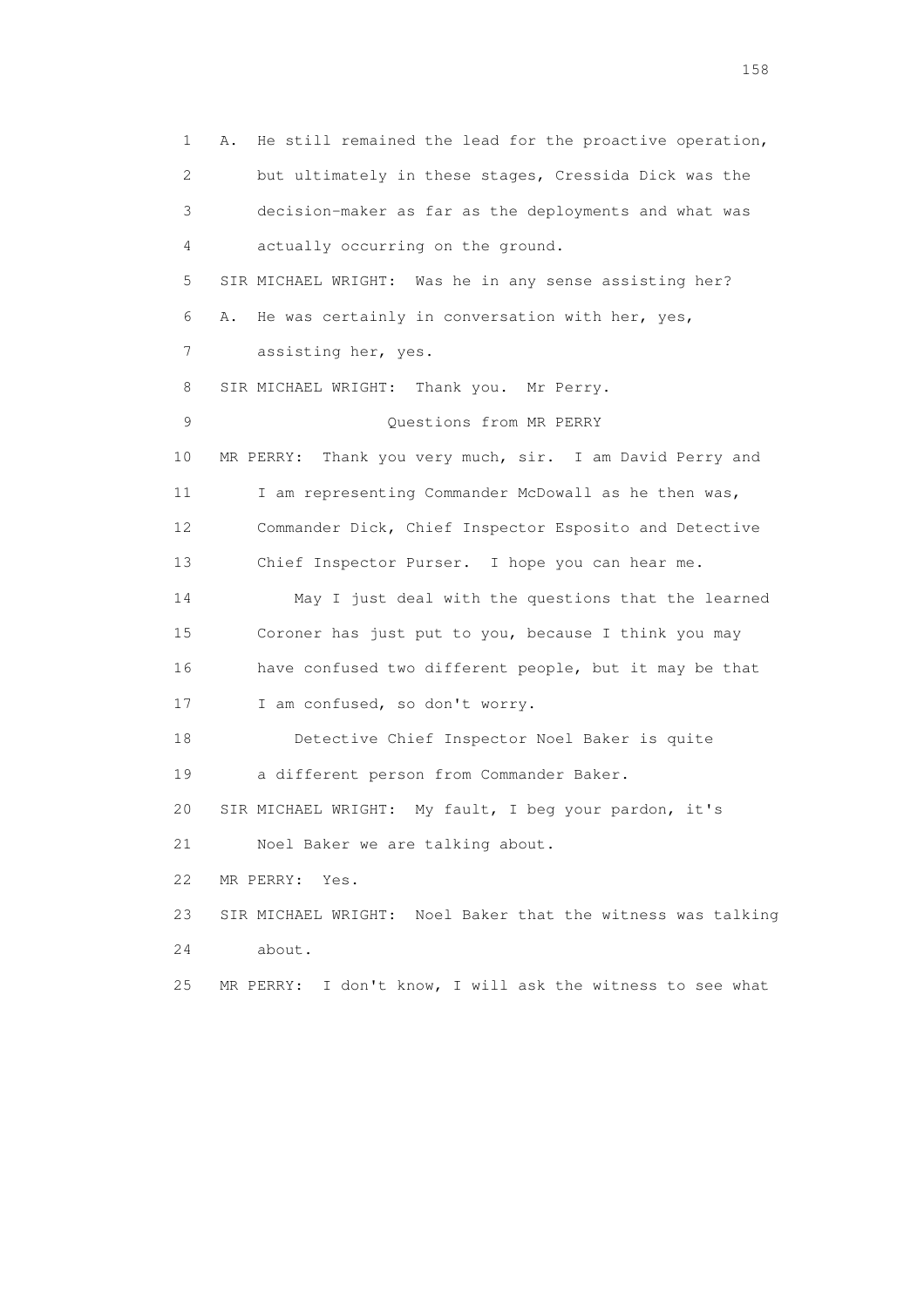1 the witness has to say.

| 2  | Noel Baker, the Detective Chief Inspector, he is the           |
|----|----------------------------------------------------------------|
| 3  | surveillance co-ordinator, supervisor, in ops room 1600        |
| 4  | before Cressida Dick goes into that room and takes             |
| 5  | command of this operation?                                     |
| 6  | That's correct, sir.<br>Α.                                     |
| 7  | SIR MICHAEL WRIGHT: Yes.                                       |
| 8  | MR PERRY: Commander Baker, the onduty DSO, designated          |
| 9  | senior officer, is he the one -- I have described it as        |
| 10 | a little pod on the second floor. It may be a big pod          |
| 11 | for all I know, but a little room on the second floor,         |
| 12 | which used to be part of the old Scotland Yard command         |
| 13 | centre where all the 999 calls came in. Was he there?          |
| 14 | I don't know specifically that he was there but<br>Α.          |
| 15 | I understood that there was a DSO undertaking that role        |
| 16 | and I believed it to be him, yes.                              |
| 17 | But the person that we are concerned with in relation to<br>Q. |
| 18 | the operations room on the 16th floor is Noel Baker, the       |
| 19 | Detective Chief Inspector?                                     |
| 20 | That's correct.<br>Α.                                          |
| 21 | That's clear. Just again so it's absolutely clear also,<br>Q.  |
| 22 | Detective Chief Inspector Scott, there is no dispute at        |
| 23 | all that Commander Dick came into this operation, that         |
| 24 | she was responsible for taking the operational                 |
| 25 | decisions, and she decided what was to happen in               |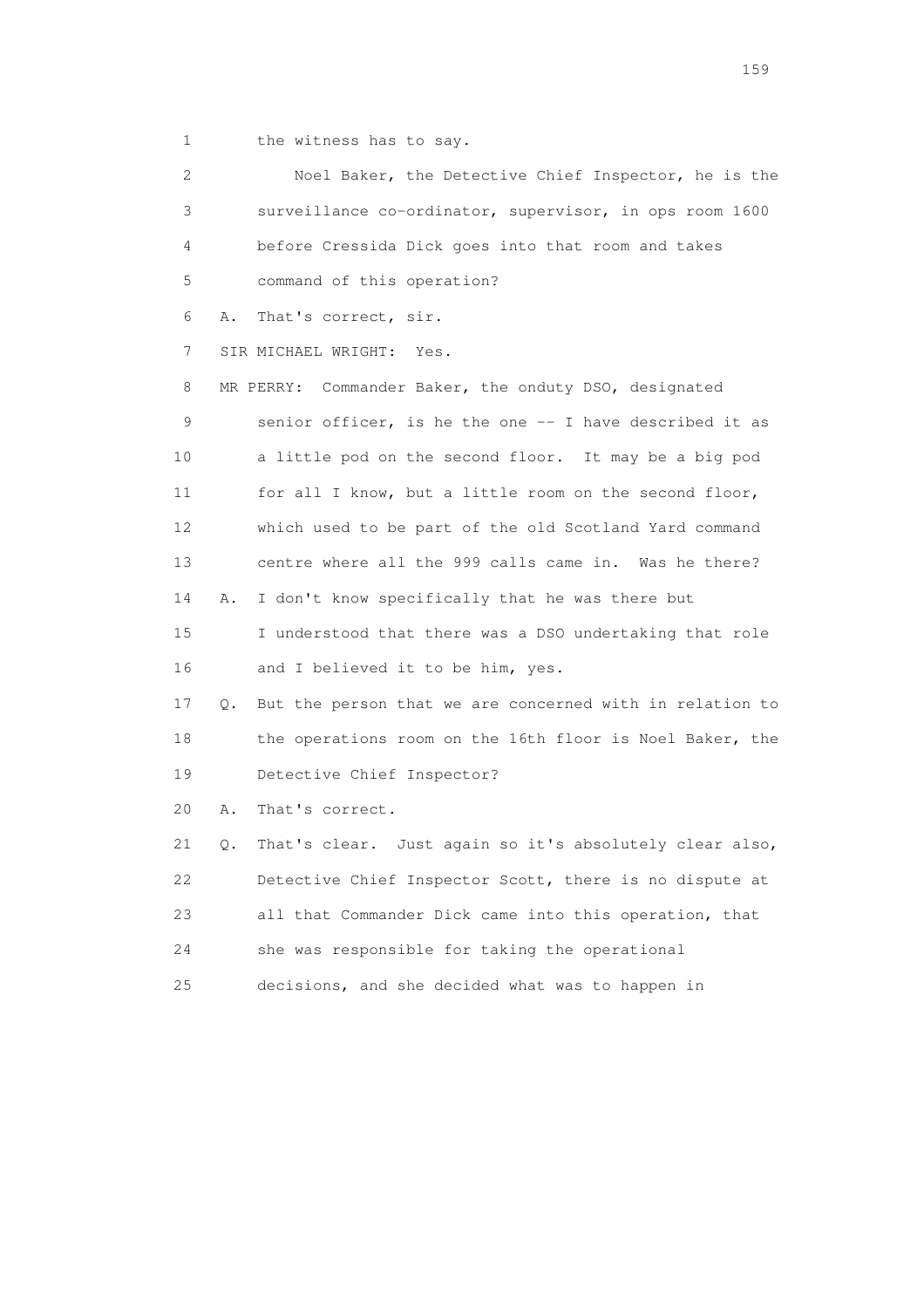1 relation to particular individuals who were referred to 2 her, in other words whether they should be stopped 3 either for intelligence purposes or detained? 4 A. That was my understanding, sir, yes. 5 Q. Just on another point that the learned Coroner raised 6 about Mr Boutcher's role: what you have effectively is 7 a command structure with Commander Cressida Dick, as she 8 then was, now Deputy Assistant Commissioner Dick, but 9 Commander Dick as she then was as the designated senior 10 officer. 11 Now, she has a tac adviser, Trojan 80, and the tac 12 adviser is the person who stands by the senior officer's 13 side giving advice, as the title indicates, giving 14 advice as to the tactical use of firearms? 15 A. Yes, sir. 16 Q. She's also got Mr Boutcher, and it's Mr Boutcher's job 17 also to discuss matters with Cressida Dick, and if 18 necessary challenge her as to the appropriateness of any 19 particular decision? 20 A. Yes, sir. 21 Q. Also there is Mr Cummings as well, isn't there? What 22 was his role in relation to this? 23 A. I believe that he came with Cressida Dick into the ops 24 room and was her loggist and support -- 25 Q. We are going to hear, I am not suggesting for a moment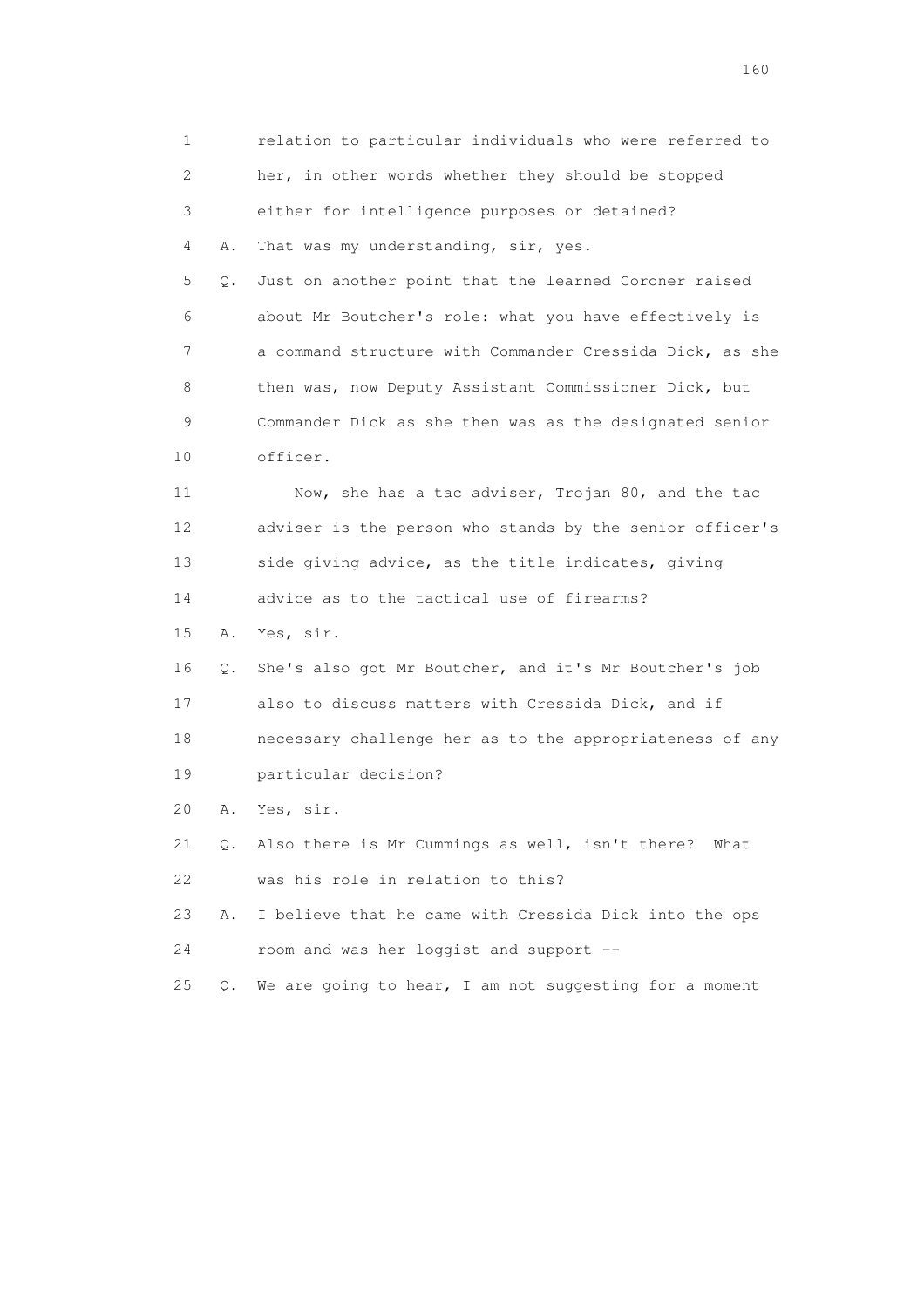1 that you are wrong about Mr Cummings being a loggist, 2 but we will hear that Cressida Dick had a dedicated 3 loggist, but he didn't turn up -- the first logger was 4 Mr Cremin, and he didn't turn up until about 9.44, 5 something like that. 6 You say that Mr Cummings was also making notes in 7 relation to this? 8 A. I believe he was working in conjunction with 9 Cressida Dick, yes. 10 Q. What I would like to do, Detective Chief Inspector, if 11 I may, is just taking it in chronological order, try to 12 bring to life or fill out some of the information that 13 you provided to us, and I hope in doing so to try to 14 pull a few strands together. 15 You have told us that you were the oncall senior 16 investigator for SO13, the Anti-Terrorist Branch, and 17 that on 21 July you were on duty until approximately 18 2 am on the 22nd? 19 A. Yes, sir. 20 Q. You have also told us that you attended various 21 meetings, and I am not going to go into them in detail, 22 but I'm going to plot through until I come to the 23 meeting I am interested in. You had been to the 5.05 pm 24 meeting with the explosives officers, the 6.15 pm 25 meeting with the command team, and the 10 pm meeting of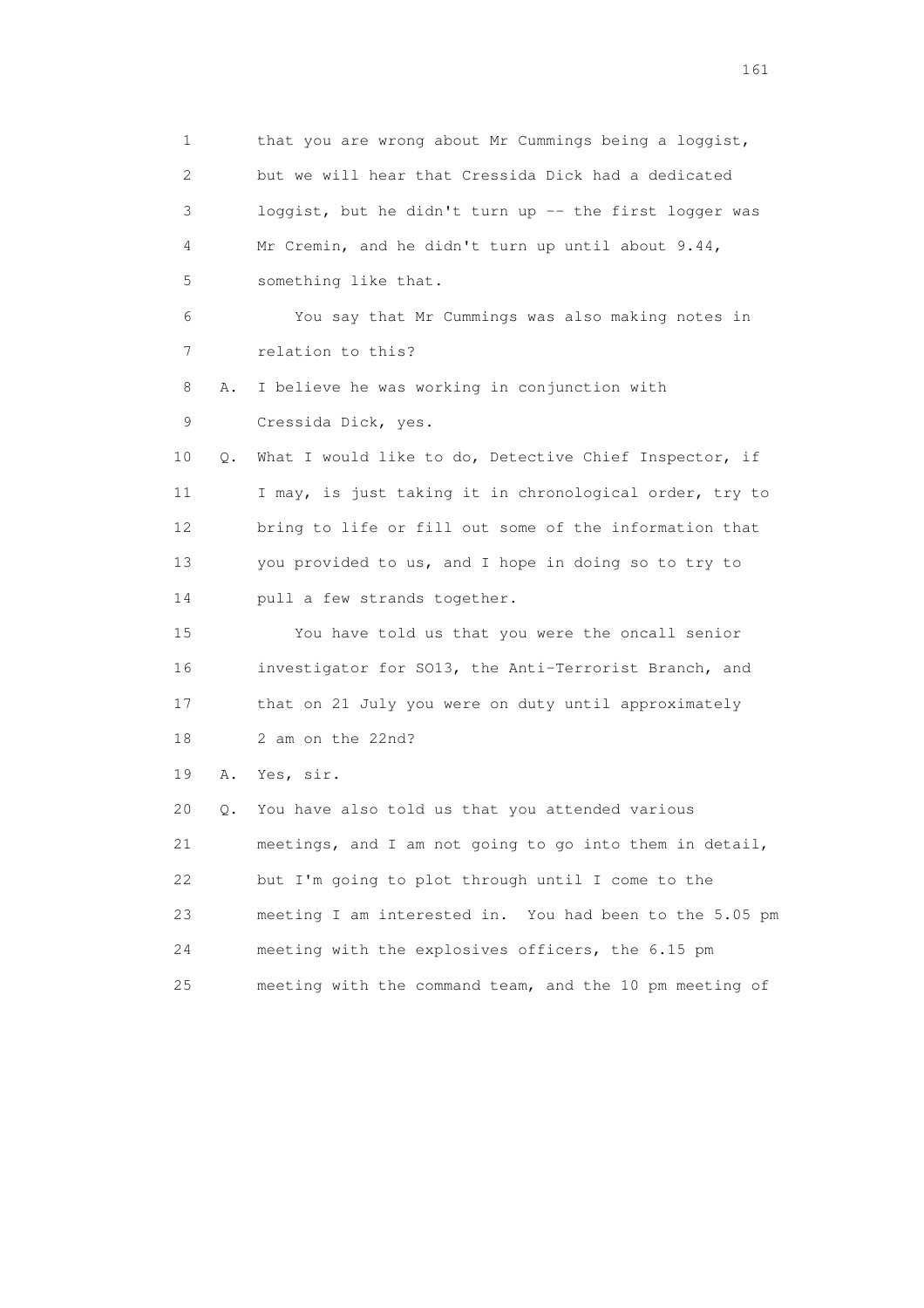1 the command team, and then that's on the evening of the 2 21st. Going on to the 22nd, I want to ask you about 3 this meeting: you said you were at the meeting that took 4 place at 1 am at which was present 5 Detective Superintendent Boutcher, amongst others. 6 There were also Commander Allison, Commander Carter, and 7 Andrew. 8 The reason I want to ask you about this meeting is 9 this: this was the meeting at which you, together with 10 those other senior officers, nominated Cressida Dick as 11 the designated senior officer; do I have that right? 12 A. That's correct, sir. At that meeting the decision was 13 made that Cressida Dick would be the designated senior 14 officer for the following morning, yes. 15 Q. I think very shortly after that meeting -- you may not 16 have been present but I'll just ask you -- I think 17 Commander Carter telephoned Commander Dick to warn her 18 that she was to report to New Scotland Yard at 7 o'clock 19 that day? 20 A. All I can say was I was made aware that that had been 21 undertaken, yes. 22 Q. What I wanted to ask you, Detective Chief Inspector, to 23 see if you can assist us, was really this: what 24 qualities did Cressida Dick have that you discussed at 25 this meeting that made her appropriate to be nominated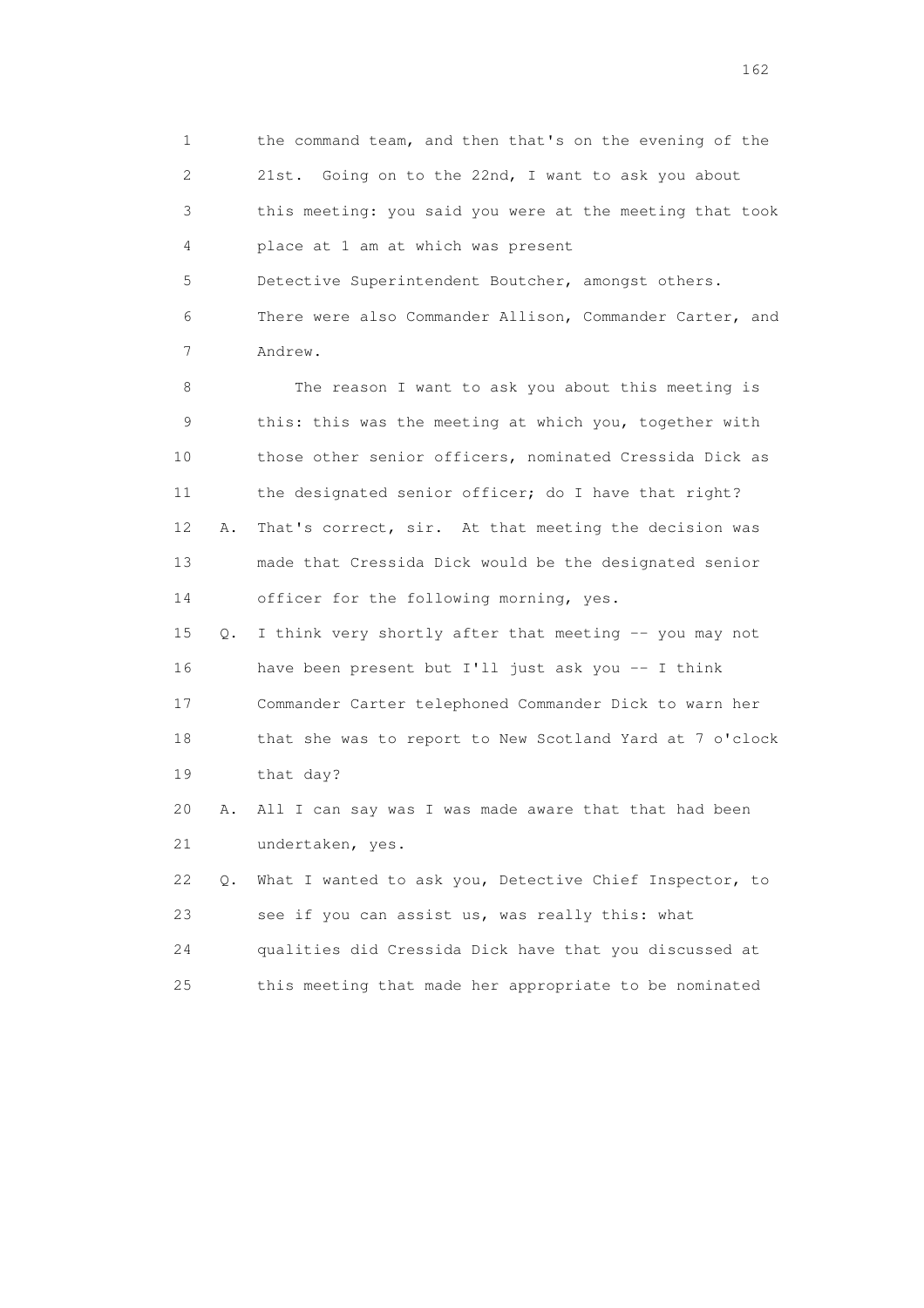1 as the designated senior officer?

2 A. That was a discussion between, I believe,

 3 Commander Allison and Commander Carter. Obviously it 4 required an officer of senior rank that was 5 an experienced officer, and potentially undertaken this 6 type of training. 7 Q. Did you know what sort of experience Cressida Dick had 8 had in this type of operation? 9 A. Not specifically, sir, no. 10 Q. I won't ask you any more about that, because I'm going 11 to go on now, because you were asked questions about the 12 firearms authority, which we know was given at 11.50 pm 13 on the evening of the 21st. 14 I am going to ask, please, to go to divider 40 of 15 the little bundle of documents that we have, which 16 contains the firearms authority. If we could go to 17 page 31 of that document, the page numbers, 18 Detective Chief Inspector, appear in the bottom 19 right-hand corner, and it's also coming up on the 20 screen, if that's of assistance to you. 21 Just to put this in context, this is the senior 22 officers firearms authority requested by Mr Boutcher, 23 the Detective Superintendent, and it was requested at 24 11.50 pm. 25 You have been asked questions about page 31, and in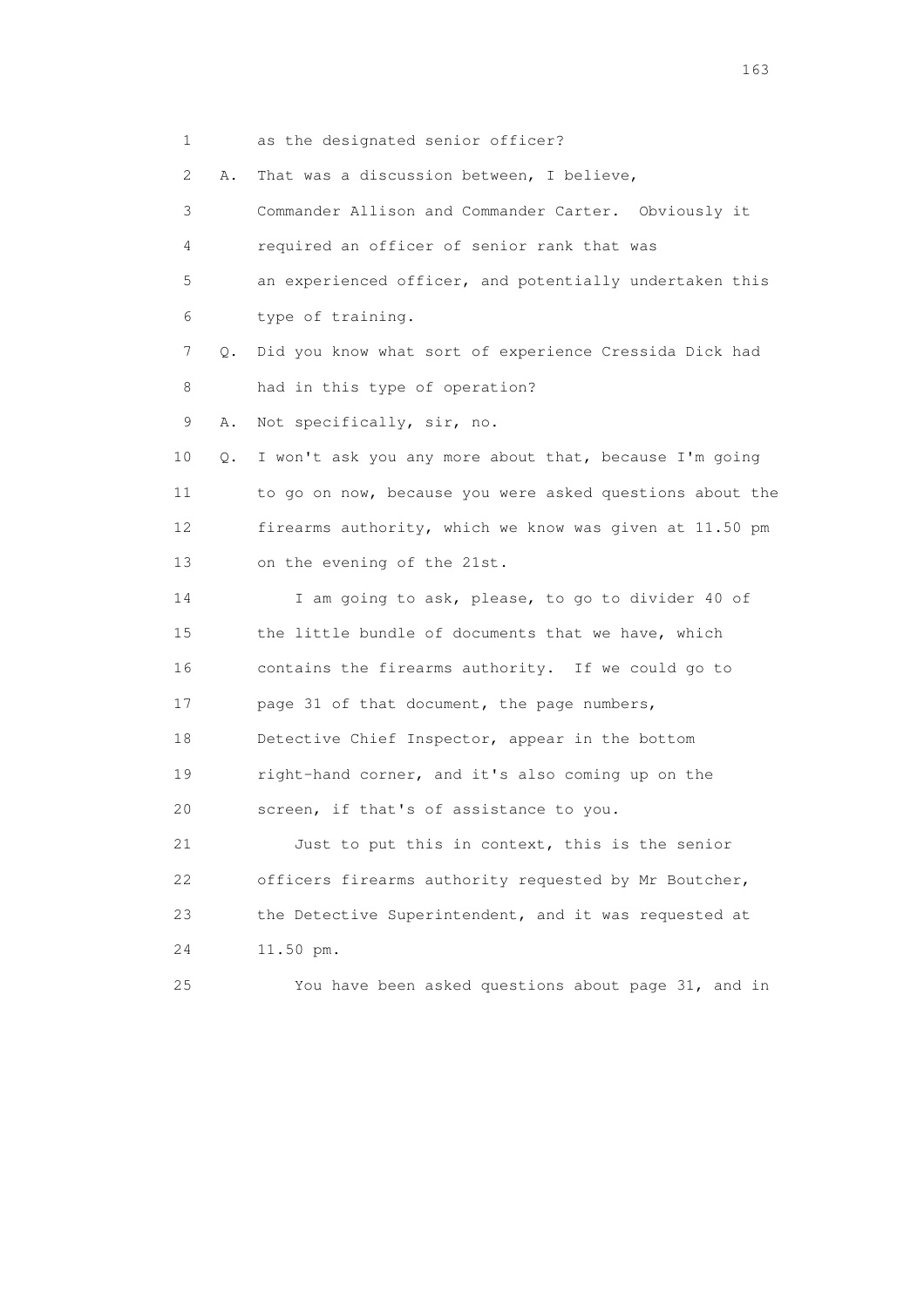1 particular, just in the middle of the page, between the 2 two punched holes, the paragraph that begins: 3 "Detective Chief Inspector Scott tasked to identify 4 and brief Silver Commander for deployment and SFO 5 standby team who will remain at base awaiting 6 intelligence developments." 7 Do you recall you were asked questions about that? 8 A. Yes, sir.

 9 Q. May we just go up the page two paragraphs to see the 10 context for this? Because we see, don't we, that this 11 was at a time when the strategy being considered was 12 disclosure of information to the media, the release of 13 photographs to the media?

14 A. That's correct, sir, yes.

 15 Q. We know that that was -- a final decision was going to 16 take place at about 4.30 am to catch the print runs for 17 the national newspapers because they are put to bed by 18 about 4.30 and if you want to make the editions you have 19 to get your information to the newspapers. Then there 20 was going to be a public announcement at 10.30 the 21 following morning. That was what was being discussed at 22 this time; you were aware of that? 23 A. I was aware of that, sir, yes.

24 Q. So at this time, when we are looking at this document,

25 then, at that time, subject of course to further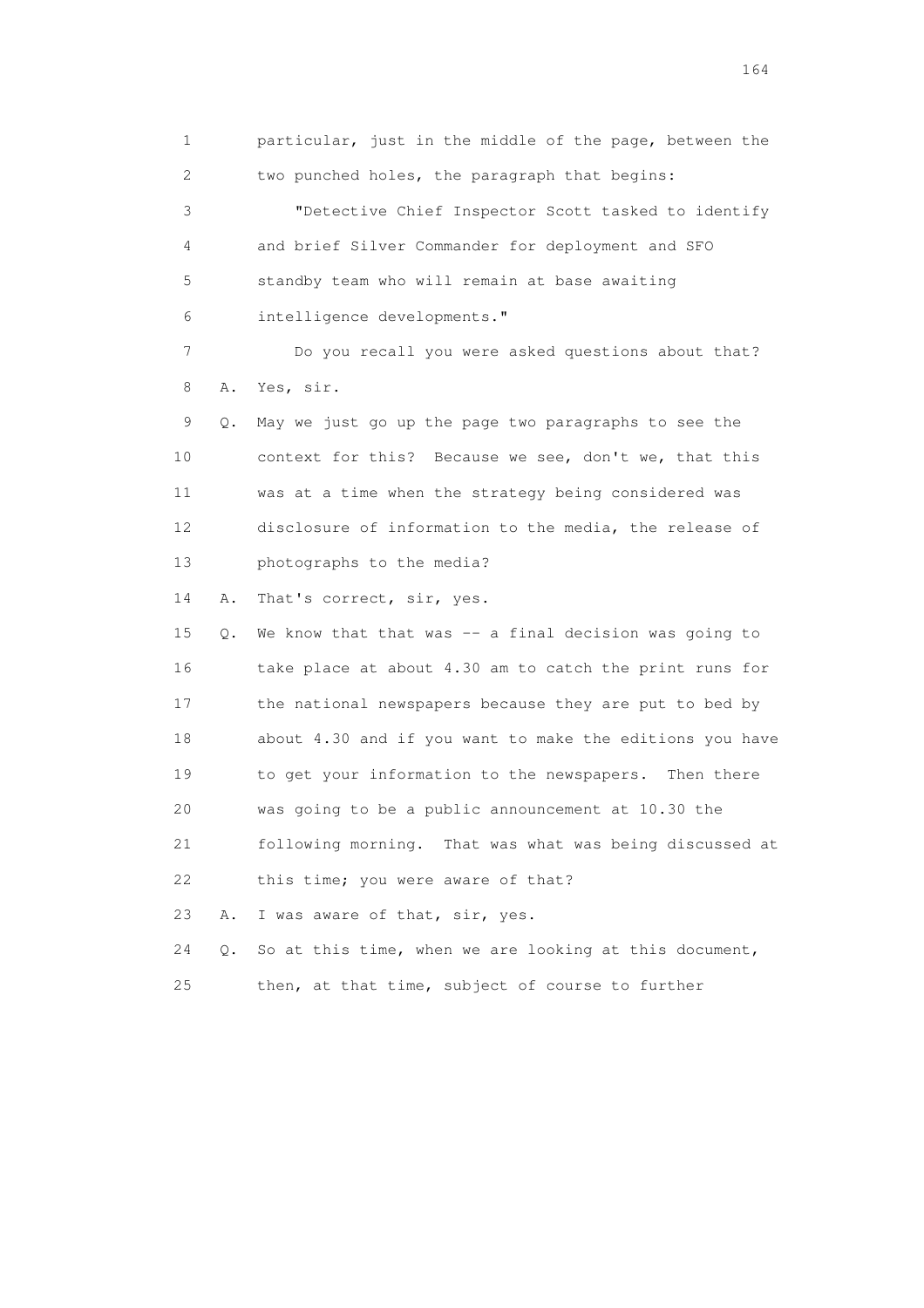| 1  |    | intelligence developments, but at the time this is being |  |
|----|----|----------------------------------------------------------|--|
| 2  |    | considered, it was not then envisaged anything would     |  |
| 3  |    | happen until the media appeal had been made?             |  |
| 4  | Α. | That's correct, sir, yes.                                |  |
| 5  | Q. | That is why -- we can now, so I don't confuse everyone,  |  |
| 6  |    | put that away. That is why you went off duty at 2 am.    |  |
| 7  |    | Had you been required you would have stayed?             |  |
| 8  | Α. | Absolutely, sir, yes.                                    |  |
| 9  | Q. | I do not want to trespass upon personal matters at all,  |  |
| 10 |    | but you told us you lived about an hour away from        |  |
| 11 |    | New Scotland Yard, and I do not want to go into the      |  |
| 12 |    | address or anything like that, but did you then live in  |  |
| 13 |    | Surrey?                                                  |  |
| 14 | Α. | Yes, sir.                                                |  |
| 15 | Q. | It took you about an hour to drive home?                 |  |
| 16 | Α. | It did, sir, yes.                                        |  |
| 17 | Q. | So you left Scotland Yard at about 2 o'clock?            |  |
| 18 | Α. | Yes, sir.                                                |  |
| 19 | Q. | Arrived home, what, about 3?                             |  |
| 20 | Α. | About 3, sir, yes.                                       |  |
| 21 | Q. | Went to bed?                                             |  |
| 22 | Α. | Went to bed, set my alarm for an hour's sleep and got    |  |
| 23 |    | back up at 4 o'clock, yeah.                              |  |
| 24 | О. | Got back up at 4 to drive back into the Yard?            |  |
| 25 | Α. | Yeah, to pick up some new clothes on the understanding   |  |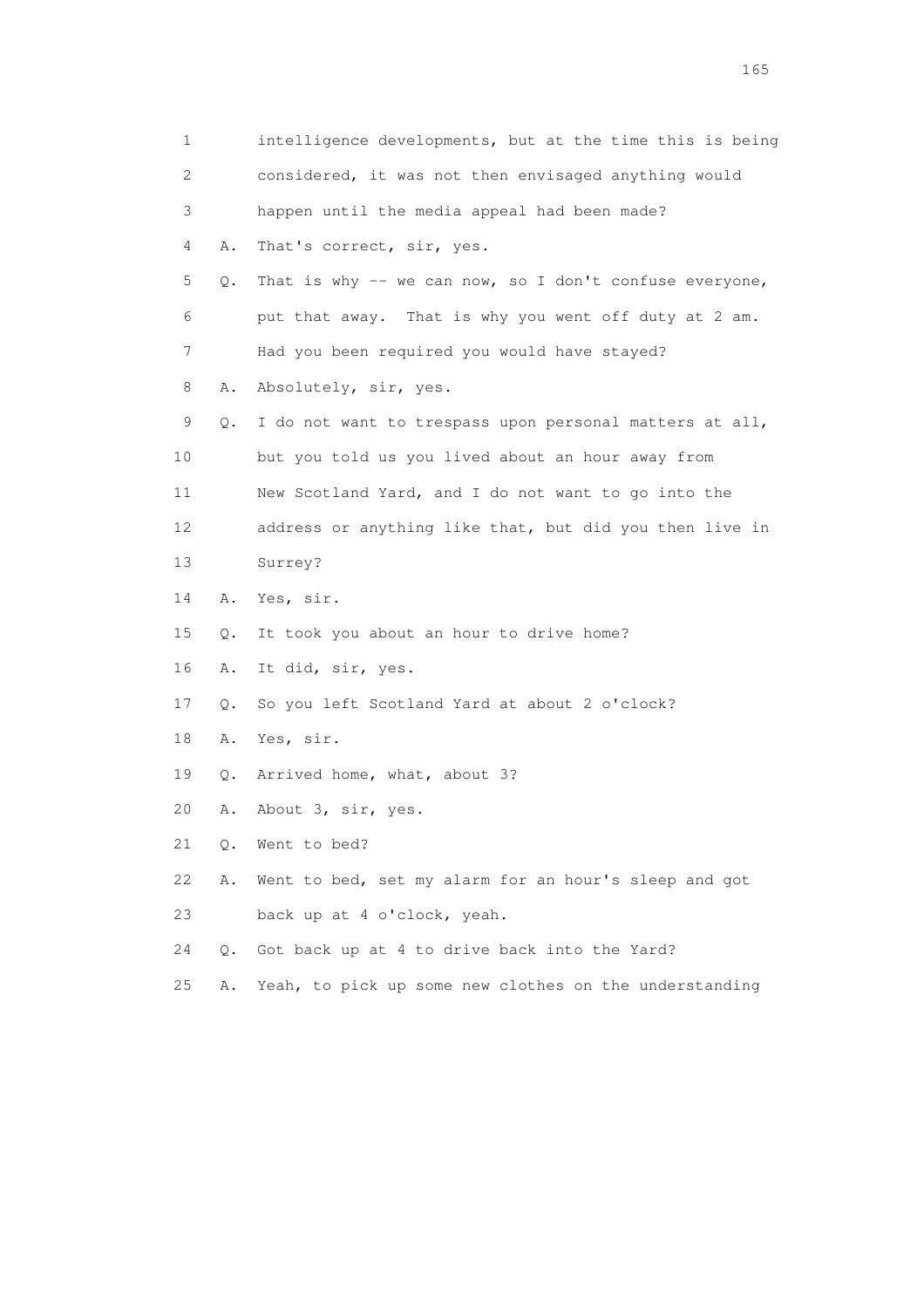1 that I potentially would be working and staying in 2 Central London for the foreseeable future until those 3 individuals were caught. 4 Q. How many clothes did you pick up? 5 A. Several weeks' worth. 6 Q. So you are due back, you told us, when you were 7 answering questions asked by Mr Hough who appears on 8 behalf of the Coroner, you were saying that you were due 9 back on duty at 7 am? 10 A. Yes, sir. 11 Q. You were quite precise, people may have noticed, to say 12 that you were due back at 7, because I think the 13 position is, as we have now discovered, you in fact came 14 on at 6 am? 15 A. Yes, sir. My understanding was that we were to come in, 16 myself and Mr Boutcher and, as Cressida Dick was warned 17 for 7 am, to come back into New Scotland Yard for 7. 18 However, once I had set my alarm, got up and got 19 dressed, I started making my way into Scotland Yard, and 20 it appeared that I was there just after 6 am, yes. 21 Q. I want to ask you about something that happened during 22 the course of your journey from your home in Surrey to 23 Scotland Yard, and I will ask to look at some documents 24 on the screen which I hope will be available. We have 25 some copies for you, sir, and for the ladies and

<u>166</u> **166**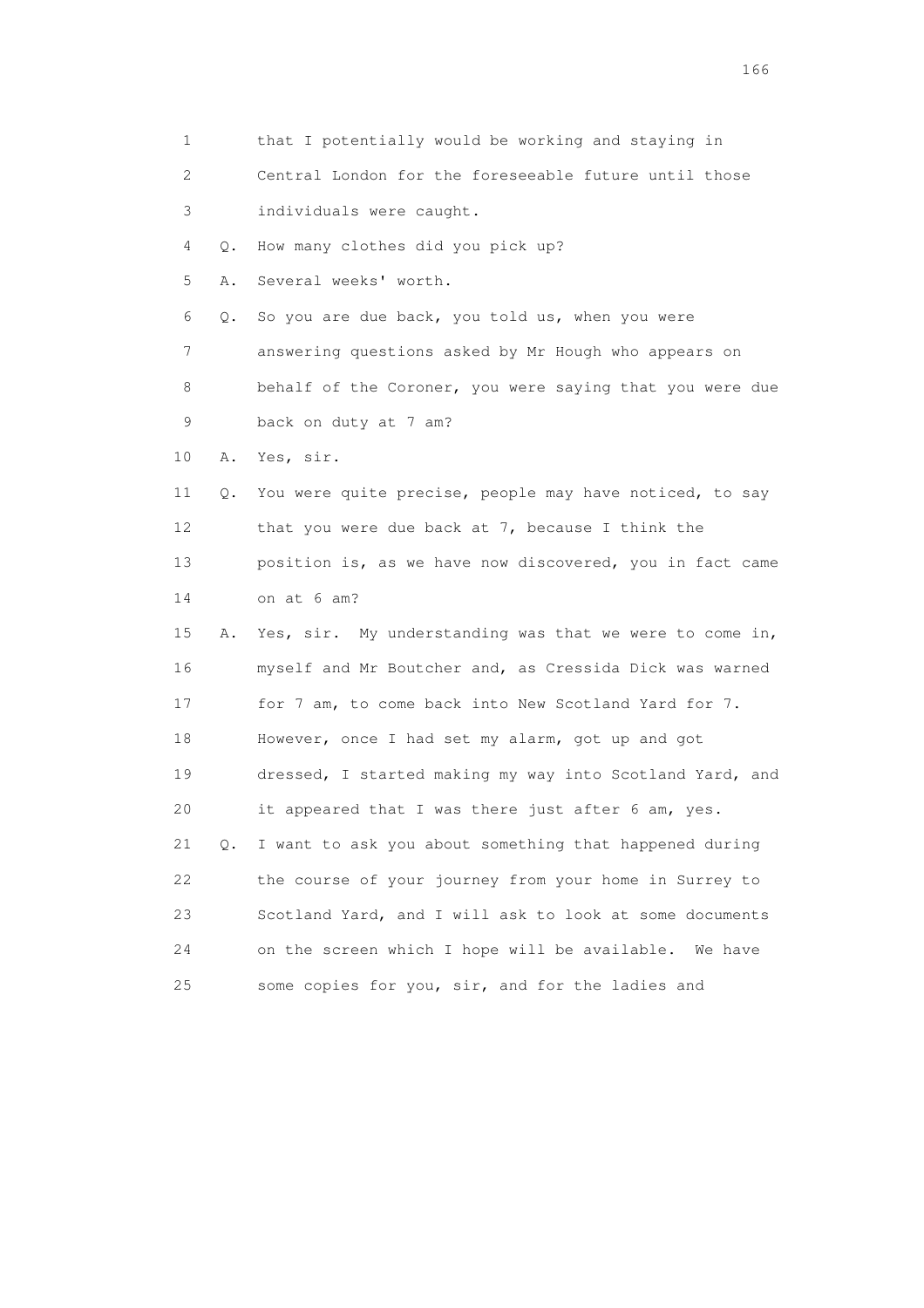1 gentlemen of the jury.

 2 May I just ask for those to be handed out? (Handed) 3 Detective Chief Inspector, I had better give you one 4 as well. I am very sorry, that's my fault. 5 SIR MICHAEL WRIGHT: Do you want it on the screen? 6 MR PERRY: If it could come up on the screen as well so we 7 can follow. Just in case you prefer to have a hard 8 copy. (Handed) 9 What I would like to do first of all, please, is 10 look at the document which -- they are each message 11 forms but the one I want to look at first of all is the 12 one which is first in time, which is a message from 13 DCI Mellody on 22 July 2005 at 04.55. Do you have that 14 one in front of you? 15 A. Yes, sir. 16 Q. Just to put the other message in context. 17 May I first of all just ask you: these message forms 18 that we are looking at at the moment, is there a system 19 at New Scotland Yard where there is a system for 20 recording messages on a message pad and copies of the 21 messages are kept in hard copy form at 22 New Scotland Yard? 23 A. That is correct, yes, sir. 24 Q. Would these message forms actually be in the operations 25 room or ...?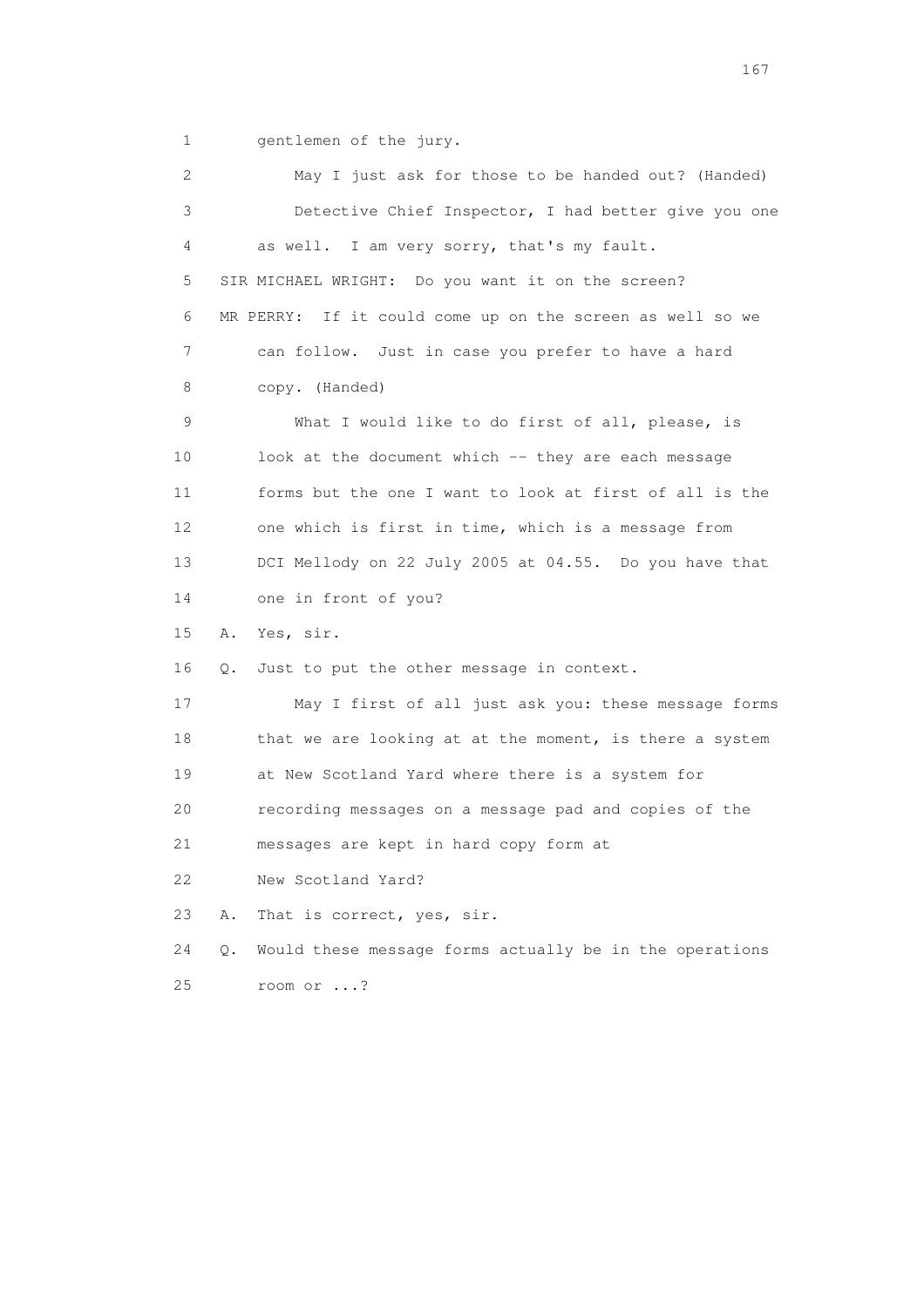1 A. These forms weren't kept in the operations room on the 2 16th floor, but the operational support room on the 15th 3 floor. 4 Q. Right, thank you. If we just go through this, this is 5 Detective Chief Inspector Mellody, and you have already 6 explained the role that 7 Detective Chief Inspector Mellody had but just to 8 refresh our memories, tell us again? 9 A. He remained throughout the night working at 10 Scotland Yard and dealing with the intelligence and 11 developing that in materialised(sic) that came through 12 the night. 13 Q. We see the time of this, 04.55, and the officer who 14 appears to be receiving the message is 15 an Inspector Hall. Do you know Inspector Hall? 16 A. Not personally, sir, no. 17 Q. Do you know -- 18 A. I know he, at that time, I believe, worked within SO13, 19 and as one of the provisions that Mr Boutcher and I had 20 undertaken prior to us leaving, we ensured that there 21 was night duty cover in this ops support room should any 22 action be required and that was the role Inspector Hall 23 was taking. 24 Q. You have gone home? 25 A. Yes, sir.

<u>168</u> **168**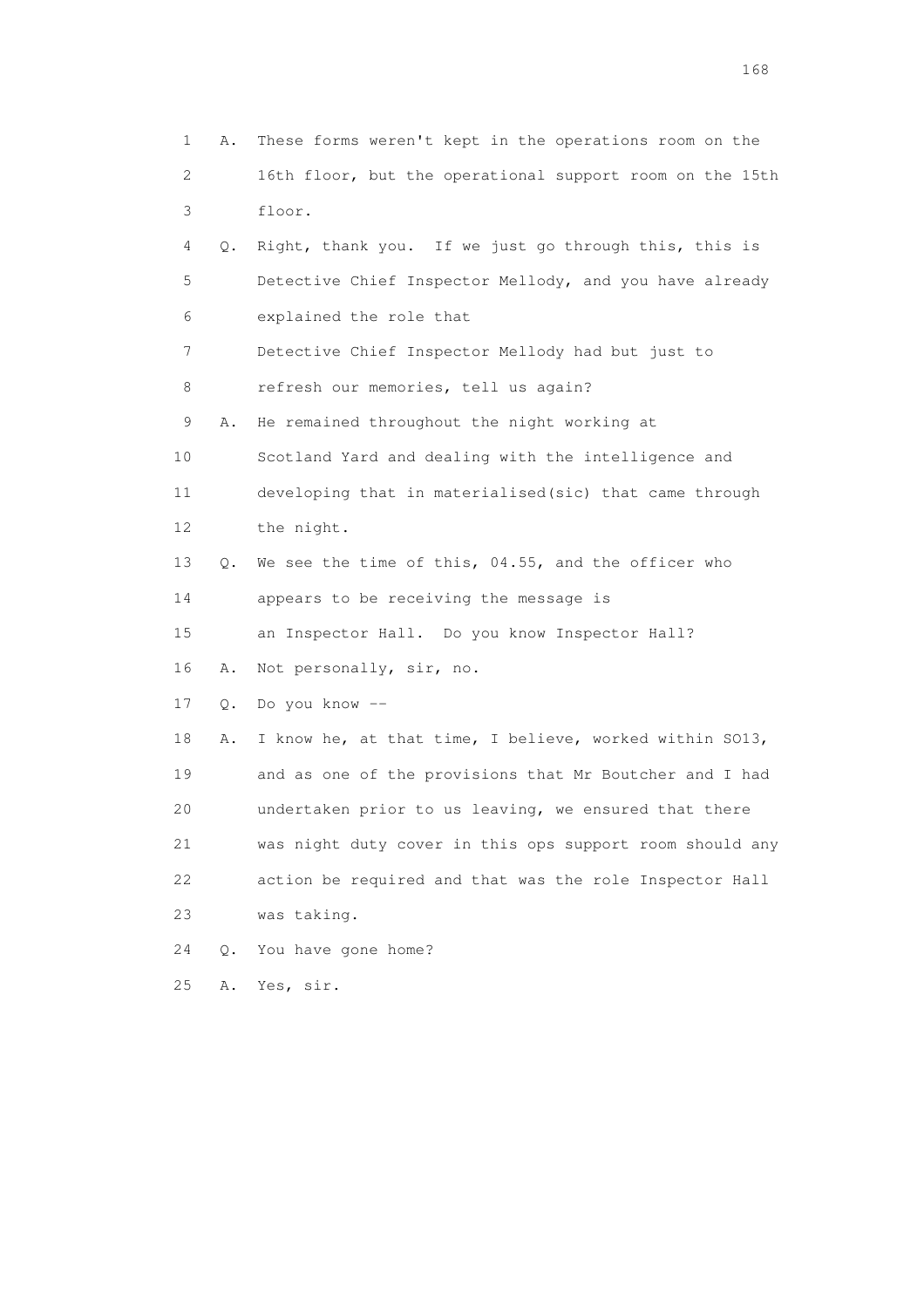1 Q. But Detective Superintendent Boutcher is staying in 2 a hotel, I think, just a few minutes from 3 New Scotland Yard? 4 A. That's right, sir. 5 Q. So if needs be, he can be at New Scotland Yard within 6 a few minutes? 7 A. Yes, sir. 8 Q. Then if we go down to the information which is in the 9 body of the message, I'll do my best to try to translate 10 the "DI/IFCAT". Is that, Detective Inspector, Inspector 11 Firearms Command Accreditation Training? 12 A. Yes, sir, it is. 13 Q. In simple language, does it just mean someone who is 14 qualified with a particular firearms authority? 15 A. Yeah, absolutely, sir. It's a term that's used by 16 officers basically just to say, IFCAT trained, you know 17 they have had the relevant course and can conduct the 18 role of a Silver. 19 Q. IFCAT trained, they can do courses and this is an IFCAT 20 trained Detective Inspector: 21 "Required to Silver firearms op as soon as possible, 22 given options, requested DI Rose warned. 0457: DI Rose 23 informed." 24 So within two minutes of Mr Mellody sending the 25 message to Mr Hall, does it look as though Mr Rose has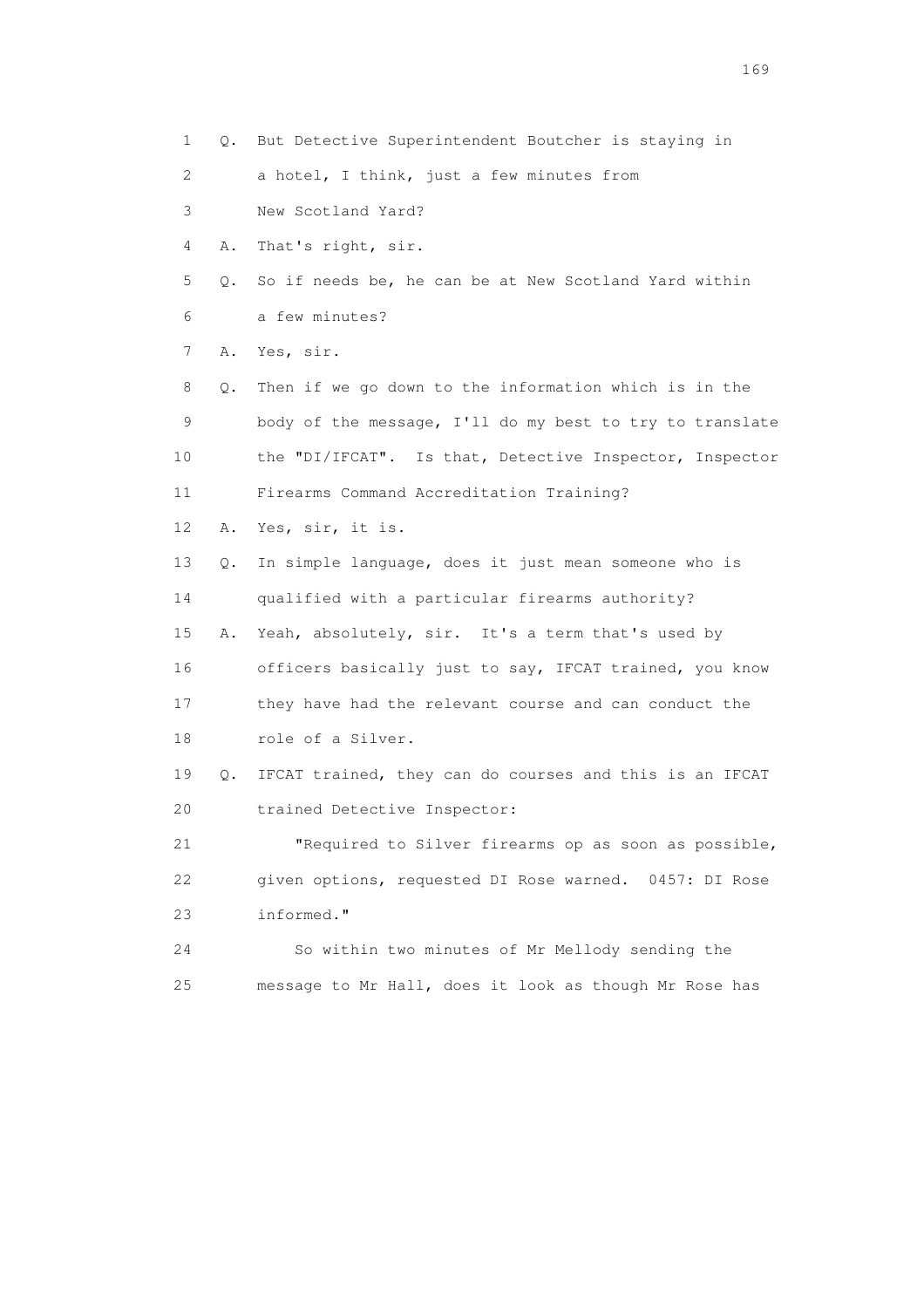- 1 been informed?
- 2 A. It does, sir, yes.

| 3  | О. | Again doing our best to try to translate, "to MIR", does |  |  |  |  |  |
|----|----|----------------------------------------------------------|--|--|--|--|--|
| 4  |    | that mean to the major incident room?                    |  |  |  |  |  |
| 5  | Α. | Yes, sir.                                                |  |  |  |  |  |
| 6  | Q. | So MIR means major incident room there?                  |  |  |  |  |  |
| 7  | Α. | Yeah.                                                    |  |  |  |  |  |
| 8  | Q. | So Detective Inspector Rose, it appears before           |  |  |  |  |  |
| 9  |    | 5 o'clock, is being directed to the major incident room. |  |  |  |  |  |
| 10 |    | Did you know that DI Rose was IFCAT, if I have that      |  |  |  |  |  |
| 11 |    | right?                                                   |  |  |  |  |  |
| 12 | Α. | One of the duties I undertook on -- after tasking by     |  |  |  |  |  |
| 13 |    | Mr Boutcher, was to go to the ops room prior to leaving  |  |  |  |  |  |
| 14 |    | to have a list drawn up of all those officers that were  |  |  |  |  |  |
| 15 |    | IFCAT trained and could conduct the Silver role. So my   |  |  |  |  |  |
| 16 |    | understanding from that is that the ops support team     |  |  |  |  |  |
| 17 |    | would have had a list of those officers and Mr Rose's    |  |  |  |  |  |
| 18 |    | name would have been on that list.                       |  |  |  |  |  |
| 19 | Q. | Yes. Now, that shows what was going on then, but I now   |  |  |  |  |  |
| 20 |    | want to turn to the second message form, please, if      |  |  |  |  |  |
| 21 |    | I may, which is one that shows you,                      |  |  |  |  |  |
| 22 |    | Detective Chief Inspector Angie Scott, again 22 July,    |  |  |  |  |  |
| 23 |    | and this is at 05.28, so 5.28 am, and what we have       |  |  |  |  |  |
| 24 |    | blanked out on this, just so there is no mystery about   |  |  |  |  |  |
| 25 |    | it, is just your telephone number.                       |  |  |  |  |  |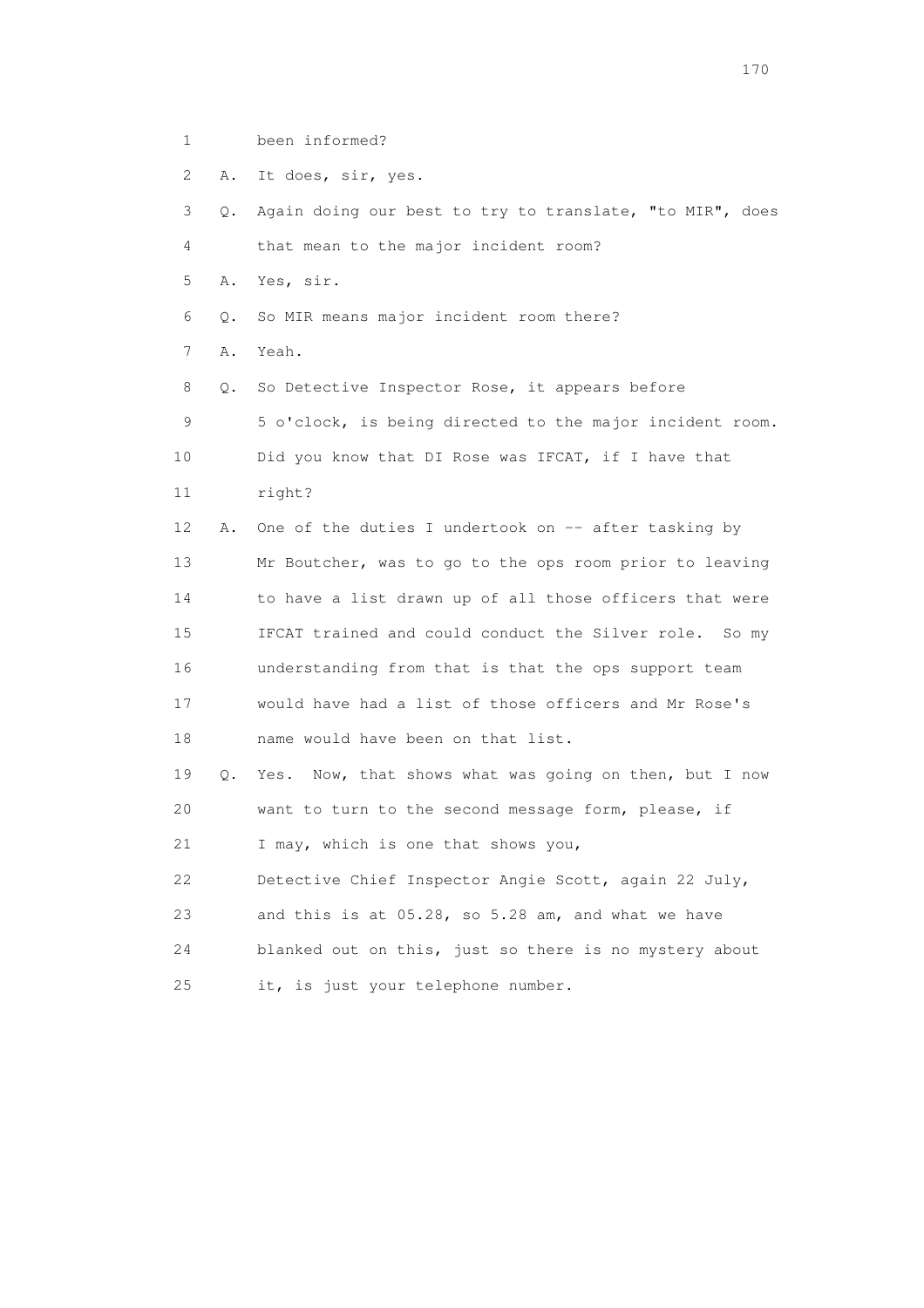1 A. Okay, sir.

| 2.          | Q.    | But the officer receiving or sending, can you just tell  |
|-------------|-------|----------------------------------------------------------|
| 3           |       | us who that was in the little box there?                 |
| 4           | Α.    | I can't quite make out the name but I believe that would |
| 5           |       | be an officer sitting within the ops support room as     |
| 6           |       | well.                                                    |
| 7           | Q.    | Just so we understand, did you call in at about this     |
| 8           |       | time wanting to be updated on any developments that      |
| $\mathsf 9$ |       | there had been while you had been away from              |
| 10          |       | New Scotland Yard?                                       |
| 11          | Α.    | Yes, sir, I was, as I said, beginning to make my way     |
| 12          |       | back to New Scotland Yard, believing that I would be     |
| 13          |       | attending meetings at 7 am and en route I received       |
| 14          |       | a telephone call. And as a result of receiving that      |
| 15          |       | telephone call, I then rang into the ops support room.   |
| 16          | Q.    | The telephone call that you actually received en route   |
| 17          |       |                                                          |
| 18          | Α.    | Yes, sir.                                                |
| 19          | $Q$ . | -- that was from?                                        |
| 20          | Α.    | That was from Andrew.                                    |
| 21          | Q.    | Then you call in and we see the information here:        |
| 22          |       | "Please can caller be updated on SO12 [that's            |
| 23          |       | surveillance] and SO19 [that's firearms] deployment      |
| 24          |       | Also can caller be advised of SMT<br>towards subject.    |
| 25          |       | mobile numbers."                                         |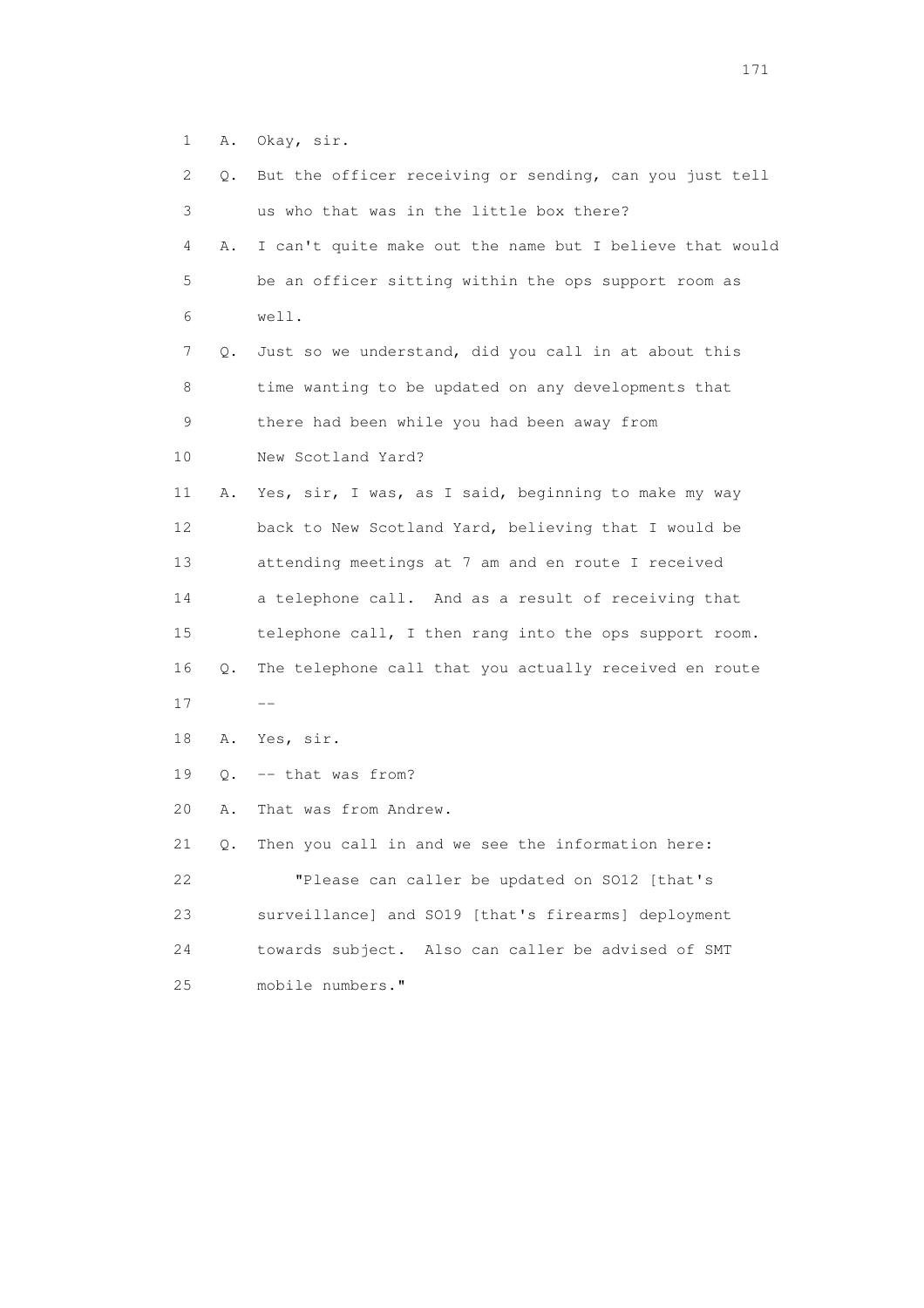1 Is that senior management team? 2 A. It is, yes, sir. 3 Q. So of senior management team mobile numbers, in 4 particular those staying at -- there is a reference to 5 where I think is the location of the hotel? 6 A. That's correct, yes, sir. 7 Q. Then 05.35, we see: 8 "DCI Scott updated. Has spoken to DCI Mellody. 9 Will contact senior management team when at 10 New Scotland Yard". 11 A. That's correct, yes, sir. 12 Q. Would it be fair to summarise it in this way: these two 13 messages show that, by 5 o'clock, Mr Rose has been told 14 to come in to act as a Silver. 15 A. Yes, sir. 16 Q. And that, so there is no misunderstanding about it, 17 would be Silver on the ground at a particular location? 18 A. That is correct, sir, yes. 19 Q. Then at 5.35, you have been updated as to the 20 developments by DCI Mellody, and you are going to 21 contact the senior management when you get back to 22 New Scotland Yard? 23 A. That's correct, sir. 24 Q. Then you told us that you got back at about 6 am. We 25 have finished with those now, and I'll get a convenient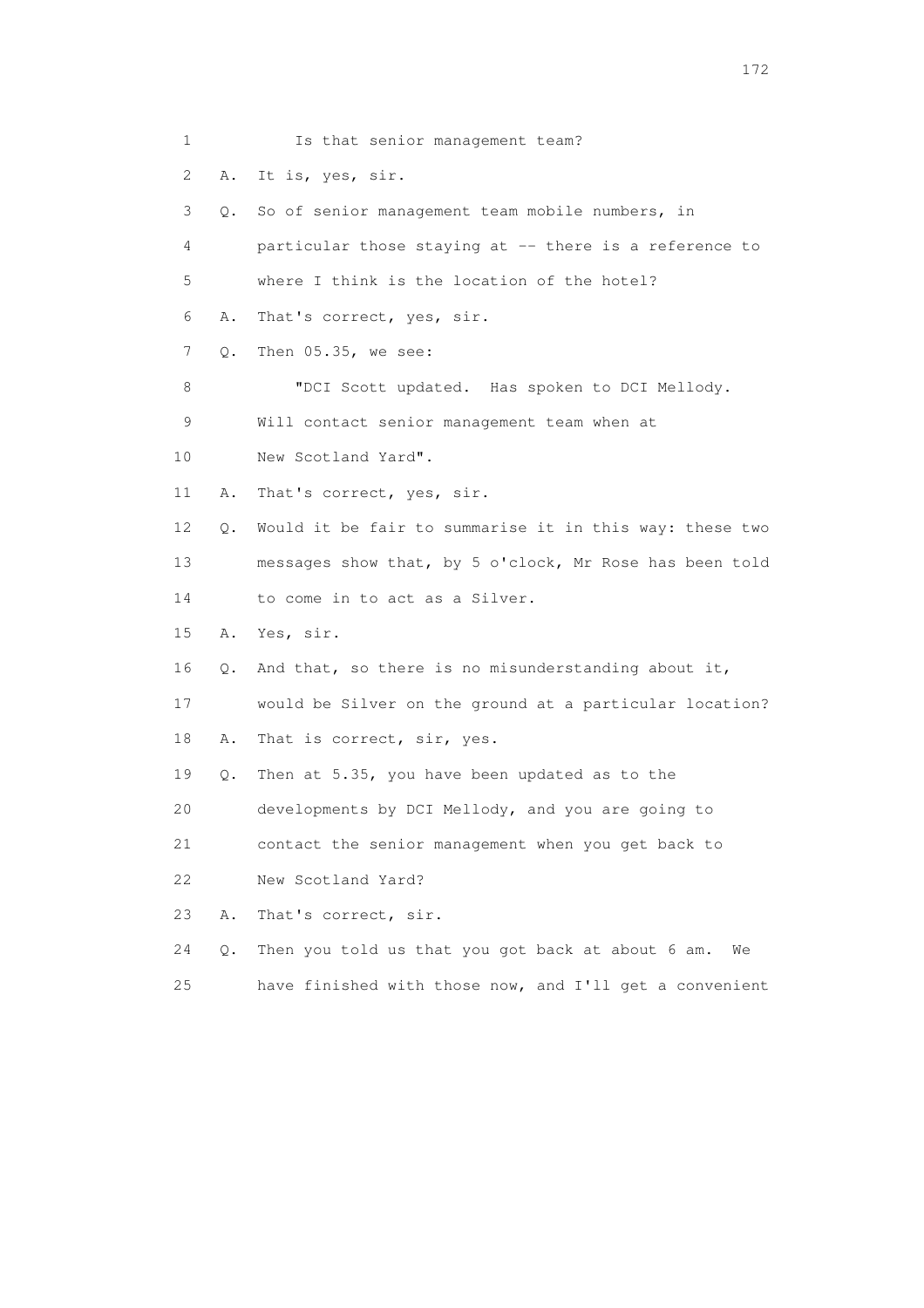1 place to put them in a moment. You were then at 2 New Scotland Yard and you went to the meeting with 3 Mr McDowall that has been described as the 7 o'clock 4 meeting but it really began at 6.50 am, in the 5 conference room? 6 A. I did, sir, yes. 7 Q. Sometime after 8 o'clock, you went into room 1600, the 8 operations room, and so we don't lose sight of it, you 9 have been asked many questions about Scotia Road but it 10 was also the operations room dealing with Portnall Road 11 as well? 12 A. It was, sir, yes. 13 Q. So Commander Dick is in charge of the command in that 14 room, or from that room; she is in charge of the 15 operation both at Scotia and at Portnall? 16 A. That's correct, yes, sir. 17 Q. She is in communication with the Silvers on the ground, 18 Mr Rose we have just seen, at Portnall, and Mr Purser at 19 Scotia? 20 A. That's correct, yes, sir. 21 Q. When I say at Portnall and Scotia, I mean in the 22 vicinity of Portnall and Scotia, because it depends 23 where they are and to which location they have deployed. 24 A. Yes, sir. 25 Q. I just want to ask you about room 1600, because you have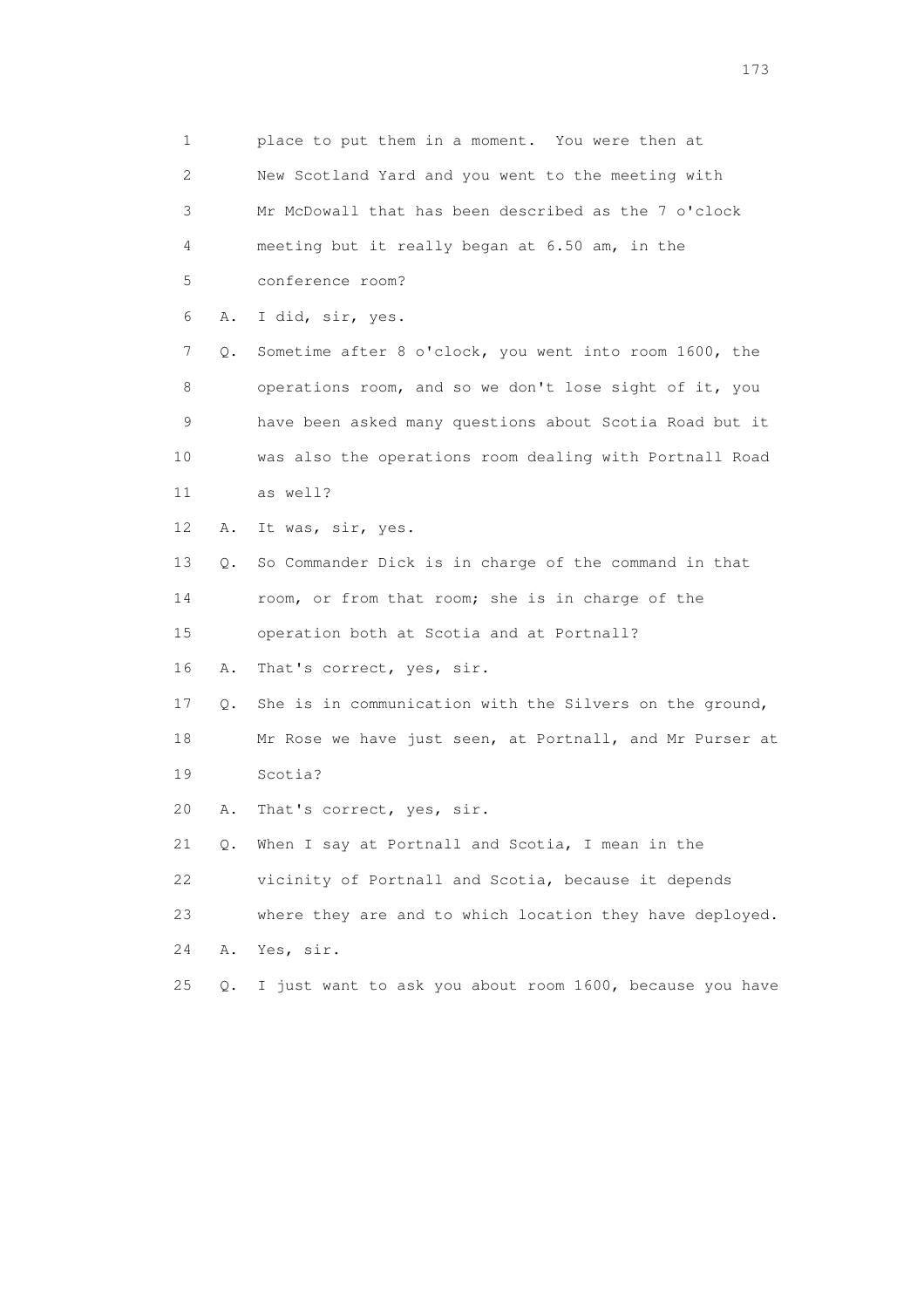1 already been asked some questions this afternoon by 2 Mr Gibbs about what you meant by lively and energetic, 3 was the way you described the room, and everybody 4 concentrating. 5 So far as this room is concerned, had you been in 6 the operations room 1600 on earlier occasions when 7 operations had been run from there? 8 A. I had, sir, yes. 9 Q. Had there been anything like this operation before? 10 A. Not of this scale, sir, no. 11 Q. Just so everyone knows, this room, operation 1600, was 12 really a surveillance monitoring room from which 13 long-term surveillance operations were usually conducted 14 with two or three officers in the room carrying out 15 lifestyle surveillance of targeted suspected serious 16 criminals? 17 A. That's correct, sir, yes. 18 Q. So what you would usually have in this sort of room 19 would be two or three officers investigating a criminal, 20 a suspected criminal's lifestyle, trying to build up 21 a profile of that person's lifestyle based on long-term 22 surveillance and intelligence? 23 A. Yes, that was generally what the room was used for, yes. 24 Q. But this was completely different, wasn't it? 25 A. Yes, it was, sir.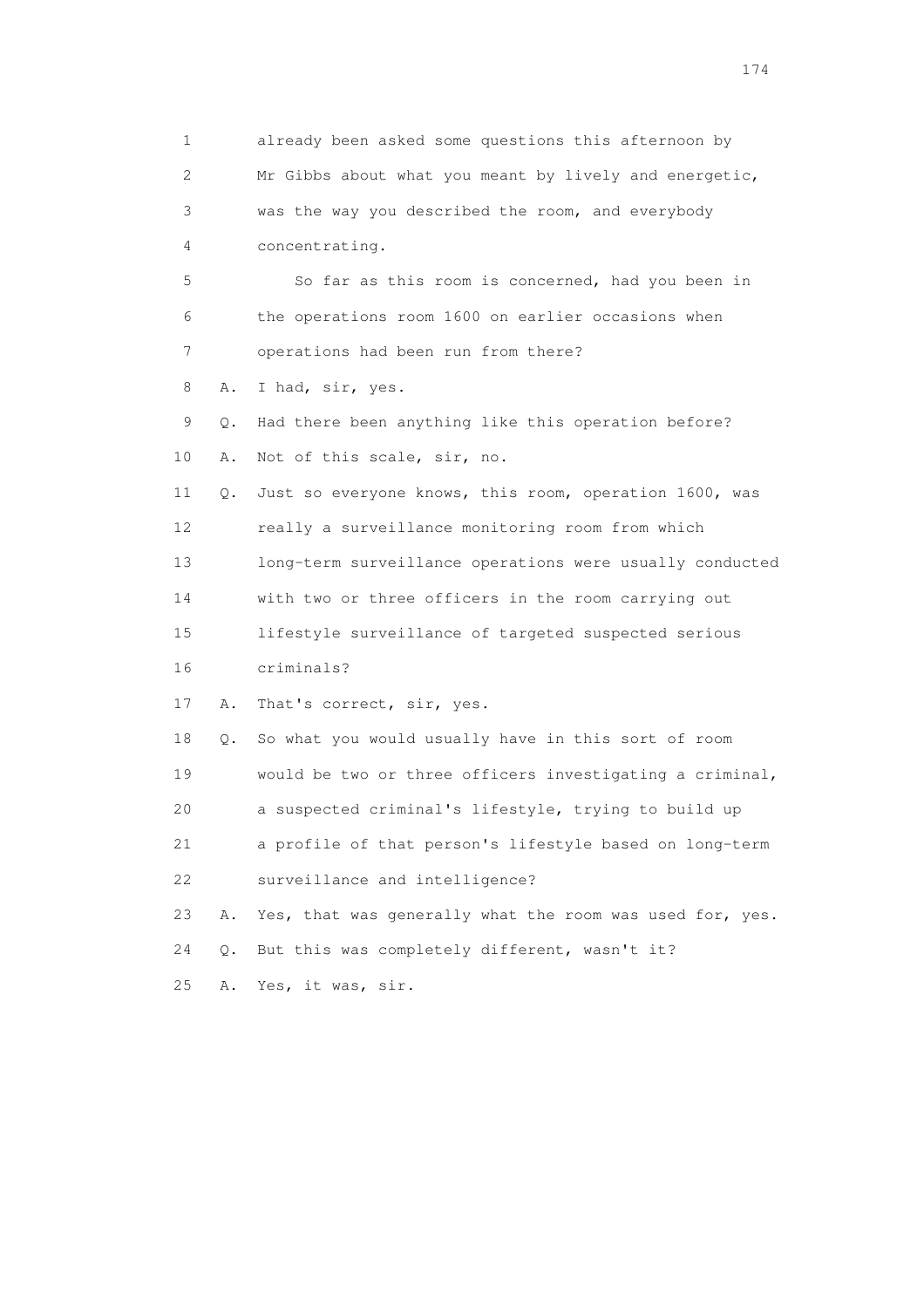1 Q. Would it be fair to say this: that in your experience, 2 this operation was unparalleled so far as the 3 Metropolitan Police was concerned? 4 A. I would say so, yes, sir. 5 Q. One thing we ought to be conscious of is that there were 6 many more people in the room than would ordinarily be 7 present? 8 A. Yes, sir. 9 Q. So for some of the surveillance officers who might have 10 been present on earlier occasions when they had been 11 carrying out these long-term operations, surveillance 12 into criminal lifestyles, it might have seemed a bit 13 noisier than they were used to? 14 A. I would say that would be correct, sir, yes. 15 Q. But it wasn't inappropriately noisy, was it? 16 A. I didn't think so, no, sir. 17 Q. And everybody was concentrating? 18 A. Absolutely, yes, sir. 19 Q. I just want to ask you about Cressida Dick; so there is 20 no mystery about it, she is hoped to be here next week 21 to be giving evidence, subject to the timetable. I just 22 want to ask you about her. So far as you could observe, 23 and you were in the room throughout, from 8.30 until the 24 time of the incident at Stockwell tube station, she 25 spoke clearly and calmly, would you say?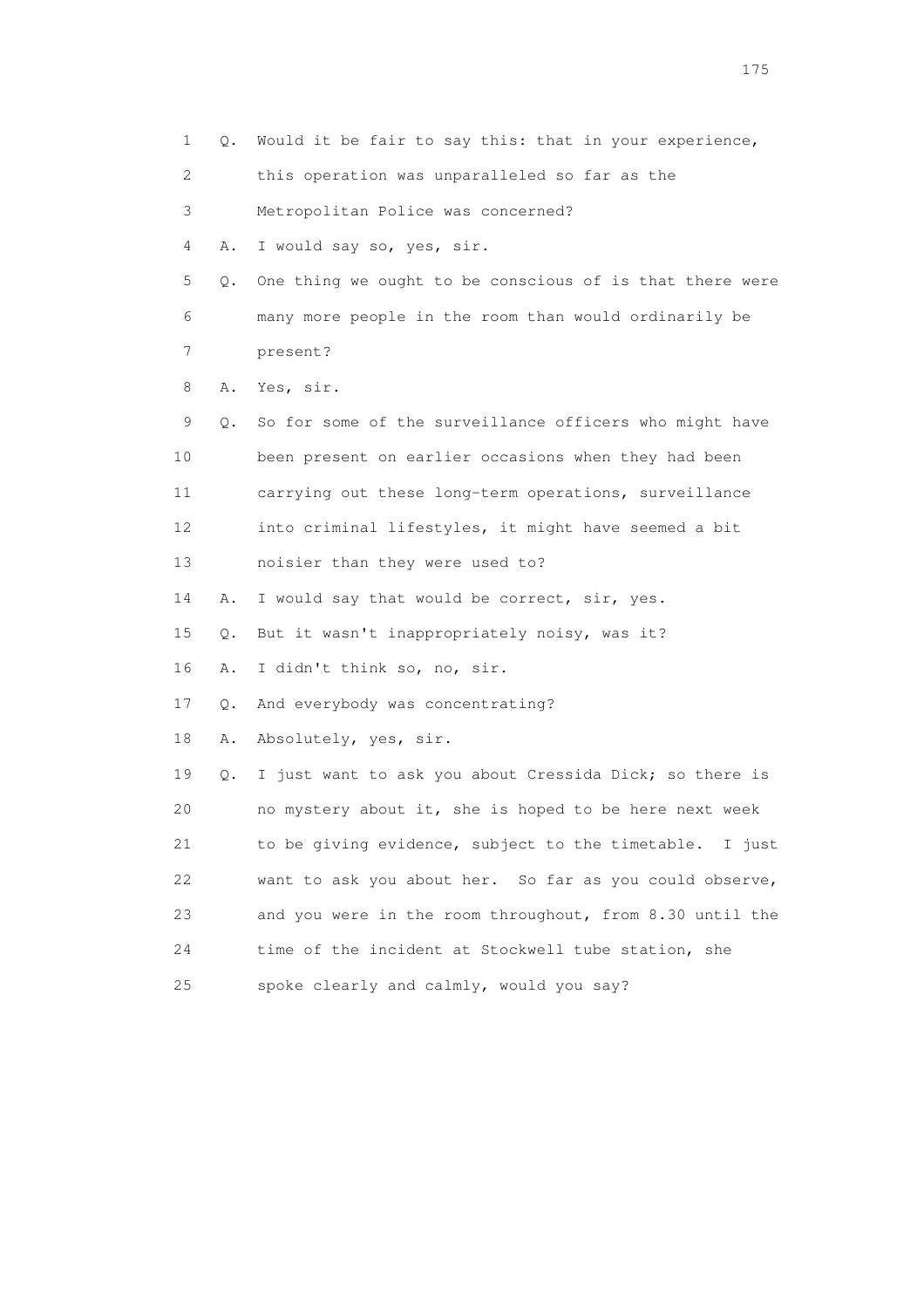- 1 A. I would say, yes, sir.
- 2 Q. She left no-one in any doubt as to what she wanted?
- 3 A. I would agree with that, sir.
- 4 Q. In other words, she was clearly in command?
- 5 A. Yes, sir.
- 6 Q. She made it clear that whether anyone was to be stopped
- 7 was to be a decision for her?
- 8 A. Yes, sir.
- 9 Q. But the people to be stopped, if they were to be
- 10 stopped, were the actual suspects?
- 11 A. Yes, sir.
- 12 Q. But if there was a stop, it was to be controlled from 13 the control room by her. She would be giving orders. 14 Or individuals from the actual premises, in other words 15 the actual flat, not the communal block at Scotia Road
- 16 but from the actual flat or the actual flat at Portnall?
- 17 A. Yes, sir.
- 18 Q. Then there is a third category: others not linked to the 19 suspects or the addresses but who might provide
- 20 intelligence.
- 21 A. Yes, sir.
- 22 Q. But that, of course, would depend upon an exercise of 23 judgment, and she would have to be consulted?
- 24 A. Yes, sir.
- 25 Q. Now, I just want to ask you -- thank you for that. I am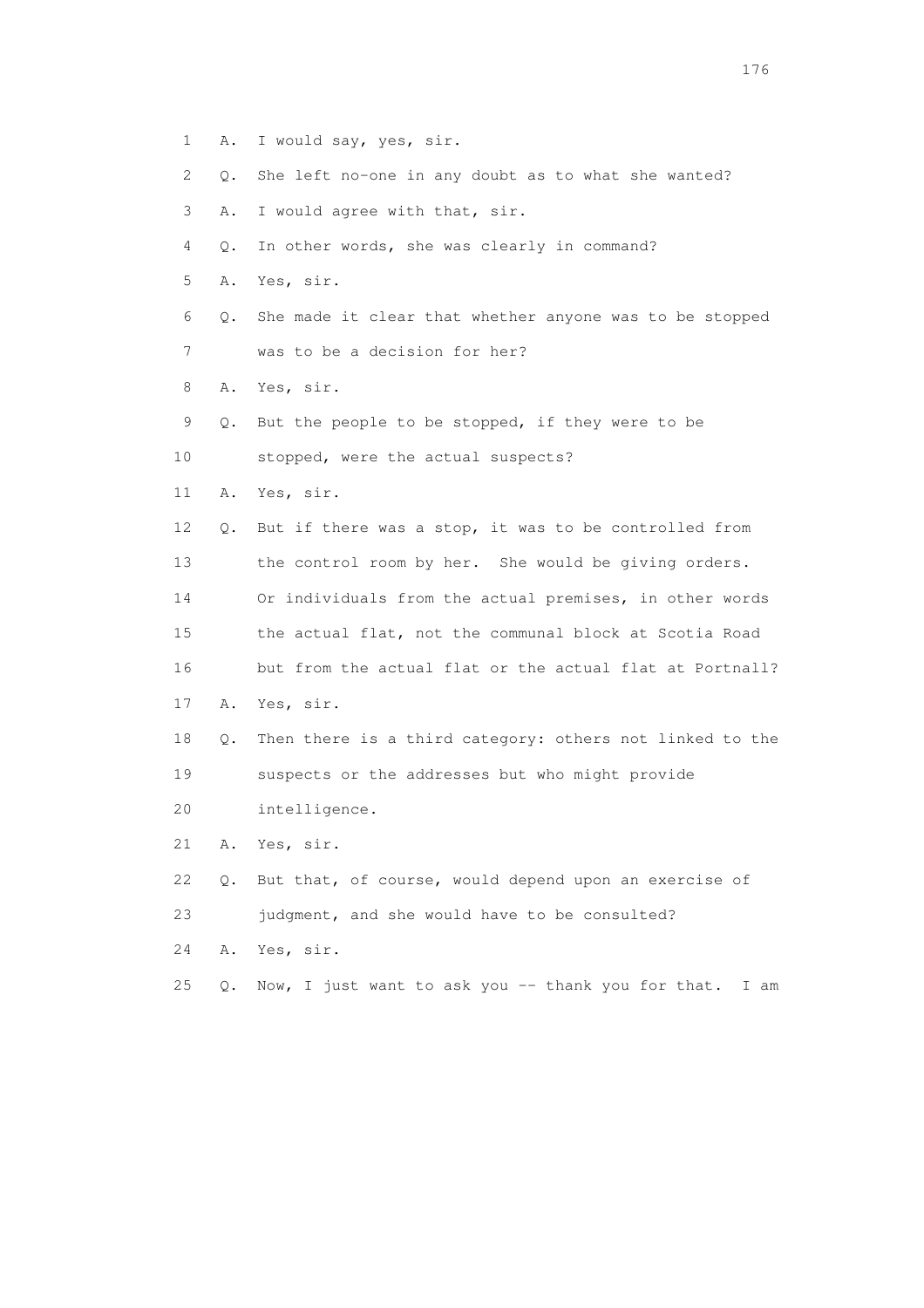| going to move to ask you a few questions, please, about |  |  |  |
|---------------------------------------------------------|--|--|--|
| communications so we have that clear.                   |  |  |  |

 3 So we can again try to see where we are, the 4 communications in room 1600, you have told us about the 5 Cougar radios feeding information to the surveillance 6 monitors, so that's one form of communication. The 7 reason why there are Cougar radios is because they are 8 encrypted radios which are secure and people can't 9 listen in. So criminals can't listen in and hear what's 10 going on? 11 A. That's correct, sir. 12 Q. There is the Cougar radios. There are telephones, 13 landlines? 14 A. Yes, sir. 15 Q. There are also mobile telephones? 16 A. Yes, sir. 17 Q. So far as Cressida Dick is concerned, she had the use of 18 landlines and mobile telephones? 19 A. Yes, sir. 20 Q. She was in communication with the Silvers on the ground, 21 and the way it works is that she is in communication 22 with the Silvers; the tac adviser, Trojan 80, the 23 tactical adviser Trojan 80 in the communications room is 24 in communication with the tac advisers on the ground,

25 both at Portnall Road and Scotia; and the surveillance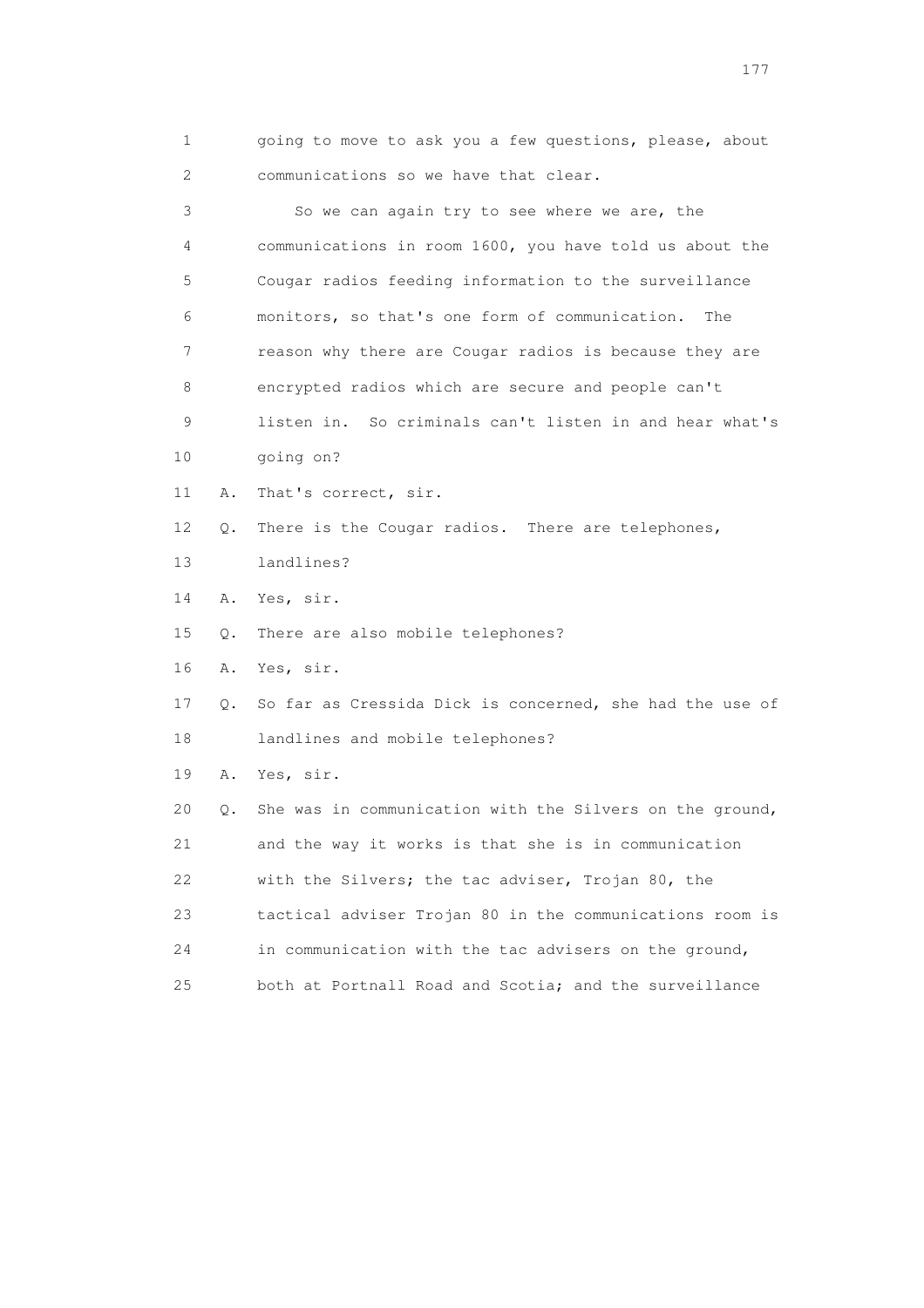1 monitors are in contact with the surveillance teams on 2 the ground, both Portnall Road and Scotia? 3 A. Yes, sir. 4 Q. You had mentioned that the operation that was being 5 conducted was, contrary to what had originally been 6 envisaged, a covert operation; it was undercover, 7 secret. May I just ask you this: how important was it 8 to keep this operation covert. 9 A. I would say it was vital, sir. 10 Q. Why was it vital? 11 A. Obviously we were trying to locate and identify those 12 that had been responsible or involved in, you know, four 13 attempted bombings the previous day. We didn't want to 14 alert any other persons about our activities, and if -- 15 by going overt in the area or disturbing the area in any 16 way or identifying persons, we may potentially lose 17 intelligence or information in relation to those 18 individuals. 19 SIR MICHAEL WRIGHT: Mr Perry, I merely remind you that we 20 did all this with Mr McDowall two days ago. 21 MR PERRY: Sir, yes, there is a reason for it, sir, because 22 I'm going to go on to the buses decision in a moment, 23 and I'm going to deal with that. 24 May I just deal with that now, as the point has been 25 made about this, because you have been asked about the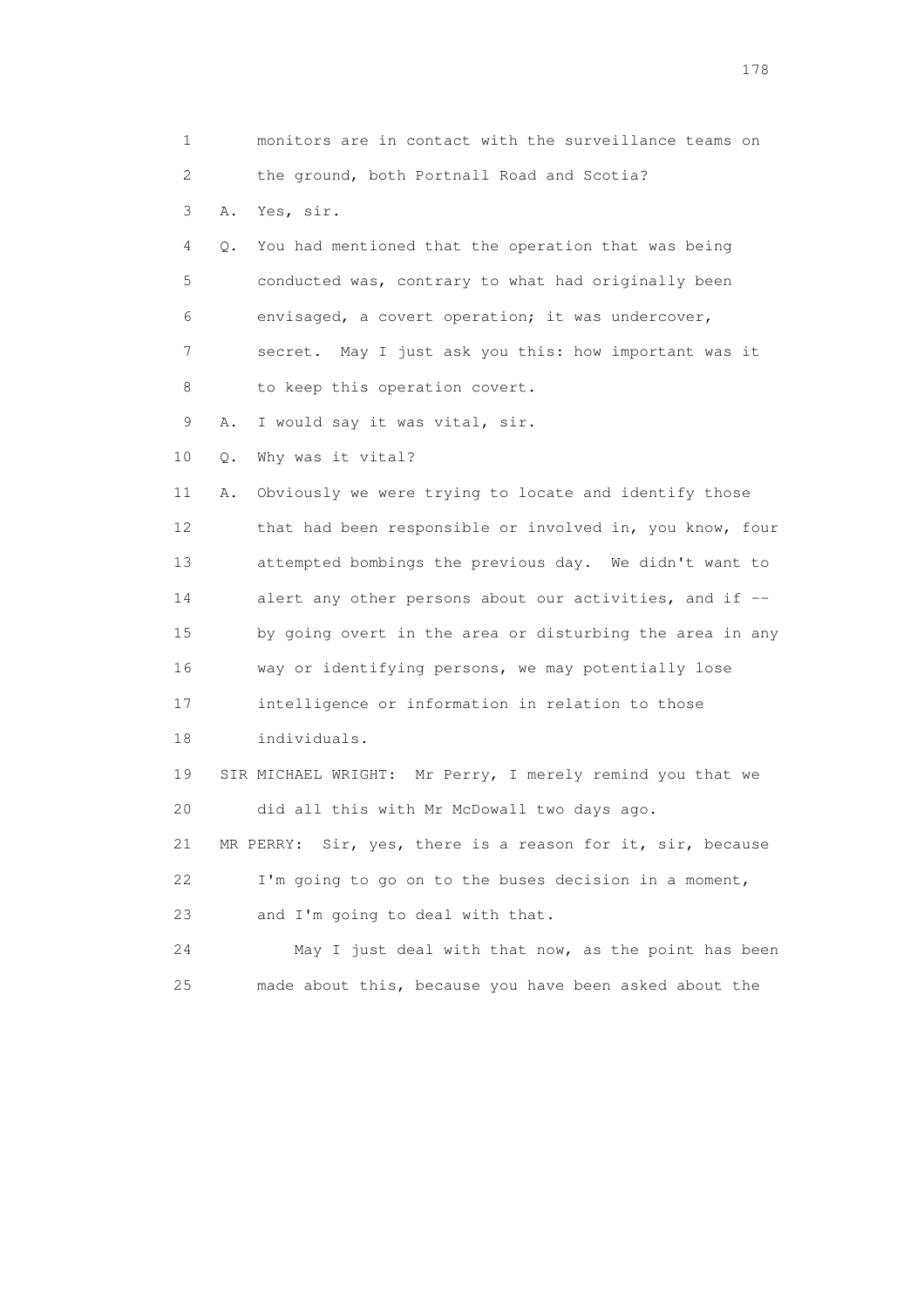1 decision about the buses, and I would like to go up on 2 the screen an extract from Cressida Dick's decision log 3 which is document 419, and I'm going to ask for page 94 4 to be on the screen. I will not provide a hard copy of 5 this at the moment because we will have one, I imagine, 6 in due course.

 7 Remember you were asked questions, and in your red 8 book there is a reference to the buses being suspended. 9 Page 94, I hope that's all right. Here we are.

 10 Now, I just want to see where we are. Just to 11 explain this, so everyone can see, first of all, this is 12 decision 32. What we are going to see in due course is 13 a series of decisions taken by Cressida Dick, and she 14 compiled a log, and this is an entry out of order, and 15 the decision in the top box is "not to divert buses 16 around any of the premises", so this is not only Scotia 17 but also Portnall. Then reason, this is the reason for 18 the decision:

 19 "This is something I considered earlier on. It was 20 suggested as an option by DCI Angie Scott. The issue 21 was raised as the premises at Scotia Road were 22 identified early on to be near a bus stop. I had been 23 unable to ascertain how far away but clearly it is 24 likely that a person coming out of the premises might 25 walk directly to the bus stop, making it more difficult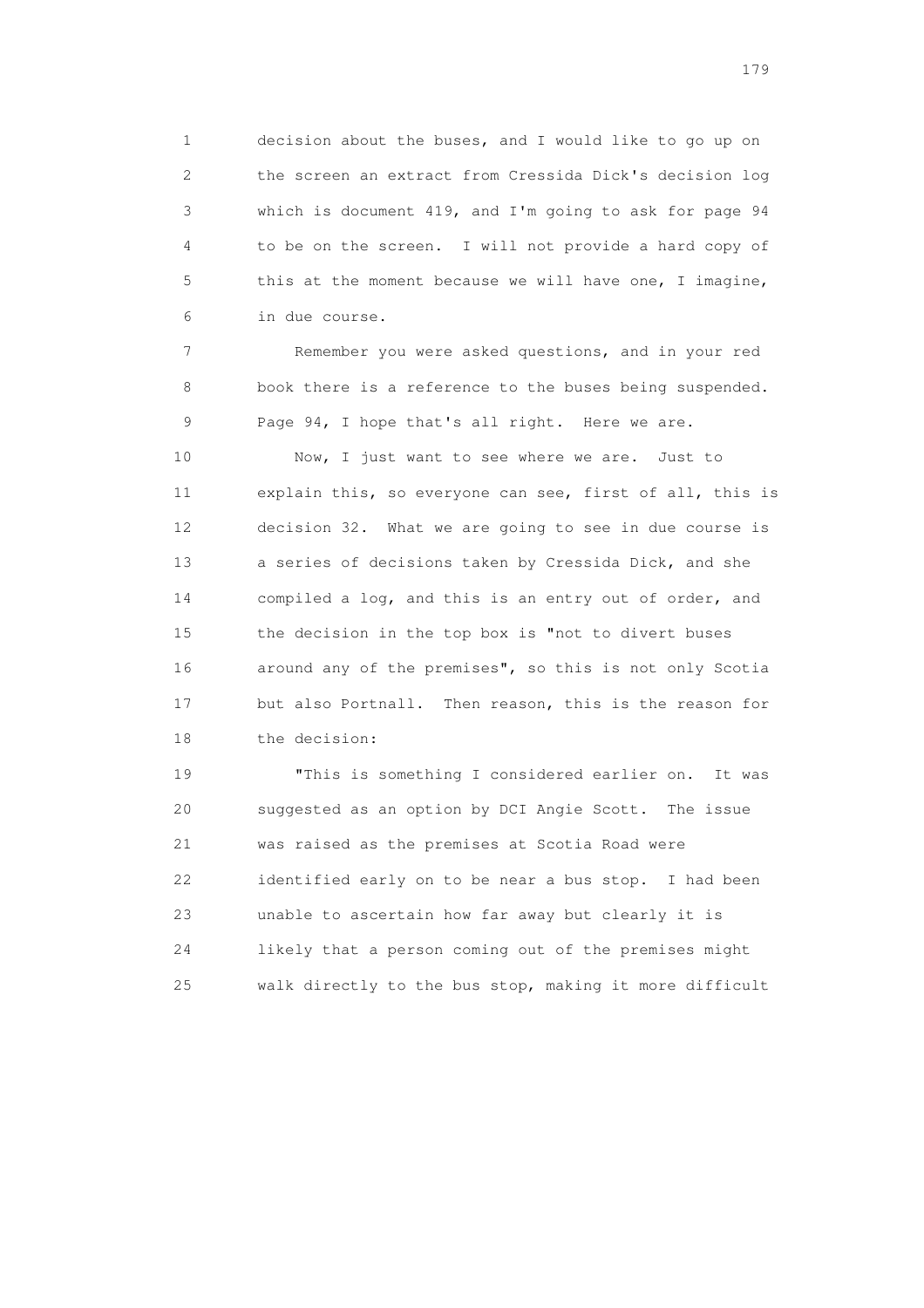1 for surveillance, and in particular intervention at 2 an early stage. But to stop the buses and divert them 3 will draw attention to the area and potentially alert 4 suspect. I decided then and again after the police 5 shooting at Stockwell where the man came from premises 6 and got on the bus that will not do so because of risks. 7 To be kept under review."

 8 So there is no misunderstanding about this, if we 9 drop down to the bottom of the page, we see that 10 Cressida Dick has said the decision was made at 11.10 am 11 on the 22nd and we have written at 8 pm on the 23rd, 12 because we will hear that this was compiled over 13 a period of time, so she is compiling her decision log. 14 I just want to ask you, to see whether we can just 15 deal with this, please. In the reason, it says: 16 "This is something I considered earlier on." 17 So this is before 11.10 am. 18 "It was suggested as an option by DCI Angie Scott." 19 Can you recall that, Detective Chief Inspector, that 20 you went to Cressida Dick to say: have you thought 21 about, or words to this effect, have you thought about 22 suspending or diverting the buses around the premises? 23 A. Yes, sir, I believe as I said earlier there was 24 a discussion, I believe potentially from the 25 surveillance officers in relation to the issue of

180 and 180 and 180 and 180 and 180 and 180 and 180 and 180 and 180 and 180 and 180 and 180 and 180 and 180 and 180 and 180 and 180 and 180 and 180 and 180 and 180 and 180 and 180 and 180 and 180 and 180 and 180 and 180 an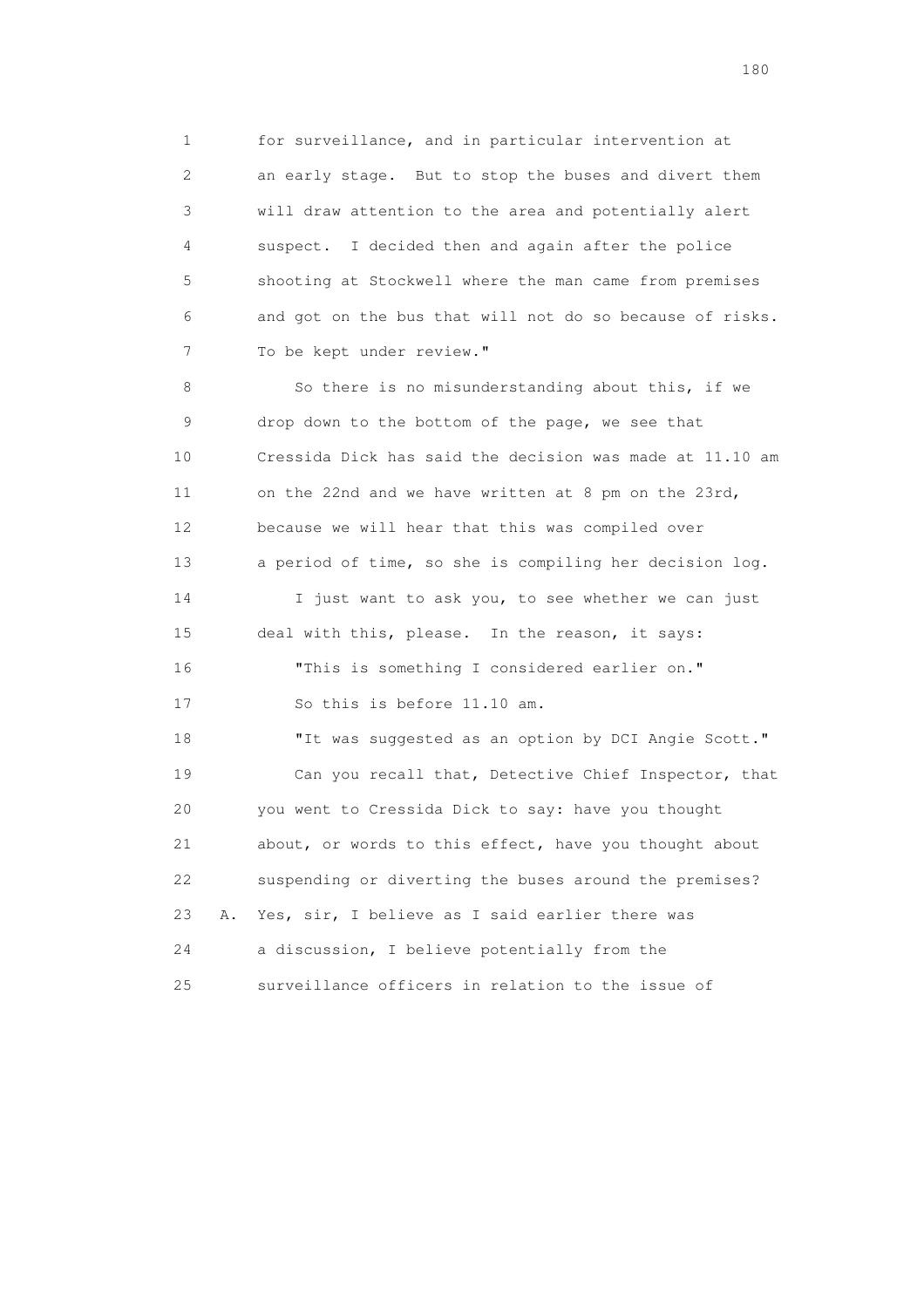1 possibly diverting the buses, and as a result of that, 2 I recall going over to Cressida Dick within the 3 operations room and actually asking her that question. 4 Q. Does that explain the entry in your red book, I am 5 afraid I do not have it in front of me, but it's "buses 6 suspended"? 7 A. I believe so, I believe that was as a result of me 8 asking her that question: should the buses be suspended. 9 Q. Can you recall that there was then a discussion between 10 Cressida Dick and Mr Boutcher and also Trojan 80 about 11 whether it would be prudent as a tactic to divert or 12 stop the buses? 13 A. I can't recall the specifics of the conversation but 14 I was aware a conversation did take place. 15 Q. Cressida Dick, and she takes full responsibility as the 16 senior officer, decided not to divert or stop the buses? 17 A. That was her decision, sir, yes. 18 Q. It remained the decision throughout this operation? 19 A. It did, sir, yes. 20 Q. At no stage were any bus stops suspended or buses 21 diverted? 22 A. No, sir. 23 Q. Now, one of the reasons or the reason that this decision 24 was taken, as we can see, was that if you stopped the 25 buses in an area, or start suspending bus stops, there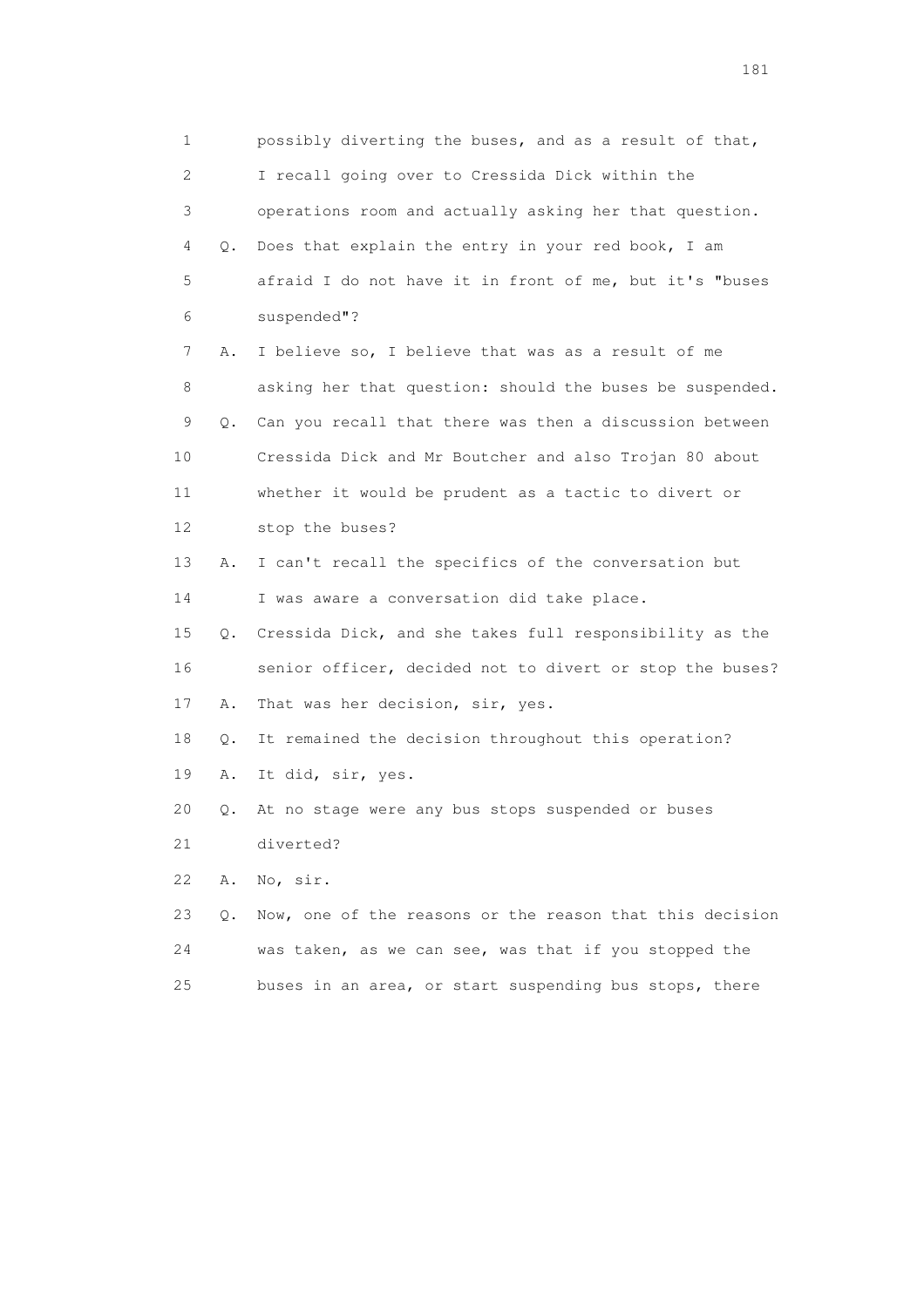1 are risks associated with that, aren't there? 2 A. Absolutely, sir. As we have said that we were trying to 3 run a covert operation, and by potentially trying to 4 divert the buses, it would bring attention to the area. 5 Q. Whether or not to stop the buses or to divert them, in 6 the end was solely a matter for the senior officer? 7 A. It was her decision, sir, yes. 8 Q. Someone has to take responsibility and she did? 9 A. Yes, sir. 10 Q. That was a matter for her professional judgment as the 11 senior officer? 12 A. I asked the question, sir, and as a senior officer she 13 made that decision, yes, sir. 14 Q. Thank you. That's all I wanted to ask about buses, just 15 to deal with that, because it explains that entry in the 16 red book. 17 I now just want to ask you, I hope very briefly, on 18 the sequence of events which you have told us about. In 19 reducing it to its most simple, there is a man out of 20 Scotia Road; there is a possible identification by the 21 surveillance team. Then the man is not believed to be 22 the suspect, and you say that you think that came from 23 Trojan 80. Then you have got DS Dingemans going to -- 24 tasked to stop because the man was still under 25 surveillance control. Then you have got surveillance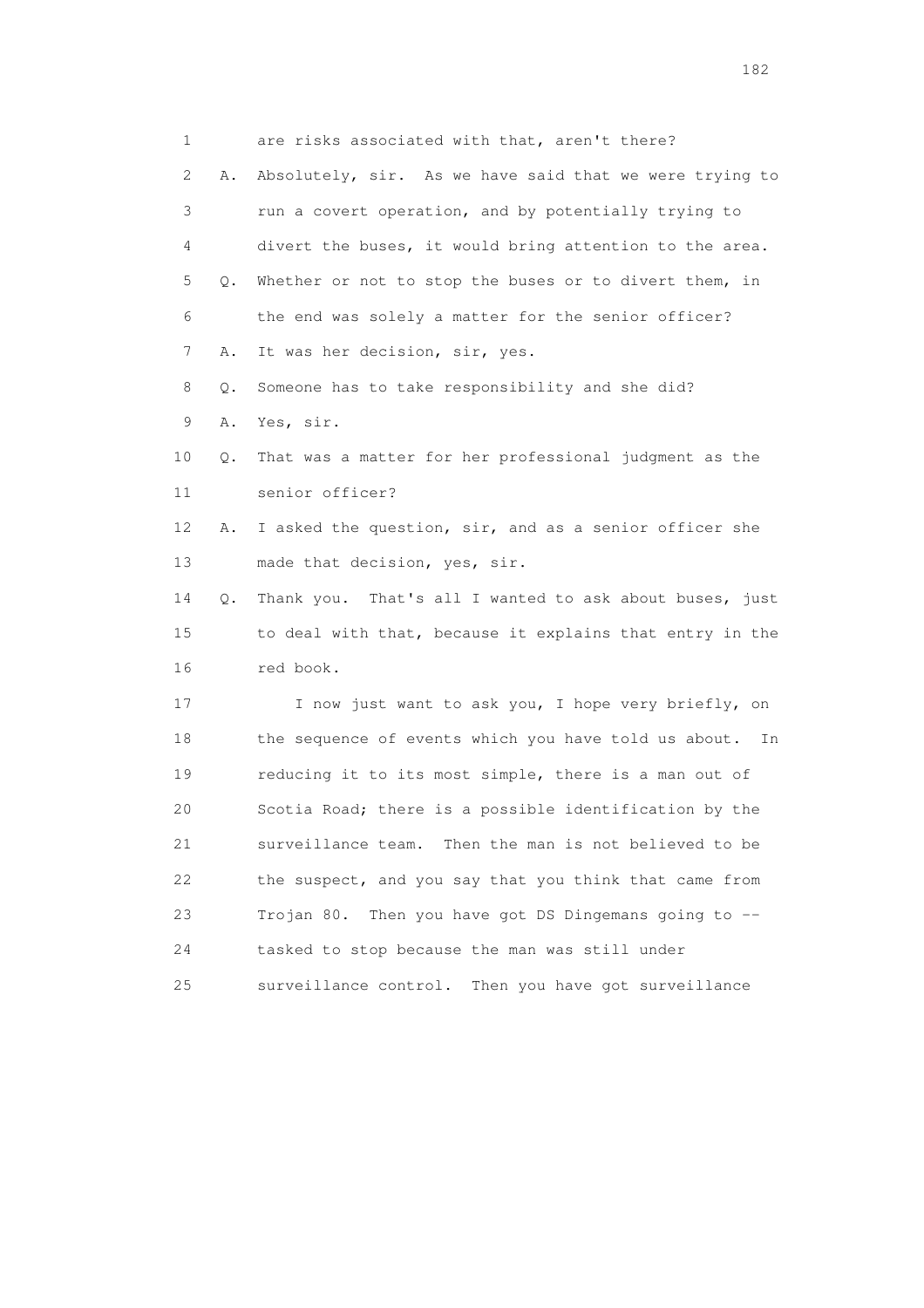1 information that the subject was now believed to be the 2 suspect, and Mr Dingemans is pulled back, and then you 3 have Pat, the surveillance monitor saying that: they 4 were saying it's him? 5 A. Yes. 6 Q. Now, two points in relation to this. First of all, this 7 was all happening very, very quickly as this operation 8 developed? 9 A. That's correct, sir, yes. 10 Q. Secondly, when Pat the surveillance monitor said: they 11 were saying it's him; he, of course, was connected to 12 the surveillance teams, and if he did say that, "they" 13 is obviously a reference to surveillance? 14 A. Yes, sir. 15 Q. You have told us how it then developed, and you thought 16 that Cressida Dick had said that they were to detain the 17 subject prior to entering the tube. May I just ask you 18 about that? I am going to suggest that Cressida Dick in 19 fact used the word "stop", but I am going to ask you 20 what "stop" means. So there are two things I'm putting 21 to you. 22 First of all, you have said she used the word 23 "detain", but I am saying she actually used the word 24 "stop" and it's up to you to decide what you say in 25 relation to that.

183 and the contract of the contract of the contract of the contract of the contract of the contract of the contract of the contract of the contract of the contract of the contract of the contract of the contract of the co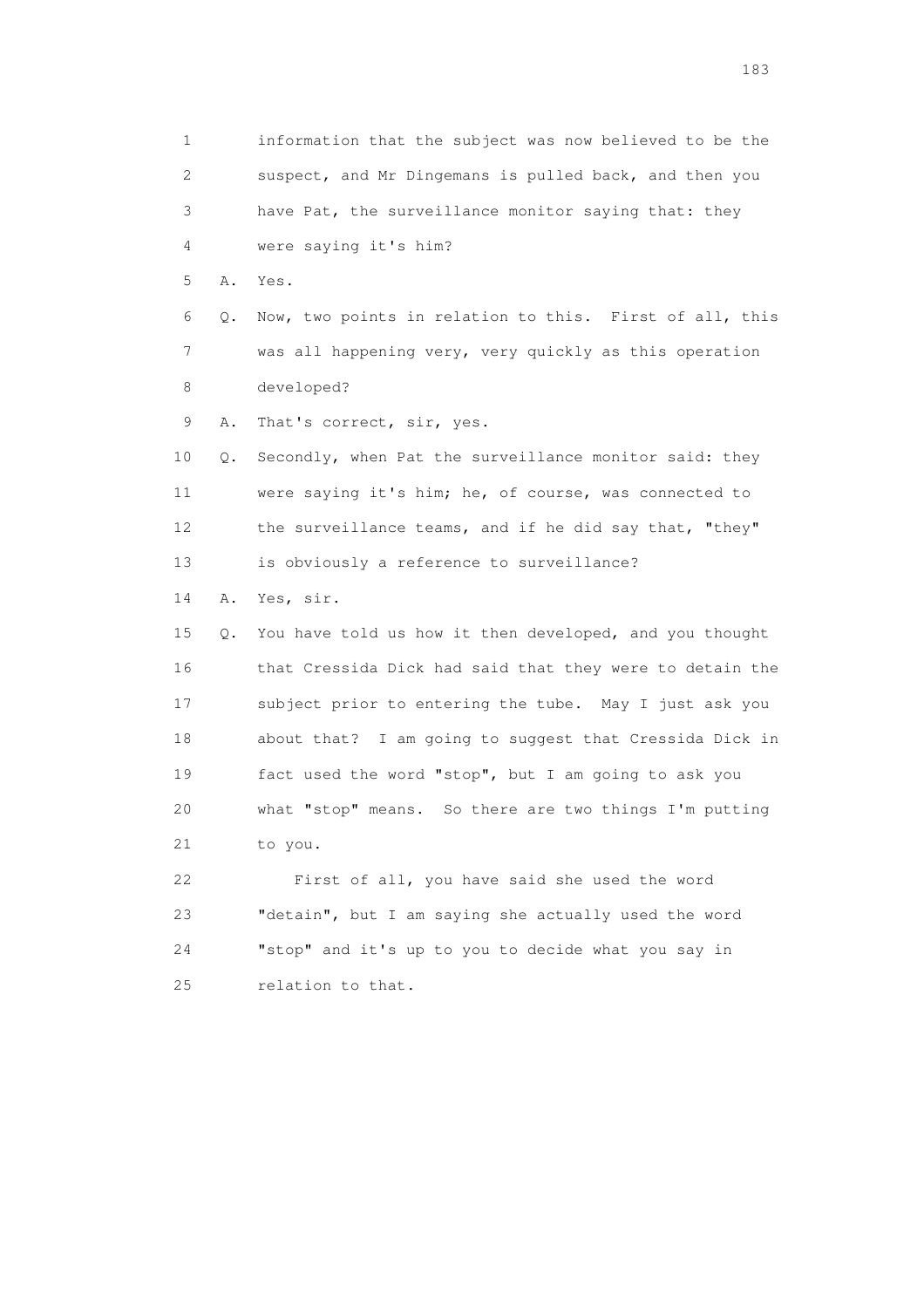1 Then the next point is what does "stop" mean in this 2 context.

 3 A. My understanding was that the firearms officers would 4 conduct an armed intervention of the individual by 5 stopping him, containing him, and preventing him from 6 entering into the tube station.

7 SIR MICHAEL WRIGHT: That's the second question.

8 MR PERRY: Yes.

 9 Let me try and do it in this way, because I know 10 it's not always easy, trying to give evidence in 11 a public place, but let me just try and do it in this 12 way: in this context, is the word "stop" when used by 13 Cressida Dick in this context really a word that means 14 "detain"? If she says stop someone, is she conveying 15 that that person should be detained?

16 A. Yes, I believe so, yes.

 17 Q. May we just get something clear: at no stage, lest there 18 be any misunderstanding, did she ever say that the man 19 was -- should receive a critical shot to the head?

20 A. No, sir, she never said that.

21 Q. You would certainly remember that or be aware of it,

22 wouldn't you?

23 A. I would, sir, yes.

 24 Q. At no stage, as far as you can recall, did she say that 25 he must be stopped at all costs?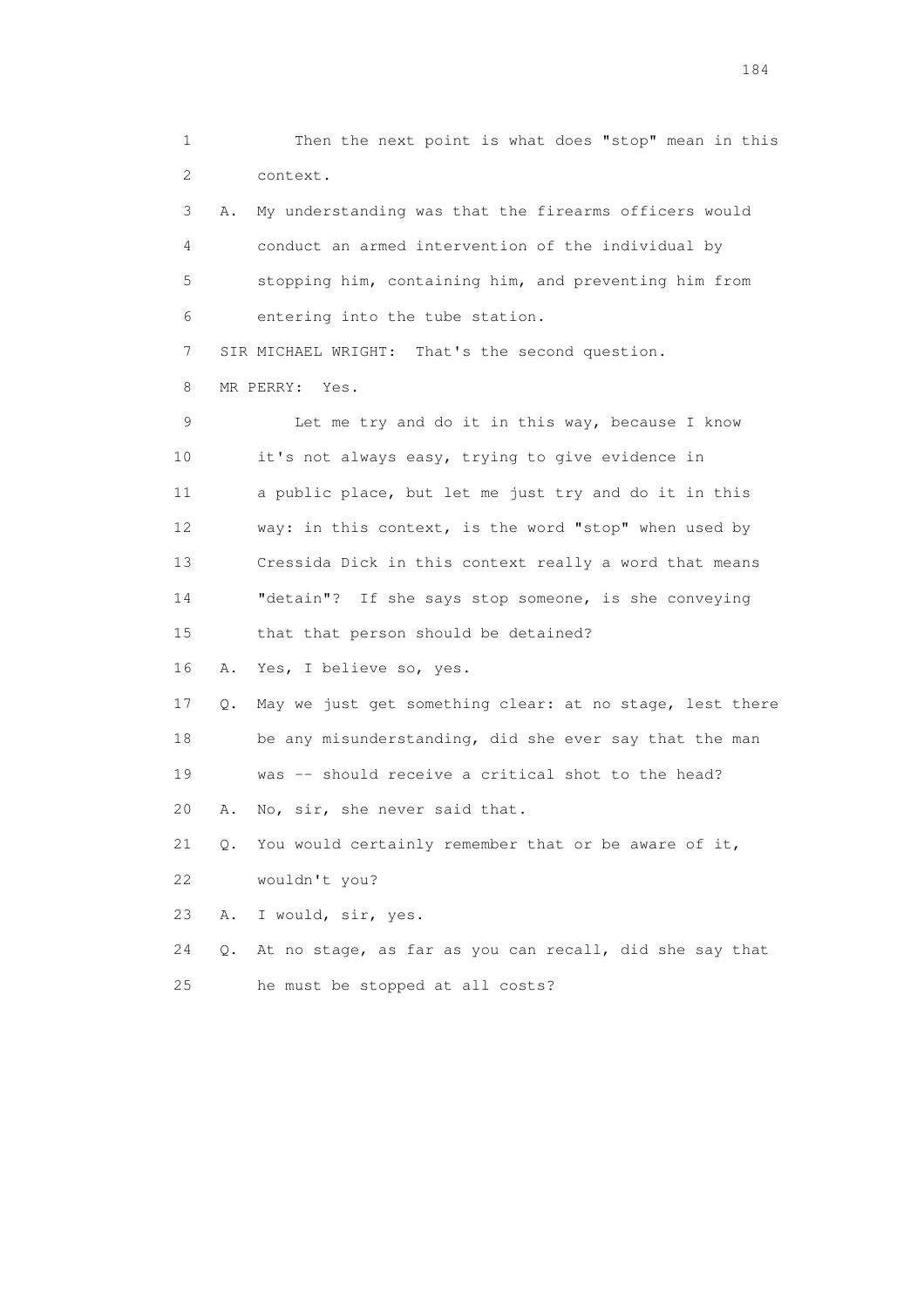1 A. No, sir, she didn't say that.

| $\mathbf{2}^{\mathsf{I}}$ | Q. | When she was giving these orders, you have told us       |
|---------------------------|----|----------------------------------------------------------|
| 3                         |    | earlier about how she was clear and calm in the way she  |
| 4                         |    | gave her instructions. When she was giving these         |
| 5                         |    | instructions, did she change in any way or was she calm  |
| 6                         |    | and clear in her directives?                             |
| 7                         | Α. | Through all my observations of Cressida Dick, she        |
| 8                         |    | remained calm and clearly communicated what actions she  |
| 9                         |    | wanted taken.                                            |
| 10                        | Q. | I just want to ask you one final matter, and it's really |
| 11                        |    | so we can get something clear in our heads. You have     |
| 12                        |    | mentioned -- I hope I have this right -- CLIO?           |
| 13                        | Α. | Yes, sir.                                                |
| 14                        | Q. | CLIO the log?                                            |
| 15                        | Α. | Yes, sir.                                                |
| 16                        | Q. | CLIO the log, that's the computer log, and does it stand |
| 17                        |    | for covert logging and intelligence operations?          |
| 18                        | Α. | Yes, sir.                                                |
| 19                        | Q. | So when we hear CLIO, we should think of covert logging  |
| 20                        |    | and intelligence operations, and that's the computer log |
| 21                        |    | on to which information is put so that police officers   |
| 22                        |    | can go into the log to see what information is available |
| 23                        |    | to the investigating team?                               |
|                           |    |                                                          |
| 24                        | Α. | That's correct, sir, yes.                                |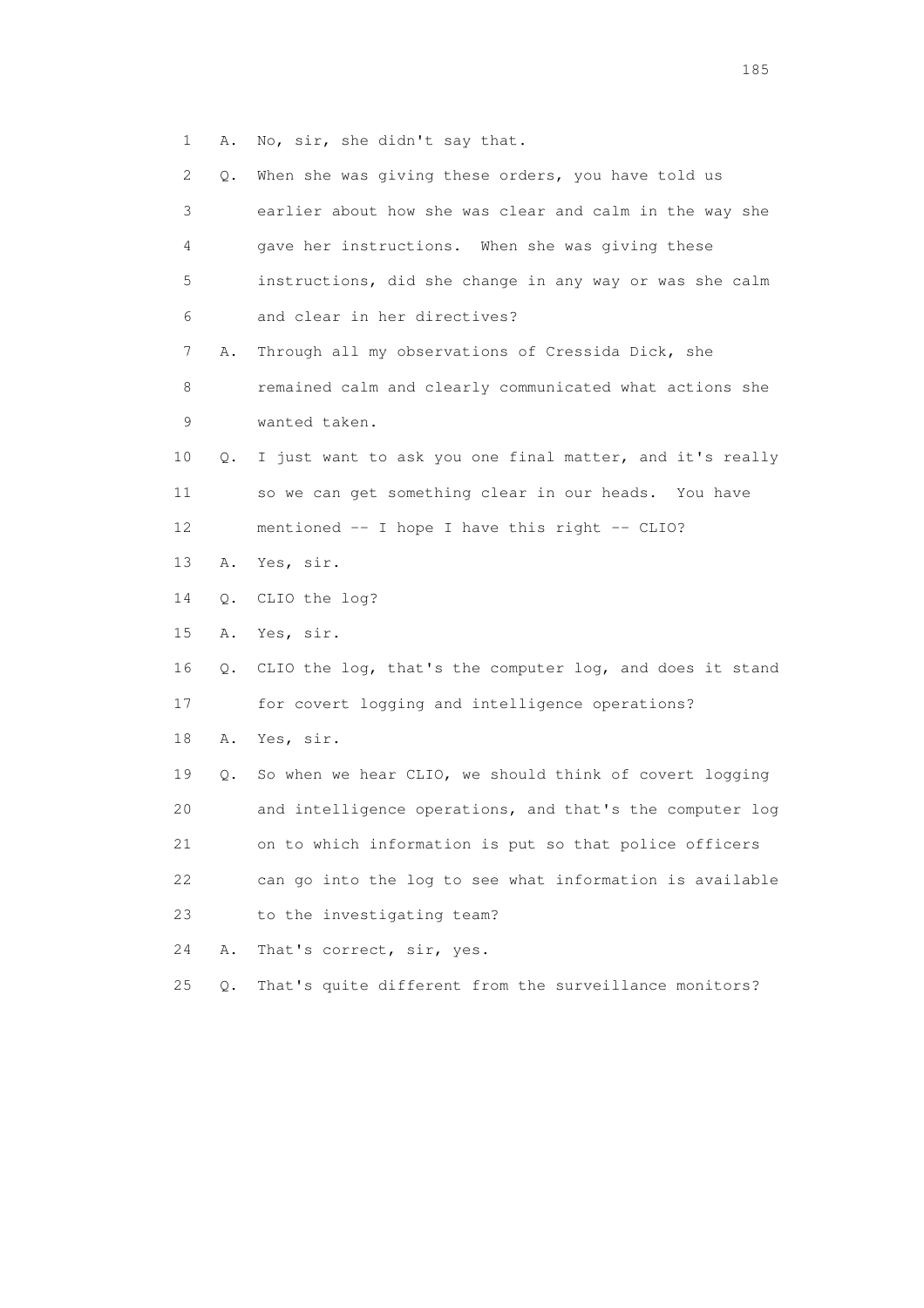1 A. Absolutely, sir, yes.

| 2. | Q. | So when we hear about CLIO, that's a separate log, and       |
|----|----|--------------------------------------------------------------|
| 3  |    | the surveillance monitors, what they are typing into         |
| 4  |    | their screens is what they are hearing from the              |
| 5  |    | surveillance groups, but CLIO, the Covert Logging and        |
| 6  |    | Intelligence Operations log, that is all the                 |
| 7  |    | intelligence operation and all the information that goes     |
| 8  |    | on to in effect a central database?                          |
| 9  | Α. | That's correct, sir.                                         |
| 10 | Q. | That's normally used in kidnappings or other crime in        |
| 11 |    | action situations where you are dealing in real time         |
| 12 |    | with an unfolding crime situation at which lives might       |
| 13 |    | be put at risk?                                              |
| 14 | Α. | That's correct, yes, sir.                                    |
| 15 | Q. | As in those situations, the kidnapping and other crimes      |
| 16 |    | in action situations, this was a fast-moving incident        |
| 17 |    | that called for the exercise of professional judgments?      |
| 18 | Α. | It did, sir, yes.                                            |
| 19 |    | Thank you very much, Detective Chief Inspector,<br>MR PERRY: |
| 20 |    | I am very grateful.                                          |
| 21 |    | SIR MICHAEL WRIGHT: Just one thing: Commander Dick was       |
| 22 |    | identified to be the DSO --                                  |
| 23 | Α. | Yes, sir.                                                    |
| 24 |    | SIR MICHAEL WRIGHT: -- that morning at about 1 o'clock in    |
| 25 |    | the morning.                                                 |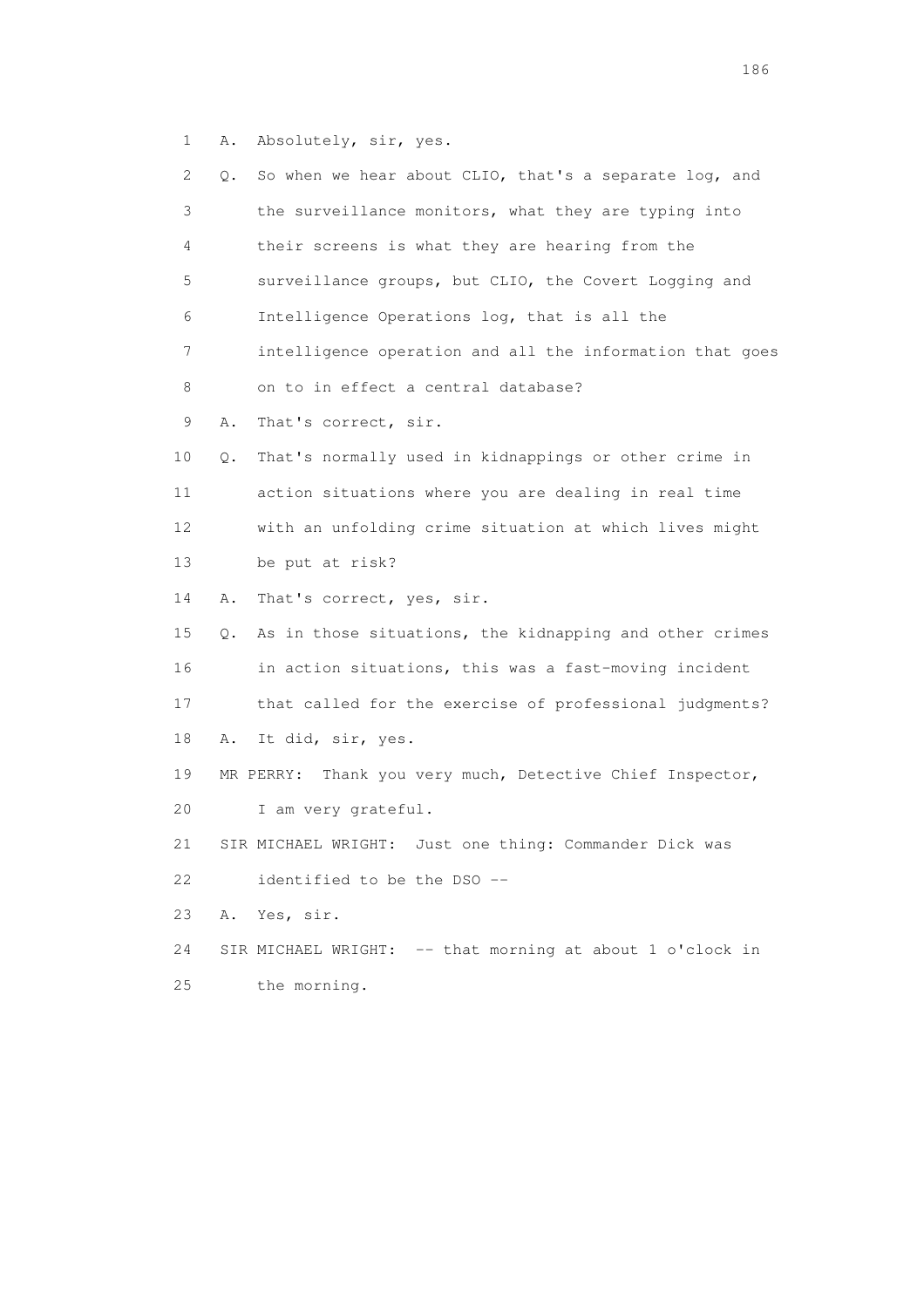1 A. Yes, sir.

| 2  | SIR MICHAEL WRIGHT: 1.30, I think, thereabouts, and she was |
|----|-------------------------------------------------------------|
| 3  | actually called up by one of the commanders, I can't        |
| 4  | remember which one now, and told to be in the Yard by       |
| 5  | 7 o'clock the following morning?                            |
| 6  | Yes, sir.<br>Α.                                             |
| 7  | SIR MICHAEL WRIGHT: If anything had developed, if a suspect |
| 8  | had come out of Scotia Road is the best example, but if     |
| 9  | anything significant had developed requiring the use of     |
| 10 | a DSO, who would have fulfilled that function before        |
| 11 | 7 o'clock?                                                  |
| 12 | There was a night duty DSO that could have undertaken<br>Α. |
| 13 | that role who was performing for spontaneous incidents.     |
| 14 | SIR MICHAEL WRIGHT: Was that one of the Bakers?             |
| 15 | I believe so, yes.<br>Α.                                    |
| 16 | SIR MICHAEL WRIGHT: The other Baker, Commander Baker.       |
| 17 | MR MANSFIELD: Sir, I think his name is Andrew.              |
| 18 | Andrew.<br>Α.                                               |
| 19 | SIR MICHAEL WRIGHT: That's helpful, thank you very much.    |
| 20 | Thank you. Mr Horwell.                                      |
| 21 | Questions from MR HORWELL                                   |
| 22 | MR HORWELL: I have a few questions only.                    |
| 23 | My name is Richard Horwell on behalf of                     |
| 24 | the Commissioner. You have been asked many questions        |
| 25 | over the hours in the witness box as to the night duty      |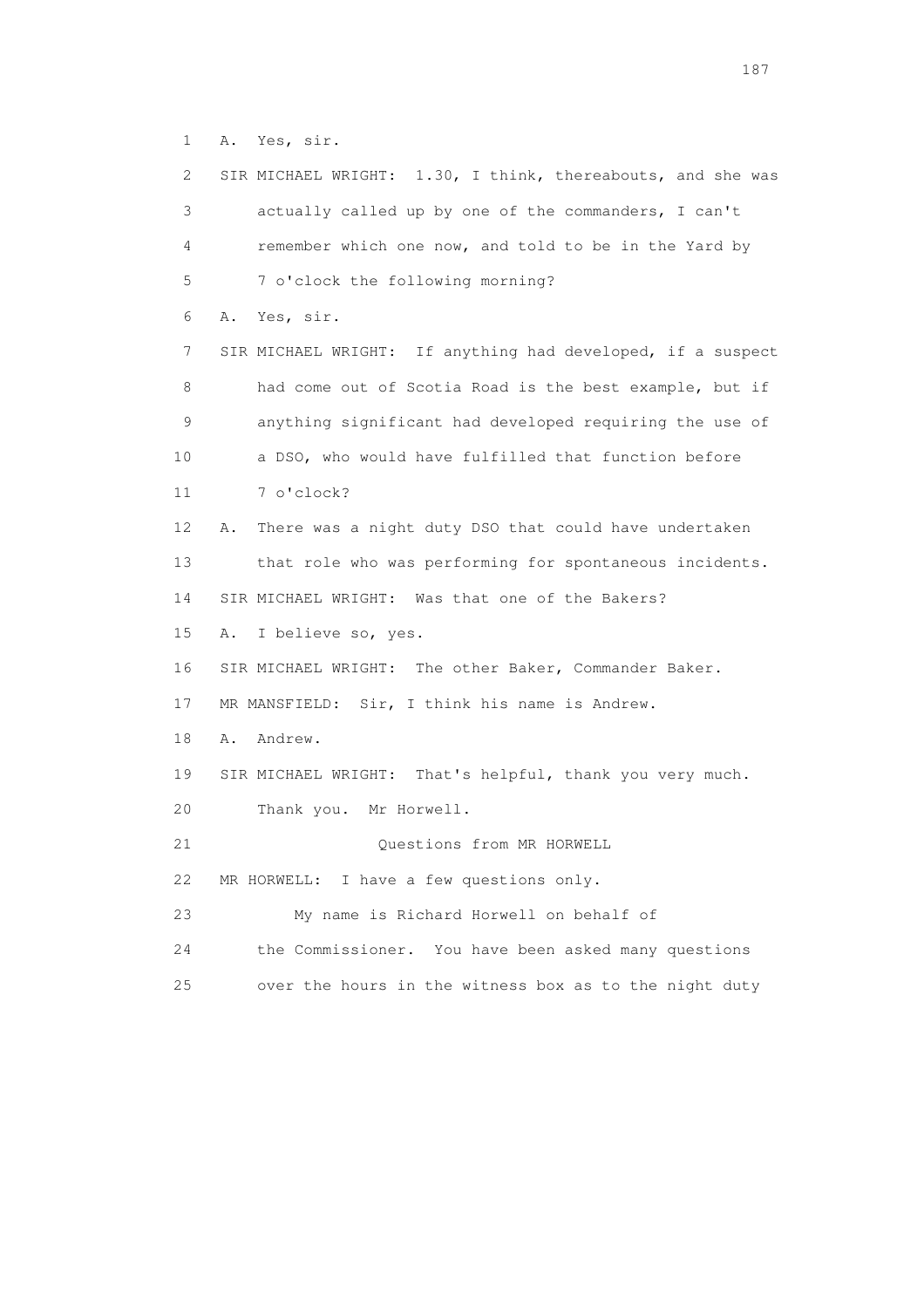- 1 standby Silver?
- 2 A. Yes, sir.

| 3  | Senior firearms officers do, of course, work at night,<br>0.   |
|----|----------------------------------------------------------------|
| 4  | but normally on pre-planned operations?                        |
| 5  | That's correct, sir, yes.<br>Α.                                |
| 6  | There is not normally a night duty team of senior<br>Q.        |
| 7  | firearms officers at New Scotland Yard on duty?                |
| 8  | No, sir.<br>Α.                                                 |
| 9  | On this particular night, there was a team of SFOs,<br>О.      |
| 10 | senior firearms officers, at New Scotland Yard?                |
| 11 | SIR MICHAEL WRIGHT: Specialist, that stands for, doesn't       |
| 12 | it?                                                            |
| 13 | MR HORWELL: Yes, specialist firearms officers at               |
| 14 | New Scotland Yard, the orange team that we have heard so       |
| 15 | much about.                                                    |
| 16 | They were on duty that night because of the                    |
| 17 | exceptional circumstances?                                     |
| 18 | Α.<br>Yes, sir.                                                |
| 19 | Q.<br>There was no plan to use them?                           |
| 20 | No, sir.<br>Α.                                                 |
| 21 | They were on duty in case they were needed?<br>Q.              |
| 22 | Absolutely, sir, yes.<br>Α.                                    |
| 23 | If the orange team had been called out during the course<br>Q. |
| 24 | of that night, there would have been a Silver to lead          |
| 25 | them?                                                          |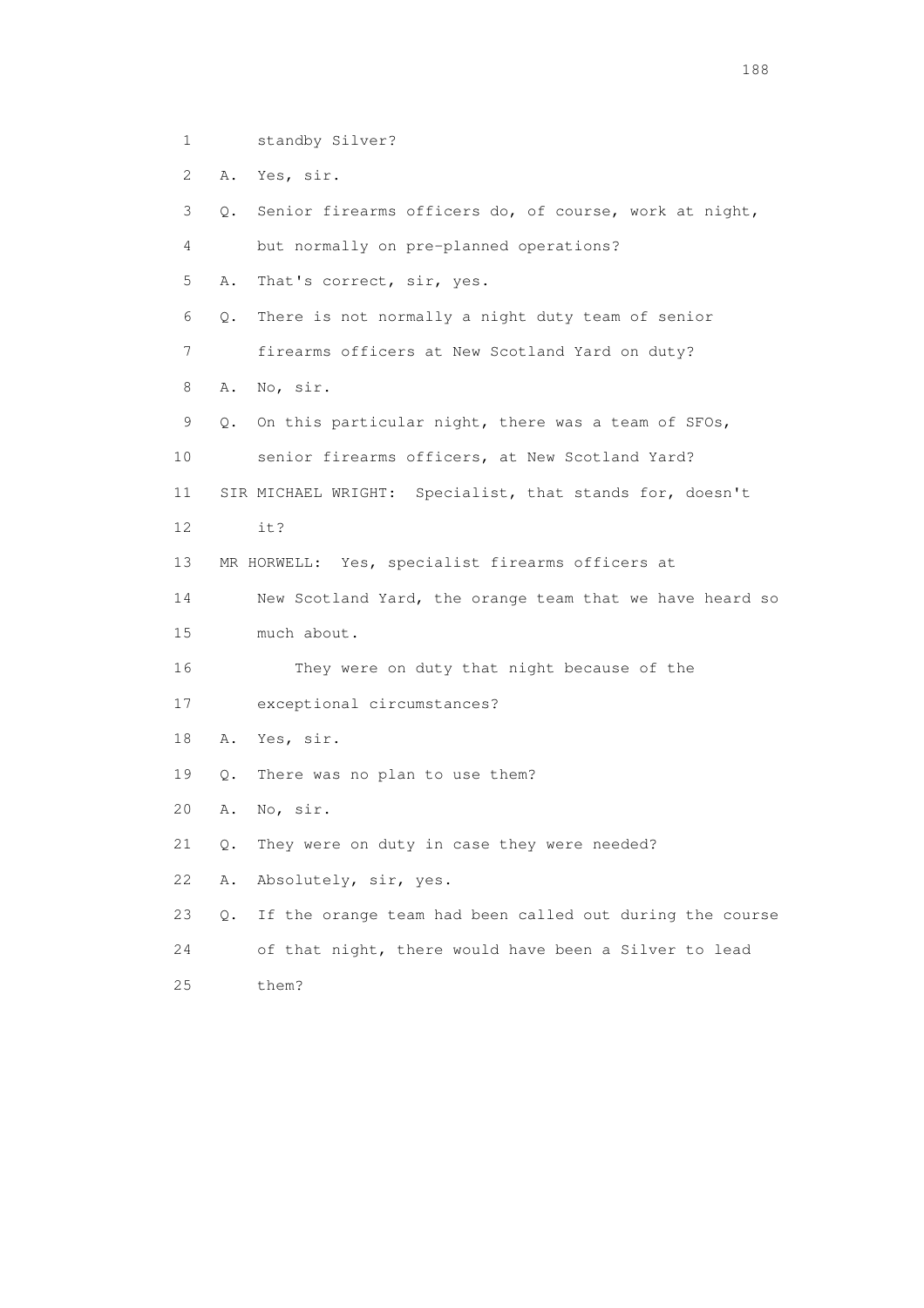- 1 A. There would, sir, yes.
- 2 Q. During the course of that night, there were Silvers on

3 duty that could have acted as Silver firearms for the

4 orange team?

5 A. There was, sir, yes.

6 Q. You have mentioned some names, Mellody?

- 7 A. Yes, sir.
- 8 Q. Macbrayne?
- 9 A. Yes, sir.
- 10 Q. Alan?

11 A. Yes, sir.

12 Q. Any others that we can add to that list or not?

13 A. Not that I know of to hand, but certainly they were

 14 three that were there present throughout the night that 15 could have been used.

 16 Q. Throughout the course of that night, there were three 17 Silvers who were in fact working on this investigation?

18 A. Yes, sir, they were.

 19 Q. So if orange had to be called out, not only would there 20 have been three Silvers available to lead them, orange 21 at New Scotland Yard, the Silvers at New Scotland Yard, 22 but they wouldn't have come to this operation as 23 outsiders; they were part of the investigation. They 24 would have had to have been briefed as to what the 25 firearms operation would have been, but they would not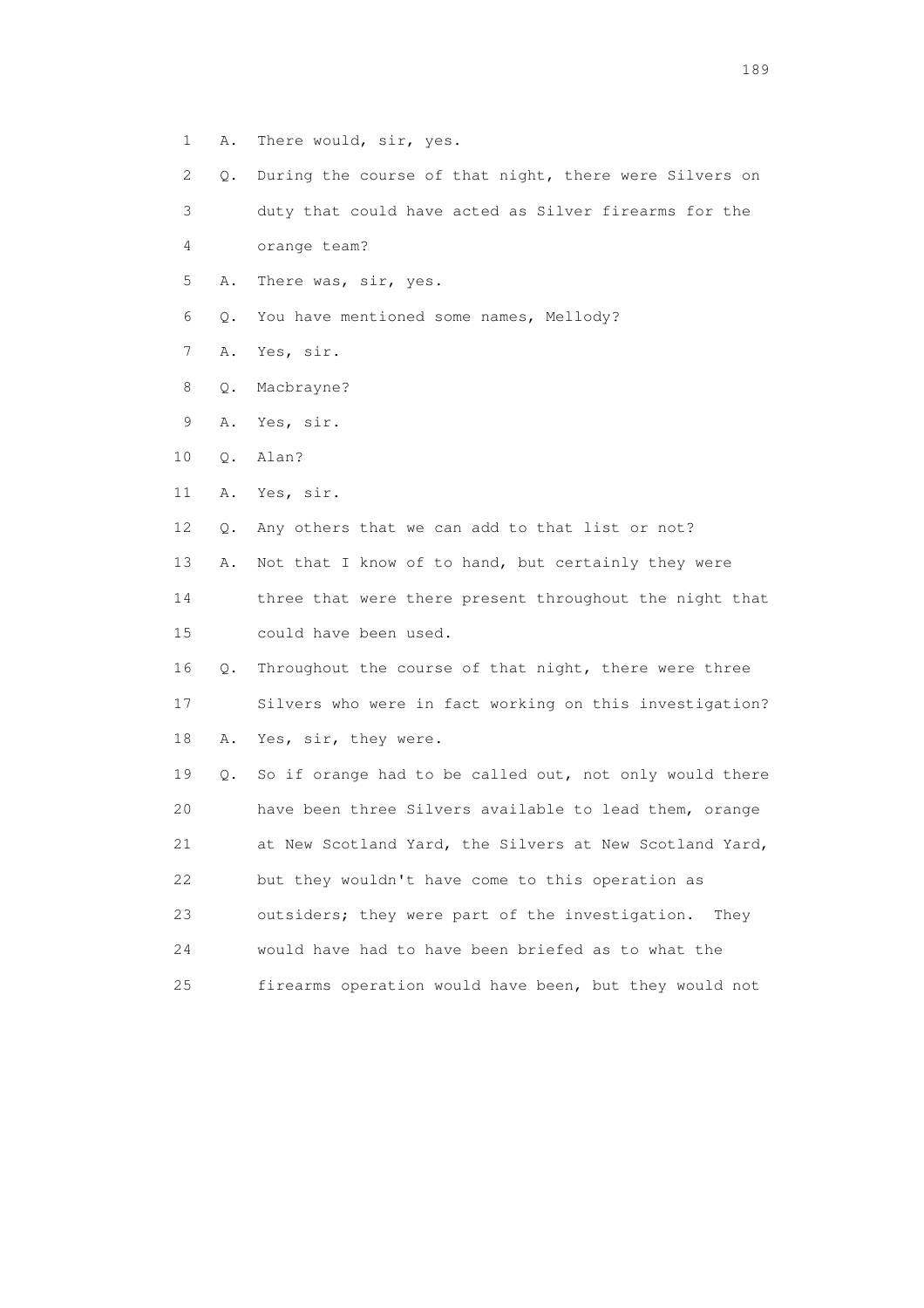1 have needed to have been briefed about the investigation 2 as such? 3 A. That's correct, sir, yes. 4 Q. There did not have to be a night duty Silver firearms, 5 did there? 6 A. No, sir. 7 Q. It's a term that various people have used, but the 8 answer to this issue is that there didn't have to be 9 one, and as far as you were concerned, one was not 10 appointed? 11 A. That's correct, sir. 12 Q. There was no operation planned, and therefore there was 13 no briefing required? 14 A. That's correct, sir, yes. 15 Q. What is important, do you agree, is that there was 16 a Silver -- and you have told us in fact there were 17 three -- ready and able to go whenever orange were 18 required? 19 A. That's correct, sir, yes. 20 Q. Therefore, Detective Chief Inspector Scott, were there 21 resources in place that night to have a firearms 22 intervention if required? 23 A. There was, sir, yes. 24 Q. We have also discovered through documentation that the 25 McDowall strategy we have heard was set at 04.55?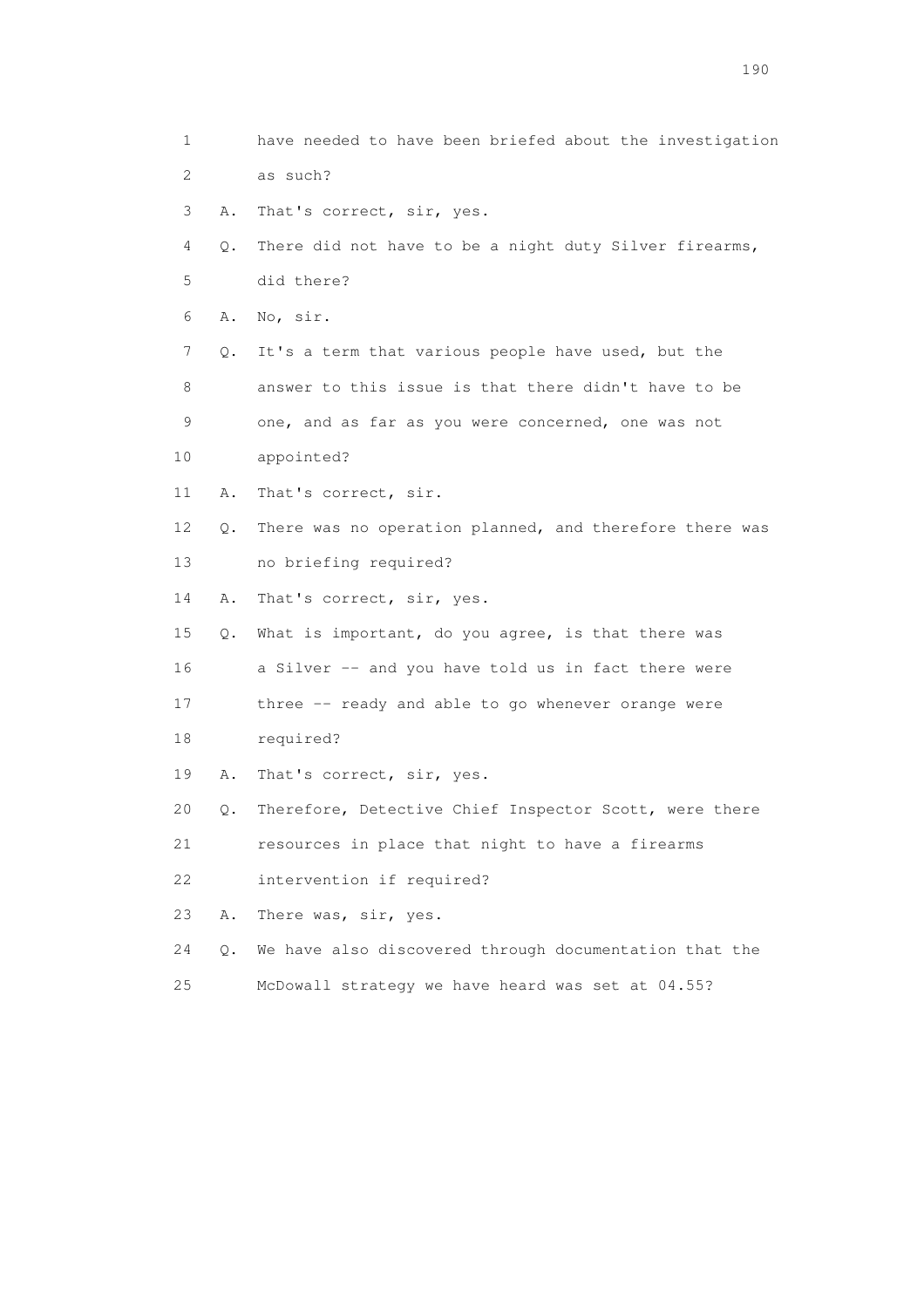1 A. Yes, sir. 2 Q. And at 04.57, two minutes later, Rose was informed that 3 his attendance was required to act as a Silver firearms? 4 A. Yes, sir. 5 Q. And that was obviously for the morning shift? 6 A. Yes. 7 SIR MICHAEL WRIGHT: Pause a minute, Mr Horwell. There is 8 a request for a comfort break. I don't know how much 9 more you have. 10 MR HORWELL: Minutes. 11 SIR MICHAEL WRIGHT: Immediate or can it wait minutes? No, 12 all right, we had better have it now. 13 MR HORWELL: I am sorry, of course. 14 (4.08 pm) 15 (A short break) 16 (4.16 pm) 17 (In the presence of the jury) 18 MR HORWELL: The point of all of this, having heard from you 19 now that the orange team was supported not by one but by 20 three Silvers if necessary, the fact that two minutes 21 after the strategy was set, Rose was informed that his 22 attendance was required, there had been a number of 23 suggestions that no thought was being applied, there 24 were no structures in place, and that no preparations 25 were being made.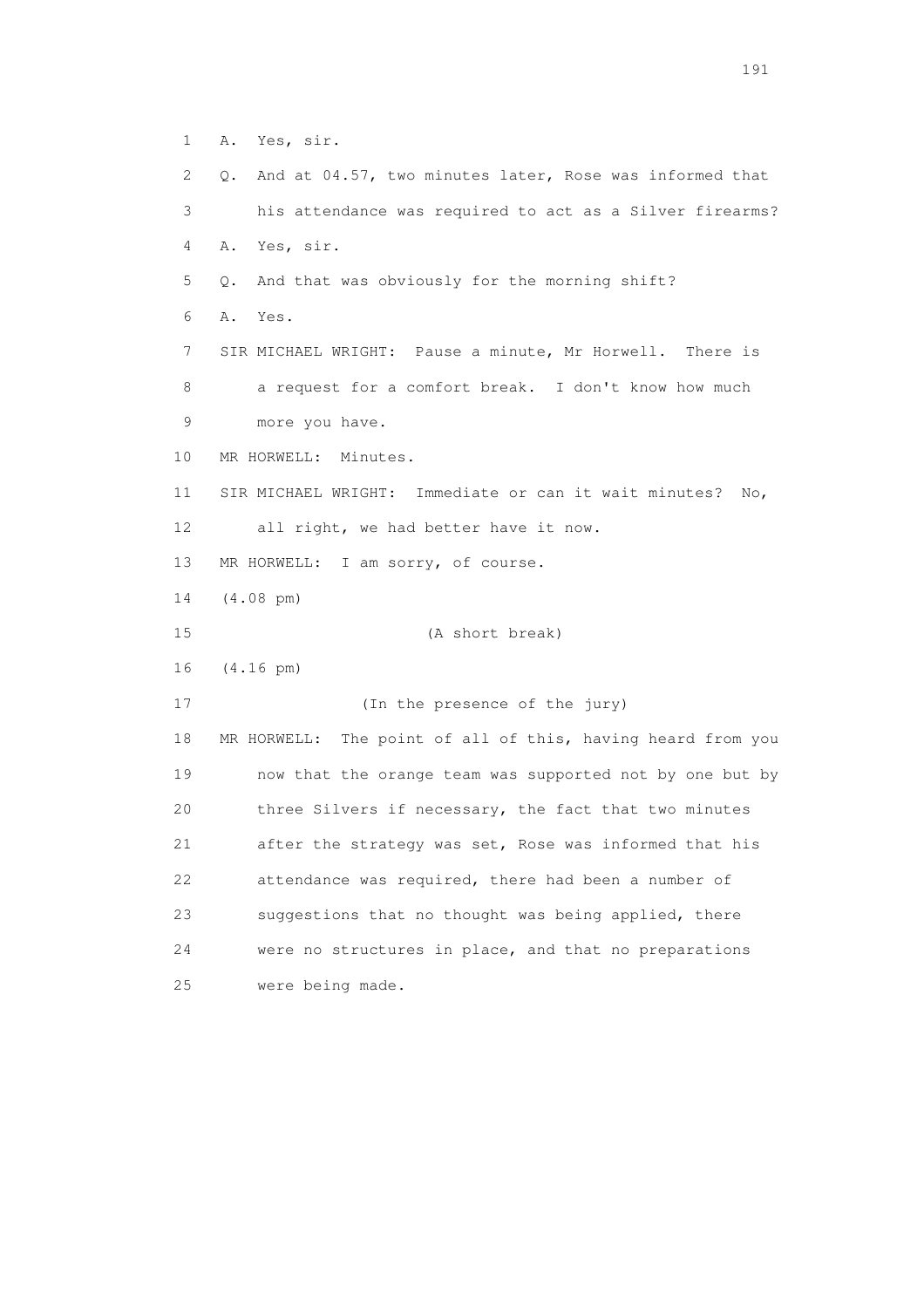1 What do you say about those suggestions? 2 A. Sir, no, I would say that is not the case, sir. When 3 Mr Boutcher and I left at 2 o'clock in the morning, we 4 had identified staff and they were briefed and 5 undertaking specific roles. There were staff in the 6 actual ops room on the 16th floor working the night 7 duty, Mr Baker and Alan. There was a firearms team you 8 see on standby, there was ops support staff working, and 9 there were staff who could deploy in the role of Silver 10 actually at Scotland Yard if so required. 11 Q. Thank you. The jury will not be aware that, over the 12 next few weeks, they will hear a number of different 13 opinions as to the environment in the operations room, 14 whether it was noisy, too noisy and so on. 15 Whatever view that was formed of the operations room 16 that morning, would you agree that it would depend very 17 much on your previous experience? 18 A. I would say, yes. 19 Q. Had you, by this time, been involved in a number of real 20 time police investigations? 21 A. Yes, sir, I had. 22 Q. In your view, from your experience, were police officers 23 in that room able to do their job properly on that 24 morning? 25 A. Yes, they were, sir.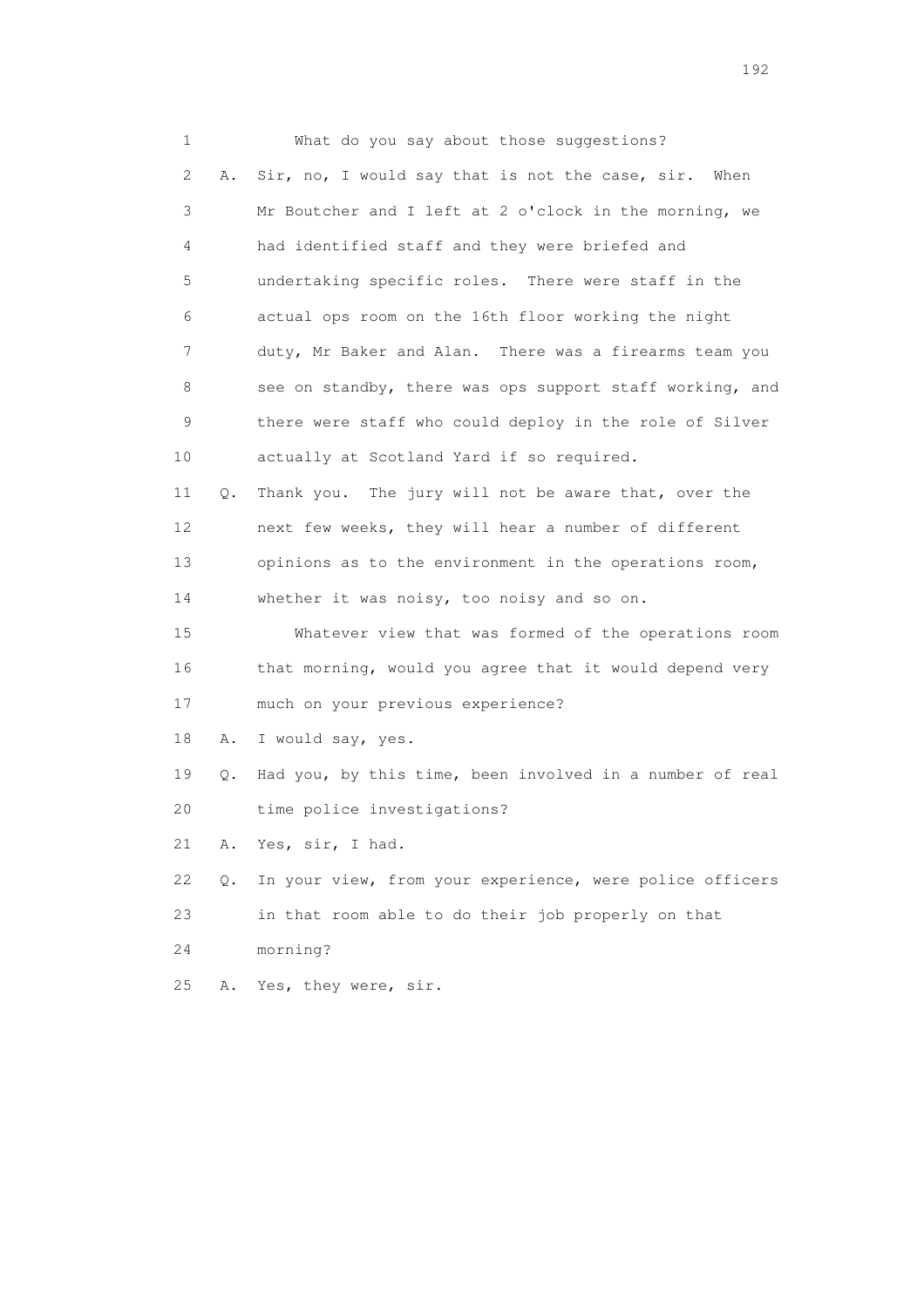1 Q. Did they do so?

| 2  | Α. | Yes, sir. To the best of our abilities, they did.        |
|----|----|----------------------------------------------------------|
| 3  | Q. | Hindsight can enter the views of anyone when looking     |
| 4  |    | back to an incident three years ago, and there may be    |
| 5  |    | thoughts and suggestions as to why police officers       |
| 6  |    | weren't placed at the bus stop to stop this man getting  |
| 7  |    | on the bus, why there weren't police officers waiting at |
| 8  |    | Thoughts like that can enter the mind of<br>Stockwell.   |
| 9  |    | anyone reviewing these facts.                            |
| 10 |    | It's a simple and obvious point, but I ask it of you     |
| 11 |    | nonetheless: during the course of your interest in this  |
| 12 |    | man, and his differing status as possibly the bomber,    |
| 13 |    | not the bomber, possibly the bomber, whatever the words  |
| 14 |    | that were being used; during the course of your interest |
| 15 |    | in him, you had absolutely no idea whatsoever where he   |
| 16 |    | was going to go?                                         |
| 17 | Α. | That's correct, sir.                                     |
| 18 | Q. | The thought or notion that you could have planned ahead  |
| 19 |    | is nonsense --                                           |
| 20 | Α. | It is, sir.                                              |
| 21 | Q. | $--$ is it not?                                          |
| 22 | Α. | The man simply came out of the premises. We had no       |
| 23 |    | knowledge to know where he was in fact going to go at    |
| 24 |    | all, no.                                                 |
| 25 | Q. | We know he turned left. He could have turned right?      |
|    |    |                                                          |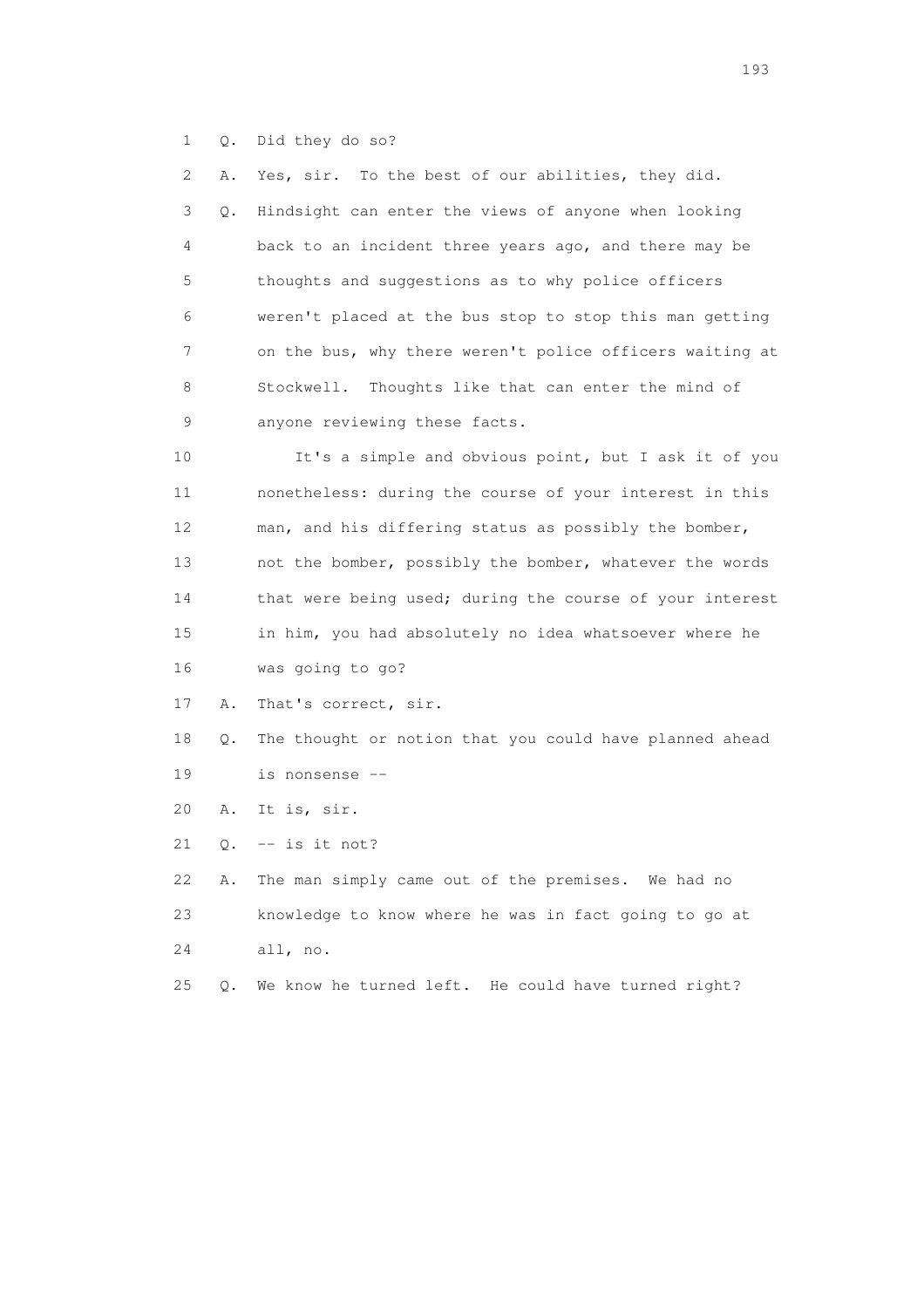1 A. Absolutely, sir. 2 Q. And gone somewhere completely different? 3 A. Yes, sir. 4 MR HORWELL: Thank you. 5 SIR MICHAEL WRIGHT: Mr King? 6 Questions from MR KING 7 MR KING: Briefly, sir, I will make a rare appearance, if 8 I may. 9 DCI Scott, I am Simon King and I ask questions on 10 behalf of the Independent Police Complaints Commission. 11 I will ask a couple of questions if I may about the 12 two message forms which have been distributed today. 13 A. Yes, sir. 14 Q. The reason I do so is because they are not documents, so 15 far as we have been able to tell, that the IPCC have 16 ever seen before. 17 Can I ask you, please, about the document which 18 bears your name? I think the jury have copies of these. 19 This is the one where in the from/to box it says "DCI 20 Angie Scott"? 21 A. Yes, sir. 22 Q. You have that in front of you, do you? 23 A. Yes. 24 Q. Thank you. I think we understood from your answers 25 earlier that this is a record of a telephone call that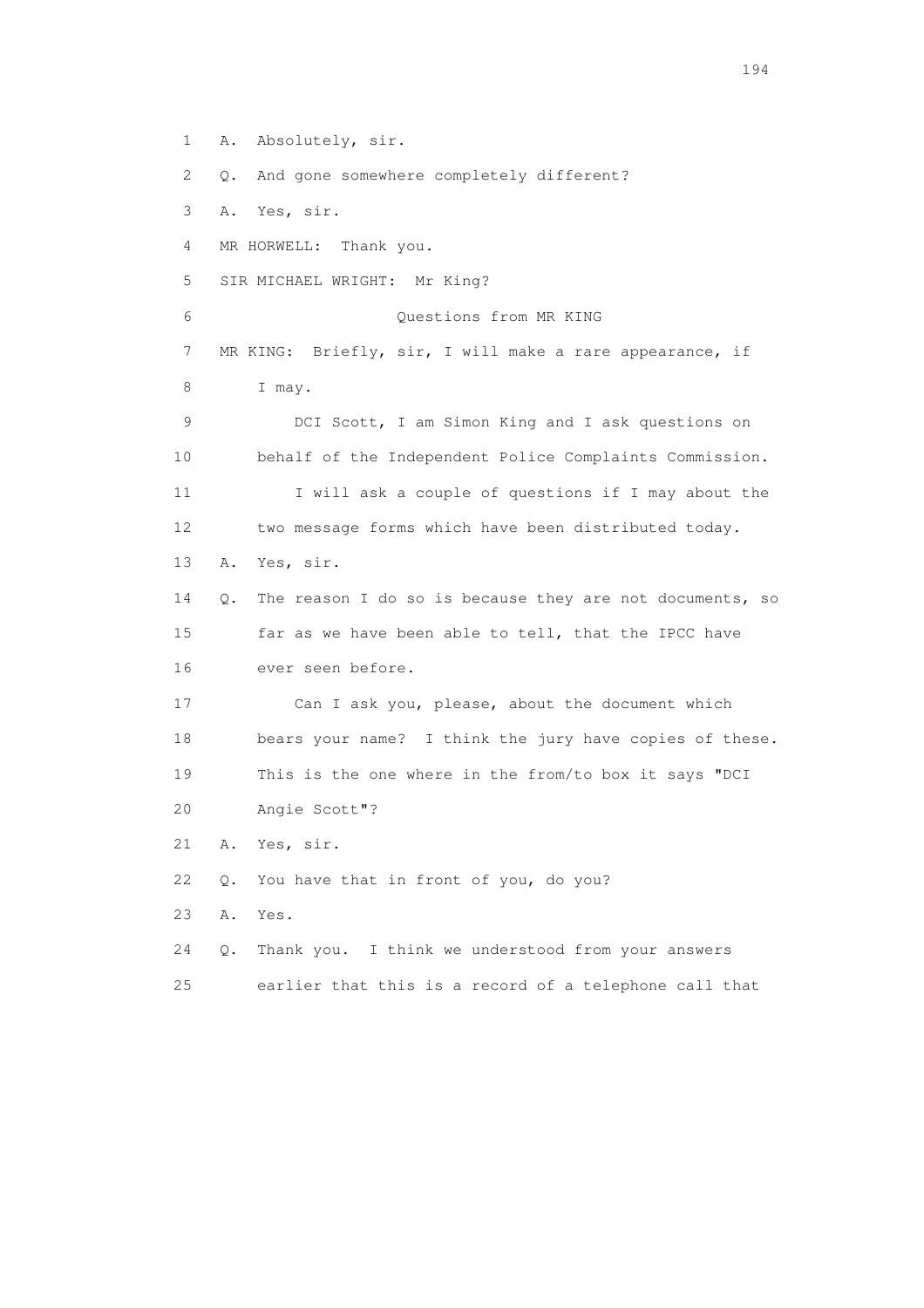1 you made into New Scotland Yard? 2 A. That's correct, sir. 3 Q. In response to a call which you had received just before 4 making this call? 5 A. Yes, sir. 6 Q. I think you said that call came from officer Andrew? 7 A. That's correct, yes. 8 Q. So it's timed at 5.28, early in the morning on 22 July, 9 and it begins, it's been recorded here: 10 "Please can caller..." 11 That's you, presumably? 12 A. Yes, sir. 13 Q. "... be updated on SO12 and SO19 deployment towards 14 subject." 15 What was the subject? What was meant by that? 16 A. You would have to ask the officer who actually wrote 17 that because it's his actual writing. My recollection 18 is that having had the telephone call from Andrew, 19 I made contact with the ops support room to ask what the 20 current status was in relation to the developments 21 overnight. 22 Q. Well, what developments overnight had you been made 23 aware of by Andrew? 24 A. Andrew asked me whether or not I was going to be the 25 Silver on the operation.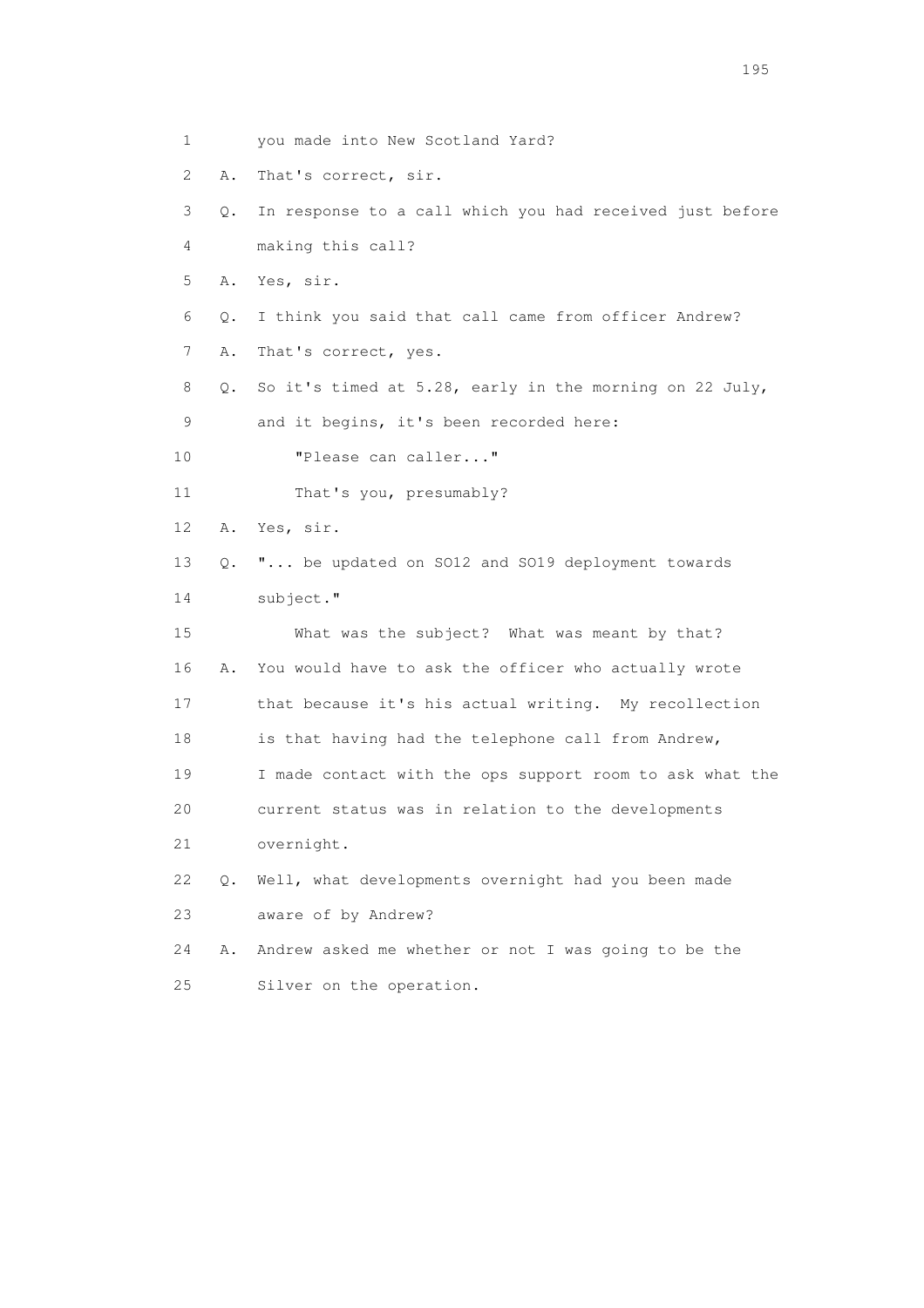| 1                         | Q. | So should we understand that when Andrew telephoned you, |
|---------------------------|----|----------------------------------------------------------|
| $\mathbf{2}^{\mathsf{I}}$ |    | he was aware or believed that there was to be            |
| 3                         |    | an operation of some sort?                               |
| 4                         | Α. | Yes, sir.                                                |
| 5                         | Q. | He was making his own enquiries towards finding          |
| 6                         |    | a Silver, was he?                                        |
| 7                         | Α. | I believe so. That was the question he asked me.         |
| 8                         | Q. | His interest was on behalf of the firearms officers in   |
| 9                         |    | the sense that he was the night duty tactical adviser,   |
| 10                        |    | wasn't he?                                               |
| 11                        | Α. | He was night duty tactical adviser, yes.                 |
| 12                        | Q. | When, as you tell us, he asked you whether you were      |
| 13                        |    | going to be the Silver, did it seem to you that he was   |
| 14                        |    | anticipating an imminent deployment of a firearms team?  |
| 15                        | Α. | He simply asked me that question, and to which I replied |
| 16                        |    | I could be at Scotland Yard within approximately half    |
| 17                        |    | an hour, 40 minutes, and then I consequently made this   |
| 18                        |    | telephone call to find out what was happening. I spoke   |
| 19                        |    | to Mr Mellody, who then contacted me back and informed   |
| 20                        |    | me that things were under control and that a Silver had  |
| 21                        |    | actually been informed and was en route if not already   |
| 22                        |    | at Scotland Yard by 5.35.                                |
| 23                        | Q. | I will come to that in just a moment if I may. But can   |
| 24                        |    | I ask you again the question I asked a few minutes ago   |
| 25                        |    | in light of what you have already told us now about what |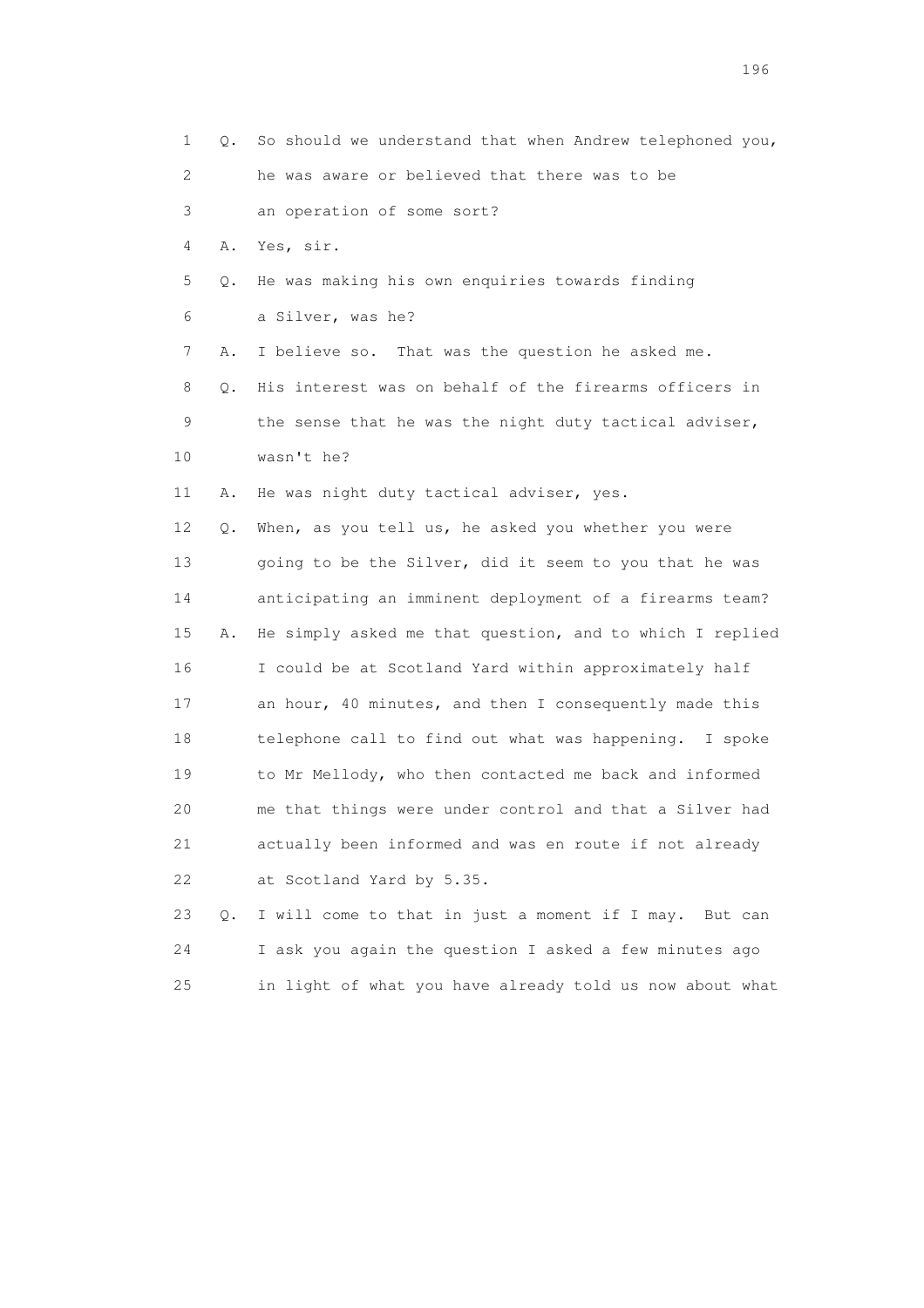1 Andrew said to you.

| 2  |    | Where the writer has written "SO12 and SO19              |
|----|----|----------------------------------------------------------|
| 3  |    | deployment towards subject", what do you understand that |
| 4  |    | to refer to? What's meant by the "subject" here?         |
| 5  | Α. | The subject, I don't know. You would have to use --      |
| 6  |    | it's their terminology. My understanding would be        |
| 7  |    | "SO12" would be the reference to the surveillance team,  |
| 8  |    | and "SO19" to the firearms team.                         |
| 9  | Q. | Yes, but of course when you went off duty at about       |
| 10 |    | 2 o'clock, there had not yet been any discovery even of  |
| 11 |    | the documents which subsequently led to the              |
| 12 |    | identification of an address and a suspect?              |
| 13 | Α. | That's correct, sir, yes.                                |
| 14 | Q. | So presumably the subject that's referred to here is you |
| 15 |    | asking: can I be told what's happening in regard to SO12 |
| 16 |    | and SO19 with regard to Mr Osman; or perhaps you didn't  |
| 17 |    | know the name then?                                      |
| 18 | Α. | No, as I say, sir, I hadn't been updated at all.<br>The  |
| 19 |    | first phone call I got was from Andrew asking if I was   |
| 20 |    | to be the Silver, so the whole point of the call was to  |
| 21 |    | find out what the developments were overnight and to     |
| 22 |    | find out if there was going to be a deployment.          |
| 23 | Q. | I see. Can we then go on to the second part of the       |
| 24 |    | message, 05.35:                                          |
| 25 |    | "DCI Scott updated, has spoken to DCI Mellody."          |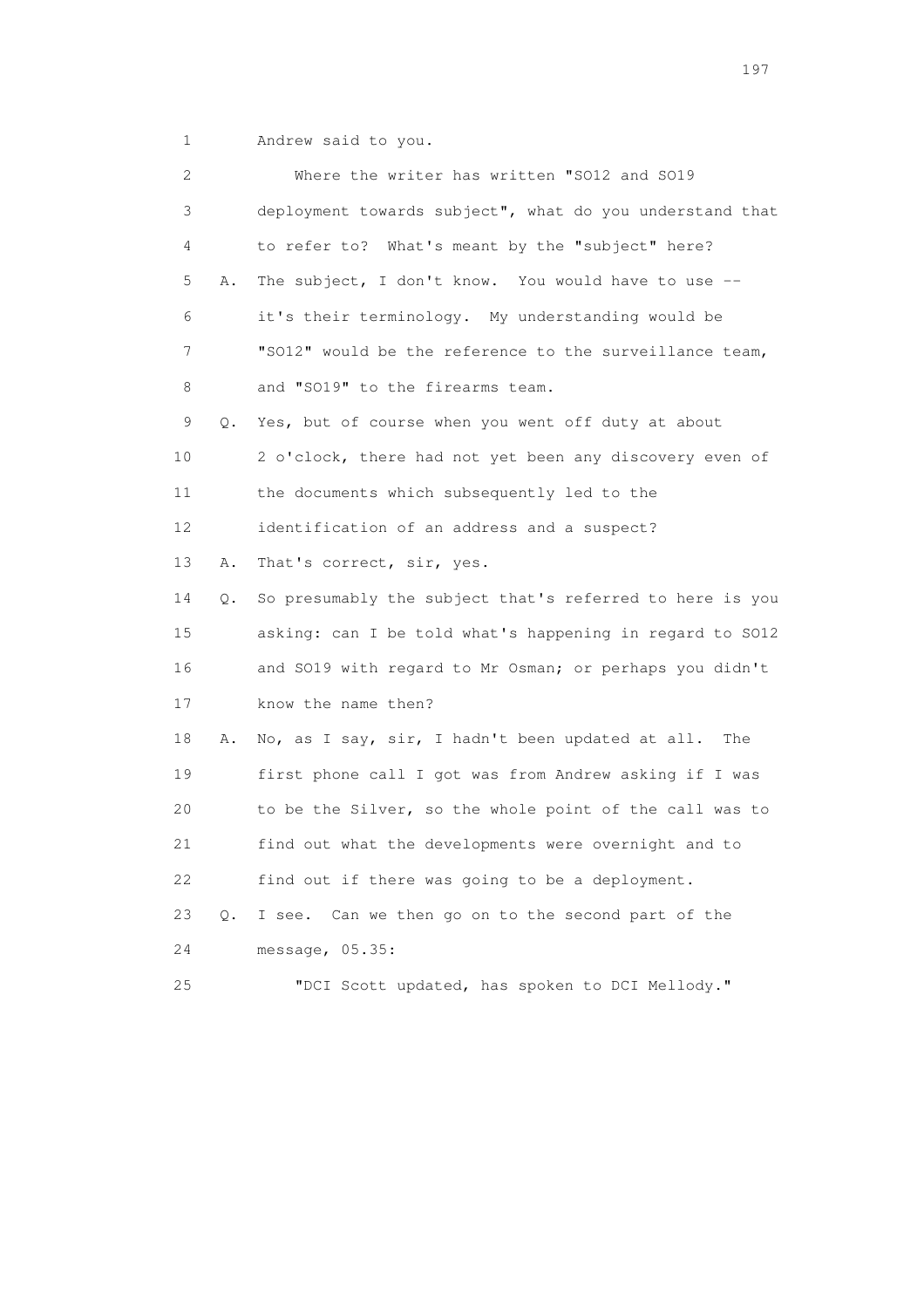1 It goes on. First of all, this doesn't appear to be 2 a record of the fact that you had a conversation with 3 DCI Mellody. It appears to be you calling into 4 New Scotland Yard again? 5 A. No, sir. 6 Q. How does that work, then? 7 A. It's a message -- it is initiated obviously because I am 8 asking that someone contact me to update me in relation 9 to those potential deployments, and the result to that, 10 somebody has written on the end that I have had the 11 update because Mr Mellody has been in contact with me, 12 approximately 5.35. 13 SIR MICHAEL WRIGHT: It's a record that you have been called 14 back? 15 A. Yes, sir. 16 MR KING: What update did you get? What did Mr Mellody tell 17 you about the deployment of SO12 and SO19 at 5.30 in the 18 morning? 19 A. As I can recall, at that stage he didn't give me 20 a briefing. He certainly -- he warned me that there had 21 been some developments overnight which was in control 22 and that Merrick Rose was identified for the Silver. 23 Obviously there were things going on at Scotland Yard at 24 that point. I didn't ask for any further details. 25 I said I would be at Scotland Yard by 6 and I could get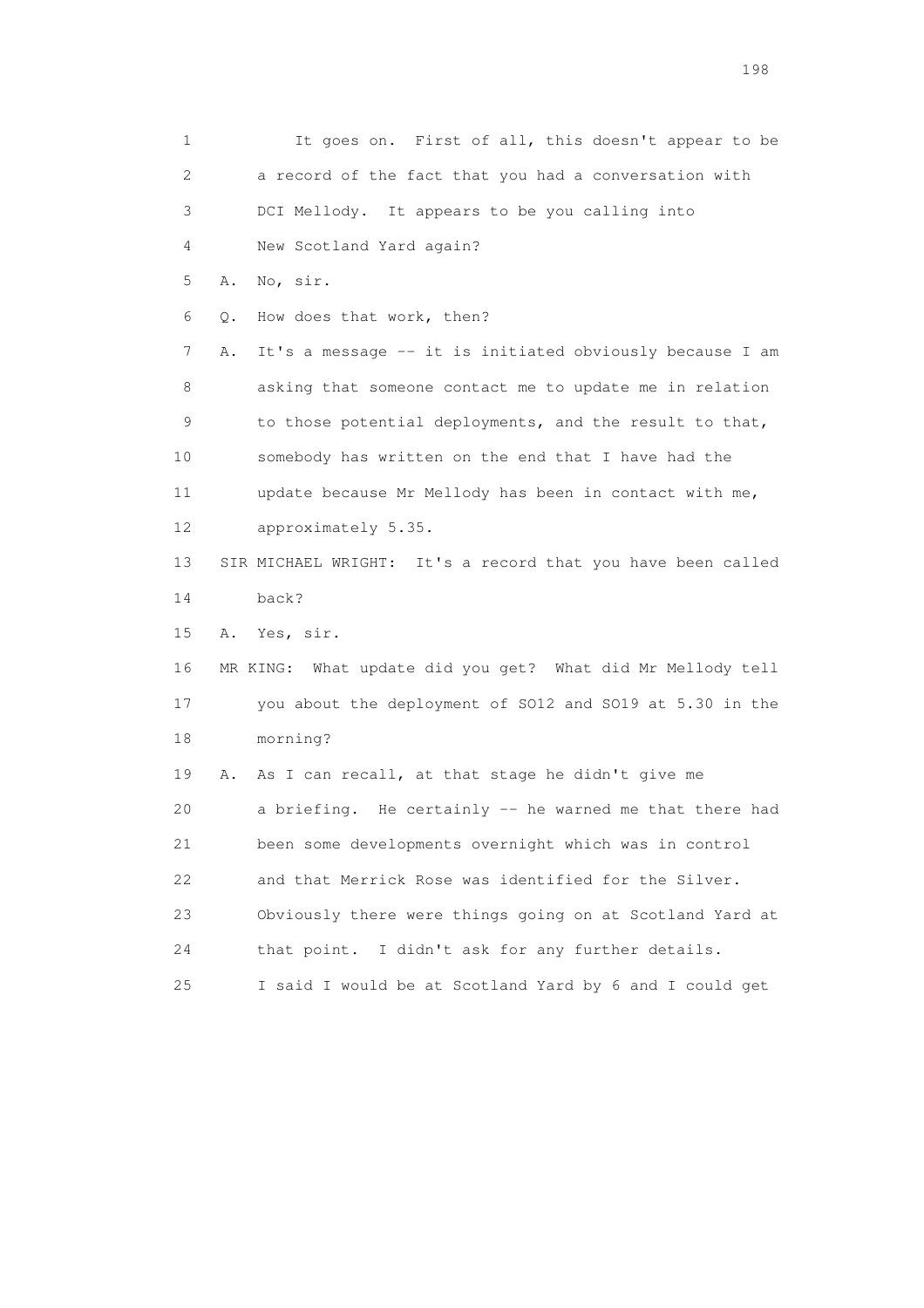|                 | 1       | further information when I arrived there.                |
|-----------------|---------|----------------------------------------------------------|
|                 | 2<br>Q. | Should we understand that he did not in fact tell you    |
|                 | 3       | that SO12 had been deployed or were being deployed at    |
|                 | 4       | that time?                                               |
|                 | 5<br>Α. | I don't recall the specifics of knowing what the         |
|                 | 6       | situation was or the development until I actually        |
|                 | 7       | arrived at Scotland Yard.                                |
|                 | 8<br>Q. | Similarly with SO19, do I understand you to say that you |
|                 | 9       | were not given any particular information at that time   |
| 10              |         | by him?                                                  |
| 11              | Α.      | Not specific information, no, sir.                       |
| 12 <sup>°</sup> | Q.      | Was that an inquiry that you followed up when you        |
| 13              |         | arrived at New Scotland Yard?                            |
| 14              | Α.      | Yes, sir.                                                |
| 15              | Q.      | Updating on SO12 and SO19 deployment towards subject?    |
| 16              | Α.      | No, sir, I arrived at Scotland Yard, as I have said,     |
| 17              |         | approximately 6 am and then went to find Mr Mellody to   |
| 18              |         | find out what the situation was.                         |
| 19              | Q.      | When you spoke to him in greater detail, then, did he    |
| 20              |         | tell you at around 6 o'clock whether or not SO12 had     |
| 21              |         | been deployed?                                           |
| 22              | Α.      | Yeah, I believe the main briefing I had was              |
| 23              |         | approximately 6.50 when I went to Commander McDowall's   |
| 24              |         | briefing, but I believe that I knew that the             |
| 25              |         | surveillance team were deployed or in the process of     |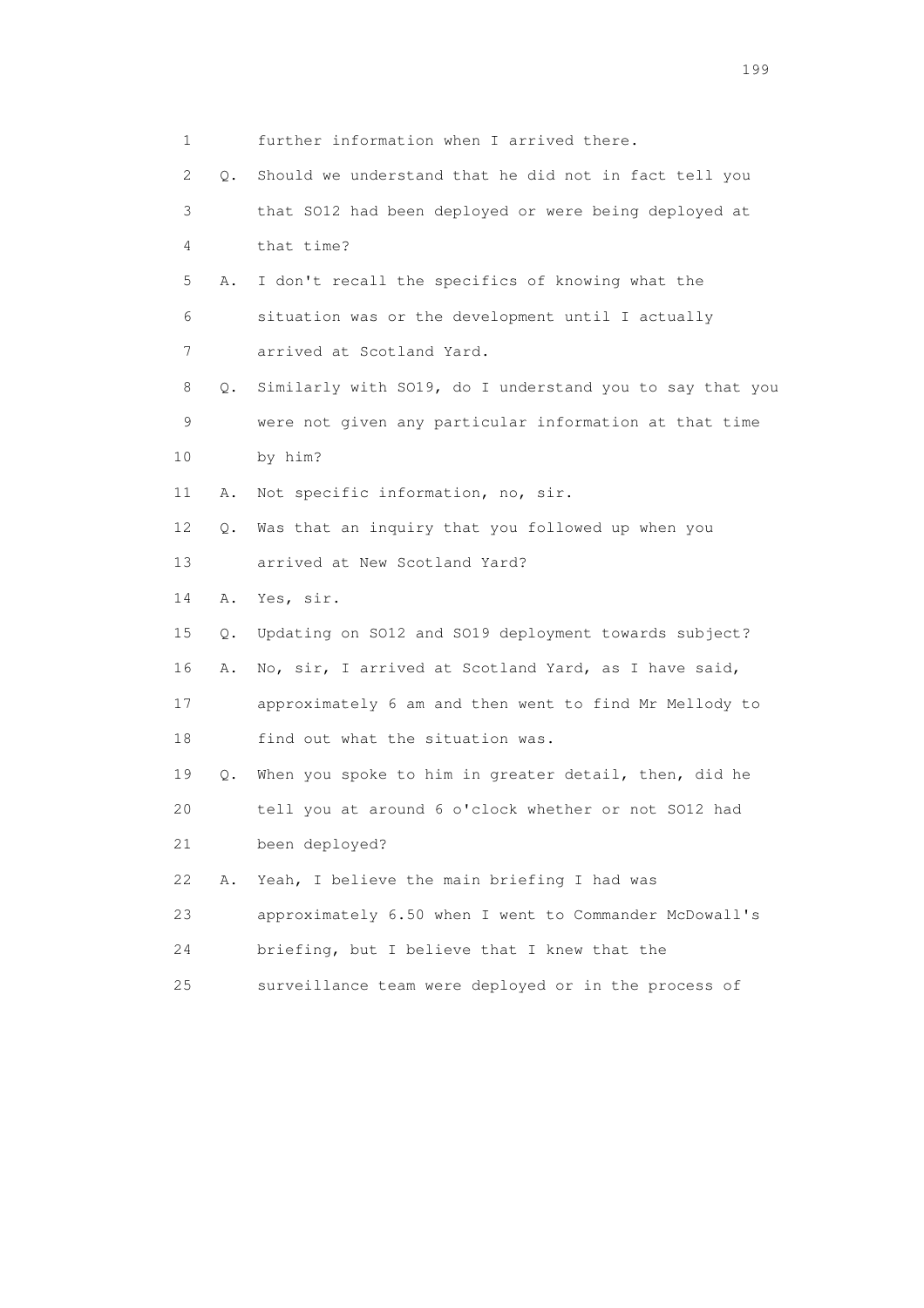1 being deployed.

 2 Q. I see. Would it be right then that you first learnt 3 anything substantive about firearms deployment at that 4 6.50 meeting as well? 5 A. That's when I, yeah, heard the full update, sir, yes. 6 MR KING: Thank you very much. 7 SIR MICHAEL WRIGHT: Thank you. 8 Further questions from MR HOUGH 9 MR HOUGH: One very brief matter and it's just because the 10 representative of Andrew is not in court today. 11 You gave evidence to Mr Mansfield, Chief Inspector, 12 that you received a call from Andrew at 5.20, and you 13 have just spoken about that to Mr King. 14 A. Yes, sir. 15 Q. It's at the very least extremely likely that Andrew will 16 disagree with that, because he says he wasn't aware of 17 the strategy going covert, if I can use that shortened 18 form, until 6.40 or thereabouts. Could it have been 19 anybody else who called you, or are you sure that it was 20 Andrew? 21 A. I am sure it was Andrew and I believe there is phone 22 data that will support that. 23 SIR MICHAEL WRIGHT: There is what, sorry? 24 A. Phone records that will support that. 25 MR HOUGH: That can certainly be looked into. Thank you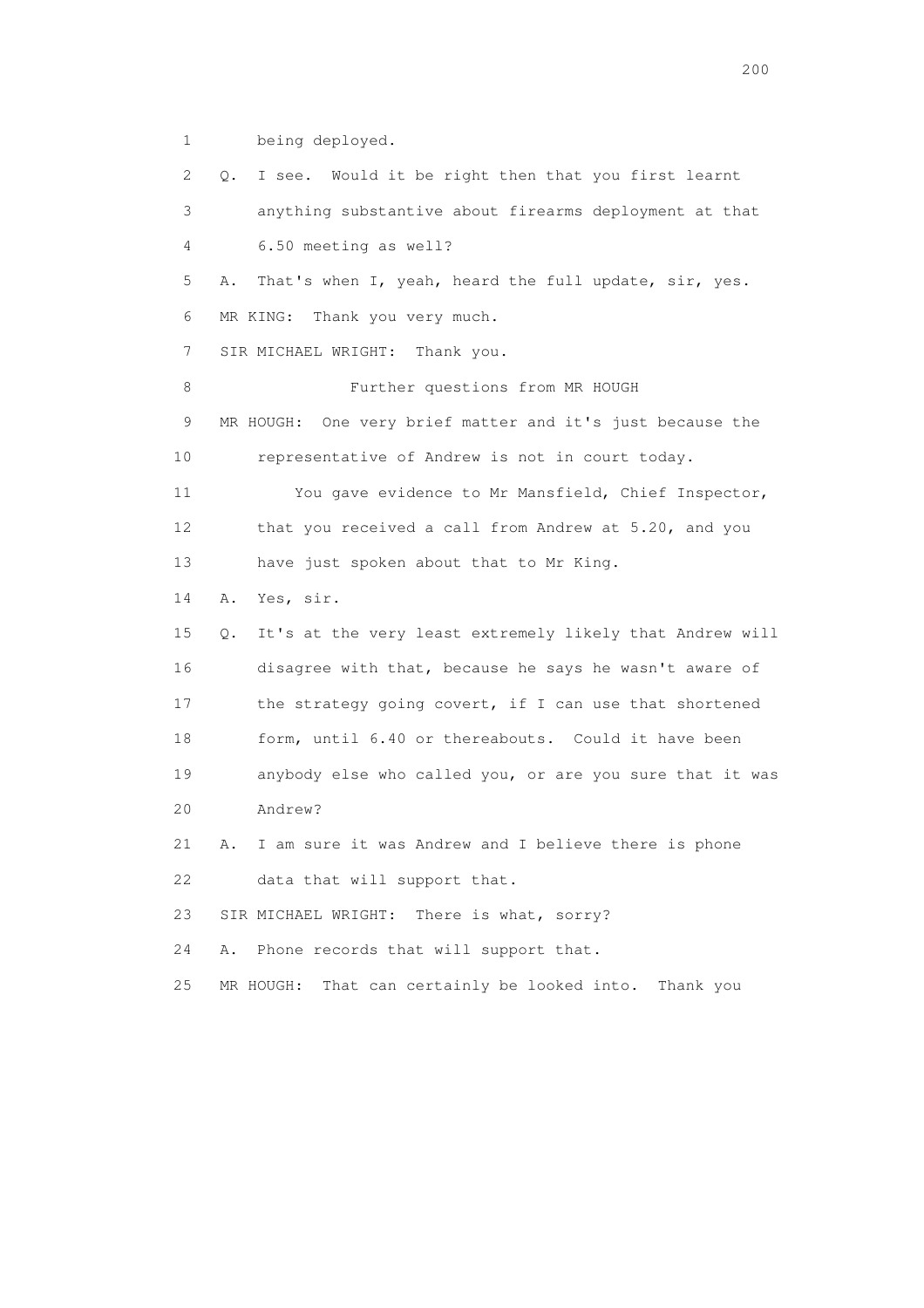1 very much for standing in the witness box for such 2 a long time. 3 SIR MICHAEL WRIGHT: Chief Inspector, thank you very much. 4 That's it. You are free to stay or go as you like. 5 (The witness withdrew) 6 SIR MICHAEL WRIGHT: Mr Hilliard, I know you were hoping to 7 get one more in, but I don't know. 8 MR HILLIARD: It's a bit late. 9 SIR MICHAEL WRIGHT: If we had finished earlier today, it 10 would have been Brian, would it not? 11 MR HILLIARD: No, because we would have needed to stop for 12 a screen appearing. We were going to do Mr Lewindon, 13 who is very short. 14 SIR MICHAEL WRIGHT: I am just wondering about -- no, no, 15 Andrew the pseudonym. "Which Andrew?" The firearms 16 specialist, specialist firearms officer. 17 It suddenly occurs to me that rather than waste time 18 starting and stopping in order to put the screens up, we 19 can put the screens up overnight or first thing tomorrow 20 morning and start with Brian straightaway. I can see 21 dissent from beside you. 22 MR HILLIARD: We are going to stick with Mr Boutcher, 23 I think, just to make sure we absolutely finish him. 24 SIR MICHAEL WRIGHT: Tomorrow Mr Boutcher. 25 MR HILLIARD: Yes.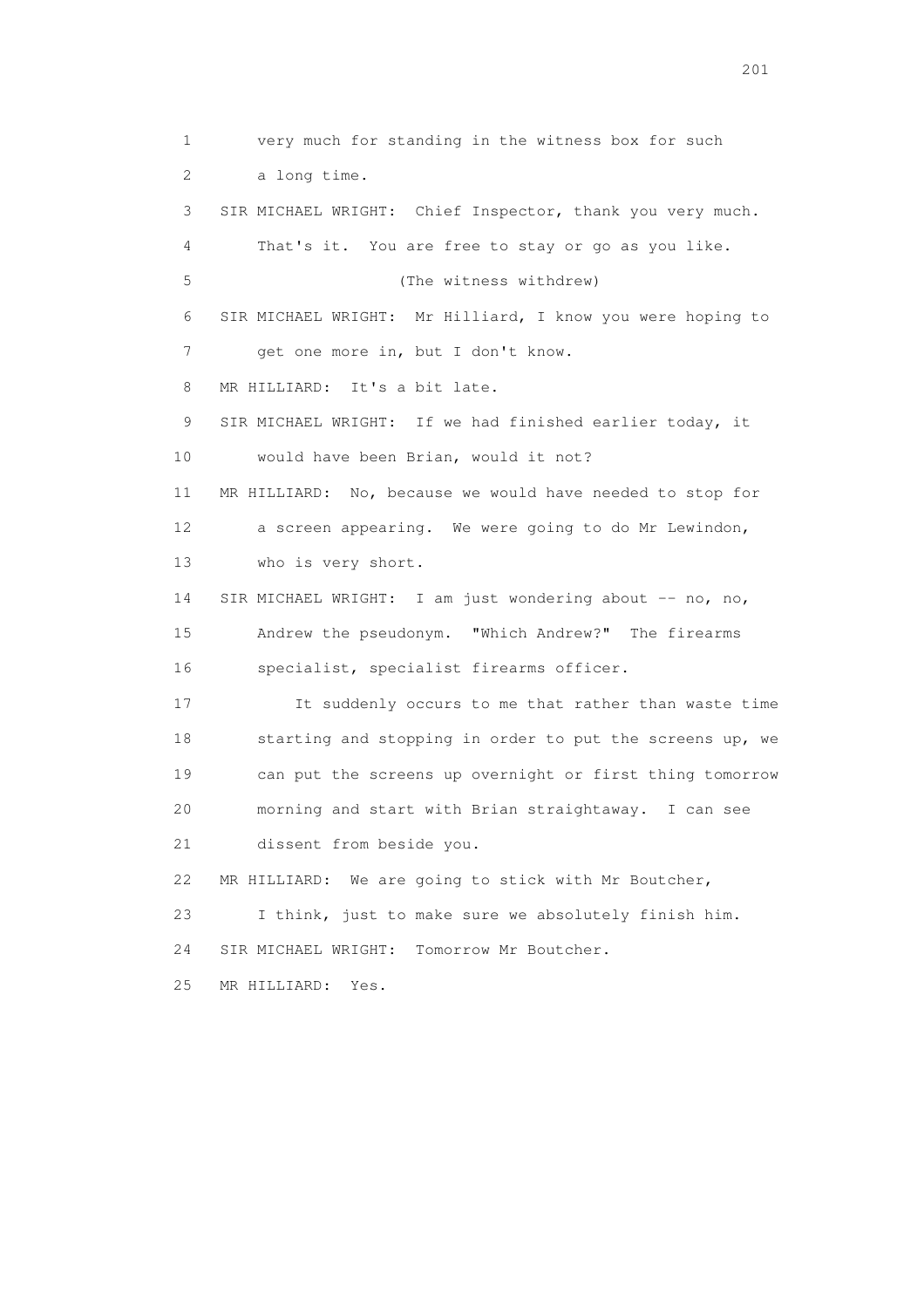1 SIR MICHAEL WRIGHT: Thank you. He is likely to take all 2 day, I imagine? 3 MR HILLIARD: He will take all day. 4 SIR MICHAEL WRIGHT: Friday is on. 5 MR PERRY: Sir? 6 SIR MICHAEL WRIGHT: Yes, Mr Perry. Oh, you want these 7 documents put somewhere. 8 MR PERRY: I think the most convenient place is now 9 divider 43. That's the next divider, so it will be the 10 two message forms in divider 43, please. 11 SIR MICHAEL WRIGHT: I suppose you will tell us one day what 12 conclusions you ask us to draw from it. 13 MR PERRY: It's to show what was taking place immediately 14 after Mr McDowall set the strategy, sir. 15 SIR MICHAEL WRIGHT: I thought it might be. All right. 16 MR PERRY: And Mr Horwell effectively put the points just 17 a moment ago. 18 SIR MICHAEL WRIGHT: Yes. 10 o'clock tomorrow. 19 (4.35 pm) 20 (The court adjourned until 10.00 am on 21 Wednesday, 1 October 2008) 22 23 24 25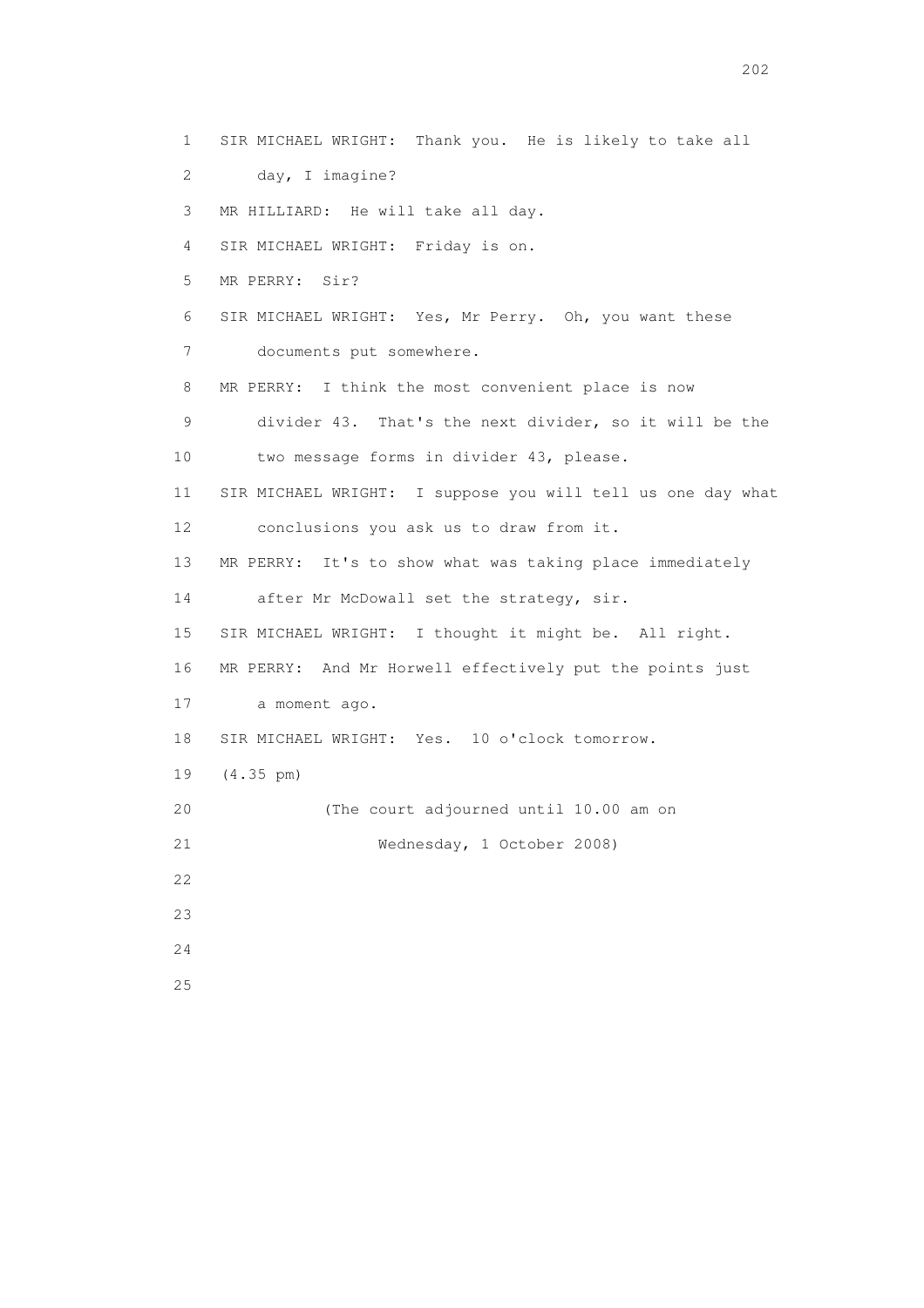1 INDEX

| 2  |                                              | PAGE |
|----|----------------------------------------------|------|
| 2  |                                              |      |
| 3  | DETECTIVE CHIEF INSPECTOR MICHAEL            | 1    |
| 4  | FORTEATH (sworn)                             |      |
| 5  |                                              |      |
| 6  | Questions from MR HOUGH                      | 1    |
| 7  |                                              |      |
| 8  | Questions from MR MANSFIELD                  | 17   |
| 9  |                                              |      |
| 10 | Questions from MR PERRY                      | 33   |
| 11 |                                              |      |
| 12 | Questions from MR HORWELL                    | 53   |
| 13 |                                              |      |
| 14 | Further questions from MR HOUGH              | 61   |
| 15 |                                              |      |
| 16 | DETECTIVE CHIEF INSPECTOR ANGELA             | 63   |
| 17 | SCOTT (sworn)                                |      |
| 18 |                                              |      |
| 19 | Questions from MR HOUGH                      | 63   |
| 20 |                                              |      |
| 21 | Questions from MR MANSFIELD                  | 98   |
| 22 |                                              |      |
| 23 |                                              | 114  |
| 24 |                                              |      |
| 25 | Questions from MR MANSFIELD (continued)  118 |      |